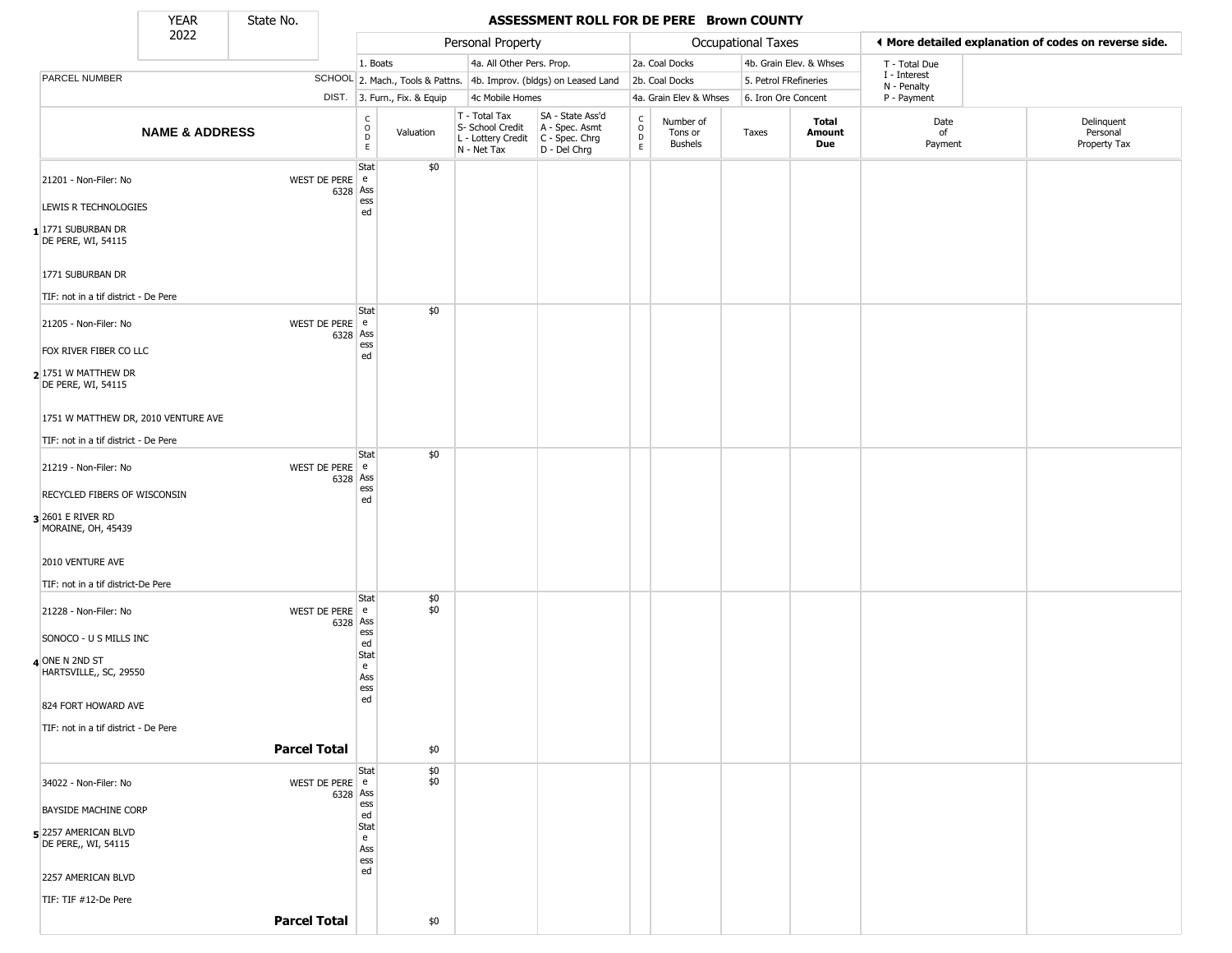|                                                                    | <b>YEAR</b>               | State No. |                         |                                                |                              |                                                                                       | ASSESSMENT ROLL FOR DE PERE Brown COUNTY                            |                                                  |                                        |                       |                         |                             |                                                       |
|--------------------------------------------------------------------|---------------------------|-----------|-------------------------|------------------------------------------------|------------------------------|---------------------------------------------------------------------------------------|---------------------------------------------------------------------|--------------------------------------------------|----------------------------------------|-----------------------|-------------------------|-----------------------------|-------------------------------------------------------|
|                                                                    | 2022                      |           |                         |                                                |                              | Personal Property                                                                     |                                                                     |                                                  |                                        | Occupational Taxes    |                         |                             | I More detailed explanation of codes on reverse side. |
|                                                                    |                           |           |                         | 1. Boats                                       |                              | 4a. All Other Pers. Prop.                                                             |                                                                     |                                                  | 2a. Coal Docks                         |                       | 4b. Grain Elev. & Whses | T - Total Due               |                                                       |
| PARCEL NUMBER                                                      |                           |           |                         |                                                |                              |                                                                                       | SCHOOL 2. Mach., Tools & Pattns. 4b. Improv. (bldgs) on Leased Land |                                                  | 2b. Coal Docks                         | 5. Petrol FRefineries |                         | I - Interest<br>N - Penalty |                                                       |
|                                                                    |                           |           |                         |                                                | DIST. 3. Furn., Fix. & Equip | 4c Mobile Homes                                                                       |                                                                     |                                                  | 4a. Grain Elev & Whses                 | 6. Iron Ore Concent   |                         | P - Payment                 |                                                       |
|                                                                    | <b>NAME &amp; ADDRESS</b> |           |                         | $\begin{matrix} 0 \\ 0 \\ D \end{matrix}$<br>E | Valuation                    | T - Total Tax<br>S- School Credit<br>L - Lottery Credit C - Spec. Chrg<br>N - Net Tax | SA - State Ass'd<br>A - Spec. Asmt<br>D - Del Chrg                  | $_{\rm o}^{\rm c}$<br>$\mathsf D$<br>$\mathsf E$ | Number of<br>Tons or<br><b>Bushels</b> | Taxes                 | Total<br>Amount<br>Due  | Date<br>of<br>Payment       | Delinquent<br>Personal<br>Property Tax                |
| 34756 - Non-Filer: No<br><b>BELMARK INC</b>                        |                           |           | DE PERE e<br>1414 Ass   | Stat<br>ess                                    | \$0                          |                                                                                       |                                                                     |                                                  |                                        |                       |                         |                             |                                                       |
| 6 PO BOX 5310<br>DE PERE,, WI, 54115                               |                           |           |                         | ed                                             |                              |                                                                                       |                                                                     |                                                  |                                        |                       |                         |                             |                                                       |
| 1800 COMMERCE DR<br>TIF: not in a tif district - De Pere           |                           |           |                         |                                                | \$0                          |                                                                                       |                                                                     |                                                  |                                        |                       |                         |                             |                                                       |
| 34757 - Non-Filer: No                                              |                           |           | DE PERE e<br>1414 Ass   | Stat                                           |                              |                                                                                       |                                                                     |                                                  |                                        |                       |                         |                             |                                                       |
| LAWTON C A COMPANY<br>7 1900 ENTERPRISE DR<br>DE PERE,, WI, 54115  |                           |           |                         | ess<br>ed                                      |                              |                                                                                       |                                                                     |                                                  |                                        |                       |                         |                             |                                                       |
| 1900 ENTERPRISES DR<br>TIF: not in a tif district - De Pere        |                           |           |                         |                                                |                              |                                                                                       |                                                                     |                                                  |                                        |                       |                         |                             |                                                       |
| 34758 - Non-Filer: No                                              |                           |           | DE PERE e<br>1414 Ass   | Stat                                           | \$0                          |                                                                                       |                                                                     |                                                  |                                        |                       |                         |                             |                                                       |
| NPS SPILL CONTROL LLC<br>8 3303 SPIRIT WAY<br>GREEN BAY, WI, 54304 |                           |           |                         | ess<br>ed                                      |                              |                                                                                       |                                                                     |                                                  |                                        |                       |                         |                             |                                                       |
| 2121 B AMERICAN BLVD<br>TIF: not in a tif district - De Pere       |                           |           |                         |                                                |                              |                                                                                       |                                                                     |                                                  |                                        |                       |                         |                             |                                                       |
| 34759 - Non-Filer: No                                              |                           |           | DE PERE e<br>$1414$ Ass | Stat                                           | \$0                          |                                                                                       |                                                                     |                                                  |                                        |                       |                         |                             |                                                       |
| <b>ROBINSON INC</b><br>PO BOX 5905<br>DE PERE, WI, 54115           |                           |           |                         | ess<br>ed                                      |                              |                                                                                       |                                                                     |                                                  |                                        |                       |                         |                             |                                                       |
| 2107 AMERICAN BLVD                                                 |                           |           |                         |                                                |                              |                                                                                       |                                                                     |                                                  |                                        |                       |                         |                             |                                                       |
| TIF: not in a tif district - De Pere                               |                           |           |                         | <b>P03</b>                                     | \$600                        |                                                                                       |                                                                     |                                                  |                                        |                       |                         |                             |                                                       |
| 35000 - Non-Filer: No                                              |                           |           | DE PERE<br>1414         |                                                |                              |                                                                                       |                                                                     |                                                  |                                        |                       |                         |                             |                                                       |
| AL'S UPHOLSTERY COMPANY, LLC                                       |                           |           |                         |                                                |                              |                                                                                       |                                                                     |                                                  |                                        |                       |                         |                             |                                                       |
| 10 2000 S BROADWAY<br>DEPERE, WI, 54115                            |                           |           |                         |                                                |                              |                                                                                       |                                                                     |                                                  |                                        |                       |                         |                             |                                                       |
| 2000 S BROADWAY                                                    |                           |           |                         |                                                |                              |                                                                                       |                                                                     |                                                  |                                        |                       |                         |                             |                                                       |
| TIF: not in a tif district - De Pere                               |                           |           |                         |                                                |                              |                                                                                       |                                                                     |                                                  |                                        |                       |                         |                             |                                                       |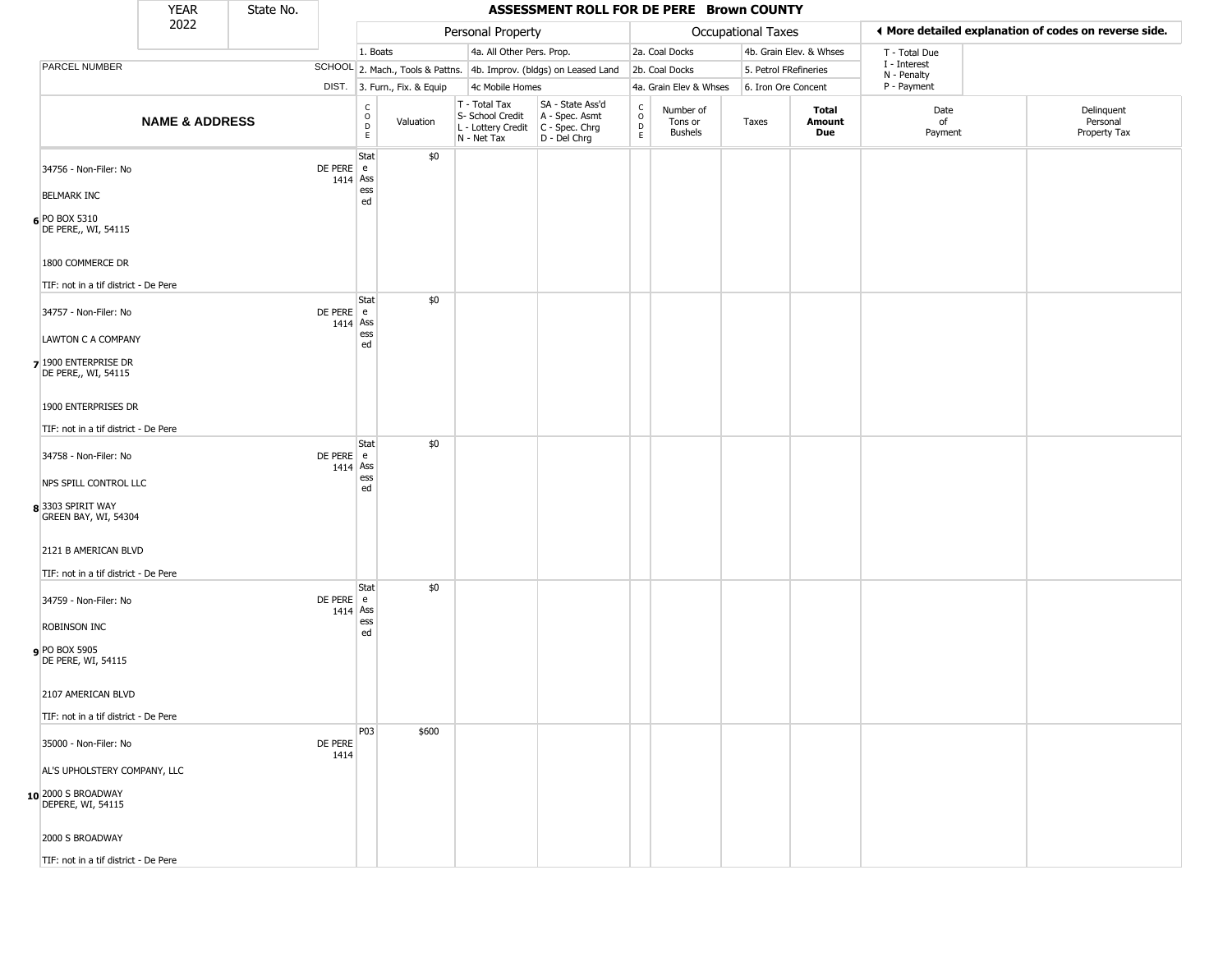|                                                     | <b>YEAR</b>               | State No.           |                     |                            |                              |                                                                          | ASSESSMENT ROLL FOR DE PERE Brown COUNTY                               |                                                          |                                        |                     |                         |                             |                                                       |
|-----------------------------------------------------|---------------------------|---------------------|---------------------|----------------------------|------------------------------|--------------------------------------------------------------------------|------------------------------------------------------------------------|----------------------------------------------------------|----------------------------------------|---------------------|-------------------------|-----------------------------|-------------------------------------------------------|
|                                                     | 2022                      |                     |                     |                            |                              | Personal Property                                                        |                                                                        |                                                          |                                        | Occupational Taxes  |                         |                             | ◀ More detailed explanation of codes on reverse side. |
|                                                     |                           |                     |                     | 1. Boats                   |                              | 4a. All Other Pers. Prop.                                                |                                                                        |                                                          | 2a. Coal Docks                         |                     | 4b. Grain Elev. & Whses | T - Total Due               |                                                       |
| PARCEL NUMBER                                       |                           |                     |                     |                            |                              |                                                                          | SCHOOL 2. Mach., Tools & Pattns. 4b. Improv. (bldgs) on Leased Land    |                                                          | 2b. Coal Docks                         |                     | 5. Petrol FRefineries   | I - Interest<br>N - Penalty |                                                       |
|                                                     |                           |                     |                     |                            | DIST. 3. Furn., Fix. & Equip | 4c Mobile Homes                                                          |                                                                        |                                                          | 4a. Grain Elev & Whses                 | 6. Iron Ore Concent |                         | P - Payment                 |                                                       |
|                                                     | <b>NAME &amp; ADDRESS</b> |                     |                     | C<br>$\mathsf O$<br>D<br>E | Valuation                    | $T - Total Tax$<br>S- School Credit<br>L - Lottery Credit<br>N - Net Tax | SA - State Ass'd<br>A - Spec. Asmt<br>$C - Spec. Chrg$<br>D - Del Chrg | $\begin{smallmatrix} C \\ 0 \\ D \end{smallmatrix}$<br>E | Number of<br>Tons or<br><b>Bushels</b> | Taxes               | Total<br>Amount<br>Due  | Date<br>of<br>Payment       | Delinquent<br>Personal<br>Property Tax                |
| 35002 - Non-Filer: Yes                              |                           |                     | DE PERE<br>1414     | P03                        | \$95,000                     |                                                                          |                                                                        |                                                          |                                        |                     |                         |                             |                                                       |
| CYNTRX REAL ESTATE HOLDINGS, LLC                    |                           |                     |                     |                            |                              |                                                                          |                                                                        |                                                          |                                        |                     |                         |                             |                                                       |
| 11 1302 S BROADWAY<br>DEPERE, WI, 54115             |                           |                     |                     |                            |                              |                                                                          |                                                                        |                                                          |                                        |                     |                         |                             |                                                       |
| 1302 S BROADWAY                                     |                           |                     |                     |                            |                              |                                                                          |                                                                        |                                                          |                                        |                     |                         |                             |                                                       |
| TIF: not in a tif district - De Pere                |                           |                     |                     |                            |                              |                                                                          |                                                                        |                                                          |                                        |                     |                         |                             |                                                       |
| 35003 - Non-Filer: No                               |                           |                     | DE PERE P03<br>1414 | P <sub>4</sub> A           | \$100<br>\$800               |                                                                          |                                                                        |                                                          |                                        |                     |                         |                             |                                                       |
| SMET CONSTRUCTION SERVICES CORP                     |                           |                     |                     |                            |                              |                                                                          |                                                                        |                                                          |                                        |                     |                         |                             |                                                       |
| 12 2080 PROFIT PL<br>DEPERE, WI, 54115              |                           |                     |                     |                            |                              |                                                                          |                                                                        |                                                          |                                        |                     |                         |                             |                                                       |
| 2080 PROFIT PL                                      |                           |                     |                     |                            |                              |                                                                          |                                                                        |                                                          |                                        |                     |                         |                             |                                                       |
| TIF: not in a tif district - De Pere                |                           |                     |                     |                            |                              |                                                                          |                                                                        |                                                          |                                        |                     |                         |                             |                                                       |
|                                                     |                           | <b>Parcel Total</b> |                     |                            | \$900                        |                                                                          |                                                                        |                                                          |                                        |                     |                         |                             |                                                       |
|                                                     |                           |                     |                     | P03                        | \$15,700                     |                                                                          |                                                                        |                                                          |                                        |                     |                         |                             |                                                       |
| 35005 - Non-Filer: Yes                              |                           |                     | DE PERE<br>1414     |                            |                              |                                                                          |                                                                        |                                                          |                                        |                     |                         |                             |                                                       |
| DAIRY QUEEN                                         |                           |                     |                     |                            |                              |                                                                          |                                                                        |                                                          |                                        |                     |                         |                             |                                                       |
| 13 1081 BROADWAY ST<br>DEPERE, WI, 54115            |                           |                     |                     |                            |                              |                                                                          |                                                                        |                                                          |                                        |                     |                         |                             |                                                       |
| 1081 BROADWAY ST                                    |                           |                     |                     |                            |                              |                                                                          |                                                                        |                                                          |                                        |                     |                         |                             |                                                       |
| TIF: not in a tif district - De Pere                |                           |                     |                     |                            |                              |                                                                          |                                                                        |                                                          |                                        |                     |                         |                             |                                                       |
| 35006 - Non-Filer: Yes                              |                           |                     | DE PERE<br>1414     | P03                        | \$9,400                      |                                                                          |                                                                        |                                                          |                                        |                     |                         |                             |                                                       |
| <b>KRAUSE FINANCIAL SERVICES</b>                    |                           |                     |                     |                            |                              |                                                                          |                                                                        |                                                          |                                        |                     |                         |                             |                                                       |
| 14 1234 ENTERPRISE DR<br>DEPERE, WI, 54115          |                           |                     |                     |                            |                              |                                                                          |                                                                        |                                                          |                                        |                     |                         |                             |                                                       |
| 1234 ENTERPRISE DR                                  |                           |                     |                     |                            |                              |                                                                          |                                                                        |                                                          |                                        |                     |                         |                             |                                                       |
| TIF: not in a tif district - De Pere                |                           |                     |                     |                            |                              |                                                                          |                                                                        |                                                          |                                        |                     |                         |                             |                                                       |
| 35007 - Non-Filer: Yes                              |                           |                     | DE PERE             | <b>P03</b>                 | \$1,700                      |                                                                          |                                                                        |                                                          |                                        |                     |                         |                             |                                                       |
| FRANCOTYP-POSTALIA, INC DBA FP MAILING SOLUTIONS    |                           |                     | 1414                |                            |                              |                                                                          |                                                                        |                                                          |                                        |                     |                         |                             |                                                       |
| 15 140 N MITCHELL CT, STE 200<br>ADDISON, IL, 60101 |                           |                     |                     |                            |                              |                                                                          |                                                                        |                                                          |                                        |                     |                         |                             |                                                       |
| VARIOUS                                             |                           |                     |                     |                            |                              |                                                                          |                                                                        |                                                          |                                        |                     |                         |                             |                                                       |
| TIF: not in a tif district - De Pere                |                           |                     |                     |                            |                              |                                                                          |                                                                        |                                                          |                                        |                     |                         |                             |                                                       |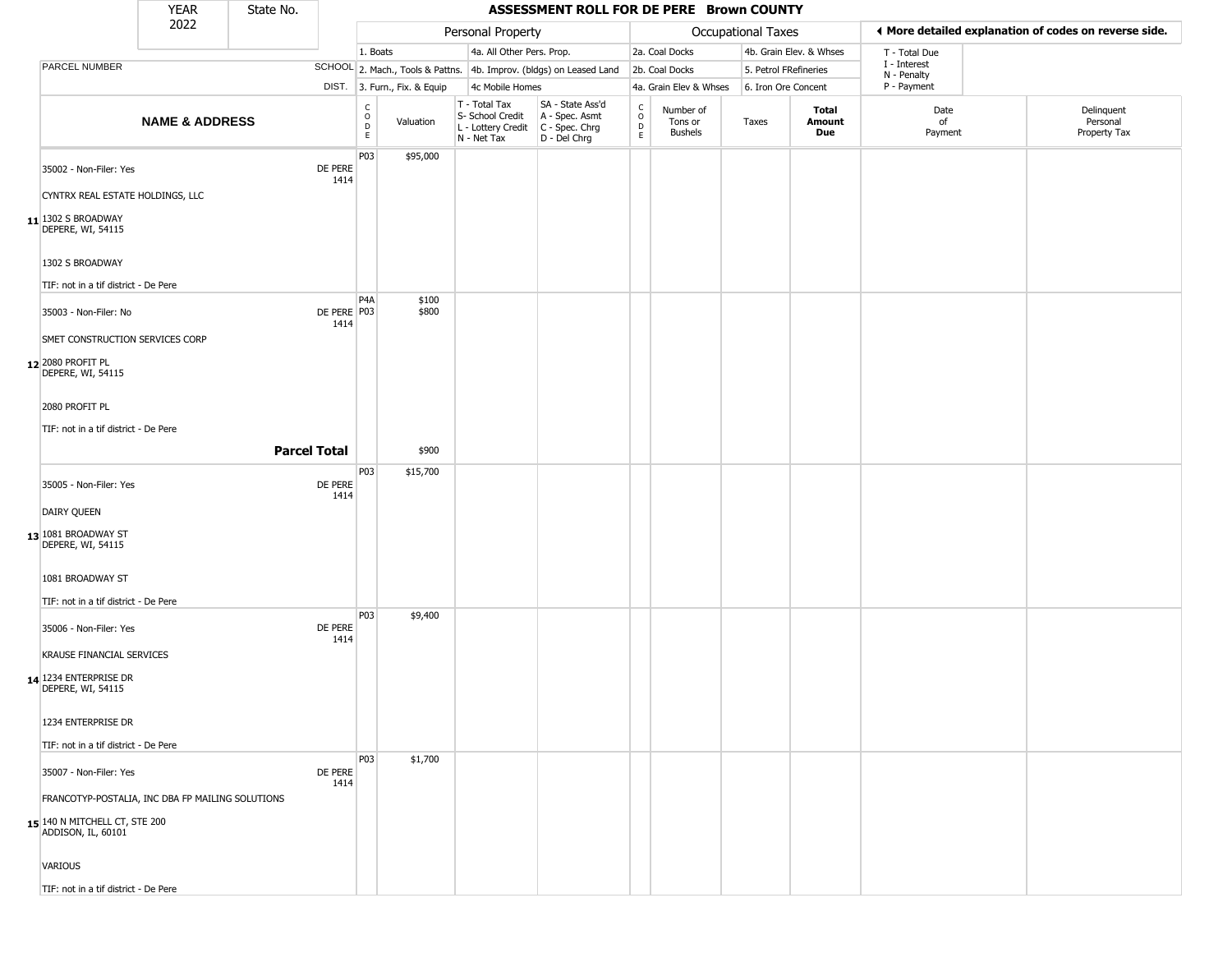|                                                      | <b>YEAR</b>                                              | State No. |                     |                                                                    |                              |                                                  | ASSESSMENT ROLL FOR DE PERE Brown COUNTY                                                  |                                  |                                        |                       |                         |                             |                                                       |
|------------------------------------------------------|----------------------------------------------------------|-----------|---------------------|--------------------------------------------------------------------|------------------------------|--------------------------------------------------|-------------------------------------------------------------------------------------------|----------------------------------|----------------------------------------|-----------------------|-------------------------|-----------------------------|-------------------------------------------------------|
|                                                      | 2022                                                     |           |                     |                                                                    |                              | Personal Property                                |                                                                                           |                                  |                                        | Occupational Taxes    |                         |                             | ♦ More detailed explanation of codes on reverse side. |
|                                                      |                                                          |           |                     | 1. Boats                                                           |                              | 4a. All Other Pers. Prop.                        |                                                                                           |                                  | 2a. Coal Docks                         |                       | 4b. Grain Elev. & Whses | T - Total Due               |                                                       |
| PARCEL NUMBER                                        |                                                          |           |                     |                                                                    |                              |                                                  | SCHOOL 2. Mach., Tools & Pattns. 4b. Improv. (bldgs) on Leased Land                       |                                  | 2b. Coal Docks                         | 5. Petrol FRefineries |                         | I - Interest<br>N - Penalty |                                                       |
|                                                      |                                                          |           |                     |                                                                    | DIST. 3. Furn., Fix. & Equip | 4c Mobile Homes                                  |                                                                                           |                                  | 4a. Grain Elev & Whses                 | 6. Iron Ore Concent   |                         | P - Payment                 |                                                       |
|                                                      | <b>NAME &amp; ADDRESS</b>                                |           |                     | $\begin{smallmatrix} C \\ O \\ D \end{smallmatrix}$<br>$\mathsf E$ | Valuation                    | T - Total Tax<br>S- School Credit<br>N - Net Tax | SA - State Ass'd<br>A - Spec. Asmt<br>L - Lottery Credit   C - Spec. Chrg<br>D - Del Chrg | C<br>$\circ$<br>D<br>$\mathsf E$ | Number of<br>Tons or<br><b>Bushels</b> | Taxes                 | Total<br>Amount<br>Due  | Date<br>of<br>Payment       | Delinquent<br>Personal<br>Property Tax                |
| 35011 - Non-Filer: Yes                               |                                                          |           | DE PERE<br>1414     | P03                                                                | \$9,400                      |                                                  |                                                                                           |                                  |                                        |                       |                         |                             |                                                       |
| PACKERLAND CROSSFIT                                  |                                                          |           |                     |                                                                    |                              |                                                  |                                                                                           |                                  |                                        |                       |                         |                             |                                                       |
| 16 1109 HONEY COURT, STE A<br>DEPERE, WI, 54115      |                                                          |           |                     |                                                                    |                              |                                                  |                                                                                           |                                  |                                        |                       |                         |                             |                                                       |
| 1109 HONEY COURT, STE A                              |                                                          |           |                     |                                                                    |                              |                                                  |                                                                                           |                                  |                                        |                       |                         |                             |                                                       |
| TIF: not in a tif district - De Pere                 |                                                          |           |                     |                                                                    |                              |                                                  |                                                                                           |                                  |                                        |                       |                         |                             |                                                       |
| 35012 - Non-Filer: Yes                               |                                                          |           | DE PERE P03<br>1414 | P <sub>4</sub> A                                                   | \$6,900<br>\$15,600          |                                                  |                                                                                           |                                  |                                        |                       |                         |                             |                                                       |
|                                                      | SPIRIT & TRUTH APOSTOLIC ASSEMBLY                        |           |                     |                                                                    |                              |                                                  |                                                                                           |                                  |                                        |                       |                         |                             |                                                       |
| 17 310 N WISCONSIN ST, STE G<br>DEPERE, WI, 54115    |                                                          |           |                     |                                                                    |                              |                                                  |                                                                                           |                                  |                                        |                       |                         |                             |                                                       |
| 310 N WISCONSIN ST, STE G                            |                                                          |           |                     |                                                                    |                              |                                                  |                                                                                           |                                  |                                        |                       |                         |                             |                                                       |
| TIF: not in a tif district - De Pere                 |                                                          |           |                     |                                                                    |                              |                                                  |                                                                                           |                                  |                                        |                       |                         |                             |                                                       |
|                                                      |                                                          |           | <b>Parcel Total</b> |                                                                    | \$22,500                     |                                                  |                                                                                           |                                  |                                        |                       |                         |                             |                                                       |
|                                                      |                                                          |           |                     | P03                                                                | \$9,800                      |                                                  |                                                                                           |                                  |                                        |                       |                         |                             |                                                       |
| 35013 - Non-Filer: No                                |                                                          |           | DE PERE<br>1414     |                                                                    |                              |                                                  |                                                                                           |                                  |                                        |                       |                         |                             |                                                       |
|                                                      | STEENO WORKS LLC, DBA THE BIKE HUB                       |           |                     |                                                                    |                              |                                                  |                                                                                           |                                  |                                        |                       |                         |                             |                                                       |
| 18 1025 N BROADWAY<br>DEPERE, WI, 54115              |                                                          |           |                     |                                                                    |                              |                                                  |                                                                                           |                                  |                                        |                       |                         |                             |                                                       |
| 1025 N BROADWAY                                      |                                                          |           |                     |                                                                    |                              |                                                  |                                                                                           |                                  |                                        |                       |                         |                             |                                                       |
| TIF: not in a tif district - De Pere                 |                                                          |           |                     |                                                                    |                              |                                                  |                                                                                           |                                  |                                        |                       |                         |                             |                                                       |
| 35015 - Non-Filer: No                                |                                                          |           | DE PERE             | P03                                                                | \$11,100                     |                                                  |                                                                                           |                                  |                                        |                       |                         |                             |                                                       |
| <b>LLP</b>                                           | ARTHUR GALLAGHER RISK MANAGEMENT SERV C/O GRANT THORNTON |           | 1414                |                                                                    |                              |                                                  |                                                                                           |                                  |                                        |                       |                         |                             |                                                       |
| 19 PO BOX 4747<br>OAK BROOK, IL, 60522               |                                                          |           |                     |                                                                    |                              |                                                  |                                                                                           |                                  |                                        |                       |                         |                             |                                                       |
| 131 N BROADWAY                                       |                                                          |           |                     |                                                                    |                              |                                                  |                                                                                           |                                  |                                        |                       |                         |                             |                                                       |
| TIF: not in a tif district - De Pere                 |                                                          |           |                     |                                                                    |                              |                                                  |                                                                                           |                                  |                                        |                       |                         |                             |                                                       |
| 35016 - Non-Filer: No                                |                                                          |           | WEST DE PERE        | <b>P03</b>                                                         | \$27,300                     |                                                  |                                                                                           |                                  |                                        |                       |                         |                             |                                                       |
|                                                      |                                                          |           | 6328                |                                                                    |                              |                                                  |                                                                                           |                                  |                                        |                       |                         |                             |                                                       |
| 20 625 1ST ST SE, STE 800<br>CEDAR RAPIDS, IA, 52401 | GREATAMERICA FINANCIAL SERVICES CORP                     |           |                     |                                                                    |                              |                                                  |                                                                                           |                                  |                                        |                       |                         |                             |                                                       |
| VARIOUS                                              |                                                          |           |                     |                                                                    |                              |                                                  |                                                                                           |                                  |                                        |                       |                         |                             |                                                       |
| TIF: TIF #9-De Pere                                  |                                                          |           |                     |                                                                    |                              |                                                  |                                                                                           |                                  |                                        |                       |                         |                             |                                                       |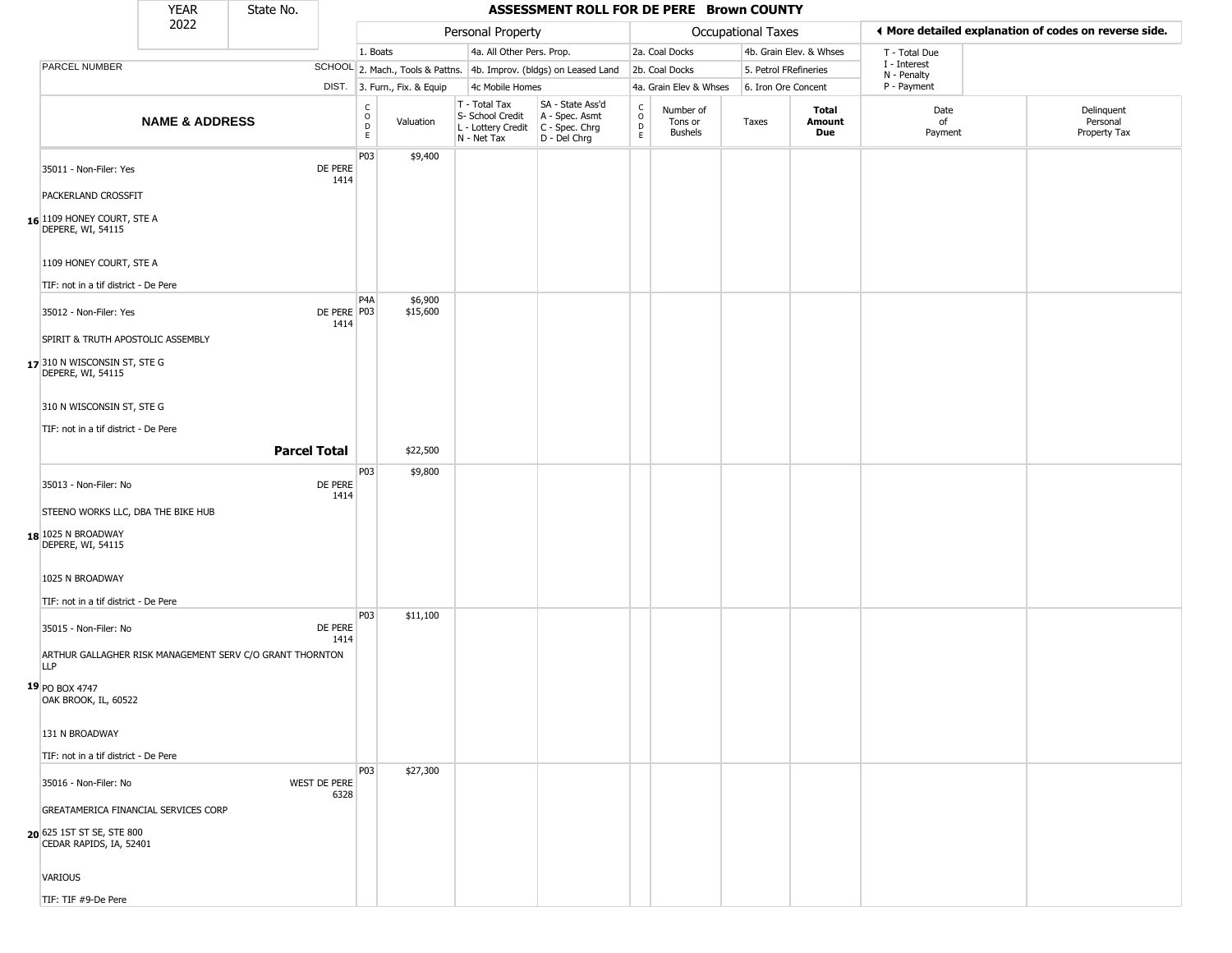|                                                          | <b>YEAR</b>               | State No.           |                          |                                            |                              |                                                                        | ASSESSMENT ROLL FOR DE PERE Brown COUNTY                             |                                                 |                                        |                           |                         |                             |                                                       |
|----------------------------------------------------------|---------------------------|---------------------|--------------------------|--------------------------------------------|------------------------------|------------------------------------------------------------------------|----------------------------------------------------------------------|-------------------------------------------------|----------------------------------------|---------------------------|-------------------------|-----------------------------|-------------------------------------------------------|
|                                                          | 2022                      |                     |                          |                                            |                              | Personal Property                                                      |                                                                      |                                                 |                                        | <b>Occupational Taxes</b> |                         |                             | I More detailed explanation of codes on reverse side. |
|                                                          |                           |                     |                          | 1. Boats                                   |                              | 4a. All Other Pers. Prop.                                              |                                                                      |                                                 | 2a. Coal Docks                         |                           | 4b. Grain Elev. & Whses | T - Total Due               |                                                       |
| PARCEL NUMBER                                            |                           |                     |                          |                                            |                              |                                                                        | SCHOOL 2. Mach., Tools & Pattns. 4b. Improv. (bldgs) on Leased Land  |                                                 | 2b. Coal Docks                         | 5. Petrol FRefineries     |                         | I - Interest<br>N - Penalty |                                                       |
|                                                          |                           |                     |                          |                                            | DIST. 3. Furn., Fix. & Equip | 4c Mobile Homes                                                        |                                                                      |                                                 | 4a. Grain Elev & Whses                 | 6. Iron Ore Concent       |                         | P - Payment                 |                                                       |
|                                                          | <b>NAME &amp; ADDRESS</b> |                     |                          | C<br>$\circ$<br>$\mathsf D$<br>$\mathsf E$ | Valuation                    | T - Total Tax<br>S- School Credit<br>L - Lottery Credit<br>N - Net Tax | SA - State Ass'd<br>A - Spec. Asmt<br>C - Spec. Chrg<br>D - Del Chrg | $\begin{array}{c} C \\ O \\ D \\ E \end{array}$ | Number of<br>Tons or<br><b>Bushels</b> | Taxes                     | Total<br>Amount<br>Due  | Date<br>of<br>Payment       | Delinquent<br>Personal<br>Property Tax                |
| 35018 - Non-Filer: No                                    |                           |                     | WEST DE PERE<br>6328     | P03                                        | \$34,900                     |                                                                        |                                                                      |                                                 |                                        |                           |                         |                             |                                                       |
| PITNEY BOWES GLOBAL FINANCIAL SVCS, LLC                  |                           |                     |                          |                                            |                              |                                                                        |                                                                      |                                                 |                                        |                           |                         |                             |                                                       |
| 21 5310 CYPRESS CENTER DR<br>TAMPA, FL, 33609            |                           |                     |                          |                                            |                              |                                                                        |                                                                      |                                                 |                                        |                           |                         |                             |                                                       |
| <b>VARIOUS</b>                                           |                           |                     |                          |                                            |                              |                                                                        |                                                                      |                                                 |                                        |                           |                         |                             |                                                       |
| TIF: TIF #8-De Pere                                      |                           |                     |                          |                                            |                              |                                                                        |                                                                      |                                                 |                                        |                           |                         |                             |                                                       |
| 35019 - Non-Filer: Yes                                   |                           |                     | WEST DE PERE<br>6328     | P4A                                        | \$24,500                     |                                                                        |                                                                      |                                                 |                                        |                           |                         |                             |                                                       |
| <b>SBA TOWER VI, LLC</b>                                 |                           |                     |                          |                                            |                              |                                                                        |                                                                      |                                                 |                                        |                           |                         |                             |                                                       |
| 22 8051 CONGRESS AVE<br>BOCA RATON, FL, 33487            |                           |                     |                          |                                            |                              |                                                                        |                                                                      |                                                 |                                        |                           |                         |                             |                                                       |
| 1711 SUBURBAN DR-TOWER                                   |                           |                     |                          |                                            |                              |                                                                        |                                                                      |                                                 |                                        |                           |                         |                             |                                                       |
| TIF: not in a tif district - De Pere                     |                           |                     |                          |                                            |                              |                                                                        |                                                                      |                                                 |                                        |                           |                         |                             |                                                       |
| 35020 - Non-Filer: No                                    |                           |                     | WEST DE PERE P03<br>6328 | P <sub>4</sub> A                           | \$1,600<br>\$101,800         |                                                                        |                                                                      |                                                 |                                        |                           |                         |                             |                                                       |
| ANSAY AND ASSOCIATES, LLC                                |                           |                     |                          |                                            |                              |                                                                        |                                                                      |                                                 |                                        |                           |                         |                             |                                                       |
| 23 101 E GRAND AVE<br>PORT WASHINGTON, WI, 53074         |                           |                     |                          |                                            |                              |                                                                        |                                                                      |                                                 |                                        |                           |                         |                             |                                                       |
| 1710 LAWRENCE DR #10                                     |                           |                     |                          |                                            |                              |                                                                        |                                                                      |                                                 |                                        |                           |                         |                             |                                                       |
| TIF: not in a tif district - De Pere                     |                           |                     |                          |                                            |                              |                                                                        |                                                                      |                                                 |                                        |                           |                         |                             |                                                       |
|                                                          |                           | <b>Parcel Total</b> |                          |                                            | \$103,400                    |                                                                        |                                                                      |                                                 |                                        |                           |                         |                             |                                                       |
| 35021 - Non-Filer: No                                    |                           |                     | WEST DE PERE<br>6328     | P03                                        | \$1,800                      |                                                                        |                                                                      |                                                 |                                        |                           |                         |                             |                                                       |
| ADVANCED PHYSICAL THERAPY AND SPORTS MEDICINE, SC        |                           |                     |                          |                                            |                              |                                                                        |                                                                      |                                                 |                                        |                           |                         |                             |                                                       |
| 24 2105 E ENTERPRISE AVE, STE 113<br>APPLETON, WI, 54913 |                           |                     |                          |                                            |                              |                                                                        |                                                                      |                                                 |                                        |                           |                         |                             |                                                       |
| 1716 LAWRENCE DR                                         |                           |                     |                          |                                            |                              |                                                                        |                                                                      |                                                 |                                        |                           |                         |                             |                                                       |
| TIF: not in a tif district - De Pere                     |                           |                     |                          |                                            |                              |                                                                        |                                                                      |                                                 |                                        |                           |                         |                             |                                                       |
| 35023 - Non-Filer: No                                    |                           |                     | WEST DE PERE<br>6328     | P4A                                        | \$700                        |                                                                        |                                                                      |                                                 |                                        |                           |                         |                             |                                                       |
| REVIVE ELECTRONICS, LLC                                  |                           |                     |                          |                                            |                              |                                                                        |                                                                      |                                                 |                                        |                           |                         |                             |                                                       |
| 25 PO BOX 80615<br>INDIANAPOLIS, IN, 46280               |                           |                     |                          |                                            |                              |                                                                        |                                                                      |                                                 |                                        |                           |                         |                             |                                                       |
| 1301 LAWRENCE DR, STE B                                  |                           |                     |                          |                                            |                              |                                                                        |                                                                      |                                                 |                                        |                           |                         |                             |                                                       |
| TIF: not in a tif district - De Pere                     |                           |                     |                          |                                            |                              |                                                                        |                                                                      |                                                 |                                        |                           |                         |                             |                                                       |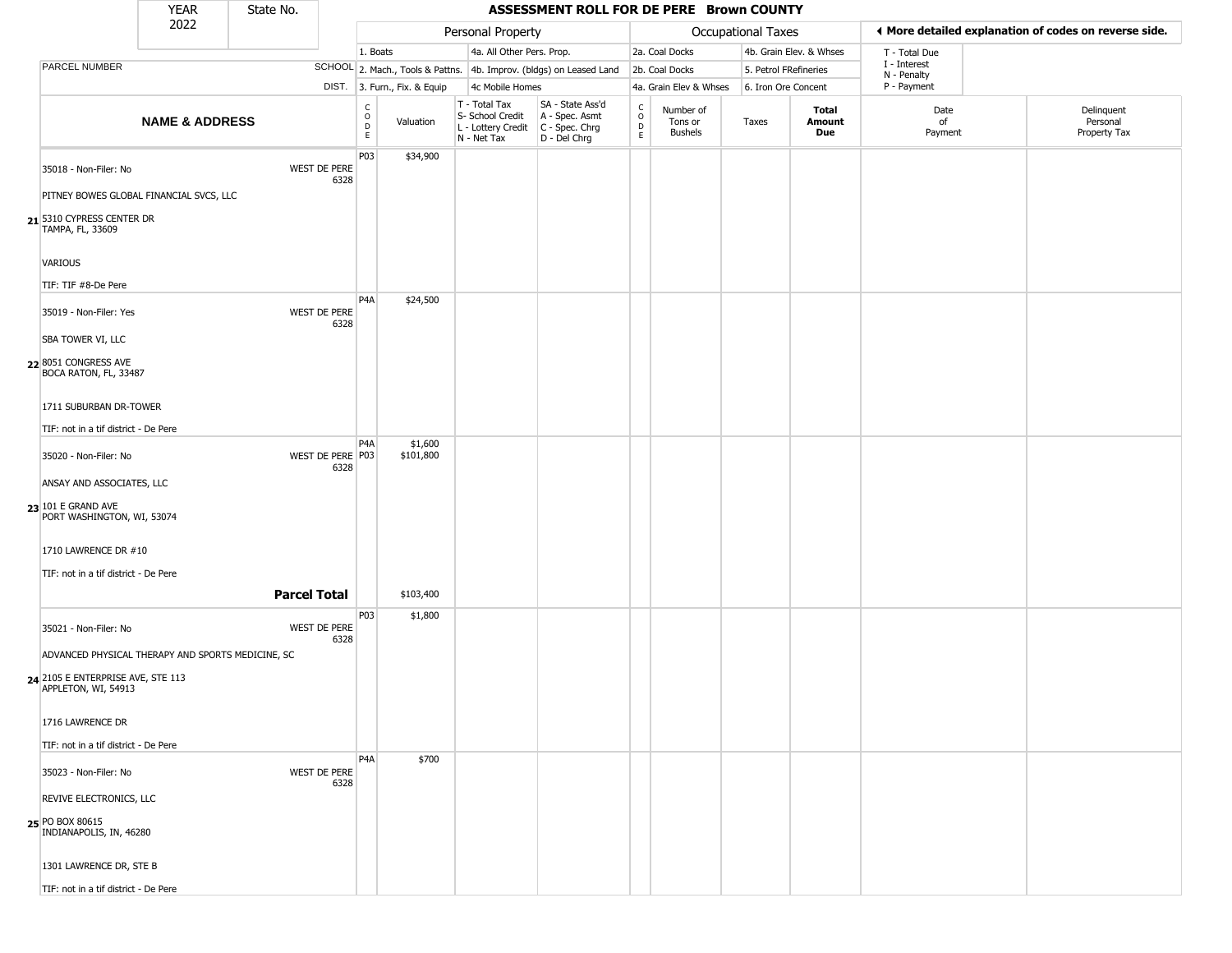|                                                                           | <b>YEAR</b>               | State No.                |                        |                              |                                                                                         | ASSESSMENT ROLL FOR DE PERE Brown COUNTY                            |                                                           |                                        |                       |                         |                             |                                                       |
|---------------------------------------------------------------------------|---------------------------|--------------------------|------------------------|------------------------------|-----------------------------------------------------------------------------------------|---------------------------------------------------------------------|-----------------------------------------------------------|----------------------------------------|-----------------------|-------------------------|-----------------------------|-------------------------------------------------------|
|                                                                           | 2022                      |                          |                        |                              | Personal Property                                                                       |                                                                     |                                                           |                                        | Occupational Taxes    |                         |                             | ◀ More detailed explanation of codes on reverse side. |
|                                                                           |                           |                          | 1. Boats               |                              | 4a. All Other Pers. Prop.                                                               |                                                                     |                                                           | 2a. Coal Docks                         |                       | 4b. Grain Elev. & Whses | T - Total Due               |                                                       |
| PARCEL NUMBER                                                             |                           |                          |                        |                              |                                                                                         | SCHOOL 2. Mach., Tools & Pattns. 4b. Improv. (bldgs) on Leased Land |                                                           | 2b. Coal Docks                         | 5. Petrol FRefineries |                         | I - Interest<br>N - Penalty |                                                       |
|                                                                           |                           |                          |                        | DIST. 3. Furn., Fix. & Equip | 4c Mobile Homes                                                                         |                                                                     |                                                           | 4a. Grain Elev & Whses                 | 6. Iron Ore Concent   |                         | P - Payment                 |                                                       |
|                                                                           | <b>NAME &amp; ADDRESS</b> |                          | C<br>$\circ$<br>D<br>E | Valuation                    | T - Total Tax<br>S- School Credit<br>L - Lottery Credit   C - Spec. Chrg<br>N - Net Tax | SA - State Ass'd<br>A - Spec. Asmt<br>D - Del Chrg                  | $\begin{smallmatrix} C \\ O \\ D \end{smallmatrix}$<br>E. | Number of<br>Tons or<br><b>Bushels</b> | Taxes                 | Total<br>Amount<br>Due  | Date<br>of<br>Payment       | Delinquent<br>Personal<br>Property Tax                |
| 35024 - Non-Filer: Yes                                                    |                           | WEST DE PERE P03<br>6328 | P4A                    | \$100<br>\$34,000            |                                                                                         |                                                                     |                                                           |                                        |                       |                         |                             |                                                       |
| IA REAL ESTATE, LLC                                                       |                           |                          |                        |                              |                                                                                         |                                                                     |                                                           |                                        |                       |                         |                             |                                                       |
| 26 5320 MICHAELS DR<br>Appleton, WI, 54913                                |                           |                          |                        |                              |                                                                                         |                                                                     |                                                           |                                        |                       |                         |                             |                                                       |
| 1716 LAWRENCE DR<br>TIF: not in a tif district - De Pere                  |                           |                          |                        |                              |                                                                                         |                                                                     |                                                           |                                        |                       |                         |                             |                                                       |
|                                                                           |                           | <b>Parcel Total</b>      |                        | \$34,100                     |                                                                                         |                                                                     |                                                           |                                        |                       |                         |                             |                                                       |
| 35025 - Non-Filer: No                                                     |                           | WEST DE PERE<br>6328     | P <sub>4</sub> A       | \$9,100                      |                                                                                         |                                                                     |                                                           |                                        |                       |                         |                             |                                                       |
| SPECTRASITE COMMUNICATIONS, INC<br>27 PO BOX 723597<br>ATLANTA, GA, 31139 |                           |                          |                        |                              |                                                                                         |                                                                     |                                                           |                                        |                       |                         |                             |                                                       |
| 970 REID ST-TOWER                                                         |                           |                          |                        |                              |                                                                                         |                                                                     |                                                           |                                        |                       |                         |                             |                                                       |
| TIF: not in a tif district - De Pere                                      |                           |                          |                        |                              |                                                                                         |                                                                     |                                                           |                                        |                       |                         |                             |                                                       |
| 35026 - Non-Filer: Yes                                                    |                           | WEST DE PERE<br>6328     | P03                    | \$8,000                      |                                                                                         |                                                                     |                                                           |                                        |                       |                         |                             |                                                       |
| <b>STAR NAILS AND SPA</b>                                                 |                           |                          |                        |                              |                                                                                         |                                                                     |                                                           |                                        |                       |                         |                             |                                                       |
| 28 1031 MAIN AVE<br>DEPERE, WI, 54115                                     |                           |                          |                        |                              |                                                                                         |                                                                     |                                                           |                                        |                       |                         |                             |                                                       |
| 1031 MAIN AVE                                                             |                           |                          |                        |                              |                                                                                         |                                                                     |                                                           |                                        |                       |                         |                             |                                                       |
| TIF: TIF #13-De Pere                                                      |                           |                          |                        |                              |                                                                                         |                                                                     |                                                           |                                        |                       |                         |                             |                                                       |
| 35027 - Non-Filer: No                                                     |                           | WEST DE PERE P03<br>6328 | P <sub>4</sub> A       | \$7,700<br>\$200,600         |                                                                                         |                                                                     |                                                           |                                        |                       |                         |                             |                                                       |
| TWEET GAROT MECHANICAL INC                                                |                           |                          |                        |                              |                                                                                         |                                                                     |                                                           |                                        |                       |                         |                             |                                                       |
| 29 325 REID ST<br>DEPERE, WI, 54115                                       |                           |                          |                        |                              |                                                                                         |                                                                     |                                                           |                                        |                       |                         |                             |                                                       |
| 325 REID ST                                                               |                           |                          |                        |                              |                                                                                         |                                                                     |                                                           |                                        |                       |                         |                             |                                                       |
| TIF: TIF #5-De Pere                                                       |                           |                          |                        |                              |                                                                                         |                                                                     |                                                           |                                        |                       |                         |                             |                                                       |
|                                                                           |                           | <b>Parcel Total</b>      |                        | \$208,300                    |                                                                                         |                                                                     |                                                           |                                        |                       |                         |                             |                                                       |
| 35028 - Non-Filer: Yes                                                    |                           | WEST DE PERE<br>6328     | P03                    | \$20,000                     |                                                                                         |                                                                     |                                                           |                                        |                       |                         |                             |                                                       |
| ASTHA GROCERY AND GIFTS                                                   |                           |                          |                        |                              |                                                                                         |                                                                     |                                                           |                                        |                       |                         |                             |                                                       |
| 30 400 REID ST<br>DEPERE, WI, 54115                                       |                           |                          |                        |                              |                                                                                         |                                                                     |                                                           |                                        |                       |                         |                             |                                                       |
| 400 REID ST                                                               |                           |                          |                        |                              |                                                                                         |                                                                     |                                                           |                                        |                       |                         |                             |                                                       |
| TIF: TIF #5-De Pere                                                       |                           |                          |                        |                              |                                                                                         |                                                                     |                                                           |                                        |                       |                         |                             |                                                       |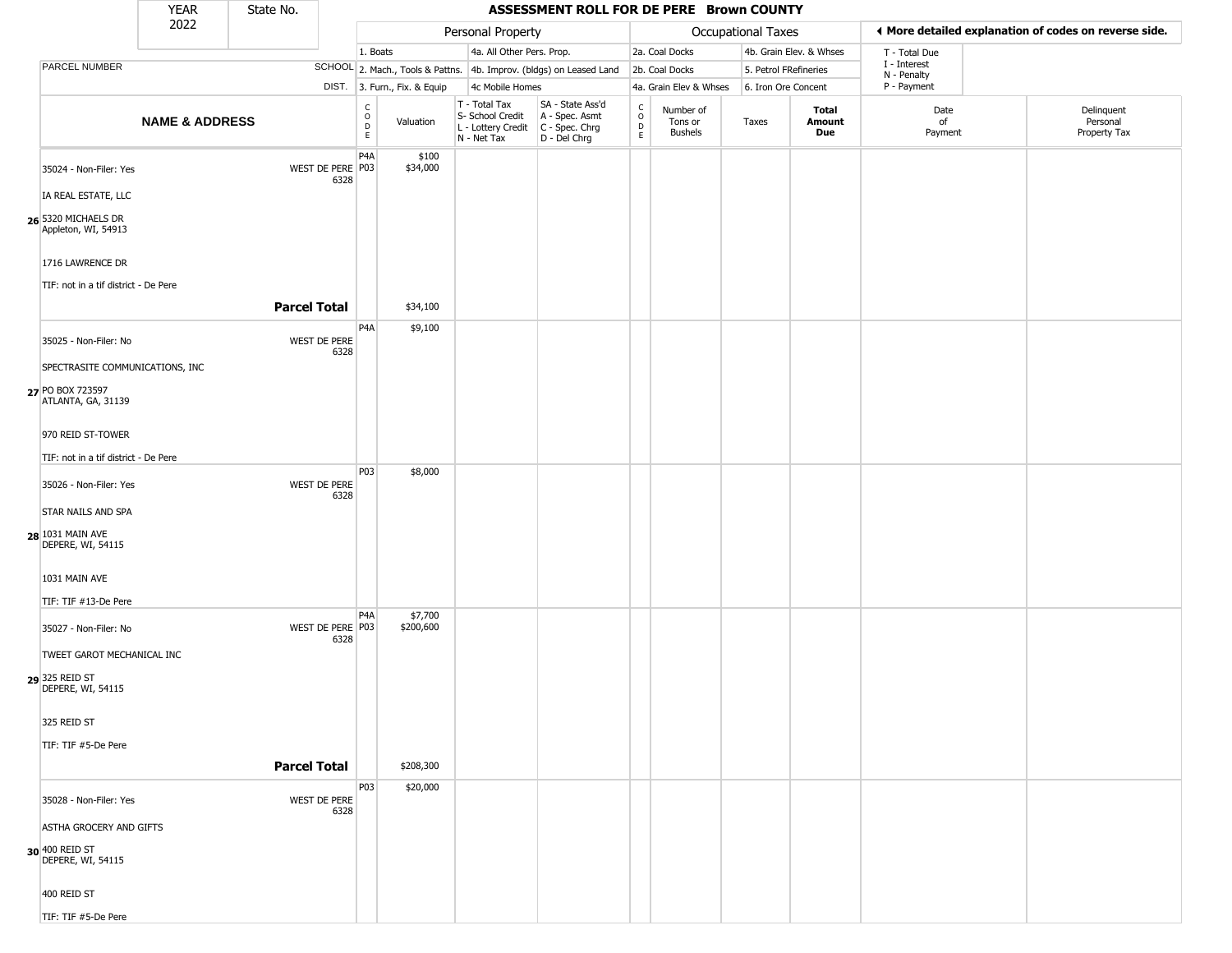|                                                                | YEAR                      | State No.           |                          |                                             |                              |                                                  | ASSESSMENT ROLL FOR DE PERE Brown COUNTY                                                  |                            |                                        |                       |                         |                             |                                                       |
|----------------------------------------------------------------|---------------------------|---------------------|--------------------------|---------------------------------------------|------------------------------|--------------------------------------------------|-------------------------------------------------------------------------------------------|----------------------------|----------------------------------------|-----------------------|-------------------------|-----------------------------|-------------------------------------------------------|
|                                                                | 2022                      |                     |                          |                                             |                              | Personal Property                                |                                                                                           |                            |                                        | Occupational Taxes    |                         |                             | ◀ More detailed explanation of codes on reverse side. |
|                                                                |                           |                     |                          | 1. Boats                                    |                              | 4a. All Other Pers. Prop.                        |                                                                                           |                            | 2a. Coal Docks                         |                       | 4b. Grain Elev. & Whses | T - Total Due               |                                                       |
| PARCEL NUMBER                                                  |                           |                     |                          |                                             |                              |                                                  | SCHOOL 2. Mach., Tools & Pattns. 4b. Improv. (bldgs) on Leased Land                       |                            | 2b. Coal Docks                         | 5. Petrol FRefineries |                         | I - Interest<br>N - Penalty |                                                       |
|                                                                |                           |                     |                          |                                             | DIST. 3. Furn., Fix. & Equip | 4c Mobile Homes                                  |                                                                                           |                            | 4a. Grain Elev & Whses                 | 6. Iron Ore Concent   |                         | P - Payment                 |                                                       |
|                                                                | <b>NAME &amp; ADDRESS</b> |                     |                          | $\frac{c}{0}$<br>$\mathsf D$<br>$\mathsf E$ | Valuation                    | T - Total Tax<br>S- School Credit<br>N - Net Tax | SA - State Ass'd<br>A - Spec. Asmt<br>L - Lottery Credit C - Spec. Chrg<br>$D - Del Chrg$ | C<br>$\mathsf O$<br>D<br>E | Number of<br>Tons or<br><b>Bushels</b> | Taxes                 | Total<br>Amount<br>Due  | Date<br>of<br>Payment       | Delinquent<br>Personal<br>Property Tax                |
| 35029 - Non-Filer: Yes                                         |                           |                     | WEST DE PERE<br>6328     | P03                                         | \$1,200                      |                                                  |                                                                                           |                            |                                        |                       |                         |                             |                                                       |
| FRANCOTYP-POSTALIA, INC DBA FP MAILING SOLUTIONS               |                           |                     |                          |                                             |                              |                                                  |                                                                                           |                            |                                        |                       |                         |                             |                                                       |
| $31$ <sup>140</sup> MITCHELL CT, STE 200<br>ADDISON, IL, 60101 |                           |                     |                          |                                             |                              |                                                  |                                                                                           |                            |                                        |                       |                         |                             |                                                       |
| VARIOUS                                                        |                           |                     |                          |                                             |                              |                                                  |                                                                                           |                            |                                        |                       |                         |                             |                                                       |
| TIF: not in a tif district - De Pere                           |                           |                     |                          | P03                                         |                              |                                                  |                                                                                           |                            |                                        |                       |                         |                             |                                                       |
| 35030 - Non-Filer: No<br>AGILITI HEALTH, INC                   |                           |                     | WEST DE PERE P4A<br>6328 |                                             | \$30,100<br>\$73,100         |                                                  |                                                                                           |                            |                                        |                       |                         |                             |                                                       |
| 32 1301 INTERNATIONAL PKWY, STE 300<br>SUNRISE, FL, 33323      |                           |                     |                          |                                             |                              |                                                  |                                                                                           |                            |                                        |                       |                         |                             |                                                       |
| 2001 LAWRENCE DR, STE 101A                                     |                           |                     |                          |                                             |                              |                                                  |                                                                                           |                            |                                        |                       |                         |                             |                                                       |
| TIF: not in a tif district-De Pere                             |                           | <b>Parcel Total</b> |                          |                                             | \$103,200                    |                                                  |                                                                                           |                            |                                        |                       |                         |                             |                                                       |
| 35032 - Non-Filer: No                                          |                           |                     | WEST DE PERE P4A<br>6328 | P03                                         | \$88,400<br>\$461,300        |                                                  |                                                                                           |                            |                                        |                       |                         |                             |                                                       |
| LAMAR ADVERTISING OF GREEN BAY                                 |                           |                     |                          |                                             |                              |                                                  |                                                                                           |                            |                                        |                       |                         |                             |                                                       |
| 33 PO BOX 66338<br>BATON ROUGE, LA, 70896                      |                           |                     |                          |                                             |                              |                                                  |                                                                                           |                            |                                        |                       |                         |                             |                                                       |
| VARIOUS                                                        |                           |                     |                          |                                             |                              |                                                  |                                                                                           |                            |                                        |                       |                         |                             |                                                       |
| TIF: not in a tif district - De Pere                           |                           | <b>Parcel Total</b> |                          |                                             | \$549,700                    |                                                  |                                                                                           |                            |                                        |                       |                         |                             |                                                       |
| 35035 - Non-Filer: Yes                                         |                           |                     | DE PERE P03<br>1414      | P <sub>4</sub> A                            | \$300<br>\$6,300             |                                                  |                                                                                           |                            |                                        |                       |                         |                             |                                                       |
| DISTRICT 82 PINBALL                                            |                           |                     |                          |                                             |                              |                                                  |                                                                                           |                            |                                        |                       |                         |                             |                                                       |
| <b>34 800 O'KEEFE RD, STE E</b><br>DEPERE, WI, 54115           |                           |                     |                          |                                             |                              |                                                  |                                                                                           |                            |                                        |                       |                         |                             |                                                       |
| 800 O'KEEFE RD, STE E                                          |                           |                     |                          |                                             |                              |                                                  |                                                                                           |                            |                                        |                       |                         |                             |                                                       |
| TIF: not in a tif district - De Pere                           |                           |                     |                          |                                             |                              |                                                  |                                                                                           |                            |                                        |                       |                         |                             |                                                       |
|                                                                |                           | <b>Parcel Total</b> |                          |                                             | \$6,600                      |                                                  |                                                                                           |                            |                                        |                       |                         |                             |                                                       |
| 35036 - Non-Filer: No                                          |                           |                     | WEST DE PERE<br>6328     | P03                                         | \$23,300                     |                                                  |                                                                                           |                            |                                        |                       |                         |                             |                                                       |
| XEROX CORP PROPERTY TAX DEPT                                   |                           |                     |                          |                                             |                              |                                                  |                                                                                           |                            |                                        |                       |                         |                             |                                                       |
| 35 PO BOX 9601<br>WEBSTER, NY, 14580                           |                           |                     |                          |                                             |                              |                                                  |                                                                                           |                            |                                        |                       |                         |                             |                                                       |
| 1100 EMPLOYERS BLVD                                            |                           |                     |                          |                                             |                              |                                                  |                                                                                           |                            |                                        |                       |                         |                             |                                                       |
| TIF: TIF #8-De Pere                                            |                           |                     |                          |                                             |                              |                                                  |                                                                                           |                            |                                        |                       |                         |                             |                                                       |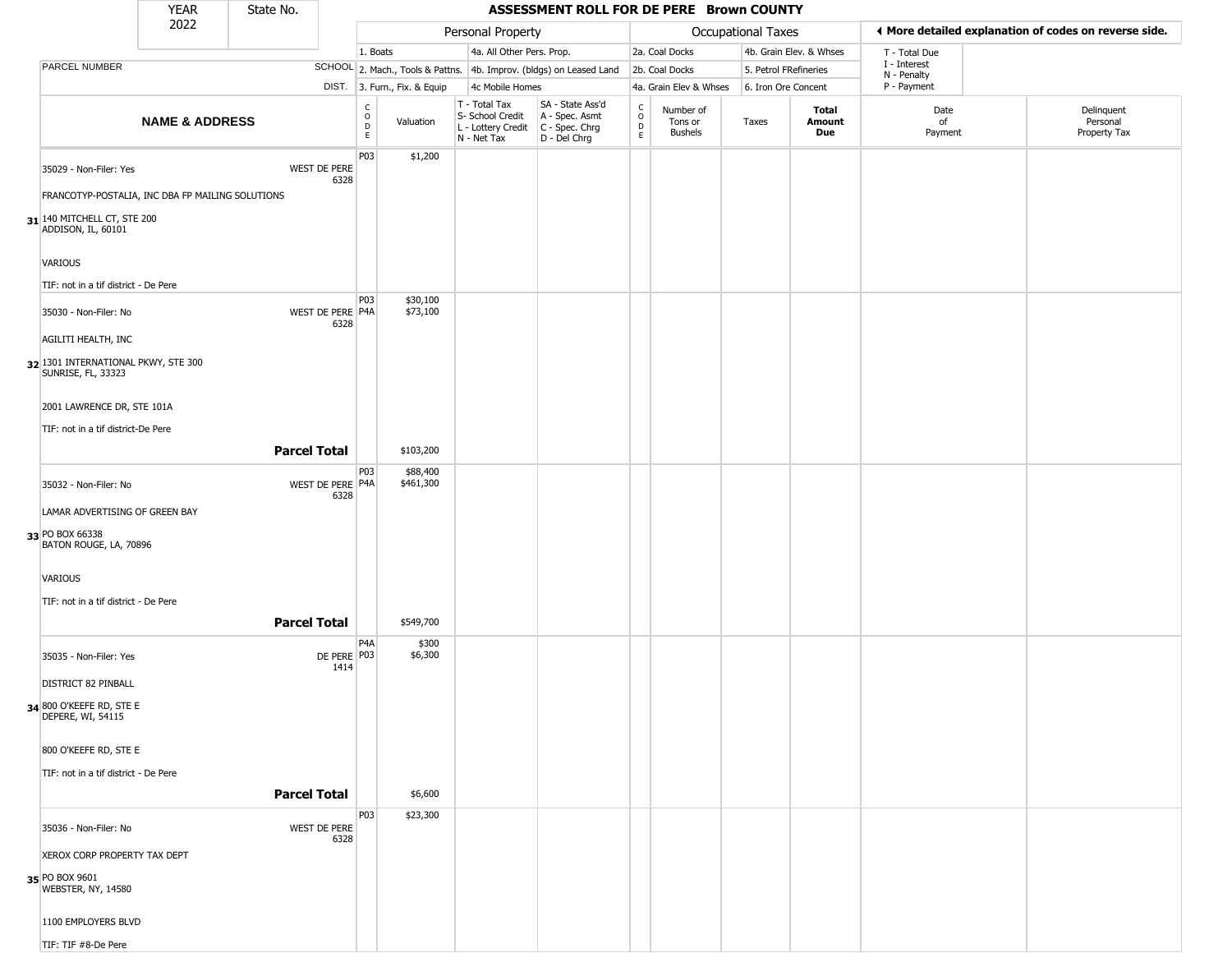|                                                      | <b>YEAR</b>                            | State No. |                          |                                                 |                              |                                                                                         | ASSESSMENT ROLL FOR DE PERE Brown COUNTY                            |                  |                                        |                           |                         |                             |                                                       |
|------------------------------------------------------|----------------------------------------|-----------|--------------------------|-------------------------------------------------|------------------------------|-----------------------------------------------------------------------------------------|---------------------------------------------------------------------|------------------|----------------------------------------|---------------------------|-------------------------|-----------------------------|-------------------------------------------------------|
|                                                      | 2022                                   |           |                          |                                                 |                              | Personal Property                                                                       |                                                                     |                  |                                        | <b>Occupational Taxes</b> |                         |                             | ◀ More detailed explanation of codes on reverse side. |
|                                                      |                                        |           |                          | 1. Boats                                        |                              | 4a. All Other Pers. Prop.                                                               |                                                                     |                  | 2a. Coal Docks                         |                           | 4b. Grain Elev. & Whses | T - Total Due               |                                                       |
| PARCEL NUMBER                                        |                                        |           |                          |                                                 |                              |                                                                                         | SCHOOL 2. Mach., Tools & Pattns. 4b. Improv. (bldgs) on Leased Land |                  | 2b. Coal Docks                         | 5. Petrol FRefineries     |                         | I - Interest<br>N - Penalty |                                                       |
|                                                      |                                        |           |                          |                                                 | DIST. 3. Furn., Fix. & Equip | 4c Mobile Homes                                                                         |                                                                     |                  | 4a. Grain Elev & Whses                 | 6. Iron Ore Concent       |                         | P - Payment                 |                                                       |
|                                                      | <b>NAME &amp; ADDRESS</b>              |           |                          | $_{\rm o}^{\rm c}$<br>$\mathsf{D}_{\mathsf{E}}$ | Valuation                    | T - Total Tax<br>S- School Credit<br>L - Lottery Credit   C - Spec. Chrg<br>N - Net Tax | SA - State Ass'd<br>A - Spec. Asmt<br>D - Del Chrg                  | C<br>D<br>E<br>E | Number of<br>Tons or<br><b>Bushels</b> | Taxes                     | Total<br>Amount<br>Due  | Date<br>of<br>Payment       | Delinquent<br>Personal<br>Property Tax                |
| 35037 - Non-Filer: No                                |                                        |           | WEST DE PERE<br>6328     | P <sub>4</sub> A                                | \$31,500                     |                                                                                         |                                                                     |                  |                                        |                           |                         |                             |                                                       |
| <b>IBM CORP</b>                                      |                                        |           |                          |                                                 |                              |                                                                                         |                                                                     |                  |                                        |                           |                         |                             |                                                       |
| 36 150 KETTLETOWN RD<br>SOUTHBURY, CT, 06488         |                                        |           |                          |                                                 |                              |                                                                                         |                                                                     |                  |                                        |                           |                         |                             |                                                       |
| 2001 LAWRENCE DRIVE                                  |                                        |           |                          |                                                 |                              |                                                                                         |                                                                     |                  |                                        |                           |                         |                             |                                                       |
| TIF: not in a tif district-De Pere                   |                                        |           |                          |                                                 |                              |                                                                                         |                                                                     |                  |                                        |                           |                         |                             |                                                       |
| 35038 - Non-Filer: No                                |                                        |           | WEST DE PERE<br>6328     | P03                                             | \$2,700                      |                                                                                         |                                                                     |                  |                                        |                           |                         |                             |                                                       |
|                                                      | WELLS FARGO VENDOR FINANCIAL SERV, LLC |           |                          |                                                 |                              |                                                                                         |                                                                     |                  |                                        |                           |                         |                             |                                                       |
| 37 PO BOX 36200<br>BILLINGS, MT, 59107               |                                        |           |                          |                                                 |                              |                                                                                         |                                                                     |                  |                                        |                           |                         |                             |                                                       |
| 1414 BUILDERS CT                                     |                                        |           |                          |                                                 |                              |                                                                                         |                                                                     |                  |                                        |                           |                         |                             |                                                       |
| TIF: not in a tif district - De Pere                 |                                        |           |                          |                                                 |                              |                                                                                         |                                                                     |                  |                                        |                           |                         |                             |                                                       |
| 35039 - Non-Filer: No                                |                                        |           | WEST DE PERE<br>6328     | <b>P03</b>                                      | \$8,800                      |                                                                                         |                                                                     |                  |                                        |                           |                         |                             |                                                       |
|                                                      | GREATAMERICA FINANCIAL SERVICES CORP   |           |                          |                                                 |                              |                                                                                         |                                                                     |                  |                                        |                           |                         |                             |                                                       |
| 38 625 1ST ST SE, STE 800<br>CEDAR RAPIDS, IA, 52401 |                                        |           |                          |                                                 |                              |                                                                                         |                                                                     |                  |                                        |                           |                         |                             |                                                       |
| 1001 MAIN AVE                                        |                                        |           |                          |                                                 |                              |                                                                                         |                                                                     |                  |                                        |                           |                         |                             |                                                       |
| TIF: TIF #13-De Pere                                 |                                        |           |                          |                                                 |                              |                                                                                         |                                                                     |                  |                                        |                           |                         |                             |                                                       |
| 35040 - Non-Filer: No                                |                                        |           | WEST DE PERE<br>6328     | P03                                             | \$59,600                     |                                                                                         |                                                                     |                  |                                        |                           |                         |                             |                                                       |
|                                                      | GREATAMERICA FINANCIAL SERVICES CORP   |           |                          |                                                 |                              |                                                                                         |                                                                     |                  |                                        |                           |                         |                             |                                                       |
| 39 625 1ST ST SE, STE 800<br>CEDAR RAPIDS, IA, 52401 |                                        |           |                          |                                                 |                              |                                                                                         |                                                                     |                  |                                        |                           |                         |                             |                                                       |
| VARIOUS                                              |                                        |           |                          |                                                 |                              |                                                                                         |                                                                     |                  |                                        |                           |                         |                             |                                                       |
| TIF: TIF #8-De Pere                                  |                                        |           |                          |                                                 |                              |                                                                                         |                                                                     |                  |                                        |                           |                         |                             |                                                       |
| 35041 - Non-Filer: Yes                               |                                        |           | WEST DE PERE P03<br>6328 | P <sub>4</sub> A                                | \$600<br>\$43,100            |                                                                                         |                                                                     |                  |                                        |                           |                         |                             |                                                       |
| <b>WARRIOR JUNGLE</b>                                |                                        |           |                          |                                                 |                              |                                                                                         |                                                                     |                  |                                        |                           |                         |                             |                                                       |
| 40 2125 AMERICAN BL<br>DE PERE, WI, 54115            |                                        |           |                          |                                                 |                              |                                                                                         |                                                                     |                  |                                        |                           |                         |                             |                                                       |
| 2125 AMERICAN BL                                     |                                        |           |                          |                                                 |                              |                                                                                         |                                                                     |                  |                                        |                           |                         |                             |                                                       |
| TIF: TIF #11-De Pere                                 |                                        |           |                          |                                                 |                              |                                                                                         |                                                                     |                  |                                        |                           |                         |                             |                                                       |
|                                                      |                                        |           | <b>Parcel Total</b>      |                                                 | \$43,700                     |                                                                                         |                                                                     |                  |                                        |                           |                         |                             |                                                       |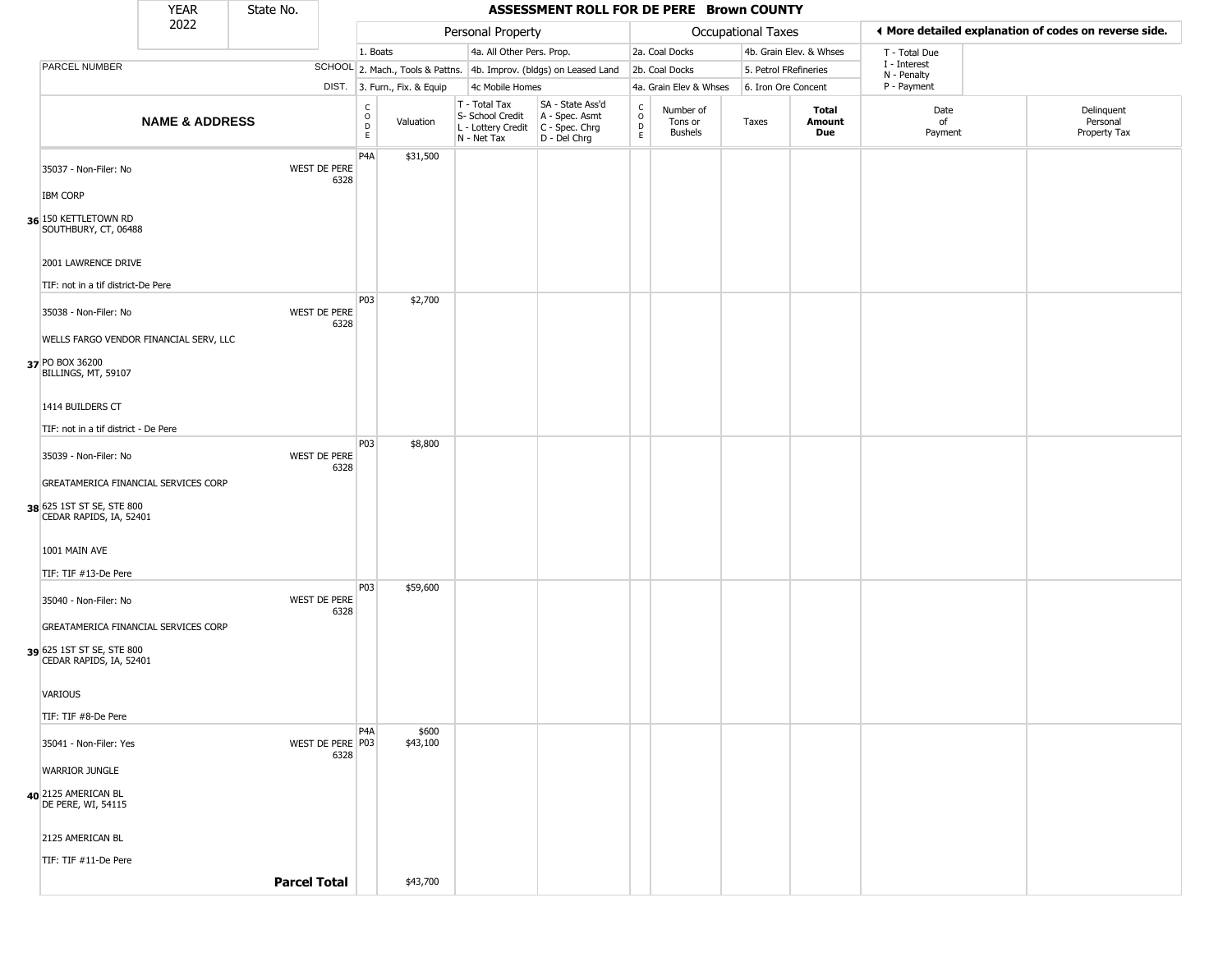|                                                   | <b>YEAR</b>               | State No.                                                     |                          |                                                          |                              |                                                                                         | ASSESSMENT ROLL FOR DE PERE Brown COUNTY                            |                         |                                        |                    |                         |                             |                                                       |
|---------------------------------------------------|---------------------------|---------------------------------------------------------------|--------------------------|----------------------------------------------------------|------------------------------|-----------------------------------------------------------------------------------------|---------------------------------------------------------------------|-------------------------|----------------------------------------|--------------------|-------------------------|-----------------------------|-------------------------------------------------------|
|                                                   | 2022                      |                                                               |                          |                                                          |                              | Personal Property                                                                       |                                                                     |                         |                                        | Occupational Taxes |                         |                             | ♦ More detailed explanation of codes on reverse side. |
|                                                   |                           |                                                               |                          | 1. Boats                                                 |                              | 4a. All Other Pers. Prop.                                                               |                                                                     |                         | 2a. Coal Docks                         |                    | 4b. Grain Elev. & Whses | T - Total Due               |                                                       |
| PARCEL NUMBER                                     |                           |                                                               |                          |                                                          |                              |                                                                                         | SCHOOL 2. Mach., Tools & Pattns. 4b. Improv. (bldgs) on Leased Land |                         | 2b. Coal Docks                         |                    | 5. Petrol FRefineries   | I - Interest<br>N - Penalty |                                                       |
|                                                   |                           |                                                               |                          |                                                          | DIST. 3. Furn., Fix. & Equip | 4c Mobile Homes                                                                         |                                                                     |                         | 4a. Grain Elev & Whses                 |                    | 6. Iron Ore Concent     | P - Payment                 |                                                       |
|                                                   | <b>NAME &amp; ADDRESS</b> |                                                               |                          | $\begin{matrix} 0 \\ 0 \\ D \end{matrix}$<br>$\mathsf E$ | Valuation                    | T - Total Tax<br>S- School Credit<br>L - Lottery Credit   C - Spec. Chrg<br>N - Net Tax | SA - State Ass'd<br>A - Spec. Asmt<br>D - Del Chrg                  | C<br>$\circ$<br>D<br>E. | Number of<br>Tons or<br><b>Bushels</b> | Taxes              | Total<br>Amount<br>Due  | Date<br>of<br>Payment       | Delinquent<br>Personal<br>Property Tax                |
| 35042 - Non-Filer: Yes                            |                           |                                                               | WEST DE PERE P03<br>6328 | P <sub>4</sub> A                                         | \$200<br>\$26,500            |                                                                                         |                                                                     |                         |                                        |                    |                         |                             |                                                       |
| URBAN BATTLEFIELD, LLC                            |                           |                                                               |                          |                                                          |                              |                                                                                         |                                                                     |                         |                                        |                    |                         |                             |                                                       |
| 41 2125 AMERICAN BL, STE A<br>DEPERE, WI, 54115   |                           |                                                               |                          |                                                          |                              |                                                                                         |                                                                     |                         |                                        |                    |                         |                             |                                                       |
| 2125 AMERICAN BL, STE A                           |                           |                                                               |                          |                                                          |                              |                                                                                         |                                                                     |                         |                                        |                    |                         |                             |                                                       |
| TIF: TIF #11-De Pere                              |                           |                                                               |                          |                                                          |                              |                                                                                         |                                                                     |                         |                                        |                    |                         |                             |                                                       |
|                                                   |                           | <b>Parcel Total</b>                                           |                          |                                                          | \$26,700                     |                                                                                         |                                                                     |                         |                                        |                    |                         |                             |                                                       |
| 35043 - Non-Filer: Yes                            |                           |                                                               | WEST DE PERE P03<br>6328 | P4A                                                      | \$7,500<br>\$56,300          |                                                                                         |                                                                     |                         |                                        |                    |                         |                             |                                                       |
| <b>EXCHANGE COFFEE HOUSE</b>                      |                           |                                                               |                          |                                                          |                              |                                                                                         |                                                                     |                         |                                        |                    |                         |                             |                                                       |
| 42 317 MAIN AVE<br>DEPERE, WI, 54115              |                           |                                                               |                          |                                                          |                              |                                                                                         |                                                                     |                         |                                        |                    |                         |                             |                                                       |
| 317 MAIN AVE                                      |                           |                                                               |                          |                                                          |                              |                                                                                         |                                                                     |                         |                                        |                    |                         |                             |                                                       |
| TIF: TIF #9-De Pere                               |                           |                                                               |                          |                                                          |                              |                                                                                         |                                                                     |                         |                                        |                    |                         |                             |                                                       |
|                                                   |                           | <b>Parcel Total</b>                                           |                          |                                                          | \$63,800                     |                                                                                         |                                                                     |                         |                                        |                    |                         |                             |                                                       |
| 35044 - Non-Filer: No                             |                           |                                                               | WEST DE PERE P03<br>6328 | P <sub>4</sub> A                                         | \$24,600<br>\$290,500        |                                                                                         |                                                                     |                         |                                        |                    |                         |                             |                                                       |
| <b>LLC</b>                                        |                           | ALDI, INC (WISCONSIN-64053) C/O RYAN TAX COMPLIANCE SERVICES, |                          |                                                          |                              |                                                                                         |                                                                     |                         |                                        |                    |                         |                             |                                                       |
| 43 PO BOX 460049<br>HOUSTON, TX, 77056            |                           |                                                               |                          |                                                          |                              |                                                                                         |                                                                     |                         |                                        |                    |                         |                             |                                                       |
| 1100 MAIN AVE                                     |                           |                                                               |                          |                                                          |                              |                                                                                         |                                                                     |                         |                                        |                    |                         |                             |                                                       |
| TIF: TIF #13-De Pere                              |                           |                                                               |                          |                                                          |                              |                                                                                         |                                                                     |                         |                                        |                    |                         |                             |                                                       |
|                                                   |                           | <b>Parcel Total</b>                                           |                          |                                                          | \$315,100                    |                                                                                         |                                                                     |                         |                                        |                    |                         |                             |                                                       |
| 35045 - Non-Filer: No                             |                           |                                                               | WEST DE PERE P03<br>6328 | P4A                                                      | \$700<br>\$6,500             |                                                                                         |                                                                     |                         |                                        |                    |                         |                             |                                                       |
| AERIAL DANCE GREEN BAY, LLC PAULA BRUSKY          |                           |                                                               |                          |                                                          |                              |                                                                                         |                                                                     |                         |                                        |                    |                         |                             |                                                       |
| 44 1601 LAWRENCE DR, STE 109<br>DEPERE, WI, 54115 |                           |                                                               |                          |                                                          |                              |                                                                                         |                                                                     |                         |                                        |                    |                         |                             |                                                       |
| 1601 LAWRENCE DR, STE 109                         |                           |                                                               |                          |                                                          |                              |                                                                                         |                                                                     |                         |                                        |                    |                         |                             |                                                       |
| TIF: not in a tif district - De Pere              |                           |                                                               |                          |                                                          |                              |                                                                                         |                                                                     |                         |                                        |                    |                         |                             |                                                       |
|                                                   |                           | <b>Parcel Total</b>                                           |                          |                                                          | \$7,200                      |                                                                                         |                                                                     |                         |                                        |                    |                         |                             |                                                       |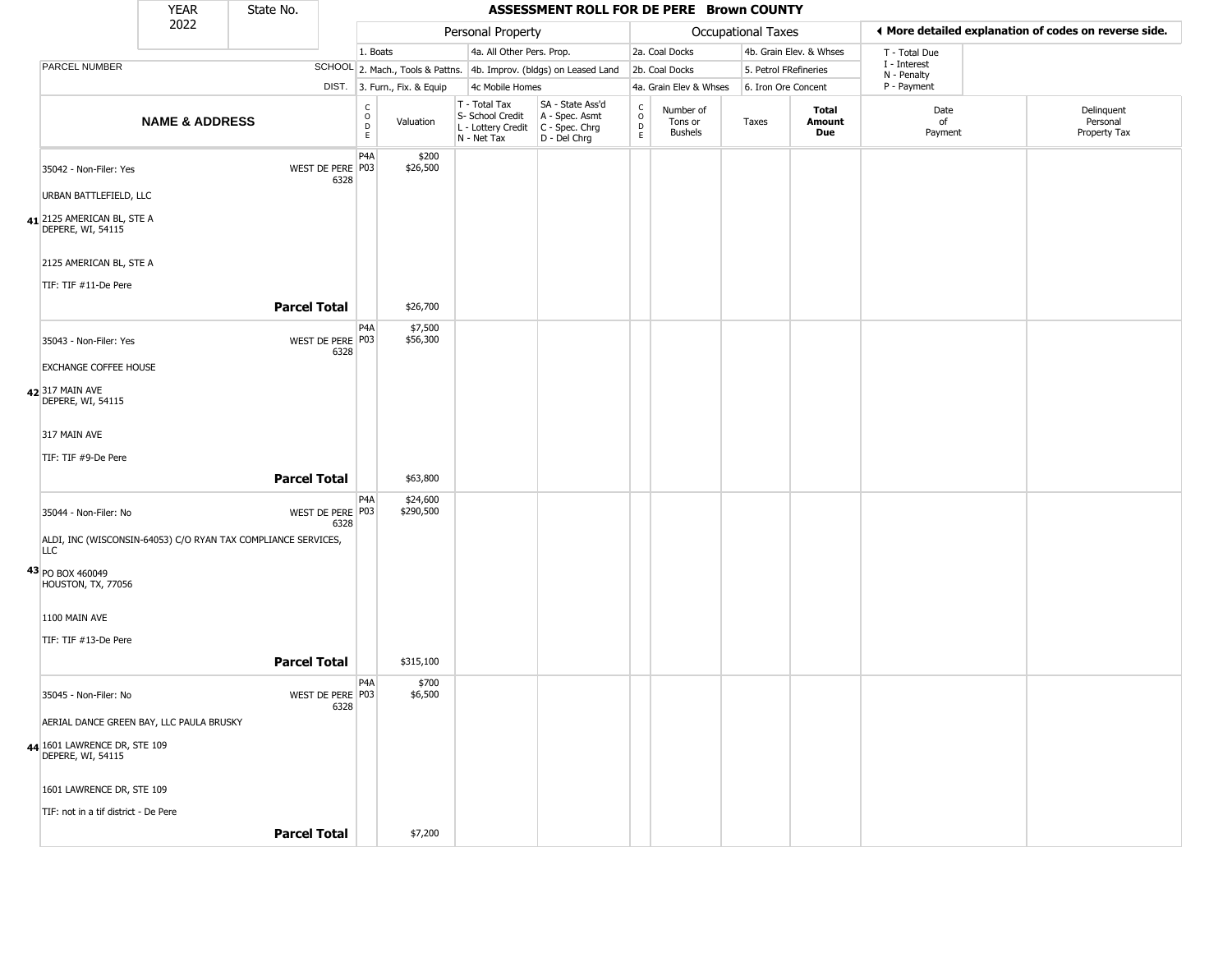|                                                     | <b>YEAR</b>               | State No.           |                          |                        |                              |                                                                        | ASSESSMENT ROLL FOR DE PERE Brown COUNTY                               |                                            |                                        |                       |                         |                             |                                                       |
|-----------------------------------------------------|---------------------------|---------------------|--------------------------|------------------------|------------------------------|------------------------------------------------------------------------|------------------------------------------------------------------------|--------------------------------------------|----------------------------------------|-----------------------|-------------------------|-----------------------------|-------------------------------------------------------|
|                                                     | 2022                      |                     |                          |                        |                              | Personal Property                                                      |                                                                        |                                            |                                        | Occupational Taxes    |                         |                             | ◀ More detailed explanation of codes on reverse side. |
|                                                     |                           |                     |                          | 1. Boats               |                              | 4a. All Other Pers. Prop.                                              |                                                                        |                                            | 2a. Coal Docks                         |                       | 4b. Grain Elev. & Whses | T - Total Due               |                                                       |
| <b>PARCEL NUMBER</b>                                |                           |                     |                          |                        |                              |                                                                        | SCHOOL 2. Mach., Tools & Pattns. 4b. Improv. (bldgs) on Leased Land    |                                            | 2b. Coal Docks                         | 5. Petrol FRefineries |                         | I - Interest<br>N - Penalty |                                                       |
|                                                     |                           |                     |                          |                        | DIST. 3. Furn., Fix. & Equip | 4c Mobile Homes                                                        |                                                                        |                                            | 4a. Grain Elev & Whses                 | 6. Iron Ore Concent   |                         | P - Payment                 |                                                       |
|                                                     | <b>NAME &amp; ADDRESS</b> |                     |                          | C<br>$\circ$<br>D<br>E | Valuation                    | T - Total Tax<br>S- School Credit<br>L - Lottery Credit<br>N - Net Tax | SA - State Ass'd<br>A - Spec. Asmt<br>$C - Spec. Chrg$<br>D - Del Chrg | $\begin{array}{c} C \\ O \\ E \end{array}$ | Number of<br>Tons or<br><b>Bushels</b> | Taxes                 | Total<br>Amount<br>Due  | Date<br>of<br>Payment       | Delinquent<br>Personal<br>Property Tax                |
| 35046 - Non-Filer: Yes                              |                           |                     | WEST DE PERE P03<br>6328 | P4A                    | \$200<br>\$41,500            |                                                                        |                                                                        |                                            |                                        |                       |                         |                             |                                                       |
| THE UTECH GROUP                                     |                           |                     |                          |                        |                              |                                                                        |                                                                        |                                            |                                        |                       |                         |                             |                                                       |
| 45 1537 AMERCIAN CT<br>DEPERE, WI, 54115            |                           |                     |                          |                        |                              |                                                                        |                                                                        |                                            |                                        |                       |                         |                             |                                                       |
| 1537 AMERCIAN CT                                    |                           |                     |                          |                        |                              |                                                                        |                                                                        |                                            |                                        |                       |                         |                             |                                                       |
| TIF: TIF #11-De Pere                                |                           | <b>Parcel Total</b> |                          |                        | \$41,700                     |                                                                        |                                                                        |                                            |                                        |                       |                         |                             |                                                       |
| 35047 - Non-Filer: Yes                              |                           |                     | WEST DE PERE P03<br>6328 | P4A                    | \$900<br>\$10,200            |                                                                        |                                                                        |                                            |                                        |                       |                         |                             |                                                       |
| PLNR PROPERTIES, LLC                                |                           |                     |                          |                        |                              |                                                                        |                                                                        |                                            |                                        |                       |                         |                             |                                                       |
| 46 721 MAIN AVE<br>DEPERE, WI, 54115                |                           |                     |                          |                        |                              |                                                                        |                                                                        |                                            |                                        |                       |                         |                             |                                                       |
| 721 MAIN AVE                                        |                           |                     |                          |                        |                              |                                                                        |                                                                        |                                            |                                        |                       |                         |                             |                                                       |
| TIF: not in a tif district - De Pere                |                           |                     |                          |                        |                              |                                                                        |                                                                        |                                            |                                        |                       |                         |                             |                                                       |
|                                                     |                           | <b>Parcel Total</b> |                          |                        | \$11,100                     |                                                                        |                                                                        |                                            |                                        |                       |                         |                             |                                                       |
|                                                     |                           |                     |                          | P03                    | \$37,800                     |                                                                        |                                                                        |                                            |                                        |                       |                         |                             |                                                       |
| 35048 - Non-Filer: No                               |                           |                     | DE PERE<br>1414          |                        |                              |                                                                        |                                                                        |                                            |                                        |                       |                         |                             |                                                       |
| ANDERSON AND VREELAND, INC                          |                           |                     |                          |                        |                              |                                                                        |                                                                        |                                            |                                        |                       |                         |                             |                                                       |
| 47 PO BOX 1246<br>WEST CALDWELL, NJ, 07007          |                           |                     |                          |                        |                              |                                                                        |                                                                        |                                            |                                        |                       |                         |                             |                                                       |
| 719 MILLENIUM CT                                    |                           |                     |                          |                        |                              |                                                                        |                                                                        |                                            |                                        |                       |                         |                             |                                                       |
| TIF: not in a tif district - De Pere                |                           |                     |                          |                        |                              |                                                                        |                                                                        |                                            |                                        |                       |                         |                             |                                                       |
| 35050 - Non-Filer: No                               |                           |                     | DE PERE<br>1414          | P03                    | \$1,400                      |                                                                        |                                                                        |                                            |                                        |                       |                         |                             |                                                       |
| FLORIDA'S NATURAL FOOD SERVICE, INC                 |                           |                     |                          |                        |                              |                                                                        |                                                                        |                                            |                                        |                       |                         |                             |                                                       |
| 48 20205 HWY 27<br>LAKE WALES, FL, 33853            |                           |                     |                          |                        |                              |                                                                        |                                                                        |                                            |                                        |                       |                         |                             |                                                       |
| 1016 N BROADWAY ST                                  |                           |                     |                          |                        |                              |                                                                        |                                                                        |                                            |                                        |                       |                         |                             |                                                       |
| TIF: not in a tif district - De Pere                |                           |                     |                          |                        |                              |                                                                        |                                                                        |                                            |                                        |                       |                         |                             |                                                       |
| 35051 - Non-Filer: Yes                              |                           |                     | DE PERE<br>1414          | P03                    | \$4,200                      |                                                                        |                                                                        |                                            |                                        |                       |                         |                             |                                                       |
| GREAT LAKES COCA-COLA DISTRIBUTION, LLC             |                           |                     |                          |                        |                              |                                                                        |                                                                        |                                            |                                        |                       |                         |                             |                                                       |
| 49 6250 N RIVER RD, STE 9000<br>ROSEMONT, IL, 60018 |                           |                     |                          |                        |                              |                                                                        |                                                                        |                                            |                                        |                       |                         |                             |                                                       |
| <b>VARIOUS</b>                                      |                           |                     |                          |                        |                              |                                                                        |                                                                        |                                            |                                        |                       |                         |                             |                                                       |
| TIF: not in a tif district - De Pere                |                           |                     |                          |                        |                              |                                                                        |                                                                        |                                            |                                        |                       |                         |                             |                                                       |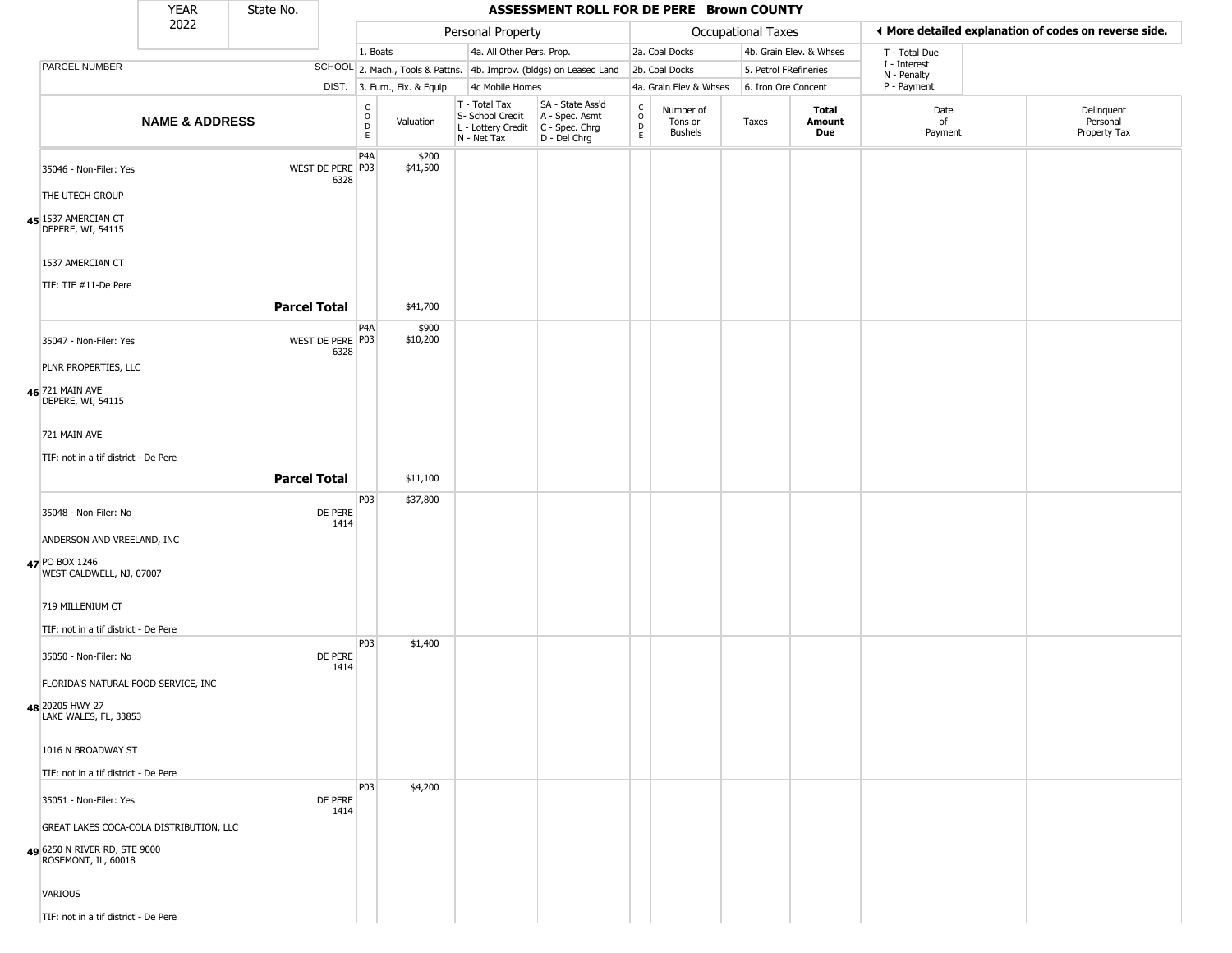|                                                                       | <b>YEAR</b>               | State No.           |                       |                                             |                              |                                                                                         | ASSESSMENT ROLL FOR DE PERE Brown COUNTY                            |                                   |                                        |                       |                         |                             |                                                       |
|-----------------------------------------------------------------------|---------------------------|---------------------|-----------------------|---------------------------------------------|------------------------------|-----------------------------------------------------------------------------------------|---------------------------------------------------------------------|-----------------------------------|----------------------------------------|-----------------------|-------------------------|-----------------------------|-------------------------------------------------------|
|                                                                       | 2022                      |                     |                       |                                             |                              | Personal Property                                                                       |                                                                     |                                   |                                        | Occupational Taxes    |                         |                             | ♦ More detailed explanation of codes on reverse side. |
|                                                                       |                           |                     |                       | 1. Boats                                    |                              | 4a. All Other Pers. Prop.                                                               |                                                                     |                                   | 2a. Coal Docks                         |                       | 4b. Grain Elev. & Whses | T - Total Due               |                                                       |
| PARCEL NUMBER                                                         |                           |                     |                       |                                             |                              |                                                                                         | SCHOOL 2. Mach., Tools & Pattns. 4b. Improv. (bldgs) on Leased Land |                                   | 2b. Coal Docks                         | 5. Petrol FRefineries |                         | I - Interest<br>N - Penalty |                                                       |
|                                                                       |                           |                     |                       |                                             | DIST. 3. Furn., Fix. & Equip | 4c Mobile Homes                                                                         |                                                                     |                                   | 4a. Grain Elev & Whses                 | 6. Iron Ore Concent   |                         | P - Payment                 |                                                       |
|                                                                       | <b>NAME &amp; ADDRESS</b> |                     |                       | $\mathsf{C}$<br>$\circ$<br>$\mathsf D$<br>E | Valuation                    | T - Total Tax<br>S- School Credit<br>L - Lottery Credit   C - Spec. Chrg<br>N - Net Tax | SA - State Ass'd<br>A - Spec. Asmt<br>D - Del Chrg                  | $\frac{c}{0}$<br>$\mathsf D$<br>E | Number of<br>Tons or<br><b>Bushels</b> | Taxes                 | Total<br>Amount<br>Due  | Date<br>of<br>Payment       | Delinquent<br>Personal<br>Property Tax                |
| 35052 - Non-Filer: No                                                 |                           |                     | DE PERE   P03<br>1414 | P <sub>4</sub> A                            | \$100<br>\$33,900            |                                                                                         |                                                                     |                                   |                                        |                       |                         |                             |                                                       |
| EYE AND VISION CLINICS, SC<br>50 301 N BROADWAY<br>DEPERE, WI, 54115  |                           |                     |                       |                                             |                              |                                                                                         |                                                                     |                                   |                                        |                       |                         |                             |                                                       |
| 301 N BROADWAY<br>TIF: not in a tif district - De Pere                |                           |                     |                       |                                             |                              |                                                                                         |                                                                     |                                   |                                        |                       |                         |                             |                                                       |
|                                                                       |                           | <b>Parcel Total</b> |                       |                                             | \$34,000                     |                                                                                         |                                                                     |                                   |                                        |                       |                         |                             |                                                       |
| 35053 - Non-Filer: Yes                                                |                           |                     | WEST DE PERE<br>6328  | P <sub>4</sub> A                            | \$26,600                     |                                                                                         |                                                                     |                                   |                                        |                       |                         |                             |                                                       |
| GEORGIA-PACIFIC CONSUMER PRODUCTS, LP                                 |                           |                     |                       |                                             |                              |                                                                                         |                                                                     |                                   |                                        |                       |                         |                             |                                                       |
| 51 PO BOX 105681<br>ATLANTA, GA, 30348                                |                           |                     |                       |                                             |                              |                                                                                         |                                                                     |                                   |                                        |                       |                         |                             |                                                       |
| 1998 VENTURE AVE                                                      |                           |                     |                       |                                             |                              |                                                                                         |                                                                     |                                   |                                        |                       |                         |                             |                                                       |
| TIF: not in a tif district-De Pere                                    |                           |                     |                       |                                             |                              |                                                                                         |                                                                     |                                   |                                        |                       |                         |                             |                                                       |
| 35055 - Non-Filer: No                                                 |                           |                     | WEST DE PERE<br>6328  | P03                                         | \$600                        |                                                                                         |                                                                     |                                   |                                        |                       |                         |                             |                                                       |
| WABASHA LEASING, LLC                                                  |                           |                     |                       |                                             |                              |                                                                                         |                                                                     |                                   |                                        |                       |                         |                             |                                                       |
| 52 PO BOX 80615<br>INDIANAPOLIS, IN, 46280                            |                           |                     |                       |                                             |                              |                                                                                         |                                                                     |                                   |                                        |                       |                         |                             |                                                       |
| VARIOUS<br>TIF: not in a tif district - De Pere                       |                           |                     |                       |                                             |                              |                                                                                         |                                                                     |                                   |                                        |                       |                         |                             |                                                       |
| 35056 - Non-Filer: Yes                                                |                           |                     | WEST DE PERE          | P03                                         | \$2,000                      |                                                                                         |                                                                     |                                   |                                        |                       |                         |                             |                                                       |
| PURE HEALTH SOLUTIONS, INC                                            |                           |                     | 6328                  |                                             |                              |                                                                                         |                                                                     |                                   |                                        |                       |                         |                             |                                                       |
| 53 PO BOX 505<br>NORTHBROOK, IL, 60065                                |                           |                     |                       |                                             |                              |                                                                                         |                                                                     |                                   |                                        |                       |                         |                             |                                                       |
| VARIOUS                                                               |                           |                     |                       |                                             |                              |                                                                                         |                                                                     |                                   |                                        |                       |                         |                             |                                                       |
| TIF: not in a tif district - De Pere                                  |                           |                     |                       |                                             |                              |                                                                                         |                                                                     |                                   |                                        |                       |                         |                             |                                                       |
| 35057 - Non-Filer: No                                                 |                           |                     | WEST DE PERE<br>6328  | P <sub>03</sub>                             | \$202,200                    |                                                                                         |                                                                     |                                   |                                        |                       |                         |                             |                                                       |
| <b>RESIDENCE BY RENNES</b><br>54 261 FRENCH ST<br>PESHTIGO, WI, 54157 |                           |                     |                       |                                             |                              |                                                                                         |                                                                     |                                   |                                        |                       |                         |                             |                                                       |
| <b>1150 LOIS ST</b>                                                   |                           |                     |                       |                                             |                              |                                                                                         |                                                                     |                                   |                                        |                       |                         |                             |                                                       |
| TIF: not in a tif district - De Pere                                  |                           |                     |                       |                                             |                              |                                                                                         |                                                                     |                                   |                                        |                       |                         |                             |                                                       |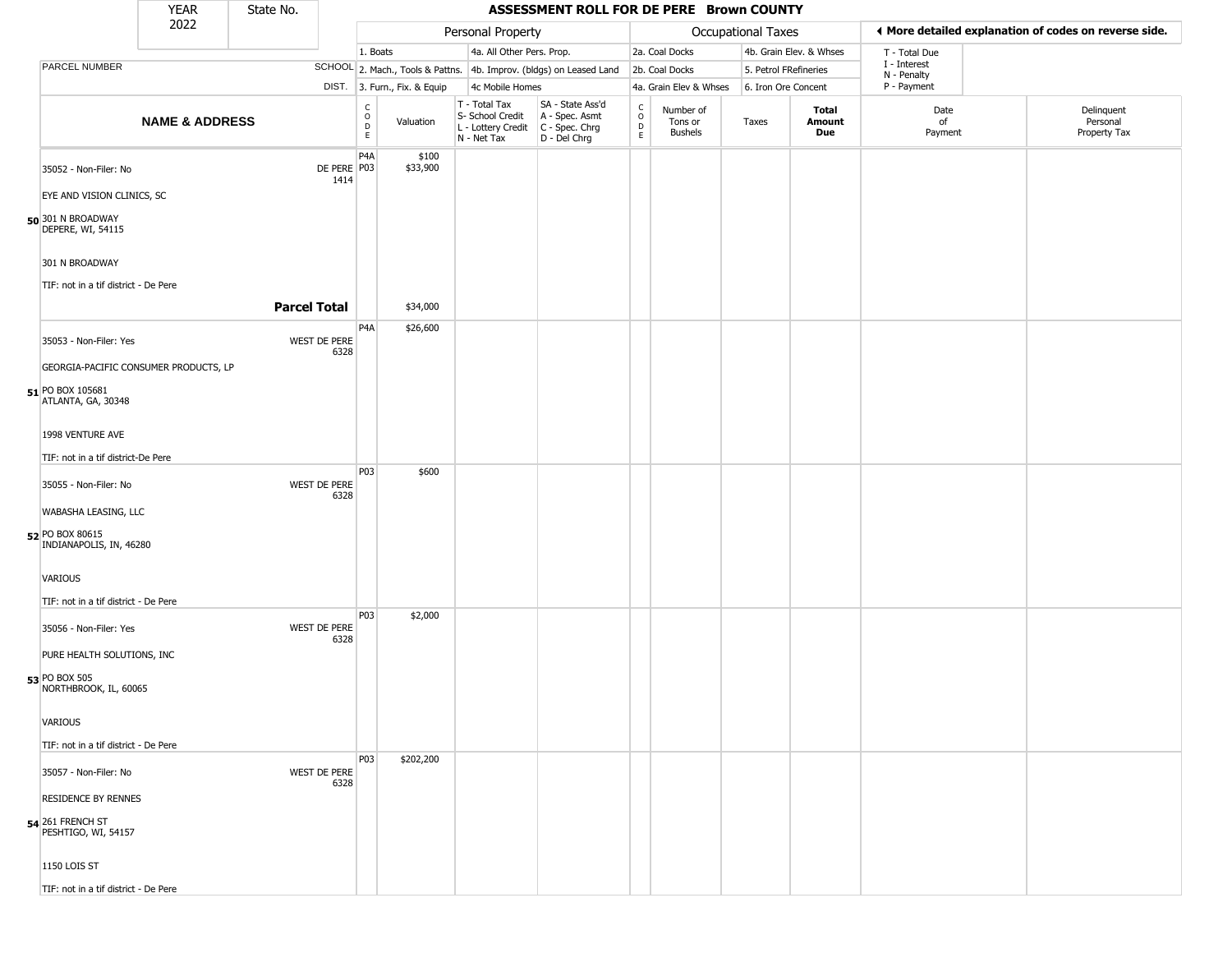|                                                       | <b>YEAR</b>               | State No.           |                          |                                       |                              |                                                                                         | ASSESSMENT ROLL FOR DE PERE Brown COUNTY                            |                            |                                        |                    |                         |                             |                                                       |
|-------------------------------------------------------|---------------------------|---------------------|--------------------------|---------------------------------------|------------------------------|-----------------------------------------------------------------------------------------|---------------------------------------------------------------------|----------------------------|----------------------------------------|--------------------|-------------------------|-----------------------------|-------------------------------------------------------|
|                                                       | 2022                      |                     |                          |                                       |                              | Personal Property                                                                       |                                                                     |                            |                                        | Occupational Taxes |                         |                             | ◀ More detailed explanation of codes on reverse side. |
|                                                       |                           |                     |                          | 1. Boats                              |                              | 4a. All Other Pers. Prop.                                                               |                                                                     |                            | 2a. Coal Docks                         |                    | 4b. Grain Elev. & Whses | T - Total Due               |                                                       |
| <b>PARCEL NUMBER</b>                                  |                           |                     |                          |                                       |                              |                                                                                         | SCHOOL 2. Mach., Tools & Pattns. 4b. Improv. (bldgs) on Leased Land |                            | 2b. Coal Docks                         |                    | 5. Petrol FRefineries   | I - Interest<br>N - Penalty |                                                       |
|                                                       |                           |                     |                          |                                       | DIST. 3. Furn., Fix. & Equip | 4c Mobile Homes                                                                         |                                                                     |                            | 4a. Grain Elev & Whses                 |                    | 6. Iron Ore Concent     | P - Payment                 |                                                       |
|                                                       | <b>NAME &amp; ADDRESS</b> |                     |                          | $\mathsf C$<br>$\mathsf O$<br>D<br>E. | Valuation                    | T - Total Tax<br>S- School Credit<br>L - Lottery Credit   C - Spec. Chrg<br>N - Net Tax | SA - State Ass'd<br>A - Spec. Asmt<br>D - Del Chrg                  | C<br>$\mathsf O$<br>D<br>E | Number of<br>Tons or<br><b>Bushels</b> | Taxes              | Total<br>Amount<br>Due  | Date<br>of<br>Payment       | Delinquent<br>Personal<br>Property Tax                |
| 35058 - Non-Filer: No                                 |                           |                     | WEST DE PERE P03<br>6328 | P4A                                   | \$6,700<br>\$152,300         |                                                                                         |                                                                     |                            |                                        |                    |                         |                             |                                                       |
| MEAD AND HUNT, INC ATTN: PATTI KERN                   |                           |                     |                          |                                       |                              |                                                                                         |                                                                     |                            |                                        |                    |                         |                             |                                                       |
| 55 2440 DEMING WAY<br>MIDDLETON, WI, 53562            |                           |                     |                          |                                       |                              |                                                                                         |                                                                     |                            |                                        |                    |                         |                             |                                                       |
| 1702 LAWRENCE DR                                      |                           |                     |                          |                                       |                              |                                                                                         |                                                                     |                            |                                        |                    |                         |                             |                                                       |
| TIF: not in a tif district - De Pere                  |                           |                     |                          |                                       |                              |                                                                                         |                                                                     |                            |                                        |                    |                         |                             |                                                       |
|                                                       |                           | <b>Parcel Total</b> |                          |                                       | \$159,000                    |                                                                                         |                                                                     |                            |                                        |                    |                         |                             |                                                       |
| 35059 - Non-Filer: Yes                                |                           |                     | WEST DE PERE P03<br>6328 | P4A                                   | \$300<br>\$3,000             |                                                                                         |                                                                     |                            |                                        |                    |                         |                             |                                                       |
| REGAL NAILS OF DEPERE                                 |                           |                     |                          |                                       |                              |                                                                                         |                                                                     |                            |                                        |                    |                         |                             |                                                       |
| 56 1415 LAWRENCE DR<br>DEPERE, WI, 54115              |                           |                     |                          |                                       |                              |                                                                                         |                                                                     |                            |                                        |                    |                         |                             |                                                       |
| 1415 LAWRENCE DR                                      |                           |                     |                          |                                       |                              |                                                                                         |                                                                     |                            |                                        |                    |                         |                             |                                                       |
| TIF: not in a tif district - De Pere                  |                           |                     |                          |                                       |                              |                                                                                         |                                                                     |                            |                                        |                    |                         |                             |                                                       |
|                                                       |                           | <b>Parcel Total</b> |                          |                                       | \$3,300                      |                                                                                         |                                                                     |                            |                                        |                    |                         |                             |                                                       |
| 35060 - Non-Filer: No                                 |                           |                     | WEST DE PERE P03<br>6328 | P4A                                   | \$400<br>\$18,800            |                                                                                         |                                                                     |                            |                                        |                    |                         |                             |                                                       |
| INFINITY HAIR SALON, LLC                              |                           |                     |                          |                                       |                              |                                                                                         |                                                                     |                            |                                        |                    |                         |                             |                                                       |
| 57 2300 SANTA BARBARA DR<br>GREEN BAY, WI, 54313-5622 |                           |                     |                          |                                       |                              |                                                                                         |                                                                     |                            |                                        |                    |                         |                             |                                                       |
| 400 REID ST, STE O-1                                  |                           |                     |                          |                                       |                              |                                                                                         |                                                                     |                            |                                        |                    |                         |                             |                                                       |
| TIF: TIF #5-De Pere                                   |                           |                     |                          |                                       |                              |                                                                                         |                                                                     |                            |                                        |                    |                         |                             |                                                       |
|                                                       |                           | <b>Parcel Total</b> |                          |                                       | \$19,200                     |                                                                                         |                                                                     |                            |                                        |                    |                         |                             |                                                       |
| 35061 - Non-Filer: No                                 |                           |                     | WEST DE PERE P03<br>6328 | P4A                                   | \$15,200<br>\$195,000        |                                                                                         |                                                                     |                            |                                        |                    |                         |                             |                                                       |
| ST VINCENT HOSPITAL DBA PREVEA HEALTH                 |                           |                     |                          |                                       |                              |                                                                                         |                                                                     |                            |                                        |                    |                         |                             |                                                       |
| 58 PO BOX 19070<br>GREEN BAY, WI, 54307-9070          |                           |                     |                          |                                       |                              |                                                                                         |                                                                     |                            |                                        |                    |                         |                             |                                                       |
| 1601 LAWRENCE DR, STE 100                             |                           |                     |                          |                                       |                              |                                                                                         |                                                                     |                            |                                        |                    |                         |                             |                                                       |
| TIF: not in a tif district - De Pere                  |                           |                     |                          |                                       |                              |                                                                                         |                                                                     |                            |                                        |                    |                         |                             |                                                       |
|                                                       |                           | <b>Parcel Total</b> |                          |                                       | \$210,200                    |                                                                                         |                                                                     |                            |                                        |                    |                         |                             |                                                       |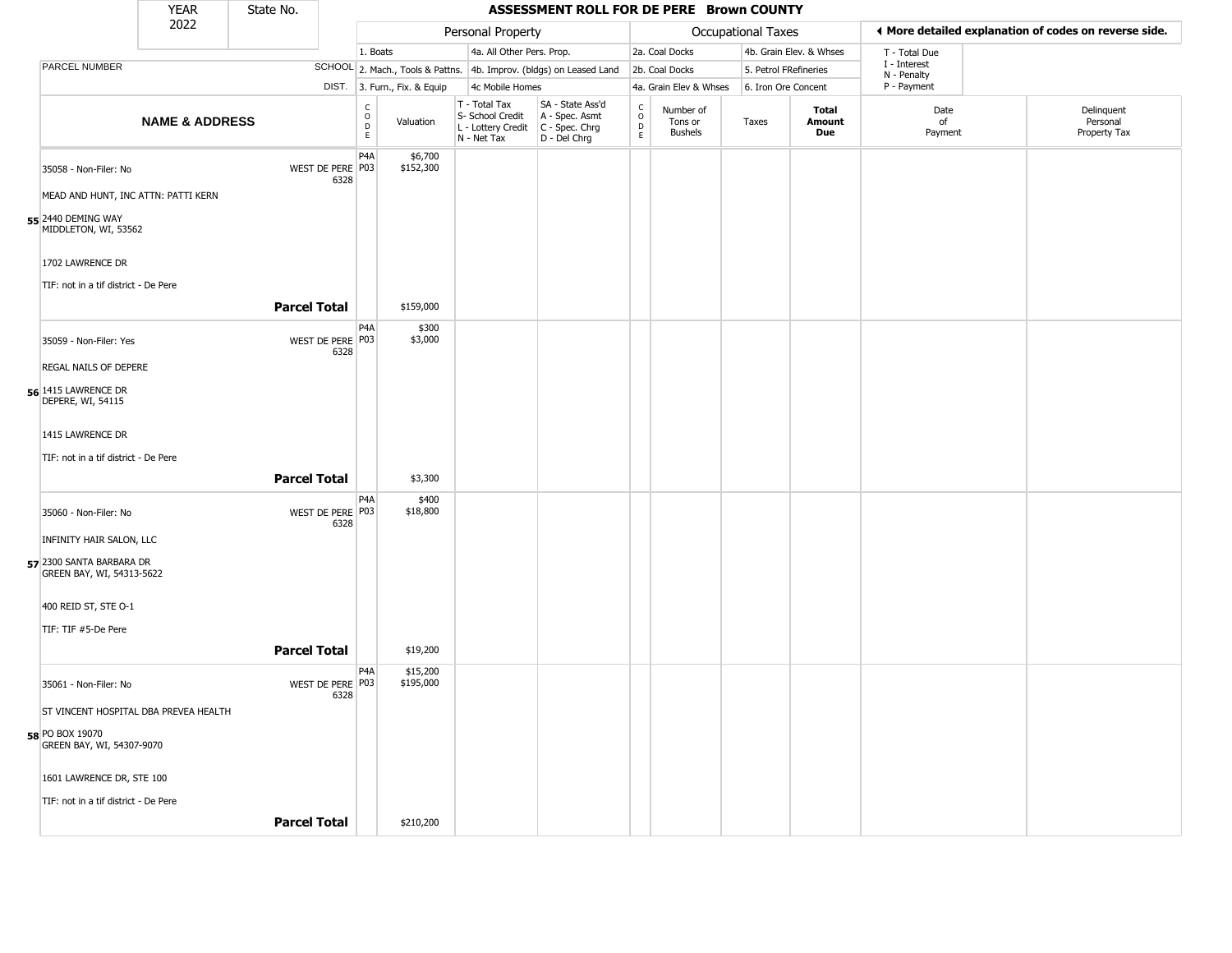|                                                                                        | <b>YEAR</b>               | State No.                                               |                                             |                              |                                                                                         | ASSESSMENT ROLL FOR DE PERE Brown COUNTY                            |                                                          |                                        |                           |                         |                             |                                                       |
|----------------------------------------------------------------------------------------|---------------------------|---------------------------------------------------------|---------------------------------------------|------------------------------|-----------------------------------------------------------------------------------------|---------------------------------------------------------------------|----------------------------------------------------------|----------------------------------------|---------------------------|-------------------------|-----------------------------|-------------------------------------------------------|
|                                                                                        | 2022                      |                                                         |                                             |                              | Personal Property                                                                       |                                                                     |                                                          |                                        | <b>Occupational Taxes</b> |                         |                             | ◀ More detailed explanation of codes on reverse side. |
|                                                                                        |                           |                                                         | 1. Boats                                    |                              | 4a. All Other Pers. Prop.                                                               |                                                                     |                                                          | 2a. Coal Docks                         |                           | 4b. Grain Elev. & Whses | T - Total Due               |                                                       |
| PARCEL NUMBER                                                                          |                           |                                                         |                                             |                              |                                                                                         | SCHOOL 2. Mach., Tools & Pattns. 4b. Improv. (bldgs) on Leased Land |                                                          | 2b. Coal Docks                         |                           | 5. Petrol FRefineries   | I - Interest<br>N - Penalty |                                                       |
|                                                                                        |                           |                                                         |                                             | DIST. 3. Furn., Fix. & Equip | 4c Mobile Homes                                                                         |                                                                     |                                                          | 4a. Grain Elev & Whses                 | 6. Iron Ore Concent       |                         | P - Payment                 |                                                       |
|                                                                                        | <b>NAME &amp; ADDRESS</b> |                                                         | $\mathsf{C}$<br>$\circ$<br>$\mathsf D$<br>E | Valuation                    | T - Total Tax<br>S- School Credit<br>L - Lottery Credit   C - Spec. Chrg<br>N - Net Tax | SA - State Ass'd<br>A - Spec. Asmt<br>D - Del Chrg                  | $\begin{matrix} 0 \\ 0 \\ D \end{matrix}$<br>$\mathsf E$ | Number of<br>Tons or<br><b>Bushels</b> | Taxes                     | Total<br>Amount<br>Due  | Date<br>of<br>Payment       | Delinquent<br>Personal<br>Property Tax                |
| 35062 - Non-Filer: Yes<br>MILESTONES BEHAVIORAL PEDIATRICS, INC                        |                           | WEST DE PERE P03<br>6328                                | P <sub>4</sub> A                            | \$100<br>\$21,600            |                                                                                         |                                                                     |                                                          |                                        |                           |                         |                             |                                                       |
| 59 2073 LAWRENCE DR<br>DEPERE, WI, 54115                                               |                           |                                                         |                                             |                              |                                                                                         |                                                                     |                                                          |                                        |                           |                         |                             |                                                       |
| 2073 LAWRENCE DR<br>TIF: not in a tif district - De Pere                               |                           |                                                         |                                             |                              |                                                                                         |                                                                     |                                                          |                                        |                           |                         |                             |                                                       |
|                                                                                        |                           | <b>Parcel Total</b>                                     |                                             | \$21,700                     |                                                                                         |                                                                     |                                                          |                                        |                           |                         |                             |                                                       |
| 35063 - Non-Filer: No                                                                  |                           | <b>WEST DE PERE</b><br>6328                             | P03                                         | \$800                        |                                                                                         |                                                                     |                                                          |                                        |                           |                         |                             |                                                       |
| <b>DEPT</b>                                                                            |                           | CONTEXT MEDIA HEALTH, LLC DBA: OUTCOME HEALTH ATTN: TAX |                                             |                              |                                                                                         |                                                                     |                                                          |                                        |                           |                         |                             |                                                       |
| 60 5901 E GALBRAITH RD STE R1000<br>CINCINNATI, OH, 45236                              |                           |                                                         |                                             |                              |                                                                                         |                                                                     |                                                          |                                        |                           |                         |                             |                                                       |
| 1400 SCHEURING RD                                                                      |                           |                                                         |                                             |                              |                                                                                         |                                                                     |                                                          |                                        |                           |                         |                             |                                                       |
| TIF: not in a tif district - De Pere                                                   |                           |                                                         |                                             |                              |                                                                                         |                                                                     |                                                          |                                        |                           |                         |                             |                                                       |
| 35064 - Non-Filer: No                                                                  |                           | WEST DE PERE<br>6328                                    | P03                                         | \$2,300                      |                                                                                         |                                                                     |                                                          |                                        |                           |                         |                             |                                                       |
| VITALITY FOODSERVICE, INC C/O PROPERTY TAX<br>61 PO BOX 330219<br>NASHVILLE, TN, 37203 |                           |                                                         |                                             |                              |                                                                                         |                                                                     |                                                          |                                        |                           |                         |                             |                                                       |
| 100 GRANT ST                                                                           |                           |                                                         |                                             |                              |                                                                                         |                                                                     |                                                          |                                        |                           |                         |                             |                                                       |
| TIF: not in a tif district - De Pere                                                   |                           |                                                         |                                             |                              |                                                                                         |                                                                     |                                                          |                                        |                           |                         |                             |                                                       |
| 35066 - Non-Filer: No                                                                  |                           | WEST DE PERE<br>6328                                    | P03                                         | \$7,700                      |                                                                                         |                                                                     |                                                          |                                        |                           |                         |                             |                                                       |
| GORDON FLESCH COMPANY, INC / GFC LEASING                                               |                           |                                                         |                                             |                              |                                                                                         |                                                                     |                                                          |                                        |                           |                         |                             |                                                       |
| 62 2675 RESEARCH PARK DR<br>MADISON, WI, 53711                                         |                           |                                                         |                                             |                              |                                                                                         |                                                                     |                                                          |                                        |                           |                         |                             |                                                       |
| <b>VARIOUS</b>                                                                         |                           |                                                         |                                             |                              |                                                                                         |                                                                     |                                                          |                                        |                           |                         |                             |                                                       |
| TIF: not in a tif district - De Pere                                                   |                           |                                                         |                                             |                              |                                                                                         |                                                                     |                                                          |                                        |                           |                         |                             |                                                       |
| 35067 - Non-Filer: No                                                                  |                           | WEST DE PERE<br>6328                                    | P03                                         | \$1,800                      |                                                                                         |                                                                     |                                                          |                                        |                           |                         |                             |                                                       |
| CSI LEASING, INC                                                                       |                           |                                                         |                                             |                              |                                                                                         |                                                                     |                                                          |                                        |                           |                         |                             |                                                       |
| <b>63</b> 9990 OLD OLIVE ST RD, STE 101<br>SAINT LOUIS, MO, 63141                      |                           |                                                         |                                             |                              |                                                                                         |                                                                     |                                                          |                                        |                           |                         |                             |                                                       |
| 2001 LAWRENCE DR                                                                       |                           |                                                         |                                             |                              |                                                                                         |                                                                     |                                                          |                                        |                           |                         |                             |                                                       |
| TIF: not in a tif district-De Pere                                                     |                           |                                                         |                                             |                              |                                                                                         |                                                                     |                                                          |                                        |                           |                         |                             |                                                       |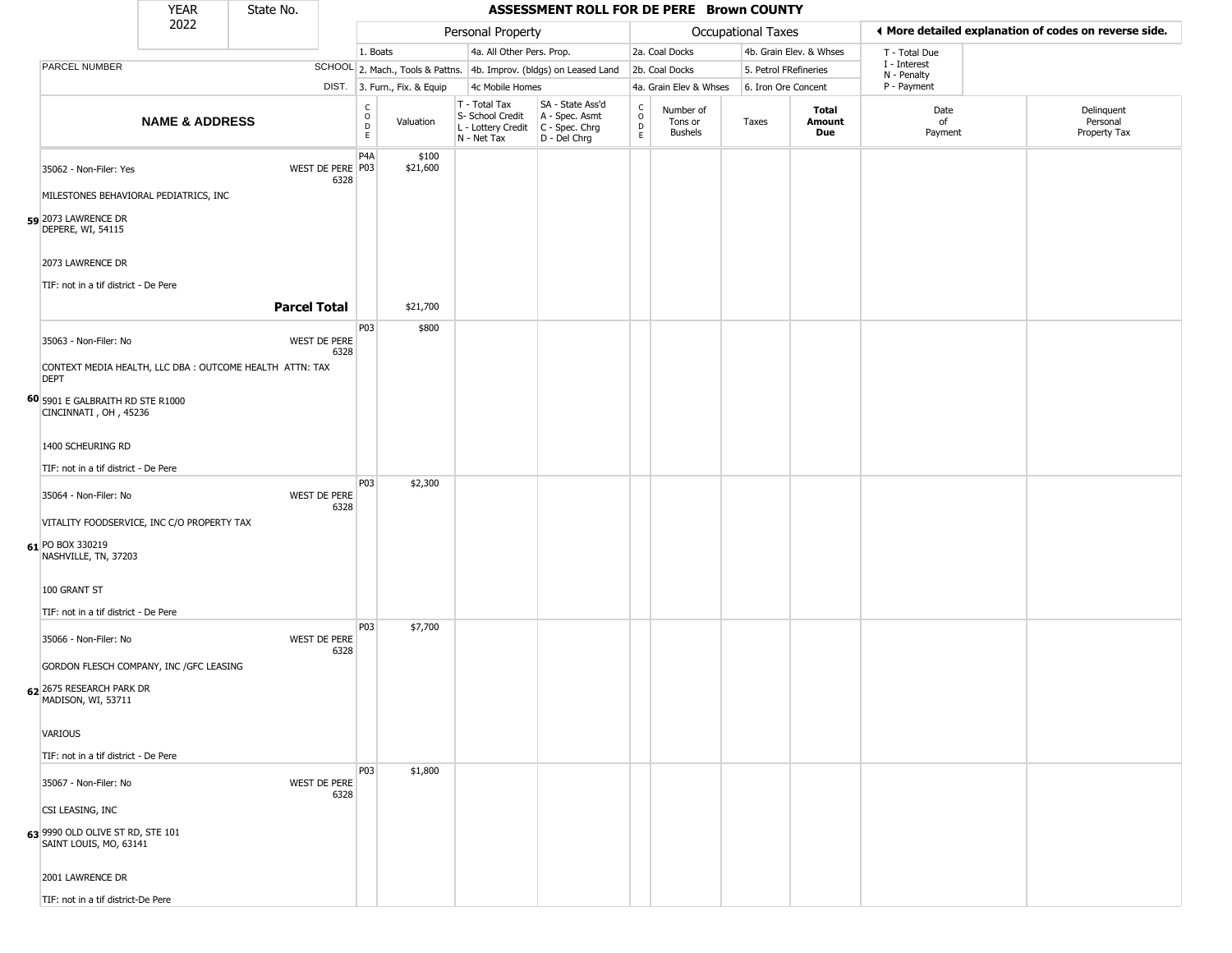|               |                                           | <b>YEAR</b>                         | State No.           |                          |                                                 |                              |                                                  | ASSESSMENT ROLL FOR DE PERE Brown COUNTY                                                  |                                                          |                                 |                       |                         |                             |                                                       |
|---------------|-------------------------------------------|-------------------------------------|---------------------|--------------------------|-------------------------------------------------|------------------------------|--------------------------------------------------|-------------------------------------------------------------------------------------------|----------------------------------------------------------|---------------------------------|-----------------------|-------------------------|-----------------------------|-------------------------------------------------------|
|               |                                           | 2022                                |                     |                          |                                                 |                              | Personal Property                                |                                                                                           |                                                          |                                 | Occupational Taxes    |                         |                             | ♦ More detailed explanation of codes on reverse side. |
|               |                                           |                                     |                     |                          | 1. Boats                                        |                              | 4a. All Other Pers. Prop.                        |                                                                                           |                                                          | 2a. Coal Docks                  |                       | 4b. Grain Elev. & Whses | T - Total Due               |                                                       |
|               | PARCEL NUMBER                             |                                     |                     |                          |                                                 |                              |                                                  | SCHOOL 2. Mach., Tools & Pattns. 4b. Improv. (bldgs) on Leased Land                       |                                                          | 2b. Coal Docks                  | 5. Petrol FRefineries |                         | I - Interest<br>N - Penalty |                                                       |
|               |                                           |                                     |                     |                          |                                                 | DIST. 3. Furn., Fix. & Equip | 4c Mobile Homes                                  |                                                                                           |                                                          | 4a. Grain Elev & Whses          | 6. Iron Ore Concent   |                         | P - Payment                 |                                                       |
|               |                                           | <b>NAME &amp; ADDRESS</b>           |                     |                          | $\begin{array}{c} C \\ O \\ D \\ E \end{array}$ | Valuation                    | T - Total Tax<br>S- School Credit<br>N - Net Tax | SA - State Ass'd<br>A - Spec. Asmt<br>L - Lottery Credit   C - Spec. Chrg<br>D - Del Chrg | $\begin{matrix} 0 \\ 0 \\ 0 \end{matrix}$<br>$\mathsf E$ | Number of<br>Tons or<br>Bushels | Taxes                 | Total<br>Amount<br>Due  | Date<br>of<br>Payment       | Delinquent<br>Personal<br>Property Tax                |
|               | 35069 - Non-Filer: Yes                    |                                     |                     | DE PERE<br>1414          | P03                                             | \$3,600                      |                                                  |                                                                                           |                                                          |                                 |                       |                         |                             |                                                       |
|               | ROCK AND BODY SHOP                        |                                     |                     |                          |                                                 |                              |                                                  |                                                                                           |                                                          |                                 |                       |                         |                             |                                                       |
|               | 64 609 GEORGE ST<br>DEPERE, WI, 54115     |                                     |                     |                          |                                                 |                              |                                                  |                                                                                           |                                                          |                                 |                       |                         |                             |                                                       |
|               | 609 GEORGE ST                             |                                     |                     |                          |                                                 |                              |                                                  |                                                                                           |                                                          |                                 |                       |                         |                             |                                                       |
|               | TIF: TIF #7-De Pere                       |                                     |                     |                          |                                                 |                              |                                                  |                                                                                           |                                                          |                                 |                       |                         |                             |                                                       |
|               | 35070 - Non-Filer: No                     |                                     |                     | WEST DE PERE P03<br>6328 | P <sub>4</sub> A                                | \$400<br>\$89,200            |                                                  |                                                                                           |                                                          |                                 |                       |                         |                             |                                                       |
|               |                                           | SHOPKO OPTICAL #4005 SHOPTIKAL, LLC |                     |                          |                                                 |                              |                                                  |                                                                                           |                                                          |                                 |                       |                         |                             |                                                       |
|               | 65 PO BOX 19060<br>GREEN BAY, WI, 54307   |                                     |                     |                          |                                                 |                              |                                                  |                                                                                           |                                                          |                                 |                       |                         |                             |                                                       |
|               | 723 MAIN ST                               |                                     |                     |                          |                                                 |                              |                                                  |                                                                                           |                                                          |                                 |                       |                         |                             |                                                       |
|               | TIF: TIF #13-De Pere                      |                                     |                     |                          |                                                 |                              |                                                  |                                                                                           |                                                          |                                 |                       |                         |                             |                                                       |
|               |                                           |                                     | <b>Parcel Total</b> |                          |                                                 | \$89,600                     |                                                  |                                                                                           |                                                          |                                 |                       |                         |                             |                                                       |
|               |                                           |                                     |                     |                          | P03                                             | \$2,400                      |                                                  |                                                                                           |                                                          |                                 |                       |                         |                             |                                                       |
|               | 35071 - Non-Filer: Yes                    |                                     |                     | WEST DE PERE<br>6328     |                                                 |                              |                                                  |                                                                                           |                                                          |                                 |                       |                         |                             |                                                       |
|               |                                           | DIVERSIFIED INTERNET SOLUTIONS, LLC |                     |                          |                                                 |                              |                                                  |                                                                                           |                                                          |                                 |                       |                         |                             |                                                       |
| 66 920 OAK ST | DEPERE, WI, 54115                         |                                     |                     |                          |                                                 |                              |                                                  |                                                                                           |                                                          |                                 |                       |                         |                             |                                                       |
|               | 920 OAK ST                                |                                     |                     |                          |                                                 |                              |                                                  |                                                                                           |                                                          |                                 |                       |                         |                             |                                                       |
|               | TIF: TIF #13-De Pere                      |                                     |                     |                          |                                                 |                              |                                                  |                                                                                           |                                                          |                                 |                       |                         |                             |                                                       |
|               |                                           |                                     |                     |                          | P03                                             | \$2,400                      |                                                  |                                                                                           |                                                          |                                 |                       |                         |                             |                                                       |
|               | 35072 - Non-Filer: Yes                    |                                     |                     | WEST DE PERE<br>6328     |                                                 |                              |                                                  |                                                                                           |                                                          |                                 |                       |                         |                             |                                                       |
|               | <b>MUSIC CATERER</b>                      |                                     |                     |                          |                                                 |                              |                                                  |                                                                                           |                                                          |                                 |                       |                         |                             |                                                       |
| 67 920 OAK ST | DEPERE, WI, 54115                         |                                     |                     |                          |                                                 |                              |                                                  |                                                                                           |                                                          |                                 |                       |                         |                             |                                                       |
|               | 920 OAK ST                                |                                     |                     |                          |                                                 |                              |                                                  |                                                                                           |                                                          |                                 |                       |                         |                             |                                                       |
|               | TIF: TIF #13-De Pere                      |                                     |                     |                          |                                                 |                              |                                                  |                                                                                           |                                                          |                                 |                       |                         |                             |                                                       |
|               |                                           |                                     |                     | DE PERE P03              | P <sub>4</sub> A                                | \$2,900<br>\$21,000          |                                                  |                                                                                           |                                                          |                                 |                       |                         |                             |                                                       |
|               | 35073 - Non-Filer: Yes                    |                                     |                     | 1414                     |                                                 |                              |                                                  |                                                                                           |                                                          |                                 |                       |                         |                             |                                                       |
|               | LUX LIFE CHIROPRACTIC                     |                                     |                     |                          |                                                 |                              |                                                  |                                                                                           |                                                          |                                 |                       |                         |                             |                                                       |
|               | 68 102 N BROADWAY ST<br>DEPERE, WI, 54115 |                                     |                     |                          |                                                 |                              |                                                  |                                                                                           |                                                          |                                 |                       |                         |                             |                                                       |
|               | 102 N BROADWAY ST                         |                                     |                     |                          |                                                 |                              |                                                  |                                                                                           |                                                          |                                 |                       |                         |                             |                                                       |
|               | TIF: TIF #7-De Pere                       |                                     |                     |                          |                                                 |                              |                                                  |                                                                                           |                                                          |                                 |                       |                         |                             |                                                       |
|               |                                           |                                     | <b>Parcel Total</b> |                          |                                                 | \$23,900                     |                                                  |                                                                                           |                                                          |                                 |                       |                         |                             |                                                       |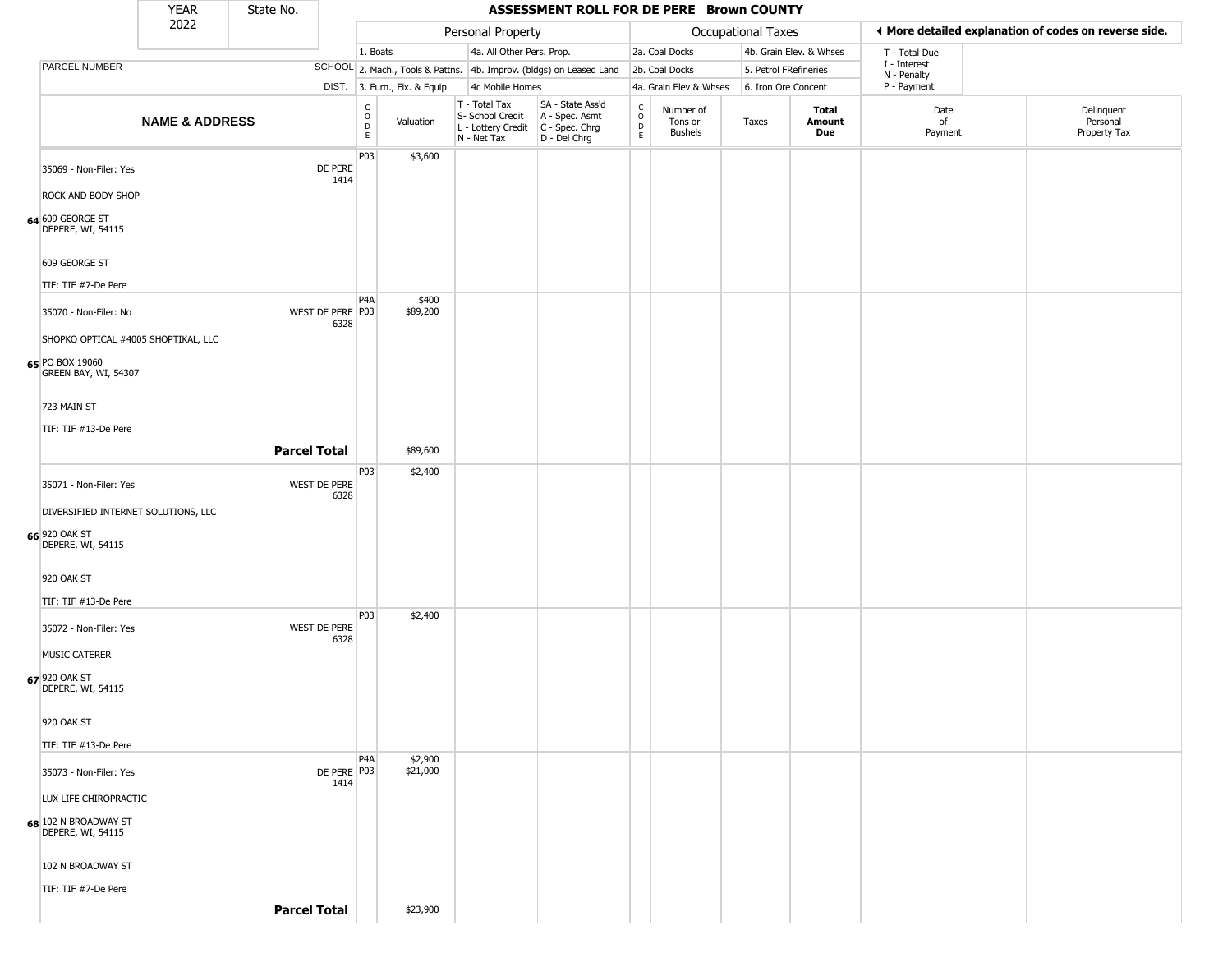|                 |                                                     | <b>YEAR</b>               | State No.           |                                                  |                              |                                                                                          | ASSESSMENT ROLL FOR DE PERE Brown COUNTY                            |                         |                                        |                       |                         |                             |                                                       |
|-----------------|-----------------------------------------------------|---------------------------|---------------------|--------------------------------------------------|------------------------------|------------------------------------------------------------------------------------------|---------------------------------------------------------------------|-------------------------|----------------------------------------|-----------------------|-------------------------|-----------------------------|-------------------------------------------------------|
|                 |                                                     | 2022                      |                     |                                                  |                              | Personal Property                                                                        |                                                                     |                         |                                        | Occupational Taxes    |                         |                             | ◀ More detailed explanation of codes on reverse side. |
|                 |                                                     |                           |                     |                                                  | 1. Boats                     | 4a. All Other Pers. Prop.                                                                |                                                                     |                         | 2a. Coal Docks                         |                       | 4b. Grain Elev. & Whses | T - Total Due               |                                                       |
|                 | PARCEL NUMBER                                       |                           |                     |                                                  |                              |                                                                                          | SCHOOL 2. Mach., Tools & Pattns. 4b. Improv. (bldgs) on Leased Land |                         | 2b. Coal Docks                         | 5. Petrol FRefineries |                         | I - Interest<br>N - Penalty |                                                       |
|                 |                                                     |                           |                     |                                                  | DIST. 3. Furn., Fix. & Equip | 4c Mobile Homes                                                                          |                                                                     |                         | 4a. Grain Elev & Whses                 | 6. Iron Ore Concent   |                         | P - Payment                 |                                                       |
|                 |                                                     | <b>NAME &amp; ADDRESS</b> |                     | $_{\rm o}^{\rm c}$<br>$\mathsf D$<br>$\mathsf E$ | Valuation                    | T - Total Tax<br>S- School Credit<br>L - Lottery Credit<br>C - Spec. Chrg<br>N - Net Tax | SA - State Ass'd<br>D - Del Chrg                                    | C<br>$\circ$<br>D<br>E. | Number of<br>Tons or<br><b>Bushels</b> | Taxes                 | Total<br>Amount<br>Due  | Date<br>of<br>Payment       | Delinquent<br>Personal<br>Property Tax                |
|                 | 35074 - Non-Filer: Yes                              |                           | WEST DE PERE P03    | P <sub>4</sub> A<br>6328                         | \$100<br>\$400               |                                                                                          |                                                                     |                         |                                        |                       |                         |                             |                                                       |
|                 | ARTLESSBASTARD ALEXIS ARNOLD                        |                           |                     |                                                  |                              |                                                                                          |                                                                     |                         |                                        |                       |                         |                             |                                                       |
| 69 353 MAIN AVE | DEPERE, WI, 54115                                   |                           |                     |                                                  |                              |                                                                                          |                                                                     |                         |                                        |                       |                         |                             |                                                       |
| 353 MAIN AVE    | TIF: TIF #9-De Pere                                 |                           |                     |                                                  |                              |                                                                                          |                                                                     |                         |                                        |                       |                         |                             |                                                       |
|                 |                                                     |                           | <b>Parcel Total</b> |                                                  | \$500                        |                                                                                          |                                                                     |                         |                                        |                       |                         |                             |                                                       |
|                 | 35075 - Non-Filer: Yes                              |                           | WEST DE PERE        | P03<br>6328                                      | \$6,100                      |                                                                                          |                                                                     |                         |                                        |                       |                         |                             |                                                       |
|                 | FUEL GOOD NUTRITION CLUB                            |                           |                     |                                                  |                              |                                                                                          |                                                                     |                         |                                        |                       |                         |                             |                                                       |
| 70 353 MAIN AVE | DEPERE, WI, 54115                                   |                           |                     |                                                  |                              |                                                                                          |                                                                     |                         |                                        |                       |                         |                             |                                                       |
| 353 MAIN AVE    |                                                     |                           |                     |                                                  |                              |                                                                                          |                                                                     |                         |                                        |                       |                         |                             |                                                       |
|                 | TIF: TIF #9-De Pere                                 |                           |                     | P03                                              | \$500                        |                                                                                          |                                                                     |                         |                                        |                       |                         |                             |                                                       |
|                 | 35076 - Non-Filer: No                               |                           |                     | DE PERE P4A<br>1414                              | \$500                        |                                                                                          |                                                                     |                         |                                        |                       |                         |                             |                                                       |
|                 | PATRICKUS & JONES, SC                               |                           |                     |                                                  |                              |                                                                                          |                                                                     |                         |                                        |                       |                         |                             |                                                       |
|                 | 71 340 N WISCONSIN ST, STE 110<br>DEPERE, WI, 54115 |                           |                     |                                                  |                              |                                                                                          |                                                                     |                         |                                        |                       |                         |                             |                                                       |
|                 | 340 N WISCONSIN ST, STE 110                         |                           |                     |                                                  |                              |                                                                                          |                                                                     |                         |                                        |                       |                         |                             |                                                       |
|                 | TIF: not in a tif district - De Pere                |                           |                     |                                                  |                              |                                                                                          |                                                                     |                         |                                        |                       |                         |                             |                                                       |
|                 |                                                     |                           | <b>Parcel Total</b> |                                                  | \$1,000                      |                                                                                          |                                                                     |                         |                                        |                       |                         |                             |                                                       |
|                 | 35077 - Non-Filer: Yes                              |                           |                     | P4A<br>DE PERE P03<br>1414                       | \$500<br>\$102,400           |                                                                                          |                                                                     |                         |                                        |                       |                         |                             |                                                       |
|                 | CORLIFE DFE LJM HOLDINGS, LLC                       |                           |                     |                                                  |                              |                                                                                          |                                                                     |                         |                                        |                       |                         |                             |                                                       |
|                 | 72 330 N BROADWAY<br>DEPERE, WI, 54115              |                           |                     |                                                  |                              |                                                                                          |                                                                     |                         |                                        |                       |                         |                             |                                                       |
|                 | 330 N BROADWAY                                      |                           |                     |                                                  |                              |                                                                                          |                                                                     |                         |                                        |                       |                         |                             |                                                       |
|                 | TIF: not in a tif district - De Pere                |                           |                     |                                                  |                              |                                                                                          |                                                                     |                         |                                        |                       |                         |                             |                                                       |
|                 |                                                     |                           | <b>Parcel Total</b> |                                                  | \$102,900                    |                                                                                          |                                                                     |                         |                                        |                       |                         |                             |                                                       |
|                 | 35078 - Non-Filer: Yes                              |                           | WEST DE PERE        | P03                                              | \$100                        |                                                                                          |                                                                     |                         |                                        |                       |                         |                             |                                                       |
|                 | KUMON MATH & READING CENTER                         |                           |                     | 6328                                             |                              |                                                                                          |                                                                     |                         |                                        |                       |                         |                             |                                                       |
|                 | 73 3419 CRESCENT DR<br>GREEN BAY, WI, 54301         |                           |                     |                                                  |                              |                                                                                          |                                                                     |                         |                                        |                       |                         |                             |                                                       |
| 930 OAK ST      |                                                     |                           |                     |                                                  |                              |                                                                                          |                                                                     |                         |                                        |                       |                         |                             |                                                       |
|                 | TIF: TIF #13-De Pere                                |                           |                     |                                                  |                              |                                                                                          |                                                                     |                         |                                        |                       |                         |                             |                                                       |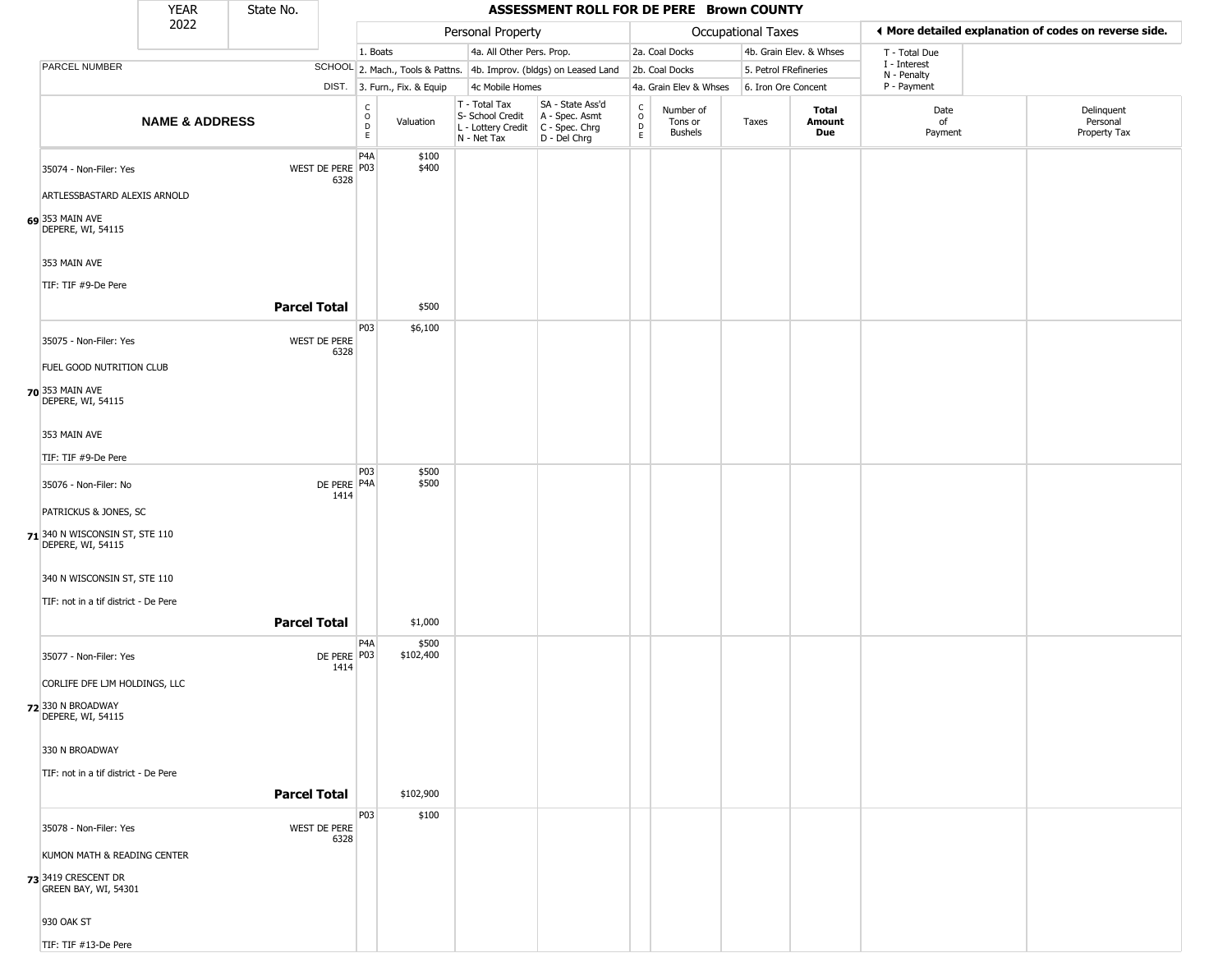|                                                          | <b>YEAR</b>               | State No.                |                        |                              |                                                                        | ASSESSMENT ROLL FOR DE PERE Brown COUNTY                               |                                                                    |                                        |                       |                         |                             |                                                       |
|----------------------------------------------------------|---------------------------|--------------------------|------------------------|------------------------------|------------------------------------------------------------------------|------------------------------------------------------------------------|--------------------------------------------------------------------|----------------------------------------|-----------------------|-------------------------|-----------------------------|-------------------------------------------------------|
|                                                          | 2022                      |                          |                        |                              | Personal Property                                                      |                                                                        |                                                                    |                                        | Occupational Taxes    |                         |                             | I More detailed explanation of codes on reverse side. |
|                                                          |                           |                          | 1. Boats               |                              | 4a. All Other Pers. Prop.                                              |                                                                        |                                                                    | 2a. Coal Docks                         |                       | 4b. Grain Elev. & Whses | T - Total Due               |                                                       |
| PARCEL NUMBER                                            |                           |                          |                        |                              |                                                                        | SCHOOL 2. Mach., Tools & Pattns. 4b. Improv. (bldgs) on Leased Land    |                                                                    | 2b. Coal Docks                         | 5. Petrol FRefineries |                         | I - Interest<br>N - Penalty |                                                       |
|                                                          |                           |                          |                        | DIST. 3. Furn., Fix. & Equip | 4c Mobile Homes                                                        |                                                                        |                                                                    | 4a. Grain Elev & Whses                 | 6. Iron Ore Concent   |                         | P - Payment                 |                                                       |
|                                                          | <b>NAME &amp; ADDRESS</b> |                          | C<br>$\circ$<br>D<br>E | Valuation                    | T - Total Tax<br>S- School Credit<br>L - Lottery Credit<br>N - Net Tax | SA - State Ass'd<br>A - Spec. Asmt<br>$C - Spec. Chrg$<br>D - Del Chrg | $\begin{smallmatrix} C \\ O \\ D \end{smallmatrix}$<br>$\mathsf E$ | Number of<br>Tons or<br><b>Bushels</b> | Taxes                 | Total<br>Amount<br>Due  | Date<br>of<br>Payment       | Delinquent<br>Personal<br>Property Tax                |
| 35079 - Non-Filer: No                                    |                           | DE PERE P03<br>1414      | P4A                    | \$100<br>\$600               |                                                                        |                                                                        |                                                                    |                                        |                       |                         |                             |                                                       |
| <b>INLANTA MORTGAGE INC</b>                              |                           |                          |                        |                              |                                                                        |                                                                        |                                                                    |                                        |                       |                         |                             |                                                       |
| 74 W239N3490 PEWAUKEE RD<br>PEWAUKEE RD, WI, 53072       |                           |                          |                        |                              |                                                                        |                                                                        |                                                                    |                                        |                       |                         |                             |                                                       |
| 111 S BROADWAY, STE B<br>TIF: TIF #7-De Pere             |                           |                          |                        |                              |                                                                        |                                                                        |                                                                    |                                        |                       |                         |                             |                                                       |
|                                                          |                           | <b>Parcel Total</b>      |                        | \$700                        |                                                                        |                                                                        |                                                                    |                                        |                       |                         |                             |                                                       |
| 35080 - Non-Filer: No                                    |                           | WEST DE PERE<br>6328     | P03                    | \$400                        |                                                                        |                                                                        |                                                                    |                                        |                       |                         |                             |                                                       |
| AMERICAN FAMILY MUTUAL INS CO SI                         |                           |                          |                        |                              |                                                                        |                                                                        |                                                                    |                                        |                       |                         |                             |                                                       |
| 75 PO BOX 4747<br>OAK BROOK, IL, 60522                   |                           |                          |                        |                              |                                                                        |                                                                        |                                                                    |                                        |                       |                         |                             |                                                       |
| 444 REID ST, STE 102                                     |                           |                          |                        |                              |                                                                        |                                                                        |                                                                    |                                        |                       |                         |                             |                                                       |
| TIF: TIF #5-De Pere                                      |                           |                          |                        |                              |                                                                        |                                                                        |                                                                    |                                        |                       |                         |                             |                                                       |
| 35081 - Non-Filer: No                                    |                           | WEST DE PERE<br>6328     | P03                    | \$83,900                     |                                                                        |                                                                        |                                                                    |                                        |                       |                         |                             |                                                       |
| XEROX FINANCIAL SERVICES, LLC PROPERTY TAX DEPT          |                           |                          |                        |                              |                                                                        |                                                                        |                                                                    |                                        |                       |                         |                             |                                                       |
| 76 PO BOX 909<br>WEBSTER, NY, 14580                      |                           |                          |                        |                              |                                                                        |                                                                        |                                                                    |                                        |                       |                         |                             |                                                       |
| 1702 LAWRENCE DR                                         |                           |                          |                        |                              |                                                                        |                                                                        |                                                                    |                                        |                       |                         |                             |                                                       |
| TIF: not in a tif district - De Pere                     |                           |                          |                        |                              |                                                                        |                                                                        |                                                                    |                                        |                       |                         |                             |                                                       |
| 35082 - Non-Filer: No                                    |                           | WEST DE PERE P03<br>6328 | P4A                    | \$100<br>\$5,500             |                                                                        |                                                                        |                                                                    |                                        |                       |                         |                             |                                                       |
| THE HERB SHOP, LLC                                       |                           |                          |                        |                              |                                                                        |                                                                        |                                                                    |                                        |                       |                         |                             |                                                       |
| 77 365 MAIN AVE, STE B<br>DE PERE, WI, 54115             |                           |                          |                        |                              |                                                                        |                                                                        |                                                                    |                                        |                       |                         |                             |                                                       |
| 365 MAIN AVE, STE B                                      |                           |                          |                        |                              |                                                                        |                                                                        |                                                                    |                                        |                       |                         |                             |                                                       |
| TIF: TIF #9-De Pere                                      |                           |                          |                        |                              |                                                                        |                                                                        |                                                                    |                                        |                       |                         |                             |                                                       |
|                                                          |                           | <b>Parcel Total</b>      |                        | \$5,600                      |                                                                        |                                                                        |                                                                    |                                        |                       |                         |                             |                                                       |
| 35085 - Non-Filer: Yes                                   |                           | WEST DE PERE<br>6328     | P <sub>4</sub> A       | \$3,400                      |                                                                        |                                                                        |                                                                    |                                        |                       |                         |                             |                                                       |
| PINNACLE PROPANE EXPRESS, LLC                            |                           |                          |                        |                              |                                                                        |                                                                        |                                                                    |                                        |                       |                         |                             |                                                       |
| 78 600 E LAS COLINAS BLVD, STE 2000<br>IRVING, TX, 75039 |                           |                          |                        |                              |                                                                        |                                                                        |                                                                    |                                        |                       |                         |                             |                                                       |
| 1313 LAWRENCE DR                                         |                           |                          |                        |                              |                                                                        |                                                                        |                                                                    |                                        |                       |                         |                             |                                                       |
| TIF: not in a tif district - De Pere                     |                           |                          |                        |                              |                                                                        |                                                                        |                                                                    |                                        |                       |                         |                             |                                                       |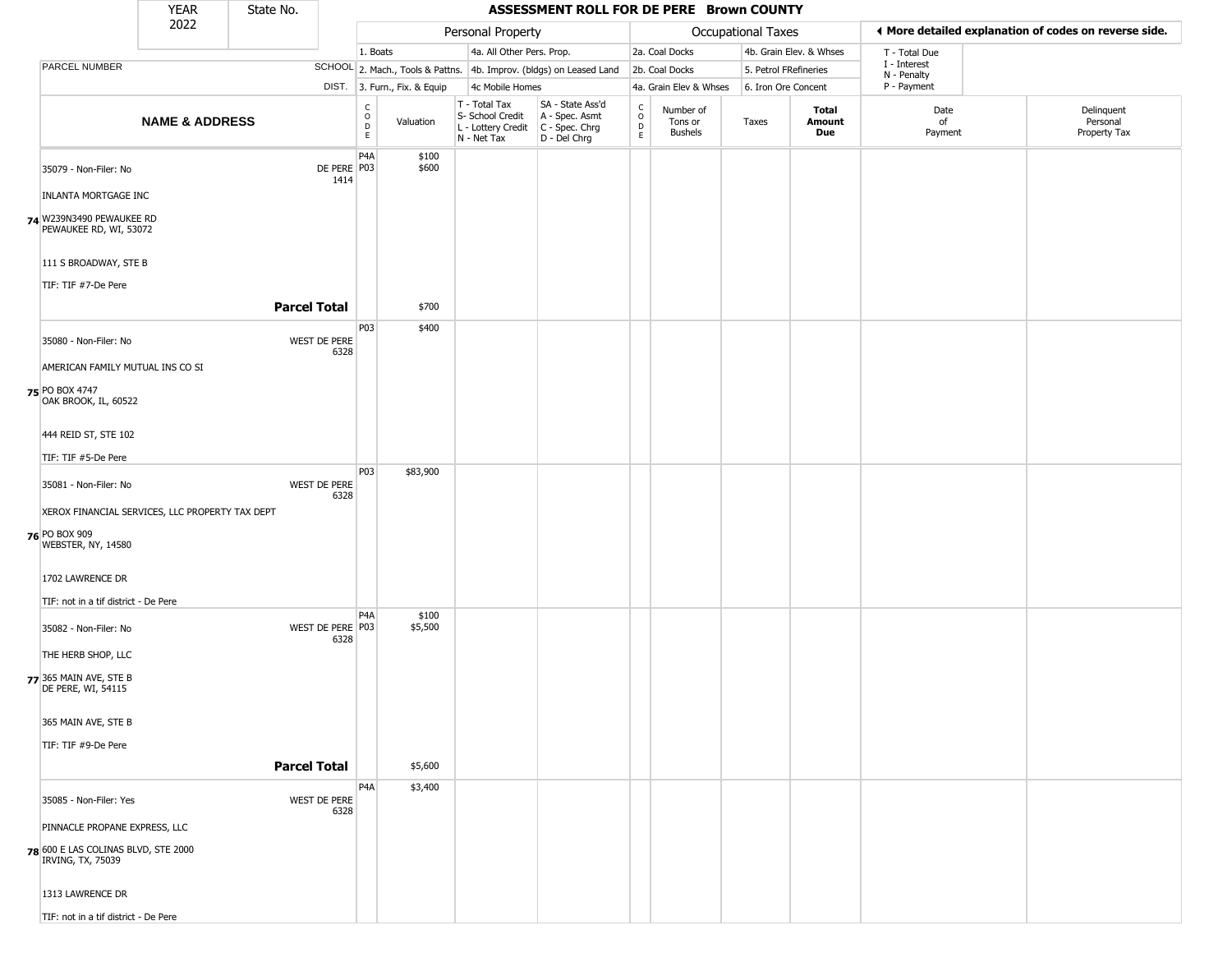|                                                                              | <b>YEAR</b>               | State No.                                                |                                                          |                              |                                                                        | ASSESSMENT ROLL FOR DE PERE Brown COUNTY                             |                                 |                                        |                           |                         |                             |                                                       |
|------------------------------------------------------------------------------|---------------------------|----------------------------------------------------------|----------------------------------------------------------|------------------------------|------------------------------------------------------------------------|----------------------------------------------------------------------|---------------------------------|----------------------------------------|---------------------------|-------------------------|-----------------------------|-------------------------------------------------------|
|                                                                              | 2022                      |                                                          |                                                          |                              | Personal Property                                                      |                                                                      |                                 |                                        | <b>Occupational Taxes</b> |                         |                             | ♦ More detailed explanation of codes on reverse side. |
|                                                                              |                           |                                                          |                                                          | 1. Boats                     | 4a. All Other Pers. Prop.                                              |                                                                      |                                 | 2a. Coal Docks                         |                           | 4b. Grain Elev. & Whses | T - Total Due               |                                                       |
| PARCEL NUMBER                                                                |                           |                                                          |                                                          |                              |                                                                        | SCHOOL 2. Mach., Tools & Pattns. 4b. Improv. (bldgs) on Leased Land  |                                 | 2b. Coal Docks                         |                           | 5. Petrol FRefineries   | I - Interest<br>N - Penalty |                                                       |
|                                                                              |                           |                                                          |                                                          | DIST. 3. Furn., Fix. & Equip | 4c Mobile Homes                                                        |                                                                      |                                 | 4a. Grain Elev & Whses                 |                           | 6. Iron Ore Concent     | P - Payment                 |                                                       |
|                                                                              | <b>NAME &amp; ADDRESS</b> |                                                          | $\begin{matrix} 0 \\ 0 \\ D \end{matrix}$<br>$\mathsf E$ | Valuation                    | T - Total Tax<br>S- School Credit<br>L - Lottery Credit<br>N - Net Tax | SA - State Ass'd<br>A - Spec. Asmt<br>C - Spec. Chrg<br>D - Del Chrg | $\rm ^c_o$<br>$\mathsf{D}$<br>E | Number of<br>Tons or<br><b>Bushels</b> | Taxes                     | Total<br>Amount<br>Due  | Date<br>of<br>Payment       | Delinquent<br>Personal<br>Property Tax                |
| 35086 - Non-Filer: No                                                        |                           | WEST DE PERE                                             | P03<br>6328                                              | \$2,800                      |                                                                        |                                                                      |                                 |                                        |                           |                         |                             |                                                       |
| SCHOLL'S WELLNESS COMPANY, LLC<br>79 PO BOX 80615<br>INDIANAPOLIS, IN, 46280 |                           |                                                          |                                                          |                              |                                                                        |                                                                      |                                 |                                        |                           |                         |                             |                                                       |
| 1415 LAWRENCE DR                                                             |                           |                                                          |                                                          |                              |                                                                        |                                                                      |                                 |                                        |                           |                         |                             |                                                       |
| TIF: not in a tif district - De Pere                                         |                           |                                                          |                                                          |                              |                                                                        |                                                                      |                                 |                                        |                           |                         |                             |                                                       |
| 35089 - Non-Filer: No                                                        |                           |                                                          | P4A<br>DE PERE P03<br>1414                               | \$2,000<br>\$27,500          |                                                                        |                                                                      |                                 |                                        |                           |                         |                             |                                                       |
| MASTER FLEET NATIONAL, LLC                                                   |                           |                                                          |                                                          |                              |                                                                        |                                                                      |                                 |                                        |                           |                         |                             |                                                       |
| 80 PO BOX 5669<br>DE PERE, WI, 54115-5669                                    |                           |                                                          |                                                          |                              |                                                                        |                                                                      |                                 |                                        |                           |                         |                             |                                                       |
| 301 N BROADWAY RD, STE 320                                                   |                           |                                                          |                                                          |                              |                                                                        |                                                                      |                                 |                                        |                           |                         |                             |                                                       |
| TIF: not in a tif district - De Pere                                         |                           |                                                          |                                                          |                              |                                                                        |                                                                      |                                 |                                        |                           |                         |                             |                                                       |
|                                                                              |                           | <b>Parcel Total</b>                                      |                                                          | \$29,500                     |                                                                        |                                                                      |                                 |                                        |                           |                         |                             |                                                       |
| 35090 - Non-Filer: No                                                        |                           | DE PERE                                                  | P03<br>1414                                              | \$677,500                    |                                                                        |                                                                      |                                 |                                        |                           |                         |                             |                                                       |
|                                                                              |                           | IRON MOUNTAIN INFORMATION MANAGEMENT, LLC ATTN: TAX DEPT |                                                          |                              |                                                                        |                                                                      |                                 |                                        |                           |                         |                             |                                                       |
| 81 1 FEDERAL ST<br><b>BOSTON</b> , MA, 02110                                 |                           |                                                          |                                                          |                              |                                                                        |                                                                      |                                 |                                        |                           |                         |                             |                                                       |
| 1850 ENTERPRISE DR                                                           |                           |                                                          |                                                          |                              |                                                                        |                                                                      |                                 |                                        |                           |                         |                             |                                                       |
| TIF: not in a tif district - De Pere                                         |                           |                                                          | P <sub>0</sub> 3                                         | \$3,300                      |                                                                        |                                                                      |                                 |                                        |                           |                         |                             |                                                       |
| 35092 - Non-Filer: No                                                        |                           | WEST DE PERE                                             | 6328                                                     |                              |                                                                        |                                                                      |                                 |                                        |                           |                         |                             |                                                       |
| COINSTAR ASSET HOLDINGS, LLC                                                 |                           |                                                          |                                                          |                              |                                                                        |                                                                      |                                 |                                        |                           |                         |                             |                                                       |
| 82 PO BOX 72210<br>PHOENIX, AZ, 85050                                        |                           |                                                          |                                                          |                              |                                                                        |                                                                      |                                 |                                        |                           |                         |                             |                                                       |
| 1001 MAIN AVE                                                                |                           |                                                          |                                                          |                              |                                                                        |                                                                      |                                 |                                        |                           |                         |                             |                                                       |
| TIF: TIF #13-De Pere                                                         |                           |                                                          |                                                          |                              |                                                                        |                                                                      |                                 |                                        |                           |                         |                             |                                                       |
|                                                                              |                           |                                                          | P <sub>0</sub> 3                                         | \$1,500                      |                                                                        |                                                                      |                                 |                                        |                           |                         |                             |                                                       |
| 35093 - Non-Filer: Yes<br>CHG-MERIDIAN USA CORP                              |                           | WEST DE PERE                                             | 6328                                                     |                              |                                                                        |                                                                      |                                 |                                        |                           |                         |                             |                                                       |
| 83 7303 SE LAKE RD<br>PORTLAND, OR, 97267                                    |                           |                                                          |                                                          |                              |                                                                        |                                                                      |                                 |                                        |                           |                         |                             |                                                       |
| 801 LAWRENCE DR                                                              |                           |                                                          |                                                          |                              |                                                                        |                                                                      |                                 |                                        |                           |                         |                             |                                                       |

TIF: not in a tif district - De Pere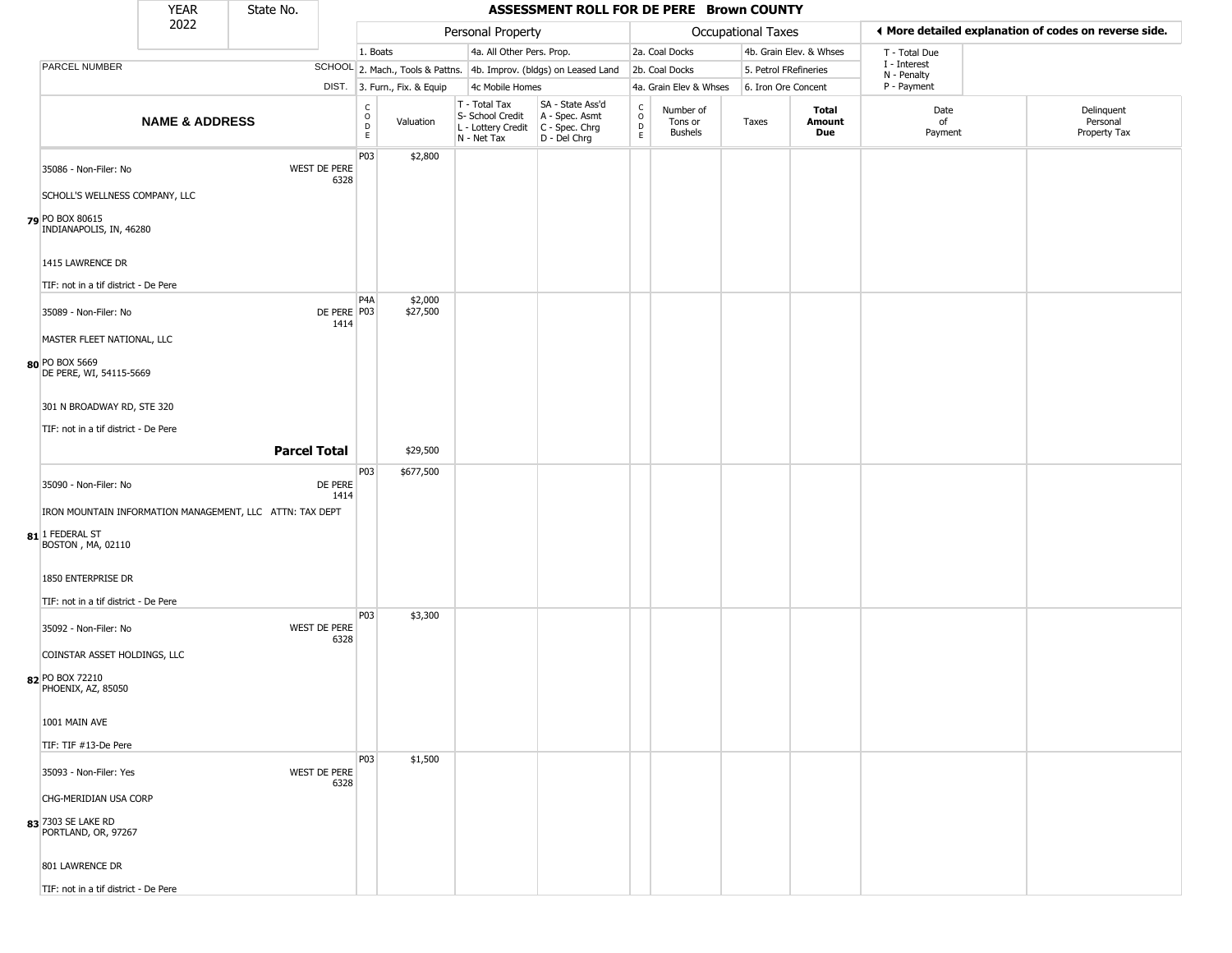|                                                                   | <b>YEAR</b>               | State No.           |                          |                                       |                              |                                                                                         | ASSESSMENT ROLL FOR DE PERE Brown COUNTY                            |                                                          |                                        |                       |                         |                             |                                                       |
|-------------------------------------------------------------------|---------------------------|---------------------|--------------------------|---------------------------------------|------------------------------|-----------------------------------------------------------------------------------------|---------------------------------------------------------------------|----------------------------------------------------------|----------------------------------------|-----------------------|-------------------------|-----------------------------|-------------------------------------------------------|
|                                                                   | 2022                      |                     |                          |                                       |                              | Personal Property                                                                       |                                                                     |                                                          |                                        | Occupational Taxes    |                         |                             | ♦ More detailed explanation of codes on reverse side. |
|                                                                   |                           |                     |                          | 1. Boats                              |                              | 4a. All Other Pers. Prop.                                                               |                                                                     |                                                          | 2a. Coal Docks                         |                       | 4b. Grain Elev. & Whses | T - Total Due               |                                                       |
| PARCEL NUMBER                                                     |                           |                     |                          |                                       |                              |                                                                                         | SCHOOL 2. Mach., Tools & Pattns. 4b. Improv. (bldgs) on Leased Land |                                                          | 2b. Coal Docks                         | 5. Petrol FRefineries |                         | I - Interest<br>N - Penalty |                                                       |
|                                                                   |                           |                     |                          |                                       | DIST. 3. Furn., Fix. & Equip | 4c Mobile Homes                                                                         |                                                                     |                                                          | 4a. Grain Elev & Whses                 | 6. Iron Ore Concent   |                         | P - Payment                 |                                                       |
|                                                                   | <b>NAME &amp; ADDRESS</b> |                     |                          | C<br>$\mathsf O$<br>$\mathsf{D}$<br>E | Valuation                    | T - Total Tax<br>S- School Credit<br>L - Lottery Credit   C - Spec. Chrg<br>N - Net Tax | SA - State Ass'd<br>A - Spec. Asmt<br>D - Del Chrg                  | $\begin{smallmatrix} C \\ 0 \\ D \end{smallmatrix}$<br>E | Number of<br>Tons or<br><b>Bushels</b> | Taxes                 | Total<br>Amount<br>Due  | Date<br>of<br>Payment       | Delinquent<br>Personal<br>Property Tax                |
| 35094 - Non-Filer: No<br>GORDON FLESCH COMPANY, INC / GFC LEASING |                           |                     | WEST DE PERE<br>6328     | P03                                   | \$9,700                      |                                                                                         |                                                                     |                                                          |                                        |                       |                         |                             |                                                       |
| 84 2675 RESEARCH PARK DR<br>MADISON, WI, 53711                    |                           |                     |                          |                                       |                              |                                                                                         |                                                                     |                                                          |                                        |                       |                         |                             |                                                       |
| VARIOUS                                                           |                           |                     |                          |                                       |                              |                                                                                         |                                                                     |                                                          |                                        |                       |                         |                             |                                                       |
| TIF: TIF #5-De Pere                                               |                           |                     |                          | P03                                   | \$600                        |                                                                                         |                                                                     |                                                          |                                        |                       |                         |                             |                                                       |
| 35095 - Non-Filer: No                                             |                           |                     | DE PERE<br>1414          |                                       |                              |                                                                                         |                                                                     |                                                          |                                        |                       |                         |                             |                                                       |
| US BANK NATIONAL ASSOCIATION                                      |                           |                     |                          |                                       |                              |                                                                                         |                                                                     |                                                          |                                        |                       |                         |                             |                                                       |
| 85 1310 MADRID ST STE 100<br>MARSHALL,, MN, 56258                 |                           |                     |                          |                                       |                              |                                                                                         |                                                                     |                                                          |                                        |                       |                         |                             |                                                       |
| VARIOUS                                                           |                           |                     |                          |                                       |                              |                                                                                         |                                                                     |                                                          |                                        |                       |                         |                             |                                                       |
| TIF: TIF #7-De Pere                                               |                           |                     |                          |                                       |                              |                                                                                         |                                                                     |                                                          |                                        |                       |                         |                             |                                                       |
| 35096 - Non-Filer: No                                             |                           |                     | WEST DE PERE<br>6328     | P <sub>0</sub> 3                      | \$2,000                      |                                                                                         |                                                                     |                                                          |                                        |                       |                         |                             |                                                       |
| WABASHA LEASING, LLC                                              |                           |                     |                          |                                       |                              |                                                                                         |                                                                     |                                                          |                                        |                       |                         |                             |                                                       |
| 86 PO BOX 80615<br>INDIANAPOLIS, IN, 46280                        |                           |                     |                          |                                       |                              |                                                                                         |                                                                     |                                                          |                                        |                       |                         |                             |                                                       |
| VARIOUS                                                           |                           |                     |                          |                                       |                              |                                                                                         |                                                                     |                                                          |                                        |                       |                         |                             |                                                       |
| TIF: TIF #13-De Pere                                              |                           |                     |                          |                                       |                              |                                                                                         |                                                                     |                                                          |                                        |                       |                         |                             |                                                       |
| 35097 - Non-Filer: Yes                                            |                           |                     | WEST DE PERE P03<br>6328 | P <sub>4</sub> A                      | \$2,200<br>\$18,400          |                                                                                         |                                                                     |                                                          |                                        |                       |                         |                             |                                                       |
| JOHNSTONE SUPPLY RYAN HAGER                                       |                           |                     |                          |                                       |                              |                                                                                         |                                                                     |                                                          |                                        |                       |                         |                             |                                                       |
| 87 715 N 8TH ST<br>DEPERE, WI, 54115                              |                           |                     |                          |                                       |                              |                                                                                         |                                                                     |                                                          |                                        |                       |                         |                             |                                                       |
| 715 N 8TH ST                                                      |                           |                     |                          |                                       |                              |                                                                                         |                                                                     |                                                          |                                        |                       |                         |                             |                                                       |
| TIF: TIF #13-De Pere                                              |                           |                     |                          |                                       |                              |                                                                                         |                                                                     |                                                          |                                        |                       |                         |                             |                                                       |
|                                                                   |                           |                     | <b>Parcel Total</b>      |                                       | \$20,600                     |                                                                                         |                                                                     |                                                          |                                        |                       |                         |                             |                                                       |
|                                                                   |                           |                     |                          | P <sub>4</sub> A                      | \$31,300                     |                                                                                         |                                                                     |                                                          |                                        |                       |                         |                             |                                                       |
| 35098 - Non-Filer: No                                             |                           |                     | WEST DE PERE P03<br>6328 |                                       | \$116,400                    |                                                                                         |                                                                     |                                                          |                                        |                       |                         |                             |                                                       |
| LOGICALIS, INC                                                    |                           |                     |                          |                                       |                              |                                                                                         |                                                                     |                                                          |                                        |                       |                         |                             |                                                       |
| 88 2600 S TELEGRAPH RD, STE 200<br>BLOOMFIELD HILLS, MI, 48302    |                           |                     |                          |                                       |                              |                                                                                         |                                                                     |                                                          |                                        |                       |                         |                             |                                                       |
| 325 REID ST                                                       |                           |                     |                          |                                       |                              |                                                                                         |                                                                     |                                                          |                                        |                       |                         |                             |                                                       |
| TIF: TIF #5-De Pere                                               |                           |                     |                          |                                       |                              |                                                                                         |                                                                     |                                                          |                                        |                       |                         |                             |                                                       |
|                                                                   |                           | <b>Parcel Total</b> |                          |                                       | \$147,700                    |                                                                                         |                                                                     |                                                          |                                        |                       |                         |                             |                                                       |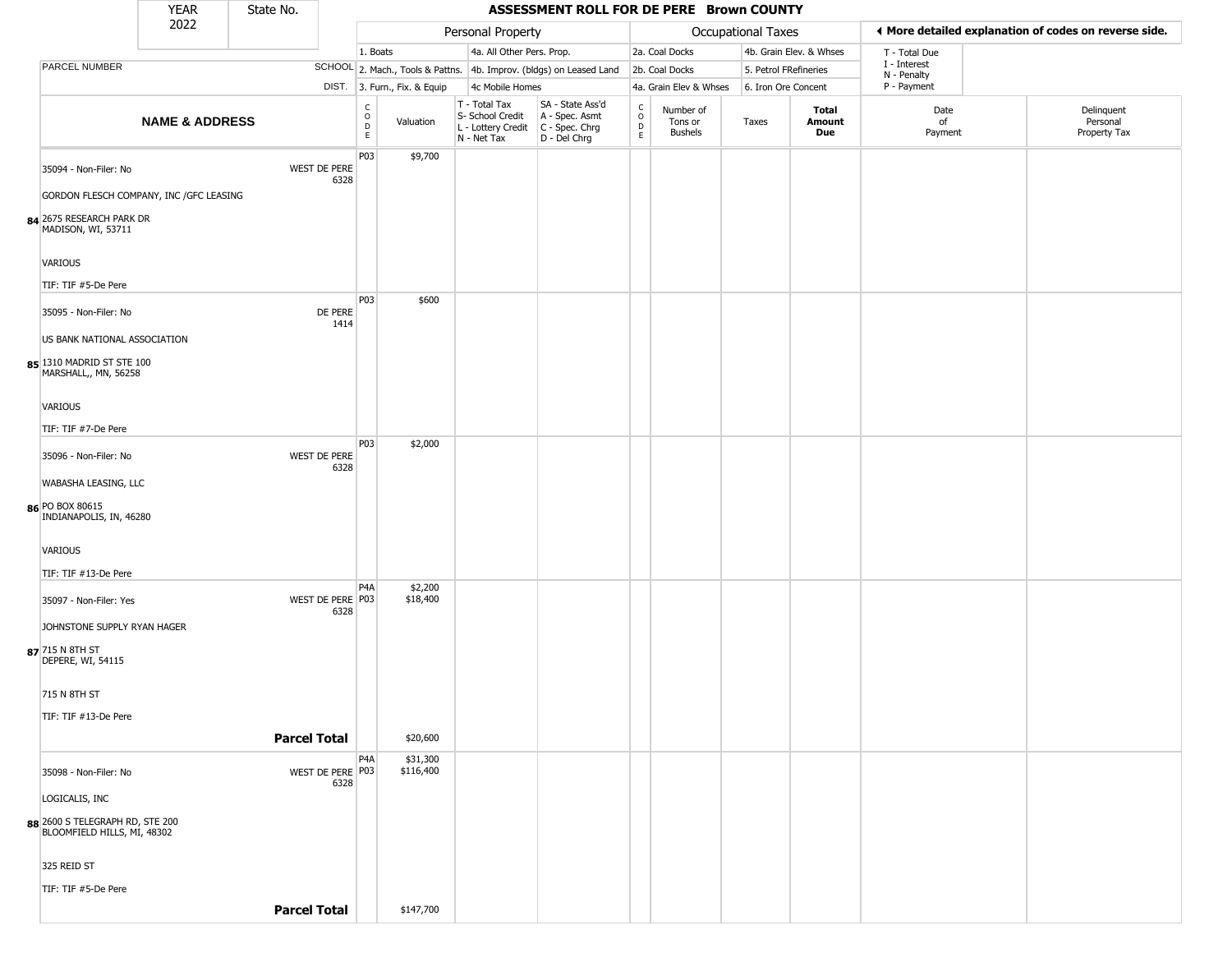|                                                        | <b>YEAR</b>               | State No.           |                      |                  |                              |                                                                        | ASSESSMENT ROLL FOR DE PERE Brown COUNTY                               |                                                 |                                        |                    |                         |                             |                                                       |
|--------------------------------------------------------|---------------------------|---------------------|----------------------|------------------|------------------------------|------------------------------------------------------------------------|------------------------------------------------------------------------|-------------------------------------------------|----------------------------------------|--------------------|-------------------------|-----------------------------|-------------------------------------------------------|
|                                                        | 2022                      |                     |                      |                  |                              | Personal Property                                                      |                                                                        |                                                 |                                        | Occupational Taxes |                         |                             | ♦ More detailed explanation of codes on reverse side. |
|                                                        |                           |                     |                      | 1. Boats         |                              | 4a. All Other Pers. Prop.                                              |                                                                        |                                                 | 2a. Coal Docks                         |                    | 4b. Grain Elev. & Whses | T - Total Due               |                                                       |
| PARCEL NUMBER                                          |                           |                     |                      |                  |                              |                                                                        | SCHOOL 2. Mach., Tools & Pattns. 4b. Improv. (bldgs) on Leased Land    |                                                 | 2b. Coal Docks                         |                    | 5. Petrol FRefineries   | I - Interest<br>N - Penalty |                                                       |
|                                                        |                           |                     |                      |                  | DIST. 3. Furn., Fix. & Equip | 4c Mobile Homes                                                        |                                                                        |                                                 | 4a. Grain Elev & Whses                 |                    | 6. Iron Ore Concent     | P - Payment                 |                                                       |
|                                                        | <b>NAME &amp; ADDRESS</b> |                     |                      | C<br>O<br>D<br>E | Valuation                    | T - Total Tax<br>S- School Credit<br>L - Lottery Credit<br>N - Net Tax | SA - State Ass'd<br>A - Spec. Asmt<br>$C - Spec. Chrg$<br>D - Del Chrg | $\begin{array}{c} C \\ O \\ D \\ E \end{array}$ | Number of<br>Tons or<br><b>Bushels</b> | Taxes              | Total<br>Amount<br>Due  | Date<br>of<br>Payment       | Delinquent<br>Personal<br>Property Tax                |
| 35099 - Non-Filer: Yes<br>TABRIZI PERSIAN RUG GALLERY  |                           |                     | WEST DE PERE<br>6328 | P <sub>4</sub> A | \$2,500                      |                                                                        |                                                                        |                                                 |                                        |                    |                         |                             |                                                       |
| 89 339 MAIN AVE<br>DE PERE, WI, 54115                  |                           |                     |                      |                  |                              |                                                                        |                                                                        |                                                 |                                        |                    |                         |                             |                                                       |
| 339 MAIN AVE<br>TIF: TIF #9-De Pere                    |                           |                     |                      |                  |                              |                                                                        |                                                                        |                                                 |                                        |                    |                         |                             |                                                       |
|                                                        |                           |                     |                      | P03              | \$6,100                      |                                                                        |                                                                        |                                                 |                                        |                    |                         |                             |                                                       |
| 35100 - Non-Filer: Yes                                 |                           |                     | WEST DE PERE<br>6328 |                  |                              |                                                                        |                                                                        |                                                 |                                        |                    |                         |                             |                                                       |
| THE CONNECTIVE<br>90 320 MAIN AVE<br>DEPERE, WI, 54115 |                           |                     |                      |                  |                              |                                                                        |                                                                        |                                                 |                                        |                    |                         |                             |                                                       |
| 320 MAIN AVE                                           |                           |                     |                      |                  |                              |                                                                        |                                                                        |                                                 |                                        |                    |                         |                             |                                                       |
| TIF: TIF #9-De Pere                                    |                           |                     |                      |                  |                              |                                                                        |                                                                        |                                                 |                                        |                    |                         |                             |                                                       |
| 35101 - Non-Filer: Yes                                 |                           |                     | DE PERE P03<br>1414  | P4A              | \$1,700<br>\$2,600           |                                                                        |                                                                        |                                                 |                                        |                    |                         |                             |                                                       |
| SMITH MAKER ARTISAN CO                                 |                           |                     |                      |                  |                              |                                                                        |                                                                        |                                                 |                                        |                    |                         |                             |                                                       |
| $91$ 116 N BROADWAY<br>DEPERE, WI, 54115               |                           |                     |                      |                  |                              |                                                                        |                                                                        |                                                 |                                        |                    |                         |                             |                                                       |
| 116 N BROADWAY                                         |                           |                     |                      |                  |                              |                                                                        |                                                                        |                                                 |                                        |                    |                         |                             |                                                       |
| TIF: not in a tif district - De Pere                   |                           |                     |                      |                  |                              |                                                                        |                                                                        |                                                 |                                        |                    |                         |                             |                                                       |
|                                                        |                           | <b>Parcel Total</b> |                      |                  | \$4,300                      |                                                                        |                                                                        |                                                 |                                        |                    |                         |                             |                                                       |
| 35102 - Non-Filer: Yes                                 |                           |                     | DE PERE<br>1414      | P03              | \$27,500                     |                                                                        |                                                                        |                                                 |                                        |                    |                         |                             |                                                       |
| <b>KIDZ TOWN</b>                                       |                           |                     |                      |                  |                              |                                                                        |                                                                        |                                                 |                                        |                    |                         |                             |                                                       |
| 92 1109 HONEY CT SUITE F<br>DEPERE, WI, 54115          |                           |                     |                      |                  |                              |                                                                        |                                                                        |                                                 |                                        |                    |                         |                             |                                                       |
| 1109 HONEY CT SUITE F                                  |                           |                     |                      |                  |                              |                                                                        |                                                                        |                                                 |                                        |                    |                         |                             |                                                       |
| TIF: not in a tif district - De Pere                   |                           |                     |                      |                  |                              |                                                                        |                                                                        |                                                 |                                        |                    |                         |                             |                                                       |
| 35103 - Non-Filer: No                                  |                           |                     | DE PERE P03<br>1414  | P <sub>4</sub> A | \$200<br>\$3,900             |                                                                        |                                                                        |                                                 |                                        |                    |                         |                             |                                                       |
| NEWAY PACKAGING                                        |                           |                     |                      |                  |                              |                                                                        |                                                                        |                                                 |                                        |                    |                         |                             |                                                       |
| 93 1882 COMMERCE DR<br>DEPERE, WI, 54115               |                           |                     |                      |                  |                              |                                                                        |                                                                        |                                                 |                                        |                    |                         |                             |                                                       |
| 1882 COMMERCE DR                                       |                           |                     |                      |                  |                              |                                                                        |                                                                        |                                                 |                                        |                    |                         |                             |                                                       |
| TIF: not in a tif district - De Pere                   |                           |                     |                      |                  |                              |                                                                        |                                                                        |                                                 |                                        |                    |                         |                             |                                                       |
|                                                        |                           | <b>Parcel Total</b> |                      |                  | \$4,100                      |                                                                        |                                                                        |                                                 |                                        |                    |                         |                             |                                                       |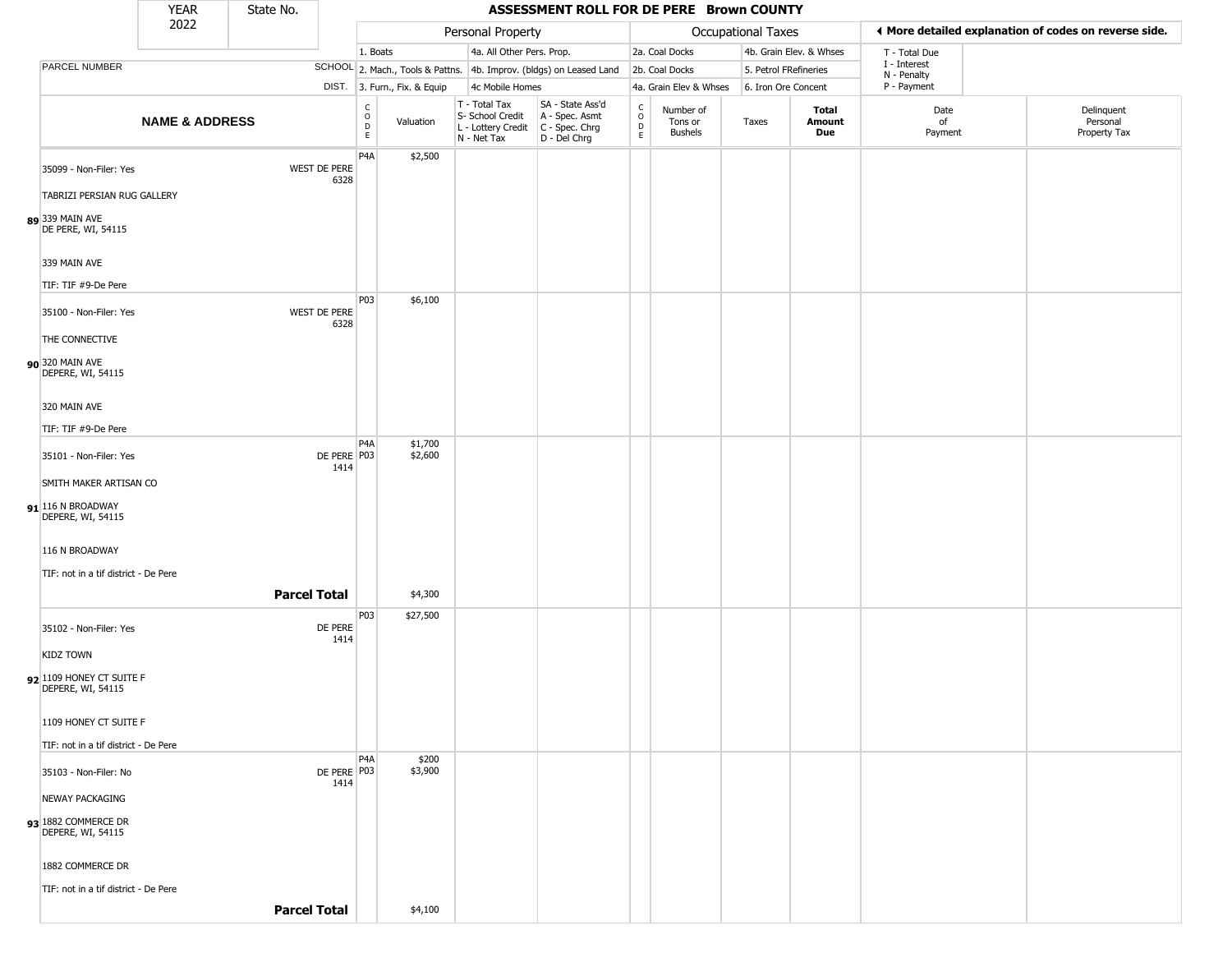|                                                    | <b>YEAR</b>                                 | State No. |                             |                                                 |                              |             |                                   | ASSESSMENT ROLL FOR DE PERE Brown COUNTY                                                  |                                    |                                        |                       |                         |                             |                                                       |
|----------------------------------------------------|---------------------------------------------|-----------|-----------------------------|-------------------------------------------------|------------------------------|-------------|-----------------------------------|-------------------------------------------------------------------------------------------|------------------------------------|----------------------------------------|-----------------------|-------------------------|-----------------------------|-------------------------------------------------------|
|                                                    | 2022                                        |           |                             |                                                 |                              |             | Personal Property                 |                                                                                           |                                    |                                        | Occupational Taxes    |                         |                             | ◀ More detailed explanation of codes on reverse side. |
|                                                    |                                             |           |                             | 1. Boats                                        |                              |             | 4a. All Other Pers. Prop.         |                                                                                           |                                    | 2a. Coal Docks                         |                       | 4b. Grain Elev. & Whses | T - Total Due               |                                                       |
| PARCEL NUMBER                                      |                                             |           |                             |                                                 |                              |             |                                   | SCHOOL 2. Mach., Tools & Pattns. 4b. Improv. (bldgs) on Leased Land                       |                                    | 2b. Coal Docks                         | 5. Petrol FRefineries |                         | I - Interest<br>N - Penalty |                                                       |
|                                                    |                                             |           |                             |                                                 | DIST. 3. Furn., Fix. & Equip |             | 4c Mobile Homes                   |                                                                                           |                                    | 4a. Grain Elev & Whses                 | 6. Iron Ore Concent   |                         | P - Payment                 |                                                       |
|                                                    | <b>NAME &amp; ADDRESS</b>                   |           |                             | $\begin{array}{c} C \\ O \\ D \\ E \end{array}$ | Valuation                    | N - Net Tax | T - Total Tax<br>S- School Credit | SA - State Ass'd<br>A - Spec. Asmt<br>L - Lottery Credit   C - Spec. Chrg<br>D - Del Chrg | $\mathsf{C}$<br>$\circ$<br>D<br>E. | Number of<br>Tons or<br><b>Bushels</b> | Taxes                 | Total<br>Amount<br>Due  | Date<br>of<br>Payment       | Delinquent<br>Personal<br>Property Tax                |
| 35104 - Non-Filer: Yes                             |                                             |           | DE PERE<br>1414             | P03                                             | \$11,000                     |             |                                   |                                                                                           |                                    |                                        |                       |                         |                             |                                                       |
| <b>EAT 30</b>                                      |                                             |           |                             |                                                 |                              |             |                                   |                                                                                           |                                    |                                        |                       |                         |                             |                                                       |
| 94 124 N BROADWAY SUITE BB<br>DEPERE, WI, 54115    |                                             |           |                             |                                                 |                              |             |                                   |                                                                                           |                                    |                                        |                       |                         |                             |                                                       |
| 124 N BROADWAY SUITE BB                            |                                             |           |                             |                                                 |                              |             |                                   |                                                                                           |                                    |                                        |                       |                         |                             |                                                       |
| TIF: not in a tif district - De Pere               |                                             |           |                             |                                                 |                              |             |                                   |                                                                                           |                                    |                                        |                       |                         |                             |                                                       |
| 35105 - Non-Filer: Yes                             |                                             |           | <b>WEST DE PERE</b><br>6328 | P03                                             | \$1,400                      |             |                                   |                                                                                           |                                    |                                        |                       |                         |                             |                                                       |
|                                                    | CC SERVICE INC ATTN: JULIE LAWSON, TAX DEPT |           |                             |                                                 |                              |             |                                   |                                                                                           |                                    |                                        |                       |                         |                             |                                                       |
| 95 1711 GE RD, 3RD FLOOR<br>BLOOMINGTON, IL, 61704 |                                             |           |                             |                                                 |                              |             |                                   |                                                                                           |                                    |                                        |                       |                         |                             |                                                       |
| 785 SCHEURING RD                                   |                                             |           |                             |                                                 |                              |             |                                   |                                                                                           |                                    |                                        |                       |                         |                             |                                                       |
| TIF: not in a tif district - De Pere               |                                             |           |                             |                                                 |                              |             |                                   |                                                                                           |                                    |                                        |                       |                         |                             |                                                       |
| 35106 - Non-Filer: No                              |                                             |           | WEST DE PERE mpt<br>6328    | Exe                                             | \$0                          |             |                                   |                                                                                           |                                    |                                        |                       |                         |                             |                                                       |
|                                                    | LEASING ASSOCIATES OF BARRINGTON, INC       |           |                             |                                                 |                              |             |                                   |                                                                                           |                                    |                                        |                       |                         |                             |                                                       |
| 96 220 NORTH RIVER ST<br>EAST DUNDEE, IL, 60118    |                                             |           |                             |                                                 |                              |             |                                   |                                                                                           |                                    |                                        |                       |                         |                             |                                                       |
| 1800 LAWRENCE DRIVE                                |                                             |           |                             |                                                 |                              |             |                                   |                                                                                           |                                    |                                        |                       |                         |                             |                                                       |
| TIF: TIF #8-De Pere                                |                                             |           |                             |                                                 |                              |             |                                   |                                                                                           |                                    |                                        |                       |                         |                             |                                                       |
| 35107 - Non-Filer: No                              |                                             |           | WEST DE PERE<br>6328        | P03                                             | \$600                        |             |                                   |                                                                                           |                                    |                                        |                       |                         |                             |                                                       |
| S & D COFFEE INC C/O ADVANTAX                      |                                             |           |                             |                                                 |                              |             |                                   |                                                                                           |                                    |                                        |                       |                         |                             |                                                       |
| 97 2500 WESTFIELD DRIVE<br>ELGIN, IL, 60124        |                                             |           |                             |                                                 |                              |             |                                   |                                                                                           |                                    |                                        |                       |                         |                             |                                                       |
| 1600 LAWRENCE DRIVE                                |                                             |           |                             |                                                 |                              |             |                                   |                                                                                           |                                    |                                        |                       |                         |                             |                                                       |
| TIF: not in a tif district - De Pere               |                                             |           |                             |                                                 |                              |             |                                   |                                                                                           |                                    |                                        |                       |                         |                             |                                                       |
| 35108 - Non-Filer: No                              |                                             |           | WEST DE PERE P03<br>6328    | P <sub>4</sub> A                                | \$2,000<br>\$3,300           |             |                                   |                                                                                           |                                    |                                        |                       |                         |                             |                                                       |
| CDI APPLETON LLC                                   |                                             |           |                             |                                                 |                              |             |                                   |                                                                                           |                                    |                                        |                       |                         |                             |                                                       |
| 98 14400 METCALF AVE<br>OVERLAND PARK, KS, 66223   |                                             |           |                             |                                                 |                              |             |                                   |                                                                                           |                                    |                                        |                       |                         |                             |                                                       |
| 1716 LAWRENCE DRIVE                                |                                             |           |                             |                                                 |                              |             |                                   |                                                                                           |                                    |                                        |                       |                         |                             |                                                       |
| TIF: not in a tif district - De Pere               |                                             |           |                             |                                                 |                              |             |                                   |                                                                                           |                                    |                                        |                       |                         |                             |                                                       |
|                                                    |                                             |           | <b>Parcel Total</b>         |                                                 | \$5,300                      |             |                                   |                                                                                           |                                    |                                        |                       |                         |                             |                                                       |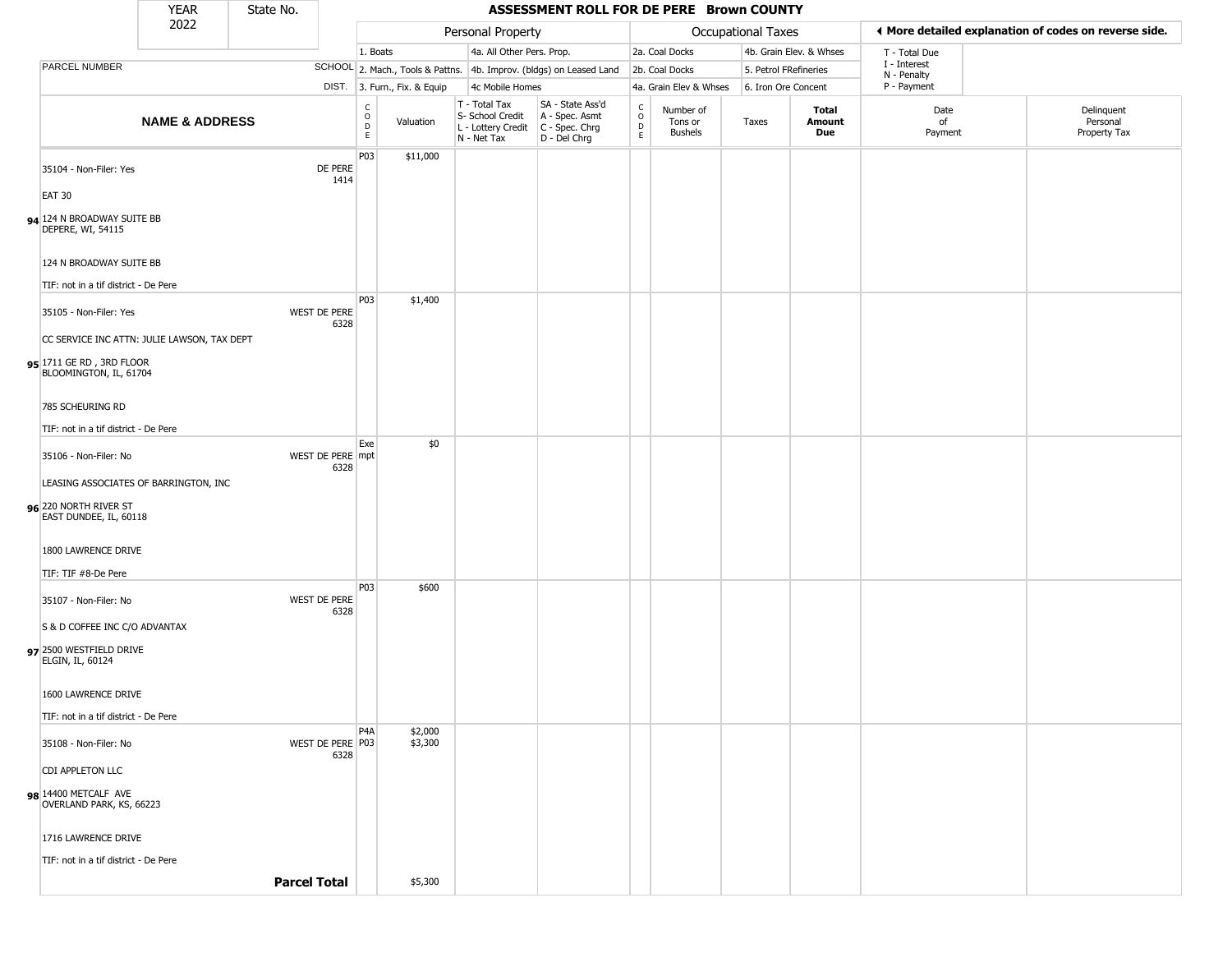YEAR **ASSESSMENT ROLL FOR DE PERE Brown COUNTY** 2022 DIST. 3. Furn., Fix. & Equip PARCEL NUMBER **NAME & ADDRESS** State No. C O D E Valuation T - Total Tax S- School Credit A - Spec. Asmt L - Lottery Credit C - Spec. Chrg N - Net Tax SA - State Ass'd D - Del Chrg C O D E Number of Tons or Bushels Taxes **Total Amount Due** Date of Payment Delinquent Personal Property Tax Personal Property **Department Controller Service Controller** Occupational Taxes 1. Boats **4a. All Other Pers. Prop.** 2a. Coal Docks 4b. Grain Elev. & Whses SCHOOL 2. Mach., Tools & Pattns. 4b. Improv. (bldgs) on Leased Land 2b. Coal Docks 5. Petrol FRefineries 4c Mobile Homes 4a. Grain Elev & Whses 6. Iron Ore Concent T - Total Due I - Interest N - Penalty P - Payment 3**More detailed explanation of codes on reverse side. 99** PO BOX 80615 35109 - Non-Filer: No WEST DE PERE 6328 LYTX, INC C/O PT COMPLIANCE TYLER SWANSON INDIANAPOLIS, IN, 46280 1869 AMERICAN DRIVE TIF: not in a tif district-De Pere P03 \$5,600 **100** PO BOX 460 35110 - Non-Filer: No WEST DE PERE 6328 ARC DOCUMNET SOLUTIONS LLC C/O VFSI BRASELTON, GA, 30517 1165 SCHEURING ROAD TIF: not in a tif district - De Pere P03 \$7,800 **101** 955 NATIONAL PARKWAY 10 35111 - Non-Filer: Yes 1414 COMPOSITE ONE LLC SCHAUMBURG, IL, 60173-5161 850 HERITAGE ROAD TIF: not in a tif district - De Pere P4A DE PERE P03 \$100 \$50,100 **Parcel Total** 1 \$50,200 **102** 188 SPEAR ST SUITE 1000 35112 - Non-Filer: No WEST DE PERE 6328 NEW RELIC, INC SAN FRANCISCO, CA, 94105 1753 GALWAY LANE TIF: not in a tif district - De Pere P03 \$800 **103** PO BOX 72210 35113 - Non-Filer: No WEST DE PERE 6328 COINSTAR ASSET HOLDINGS, LLC PHOENIX, AZ, 85050 P03 \$2,300

1415 LAWRENCE DR

TIF: not in a tif district - De Pere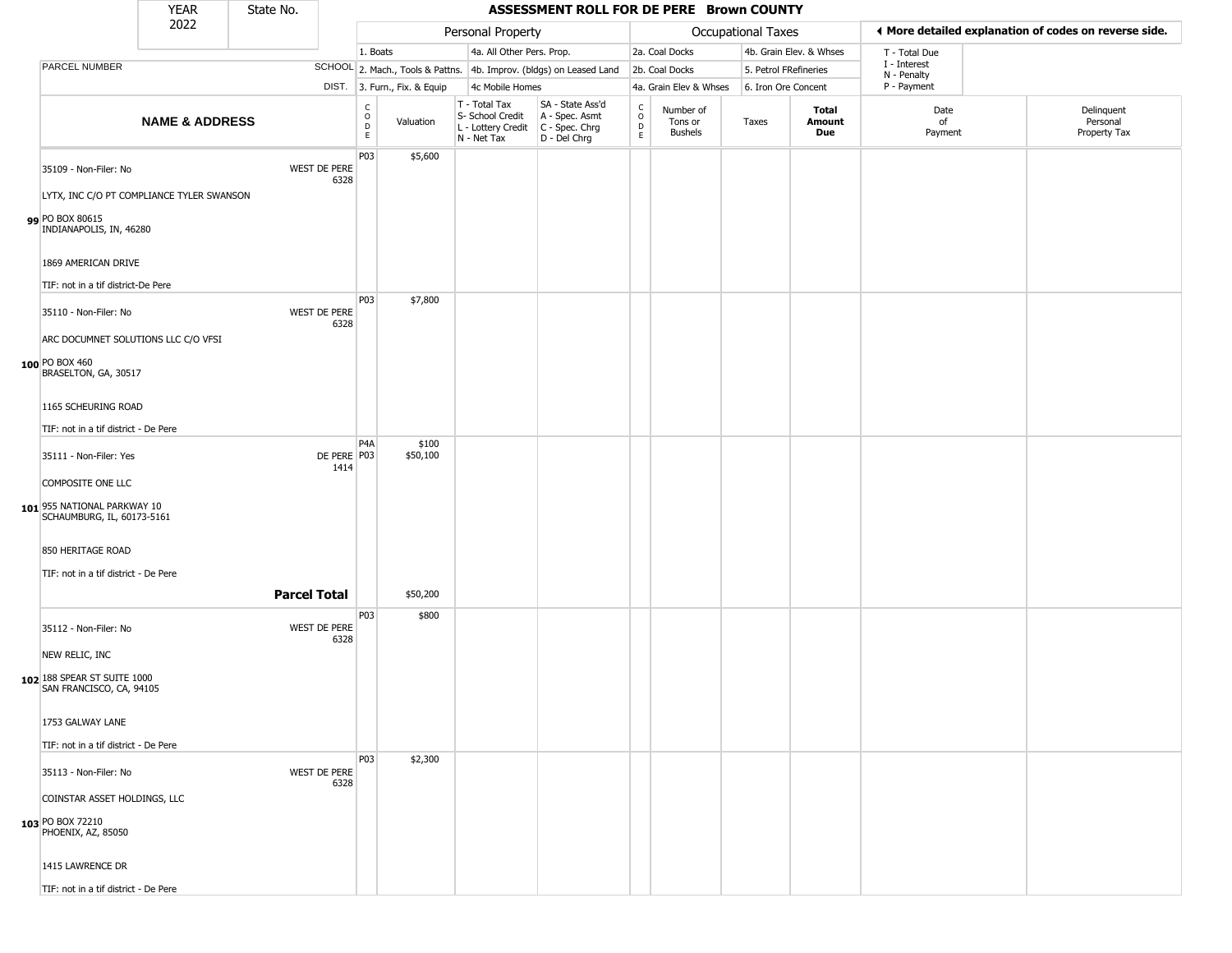|                                                                     | <b>YEAR</b>               | State No.           |                             |                                   |                              |                              |                                        | ASSESSMENT ROLL FOR DE PERE Brown COUNTY                               |                                              |                                        |                       |                         |                             |                                                       |  |
|---------------------------------------------------------------------|---------------------------|---------------------|-----------------------------|-----------------------------------|------------------------------|------------------------------|----------------------------------------|------------------------------------------------------------------------|----------------------------------------------|----------------------------------------|-----------------------|-------------------------|-----------------------------|-------------------------------------------------------|--|
|                                                                     | 2022                      |                     |                             |                                   |                              |                              | Personal Property                      |                                                                        |                                              |                                        | Occupational Taxes    |                         |                             | ♦ More detailed explanation of codes on reverse side. |  |
|                                                                     |                           |                     |                             | 1. Boats                          |                              |                              | 4a. All Other Pers. Prop.              |                                                                        |                                              | 2a. Coal Docks                         |                       | 4b. Grain Elev. & Whses | T - Total Due               |                                                       |  |
| PARCEL NUMBER                                                       |                           |                     |                             |                                   |                              |                              |                                        | SCHOOL 2. Mach., Tools & Pattns. 4b. Improv. (bldgs) on Leased Land    |                                              | 2b. Coal Docks                         | 5. Petrol FRefineries |                         | I - Interest<br>N - Penalty |                                                       |  |
|                                                                     |                           |                     |                             |                                   | DIST. 3. Furn., Fix. & Equip |                              | 4c Mobile Homes                        |                                                                        |                                              | 4a. Grain Elev & Whses                 | 6. Iron Ore Concent   |                         | P - Payment                 |                                                       |  |
|                                                                     | <b>NAME &amp; ADDRESS</b> |                     |                             | C<br>$\circ$<br>$\mathsf{D}$<br>E | Valuation                    | T - Total Tax<br>N - Net Tax | S- School Credit<br>L - Lottery Credit | SA - State Ass'd<br>A - Spec. Asmt<br>$C - Spec. Chrg$<br>D - Del Chrg | $\mathsf{C}$<br>$\circ$<br>$\mathsf{D}$<br>E | Number of<br>Tons or<br><b>Bushels</b> | Taxes                 | Total<br>Amount<br>Due  | Date<br>of<br>Payment       | Delinquent<br>Personal<br>Property Tax                |  |
| 35115 - Non-Filer: Yes                                              |                           |                     | <b>WEST DE PERE</b><br>6328 | P03                               | \$3,300                      |                              |                                        |                                                                        |                                              |                                        |                       |                         |                             |                                                       |  |
| MESSAGES BEYOND                                                     |                           |                     |                             |                                   |                              |                              |                                        |                                                                        |                                              |                                        |                       |                         |                             |                                                       |  |
| 104 500 MAIN AVE - STE B<br>DE PERE, WI, 54115                      |                           |                     |                             |                                   |                              |                              |                                        |                                                                        |                                              |                                        |                       |                         |                             |                                                       |  |
| 500 MAIN AVE                                                        |                           |                     |                             |                                   |                              |                              |                                        |                                                                        |                                              |                                        |                       |                         |                             |                                                       |  |
| TIF: TIF #9-De Pere                                                 |                           |                     |                             |                                   |                              |                              |                                        |                                                                        |                                              |                                        |                       |                         |                             |                                                       |  |
| 35116 - Non-Filer: No                                               |                           |                     | WEST DE PERE P4A            | <b>P03</b>                        | \$4,500<br>\$9,600           |                              |                                        |                                                                        |                                              |                                        |                       |                         |                             |                                                       |  |
| IBM CORPORATION                                                     |                           |                     | 6328                        |                                   |                              |                              |                                        |                                                                        |                                              |                                        |                       |                         |                             |                                                       |  |
| 105 150 KETTLETOWN RD<br>SOUTHBURY, CT, 06488                       |                           |                     |                             |                                   |                              |                              |                                        |                                                                        |                                              |                                        |                       |                         |                             |                                                       |  |
| <b>VARIOUS</b>                                                      |                           |                     |                             |                                   |                              |                              |                                        |                                                                        |                                              |                                        |                       |                         |                             |                                                       |  |
| TIF: not in a tif district - De Pere                                |                           |                     |                             |                                   |                              |                              |                                        |                                                                        |                                              |                                        |                       |                         |                             |                                                       |  |
|                                                                     |                           |                     | <b>Parcel Total</b>         |                                   | \$14,100                     |                              |                                        |                                                                        |                                              |                                        |                       |                         |                             |                                                       |  |
| 35117 - Non-Filer: No                                               |                           |                     | DE PERE P03<br>1414         | P <sub>4</sub> A                  | \$200<br>\$3,600             |                              |                                        |                                                                        |                                              |                                        |                       |                         |                             |                                                       |  |
| HEY, SOUP SISTER                                                    |                           |                     |                             |                                   |                              |                              |                                        |                                                                        |                                              |                                        |                       |                         |                             |                                                       |  |
| 106 115 W WISCONSIN ST SUITE 30<br>DE PERE, WI, 54115               |                           |                     |                             |                                   |                              |                              |                                        |                                                                        |                                              |                                        |                       |                         |                             |                                                       |  |
| 115 W WISCONSIN ST SUITE 30<br>TIF: not in a tif district - De Pere |                           |                     |                             |                                   |                              |                              |                                        |                                                                        |                                              |                                        |                       |                         |                             |                                                       |  |
|                                                                     |                           | <b>Parcel Total</b> |                             |                                   | \$3,800                      |                              |                                        |                                                                        |                                              |                                        |                       |                         |                             |                                                       |  |
| 35118 - Non-Filer: No                                               |                           |                     | WEST DE PERE<br>6328        | P03                               | \$400                        |                              |                                        |                                                                        |                                              |                                        |                       |                         |                             |                                                       |  |
| THE AMERICAN BOTTLING COMPANY                                       |                           |                     |                             |                                   |                              |                              |                                        |                                                                        |                                              |                                        |                       |                         |                             |                                                       |  |
| 107 PO BOX 1925<br>FRISCO, TX, 75034                                |                           |                     |                             |                                   |                              |                              |                                        |                                                                        |                                              |                                        |                       |                         |                             |                                                       |  |
| 805 MAIN AVE                                                        |                           |                     |                             |                                   |                              |                              |                                        |                                                                        |                                              |                                        |                       |                         |                             |                                                       |  |
| TIF: not in a tif district - De Pere                                |                           |                     |                             |                                   |                              |                              |                                        |                                                                        |                                              |                                        |                       |                         |                             |                                                       |  |
| 35538 - Non-Filer: No                                               |                           |                     | WEST DE PERE e              | Stat                              | \$0                          |                              |                                        |                                                                        |                                              |                                        |                       |                         |                             |                                                       |  |
| CIRCLE PACKAGING MACHINERY INC                                      |                           |                     | 6328 Ass                    | ess                               |                              |                              |                                        |                                                                        |                                              |                                        |                       |                         |                             |                                                       |  |
| 108 2020 AMERICAN BLVD<br>DE PERE,, WI, 54115                       |                           |                     |                             | ed                                |                              |                              |                                        |                                                                        |                                              |                                        |                       |                         |                             |                                                       |  |
| 2020 AMERICAN BLVD                                                  |                           |                     |                             |                                   |                              |                              |                                        |                                                                        |                                              |                                        |                       |                         |                             |                                                       |  |
| TIF: not in a tif district - De Pere                                |                           |                     |                             |                                   |                              |                              |                                        |                                                                        |                                              |                                        |                       |                         |                             |                                                       |  |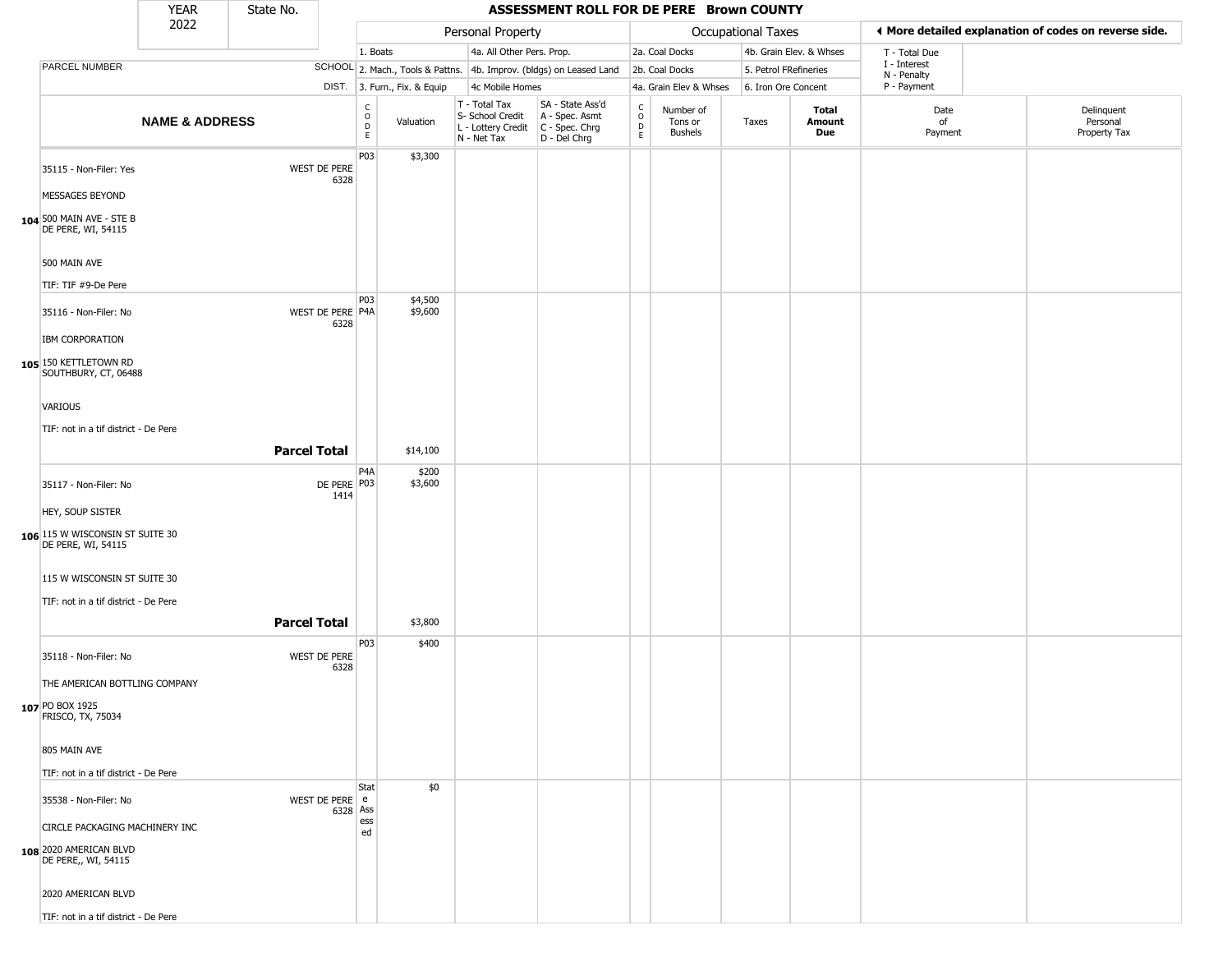|                                                                                                                                              | <b>YEAR</b>               | State No. |                             |                                                  |                              |                                                                        | ASSESSMENT ROLL FOR DE PERE Brown COUNTY                             |                                              |                                        |                       |                         |                             |                                                       |
|----------------------------------------------------------------------------------------------------------------------------------------------|---------------------------|-----------|-----------------------------|--------------------------------------------------|------------------------------|------------------------------------------------------------------------|----------------------------------------------------------------------|----------------------------------------------|----------------------------------------|-----------------------|-------------------------|-----------------------------|-------------------------------------------------------|
|                                                                                                                                              | 2022                      |           |                             |                                                  |                              | Personal Property                                                      |                                                                      |                                              |                                        | Occupational Taxes    |                         |                             | ◀ More detailed explanation of codes on reverse side. |
|                                                                                                                                              |                           |           |                             | 1. Boats                                         |                              | 4a. All Other Pers. Prop.                                              |                                                                      |                                              | 2a. Coal Docks                         |                       | 4b. Grain Elev. & Whses | T - Total Due               |                                                       |
| PARCEL NUMBER                                                                                                                                |                           |           |                             |                                                  |                              |                                                                        | SCHOOL 2. Mach., Tools & Pattns. 4b. Improv. (bldgs) on Leased Land  |                                              | 2b. Coal Docks                         | 5. Petrol FRefineries |                         | I - Interest<br>N - Penalty |                                                       |
|                                                                                                                                              |                           |           |                             |                                                  | DIST. 3. Furn., Fix. & Equip | 4c Mobile Homes                                                        |                                                                      |                                              | 4a. Grain Elev & Whses                 | 6. Iron Ore Concent   |                         | P - Payment                 |                                                       |
|                                                                                                                                              | <b>NAME &amp; ADDRESS</b> |           |                             | $_{\rm o}^{\rm c}$<br>$\mathsf D$<br>$\mathsf E$ | Valuation                    | T - Total Tax<br>S- School Credit<br>L - Lottery Credit<br>N - Net Tax | SA - State Ass'd<br>A - Spec. Asmt<br>C - Spec. Chrg<br>D - Del Chrg | $\int_{0}^{c}$<br>$\mathsf D$<br>$\mathsf E$ | Number of<br>Tons or<br><b>Bushels</b> | Taxes                 | Total<br>Amount<br>Due  | Date<br>of<br>Payment       | Delinquent<br>Personal<br>Property Tax                |
| 35539 - Non-Filer: No<br>US BANK NATIONAL ASSOCIATION<br>109 1310 MADRID ST STE 100<br>MARSHALL,, MN, 56258                                  |                           |           | <b>WEST DE PERE</b><br>6328 | P03                                              | \$44,200                     |                                                                        |                                                                      |                                              |                                        |                       |                         |                             |                                                       |
| VARIOUS<br>TIF: TIF #13-De Pere                                                                                                              |                           |           |                             |                                                  |                              |                                                                        |                                                                      |                                              |                                        |                       |                         |                             |                                                       |
| 35540 - Non-Filer: No<br>QLT CONSUMER LEASE SERVICES, INC C/O RYAN PTS DEPT 807<br>110 PO BOX 460049<br>HOUSTON, TX, 77056<br><b>VARIOUS</b> |                           |           | DE PERE<br>1414             |                                                  | \$0                          |                                                                        |                                                                      |                                              |                                        |                       |                         |                             |                                                       |
| TIF: not in a tif district - De Pere                                                                                                         |                           |           |                             |                                                  |                              |                                                                        |                                                                      |                                              |                                        |                       |                         |                             |                                                       |
| 35541 - Non-Filer: No<br>PRO VIGIL, INC<br>111 4546 PERRIN CREEK STE 280<br>SAN ANTONIO, TX, 78217                                           |                           |           | DE PERE<br>1414             | P03                                              | \$11,300                     |                                                                        |                                                                      |                                              |                                        |                       |                         |                             |                                                       |
| <b>VAROUS</b><br>TIF: not in a tif district - De Pere                                                                                        |                           |           |                             |                                                  |                              |                                                                        |                                                                      |                                              |                                        |                       |                         |                             |                                                       |
| 35542 - Non-Filer: No<br>WM COMPACTOR SOLUTIONS, LLC C/O MARVIN POER & COMPANY<br>112 PO BOX 802206<br>DALLAS, TX, 75380-2206                |                           |           | <b>WEST DE PERE</b><br>6328 | P4A                                              | \$13,800                     |                                                                        |                                                                      |                                              |                                        |                       |                         |                             |                                                       |
| 2121B AMERICAN BLVD<br>TIF: not in a tif district - De Pere                                                                                  |                           |           |                             |                                                  |                              |                                                                        |                                                                      |                                              |                                        |                       |                         |                             |                                                       |
| 35543 - Non-Filer: No<br>UNITED HEALTHCARE SERVICES, INC DBA OPTUM HEALTH<br>113 PO BOX 5167<br>OAK BROOK, IL, 60522                         |                           |           | <b>WEST DE PERE</b><br>6328 | P03                                              | \$6,041,100                  |                                                                        |                                                                      |                                              |                                        |                       |                         |                             |                                                       |
| 2020 INNOVATION C                                                                                                                            |                           |           |                             |                                                  |                              |                                                                        |                                                                      |                                              |                                        |                       |                         |                             |                                                       |
| TIF: TIF #8-De Pere                                                                                                                          |                           |           |                             |                                                  |                              |                                                                        |                                                                      |                                              |                                        |                       |                         |                             |                                                       |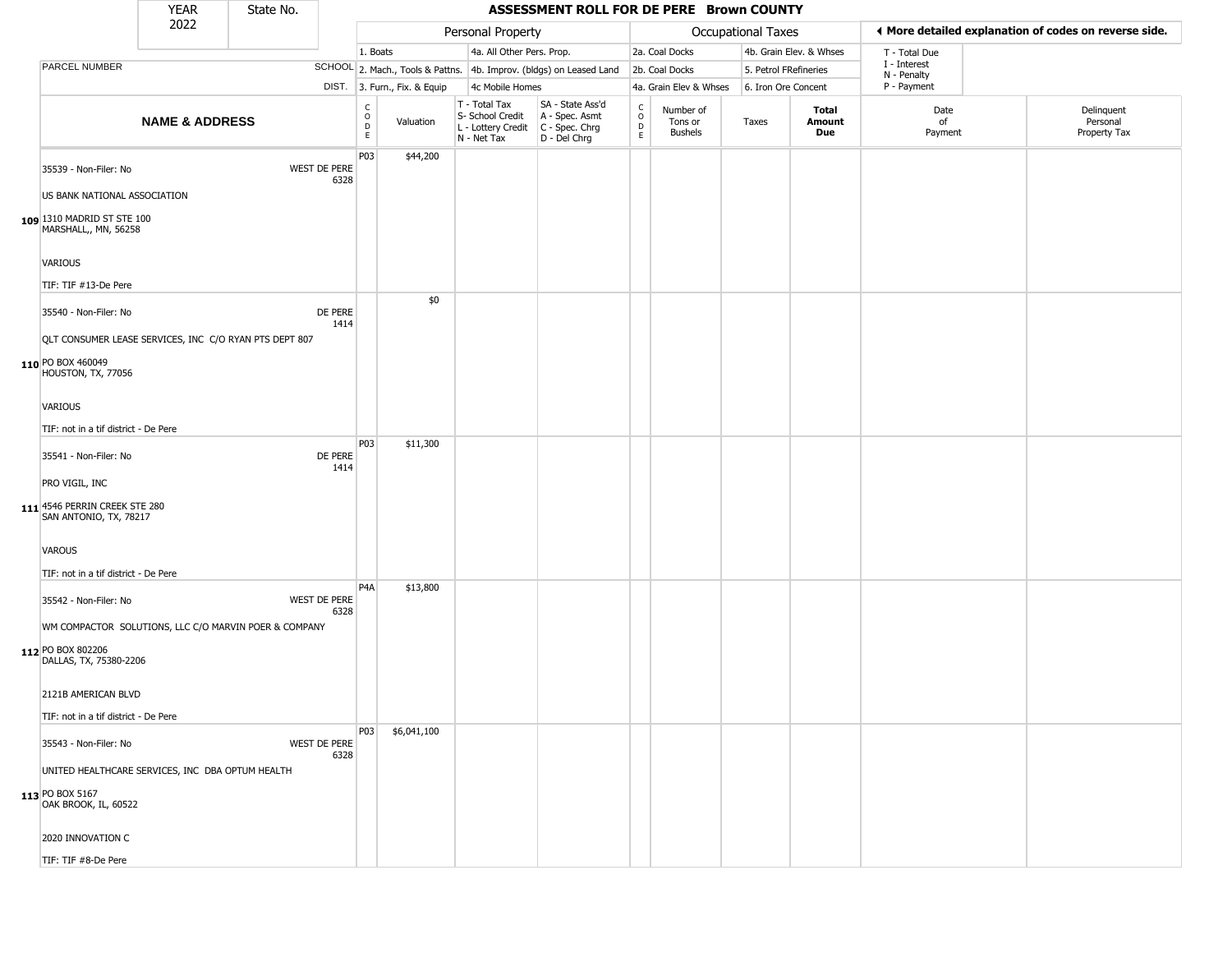|                                                                                       | <b>YEAR</b>               | State No.           |                                                          |                              |                                                                        | ASSESSMENT ROLL FOR DE PERE Brown COUNTY                             |                                             |                                        |                       |                         |                             |                                                       |
|---------------------------------------------------------------------------------------|---------------------------|---------------------|----------------------------------------------------------|------------------------------|------------------------------------------------------------------------|----------------------------------------------------------------------|---------------------------------------------|----------------------------------------|-----------------------|-------------------------|-----------------------------|-------------------------------------------------------|
|                                                                                       | 2022                      |                     |                                                          |                              | Personal Property                                                      |                                                                      |                                             |                                        | Occupational Taxes    |                         |                             | ♦ More detailed explanation of codes on reverse side. |
|                                                                                       |                           |                     |                                                          | 1. Boats                     | 4a. All Other Pers. Prop.                                              |                                                                      |                                             | 2a. Coal Docks                         |                       | 4b. Grain Elev. & Whses | T - Total Due               |                                                       |
| PARCEL NUMBER                                                                         |                           |                     |                                                          |                              |                                                                        | SCHOOL 2. Mach., Tools & Pattns. 4b. Improv. (bldgs) on Leased Land  |                                             | 2b. Coal Docks                         | 5. Petrol FRefineries |                         | I - Interest<br>N - Penalty |                                                       |
|                                                                                       |                           |                     |                                                          | DIST. 3. Furn., Fix. & Equip | 4c Mobile Homes                                                        |                                                                      |                                             | 4a. Grain Elev & Whses                 | 6. Iron Ore Concent   |                         | P - Payment                 |                                                       |
|                                                                                       | <b>NAME &amp; ADDRESS</b> |                     | $\begin{smallmatrix} C \\ O \\ D \end{smallmatrix}$<br>E | Valuation                    | T - Total Tax<br>S- School Credit<br>L - Lottery Credit<br>N - Net Tax | SA - State Ass'd<br>A - Spec. Asmt<br>C - Spec. Chrg<br>D - Del Chrg | $\frac{c}{0}$<br>$\mathsf D$<br>$\mathsf E$ | Number of<br>Tons or<br><b>Bushels</b> | Taxes                 | Total<br>Amount<br>Due  | Date<br>of<br>Payment       | Delinquent<br>Personal<br>Property Tax                |
| 35544 - Non-Filer: No<br>GAMING MACHINE SUPPLY, INC                                   |                           |                     | P <sub>4</sub> A<br>WEST DE PERE P03<br>6328             | \$100<br>\$15,900            |                                                                        |                                                                      |                                             |                                        |                       |                         |                             |                                                       |
| 114 2210 AMERICAN BLVD<br>DE PERE, WI, 54115                                          |                           |                     |                                                          |                              |                                                                        |                                                                      |                                             |                                        |                       |                         |                             |                                                       |
| 2210 AMERICAN BLVD                                                                    |                           |                     |                                                          |                              |                                                                        |                                                                      |                                             |                                        |                       |                         |                             |                                                       |
| TIF: not in a tif district - De Pere                                                  |                           | <b>Parcel Total</b> |                                                          | \$16,000                     |                                                                        |                                                                      |                                             |                                        |                       |                         |                             |                                                       |
|                                                                                       |                           |                     | P03                                                      | \$8,900                      |                                                                        |                                                                      |                                             |                                        |                       |                         |                             |                                                       |
| 35545 - Non-Filer: No                                                                 |                           |                     | WEST DE PERE<br>6328                                     |                              |                                                                        |                                                                      |                                             |                                        |                       |                         |                             |                                                       |
| AMAZON.COM SERVICES, LLC                                                              |                           |                     |                                                          |                              |                                                                        |                                                                      |                                             |                                        |                       |                         |                             |                                                       |
| 115 1011 MAIN AVE<br>DE PERE, WI, 54115                                               |                           |                     |                                                          |                              |                                                                        |                                                                      |                                             |                                        |                       |                         |                             |                                                       |
| 1001 MAIN AVE                                                                         |                           |                     |                                                          |                              |                                                                        |                                                                      |                                             |                                        |                       |                         |                             |                                                       |
| TIF: TIF #13-De Pere                                                                  |                           |                     |                                                          |                              |                                                                        |                                                                      |                                             |                                        |                       |                         |                             |                                                       |
| 35546 - Non-Filer: No                                                                 |                           |                     | P03<br>WEST DE PERE<br>6328                              | \$307,400                    |                                                                        |                                                                      |                                             |                                        |                       |                         |                             |                                                       |
| KRIST OIL COMPANY                                                                     |                           |                     |                                                          |                              |                                                                        |                                                                      |                                             |                                        |                       |                         |                             |                                                       |
| 116 303 SELDEN RD<br>IRON RIVER, MI, 49935                                            |                           |                     |                                                          |                              |                                                                        |                                                                      |                                             |                                        |                       |                         |                             |                                                       |
| 1218 GRANT ST<br>TIF: not in a tif district - De Pere                                 |                           |                     |                                                          |                              |                                                                        |                                                                      |                                             |                                        |                       |                         |                             |                                                       |
|                                                                                       |                           |                     | P <sub>4</sub> A                                         | \$200                        |                                                                        |                                                                      |                                             |                                        |                       |                         |                             |                                                       |
| 35547 - Non-Filer: No                                                                 |                           |                     | DE PERE<br>1414                                          |                              |                                                                        |                                                                      |                                             |                                        |                       |                         |                             |                                                       |
| QUENCH USA, INC                                                                       |                           |                     |                                                          |                              |                                                                        |                                                                      |                                             |                                        |                       |                         |                             |                                                       |
| 117 PO BOX 5166<br>OAK BROOK, IL, 60522-5166                                          |                           |                     |                                                          |                              |                                                                        |                                                                      |                                             |                                        |                       |                         |                             |                                                       |
| 102 BROADWAY ST                                                                       |                           |                     |                                                          |                              |                                                                        |                                                                      |                                             |                                        |                       |                         |                             |                                                       |
| TIF: TIF #7-De Pere                                                                   |                           |                     |                                                          |                              |                                                                        |                                                                      |                                             |                                        |                       |                         |                             |                                                       |
| 35548 - Non-Filer: No                                                                 |                           |                     | P03<br>WEST DE PERE<br>6328                              | \$2,900                      |                                                                        |                                                                      |                                             |                                        |                       |                         |                             |                                                       |
| 36TH STREET CAPITAL PARTNERS, LLC<br>118 625 1st STREET NE<br>CEDAR RAPIDS, IA, 52401 |                           |                     |                                                          |                              |                                                                        |                                                                      |                                             |                                        |                       |                         |                             |                                                       |
| 1511 LAWRENCE                                                                         |                           |                     |                                                          |                              |                                                                        |                                                                      |                                             |                                        |                       |                         |                             |                                                       |
| TIF: not in a tif district - De Pere                                                  |                           |                     |                                                          |                              |                                                                        |                                                                      |                                             |                                        |                       |                         |                             |                                                       |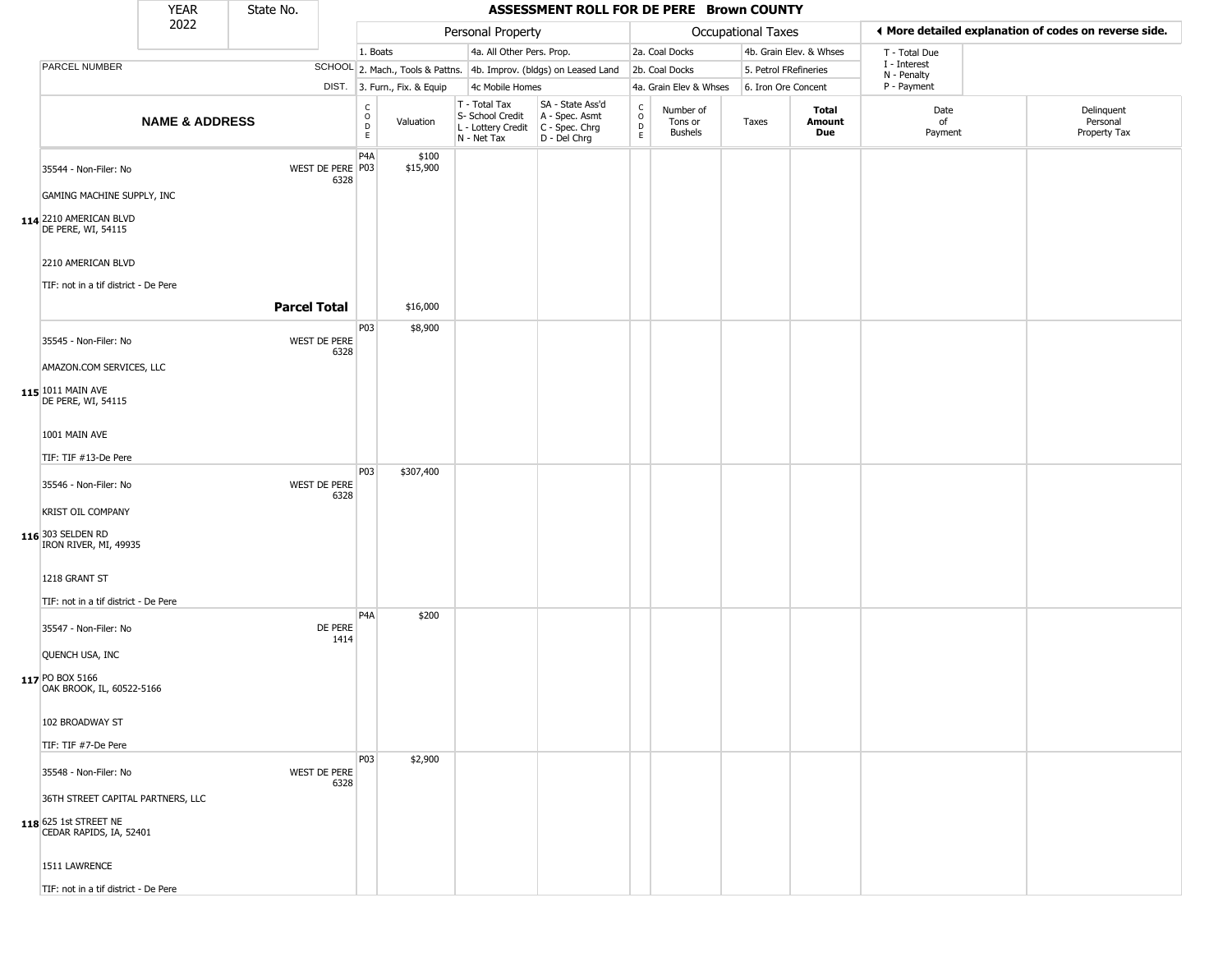|                                                                              | <b>YEAR</b>               | State No. |                      |                                                  |                              |                                                                                         | ASSESSMENT ROLL FOR DE PERE Brown COUNTY                            |                               |                                        |                       |                         |                             |                                                       |
|------------------------------------------------------------------------------|---------------------------|-----------|----------------------|--------------------------------------------------|------------------------------|-----------------------------------------------------------------------------------------|---------------------------------------------------------------------|-------------------------------|----------------------------------------|-----------------------|-------------------------|-----------------------------|-------------------------------------------------------|
|                                                                              | 2022                      |           |                      |                                                  |                              | Personal Property                                                                       |                                                                     |                               |                                        | Occupational Taxes    |                         |                             | ♦ More detailed explanation of codes on reverse side. |
|                                                                              |                           |           |                      | 1. Boats                                         |                              | 4a. All Other Pers. Prop.                                                               |                                                                     |                               | 2a. Coal Docks                         |                       | 4b. Grain Elev. & Whses | T - Total Due               |                                                       |
| PARCEL NUMBER                                                                |                           |           |                      |                                                  |                              |                                                                                         | SCHOOL 2. Mach., Tools & Pattns. 4b. Improv. (bldgs) on Leased Land |                               | 2b. Coal Docks                         | 5. Petrol FRefineries |                         | I - Interest<br>N - Penalty |                                                       |
|                                                                              |                           |           |                      |                                                  | DIST. 3. Furn., Fix. & Equip | 4c Mobile Homes                                                                         |                                                                     |                               | 4a. Grain Elev & Whses                 | 6. Iron Ore Concent   |                         | P - Payment                 |                                                       |
|                                                                              | <b>NAME &amp; ADDRESS</b> |           |                      | $_{\rm o}^{\rm c}$<br>$\mathsf D$<br>$\mathsf E$ | Valuation                    | T - Total Tax<br>S- School Credit<br>L - Lottery Credit   C - Spec. Chrg<br>N - Net Tax | SA - State Ass'd<br>A - Spec. Asmt<br>D - Del Chrg                  | $\delta$<br>$\mathsf{D}$<br>E | Number of<br>Tons or<br><b>Bushels</b> | Taxes                 | Total<br>Amount<br>Due  | Date<br>of<br>Payment       | Delinquent<br>Personal<br>Property Tax                |
| 35549 - Non-Filer: No<br>DP380, LLC                                          |                           |           | WEST DE PERE<br>6328 | P03                                              | \$53,300                     |                                                                                         |                                                                     |                               |                                        |                       |                         |                             |                                                       |
| 119 444 REID ST #200<br>DE PERE, WI, 54115                                   |                           |           |                      |                                                  |                              |                                                                                         |                                                                     |                               |                                        |                       |                         |                             |                                                       |
| 444 REID ST STE 200<br>TIF: TIF #5-De Pere                                   |                           |           |                      |                                                  |                              |                                                                                         |                                                                     |                               |                                        |                       |                         |                             |                                                       |
| 35550 - Non-Filer: No<br>DATA SALES CO, INC                                  |                           |           | WEST DE PERE<br>6328 | P03                                              | \$3,100                      |                                                                                         |                                                                     |                               |                                        |                       |                         |                             |                                                       |
| 120 30450 W BURNSVILLE<br>BURNSVILLE, MN, 55337                              |                           |           |                      |                                                  |                              |                                                                                         |                                                                     |                               |                                        |                       |                         |                             |                                                       |
| <b>VARIOUS</b>                                                               |                           |           |                      |                                                  |                              |                                                                                         |                                                                     |                               |                                        |                       |                         |                             |                                                       |
| TIF: not in a tif district - De Pere                                         |                           |           |                      | P <sub>4</sub> A                                 | \$500                        |                                                                                         |                                                                     |                               |                                        |                       |                         |                             |                                                       |
| 35551 - Non-Filer: No                                                        |                           |           | DE PERE<br>1414      |                                                  |                              |                                                                                         |                                                                     |                               |                                        |                       |                         |                             |                                                       |
| ARAMARK REFRESHMENT SERVICES, LLC<br>121 PO BOX 5316<br>OAK BROOK, IL, 60522 |                           |           |                      |                                                  |                              |                                                                                         |                                                                     |                               |                                        |                       |                         |                             |                                                       |
| 830 PROSPER RD<br>TIF: not in a tif district - De Pere                       |                           |           |                      |                                                  |                              |                                                                                         |                                                                     |                               |                                        |                       |                         |                             |                                                       |
| 35552 - Non-Filer: No                                                        |                           |           | WEST DE PERE<br>6328 | P03                                              | \$13,600                     |                                                                                         |                                                                     |                               |                                        |                       |                         |                             |                                                       |
| NUCO2 SUPPLY, LLC TAX DEPARTMENT<br>122 10 RIVERVIEW DR<br>DANBURY, CT, 6810 |                           |           |                      |                                                  |                              |                                                                                         |                                                                     |                               |                                        |                       |                         |                             |                                                       |
| VAROUS                                                                       |                           |           |                      |                                                  |                              |                                                                                         |                                                                     |                               |                                        |                       |                         |                             |                                                       |
| TIF: TIF #13-De Pere                                                         |                           |           |                      | P03                                              | \$14,900                     |                                                                                         |                                                                     |                               |                                        |                       |                         |                             |                                                       |
| 35553 - Non-Filer: No                                                        |                           |           | DE PERE<br>1414      |                                                  |                              |                                                                                         |                                                                     |                               |                                        |                       |                         |                             |                                                       |
| MA MORTENSON COMPANY                                                         |                           |           |                      |                                                  |                              |                                                                                         |                                                                     |                               |                                        |                       |                         |                             |                                                       |
| 123 700 MEADOW LANE N<br>MINNEAPOLOIS, MN, 55422                             |                           |           |                      |                                                  |                              |                                                                                         |                                                                     |                               |                                        |                       |                         |                             |                                                       |
| VARIOUS                                                                      |                           |           |                      |                                                  |                              |                                                                                         |                                                                     |                               |                                        |                       |                         |                             |                                                       |
| TIF: not in a tif district - De Pere                                         |                           |           |                      |                                                  |                              |                                                                                         |                                                                     |                               |                                        |                       |                         |                             |                                                       |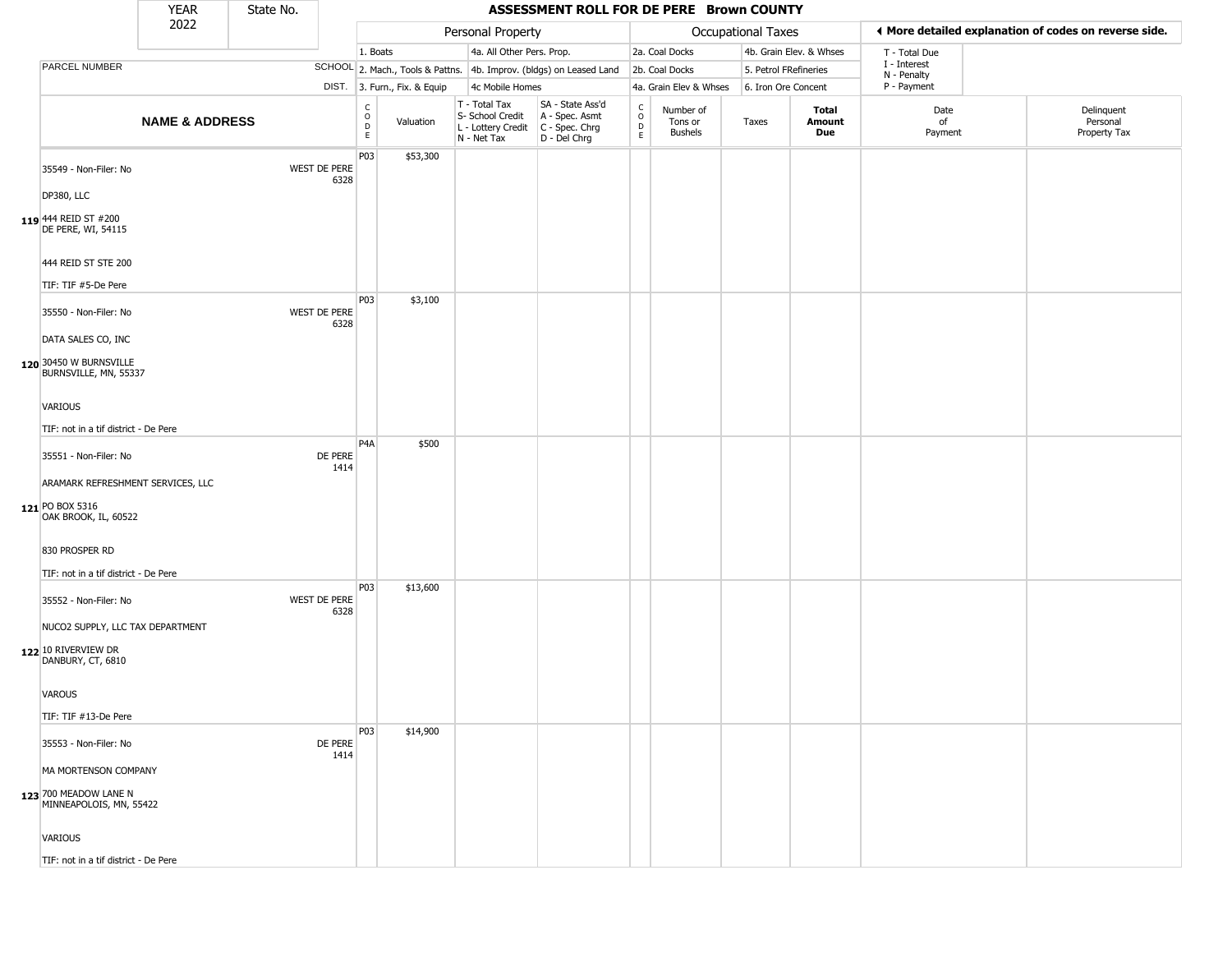|                                                                                                                  | YEAR                      | State No.                                                  |                          |                                                                |                                                                        | ASSESSMENT ROLL FOR DE PERE Brown COUNTY                             |                                     |                                        |                       |                               |                            |                                                       |
|------------------------------------------------------------------------------------------------------------------|---------------------------|------------------------------------------------------------|--------------------------|----------------------------------------------------------------|------------------------------------------------------------------------|----------------------------------------------------------------------|-------------------------------------|----------------------------------------|-----------------------|-------------------------------|----------------------------|-------------------------------------------------------|
|                                                                                                                  | 2022                      |                                                            |                          |                                                                | Personal Property                                                      |                                                                      |                                     |                                        | Occupational Taxes    |                               |                            | ◀ More detailed explanation of codes on reverse side. |
|                                                                                                                  |                           |                                                            |                          | 1. Boats                                                       | 4a. All Other Pers. Prop.                                              |                                                                      |                                     | 2a. Coal Docks                         |                       | 4b. Grain Elev. & Whses       | T - Total Due              |                                                       |
| PARCEL NUMBER                                                                                                    |                           |                                                            |                          |                                                                |                                                                        | SCHOOL 2. Mach., Tools & Pattns. 4b. Improv. (bldgs) on Leased Land  |                                     | 2b. Coal Docks                         | 5. Petrol FRefineries |                               | I - Interest               |                                                       |
|                                                                                                                  |                           |                                                            |                          | DIST. 3. Furn., Fix. & Equip                                   | 4c Mobile Homes                                                        |                                                                      |                                     | 4a. Grain Elev & Whses                 | 6. Iron Ore Concent   |                               | N - Penalty<br>P - Payment |                                                       |
|                                                                                                                  | <b>NAME &amp; ADDRESS</b> |                                                            |                          | $\begin{array}{c}\nC \\ O \\ D \\ E\n\end{array}$<br>Valuation | T - Total Tax<br>S- School Credit<br>L - Lottery Credit<br>N - Net Tax | SA - State Ass'd<br>A - Spec. Asmt<br>C - Spec. Chrg<br>D - Del Chrg | $\int_{0}^{c}$<br>$\mathsf{D}$<br>E | Number of<br>Tons or<br><b>Bushels</b> | Taxes                 | <b>Total</b><br>Amount<br>Due | Date<br>of<br>Payment      | Delinquent<br>Personal<br>Property Tax                |
| 35554 - Non-Filer: No<br>124 PO BOX 36200                                                                        |                           | WELLS FARGO FINANCIAL LEASING, INC PROPERTY TAX COMPLIANCE | DE PERE<br>1414          | P03<br>\$1,200                                                 |                                                                        |                                                                      |                                     |                                        |                       |                               |                            |                                                       |
| BILLINGS, MT, 59107-6200<br><b>VAROUS</b>                                                                        |                           |                                                            |                          |                                                                |                                                                        |                                                                      |                                     |                                        |                       |                               |                            |                                                       |
| TIF: TIF #7-De Pere                                                                                              |                           |                                                            |                          | P03<br>\$46,700                                                |                                                                        |                                                                      |                                     |                                        |                       |                               |                            |                                                       |
| 35555 - Non-Filer: No<br>125 PO BOX 36200<br>BILLINGS, MT, 59107-6200                                            |                           | WELLS FARGO FINANCIAL LEASING, INC PROPERTY TAX COMPLIANCE | DE PERE<br>1414          |                                                                |                                                                        |                                                                      |                                     |                                        |                       |                               |                            |                                                       |
| <b>VAROUS</b>                                                                                                    |                           |                                                            |                          |                                                                |                                                                        |                                                                      |                                     |                                        |                       |                               |                            |                                                       |
| TIF: not in a tif district - De Pere                                                                             |                           |                                                            |                          |                                                                |                                                                        |                                                                      |                                     |                                        |                       |                               |                            |                                                       |
| 35557 - Non-Filer: No                                                                                            |                           |                                                            | DE PERE P03<br>1414      | P4A<br>\$100<br>\$1,500                                        |                                                                        |                                                                      |                                     |                                        |                       |                               |                            |                                                       |
| CORNERSTONE WEALTH AND BENEFITS CONSULTING<br>126 1000 N BROADWAY ST<br>DE PERE, WI, 54115<br>1000 N BROADWAY ST |                           |                                                            |                          |                                                                |                                                                        |                                                                      |                                     |                                        |                       |                               |                            |                                                       |
| TIF: not in a tif district - De Pere                                                                             |                           |                                                            |                          |                                                                |                                                                        |                                                                      |                                     |                                        |                       |                               |                            |                                                       |
|                                                                                                                  |                           | <b>Parcel Total</b>                                        |                          | \$1,600                                                        |                                                                        |                                                                      |                                     |                                        |                       |                               |                            |                                                       |
| 35558 - Non-Filer: Yes<br><b>BONA FIDA JUICERY</b>                                                               |                           |                                                            | WEST DE PERE P03<br>6328 | P4A<br>\$2,000<br>\$8,200                                      |                                                                        |                                                                      |                                     |                                        |                       |                               |                            |                                                       |
| 127 409 MAIN AVE<br>DE PERE, WI, 54115<br>409 MAIN AVE                                                           |                           |                                                            |                          |                                                                |                                                                        |                                                                      |                                     |                                        |                       |                               |                            |                                                       |
|                                                                                                                  |                           |                                                            |                          |                                                                |                                                                        |                                                                      |                                     |                                        |                       |                               |                            |                                                       |
| TIF: TIF #9-De Pere                                                                                              |                           | <b>Parcel Total</b>                                        |                          | \$10,200                                                       |                                                                        |                                                                      |                                     |                                        |                       |                               |                            |                                                       |
|                                                                                                                  |                           |                                                            |                          |                                                                |                                                                        |                                                                      |                                     |                                        |                       |                               |                            |                                                       |
| 35559 - Non-Filer: Yes<br>TAILWAGGERES DOGGY DAYCARE<br>128 2151 AMERICAN BLVD                                   |                           |                                                            | WEST DE PERE P03<br>6328 | P4A<br>\$2,000<br>\$3,100                                      |                                                                        |                                                                      |                                     |                                        |                       |                               |                            |                                                       |
| DE PERE, WI, 54115<br>2151 AMERICAN BLVD                                                                         |                           |                                                            |                          |                                                                |                                                                        |                                                                      |                                     |                                        |                       |                               |                            |                                                       |
| TIF: not in a tif district - De Pere                                                                             |                           |                                                            |                          |                                                                |                                                                        |                                                                      |                                     |                                        |                       |                               |                            |                                                       |
|                                                                                                                  |                           | <b>Parcel Total</b>                                        |                          | \$5,100                                                        |                                                                        |                                                                      |                                     |                                        |                       |                               |                            |                                                       |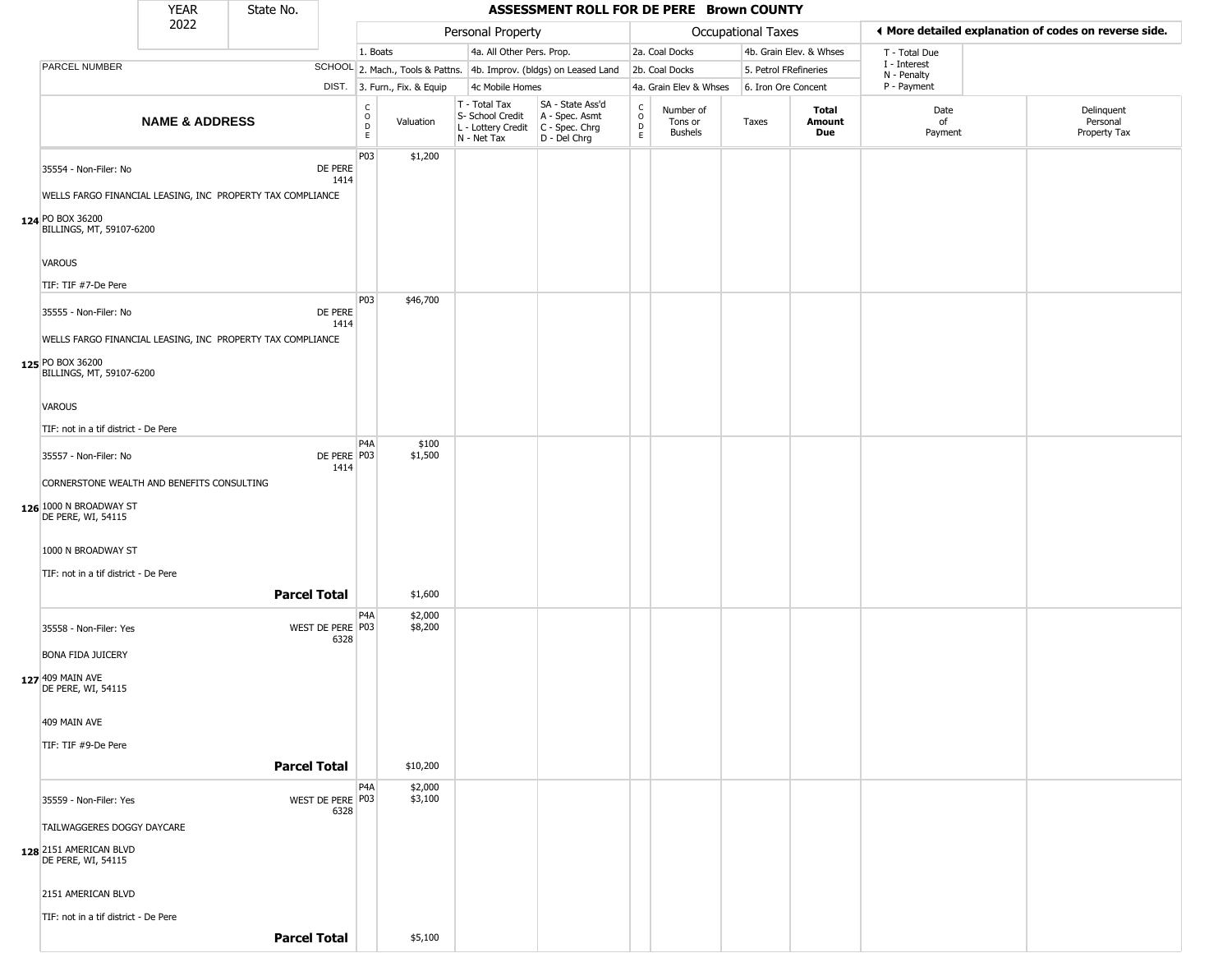|                                                                                                                    | <b>YEAR</b>               | State No. |                             |                                                                       |                                                    | ASSESSMENT ROLL FOR DE PERE Brown COUNTY                                                      |                                      |                                        |                       |                         |                             |                                                       |
|--------------------------------------------------------------------------------------------------------------------|---------------------------|-----------|-----------------------------|-----------------------------------------------------------------------|----------------------------------------------------|-----------------------------------------------------------------------------------------------|--------------------------------------|----------------------------------------|-----------------------|-------------------------|-----------------------------|-------------------------------------------------------|
|                                                                                                                    | 2022                      |           |                             |                                                                       | Personal Property                                  |                                                                                               |                                      |                                        | Occupational Taxes    |                         |                             | ♦ More detailed explanation of codes on reverse side. |
|                                                                                                                    |                           |           |                             | 1. Boats                                                              | 4a. All Other Pers. Prop.                          |                                                                                               |                                      | 2a. Coal Docks                         |                       | 4b. Grain Elev. & Whses | T - Total Due               |                                                       |
| PARCEL NUMBER                                                                                                      |                           |           |                             |                                                                       |                                                    | SCHOOL 2. Mach., Tools & Pattns. 4b. Improv. (bldgs) on Leased Land                           |                                      | 2b. Coal Docks                         | 5. Petrol FRefineries |                         | I - Interest<br>N - Penalty |                                                       |
|                                                                                                                    |                           |           |                             | DIST. 3. Furn., Fix. & Equip                                          | 4c Mobile Homes                                    |                                                                                               |                                      | 4a. Grain Elev & Whses                 | 6. Iron Ore Concent   |                         | P - Payment                 |                                                       |
|                                                                                                                    | <b>NAME &amp; ADDRESS</b> |           |                             | $\begin{smallmatrix} C \\ O \\ D \end{smallmatrix}$<br>Valuation<br>E | $T - Total Tax$<br>S- School Credit<br>N - Net Tax | SA - State Ass'd<br>A - Spec. Asmt<br>$ L -$ Lottery Credit $ C -$ Spec. Chrg<br>D - Del Chrg | C<br>$\mathsf O$<br>$\mathsf D$<br>E | Number of<br>Tons or<br><b>Bushels</b> | Taxes                 | Total<br>Amount<br>Due  | Date<br>of<br>Payment       | Delinquent<br>Personal<br>Property Tax                |
| 35560 - Non-Filer: No<br>QUADIENT LEASING USA, INC FKA MAILFINANCE, INC ATT: TAX DEPT<br>129 478 WHEELERS FARMS RD |                           |           | WEST DE PERE<br>6328        | P03<br>\$9,700                                                        |                                                    |                                                                                               |                                      |                                        |                       |                         |                             |                                                       |
| MILFORD, CT, 6461<br>100 GRANT ST<br>TIF: TIF #5-De Pere                                                           |                           |           |                             |                                                                       |                                                    |                                                                                               |                                      |                                        |                       |                         |                             |                                                       |
| 35913 - Non-Filer: No<br>MALCORE FOODS INC<br>130 237 E CALUMET ST<br>APPLETON,, WI, 54915                         |                           |           | WEST DE PERE e<br>6328 Ass  | \$0<br>Stat<br>ess<br>ed                                              |                                                    |                                                                                               |                                      |                                        |                       |                         |                             |                                                       |
| 300 W MAIN ST<br>TIF: not in a tif district - De Pere                                                              |                           |           |                             |                                                                       |                                                    |                                                                                               |                                      |                                        |                       |                         |                             |                                                       |
| 36315 - Non-Filer: No<br>AMERILUX INTERNATIONAL LLC<br>131 1212 ENTERPRISE DR<br>DE PERE,, WI, 54115               |                           |           | DE PERE e<br>$1414$ Ass     | \$0<br>Stat<br>ess<br>ed                                              |                                                    |                                                                                               |                                      |                                        |                       |                         |                             |                                                       |
| 1212 ENTERPRISE DR<br>TIF: not in a tif district - De Pere                                                         |                           |           |                             |                                                                       |                                                    |                                                                                               |                                      |                                        |                       |                         |                             |                                                       |
| 36377 - Non-Filer: No<br>AHLSTROM MUNKSJO NA SPECIALTY SOLUTIONS LLC<br>132 600 THILMANY RD<br>KAUKAUNA, WI, 54130 |                           |           | WEST DE PERE e<br>6328 Ass  | \$0<br>Stat<br>ess<br>ed                                              |                                                    |                                                                                               |                                      |                                        |                       |                         |                             |                                                       |
| 200 MAIN AVE<br>TIF: not in a tif district - De Pere                                                               |                           |           |                             |                                                                       |                                                    |                                                                                               |                                      |                                        |                       |                         |                             |                                                       |
| 36612 - Non-Filer: No<br>VERB CO LLC, DBA MACHINE TECHNOLOGIES LLC                                                 |                           |           | $DE$ PERE $e$<br>$1414$ Ass | Stat<br>\$0<br>ess                                                    |                                                    |                                                                                               |                                      |                                        |                       |                         |                             |                                                       |
| 133 777 MILLENIUM CT<br>DE PERE,, WI, 54115                                                                        |                           |           |                             | ed                                                                    |                                                    |                                                                                               |                                      |                                        |                       |                         |                             |                                                       |
| 777 MILLENIUM CT                                                                                                   |                           |           |                             |                                                                       |                                                    |                                                                                               |                                      |                                        |                       |                         |                             |                                                       |
| TIF: not in a tif district - De Pere                                                                               |                           |           |                             |                                                                       |                                                    |                                                                                               |                                      |                                        |                       |                         |                             |                                                       |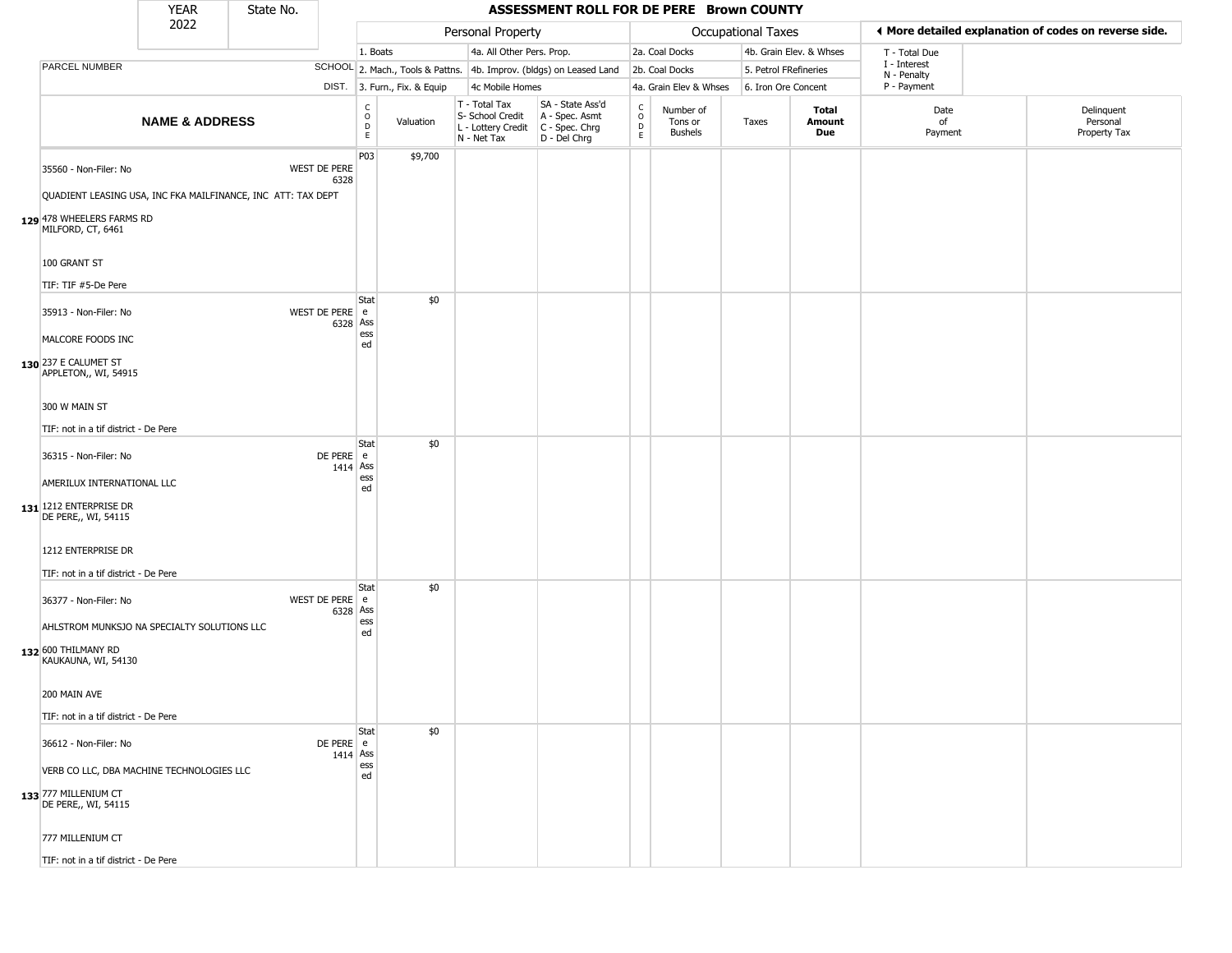|                                                                     | <b>YEAR</b>               | State No. |                            |                                   |                              |                                                                                         | ASSESSMENT ROLL FOR DE PERE Brown COUNTY                            |                                 |                                        |                       |                         |                             |                                                       |
|---------------------------------------------------------------------|---------------------------|-----------|----------------------------|-----------------------------------|------------------------------|-----------------------------------------------------------------------------------------|---------------------------------------------------------------------|---------------------------------|----------------------------------------|-----------------------|-------------------------|-----------------------------|-------------------------------------------------------|
|                                                                     | 2022                      |           |                            |                                   |                              | Personal Property                                                                       |                                                                     |                                 |                                        | Occupational Taxes    |                         |                             | ♦ More detailed explanation of codes on reverse side. |
|                                                                     |                           |           |                            | 1. Boats                          |                              | 4a. All Other Pers. Prop.                                                               |                                                                     |                                 | 2a. Coal Docks                         |                       | 4b. Grain Elev. & Whses | T - Total Due               |                                                       |
| PARCEL NUMBER                                                       |                           |           |                            |                                   |                              |                                                                                         | SCHOOL 2. Mach., Tools & Pattns. 4b. Improv. (bldgs) on Leased Land |                                 | 2b. Coal Docks                         | 5. Petrol FRefineries |                         | I - Interest<br>N - Penalty |                                                       |
|                                                                     |                           |           |                            |                                   | DIST. 3. Furn., Fix. & Equip | 4c Mobile Homes                                                                         |                                                                     |                                 | 4a. Grain Elev & Whses                 | 6. Iron Ore Concent   |                         | P - Payment                 |                                                       |
|                                                                     | <b>NAME &amp; ADDRESS</b> |           |                            | $\mathsf{C}$<br>$\circ$<br>D<br>E | Valuation                    | T - Total Tax<br>S- School Credit<br>L - Lottery Credit   C - Spec. Chrg<br>N - Net Tax | SA - State Ass'd<br>A - Spec. Asmt<br>D - Del Chrg                  | $\int_{0}^{c}$<br>$\frac{D}{E}$ | Number of<br>Tons or<br><b>Bushels</b> | Taxes                 | Total<br>Amount<br>Due  | Date<br>of<br>Payment       | Delinquent<br>Personal<br>Property Tax                |
| 37353 - Non-Filer: No<br><b>BELMARK INC</b>                         |                           |           | DE PERE e<br>$1414$ Ass    | Stat<br>ess                       | \$0                          |                                                                                         |                                                                     |                                 |                                        |                       |                         |                             |                                                       |
| 134 PO BOX 5310<br>DE PERE,, WI, 54115                              |                           |           |                            | ed                                |                              |                                                                                         |                                                                     |                                 |                                        |                       |                         |                             |                                                       |
| 633 HERITAGE RD<br>TIF: not in a tif district - De Pere             |                           |           |                            |                                   |                              |                                                                                         |                                                                     |                                 |                                        |                       |                         |                             |                                                       |
| 40804 - Non-Filer: No<br><b>GREEN BAY PACKAGING INC</b>             |                           |           | WEST DE PERE e<br>6328 Ass | Stat<br>ess                       | \$0                          |                                                                                         |                                                                     |                                 |                                        |                       |                         |                             |                                                       |
| 135 PO BOX 19017<br><b>GREEN BAY,, WI, 54307</b>                    |                           |           |                            | ed                                |                              |                                                                                         |                                                                     |                                 |                                        |                       |                         |                             |                                                       |
| 2275 AMERICAN BLVD<br>TIF: not in a tif district - De Pere          |                           |           |                            |                                   |                              |                                                                                         |                                                                     |                                 |                                        |                       |                         |                             |                                                       |
| 40883 - Non-Filer: No<br>WASHWORLD, INC.                            |                           |           | WEST DE PERE e<br>6328 Ass | Stat<br>ess<br>ed                 | \$0                          |                                                                                         |                                                                     |                                 |                                        |                       |                         |                             |                                                       |
| 136 2222 AMERICAN BLVD<br>DE PERE,, WI, 54115<br>2222 AMERICAN BLVD |                           |           |                            |                                   |                              |                                                                                         |                                                                     |                                 |                                        |                       |                         |                             |                                                       |
| TIF: not in a tif district - De Pere                                |                           |           |                            |                                   |                              |                                                                                         |                                                                     |                                 |                                        |                       |                         |                             |                                                       |
| 40930 - Non-Filer: No                                               |                           |           | WEST DE PERE e<br>6328 Ass | Stat<br>ess                       | \$0                          |                                                                                         |                                                                     |                                 |                                        |                       |                         |                             |                                                       |
| TRINKS INC<br>137 1077 E GLENBROOK DR<br>PULASKI,, WI, 54162        |                           |           |                            | ed                                |                              |                                                                                         |                                                                     |                                 |                                        |                       |                         |                             |                                                       |
| 1733 SUBURBAN DR<br>TIF: not in a tif district - De Pere            |                           |           |                            |                                   |                              |                                                                                         |                                                                     |                                 |                                        |                       |                         |                             |                                                       |
| 40931 - Non-Filer: No                                               |                           |           | $DE PERE$ e                | Stat                              | \$0                          |                                                                                         |                                                                     |                                 |                                        |                       |                         |                             |                                                       |
| <b>BELMARK, INC</b>                                                 |                           |           | 1414 Ass                   | ess<br>ed                         |                              |                                                                                         |                                                                     |                                 |                                        |                       |                         |                             |                                                       |
| 138 675 HERITAGE RD<br>DE PERE, WI, 54115                           |                           |           |                            |                                   |                              |                                                                                         |                                                                     |                                 |                                        |                       |                         |                             |                                                       |
| 675 HERITAGE RD                                                     |                           |           |                            |                                   |                              |                                                                                         |                                                                     |                                 |                                        |                       |                         |                             |                                                       |
| TIF: not in a tif district - De Pere                                |                           |           |                            |                                   |                              |                                                                                         |                                                                     |                                 |                                        |                       |                         |                             |                                                       |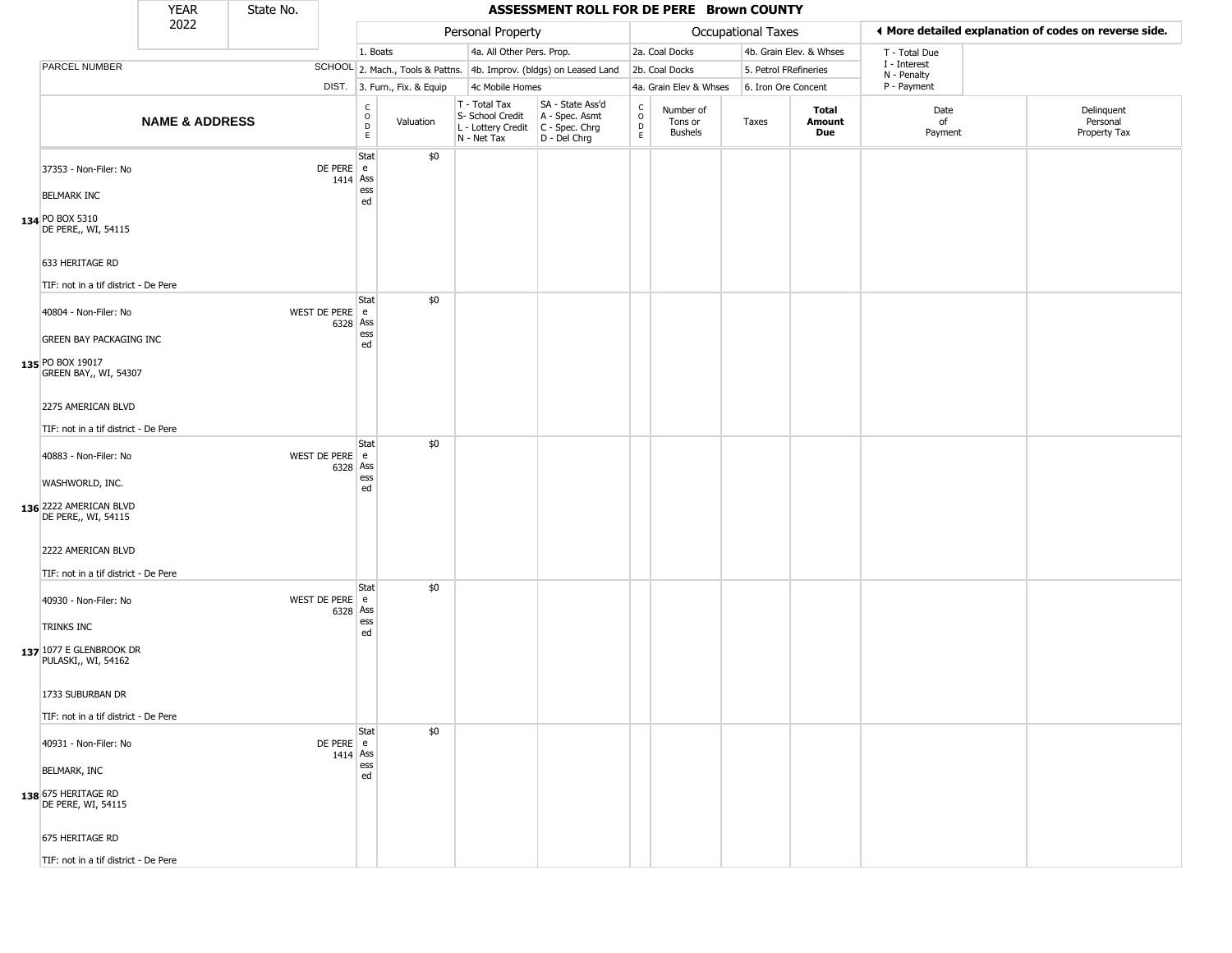|                                                                                      | <b>YEAR</b>               | State No. |                            |                              |                              |                                                                        | ASSESSMENT ROLL FOR DE PERE Brown COUNTY                             |                                                                     |                                 |                       |                         |                             |                                                       |
|--------------------------------------------------------------------------------------|---------------------------|-----------|----------------------------|------------------------------|------------------------------|------------------------------------------------------------------------|----------------------------------------------------------------------|---------------------------------------------------------------------|---------------------------------|-----------------------|-------------------------|-----------------------------|-------------------------------------------------------|
|                                                                                      | 2022                      |           |                            |                              |                              | Personal Property                                                      |                                                                      |                                                                     |                                 | Occupational Taxes    |                         |                             | ◀ More detailed explanation of codes on reverse side. |
|                                                                                      |                           |           |                            | 1. Boats                     |                              | 4a. All Other Pers. Prop.                                              |                                                                      |                                                                     | 2a. Coal Docks                  |                       | 4b. Grain Elev. & Whses | T - Total Due               |                                                       |
| PARCEL NUMBER                                                                        |                           |           |                            |                              |                              |                                                                        | SCHOOL 2. Mach., Tools & Pattns. 4b. Improv. (bldgs) on Leased Land  |                                                                     | 2b. Coal Docks                  | 5. Petrol FRefineries |                         | I - Interest<br>N - Penalty |                                                       |
|                                                                                      |                           |           |                            |                              | DIST. 3. Furn., Fix. & Equip | 4c Mobile Homes                                                        |                                                                      |                                                                     | 4a. Grain Elev & Whses          | 6. Iron Ore Concent   |                         | P - Payment                 |                                                       |
|                                                                                      | <b>NAME &amp; ADDRESS</b> |           |                            | $_{\rm o}^{\rm c}$<br>D<br>E | Valuation                    | T - Total Tax<br>S- School Credit<br>L - Lottery Credit<br>N - Net Tax | SA - State Ass'd<br>A - Spec. Asmt<br>C - Spec. Chrg<br>D - Del Chrg | $\mathsf{C}$<br>$\mathsf{o}$<br>$\mathrel{\mathsf{D}}_{\mathsf{E}}$ | Number of<br>Tons or<br>Bushels | Taxes                 | Total<br>Amount<br>Due  | Date<br>of<br>Payment       | Delinquent<br>Personal<br>Property Tax                |
| 40932 - Non-Filer: No<br>FLEX, LLC                                                   |                           |           | DE PERE e<br>1414 Ass      | Stat<br>ess<br>ed            | \$0                          |                                                                        |                                                                      |                                                                     |                                 |                       |                         |                             |                                                       |
| 139 675 HERITAGE RD<br>DE PERE, WI, 54115                                            |                           |           |                            |                              |                              |                                                                        |                                                                      |                                                                     |                                 |                       |                         |                             |                                                       |
| 675 HERITAGE RD<br>TIF: not in a tif district - De Pere                              |                           |           |                            | Stat                         | \$0                          |                                                                        |                                                                      |                                                                     |                                 |                       |                         |                             |                                                       |
| 40933 - Non-Filer: No<br>AMERICAN 3 FAB, INC                                         |                           |           | WEST DE PERE e<br>6328 Ass | ess<br>ed                    |                              |                                                                        |                                                                      |                                                                     |                                 |                       |                         |                             |                                                       |
| 140 2221 INNOVATION DR<br>DE PERE, WI, 54344                                         |                           |           |                            |                              |                              |                                                                        |                                                                      |                                                                     |                                 |                       |                         |                             |                                                       |
| 2221 INNOVATION DR<br>TIF: not in a tif district - De Pere                           |                           |           |                            |                              |                              |                                                                        |                                                                      |                                                                     |                                 |                       |                         |                             |                                                       |
| 40935 - Non-Filer: No                                                                |                           |           | WEST DE PERE e<br>6328 Ass | Stat                         | \$0                          |                                                                        |                                                                      |                                                                     |                                 |                       |                         |                             |                                                       |
| MIDLAND PLASTICES, INC<br>141 2151 AMERICAN BLVD<br>DEPERE, WI, 54115                |                           |           |                            | ess<br>ed                    |                              |                                                                        |                                                                      |                                                                     |                                 |                       |                         |                             |                                                       |
| 2151 AMERICAN BLVD<br>TIF: TIF #11-De Pere                                           |                           |           |                            |                              |                              |                                                                        |                                                                      |                                                                     |                                 |                       |                         |                             |                                                       |
| 44107 - Non-Filer: No                                                                |                           |           | WEST DE PERE e<br>6328 Ass | Stat                         | \$0                          |                                                                        |                                                                      |                                                                     |                                 |                       |                         |                             |                                                       |
| INFINITY MACHINE & ENGINEERING CORP<br>142 2249 AMERICAN BLVD<br>DE PERE,, WI, 54115 |                           |           |                            | ess<br>ed                    |                              |                                                                        |                                                                      |                                                                     |                                 |                       |                         |                             |                                                       |
| 2249 AMERICAN BLVD<br>TIF: TIF #12-De Pere                                           |                           |           |                            |                              |                              |                                                                        |                                                                      |                                                                     |                                 |                       |                         |                             |                                                       |
| 53881 - Non-Filer: No                                                                |                           |           | WEST DE PERE e<br>6328 Ass | Stat                         | \$0                          |                                                                        |                                                                      |                                                                     |                                 |                       |                         |                             |                                                       |
| ELITE COATINGS INC                                                                   |                           |           |                            | ess<br>ed                    |                              |                                                                        |                                                                      |                                                                     |                                 |                       |                         |                             |                                                       |
| 143 PO BOX 5395<br>DE PERE, WI, 54130                                                |                           |           |                            |                              |                              |                                                                        |                                                                      |                                                                     |                                 |                       |                         |                             |                                                       |
| 1409 RED MAPLE RD                                                                    |                           |           |                            |                              |                              |                                                                        |                                                                      |                                                                     |                                 |                       |                         |                             |                                                       |
| TIF: TIF #11-De Pere                                                                 |                           |           |                            |                              |                              |                                                                        |                                                                      |                                                                     |                                 |                       |                         |                             |                                                       |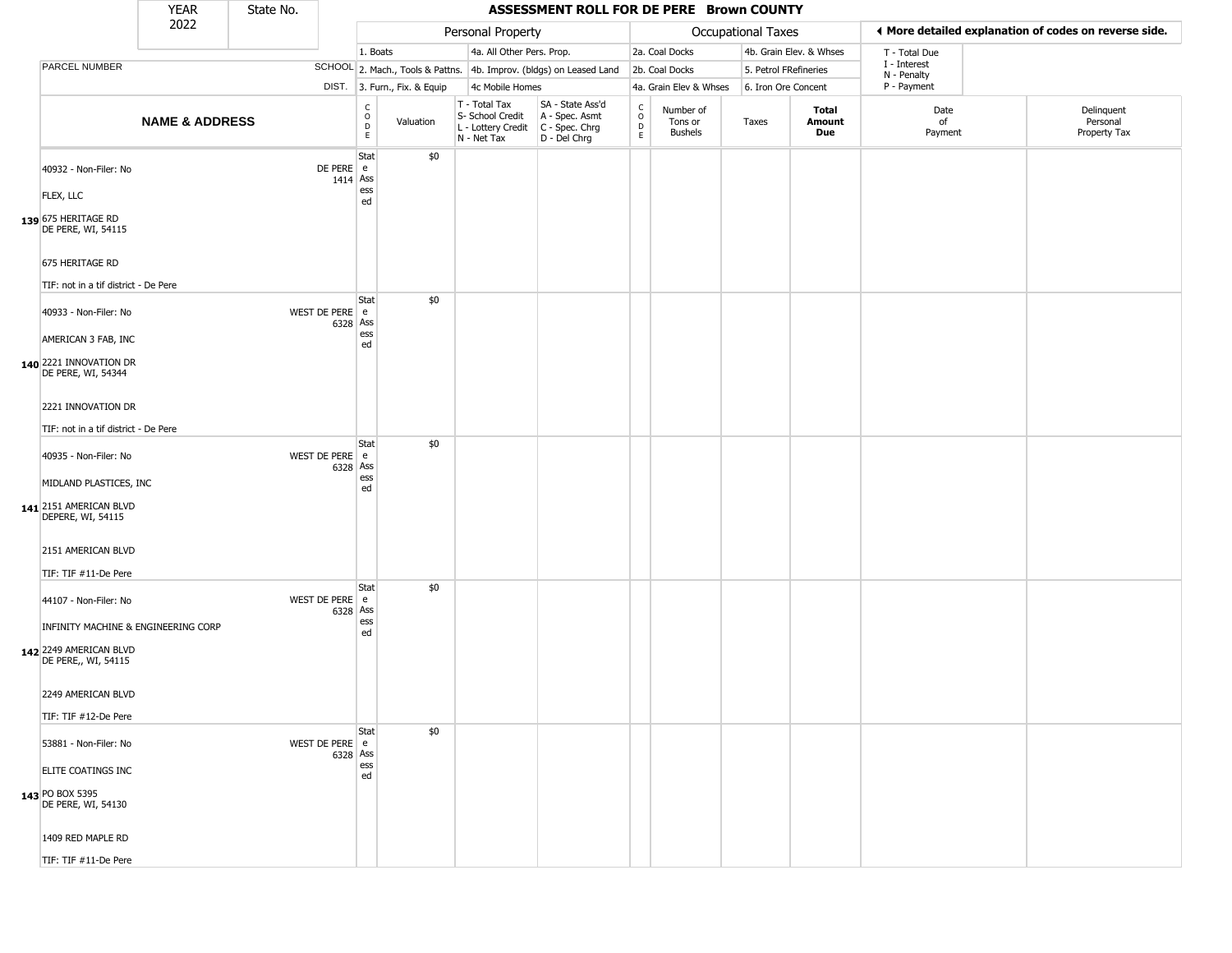|                                                                                                                               | <b>YEAR</b>               | State No.           |                                                 |                              |                                                                        | ASSESSMENT ROLL FOR DE PERE Brown COUNTY                             |                                                 |                                        |                       |                         |                             |                                                       |
|-------------------------------------------------------------------------------------------------------------------------------|---------------------------|---------------------|-------------------------------------------------|------------------------------|------------------------------------------------------------------------|----------------------------------------------------------------------|-------------------------------------------------|----------------------------------------|-----------------------|-------------------------|-----------------------------|-------------------------------------------------------|
|                                                                                                                               | 2022                      |                     |                                                 |                              | Personal Property                                                      |                                                                      |                                                 |                                        | Occupational Taxes    |                         |                             | ♦ More detailed explanation of codes on reverse side. |
|                                                                                                                               |                           |                     |                                                 | 1. Boats                     | 4a. All Other Pers. Prop.                                              |                                                                      |                                                 | 2a. Coal Docks                         |                       | 4b. Grain Elev. & Whses | T - Total Due               |                                                       |
| PARCEL NUMBER                                                                                                                 |                           |                     |                                                 |                              |                                                                        | SCHOOL 2. Mach., Tools & Pattns. 4b. Improv. (bldgs) on Leased Land  |                                                 | 2b. Coal Docks                         | 5. Petrol FRefineries |                         | I - Interest<br>N - Penalty |                                                       |
|                                                                                                                               |                           |                     |                                                 | DIST. 3. Furn., Fix. & Equip | 4c Mobile Homes                                                        |                                                                      |                                                 | 4a. Grain Elev & Whses                 | 6. Iron Ore Concent   |                         | P - Payment                 |                                                       |
|                                                                                                                               | <b>NAME &amp; ADDRESS</b> |                     | $\begin{array}{c} C \\ O \\ D \\ E \end{array}$ | Valuation                    | T - Total Tax<br>S- School Credit<br>L - Lottery Credit<br>N - Net Tax | SA - State Ass'd<br>A - Spec. Asmt<br>C - Spec. Chrg<br>D - Del Chrg | $\begin{array}{c} C \\ O \\ D \\ E \end{array}$ | Number of<br>Tons or<br><b>Bushels</b> | Taxes                 | Total<br>Amount<br>Due  | Date<br>of<br>Payment       | Delinquent<br>Personal<br>Property Tax                |
| 56326 - Non-Filer: No<br>MACHINE + LLC<br>144 2130 AMERICAN BLVD<br>DE PERE, WI, 54115<br>2130 AMERICAN BLVD                  |                           |                     | Stat<br>WEST DE PERE e<br>6328 Ass<br>ess<br>ed | \$0                          |                                                                        |                                                                      |                                                 |                                        |                       |                         |                             |                                                       |
| TIF: TIF #11-De Pere<br>9080 - Non-Filer: No                                                                                  |                           |                     | P <sub>0</sub> 3<br>DE PERE                     | \$363,900                    |                                                                        |                                                                      |                                                 |                                        |                       |                         |                             |                                                       |
| DAANEN & JANSSEN INC<br>145 200 ENTERPRISE DR<br>DE PERE, WI, 54115<br>1211 S ERIE ST<br>TIF: not in a tif district - De Pere |                           |                     | 1414                                            |                              |                                                                        |                                                                      |                                                 |                                        |                       |                         |                             |                                                       |
| 9924 - Non-Filer: No<br>DAANEN & JANSSEN INC                                                                                  |                           |                     | P4A<br>DE PERE   P03<br>1414                    | \$5,500<br>\$60,500          |                                                                        |                                                                      |                                                 |                                        |                       |                         |                             |                                                       |
| 146 200 ENTERPRISE DR<br>DE PERE, WI, 54115<br>2000 ENTERPRISE DR<br>TIF: not in a tif district - De Pere                     |                           |                     |                                                 |                              |                                                                        |                                                                      |                                                 |                                        |                       |                         |                             |                                                       |
|                                                                                                                               |                           | <b>Parcel Total</b> |                                                 | \$66,000                     |                                                                        |                                                                      |                                                 |                                        |                       |                         |                             |                                                       |
| ED 11300 - Non-Filer: No<br><b>GREAT HARVEST BREAD</b>                                                                        |                           |                     | P4A<br>DE PERE P03<br>1414                      | \$300<br>\$35,100            |                                                                        |                                                                      |                                                 |                                        |                       |                         |                             |                                                       |
| 147 802 GEORGE ST<br>DE PERE,, WI, 54115<br>802 GEORGE ST<br>TIF: TIF #7-De Pere                                              |                           |                     |                                                 |                              |                                                                        |                                                                      |                                                 |                                        |                       |                         |                             |                                                       |
|                                                                                                                               |                           | <b>Parcel Total</b> |                                                 | \$35,400                     |                                                                        |                                                                      |                                                 |                                        |                       |                         |                             |                                                       |
|                                                                                                                               |                           |                     | P4A                                             | \$200                        |                                                                        |                                                                      |                                                 |                                        |                       |                         |                             |                                                       |
| ED 11303 - Non-Filer: No<br>PLAN ADMINISTRATORS INC FINANCE DEPT<br>148 1300 ENTERPRISE DR<br>DE PERE,, WI, 54115-2737        |                           |                     | DE PERE P03<br>1414                             | \$265,600                    |                                                                        |                                                                      |                                                 |                                        |                       |                         |                             |                                                       |
| 1300 ENTERPRISE DR                                                                                                            |                           |                     |                                                 |                              |                                                                        |                                                                      |                                                 |                                        |                       |                         |                             |                                                       |
| TIF: not in a tif district - De Pere                                                                                          |                           |                     |                                                 |                              |                                                                        |                                                                      |                                                 |                                        |                       |                         |                             |                                                       |
|                                                                                                                               |                           | <b>Parcel Total</b> |                                                 | \$265,800                    |                                                                        |                                                                      |                                                 |                                        |                       |                         |                             |                                                       |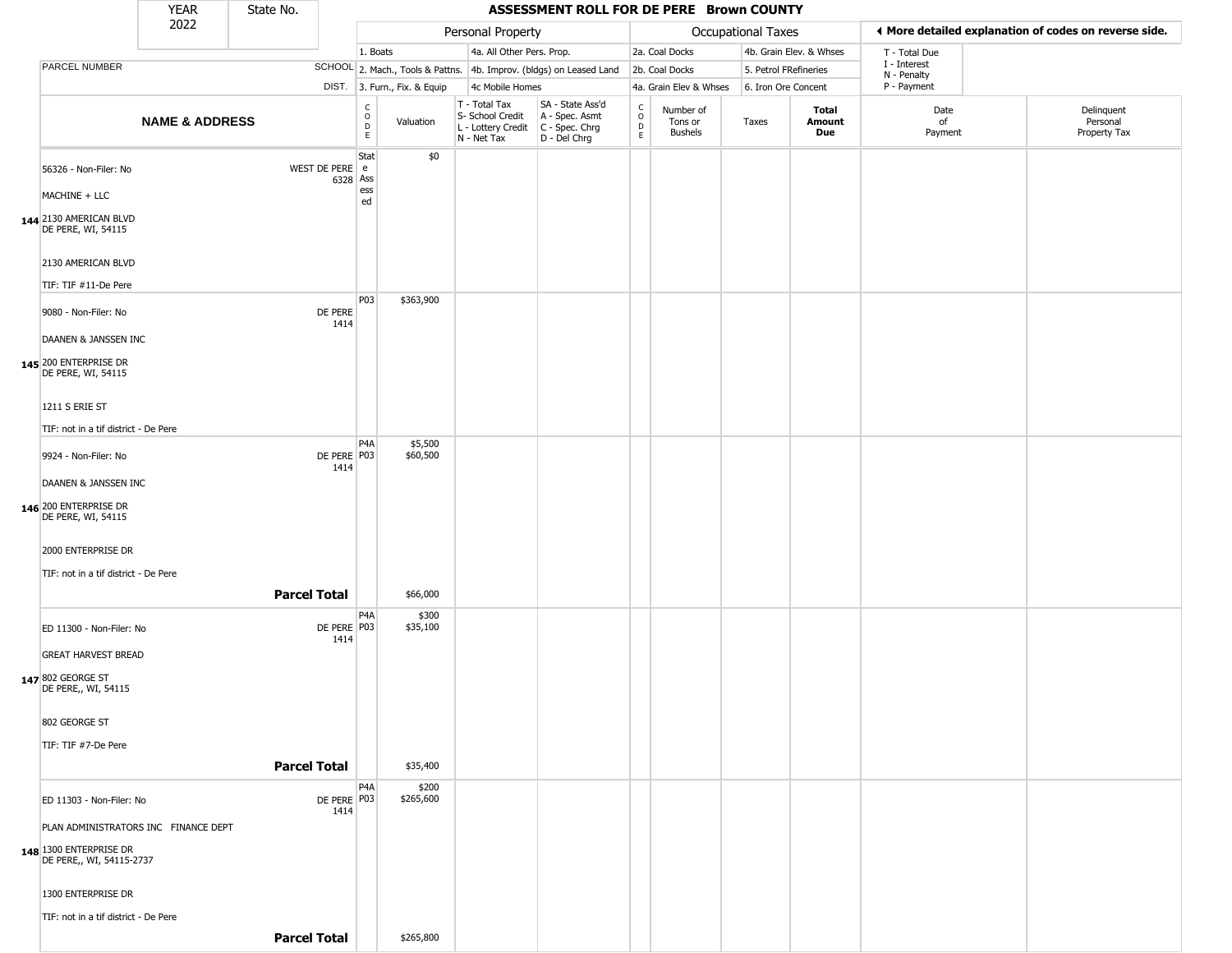|                                                                                               | YEAR                      | State No.           |                       |                                              |                              |                                                                        | ASSESSMENT ROLL FOR DE PERE Brown COUNTY                             |                                             |                                 |                           |                         |                             |                                                       |
|-----------------------------------------------------------------------------------------------|---------------------------|---------------------|-----------------------|----------------------------------------------|------------------------------|------------------------------------------------------------------------|----------------------------------------------------------------------|---------------------------------------------|---------------------------------|---------------------------|-------------------------|-----------------------------|-------------------------------------------------------|
|                                                                                               | 2022                      |                     |                       |                                              |                              | Personal Property                                                      |                                                                      |                                             |                                 | <b>Occupational Taxes</b> |                         |                             | I More detailed explanation of codes on reverse side. |
|                                                                                               |                           |                     |                       | 1. Boats                                     |                              | 4a. All Other Pers. Prop.                                              |                                                                      |                                             | 2a. Coal Docks                  |                           | 4b. Grain Elev. & Whses | T - Total Due               |                                                       |
| PARCEL NUMBER                                                                                 |                           |                     |                       |                                              |                              |                                                                        | SCHOOL 2. Mach., Tools & Pattns. 4b. Improv. (bldgs) on Leased Land  |                                             | 2b. Coal Docks                  | 5. Petrol FRefineries     |                         | I - Interest<br>N - Penalty |                                                       |
|                                                                                               |                           |                     |                       |                                              | DIST. 3. Furn., Fix. & Equip | 4c Mobile Homes                                                        |                                                                      |                                             | 4a. Grain Elev & Whses          | 6. Iron Ore Concent       |                         | P - Payment                 |                                                       |
|                                                                                               | <b>NAME &amp; ADDRESS</b> |                     |                       | $\mathsf{C}$<br>$\circ$<br>$\mathsf{D}$<br>E | Valuation                    | T - Total Tax<br>S- School Credit<br>L - Lottery Credit<br>N - Net Tax | SA - State Ass'd<br>A - Spec. Asmt<br>C - Spec. Chrg<br>D - Del Chrg | $\frac{C}{O}$<br>$\mathsf D$<br>$\mathsf E$ | Number of<br>Tons or<br>Bushels | Taxes                     | Total<br>Amount<br>Due  | Date<br>of<br>Payment       | Delinquent<br>Personal<br>Property Tax                |
| ED 11308 - Non-Filer: No                                                                      |                           |                     | DE PERE P03<br>1414   | P <sub>4</sub> A                             | \$13,400<br>\$54,600         |                                                                        |                                                                      |                                             |                                 |                           |                         |                             |                                                       |
| PERFORMA INC DOUGLAS PAGE                                                                     |                           |                     |                       |                                              |                              |                                                                        |                                                                      |                                             |                                 |                           |                         |                             |                                                       |
| 149 PO BOX 5156<br>DE PERE,, WI, 54115                                                        |                           |                     |                       |                                              |                              |                                                                        |                                                                      |                                             |                                 |                           |                         |                             |                                                       |
| 124 N BROADWAY<br>TIF: not in a tif district - De Pere                                        |                           |                     |                       |                                              |                              |                                                                        |                                                                      |                                             |                                 |                           |                         |                             |                                                       |
|                                                                                               |                           | <b>Parcel Total</b> |                       |                                              | \$68,000                     |                                                                        |                                                                      |                                             |                                 |                           |                         |                             |                                                       |
| ED 11309 - Non-Filer: No                                                                      |                           |                     | DE PERE<br>1414       | P03                                          | \$12,600                     |                                                                        |                                                                      |                                             |                                 |                           |                         |                             |                                                       |
| PITNEY BOWES GLOBAL FINANCIAL SVCS LLC<br>150 5310 CYPRESS CENTER DR #110<br>TAMPA, FL, 33609 |                           |                     |                       |                                              |                              |                                                                        |                                                                      |                                             |                                 |                           |                         |                             |                                                       |
| <b>VARIOUS</b>                                                                                |                           |                     |                       |                                              |                              |                                                                        |                                                                      |                                             |                                 |                           |                         |                             |                                                       |
| TIF: not in a tif district - De Pere                                                          |                           |                     |                       |                                              |                              |                                                                        |                                                                      |                                             |                                 |                           |                         |                             |                                                       |
| ED 11552 - Non-Filer: No                                                                      |                           |                     | DE PERE<br>1414       | P03                                          | \$2,200                      |                                                                        |                                                                      |                                             |                                 |                           |                         |                             |                                                       |
| <b>AUTOMATION SYSTEMS</b>                                                                     |                           |                     |                       |                                              |                              |                                                                        |                                                                      |                                             |                                 |                           |                         |                             |                                                       |
| 151 311 FRANKLIN ST<br>DE PERE,, WI, 54115                                                    |                           |                     |                       |                                              |                              |                                                                        |                                                                      |                                             |                                 |                           |                         |                             |                                                       |
| 311 FRANKLIN ST                                                                               |                           |                     |                       |                                              |                              |                                                                        |                                                                      |                                             |                                 |                           |                         |                             |                                                       |
| TIF: not in a tif district - De Pere                                                          |                           |                     |                       |                                              |                              |                                                                        |                                                                      |                                             |                                 |                           |                         |                             |                                                       |
| ED 11578 - Non-Filer: No                                                                      |                           |                     | DE PERE<br>1414       | P03                                          | \$2,600                      |                                                                        |                                                                      |                                             |                                 |                           |                         |                             |                                                       |
| PACK AND SHIP, LLC                                                                            |                           |                     |                       |                                              |                              |                                                                        |                                                                      |                                             |                                 |                           |                         |                             |                                                       |
| 152 905 GEORGE ST<br>DE PERE,, WI, 54115                                                      |                           |                     |                       |                                              |                              |                                                                        |                                                                      |                                             |                                 |                           |                         |                             |                                                       |
| 905 GEORGE ST                                                                                 |                           |                     |                       |                                              |                              |                                                                        |                                                                      |                                             |                                 |                           |                         |                             |                                                       |
| TIF: not in a tif district - De Pere                                                          |                           |                     |                       |                                              |                              |                                                                        |                                                                      |                                             |                                 |                           |                         |                             |                                                       |
| ED 11583 - Non-Filer: No                                                                      |                           |                     | DE PERE   P03<br>1414 | P <sub>4</sub> A                             | \$1,400<br>\$59,700          |                                                                        |                                                                      |                                             |                                 |                           |                         |                             |                                                       |
| SWAN CLUB GREG DE CLEENE                                                                      |                           |                     |                       |                                              |                              |                                                                        |                                                                      |                                             |                                 |                           |                         |                             |                                                       |
| 153 875 HERITAGE RD<br>DE PERE,, WI, 54115                                                    |                           |                     |                       |                                              |                              |                                                                        |                                                                      |                                             |                                 |                           |                         |                             |                                                       |
| 875 HERITAGE RD                                                                               |                           |                     |                       |                                              |                              |                                                                        |                                                                      |                                             |                                 |                           |                         |                             |                                                       |
| TIF: not in a tif district - De Pere                                                          |                           | <b>Parcel Total</b> |                       |                                              | \$61,100                     |                                                                        |                                                                      |                                             |                                 |                           |                         |                             |                                                       |
|                                                                                               |                           |                     |                       |                                              |                              |                                                                        |                                                                      |                                             |                                 |                           |                         |                             |                                                       |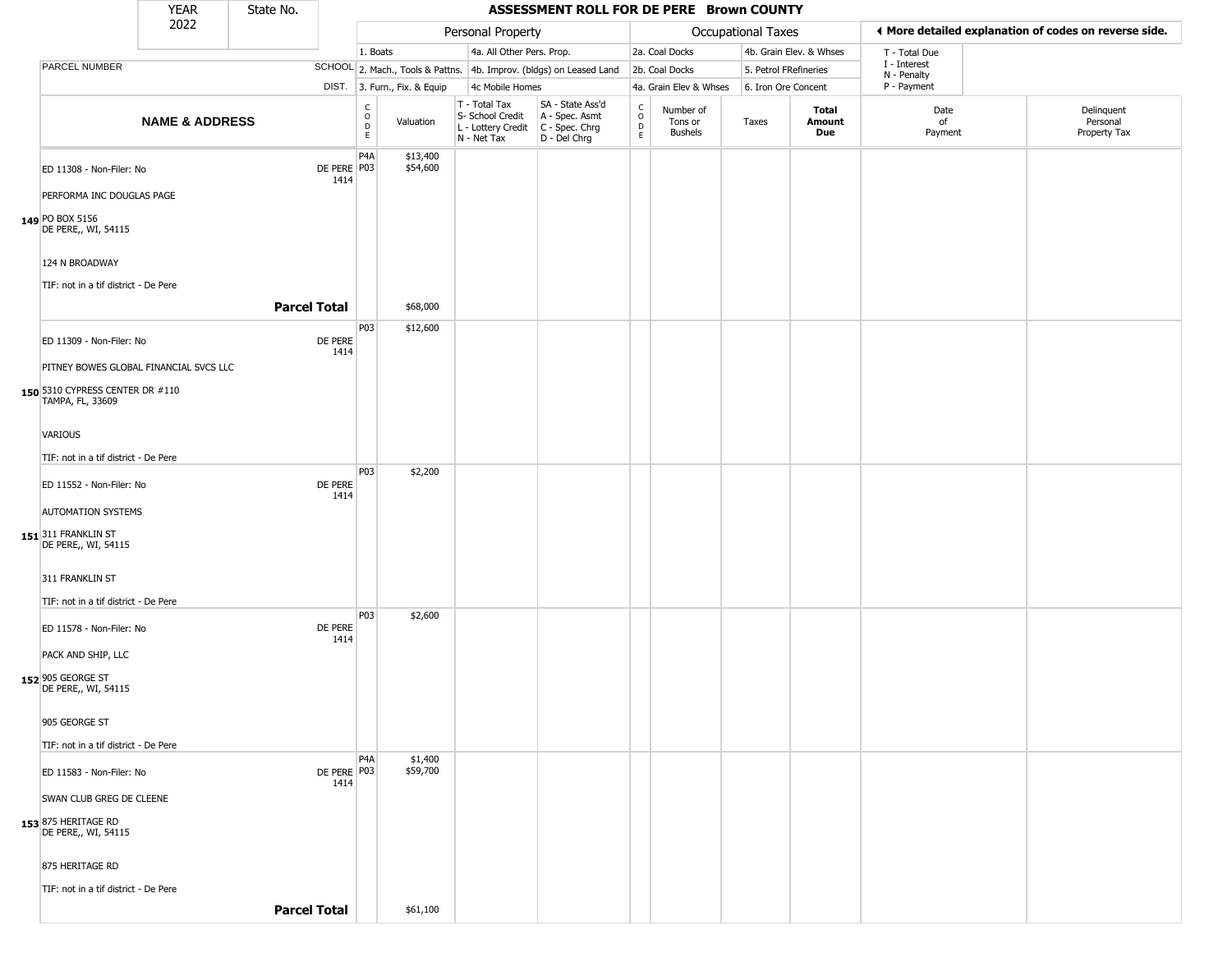|                                                                                          | <b>YEAR</b>               | State No.           |                       |                                          |                              |                                                                        | ASSESSMENT ROLL FOR DE PERE Brown COUNTY                               |                                                                    |                                        |                       |                         |                             |                                                       |
|------------------------------------------------------------------------------------------|---------------------------|---------------------|-----------------------|------------------------------------------|------------------------------|------------------------------------------------------------------------|------------------------------------------------------------------------|--------------------------------------------------------------------|----------------------------------------|-----------------------|-------------------------|-----------------------------|-------------------------------------------------------|
|                                                                                          | 2022                      |                     |                       |                                          |                              | Personal Property                                                      |                                                                        |                                                                    |                                        | Occupational Taxes    |                         |                             | ♦ More detailed explanation of codes on reverse side. |
|                                                                                          |                           |                     |                       | 1. Boats                                 |                              | 4a. All Other Pers. Prop.                                              |                                                                        |                                                                    | 2a. Coal Docks                         |                       | 4b. Grain Elev. & Whses | T - Total Due               |                                                       |
| PARCEL NUMBER                                                                            |                           |                     |                       |                                          |                              |                                                                        | SCHOOL 2. Mach., Tools & Pattns. 4b. Improv. (bldgs) on Leased Land    |                                                                    | 2b. Coal Docks                         | 5. Petrol FRefineries |                         | I - Interest<br>N - Penalty |                                                       |
|                                                                                          |                           |                     |                       |                                          | DIST. 3. Furn., Fix. & Equip | 4c Mobile Homes                                                        |                                                                        |                                                                    | 4a. Grain Elev & Whses                 | 6. Iron Ore Concent   |                         | P - Payment                 |                                                       |
|                                                                                          | <b>NAME &amp; ADDRESS</b> |                     |                       | $\rm _o^C$<br>$\mathsf D$<br>$\mathsf E$ | Valuation                    | T - Total Tax<br>S- School Credit<br>L - Lottery Credit<br>N - Net Tax | SA - State Ass'd<br>A - Spec. Asmt<br>$C - Spec. Chrg$<br>D - Del Chrg | $\begin{smallmatrix} C \\ 0 \\ D \end{smallmatrix}$<br>$\mathsf E$ | Number of<br>Tons or<br><b>Bushels</b> | Taxes                 | Total<br>Amount<br>Due  | Date<br>of<br>Payment       | Delinquent<br>Personal<br>Property Tax                |
| ED 12020 - Non-Filer: No<br>AURORA PHARMACY, INC #1155                                   |                           |                     | DE PERE<br>1414       | P <sub>4</sub> A                         | \$200                        |                                                                        |                                                                        |                                                                    |                                        |                       |                         |                             |                                                       |
| 154 750 W VIRGINA ST<br>MILWAUKEE,, WI, 53234                                            |                           |                     |                       |                                          |                              |                                                                        |                                                                        |                                                                    |                                        |                       |                         |                             |                                                       |
| 1881 CHICAGO ST<br>TIF: not in a tif district - De Pere                                  |                           |                     |                       |                                          |                              |                                                                        |                                                                        |                                                                    |                                        |                       |                         |                             |                                                       |
|                                                                                          |                           |                     |                       | P <sub>4</sub> A                         | \$200<br>\$900               |                                                                        |                                                                        |                                                                    |                                        |                       |                         |                             |                                                       |
| ED 12488 - Non-Filer: No                                                                 |                           |                     | DE PERE P03<br>1414   |                                          |                              |                                                                        |                                                                        |                                                                    |                                        |                       |                         |                             |                                                       |
| LINDEMAN'S CLEANING INC DENNIS SCHMITT<br>155 1231 S MONROE AVE<br>GREEN BAY,, WI, 54301 |                           |                     |                       |                                          |                              |                                                                        |                                                                        |                                                                    |                                        |                       |                         |                             |                                                       |
| 900 GEORGE ST                                                                            |                           |                     |                       |                                          |                              |                                                                        |                                                                        |                                                                    |                                        |                       |                         |                             |                                                       |
| TIF: TIF #7-De Pere                                                                      |                           |                     |                       |                                          |                              |                                                                        |                                                                        |                                                                    |                                        |                       |                         |                             |                                                       |
|                                                                                          |                           | <b>Parcel Total</b> |                       |                                          | \$1,100                      |                                                                        |                                                                        |                                                                    |                                        |                       |                         |                             |                                                       |
| ED 12587 - Non-Filer: Yes                                                                |                           |                     | DE PERE<br>1414       | P03                                      | \$12,300                     |                                                                        |                                                                        |                                                                    |                                        |                       |                         |                             |                                                       |
| SKB MANAGEMENT INC KAREN CLASSON<br>156 801 HERITAGE RD<br>DE PERE,, WI, 54115           |                           |                     |                       |                                          |                              |                                                                        |                                                                        |                                                                    |                                        |                       |                         |                             |                                                       |
| 801 HERITAGE RD<br>TIF: not in a tif district - De Pere                                  |                           |                     |                       |                                          |                              |                                                                        |                                                                        |                                                                    |                                        |                       |                         |                             |                                                       |
| ED 12601 - Non-Filer: No<br>UNCLE MIKE'S BAKE SHOP LLC                                   |                           |                     | DE PERE   P03<br>1414 | P <sub>4</sub> A                         | \$500<br>\$10,100            |                                                                        |                                                                        |                                                                    |                                        |                       |                         |                             |                                                       |
| 157 1840 DICKINSON ROAD<br>DE PERE,, WI, 54115                                           |                           |                     |                       |                                          |                              |                                                                        |                                                                        |                                                                    |                                        |                       |                         |                             |                                                       |
| 1876 COMMERCE DR                                                                         |                           |                     |                       |                                          |                              |                                                                        |                                                                        |                                                                    |                                        |                       |                         |                             |                                                       |
| TIF: TIF #10-De Pere                                                                     |                           |                     |                       |                                          |                              |                                                                        |                                                                        |                                                                    |                                        |                       |                         |                             |                                                       |
|                                                                                          |                           | <b>Parcel Total</b> |                       |                                          | \$10,600                     |                                                                        |                                                                        |                                                                    |                                        |                       |                         |                             |                                                       |
| ED 13313 - Non-Filer: No                                                                 |                           |                     | DE PERE<br>1414       | P03                                      | \$32,400                     |                                                                        |                                                                        |                                                                    |                                        |                       |                         |                             |                                                       |
| DIRECTV, LLC C/O KROLL, LLC<br><b>158</b> PO BOX 2789<br>ADDISON, TX, 75001              |                           |                     |                       |                                          |                              |                                                                        |                                                                        |                                                                    |                                        |                       |                         |                             |                                                       |
| VARIOUS                                                                                  |                           |                     |                       |                                          |                              |                                                                        |                                                                        |                                                                    |                                        |                       |                         |                             |                                                       |
| TIF: not in a tif district - De Pere                                                     |                           |                     |                       |                                          |                              |                                                                        |                                                                        |                                                                    |                                        |                       |                         |                             |                                                       |

TIF: not in a tif district - De Pere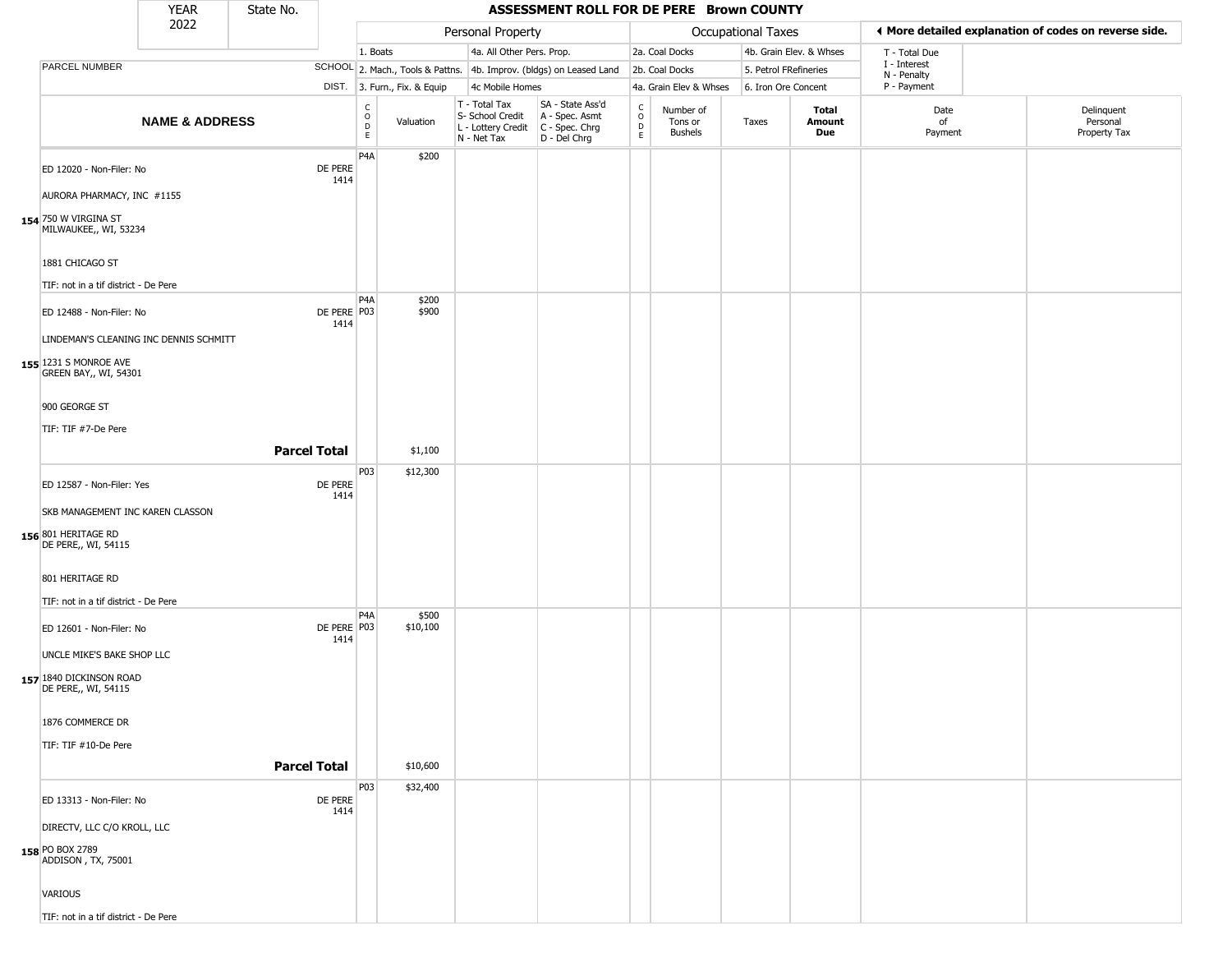|                                                           | <b>YEAR</b>               | State No.           |                       |                                                  |                              |                                                                        | ASSESSMENT ROLL FOR DE PERE Brown COUNTY                             |                                                          |                                        |                           |                         |                             |                                                       |
|-----------------------------------------------------------|---------------------------|---------------------|-----------------------|--------------------------------------------------|------------------------------|------------------------------------------------------------------------|----------------------------------------------------------------------|----------------------------------------------------------|----------------------------------------|---------------------------|-------------------------|-----------------------------|-------------------------------------------------------|
|                                                           | 2022                      |                     |                       |                                                  |                              | Personal Property                                                      |                                                                      |                                                          |                                        | <b>Occupational Taxes</b> |                         |                             | ◀ More detailed explanation of codes on reverse side. |
|                                                           |                           |                     |                       | 1. Boats                                         |                              | 4a. All Other Pers. Prop.                                              |                                                                      |                                                          | 2a. Coal Docks                         |                           | 4b. Grain Elev. & Whses | T - Total Due               |                                                       |
| PARCEL NUMBER                                             |                           |                     |                       |                                                  |                              |                                                                        | SCHOOL 2. Mach., Tools & Pattns. 4b. Improv. (bldgs) on Leased Land  |                                                          | 2b. Coal Docks                         | 5. Petrol FRefineries     |                         | I - Interest<br>N - Penalty |                                                       |
|                                                           |                           |                     |                       |                                                  | DIST. 3. Furn., Fix. & Equip | 4c Mobile Homes                                                        |                                                                      |                                                          | 4a. Grain Elev & Whses                 | 6. Iron Ore Concent       |                         | P - Payment                 |                                                       |
|                                                           | <b>NAME &amp; ADDRESS</b> |                     |                       | $_{\rm o}^{\rm c}$<br>$\mathsf D$<br>$\mathsf E$ | Valuation                    | T - Total Tax<br>S- School Credit<br>L - Lottery Credit<br>N - Net Tax | SA - State Ass'd<br>A - Spec. Asmt<br>C - Spec. Chrg<br>D - Del Chrg | $\begin{matrix} 0 \\ 0 \\ D \end{matrix}$<br>$\mathsf E$ | Number of<br>Tons or<br><b>Bushels</b> | Taxes                     | Total<br>Amount<br>Due  | Date<br>of<br>Payment       | Delinquent<br>Personal<br>Property Tax                |
| ED 13316 - Non-Filer: No                                  |                           |                     | DE PERE P03<br>1414   | P <sub>4</sub> A                                 | \$7,900<br>\$29,800          |                                                                        |                                                                      |                                                          |                                        |                           |                         |                             |                                                       |
| AURORA MEDICAL GROUP, INC (C235: DE PERE MAIN)            |                           |                     |                       |                                                  |                              |                                                                        |                                                                      |                                                          |                                        |                           |                         |                             |                                                       |
| 159 750 WEST VIRGINIA STREET<br>MILWAUKEE, WI, 53234-1880 |                           |                     |                       |                                                  |                              |                                                                        |                                                                      |                                                          |                                        |                           |                         |                             |                                                       |
| 1881 CHICAGO ST                                           |                           |                     |                       |                                                  |                              |                                                                        |                                                                      |                                                          |                                        |                           |                         |                             |                                                       |
| TIF: not in a tif district - De Pere                      |                           |                     |                       |                                                  |                              |                                                                        |                                                                      |                                                          |                                        |                           |                         |                             |                                                       |
|                                                           |                           | <b>Parcel Total</b> |                       |                                                  | \$37,700                     |                                                                        |                                                                      |                                                          |                                        |                           |                         |                             |                                                       |
| ED 13437 - Non-Filer: Yes                                 |                           |                     | DE PERE<br>1414       | P03                                              | \$18,300                     |                                                                        |                                                                      |                                                          |                                        |                           |                         |                             |                                                       |
| TAK COMMUNICATIONS WI, LLC                                |                           |                     |                       |                                                  |                              |                                                                        |                                                                      |                                                          |                                        |                           |                         |                             |                                                       |
| 160 4401 S TECHNOLOGY DR, STE 3<br>SIOUX FALLS, SD, 57106 |                           |                     |                       |                                                  |                              |                                                                        |                                                                      |                                                          |                                        |                           |                         |                             |                                                       |
| 1886 COMMERCE DR                                          |                           |                     |                       |                                                  |                              |                                                                        |                                                                      |                                                          |                                        |                           |                         |                             |                                                       |
| TIF: TIF #10-De Pere                                      |                           |                     |                       |                                                  |                              |                                                                        |                                                                      |                                                          |                                        |                           |                         |                             |                                                       |
| ED 14674 - Non-Filer: No                                  |                           |                     | DE PERE   P03<br>1414 | P4A                                              | \$0<br>\$3,300               |                                                                        |                                                                      |                                                          |                                        |                           |                         |                             |                                                       |
| LIFES A STITCH MIKEY STENCIL                              |                           |                     |                       |                                                  |                              |                                                                        |                                                                      |                                                          |                                        |                           |                         |                             |                                                       |
| 161 124 N BROADWAY ST<br>DE PERE, WI, 54115               |                           |                     |                       |                                                  |                              |                                                                        |                                                                      |                                                          |                                        |                           |                         |                             |                                                       |
| 124 N BROADWAY ST                                         |                           |                     |                       |                                                  |                              |                                                                        |                                                                      |                                                          |                                        |                           |                         |                             |                                                       |
| TIF: not in a tif district - De Pere                      |                           |                     |                       |                                                  |                              |                                                                        |                                                                      |                                                          |                                        |                           |                         |                             |                                                       |
|                                                           |                           | <b>Parcel Total</b> |                       |                                                  | \$3,300                      |                                                                        |                                                                      |                                                          |                                        |                           |                         |                             |                                                       |
| ED 14675 - Non-Filer: No                                  |                           |                     | DE PERE P03<br>1414   | P4A                                              | \$300<br>\$19,200            |                                                                        |                                                                      |                                                          |                                        |                           |                         |                             |                                                       |
| ASPHALT SEAL & REPAIR                                     |                           |                     |                       |                                                  |                              |                                                                        |                                                                      |                                                          |                                        |                           |                         |                             |                                                       |
| 162 2077 ENTERPRISE DR<br>DE PERE,, WI, 54115             |                           |                     |                       |                                                  |                              |                                                                        |                                                                      |                                                          |                                        |                           |                         |                             |                                                       |
| 2077 ENTERPRISE DR                                        |                           |                     |                       |                                                  |                              |                                                                        |                                                                      |                                                          |                                        |                           |                         |                             |                                                       |
| TIF: not in a tif district - De Pere                      |                           |                     |                       |                                                  |                              |                                                                        |                                                                      |                                                          |                                        |                           |                         |                             |                                                       |
|                                                           |                           | <b>Parcel Total</b> |                       |                                                  | \$19,500                     |                                                                        |                                                                      |                                                          |                                        |                           |                         |                             |                                                       |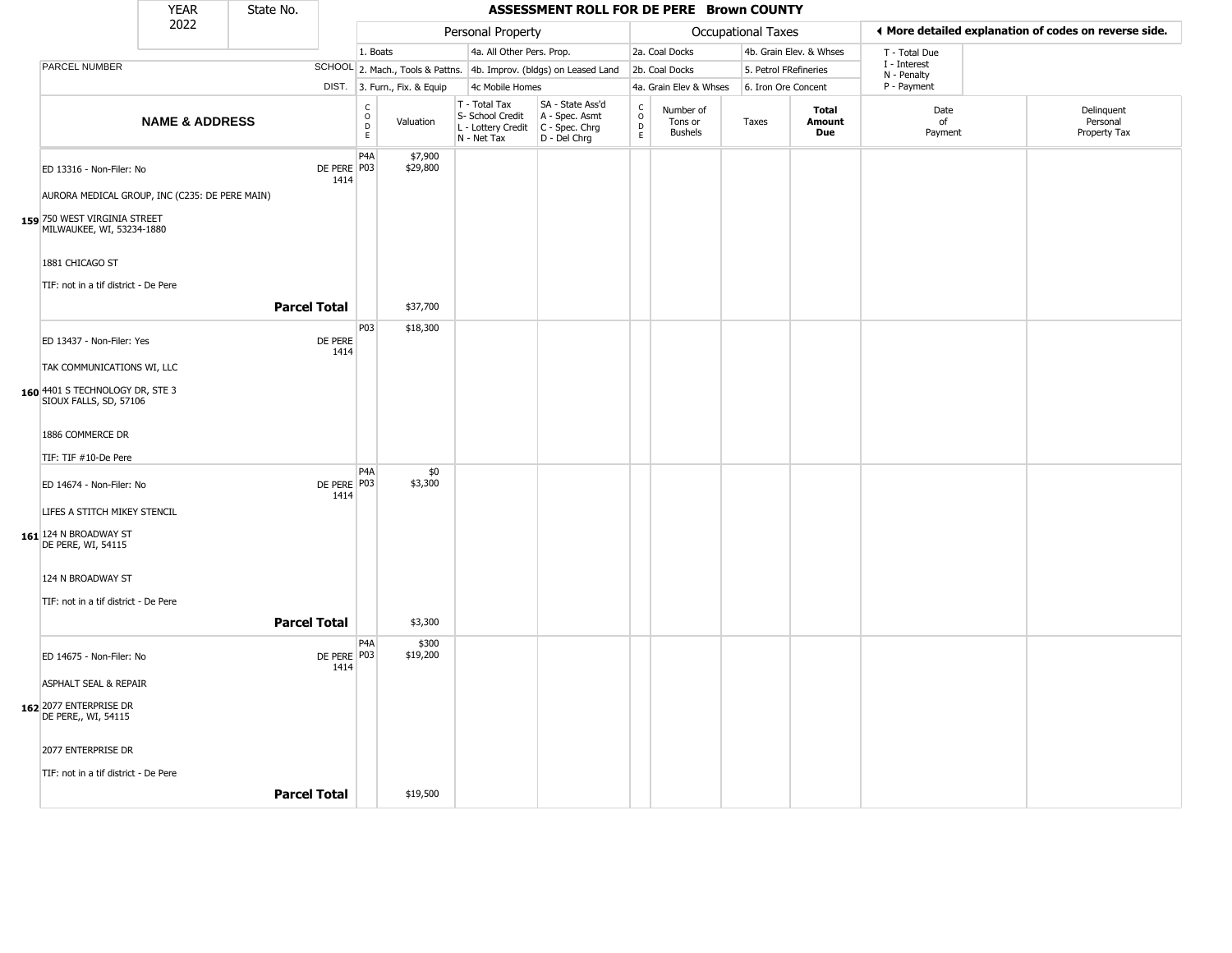|                                                                                                      | <b>YEAR</b>               | State No.           |                     |                                                     |                              |                                                                        | ASSESSMENT ROLL FOR DE PERE Brown COUNTY                             |                                   |                                 |                       |                               |                             |                                                       |
|------------------------------------------------------------------------------------------------------|---------------------------|---------------------|---------------------|-----------------------------------------------------|------------------------------|------------------------------------------------------------------------|----------------------------------------------------------------------|-----------------------------------|---------------------------------|-----------------------|-------------------------------|-----------------------------|-------------------------------------------------------|
|                                                                                                      | 2022                      |                     |                     |                                                     |                              | Personal Property                                                      |                                                                      |                                   |                                 | Occupational Taxes    |                               |                             | ◀ More detailed explanation of codes on reverse side. |
|                                                                                                      |                           |                     |                     | 1. Boats                                            |                              | 4a. All Other Pers. Prop.                                              |                                                                      |                                   | 2a. Coal Docks                  |                       | 4b. Grain Elev. & Whses       | T - Total Due               |                                                       |
| PARCEL NUMBER                                                                                        |                           |                     |                     |                                                     |                              |                                                                        | SCHOOL 2. Mach., Tools & Pattns. 4b. Improv. (bldgs) on Leased Land  |                                   | 2b. Coal Docks                  | 5. Petrol FRefineries |                               | I - Interest<br>N - Penalty |                                                       |
|                                                                                                      |                           |                     |                     |                                                     | DIST. 3. Furn., Fix. & Equip | 4c Mobile Homes                                                        |                                                                      |                                   | 4a. Grain Elev & Whses          | 6. Iron Ore Concent   |                               | P - Payment                 |                                                       |
|                                                                                                      | <b>NAME &amp; ADDRESS</b> |                     |                     | $_{\rm o}^{\rm c}$<br>$\overline{D}$<br>$\mathsf E$ | Valuation                    | T - Total Tax<br>S- School Credit<br>L - Lottery Credit<br>N - Net Tax | SA - State Ass'd<br>A - Spec. Asmt<br>C - Spec. Chrg<br>D - Del Chrg | $\frac{C}{O}$<br>D<br>$\mathsf E$ | Number of<br>Tons or<br>Bushels | Taxes                 | <b>Total</b><br>Amount<br>Due | Date<br>of<br>Payment       | Delinquent<br>Personal<br>Property Tax                |
| ED 14700 - Non-Filer: No<br>WASTE MANAGEMENT OF WISCONSIN, INC C/O MARVIN F POER &<br><b>COMPANY</b> |                           |                     | DE PERE<br>1414     | P <sub>4</sub> A                                    | \$130,500                    |                                                                        |                                                                      |                                   |                                 |                       |                               |                             |                                                       |
| 163 PO BOX 802206<br>DALLAS, TX, 75380-2206                                                          |                           |                     |                     |                                                     |                              |                                                                        |                                                                      |                                   |                                 |                       |                               |                             |                                                       |
| <b>VARIOUS</b><br>TIF: not in a tif district - De Pere                                               |                           |                     |                     |                                                     |                              |                                                                        |                                                                      |                                   |                                 |                       |                               |                             |                                                       |
| ED 14701 - Non-Filer: Yes                                                                            |                           |                     | DE PERE<br>1414     | P03                                                 | \$60,300                     |                                                                        |                                                                      |                                   |                                 |                       |                               |                             |                                                       |
| MCGEORGES PUB GEORGE ST BAR, LLC<br>164 415 GEORGE ST<br>DE PERE,, WI, 54115                         |                           |                     |                     |                                                     |                              |                                                                        |                                                                      |                                   |                                 |                       |                               |                             |                                                       |
| 415 GEORGE                                                                                           |                           |                     |                     |                                                     |                              |                                                                        |                                                                      |                                   |                                 |                       |                               |                             |                                                       |
| TIF: not in a tif district - De Pere                                                                 |                           |                     |                     |                                                     |                              |                                                                        |                                                                      |                                   |                                 |                       |                               |                             |                                                       |
| ED 14704 - Non-Filer: No<br>WELLS FARGO FINANCIAL LEASING, INC                                       |                           |                     | DE PERE<br>1414     | P03                                                 | \$47,900                     |                                                                        |                                                                      |                                   |                                 |                       |                               |                             |                                                       |
| 165 PO BOX 36200<br>BILLINGS, MT, 59107                                                              |                           |                     |                     |                                                     |                              |                                                                        |                                                                      |                                   |                                 |                       |                               |                             |                                                       |
| <b>VARIOUS</b><br>TIF: not in a tif district - De Pere                                               |                           |                     |                     |                                                     |                              |                                                                        |                                                                      |                                   |                                 |                       |                               |                             |                                                       |
|                                                                                                      |                           |                     |                     | P4A                                                 | \$1,000                      |                                                                        |                                                                      |                                   |                                 |                       |                               |                             |                                                       |
| ED 14708 - Non-Filer: No<br>TRUE NORTH ENERGRY, LLC                                                  |                           |                     | DE PERE P03<br>1414 |                                                     | \$14,900                     |                                                                        |                                                                      |                                   |                                 |                       |                               |                             |                                                       |
| 166 10346 BRECKSVILLE RD<br>BRECKSVILLE, OH, 44141                                                   |                           |                     |                     |                                                     |                              |                                                                        |                                                                      |                                   |                                 |                       |                               |                             |                                                       |
| 1010 S BROADWAY #813                                                                                 |                           |                     |                     |                                                     |                              |                                                                        |                                                                      |                                   |                                 |                       |                               |                             |                                                       |
| TIF: not in a tif district - De Pere                                                                 |                           |                     |                     |                                                     |                              |                                                                        |                                                                      |                                   |                                 |                       |                               |                             |                                                       |
|                                                                                                      |                           | <b>Parcel Total</b> |                     |                                                     | \$15,900                     |                                                                        |                                                                      |                                   |                                 |                       |                               |                             |                                                       |
| ED 14709 - Non-Filer: Yes<br>TACO BELL #38962                                                        |                           |                     | DE PERE<br>1414     | P03                                                 | \$73,400                     |                                                                        |                                                                      |                                   |                                 |                       |                               |                             |                                                       |
| 167 485 HALF DAY RD STE 250<br>BUFFALO GROVE, IL, 60089                                              |                           |                     |                     |                                                     |                              |                                                                        |                                                                      |                                   |                                 |                       |                               |                             |                                                       |
| 1010 S BROADWAY                                                                                      |                           |                     |                     |                                                     |                              |                                                                        |                                                                      |                                   |                                 |                       |                               |                             |                                                       |
| TIF: not in a tif district - De Pere                                                                 |                           |                     |                     |                                                     |                              |                                                                        |                                                                      |                                   |                                 |                       |                               |                             |                                                       |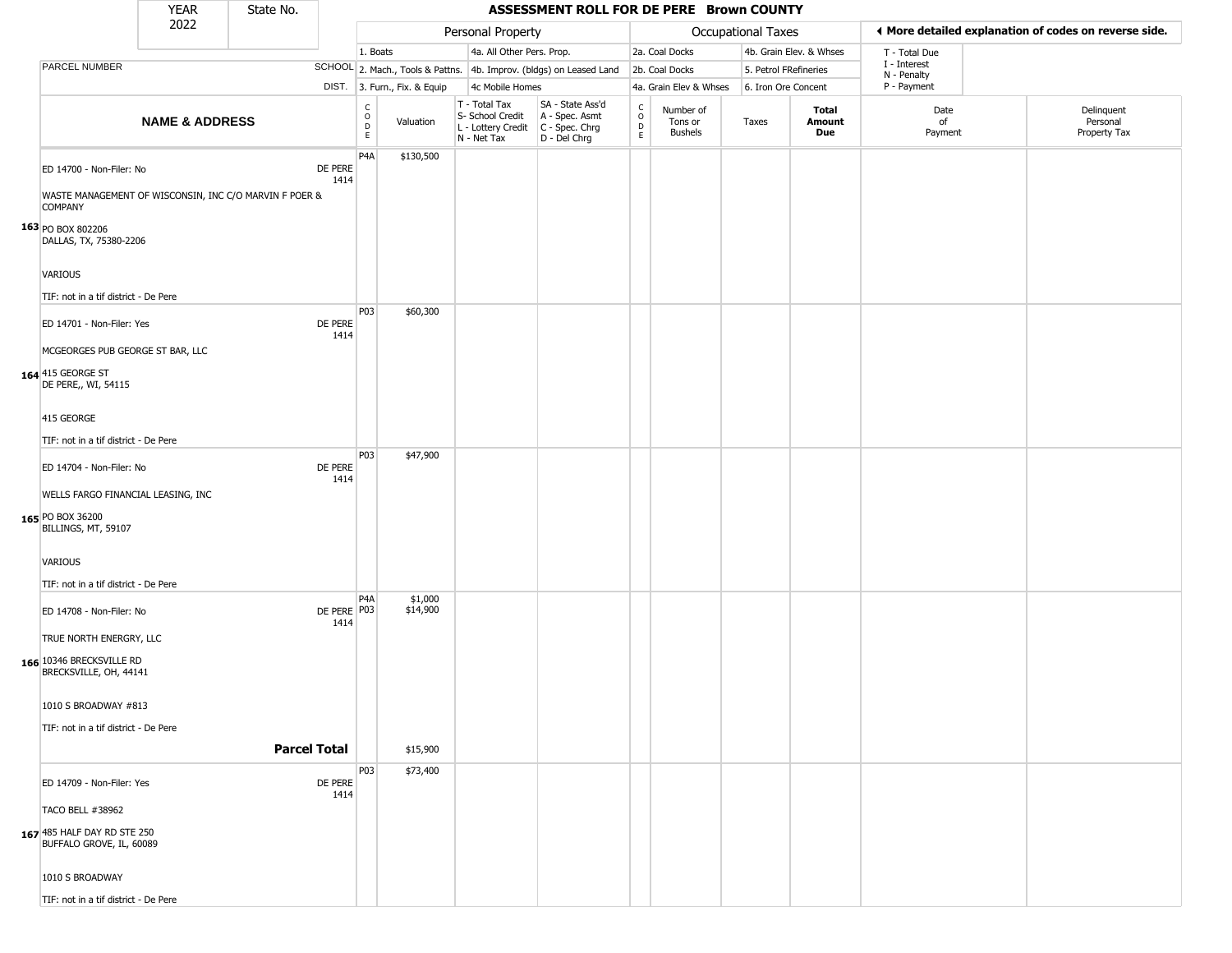|                                                                                                     | <b>YEAR</b>               | State No.           |                     |                         |                              |                                                                          | ASSESSMENT ROLL FOR DE PERE Brown COUNTY                             |                         |                                        |                       |                         |                             |                                                       |
|-----------------------------------------------------------------------------------------------------|---------------------------|---------------------|---------------------|-------------------------|------------------------------|--------------------------------------------------------------------------|----------------------------------------------------------------------|-------------------------|----------------------------------------|-----------------------|-------------------------|-----------------------------|-------------------------------------------------------|
|                                                                                                     | 2022                      |                     |                     |                         |                              | Personal Property                                                        |                                                                      |                         |                                        | Occupational Taxes    |                         |                             | ♦ More detailed explanation of codes on reverse side. |
|                                                                                                     |                           |                     |                     | 1. Boats                |                              | 4a. All Other Pers. Prop.                                                |                                                                      |                         | 2a. Coal Docks                         |                       | 4b. Grain Elev. & Whses | T - Total Due               |                                                       |
| PARCEL NUMBER                                                                                       |                           |                     |                     |                         |                              |                                                                          | SCHOOL 2. Mach., Tools & Pattns. 4b. Improv. (bldgs) on Leased Land  |                         | 2b. Coal Docks                         | 5. Petrol FRefineries |                         | I - Interest<br>N - Penalty |                                                       |
|                                                                                                     |                           |                     |                     |                         | DIST. 3. Furn., Fix. & Equip | 4c Mobile Homes                                                          |                                                                      |                         | 4a. Grain Elev & Whses                 | 6. Iron Ore Concent   |                         | P - Payment                 |                                                       |
|                                                                                                     | <b>NAME &amp; ADDRESS</b> |                     |                     | C<br>$\circ$<br>D<br>E. | Valuation                    | T - Total Tax<br>S- School Credit<br>L - Lottery Credit<br>$N - Net Tax$ | SA - State Ass'd<br>A - Spec. Asmt<br>C - Spec. Chrg<br>D - Del Chrg | $\frac{c}{0}$<br>D<br>E | Number of<br>Tons or<br><b>Bushels</b> | Taxes                 | Total<br>Amount<br>Due  | Date<br>of<br>Payment       | Delinquent<br>Personal<br>Property Tax                |
| ED 15448 - Non-Filer: No<br>CALIENTE INC GREG DE CLEENE<br>168 623 GEORGE ST<br>DE PERE,, WI, 54115 |                           |                     | DE PERE P03<br>1414 | P <sub>4</sub> A        | \$2,400<br>\$4,000           |                                                                          |                                                                      |                         |                                        |                       |                         |                             |                                                       |
| 623 GEORGE ST<br>TIF: not in a tif district - De Pere                                               |                           |                     |                     |                         |                              |                                                                          |                                                                      |                         |                                        |                       |                         |                             |                                                       |
|                                                                                                     |                           | <b>Parcel Total</b> |                     |                         | \$6,400                      |                                                                          |                                                                      |                         |                                        |                       |                         |                             |                                                       |
| ED 15452 - Non-Filer: No                                                                            |                           |                     | DE PERE<br>1414     | P03                     | \$7,800                      |                                                                          |                                                                      |                         |                                        |                       |                         |                             |                                                       |
| ADT, LLC                                                                                            |                           |                     |                     |                         |                              |                                                                          |                                                                      |                         |                                        |                       |                         |                             |                                                       |
| 169 PO BOX 54767<br>LEXINGTON, KY, 40555                                                            |                           |                     |                     |                         |                              |                                                                          |                                                                      |                         |                                        |                       |                         |                             |                                                       |
| <b>VARIOUS</b>                                                                                      |                           |                     |                     |                         |                              |                                                                          |                                                                      |                         |                                        |                       |                         |                             |                                                       |
| TIF: not in a tif district - De Pere                                                                |                           |                     |                     |                         |                              |                                                                          |                                                                      |                         |                                        |                       |                         |                             |                                                       |
|                                                                                                     |                           |                     |                     | P03                     | \$24,700                     |                                                                          |                                                                      |                         |                                        |                       |                         |                             |                                                       |
| ED 15590 - Non-Filer: No                                                                            |                           |                     | DE PERE<br>1414     |                         |                              |                                                                          |                                                                      |                         |                                        |                       |                         |                             |                                                       |
| GREATAMERICA FINANCIAL SERVICES CORP                                                                |                           |                     |                     |                         |                              |                                                                          |                                                                      |                         |                                        |                       |                         |                             |                                                       |
| 170 625 1ST STREET SE, STE 800<br>CEDAR RAPIDS, IA, 52401                                           |                           |                     |                     |                         |                              |                                                                          |                                                                      |                         |                                        |                       |                         |                             |                                                       |
| VARIOUS                                                                                             |                           |                     |                     |                         |                              |                                                                          |                                                                      |                         |                                        |                       |                         |                             |                                                       |
| TIF: not in a tif district - De Pere                                                                |                           |                     |                     |                         |                              |                                                                          |                                                                      |                         |                                        |                       |                         |                             |                                                       |
|                                                                                                     |                           |                     |                     | P <sub>4</sub> A        | \$200                        |                                                                          |                                                                      |                         |                                        |                       |                         |                             |                                                       |
| ED 16239 - Non-Filer: Yes                                                                           |                           |                     | DE PERE P03<br>1414 |                         | \$25,600                     |                                                                          |                                                                      |                         |                                        |                       |                         |                             |                                                       |
| ALPHA DELIGHTS KELLY AND EDOARDO LA TORRE                                                           |                           |                     |                     |                         |                              |                                                                          |                                                                      |                         |                                        |                       |                         |                             |                                                       |
| $171$ <sup>143</sup> N WISCONSIN<br>DE PERE,, WI, 54115                                             |                           |                     |                     |                         |                              |                                                                          |                                                                      |                         |                                        |                       |                         |                             |                                                       |
| 143 N WISCONSIN                                                                                     |                           |                     |                     |                         |                              |                                                                          |                                                                      |                         |                                        |                       |                         |                             |                                                       |
| TIF: not in a tif district - De Pere                                                                |                           |                     |                     |                         |                              |                                                                          |                                                                      |                         |                                        |                       |                         |                             |                                                       |
|                                                                                                     |                           |                     |                     |                         |                              |                                                                          |                                                                      |                         |                                        |                       |                         |                             |                                                       |
|                                                                                                     |                           | <b>Parcel Total</b> |                     |                         | \$25,800                     |                                                                          |                                                                      |                         |                                        |                       |                         |                             |                                                       |
| ED 16240 - Non-Filer: No                                                                            |                           |                     | DE PERE P03<br>1414 | P <sub>4</sub> A        | \$200<br>\$59,700            |                                                                          |                                                                      |                         |                                        |                       |                         |                             |                                                       |
| VANDRISSE CHIROPRACTIC CENTER, LLC                                                                  |                           |                     |                     |                         |                              |                                                                          |                                                                      |                         |                                        |                       |                         |                             |                                                       |
| 172 502 A GEORGE ST, STE A<br><b>DE PERE, WI, 54115</b>                                             |                           |                     |                     |                         |                              |                                                                          |                                                                      |                         |                                        |                       |                         |                             |                                                       |
| 502 A GEORGE ST, STE A                                                                              |                           |                     |                     |                         |                              |                                                                          |                                                                      |                         |                                        |                       |                         |                             |                                                       |
| TIF: not in a tif district - De Pere                                                                |                           |                     |                     |                         |                              |                                                                          |                                                                      |                         |                                        |                       |                         |                             |                                                       |
|                                                                                                     |                           | <b>Parcel Total</b> |                     |                         | \$59,900                     |                                                                          |                                                                      |                         |                                        |                       |                         |                             |                                                       |
|                                                                                                     |                           |                     |                     |                         |                              |                                                                          |                                                                      |                         |                                        |                       |                         |                             |                                                       |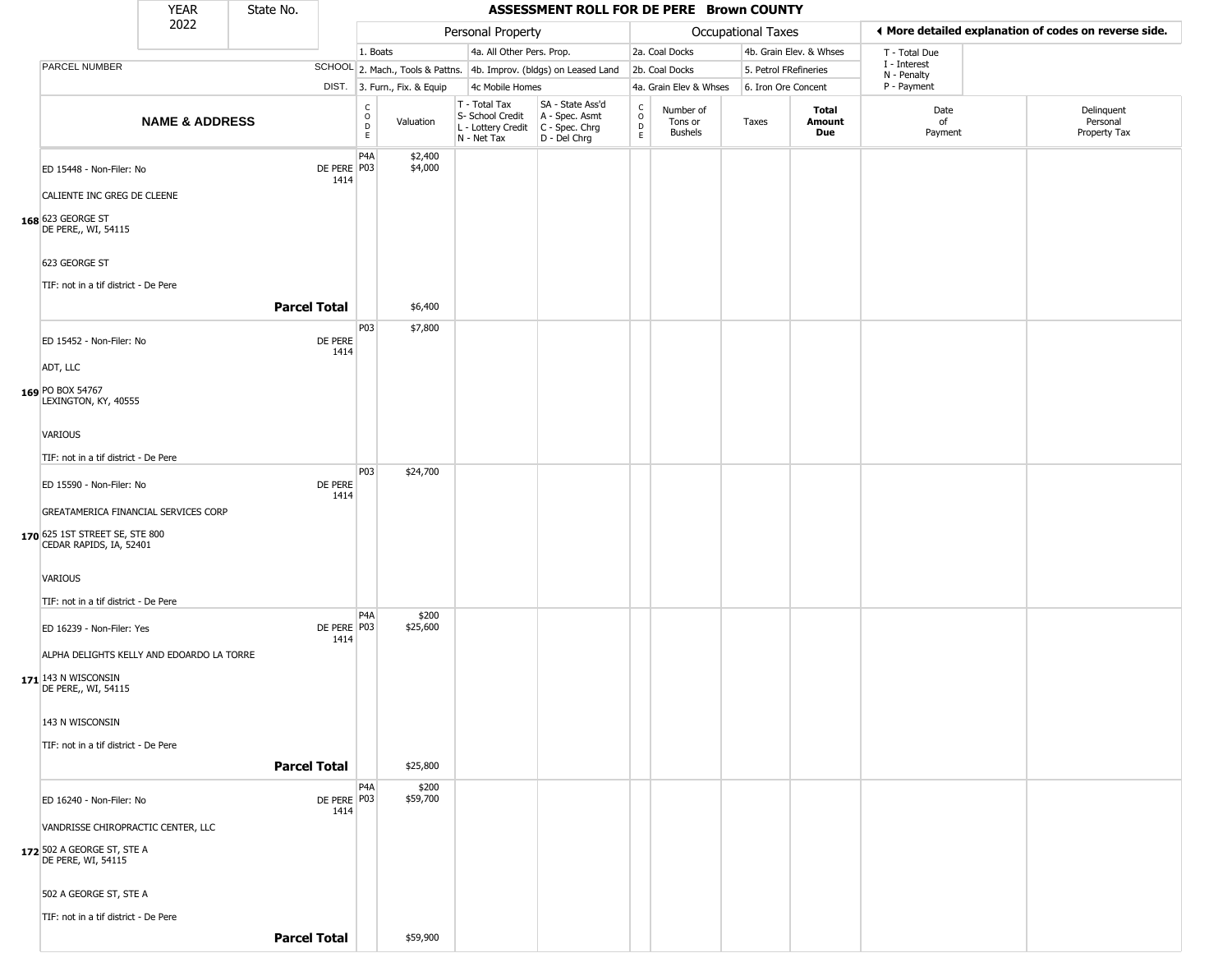|                                                                                                   | <b>YEAR</b>               | State No.           |                     |                                             |                              |                                                                        | ASSESSMENT ROLL FOR DE PERE Brown COUNTY                             |                                                  |                                        |                       |                         |                             |                                                       |
|---------------------------------------------------------------------------------------------------|---------------------------|---------------------|---------------------|---------------------------------------------|------------------------------|------------------------------------------------------------------------|----------------------------------------------------------------------|--------------------------------------------------|----------------------------------------|-----------------------|-------------------------|-----------------------------|-------------------------------------------------------|
|                                                                                                   | 2022                      |                     |                     |                                             |                              | Personal Property                                                      |                                                                      |                                                  |                                        | Occupational Taxes    |                         |                             | ♦ More detailed explanation of codes on reverse side. |
|                                                                                                   |                           |                     |                     | 1. Boats                                    |                              | 4a. All Other Pers. Prop.                                              |                                                                      |                                                  | 2a. Coal Docks                         |                       | 4b. Grain Elev. & Whses | T - Total Due               |                                                       |
| PARCEL NUMBER                                                                                     |                           |                     |                     |                                             |                              |                                                                        | SCHOOL 2. Mach., Tools & Pattns. 4b. Improv. (bldgs) on Leased Land  |                                                  | 2b. Coal Docks                         | 5. Petrol FRefineries |                         | I - Interest<br>N - Penalty |                                                       |
|                                                                                                   |                           |                     |                     |                                             | DIST. 3. Furn., Fix. & Equip | 4c Mobile Homes                                                        |                                                                      |                                                  | 4a. Grain Elev & Whses                 | 6. Iron Ore Concent   |                         | P - Payment                 |                                                       |
|                                                                                                   | <b>NAME &amp; ADDRESS</b> |                     |                     | $_{\rm o}^{\rm c}$<br>$\mathsf D$<br>$\,$ E | Valuation                    | T - Total Tax<br>S- School Credit<br>L - Lottery Credit<br>N - Net Tax | SA - State Ass'd<br>A - Spec. Asmt<br>C - Spec. Chrg<br>D - Del Chrg | $_{\rm o}^{\rm c}$<br>$\mathsf D$<br>$\mathsf E$ | Number of<br>Tons or<br><b>Bushels</b> | Taxes                 | Total<br>Amount<br>Due  | Date<br>of<br>Payment       | Delinquent<br>Personal<br>Property Tax                |
| ED 17202 - Non-Filer: No                                                                          |                           |                     | DE PERE P03<br>1414 | P <sub>4</sub> A                            | \$1,200<br>\$46,100          |                                                                        |                                                                      |                                                  |                                        |                       |                         |                             |                                                       |
| ELEMENT CREATIVE LLC                                                                              |                           |                     |                     |                                             |                              |                                                                        |                                                                      |                                                  |                                        |                       |                         |                             |                                                       |
| 173 2081 N PROFIT PL<br>DE PERE,, WI, 54115                                                       |                           |                     |                     |                                             |                              |                                                                        |                                                                      |                                                  |                                        |                       |                         |                             |                                                       |
| 2081 PROFIT PL<br>TIF: not in a tif district - De Pere                                            |                           |                     |                     |                                             |                              |                                                                        |                                                                      |                                                  |                                        |                       |                         |                             |                                                       |
|                                                                                                   |                           | <b>Parcel Total</b> |                     |                                             | \$47,300                     |                                                                        |                                                                      |                                                  |                                        |                       |                         |                             |                                                       |
| ED 18103 - Non-Filer: No                                                                          |                           |                     | DE PERE P03<br>1414 | P4A                                         | \$3,600<br>\$84,500          |                                                                        |                                                                      |                                                  |                                        |                       |                         |                             |                                                       |
| NICOLET NATIONAL BANK                                                                             |                           |                     |                     |                                             |                              |                                                                        |                                                                      |                                                  |                                        |                       |                         |                             |                                                       |
| 174 111 N WASHINGTON ST<br>GREEN BAY,, WI, 54301                                                  |                           |                     |                     |                                             |                              |                                                                        |                                                                      |                                                  |                                        |                       |                         |                             |                                                       |
| 1011 N BROADWAY                                                                                   |                           |                     |                     |                                             |                              |                                                                        |                                                                      |                                                  |                                        |                       |                         |                             |                                                       |
| TIF: not in a tif district - De Pere                                                              |                           |                     |                     |                                             |                              |                                                                        |                                                                      |                                                  |                                        |                       |                         |                             |                                                       |
|                                                                                                   |                           | <b>Parcel Total</b> |                     |                                             | \$88,100                     |                                                                        |                                                                      |                                                  |                                        |                       |                         |                             |                                                       |
| ED 18106 - Non-Filer: No                                                                          |                           |                     | DE PERE<br>1414     | P03                                         | \$1,200                      |                                                                        |                                                                      |                                                  |                                        |                       |                         |                             |                                                       |
| QUADIENT INC FKA NEOPOST USA, INC<br>175 478 WHEELERS FARMS RD<br>MILFORD, CT, 06461              |                           |                     |                     |                                             |                              |                                                                        |                                                                      |                                                  |                                        |                       |                         |                             |                                                       |
| VARIOUS                                                                                           |                           |                     |                     |                                             |                              |                                                                        |                                                                      |                                                  |                                        |                       |                         |                             |                                                       |
| TIF: not in a tif district - De Pere                                                              |                           |                     |                     | P03                                         | \$57,500                     |                                                                        |                                                                      |                                                  |                                        |                       |                         |                             |                                                       |
| ED 18112 - Non-Filer: No<br>DE LAGE LANDEN FINANCIAL SERVICES, INC                                |                           |                     | DE PERE<br>1414     |                                             |                              |                                                                        |                                                                      |                                                  |                                        |                       |                         |                             |                                                       |
| 176 1111 OLD EAGLE SCHOOL RD<br>WAYNE, PA, 19087                                                  |                           |                     |                     |                                             |                              |                                                                        |                                                                      |                                                  |                                        |                       |                         |                             |                                                       |
| VARIOUS                                                                                           |                           |                     |                     |                                             |                              |                                                                        |                                                                      |                                                  |                                        |                       |                         |                             |                                                       |
| TIF: not in a tif district - De Pere                                                              |                           |                     |                     |                                             |                              |                                                                        |                                                                      |                                                  |                                        |                       |                         |                             |                                                       |
| ED 18121 - Non-Filer: Yes                                                                         |                           |                     | DE PERE<br>1414     | P03                                         | \$200                        |                                                                        |                                                                      |                                                  |                                        |                       |                         |                             |                                                       |
| STATE FARM MUTUAL AUTO INS CO C/O CORP TAX<br>177 ONE STATE FARM PLAZA<br>BLOOMINGTON,, IL, 61710 |                           |                     |                     |                                             |                              |                                                                        |                                                                      |                                                  |                                        |                       |                         |                             |                                                       |
| 435 N BROADWAY                                                                                    |                           |                     |                     |                                             |                              |                                                                        |                                                                      |                                                  |                                        |                       |                         |                             |                                                       |
| TIF: not in a tif district - De Pere                                                              |                           |                     |                     |                                             |                              |                                                                        |                                                                      |                                                  |                                        |                       |                         |                             |                                                       |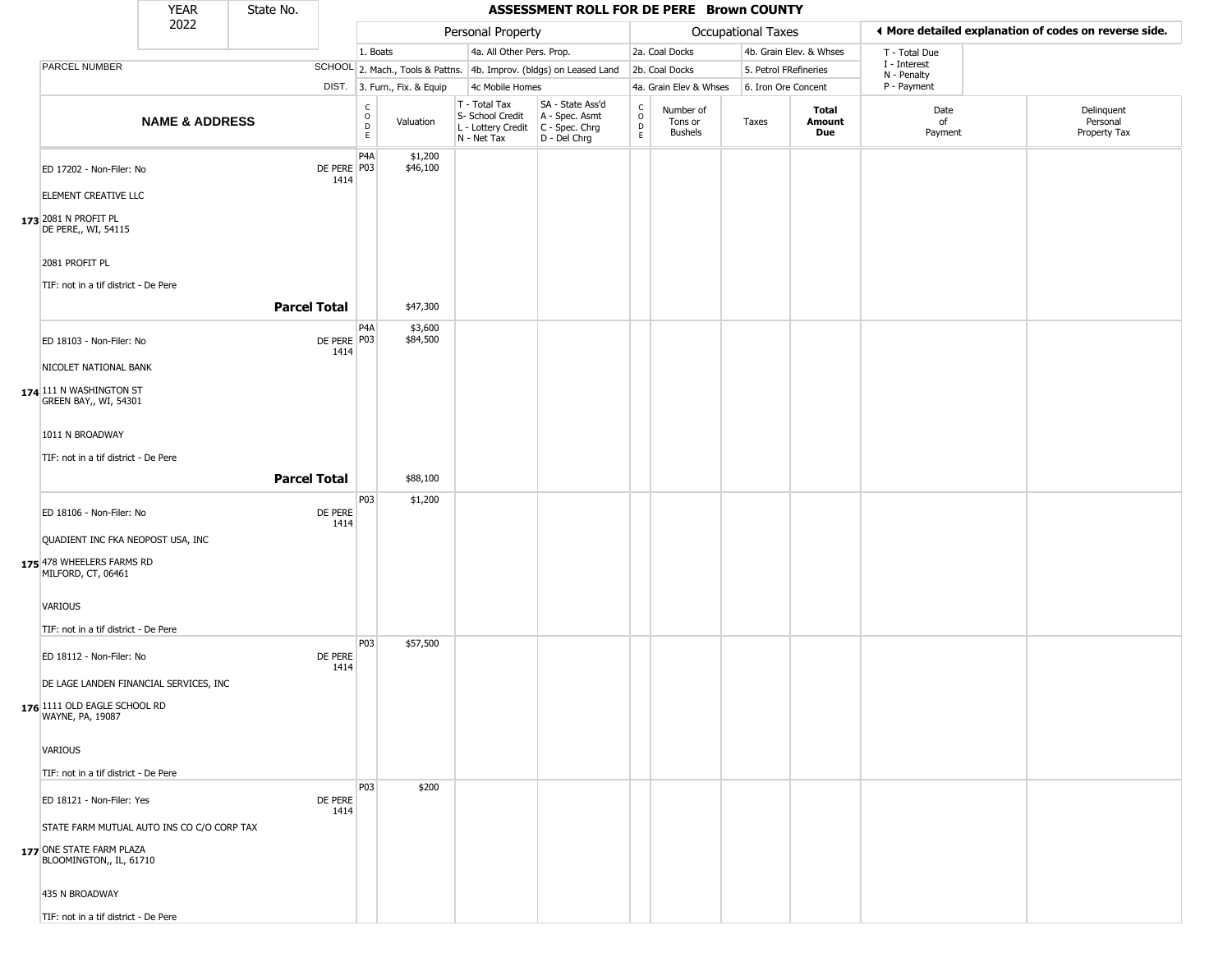|                                                                                                                          | <b>YEAR</b>               | State No.           |                         |                                             |                              |                                                                        | ASSESSMENT ROLL FOR DE PERE Brown COUNTY                               |                                              |                                        |                       |                         |                             |                                                       |
|--------------------------------------------------------------------------------------------------------------------------|---------------------------|---------------------|-------------------------|---------------------------------------------|------------------------------|------------------------------------------------------------------------|------------------------------------------------------------------------|----------------------------------------------|----------------------------------------|-----------------------|-------------------------|-----------------------------|-------------------------------------------------------|
|                                                                                                                          | 2022                      |                     |                         |                                             |                              | Personal Property                                                      |                                                                        |                                              |                                        | Occupational Taxes    |                         |                             | ◀ More detailed explanation of codes on reverse side. |
|                                                                                                                          |                           |                     |                         | 1. Boats                                    |                              | 4a. All Other Pers. Prop.                                              |                                                                        |                                              | 2a. Coal Docks                         |                       | 4b. Grain Elev. & Whses | T - Total Due               |                                                       |
| PARCEL NUMBER                                                                                                            |                           |                     |                         |                                             |                              |                                                                        | SCHOOL 2. Mach., Tools & Pattns. 4b. Improv. (bldgs) on Leased Land    |                                              | 2b. Coal Docks                         | 5. Petrol FRefineries |                         | I - Interest<br>N - Penalty |                                                       |
|                                                                                                                          |                           |                     |                         |                                             | DIST. 3. Furn., Fix. & Equip | 4c Mobile Homes                                                        |                                                                        |                                              | 4a. Grain Elev & Whses                 | 6. Iron Ore Concent   |                         | P - Payment                 |                                                       |
|                                                                                                                          | <b>NAME &amp; ADDRESS</b> |                     |                         | $\frac{c}{0}$<br>$\mathsf D$<br>$\mathsf E$ | Valuation                    | T - Total Tax<br>S- School Credit<br>L - Lottery Credit<br>N - Net Tax | SA - State Ass'd<br>A - Spec. Asmt<br>$C - Spec. Chrg$<br>D - Del Chrg | $\begin{array}{c}\nC \\ D \\ E\n\end{array}$ | Number of<br>Tons or<br><b>Bushels</b> | Taxes                 | Total<br>Amount<br>Due  | Date<br>of<br>Payment       | Delinquent<br>Personal<br>Property Tax                |
| ED 1870 COMMERCE DR - Non-Filer: No<br>NORTHFIELD CORP<br>178 1870 COMMERCE DR<br>DE PERE, WI, 54115<br>1870 COMMERCE DR |                           |                     | DE PERE e<br>$1414$ Ass | Stat<br>ess<br>ed                           | \$0                          |                                                                        |                                                                        |                                              |                                        |                       |                         |                             |                                                       |
| TIF: not in a tif district - De Pere                                                                                     |                           |                     |                         | P03                                         | \$7,900                      |                                                                        |                                                                        |                                              |                                        |                       |                         |                             |                                                       |
| ED 18716 - Non-Filer: No<br>QUADIENT LEASING USA INC FKA MAILFINACE, INC<br>179 478 WHEELERS FARMS RD                    |                           |                     | DE PERE<br>1414         |                                             |                              |                                                                        |                                                                        |                                              |                                        |                       |                         |                             |                                                       |
| MILFORD,, CT, 06461<br>VARIOUS<br>TIF: not in a tif district - De Pere                                                   |                           |                     |                         |                                             |                              |                                                                        |                                                                        |                                              |                                        |                       |                         |                             |                                                       |
| ED 19678 - Non-Filer: No<br>TAKE 5, LLC - #30586 OIL CHANGE<br>180 PO BOX 54257<br>LEXINGTON, KY, 40555                  |                           |                     | DE PERE P03<br>1414     | P4A                                         | \$500<br>\$18,800            |                                                                        |                                                                        |                                              |                                        |                       |                         |                             |                                                       |
| 914 GEORGE ST<br>TIF: TIF #7-De Pere                                                                                     |                           | <b>Parcel Total</b> |                         |                                             | \$19,300                     |                                                                        |                                                                        |                                              |                                        |                       |                         |                             |                                                       |
| ED 20484 - Non-Filer: Yes<br>GILLESPIE<br>181 416 GEORGE ST STE 105                                                      |                           |                     | DE PERE<br>1414         | P03                                         | \$1,200                      |                                                                        |                                                                        |                                              |                                        |                       |                         |                             |                                                       |
| DE PERE,, WI, 54115<br>416 GEORGE ST<br>TIF: TIF #7-De Pere                                                              |                           |                     |                         |                                             |                              |                                                                        |                                                                        |                                              |                                        |                       |                         |                             |                                                       |
| ED 21306 - Non-Filer: No<br>NOVAK'S CHEESE OF WISCONSIN, INC                                                             |                           |                     | DE PERE P03<br>1414     | P4A                                         | \$0<br>\$12,400              |                                                                        |                                                                        |                                              |                                        |                       |                         |                             |                                                       |
| 182 1200 ENTERPRISE DR<br>DE PERE,, WI, 54115<br>1200 ENTERPRISE DR<br>TIF: not in a tif district - De Pere              |                           | <b>Parcel Total</b> |                         |                                             | \$12,400                     |                                                                        |                                                                        |                                              |                                        |                       |                         |                             |                                                       |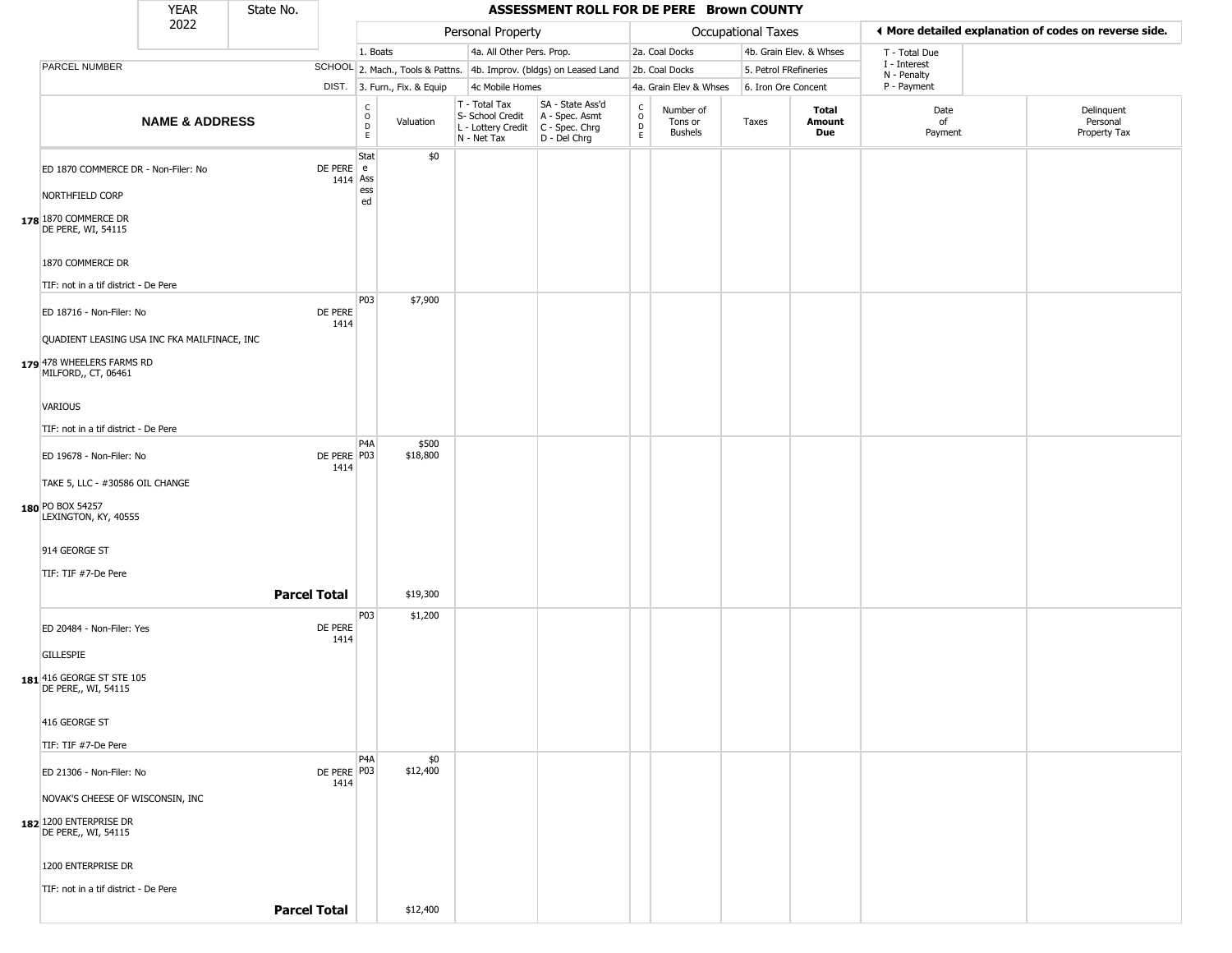|                                                                                                                          | <b>YEAR</b>               | State No. |                         |                                |                              |                                                                                       | ASSESSMENT ROLL FOR DE PERE Brown COUNTY                            |                                            |                                        |                       |                         |                             |                                                       |
|--------------------------------------------------------------------------------------------------------------------------|---------------------------|-----------|-------------------------|--------------------------------|------------------------------|---------------------------------------------------------------------------------------|---------------------------------------------------------------------|--------------------------------------------|----------------------------------------|-----------------------|-------------------------|-----------------------------|-------------------------------------------------------|
|                                                                                                                          | 2022                      |           |                         |                                |                              | Personal Property                                                                     |                                                                     |                                            |                                        | Occupational Taxes    |                         |                             | ◀ More detailed explanation of codes on reverse side. |
|                                                                                                                          |                           |           |                         | 1. Boats                       |                              | 4a. All Other Pers. Prop.                                                             |                                                                     |                                            | 2a. Coal Docks                         |                       | 4b. Grain Elev. & Whses | T - Total Due               |                                                       |
| PARCEL NUMBER                                                                                                            |                           |           |                         |                                |                              |                                                                                       | SCHOOL 2. Mach., Tools & Pattns. 4b. Improv. (bldgs) on Leased Land |                                            | 2b. Coal Docks                         | 5. Petrol FRefineries |                         | I - Interest<br>N - Penalty |                                                       |
|                                                                                                                          |                           |           |                         |                                | DIST. 3. Furn., Fix. & Equip | 4c Mobile Homes                                                                       |                                                                     |                                            | 4a. Grain Elev & Whses                 | 6. Iron Ore Concent   |                         | P - Payment                 |                                                       |
|                                                                                                                          | <b>NAME &amp; ADDRESS</b> |           |                         | $\rm _o^C$<br>$\mathsf D$<br>E | Valuation                    | T - Total Tax<br>S- School Credit<br>L - Lottery Credit C - Spec. Chrg<br>N - Net Tax | SA - State Ass'd<br>A - Spec. Asmt<br>D - Del Chrg                  | $\mathsf C$<br>$\circ$<br>D<br>$\mathsf E$ | Number of<br>Tons or<br><b>Bushels</b> | Taxes                 | Total<br>Amount<br>Due  | Date<br>of<br>Payment       | Delinquent<br>Personal<br>Property Tax                |
| ED 21308 - Non-Filer: Yes<br>CLOVERIDGE CONVERTING, LLC<br>183 825 PROSPER RD                                            |                           |           | DE PERE<br>1414         | P03                            | \$300                        |                                                                                       |                                                                     |                                            |                                        |                       |                         |                             |                                                       |
| DE PERE,, WI, 54115<br>825 PROSPER RD<br>TIF: not in a tif district - De Pere                                            |                           |           |                         | P4A                            | \$6,400                      |                                                                                       |                                                                     |                                            |                                        |                       |                         |                             |                                                       |
| ED 21945 - Non-Filer: No<br>CHEP USA C/O MARVIN F POER AND COMPANY<br>184 5897 WINDWARD PARKWAY<br>ALPHARETTA, GA, 30005 |                           |           | DE PERE<br>1414         |                                |                              |                                                                                       |                                                                     |                                            |                                        |                       |                         |                             |                                                       |
| <b>VARIOUS</b><br>TIF: not in a tif district - De Pere                                                                   |                           |           |                         |                                |                              |                                                                                       |                                                                     |                                            |                                        |                       |                         |                             |                                                       |
| ED 21948 - Non-Filer: No<br>PITNEY BOWES, INC<br>185 5310 CYPRESS CENTER #110<br>TAMPA, FL, 33609                        |                           |           | DE PERE<br>1414         | P03                            | \$300                        |                                                                                       |                                                                     |                                            |                                        |                       |                         |                             |                                                       |
| VARIOUS<br>TIF: not in a tif district - De Pere                                                                          |                           |           |                         |                                |                              |                                                                                       |                                                                     |                                            |                                        |                       |                         |                             |                                                       |
| ED 21952 - Non-Filer: No<br>D2 INGREDIENTS LP<br>186 1244 ENTERPRISE DR<br>DE PERE,, WI, 54115                           |                           |           | DE PERE e<br>$1414$ Ass | Stat<br>ess<br>ed              | \$0                          |                                                                                       |                                                                     |                                            |                                        |                       |                         |                             |                                                       |
| 1244 ENTERPRISE DR<br>TIF: not in a tif district - De Pere                                                               |                           |           |                         |                                |                              |                                                                                       |                                                                     |                                            |                                        |                       |                         |                             |                                                       |
| ED 21955 - Non-Filer: No                                                                                                 |                           |           | DE PERE<br>1414         | P03                            | \$13,000                     |                                                                                       |                                                                     |                                            |                                        |                       |                         |                             |                                                       |
| ZESTY'S CORP ATTN: TED ZIEMAN<br>187 3718 RIVERSIDE DRIVE<br>GREEN BAY,, WI, 54301                                       |                           |           |                         |                                |                              |                                                                                       |                                                                     |                                            |                                        |                       |                         |                             |                                                       |
| 3718 RIVERSIDE DR                                                                                                        |                           |           |                         |                                |                              |                                                                                       |                                                                     |                                            |                                        |                       |                         |                             |                                                       |
| TIF: not in a tif district - De Pere                                                                                     |                           |           |                         |                                |                              |                                                                                       |                                                                     |                                            |                                        |                       |                         |                             |                                                       |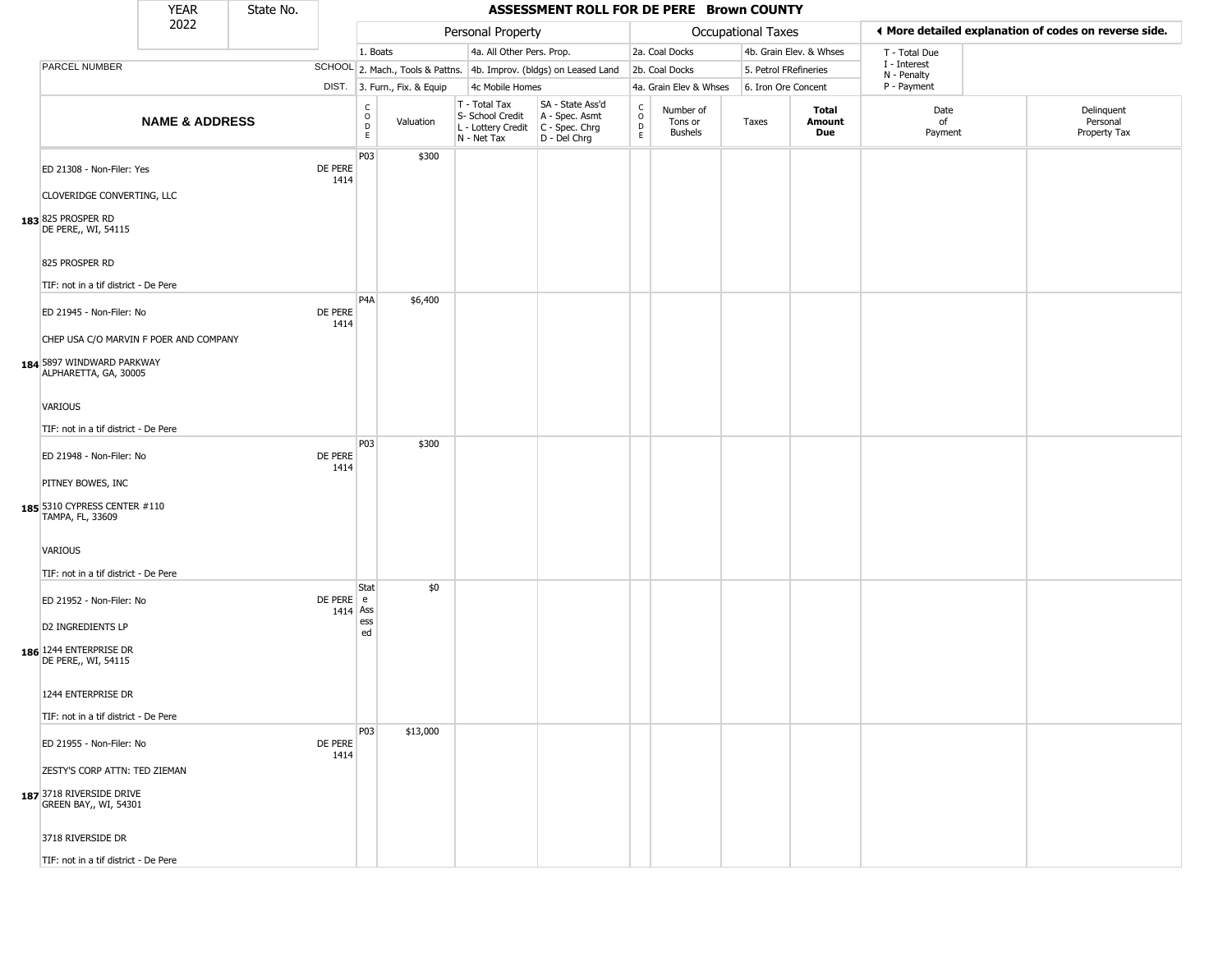|                                                               | <b>YEAR</b>               | State No.           |                     |                                                                     |                                                                          | ASSESSMENT ROLL FOR DE PERE Brown COUNTY                               |                                           |                                        |                       |                         |                             |                                                       |
|---------------------------------------------------------------|---------------------------|---------------------|---------------------|---------------------------------------------------------------------|--------------------------------------------------------------------------|------------------------------------------------------------------------|-------------------------------------------|----------------------------------------|-----------------------|-------------------------|-----------------------------|-------------------------------------------------------|
|                                                               | 2022                      |                     |                     |                                                                     | Personal Property                                                        |                                                                        |                                           |                                        | Occupational Taxes    |                         |                             | ◀ More detailed explanation of codes on reverse side. |
|                                                               |                           |                     |                     | 1. Boats                                                            | 4a. All Other Pers. Prop.                                                |                                                                        |                                           | 2a. Coal Docks                         |                       | 4b. Grain Elev. & Whses | T - Total Due               |                                                       |
| PARCEL NUMBER                                                 |                           |                     |                     |                                                                     |                                                                          | SCHOOL 2. Mach., Tools & Pattns. 4b. Improv. (bldgs) on Leased Land    |                                           | 2b. Coal Docks                         | 5. Petrol FRefineries |                         | I - Interest<br>N - Penalty |                                                       |
|                                                               |                           |                     |                     | DIST. 3. Furn., Fix. & Equip                                        | 4c Mobile Homes                                                          |                                                                        |                                           | 4a. Grain Elev & Whses                 | 6. Iron Ore Concent   |                         | P - Payment                 |                                                       |
|                                                               | <b>NAME &amp; ADDRESS</b> |                     |                     | $\begin{smallmatrix} C\\ O\\ D \end{smallmatrix}$<br>Valuation<br>E | $T - Total Tax$<br>S- School Credit<br>L - Lottery Credit<br>N - Net Tax | SA - State Ass'd<br>A - Spec. Asmt<br>$C - Spec. Chrg$<br>D - Del Chrg | c<br>$\circ$<br>$\mathsf{D}_{\mathsf{E}}$ | Number of<br>Tons or<br><b>Bushels</b> | Taxes                 | Total<br>Amount<br>Due  | Date<br>of<br>Payment       | Delinquent<br>Personal<br>Property Tax                |
| ED 21957 - Non-Filer: No<br>MOMENTUM THREE, INC CHAD ANDERSON |                           |                     | DE PERE P03<br>1414 | P4A<br>\$300<br>\$5,400                                             |                                                                          |                                                                        |                                           |                                        |                       |                         |                             |                                                       |
| 188 1244 ENTERPRISE DR<br>DE PERE,, WI, 54115                 |                           |                     |                     |                                                                     |                                                                          |                                                                        |                                           |                                        |                       |                         |                             |                                                       |
| 1244 ENTERPRISE DR                                            |                           |                     |                     |                                                                     |                                                                          |                                                                        |                                           |                                        |                       |                         |                             |                                                       |
| TIF: not in a tif district - De Pere                          |                           | <b>Parcel Total</b> |                     | \$5,700                                                             |                                                                          |                                                                        |                                           |                                        |                       |                         |                             |                                                       |
| ED 23131 - Non-Filer: No                                      |                           |                     | DE PERE P03<br>1414 | P <sub>4</sub> A<br>\$300<br>\$2,300                                |                                                                          |                                                                        |                                           |                                        |                       |                         |                             |                                                       |
| THE TILE & STONE GALLERY, INC                                 |                           |                     |                     |                                                                     |                                                                          |                                                                        |                                           |                                        |                       |                         |                             |                                                       |
| 189 126 S BROADWAY<br>DE PERE,, WI, 54115                     |                           |                     |                     |                                                                     |                                                                          |                                                                        |                                           |                                        |                       |                         |                             |                                                       |
| 126 S BROADWAY                                                |                           |                     |                     |                                                                     |                                                                          |                                                                        |                                           |                                        |                       |                         |                             |                                                       |
| TIF: not in a tif district - De Pere                          |                           | <b>Parcel Total</b> |                     | \$2,600                                                             |                                                                          |                                                                        |                                           |                                        |                       |                         |                             |                                                       |
| ED 23132 - Non-Filer: Yes                                     |                           |                     | DE PERE P03         | P <sub>4</sub> A<br>\$200<br>\$1,400                                |                                                                          |                                                                        |                                           |                                        |                       |                         |                             |                                                       |
| LA VIE BOHEME, LLC                                            |                           |                     | 1414                |                                                                     |                                                                          |                                                                        |                                           |                                        |                       |                         |                             |                                                       |
| 190 421 GEORGE ST UNIT 101<br>DE PERE,, WI, 54115             |                           |                     |                     |                                                                     |                                                                          |                                                                        |                                           |                                        |                       |                         |                             |                                                       |
| 421 GEORGE ST UNIT 101                                        |                           |                     |                     |                                                                     |                                                                          |                                                                        |                                           |                                        |                       |                         |                             |                                                       |
| TIF: not in a tif district - De Pere                          |                           | <b>Parcel Total</b> |                     | \$1,600                                                             |                                                                          |                                                                        |                                           |                                        |                       |                         |                             |                                                       |
| ED 23134 - Non-Filer: No                                      |                           |                     | DE PERE P03<br>1414 | P <sub>4</sub> A<br>\$1,000<br>\$6,000                              |                                                                          |                                                                        |                                           |                                        |                       |                         |                             |                                                       |
| TRUE NORTH ENERGY                                             |                           |                     |                     |                                                                     |                                                                          |                                                                        |                                           |                                        |                       |                         |                             |                                                       |
| 191 10346 BRECKSVILLE RD<br>BRECKSVILLE, OH, 44141            |                           |                     |                     |                                                                     |                                                                          |                                                                        |                                           |                                        |                       |                         |                             |                                                       |
| 1063 N BROADWAY #814                                          |                           |                     |                     |                                                                     |                                                                          |                                                                        |                                           |                                        |                       |                         |                             |                                                       |
| TIF: not in a tif district - De Pere                          |                           | <b>Parcel Total</b> |                     | \$7,000                                                             |                                                                          |                                                                        |                                           |                                        |                       |                         |                             |                                                       |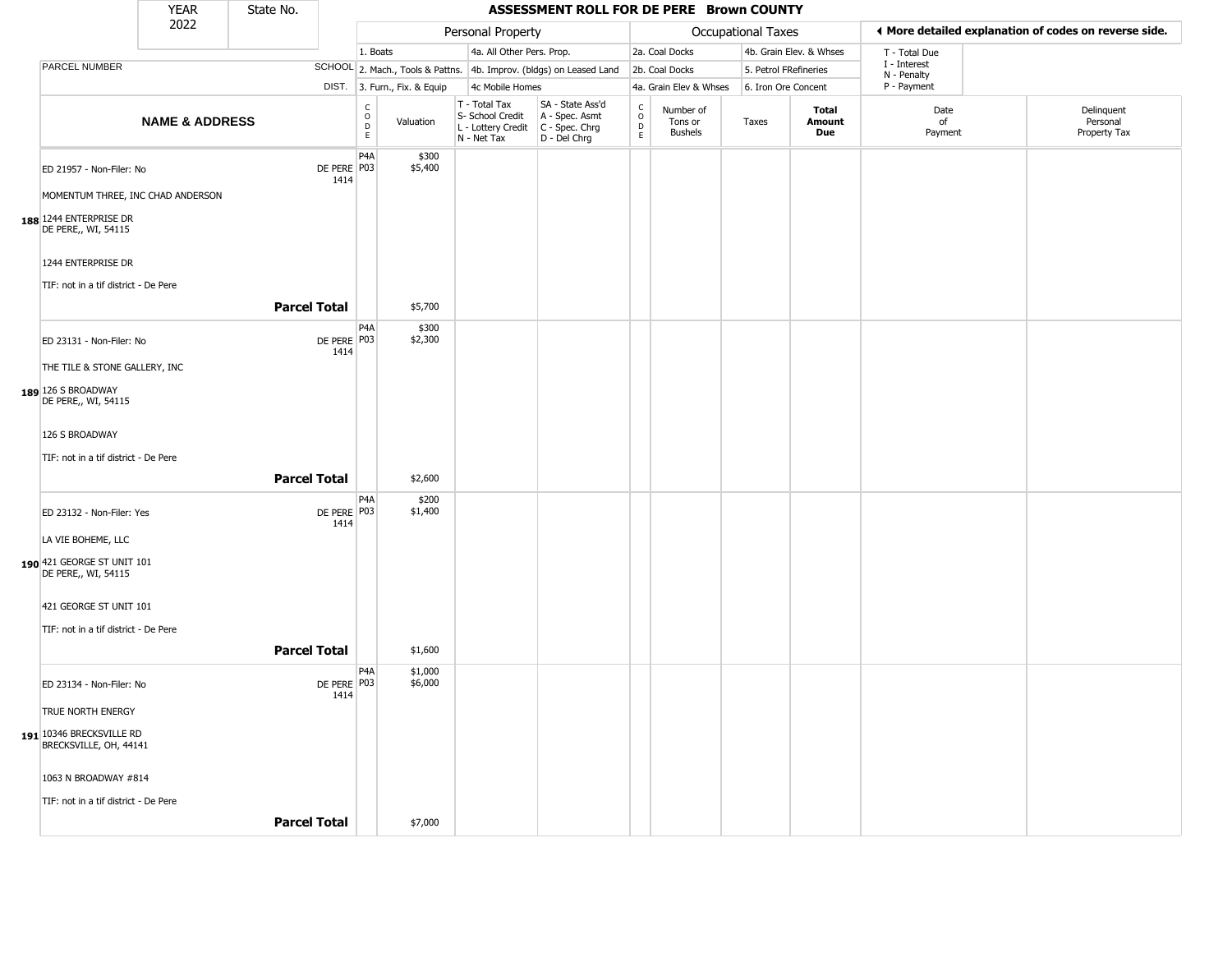|                                                                                                                |                            | <b>YEAR</b>                                     | State No.           |                       |                                      |                              |                                                                        | ASSESSMENT ROLL FOR DE PERE Brown COUNTY                             |                                                 |                                        |                           |                         |                             |                                                       |
|----------------------------------------------------------------------------------------------------------------|----------------------------|-------------------------------------------------|---------------------|-----------------------|--------------------------------------|------------------------------|------------------------------------------------------------------------|----------------------------------------------------------------------|-------------------------------------------------|----------------------------------------|---------------------------|-------------------------|-----------------------------|-------------------------------------------------------|
|                                                                                                                |                            | 2022                                            |                     |                       |                                      |                              | Personal Property                                                      |                                                                      |                                                 |                                        | <b>Occupational Taxes</b> |                         |                             | ◀ More detailed explanation of codes on reverse side. |
|                                                                                                                |                            |                                                 |                     |                       | 1. Boats                             |                              | 4a. All Other Pers. Prop.                                              |                                                                      |                                                 | 2a. Coal Docks                         |                           | 4b. Grain Elev. & Whses | T - Total Due               |                                                       |
| PARCEL NUMBER                                                                                                  |                            |                                                 |                     |                       |                                      |                              |                                                                        | SCHOOL 2. Mach., Tools & Pattns. 4b. Improv. (bldgs) on Leased Land  |                                                 | 2b. Coal Docks                         | 5. Petrol FRefineries     |                         | I - Interest<br>N - Penalty |                                                       |
|                                                                                                                |                            |                                                 |                     |                       |                                      | DIST. 3. Furn., Fix. & Equip | 4c Mobile Homes                                                        |                                                                      |                                                 | 4a. Grain Elev & Whses                 | 6. Iron Ore Concent       |                         | P - Payment                 |                                                       |
|                                                                                                                |                            | <b>NAME &amp; ADDRESS</b>                       |                     |                       | $\mathsf C$<br>$\mathsf O$<br>D<br>E | Valuation                    | T - Total Tax<br>S- School Credit<br>L - Lottery Credit<br>N - Net Tax | SA - State Ass'd<br>A - Spec. Asmt<br>C - Spec. Chrg<br>D - Del Chrg | $\begin{array}{c} C \\ O \\ D \\ E \end{array}$ | Number of<br>Tons or<br><b>Bushels</b> | Taxes                     | Total<br>Amount<br>Due  | Date<br>of<br>Payment       | Delinquent<br>Personal<br>Property Tax                |
| ED 23135 - Non-Filer: No                                                                                       |                            | EDWARD D JONES & CO, L.P. DBA: BRANCH TAX 62242 |                     | DE PERE   P4A<br>1414 | P03                                  | \$2,100<br>\$2,200           |                                                                        |                                                                      |                                                 |                                        |                           |                         |                             |                                                       |
| 192 PO BOX 66528<br>ST LOUIS,, MO, 63166-6528                                                                  | 1201 ENTERPRISE DR, STE #B |                                                 |                     |                       |                                      |                              |                                                                        |                                                                      |                                                 |                                        |                           |                         |                             |                                                       |
|                                                                                                                |                            |                                                 |                     |                       |                                      |                              |                                                                        |                                                                      |                                                 |                                        |                           |                         |                             |                                                       |
| TIF: not in a tif district - De Pere                                                                           |                            |                                                 | <b>Parcel Total</b> |                       |                                      | \$4,300                      |                                                                        |                                                                      |                                                 |                                        |                           |                         |                             |                                                       |
| ED 23136 - Non-Filer: Yes<br>JIM CORNELL PLUMBING, LLC<br>193 1450 ENTERPRISE DR                               |                            |                                                 |                     | DE PERE<br>1414       | P03                                  | \$13,000                     |                                                                        |                                                                      |                                                 |                                        |                           |                         |                             |                                                       |
| DE PERE,, WI, 54115<br>1450 ENTERPRISE DR<br>TIF: not in a tif district - De Pere                              |                            |                                                 |                     |                       |                                      |                              |                                                                        |                                                                      |                                                 |                                        |                           |                         |                             |                                                       |
| ED 23138 - Non-Filer: Yes<br>SCHERE STEEL STRUCTURES, INC<br>194 416 GEORGE ST UNIT 102<br>DE PERE,, WI, 54115 |                            |                                                 |                     | DE PERE   P03<br>1414 | P4A                                  | \$400<br>\$3,100             |                                                                        |                                                                      |                                                 |                                        |                           |                         |                             |                                                       |
| 416 GEORGE ST<br>TIF: not in a tif district - De Pere                                                          |                            |                                                 | <b>Parcel Total</b> |                       |                                      | \$3,500                      |                                                                        |                                                                      |                                                 |                                        |                           |                         |                             |                                                       |
| ED 23141 - Non-Filer: Yes<br>AROMATIC, INC<br>195 1244 ENTERPRISE DR<br>DE PERE,, WI, 54115                    |                            |                                                 |                     | DE PERE<br>1414       | P03                                  | \$800                        |                                                                        |                                                                      |                                                 |                                        |                           |                         |                             |                                                       |
| 1244 ENTERPRISE DR<br>TIF: not in a tif district - De Pere                                                     |                            |                                                 |                     |                       | P03                                  | \$800                        |                                                                        |                                                                      |                                                 |                                        |                           |                         |                             |                                                       |
| ED 23142 - Non-Filer: No<br>196 PO BOX 19070<br>GREEN BAY,, WI, 54307-9070<br>1950 ENTERPRISE DR               |                            | ST VINCENT HOSPITAL DBA: PREVEA HEALTH          |                     | DE PERE<br>1414       |                                      |                              |                                                                        |                                                                      |                                                 |                                        |                           |                         |                             |                                                       |
| TIF: TIF #10-De Pere                                                                                           |                            |                                                 |                     |                       |                                      |                              |                                                                        |                                                                      |                                                 |                                        |                           |                         |                             |                                                       |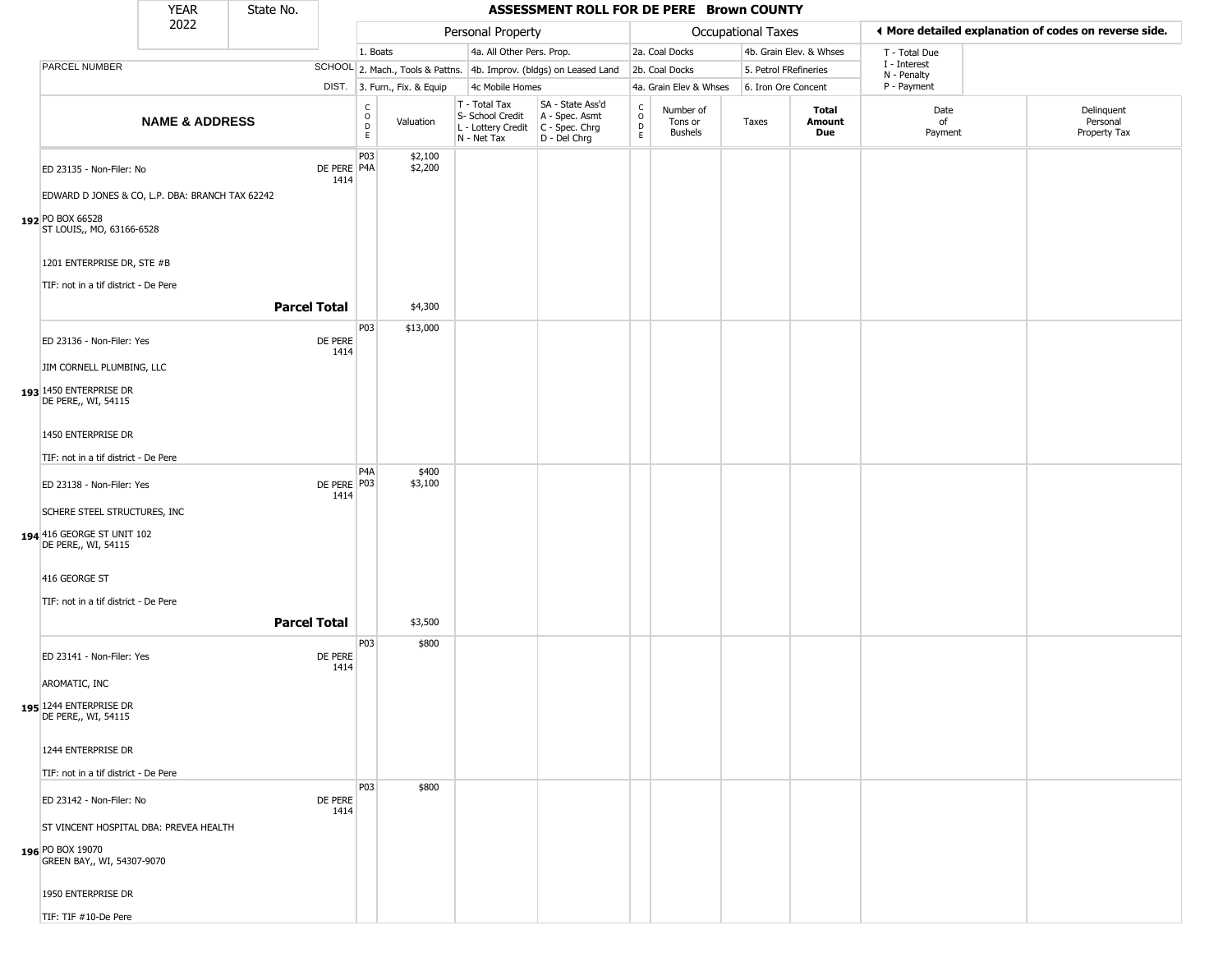|                                                                                                   | <b>YEAR</b>               | State No. |                 |                                            |                              |                                                                        | ASSESSMENT ROLL FOR DE PERE Brown COUNTY                             |                                                 |                                 |                       |                               |                             |                                                       |
|---------------------------------------------------------------------------------------------------|---------------------------|-----------|-----------------|--------------------------------------------|------------------------------|------------------------------------------------------------------------|----------------------------------------------------------------------|-------------------------------------------------|---------------------------------|-----------------------|-------------------------------|-----------------------------|-------------------------------------------------------|
|                                                                                                   | 2022                      |           |                 |                                            |                              | Personal Property                                                      |                                                                      |                                                 |                                 | Occupational Taxes    |                               |                             | ◀ More detailed explanation of codes on reverse side. |
|                                                                                                   |                           |           |                 | 1. Boats                                   |                              | 4a. All Other Pers. Prop.                                              |                                                                      |                                                 | 2a. Coal Docks                  |                       | 4b. Grain Elev. & Whses       | T - Total Due               |                                                       |
| PARCEL NUMBER                                                                                     |                           |           |                 |                                            |                              |                                                                        | SCHOOL 2. Mach., Tools & Pattns. 4b. Improv. (bldgs) on Leased Land  |                                                 | 2b. Coal Docks                  | 5. Petrol FRefineries |                               | I - Interest<br>N - Penalty |                                                       |
|                                                                                                   |                           |           |                 |                                            | DIST. 3. Furn., Fix. & Equip | 4c Mobile Homes                                                        |                                                                      |                                                 | 4a. Grain Elev & Whses          | 6. Iron Ore Concent   |                               | P - Payment                 |                                                       |
|                                                                                                   | <b>NAME &amp; ADDRESS</b> |           |                 | $\begin{array}{c} C \\ O \\ E \end{array}$ | Valuation                    | T - Total Tax<br>S- School Credit<br>L - Lottery Credit<br>N - Net Tax | SA - State Ass'd<br>A - Spec. Asmt<br>C - Spec. Chrg<br>D - Del Chrg | $\begin{array}{c} C \\ O \\ D \\ E \end{array}$ | Number of<br>Tons or<br>Bushels | Taxes                 | Total<br>Amount<br><b>Due</b> | Date<br>of<br>Payment       | Delinquent<br>Personal<br>Property Tax                |
| ED 23146 - Non-Filer: No<br>US BANK NATIONAL ASSOCIATION                                          |                           |           | DE PERE<br>1414 | P03                                        | \$33,000                     |                                                                        |                                                                      |                                                 |                                 |                       |                               |                             |                                                       |
| 197 1310 MADRID ST STE 100<br>MARSHALL,, MN, 56258                                                |                           |           |                 |                                            |                              |                                                                        |                                                                      |                                                 |                                 |                       |                               |                             |                                                       |
| <b>VARIOUS</b><br>TIF: not in a tif district - De Pere                                            |                           |           |                 |                                            |                              |                                                                        |                                                                      |                                                 |                                 |                       |                               |                             |                                                       |
| ED 23147 - Non-Filer: No                                                                          |                           |           | DE PERE<br>1414 | P03                                        | \$4,000                      |                                                                        |                                                                      |                                                 |                                 |                       |                               |                             |                                                       |
| CIT FINANCE, LLC C/O RYAN TAX COMPLIANCE SERVICES, LLC<br>198 PO BOX 460709<br>HOUSTON, TX, 77056 |                           |           |                 |                                            |                              |                                                                        |                                                                      |                                                 |                                 |                       |                               |                             |                                                       |
| 1881 CHICAGO ST<br>TIF: not in a tif district - De Pere                                           |                           |           |                 |                                            |                              |                                                                        |                                                                      |                                                 |                                 |                       |                               |                             |                                                       |
| ED 23149 - Non-Filer: No                                                                          |                           |           | DE PERE<br>1414 | P <sub>4</sub> A                           | \$537,100                    |                                                                        |                                                                      |                                                 |                                 |                       |                               |                             |                                                       |
| ZIMMER US, INC<br>199 2500 WESTFIELD DRIVE<br>ELGIN, IL, 60124                                    |                           |           |                 |                                            |                              |                                                                        |                                                                      |                                                 |                                 |                       |                               |                             |                                                       |
| 840 O'KEEFE RD<br>TIF: not in a tif district - De Pere                                            |                           |           |                 |                                            |                              |                                                                        |                                                                      |                                                 |                                 |                       |                               |                             |                                                       |
| ED 23816 - Non-Filer: Yes                                                                         |                           |           | DE PERE<br>1414 | P03                                        | \$8,700                      |                                                                        |                                                                      |                                                 |                                 |                       |                               |                             |                                                       |
| BRUMMEL ARCHITECTURAL/OUTBACK DESIGN<br>200 107 N BROADWAY<br>DE PERE,, WI, 54115                 |                           |           |                 |                                            |                              |                                                                        |                                                                      |                                                 |                                 |                       |                               |                             |                                                       |
| 107 N BROADWAY<br>TIF: not in a tif district - De Pere                                            |                           |           |                 |                                            |                              |                                                                        |                                                                      |                                                 |                                 |                       |                               |                             |                                                       |
| ED 23819 - Non-Filer: Yes                                                                         |                           |           | DE PERE<br>1414 | P03                                        | \$1,500                      |                                                                        |                                                                      |                                                 |                                 |                       |                               |                             |                                                       |
| BODYWORKS MARGARET E SUMMERSIDE<br>201 921 GEORGE ST STE 1<br>DE PERE,, WI, 54115                 |                           |           |                 |                                            |                              |                                                                        |                                                                      |                                                 |                                 |                       |                               |                             |                                                       |
| 921 GEORGE ST STE 1                                                                               |                           |           |                 |                                            |                              |                                                                        |                                                                      |                                                 |                                 |                       |                               |                             |                                                       |
| TIF: TIF #7-De Pere                                                                               |                           |           |                 |                                            |                              |                                                                        |                                                                      |                                                 |                                 |                       |                               |                             |                                                       |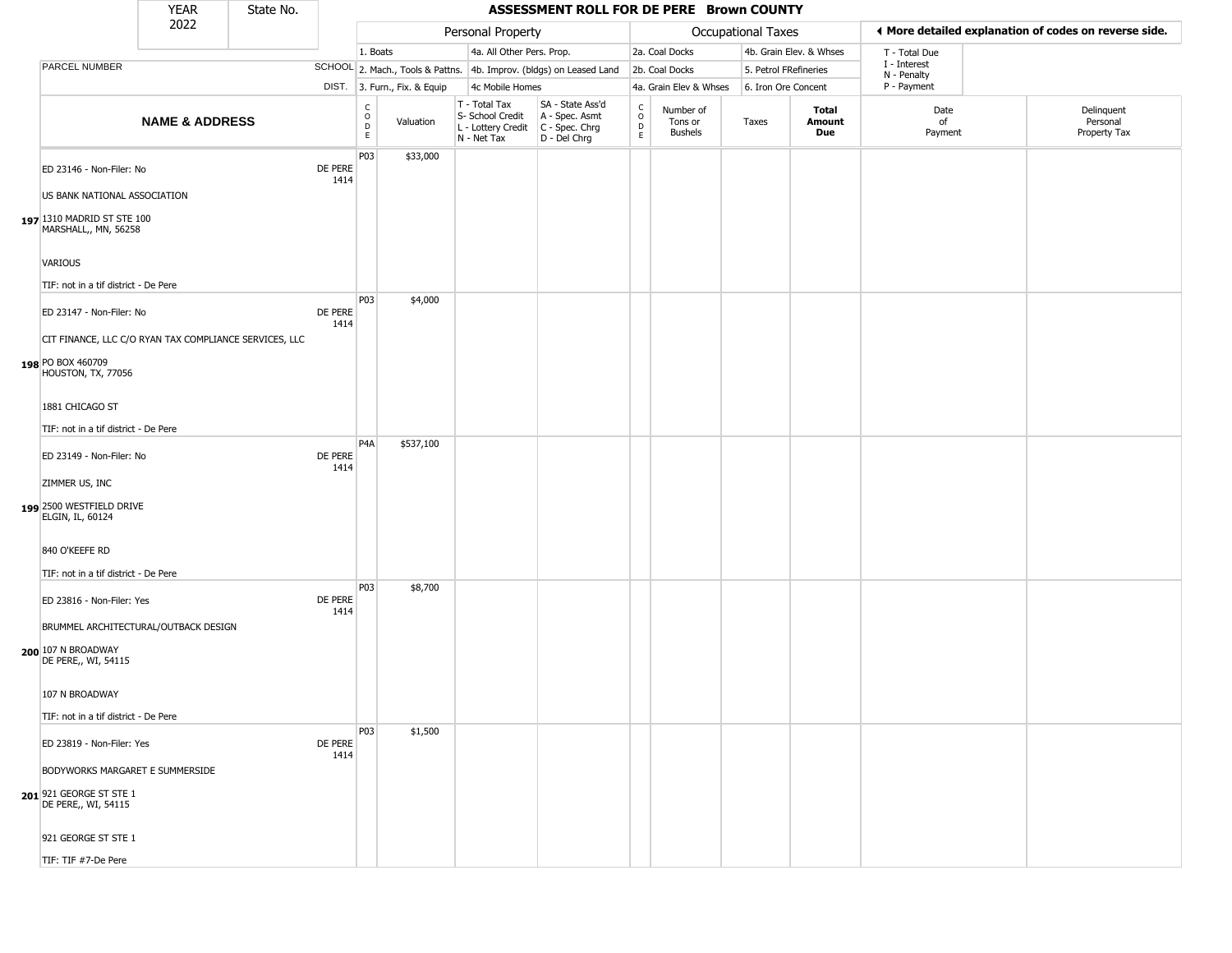|                                                                                                   | YEAR                      | State No. |                 |                                                  |                              |                                                                                         | ASSESSMENT ROLL FOR DE PERE Brown COUNTY                            |                                          |                                        |                       |                         |                             |                                                       |
|---------------------------------------------------------------------------------------------------|---------------------------|-----------|-----------------|--------------------------------------------------|------------------------------|-----------------------------------------------------------------------------------------|---------------------------------------------------------------------|------------------------------------------|----------------------------------------|-----------------------|-------------------------|-----------------------------|-------------------------------------------------------|
|                                                                                                   | 2022                      |           |                 |                                                  |                              | Personal Property                                                                       |                                                                     |                                          |                                        | Occupational Taxes    |                         |                             | ◀ More detailed explanation of codes on reverse side. |
|                                                                                                   |                           |           |                 | 1. Boats                                         |                              | 4a. All Other Pers. Prop.                                                               |                                                                     |                                          | 2a. Coal Docks                         |                       | 4b. Grain Elev. & Whses | T - Total Due               |                                                       |
| PARCEL NUMBER                                                                                     |                           |           |                 |                                                  |                              |                                                                                         | SCHOOL 2. Mach., Tools & Pattns. 4b. Improv. (bldgs) on Leased Land |                                          | 2b. Coal Docks                         | 5. Petrol FRefineries |                         | I - Interest<br>N - Penalty |                                                       |
|                                                                                                   |                           |           |                 |                                                  | DIST. 3. Furn., Fix. & Equip | 4c Mobile Homes                                                                         |                                                                     |                                          | 4a. Grain Elev & Whses                 | 6. Iron Ore Concent   |                         | P - Payment                 |                                                       |
|                                                                                                   | <b>NAME &amp; ADDRESS</b> |           |                 | $_{\rm o}^{\rm c}$<br>$\mathsf D$<br>$\mathsf E$ | Valuation                    | T - Total Tax<br>S- School Credit<br>L - Lottery Credit   C - Spec. Chrg<br>N - Net Tax | SA - State Ass'd<br>A - Spec. Asmt<br>D - Del Chrg                  | $\rm _o^C$<br>$\mathsf D$<br>$\mathsf E$ | Number of<br>Tons or<br><b>Bushels</b> | Taxes                 | Total<br>Amount<br>Due  | Date<br>of<br>Payment       | Delinquent<br>Personal<br>Property Tax                |
| ED 23823 - Non-Filer: No                                                                          |                           |           | DE PERE<br>1414 | P03                                              | \$200                        |                                                                                         |                                                                     |                                          |                                        |                       |                         |                             |                                                       |
| <b>ESSENTIAL TO WELLNESS</b><br>202 921 GEORGE ST STE 9<br>DE PERE,, WI, 54115                    |                           |           |                 |                                                  |                              |                                                                                         |                                                                     |                                          |                                        |                       |                         |                             |                                                       |
| 921 GEORGE ST STE 9<br>TIF: TIF #7-De Pere                                                        |                           |           |                 |                                                  |                              |                                                                                         |                                                                     |                                          |                                        |                       |                         |                             |                                                       |
| ED 23827 - Non-Filer: Yes<br>KIM M. JANUS, BS, NCTMB                                              |                           |           | DE PERE<br>1414 | P03                                              | \$200                        |                                                                                         |                                                                     |                                          |                                        |                       |                         |                             |                                                       |
| 203 921 GEORGE ST STE 6<br>DE PERE,, WI, 54115                                                    |                           |           |                 |                                                  |                              |                                                                                         |                                                                     |                                          |                                        |                       |                         |                             |                                                       |
| 921 GEORGE ST STE 6<br>TIF: TIF #7-De Pere                                                        |                           |           |                 |                                                  |                              |                                                                                         |                                                                     |                                          |                                        |                       |                         |                             |                                                       |
| ED 23832 - Non-Filer: Yes                                                                         |                           |           | DE PERE<br>1414 | P03                                              | \$8,000                      |                                                                                         |                                                                     |                                          |                                        |                       |                         |                             |                                                       |
| PAINTIN' POTTERY OR BEAD IT!<br>204 520 GEORGE ST<br>DE PERE,, WI, 54115                          |                           |           |                 |                                                  |                              |                                                                                         |                                                                     |                                          |                                        |                       |                         |                             |                                                       |
| 520 GEORGE ST<br>TIF: TIF #7-De Pere                                                              |                           |           |                 |                                                  |                              |                                                                                         |                                                                     |                                          |                                        |                       |                         |                             |                                                       |
| ED 23835 - Non-Filer: Yes                                                                         |                           |           | DE PERE<br>1414 | P03                                              | \$9,600                      |                                                                                         |                                                                     |                                          |                                        |                       |                         |                             |                                                       |
| THAT COVERS IT<br>205 622 GEORGE ST<br>DE PERE,, WI, 54115                                        |                           |           |                 |                                                  |                              |                                                                                         |                                                                     |                                          |                                        |                       |                         |                             |                                                       |
| 622 GEORGE ST<br>TIF: TIF #7-De Pere                                                              |                           |           |                 |                                                  |                              |                                                                                         |                                                                     |                                          |                                        |                       |                         |                             |                                                       |
| ED 23837 - Non-Filer: Yes                                                                         |                           |           | DE PERE<br>1414 | P03                                              | \$17,100                     |                                                                                         |                                                                     |                                          |                                        |                       |                         |                             |                                                       |
| TONI PULLEN, CERTIFIED MASSAGE THERAPIST<br><b>206</b> 921 GEORGE ST STE 3<br>DE PERE,, WI, 54115 |                           |           |                 |                                                  |                              |                                                                                         |                                                                     |                                          |                                        |                       |                         |                             |                                                       |
| 921 GEORGE ST STE 3                                                                               |                           |           |                 |                                                  |                              |                                                                                         |                                                                     |                                          |                                        |                       |                         |                             |                                                       |
| TIF: TIF #7-De Pere                                                                               |                           |           |                 |                                                  |                              |                                                                                         |                                                                     |                                          |                                        |                       |                         |                             |                                                       |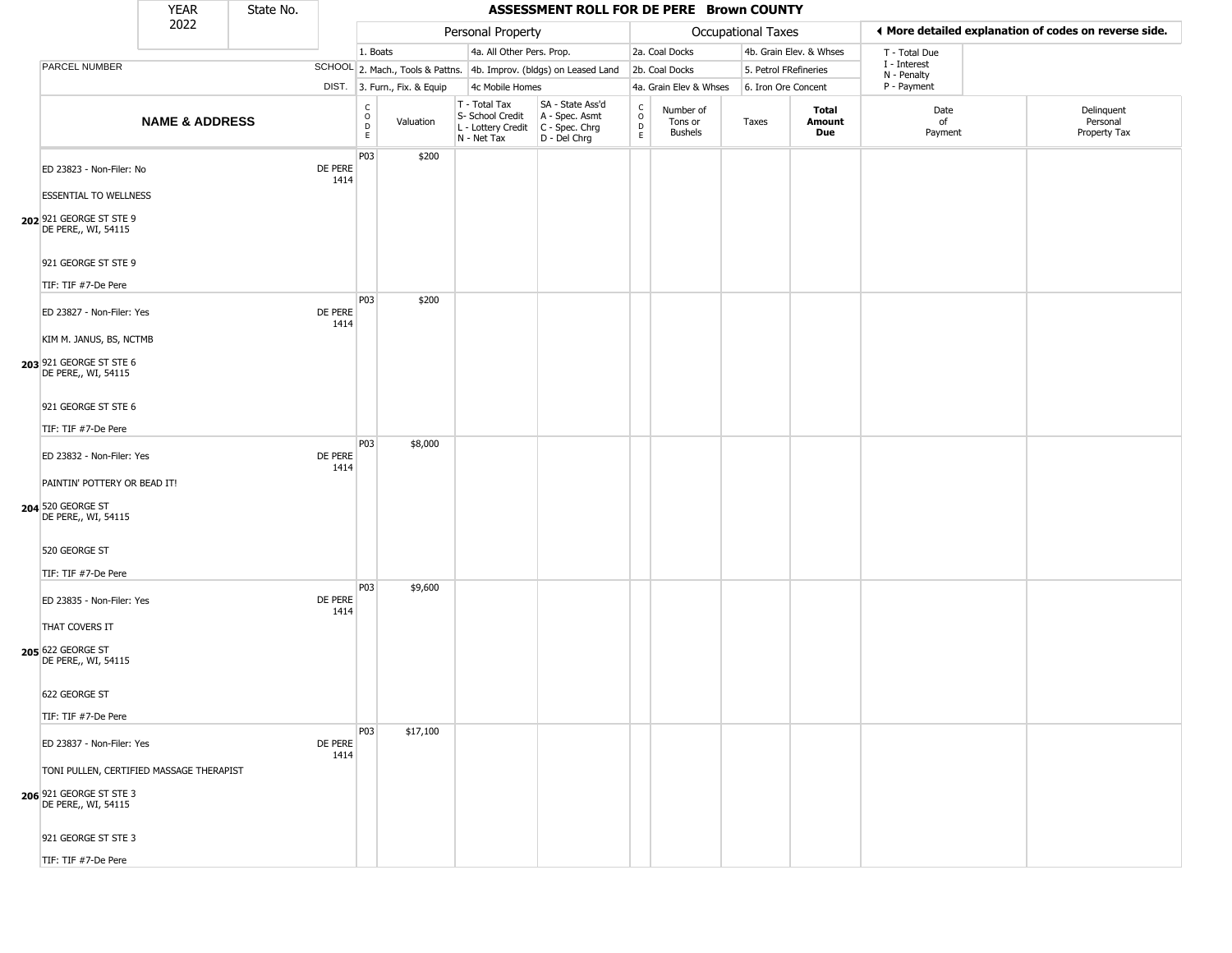|                                                      | <b>YEAR</b>               | State No.           |                     |                        |                              |                                                                        | ASSESSMENT ROLL FOR DE PERE Brown COUNTY                             |                                    |                                 |                       |                         |                             |                                                       |
|------------------------------------------------------|---------------------------|---------------------|---------------------|------------------------|------------------------------|------------------------------------------------------------------------|----------------------------------------------------------------------|------------------------------------|---------------------------------|-----------------------|-------------------------|-----------------------------|-------------------------------------------------------|
|                                                      | 2022                      |                     |                     |                        |                              | Personal Property                                                      |                                                                      |                                    |                                 | Occupational Taxes    |                         |                             | ♦ More detailed explanation of codes on reverse side. |
|                                                      |                           |                     |                     | 1. Boats               |                              | 4a. All Other Pers. Prop.                                              |                                                                      |                                    | 2a. Coal Docks                  |                       | 4b. Grain Elev. & Whses | T - Total Due               |                                                       |
| PARCEL NUMBER                                        |                           |                     |                     |                        |                              |                                                                        | SCHOOL 2. Mach., Tools & Pattns. 4b. Improv. (bldgs) on Leased Land  |                                    | 2b. Coal Docks                  | 5. Petrol FRefineries |                         | I - Interest<br>N - Penalty |                                                       |
|                                                      |                           |                     |                     |                        | DIST. 3. Furn., Fix. & Equip | 4c Mobile Homes                                                        |                                                                      |                                    | 4a. Grain Elev & Whses          | 6. Iron Ore Concent   |                         | P - Payment                 |                                                       |
|                                                      | <b>NAME &amp; ADDRESS</b> |                     |                     | C<br>$\circ$<br>D<br>E | Valuation                    | T - Total Tax<br>S- School Credit<br>L - Lottery Credit<br>N - Net Tax | SA - State Ass'd<br>A - Spec. Asmt<br>C - Spec. Chrg<br>D - Del Chrg | $\int_{0}^{c}$<br>$\mathsf D$<br>E | Number of<br>Tons or<br>Bushels | Taxes                 | Total<br>Amount<br>Due  | Date<br>of<br>Payment       | Delinquent<br>Personal<br>Property Tax                |
| ED 23846 - Non-Filer: Yes                            |                           |                     | DE PERE P4A<br>1414 | P03                    | \$500<br>\$500               |                                                                        |                                                                      |                                    |                                 |                       |                         |                             |                                                       |
| HEY, DAISY                                           |                           |                     |                     |                        |                              |                                                                        |                                                                      |                                    |                                 |                       |                         |                             |                                                       |
| 207 124 N BROADWAY<br>GREEN BAY, WI, 54313           |                           |                     |                     |                        |                              |                                                                        |                                                                      |                                    |                                 |                       |                         |                             |                                                       |
| 124 N BROADWAY                                       |                           |                     |                     |                        |                              |                                                                        |                                                                      |                                    |                                 |                       |                         |                             |                                                       |
| TIF: not in a tif district - De Pere                 |                           |                     |                     |                        |                              |                                                                        |                                                                      |                                    |                                 |                       |                         |                             |                                                       |
|                                                      |                           | <b>Parcel Total</b> |                     |                        | \$1,000                      |                                                                        |                                                                      |                                    |                                 |                       |                         |                             |                                                       |
| ED 23848 - Non-Filer: Yes                            |                           |                     | DE PERE             | P03                    | \$1,500                      |                                                                        |                                                                      |                                    |                                 |                       |                         |                             |                                                       |
| JOHN C. ALLEN INSURANCE AGENCY, INC                  |                           |                     | 1414                |                        |                              |                                                                        |                                                                      |                                    |                                 |                       |                         |                             |                                                       |
| 208 435 N BROADWAY<br>DE PERE,, WI, 54115            |                           |                     |                     |                        |                              |                                                                        |                                                                      |                                    |                                 |                       |                         |                             |                                                       |
| 435 N BROADWAY                                       |                           |                     |                     |                        |                              |                                                                        |                                                                      |                                    |                                 |                       |                         |                             |                                                       |
| TIF: not in a tif district - De Pere                 |                           |                     |                     |                        |                              |                                                                        |                                                                      |                                    |                                 |                       |                         |                             |                                                       |
| ED 23849 - Non-Filer: Yes                            |                           |                     | DE PERE<br>1414     | P03                    | \$9,600                      |                                                                        |                                                                      |                                    |                                 |                       |                         |                             |                                                       |
| K SERA SALON SPA                                     |                           |                     |                     |                        |                              |                                                                        |                                                                      |                                    |                                 |                       |                         |                             |                                                       |
| 209 118 N BROADWAY<br>DE PERE,, WI, 54115            |                           |                     |                     |                        |                              |                                                                        |                                                                      |                                    |                                 |                       |                         |                             |                                                       |
| 118 N BROADWAY                                       |                           |                     |                     |                        |                              |                                                                        |                                                                      |                                    |                                 |                       |                         |                             |                                                       |
| TIF: not in a tif district - De Pere                 |                           |                     |                     |                        |                              |                                                                        |                                                                      |                                    |                                 |                       |                         |                             |                                                       |
| ED 23851 - Non-Filer: Yes                            |                           |                     | DE PERE             | P03                    | \$400                        |                                                                        |                                                                      |                                    |                                 |                       |                         |                             |                                                       |
| MCB INDUSTRIES                                       |                           |                     | 1414                |                        |                              |                                                                        |                                                                      |                                    |                                 |                       |                         |                             |                                                       |
| 210 310 N WISCONSIN ST, STE E<br>DE PERE,, WI, 54115 |                           |                     |                     |                        |                              |                                                                        |                                                                      |                                    |                                 |                       |                         |                             |                                                       |
| 124 N BROADWAY, STE 90                               |                           |                     |                     |                        |                              |                                                                        |                                                                      |                                    |                                 |                       |                         |                             |                                                       |
| TIF: not in a tif district - De Pere                 |                           |                     |                     |                        |                              |                                                                        |                                                                      |                                    |                                 |                       |                         |                             |                                                       |
| ED 23855 - Non-Filer: Yes                            |                           |                     | DE PERE<br>1414     | P03                    | \$7,200                      |                                                                        |                                                                      |                                    |                                 |                       |                         |                             |                                                       |
| KDL INVESTMENTS, LLC DBA DOOLITTLEZ                  |                           |                     |                     |                        |                              |                                                                        |                                                                      |                                    |                                 |                       |                         |                             |                                                       |
| 211 124 N BROADWAY STE B<br>DE PERE, WI, 54115       |                           |                     |                     |                        |                              |                                                                        |                                                                      |                                    |                                 |                       |                         |                             |                                                       |
| 124 N BROADWAY STE B                                 |                           |                     |                     |                        |                              |                                                                        |                                                                      |                                    |                                 |                       |                         |                             |                                                       |
| TIF: not in a tif district - De Pere                 |                           |                     |                     |                        |                              |                                                                        |                                                                      |                                    |                                 |                       |                         |                             |                                                       |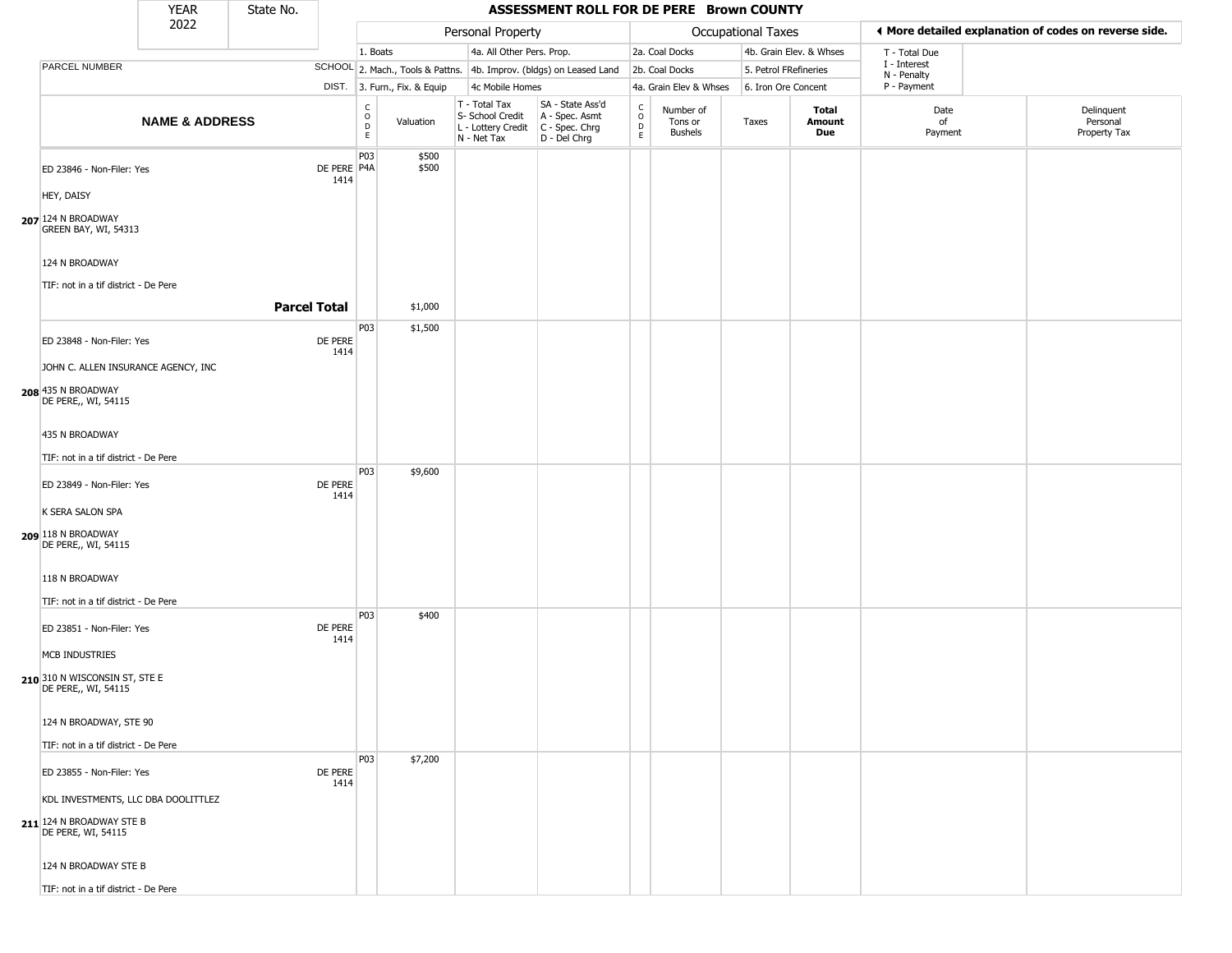|                                                                | YEAR                      | State No.           |                     |                                            |                              |                                                  | ASSESSMENT ROLL FOR DE PERE Brown COUNTY                                                |                                          |                                        |                       |                         |                             |                                                       |
|----------------------------------------------------------------|---------------------------|---------------------|---------------------|--------------------------------------------|------------------------------|--------------------------------------------------|-----------------------------------------------------------------------------------------|------------------------------------------|----------------------------------------|-----------------------|-------------------------|-----------------------------|-------------------------------------------------------|
|                                                                | 2022                      |                     |                     |                                            |                              | Personal Property                                |                                                                                         |                                          |                                        | Occupational Taxes    |                         |                             | ♦ More detailed explanation of codes on reverse side. |
|                                                                |                           |                     |                     | 1. Boats                                   |                              | 4a. All Other Pers. Prop.                        |                                                                                         |                                          | 2a. Coal Docks                         |                       | 4b. Grain Elev. & Whses | T - Total Due               |                                                       |
| PARCEL NUMBER                                                  |                           |                     |                     |                                            |                              |                                                  | SCHOOL 2. Mach., Tools & Pattns. 4b. Improv. (bldgs) on Leased Land                     |                                          | 2b. Coal Docks                         | 5. Petrol FRefineries |                         | I - Interest<br>N - Penalty |                                                       |
|                                                                |                           |                     |                     |                                            | DIST. 3. Furn., Fix. & Equip | 4c Mobile Homes                                  |                                                                                         |                                          | 4a. Grain Elev & Whses                 | 6. Iron Ore Concent   |                         | P - Payment                 |                                                       |
|                                                                | <b>NAME &amp; ADDRESS</b> |                     |                     | $\begin{array}{c} C \\ O \\ E \end{array}$ | Valuation                    | T - Total Tax<br>S- School Credit<br>N - Net Tax | SA - State Ass'd<br>A - Spec. Asmt<br>L - Lottery Credit C - Spec. Chrg<br>D - Del Chrg | $\rm _o^c$<br>$\mathsf D$<br>$\mathsf E$ | Number of<br>Tons or<br><b>Bushels</b> | Taxes                 | Total<br>Amount<br>Due  | Date<br>of<br>Payment       | Delinquent<br>Personal<br>Property Tax                |
| ED 23857 - Non-Filer: Yes                                      |                           |                     | DE PERE<br>1414     | P03                                        | \$1,100                      |                                                  |                                                                                         |                                          |                                        |                       |                         |                             |                                                       |
| NAVAH MIRAGE BELLY DANCE                                       |                           |                     |                     |                                            |                              |                                                  |                                                                                         |                                          |                                        |                       |                         |                             |                                                       |
| 212 368 MAIN AVE, STE B<br>DE PERE, WI, 54115                  |                           |                     |                     |                                            |                              |                                                  |                                                                                         |                                          |                                        |                       |                         |                             |                                                       |
| 368 MAIN AVE, STE B                                            |                           |                     |                     |                                            |                              |                                                  |                                                                                         |                                          |                                        |                       |                         |                             |                                                       |
| TIF: TIF #7-De Pere                                            |                           |                     |                     | P03                                        | \$200                        |                                                  |                                                                                         |                                          |                                        |                       |                         |                             |                                                       |
| ED 23858 - Non-Filer: No                                       |                           |                     | DE PERE P4A<br>1414 |                                            | \$300                        |                                                  |                                                                                         |                                          |                                        |                       |                         |                             |                                                       |
| THE RUNAWAY SPOON<br>213 129 N BROADWAY<br>DE PERE,, WI, 54115 |                           |                     |                     |                                            |                              |                                                  |                                                                                         |                                          |                                        |                       |                         |                             |                                                       |
| 129 N BROADWAY                                                 |                           |                     |                     |                                            |                              |                                                  |                                                                                         |                                          |                                        |                       |                         |                             |                                                       |
| TIF: not in a tif district - De Pere                           |                           |                     |                     |                                            |                              |                                                  |                                                                                         |                                          |                                        |                       |                         |                             |                                                       |
|                                                                |                           | <b>Parcel Total</b> |                     |                                            | \$500                        |                                                  |                                                                                         |                                          |                                        |                       |                         |                             |                                                       |
| ED 23860 - Non-Filer: Yes                                      |                           |                     | DE PERE P03<br>1414 | P <sub>4</sub> A                           | \$800<br>\$51,500            |                                                  |                                                                                         |                                          |                                        |                       |                         |                             |                                                       |
| <b>XO FITNESS</b>                                              |                           |                     |                     |                                            |                              |                                                  |                                                                                         |                                          |                                        |                       |                         |                             |                                                       |
| 214 115 N WISCONSIN ST, STE 10<br>DE PERE,, WI, 54115          |                           |                     |                     |                                            |                              |                                                  |                                                                                         |                                          |                                        |                       |                         |                             |                                                       |
| 115 N WISCONSIN ST, STE 10                                     |                           |                     |                     |                                            |                              |                                                  |                                                                                         |                                          |                                        |                       |                         |                             |                                                       |
| TIF: not in a tif district - De Pere                           |                           | <b>Parcel Total</b> |                     |                                            | \$52,300                     |                                                  |                                                                                         |                                          |                                        |                       |                         |                             |                                                       |
| ED 23861 - Non-Filer: No                                       |                           |                     | DE PERE P03<br>1414 | P <sub>4</sub> A                           | \$400<br>\$8,100             |                                                  |                                                                                         |                                          |                                        |                       |                         |                             |                                                       |
| THE ENNIS INN HOTEL AND PUB HARP AND EAGLE LTD                 |                           |                     |                     |                                            |                              |                                                  |                                                                                         |                                          |                                        |                       |                         |                             |                                                       |
| 215 1234 N ASTOR ST<br>MILWAUKEE, WI, 53202                    |                           |                     |                     |                                            |                              |                                                  |                                                                                         |                                          |                                        |                       |                         |                             |                                                       |
| 201 JAMES ST                                                   |                           |                     |                     |                                            |                              |                                                  |                                                                                         |                                          |                                        |                       |                         |                             |                                                       |
| TIF: not in a tif district - De Pere                           |                           |                     |                     |                                            |                              |                                                  |                                                                                         |                                          |                                        |                       |                         |                             |                                                       |
|                                                                |                           | <b>Parcel Total</b> |                     |                                            | \$8,500                      |                                                  |                                                                                         |                                          |                                        |                       |                         |                             |                                                       |
| ED 23863 - Non-Filer: No                                       |                           |                     | DE PERE<br>1414     | P03                                        | \$11,900                     |                                                  |                                                                                         |                                          |                                        |                       |                         |                             |                                                       |
| DARBY DENTAL SUPPLY                                            |                           |                     |                     |                                            |                              |                                                  |                                                                                         |                                          |                                        |                       |                         |                             |                                                       |
| 216 300 JERICHO QUADRANGLE<br>JERICHO, NY, 11753               |                           |                     |                     |                                            |                              |                                                  |                                                                                         |                                          |                                        |                       |                         |                             |                                                       |
| 310 N WISCONSIN ST STE C                                       |                           |                     |                     |                                            |                              |                                                  |                                                                                         |                                          |                                        |                       |                         |                             |                                                       |
| TIF: not in a tif district - De Pere                           |                           |                     |                     |                                            |                              |                                                  |                                                                                         |                                          |                                        |                       |                         |                             |                                                       |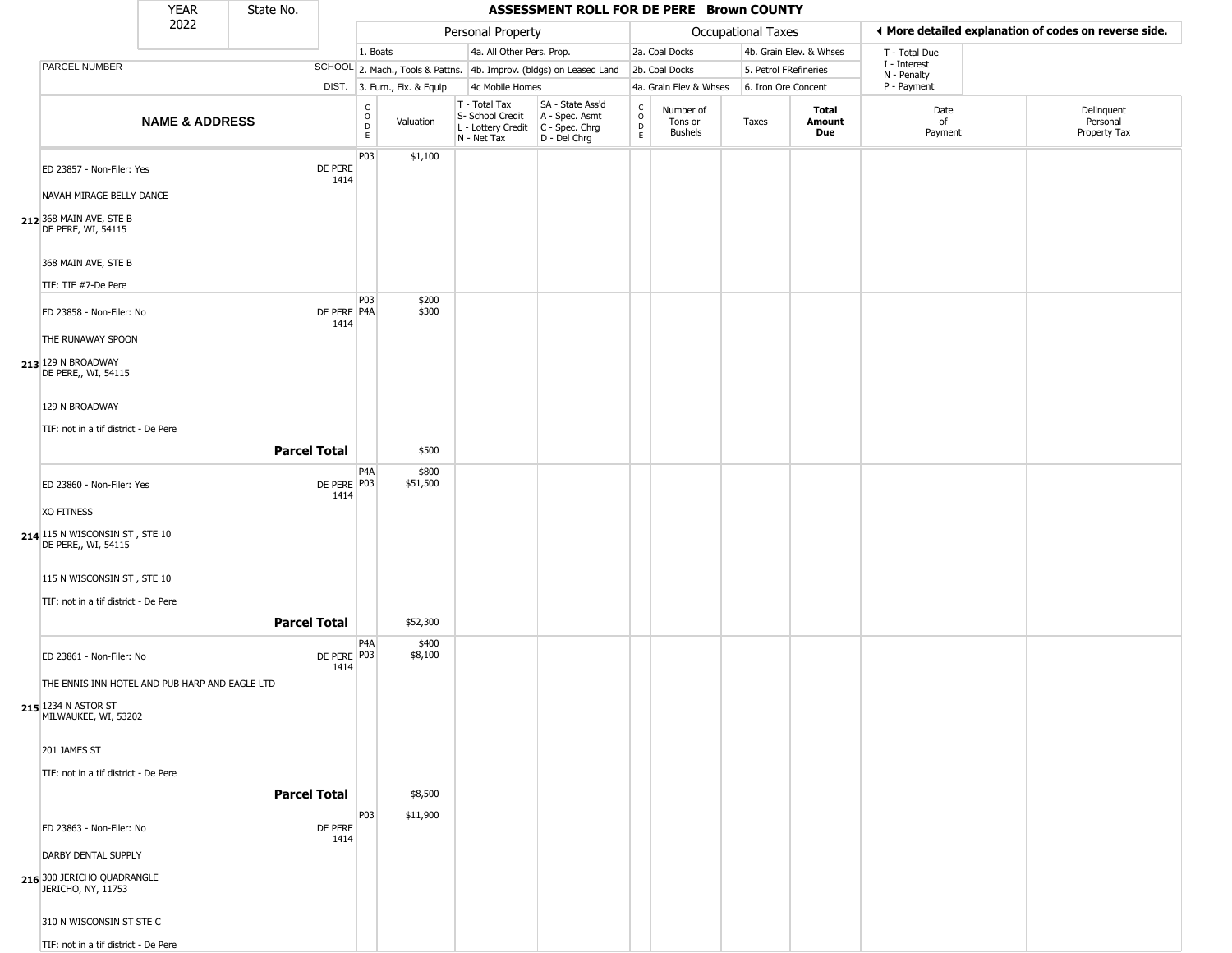|                                                       | <b>YEAR</b>               | State No.           |                       |                         |                              |                                                                        | ASSESSMENT ROLL FOR DE PERE Brown COUNTY                             |                                            |                                        |                       |                         |                             |                                                       |
|-------------------------------------------------------|---------------------------|---------------------|-----------------------|-------------------------|------------------------------|------------------------------------------------------------------------|----------------------------------------------------------------------|--------------------------------------------|----------------------------------------|-----------------------|-------------------------|-----------------------------|-------------------------------------------------------|
|                                                       | 2022                      |                     |                       |                         |                              | Personal Property                                                      |                                                                      |                                            |                                        | Occupational Taxes    |                         |                             | ♦ More detailed explanation of codes on reverse side. |
|                                                       |                           |                     |                       | 1. Boats                |                              | 4a. All Other Pers. Prop.                                              |                                                                      |                                            | 2a. Coal Docks                         |                       | 4b. Grain Elev. & Whses | T - Total Due               |                                                       |
| PARCEL NUMBER                                         |                           |                     |                       |                         |                              |                                                                        | SCHOOL 2. Mach., Tools & Pattns. 4b. Improv. (bldgs) on Leased Land  |                                            | 2b. Coal Docks                         | 5. Petrol FRefineries |                         | I - Interest<br>N - Penalty |                                                       |
|                                                       |                           |                     |                       |                         | DIST. 3. Furn., Fix. & Equip | 4c Mobile Homes                                                        |                                                                      |                                            | 4a. Grain Elev & Whses                 | 6. Iron Ore Concent   |                         | P - Payment                 |                                                       |
|                                                       | <b>NAME &amp; ADDRESS</b> |                     |                       | $\frac{C}{O}$<br>D<br>E | Valuation                    | T - Total Tax<br>S- School Credit<br>L - Lottery Credit<br>N - Net Tax | SA - State Ass'd<br>A - Spec. Asmt<br>C - Spec. Chrg<br>D - Del Chrg | $\begin{array}{c} C \\ 0 \\ E \end{array}$ | Number of<br>Tons or<br><b>Bushels</b> | Taxes                 | Total<br>Amount<br>Due  | Date<br>of<br>Payment       | Delinquent<br>Personal<br>Property Tax                |
| ED 23865 - Non-Filer: Yes                             |                           |                     | DE PERE P03<br>1414   | P <sub>4</sub> A        | \$200<br>\$1,300             |                                                                        |                                                                      |                                            |                                        |                       |                         |                             |                                                       |
| FOX RIVER TICKETS FRANK HICKEY                        |                           |                     |                       |                         |                              |                                                                        |                                                                      |                                            |                                        |                       |                         |                             |                                                       |
| 217 125 S BROADWAY<br>DE PERE,, WI, 54115             |                           |                     |                       |                         |                              |                                                                        |                                                                      |                                            |                                        |                       |                         |                             |                                                       |
| 125 S BROADWAY                                        |                           |                     |                       |                         |                              |                                                                        |                                                                      |                                            |                                        |                       |                         |                             |                                                       |
| TIF: TIF #7-De Pere                                   |                           | <b>Parcel Total</b> |                       |                         | \$1,500                      |                                                                        |                                                                      |                                            |                                        |                       |                         |                             |                                                       |
| ED 23866 - Non-Filer: Yes                             |                           |                     | DE PERE P03<br>1414   | P <sub>4</sub> A        | \$200<br>\$900               |                                                                        |                                                                      |                                            |                                        |                       |                         |                             |                                                       |
| <b>FRESHAIR SALON</b>                                 |                           |                     |                       |                         |                              |                                                                        |                                                                      |                                            |                                        |                       |                         |                             |                                                       |
| 218 310 N WISCONSIN ST STE D<br>DE PERE,, WI, 54115   |                           |                     |                       |                         |                              |                                                                        |                                                                      |                                            |                                        |                       |                         |                             |                                                       |
| 310 N WISCONSIN ST STE D                              |                           |                     |                       |                         |                              |                                                                        |                                                                      |                                            |                                        |                       |                         |                             |                                                       |
| TIF: not in a tif district - De Pere                  |                           | <b>Parcel Total</b> |                       |                         | \$1,100                      |                                                                        |                                                                      |                                            |                                        |                       |                         |                             |                                                       |
| ED 23867 - Non-Filer: No                              |                           |                     | DE PERE P03           | P <sub>4</sub> A        | \$3,000<br>\$30,700          |                                                                        |                                                                      |                                            |                                        |                       |                         |                             |                                                       |
| PAROUBEK INSURANCE AGENCY INC                         |                           |                     | 1414                  |                         |                              |                                                                        |                                                                      |                                            |                                        |                       |                         |                             |                                                       |
| 219 400 DESTINY DR<br>DE PERE,, WI, 54115             |                           |                     |                       |                         |                              |                                                                        |                                                                      |                                            |                                        |                       |                         |                             |                                                       |
| 400 DESTINY DR                                        |                           |                     |                       |                         |                              |                                                                        |                                                                      |                                            |                                        |                       |                         |                             |                                                       |
| TIF: TIF #10-De Pere                                  |                           | <b>Parcel Total</b> |                       |                         | \$33,700                     |                                                                        |                                                                      |                                            |                                        |                       |                         |                             |                                                       |
| ED 23872 - Non-Filer: Yes                             |                           |                     | DE PERE               | P03                     | \$600                        |                                                                        |                                                                      |                                            |                                        |                       |                         |                             |                                                       |
| VOYAGEUR FINANCIAL GROUP                              |                           |                     | 1414                  |                         |                              |                                                                        |                                                                      |                                            |                                        |                       |                         |                             |                                                       |
| 220 340 N WISCONSIN ST STE 105<br>DE PERE,, WI, 54115 |                           |                     |                       |                         |                              |                                                                        |                                                                      |                                            |                                        |                       |                         |                             |                                                       |
| 340 N WISCONSIN ST STE 105                            |                           |                     |                       |                         |                              |                                                                        |                                                                      |                                            |                                        |                       |                         |                             |                                                       |
| TIF: not in a tif district - De Pere                  |                           |                     |                       | P <sub>4</sub> A        | \$100                        |                                                                        |                                                                      |                                            |                                        |                       |                         |                             |                                                       |
| ED 23873 - Non-Filer: Yes                             |                           |                     | DE PERE   P03<br>1414 |                         | \$4,800                      |                                                                        |                                                                      |                                            |                                        |                       |                         |                             |                                                       |
| WILD ROOT, LLC                                        |                           |                     |                       |                         |                              |                                                                        |                                                                      |                                            |                                        |                       |                         |                             |                                                       |
| 221 114 N MICHIGAN ST<br>DE PERE,, WI, 54115          |                           |                     |                       |                         |                              |                                                                        |                                                                      |                                            |                                        |                       |                         |                             |                                                       |
| 114 N MICHIGAN ST                                     |                           |                     |                       |                         |                              |                                                                        |                                                                      |                                            |                                        |                       |                         |                             |                                                       |
| TIF: not in a tif district - De Pere                  |                           |                     |                       |                         |                              |                                                                        |                                                                      |                                            |                                        |                       |                         |                             |                                                       |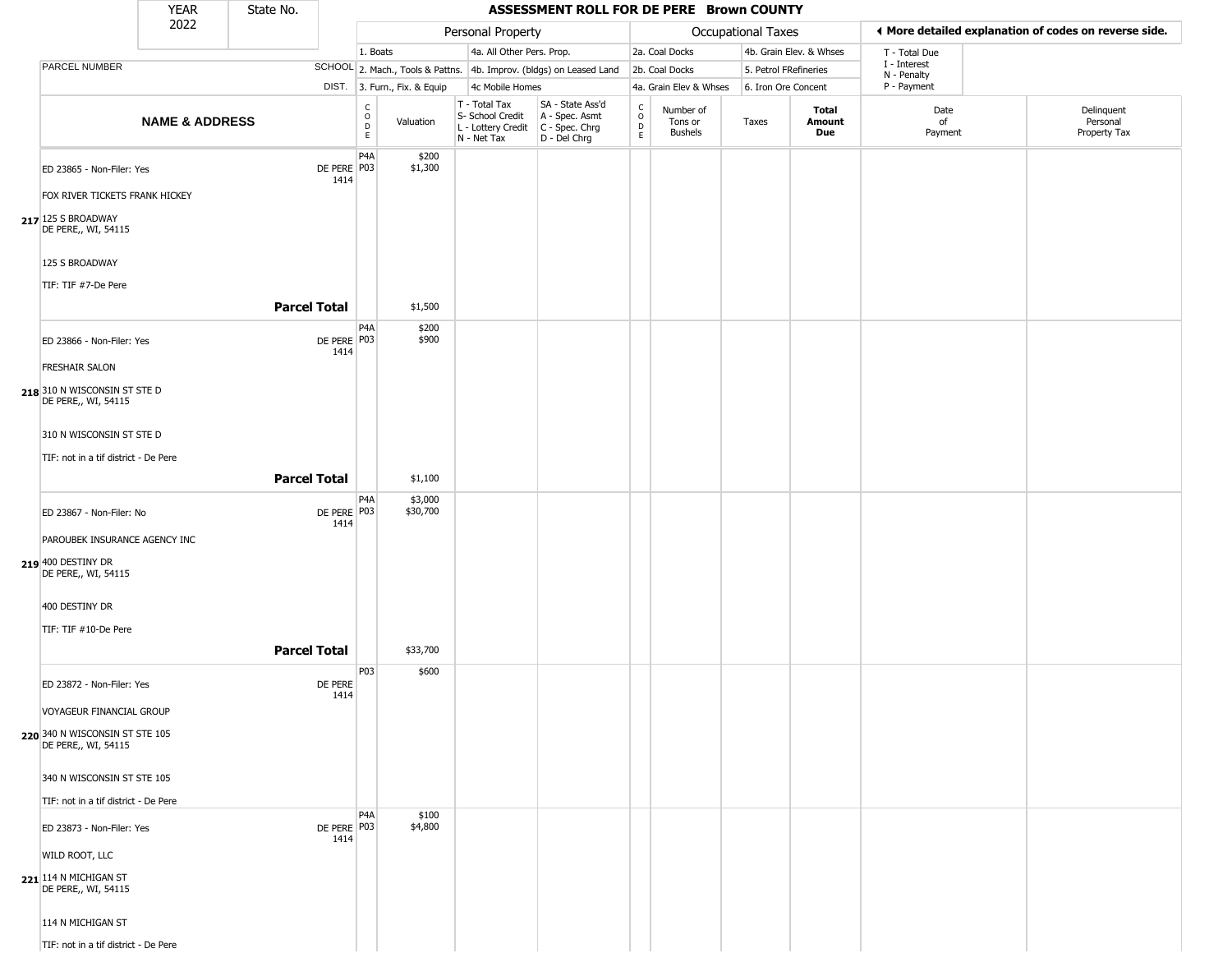|                                                                                   | <b>YEAR</b>               | State No.           |                     |                                           |                              |                                                                                         | ASSESSMENT ROLL FOR DE PERE Brown COUNTY                            |                         |                                        |                           |                         |                            |                                                       |
|-----------------------------------------------------------------------------------|---------------------------|---------------------|---------------------|-------------------------------------------|------------------------------|-----------------------------------------------------------------------------------------|---------------------------------------------------------------------|-------------------------|----------------------------------------|---------------------------|-------------------------|----------------------------|-------------------------------------------------------|
|                                                                                   | 2022                      |                     |                     |                                           |                              | Personal Property                                                                       |                                                                     |                         |                                        | <b>Occupational Taxes</b> |                         |                            | ◀ More detailed explanation of codes on reverse side. |
|                                                                                   |                           |                     |                     | 1. Boats                                  |                              | 4a. All Other Pers. Prop.                                                               |                                                                     |                         | 2a. Coal Docks                         |                           | 4b. Grain Elev. & Whses | T - Total Due              |                                                       |
| <b>PARCEL NUMBER</b>                                                              |                           |                     |                     |                                           |                              |                                                                                         | SCHOOL 2. Mach., Tools & Pattns. 4b. Improv. (bldgs) on Leased Land |                         | 2b. Coal Docks                         | 5. Petrol FRefineries     |                         | I - Interest               |                                                       |
|                                                                                   |                           |                     |                     |                                           | DIST. 3. Furn., Fix. & Equip | 4c Mobile Homes                                                                         |                                                                     |                         | 4a. Grain Elev & Whses                 | 6. Iron Ore Concent       |                         | N - Penalty<br>P - Payment |                                                       |
|                                                                                   | <b>NAME &amp; ADDRESS</b> |                     |                     | $_{\rm o}^{\rm c}$<br>$\overline{D}$<br>E | Valuation                    | T - Total Tax<br>S- School Credit<br>L - Lottery Credit   C - Spec. Chrg<br>N - Net Tax | SA - State Ass'd<br>A - Spec. Asmt<br>D - Del Chrg                  | $\frac{c}{0}$<br>D<br>E | Number of<br>Tons or<br><b>Bushels</b> | Taxes                     | Total<br>Amount<br>Due  | Date<br>of<br>Payment      | Delinquent<br>Personal<br>Property Tax                |
|                                                                                   |                           | <b>Parcel Total</b> |                     |                                           | \$4,900                      |                                                                                         |                                                                     |                         |                                        |                           |                         |                            |                                                       |
|                                                                                   |                           |                     |                     | P03                                       | \$8,500                      |                                                                                         |                                                                     |                         |                                        |                           |                         |                            |                                                       |
| ED 23875 - Non-Filer: Yes                                                         |                           |                     | DE PERE             |                                           |                              |                                                                                         |                                                                     |                         |                                        |                           |                         |                            |                                                       |
| AZURE BOUTIQUE AZURE LLC                                                          |                           |                     | 1414                |                                           |                              |                                                                                         |                                                                     |                         |                                        |                           |                         |                            |                                                       |
|                                                                                   |                           |                     |                     |                                           |                              |                                                                                         |                                                                     |                         |                                        |                           |                         |                            |                                                       |
| 222 113 N WISCONSIN AVE<br>DE PERE, WI, 54115                                     |                           |                     |                     |                                           |                              |                                                                                         |                                                                     |                         |                                        |                           |                         |                            |                                                       |
| 113 N WISCONSIN AVE                                                               |                           |                     |                     |                                           |                              |                                                                                         |                                                                     |                         |                                        |                           |                         |                            |                                                       |
| TIF: not in a tif district - De Pere                                              |                           |                     |                     |                                           |                              |                                                                                         |                                                                     |                         |                                        |                           |                         |                            |                                                       |
| ED 23878 - Non-Filer: No                                                          |                           |                     | DE PERE<br>1414     | P03                                       | \$32,700                     |                                                                                         |                                                                     |                         |                                        |                           |                         |                            |                                                       |
| GORDON FLESCH COMPANY, INC GFC LEASING DBA: GORDON FLESCH<br>COMPANY, INC         |                           |                     |                     |                                           |                              |                                                                                         |                                                                     |                         |                                        |                           |                         |                            |                                                       |
| 223 2675 RESEARCH PARK DR<br>MADISON, WI, 53711                                   |                           |                     |                     |                                           |                              |                                                                                         |                                                                     |                         |                                        |                           |                         |                            |                                                       |
| <b>VARIOUS</b>                                                                    |                           |                     |                     |                                           |                              |                                                                                         |                                                                     |                         |                                        |                           |                         |                            |                                                       |
| TIF: not in a tif district - De Pere                                              |                           |                     |                     |                                           |                              |                                                                                         |                                                                     |                         |                                        |                           |                         |                            |                                                       |
| ED 23882 - Non-Filer: No                                                          |                           |                     | DE PERE P4A<br>1414 | P03                                       | \$1,400<br>\$13,600          |                                                                                         |                                                                     |                         |                                        |                           |                         |                            |                                                       |
| BUILDER SERVICES GROUP, INC                                                       |                           |                     |                     |                                           |                              |                                                                                         |                                                                     |                         |                                        |                           |                         |                            |                                                       |
| 224 PO BOX 4900<br>SCOTTSDALE, AZ, 85261-4900                                     |                           |                     |                     |                                           |                              |                                                                                         |                                                                     |                         |                                        |                           |                         |                            |                                                       |
| 1860 ENTERPRISE DR                                                                |                           |                     |                     |                                           |                              |                                                                                         |                                                                     |                         |                                        |                           |                         |                            |                                                       |
| TIF: TIF #10-De Pere                                                              |                           |                     |                     |                                           |                              |                                                                                         |                                                                     |                         |                                        |                           |                         |                            |                                                       |
|                                                                                   |                           | <b>Parcel Total</b> |                     |                                           | \$15,000                     |                                                                                         |                                                                     |                         |                                        |                           |                         |                            |                                                       |
| ED 24534 - Non-Filer: No                                                          |                           |                     | DE PERE<br>1414     | P03                                       | \$300                        |                                                                                         |                                                                     |                         |                                        |                           |                         |                            |                                                       |
| STATE FARM MUTUAL AUTOMOBILE INSURANCE COMPANY ATTN: TAX &<br>COMPLIANCE-PROP TAX |                           |                     |                     |                                           |                              |                                                                                         |                                                                     |                         |                                        |                           |                         |                            |                                                       |
| 225 ONE STATE FARM PLAZA<br>BLOOMINGTON, IL, 61710                                |                           |                     |                     |                                           |                              |                                                                                         |                                                                     |                         |                                        |                           |                         |                            |                                                       |
| VARIOUS                                                                           |                           |                     |                     |                                           |                              |                                                                                         |                                                                     |                         |                                        |                           |                         |                            |                                                       |
| TIF: not in a tif district - De Pere                                              |                           |                     |                     |                                           |                              |                                                                                         |                                                                     |                         |                                        |                           |                         |                            |                                                       |
| ED 24537 - Non-Filer: Yes                                                         |                           |                     | DE PERE<br>1414     | P03                                       | \$20,000                     |                                                                                         |                                                                     |                         |                                        |                           |                         |                            |                                                       |
| SMET INVESTMENTS, LLC                                                             |                           |                     |                     |                                           |                              |                                                                                         |                                                                     |                         |                                        |                           |                         |                            |                                                       |
| 226 2080 PROFIT PLACE<br>DE PERE, WI, 54115                                       |                           |                     |                     |                                           |                              |                                                                                         |                                                                     |                         |                                        |                           |                         |                            |                                                       |
| 800 OKEEFE RD STE C                                                               |                           |                     |                     |                                           |                              |                                                                                         |                                                                     |                         |                                        |                           |                         |                            |                                                       |
| TIF: not in a tif district - De Pere                                              |                           |                     |                     |                                           |                              |                                                                                         |                                                                     |                         |                                        |                           |                         |                            |                                                       |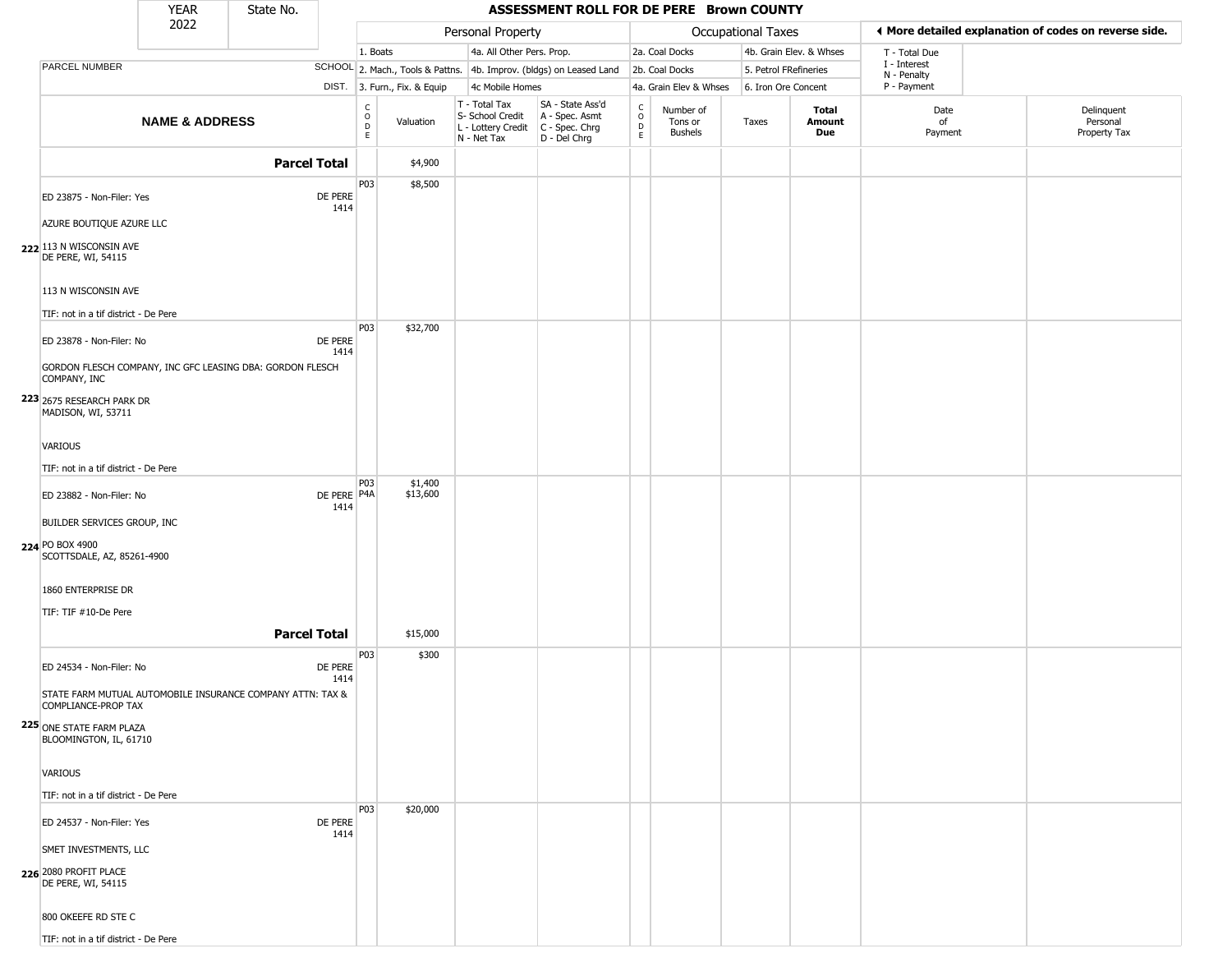|                                                                          | <b>YEAR</b>               | State No. |                     |                                                          |                              |                                                                        | ASSESSMENT ROLL FOR DE PERE Brown COUNTY                             |                                              |                                        |                           |                         |                             |                                                       |
|--------------------------------------------------------------------------|---------------------------|-----------|---------------------|----------------------------------------------------------|------------------------------|------------------------------------------------------------------------|----------------------------------------------------------------------|----------------------------------------------|----------------------------------------|---------------------------|-------------------------|-----------------------------|-------------------------------------------------------|
|                                                                          | 2022                      |           |                     |                                                          |                              | Personal Property                                                      |                                                                      |                                              |                                        | <b>Occupational Taxes</b> |                         |                             | ♦ More detailed explanation of codes on reverse side. |
|                                                                          |                           |           |                     | 1. Boats                                                 |                              | 4a. All Other Pers. Prop.                                              |                                                                      |                                              | 2a. Coal Docks                         |                           | 4b. Grain Elev. & Whses | T - Total Due               |                                                       |
| <b>PARCEL NUMBER</b>                                                     |                           |           |                     |                                                          |                              |                                                                        | SCHOOL 2. Mach., Tools & Pattns. 4b. Improv. (bldgs) on Leased Land  |                                              | 2b. Coal Docks                         | 5. Petrol FRefineries     |                         | I - Interest<br>N - Penalty |                                                       |
|                                                                          |                           |           |                     |                                                          | DIST. 3. Furn., Fix. & Equip | 4c Mobile Homes                                                        |                                                                      |                                              | 4a. Grain Elev & Whses                 | 6. Iron Ore Concent       |                         | P - Payment                 |                                                       |
|                                                                          | <b>NAME &amp; ADDRESS</b> |           |                     | $\mathsf C$<br>$\mathsf O$<br>$\mathsf D$<br>$\mathsf E$ | Valuation                    | T - Total Tax<br>S- School Credit<br>L - Lottery Credit<br>N - Net Tax | SA - State Ass'd<br>A - Spec. Asmt<br>C - Spec. Chrg<br>D - Del Chrg | $\mathsf{C}$<br>$\circ$<br>$\mathsf{D}$<br>E | Number of<br>Tons or<br><b>Bushels</b> | Taxes                     | Total<br>Amount<br>Due  | Date<br>of<br>Payment       | Delinquent<br>Personal<br>Property Tax                |
| ED 24538 - Non-Filer: Yes                                                |                           |           | DE PERE P03<br>1414 | P4A                                                      | \$400<br>\$1,900             |                                                                        |                                                                      |                                              |                                        |                           |                         |                             |                                                       |
| THE PRO SHOP DEPERE                                                      |                           |           |                     |                                                          |                              |                                                                        |                                                                      |                                              |                                        |                           |                         |                             |                                                       |
| 227 611 GEORGE ST<br>DE PERE, WI, 54115                                  |                           |           |                     |                                                          |                              |                                                                        |                                                                      |                                              |                                        |                           |                         |                             |                                                       |
| 611 GEORGE ST<br>TIF: TIF #7-De Pere                                     |                           |           |                     |                                                          |                              |                                                                        |                                                                      |                                              |                                        |                           |                         |                             |                                                       |
|                                                                          |                           |           | <b>Parcel Total</b> |                                                          | \$2,300                      |                                                                        |                                                                      |                                              |                                        |                           |                         |                             |                                                       |
| ED 24539 - Non-Filer: No                                                 |                           |           | DE PERE<br>1414     | P03                                                      | \$2,600                      |                                                                        |                                                                      |                                              |                                        |                           |                         |                             |                                                       |
| MICHAEL DESTREE, CPA<br>228 301 N BROADWAY STE 204<br>DE PERE, WI, 54115 |                           |           |                     |                                                          |                              |                                                                        |                                                                      |                                              |                                        |                           |                         |                             |                                                       |
| 301 N BROADWAY STE 204                                                   |                           |           |                     |                                                          |                              |                                                                        |                                                                      |                                              |                                        |                           |                         |                             |                                                       |
| TIF: not in a tif district - De Pere                                     |                           |           |                     |                                                          |                              |                                                                        |                                                                      |                                              |                                        |                           |                         |                             |                                                       |
| ED 24541 - Non-Filer: Yes                                                |                           |           | DE PERE<br>1414     | P03                                                      | \$3,200                      |                                                                        |                                                                      |                                              |                                        |                           |                         |                             |                                                       |
| MATZKE CHIROPRACTIC                                                      |                           |           |                     |                                                          |                              |                                                                        |                                                                      |                                              |                                        |                           |                         |                             |                                                       |
| 229 615 GEORGE ST<br>DE PERE, WI, 54115                                  |                           |           |                     |                                                          |                              |                                                                        |                                                                      |                                              |                                        |                           |                         |                             |                                                       |
| 615 GEORGE ST<br>TIF: TIF #7-De Pere                                     |                           |           |                     |                                                          |                              |                                                                        |                                                                      |                                              |                                        |                           |                         |                             |                                                       |
|                                                                          |                           |           |                     | P03                                                      | \$2,000                      |                                                                        |                                                                      |                                              |                                        |                           |                         |                             |                                                       |
| ED 24542 - Non-Filer: Yes<br><b>ASHIWORKS</b>                            |                           |           | DE PERE<br>1414     |                                                          |                              |                                                                        |                                                                      |                                              |                                        |                           |                         |                             |                                                       |
| 230 1511 W MAIN AVE<br>DE PERE, WI, 54115                                |                           |           |                     |                                                          |                              |                                                                        |                                                                      |                                              |                                        |                           |                         |                             |                                                       |
| 1000 N BROADWAY ST                                                       |                           |           |                     |                                                          |                              |                                                                        |                                                                      |                                              |                                        |                           |                         |                             |                                                       |
| TIF: not in a tif district - De Pere                                     |                           |           |                     | P4A                                                      | \$1,600                      |                                                                        |                                                                      |                                              |                                        |                           |                         |                             |                                                       |
| ED 24543 - Non-Filer: Yes                                                |                           |           | DE PERE P03<br>1414 |                                                          | \$2,100                      |                                                                        |                                                                      |                                              |                                        |                           |                         |                             |                                                       |
| VALLEY AQUATIC SOLUTIONS                                                 |                           |           |                     |                                                          |                              |                                                                        |                                                                      |                                              |                                        |                           |                         |                             |                                                       |
| 231 2009 ENTERPRISE DR<br>DE PERE, WI, 54115                             |                           |           |                     |                                                          |                              |                                                                        |                                                                      |                                              |                                        |                           |                         |                             |                                                       |
| 2009 ENTERPRISE DR                                                       |                           |           |                     |                                                          |                              |                                                                        |                                                                      |                                              |                                        |                           |                         |                             |                                                       |
| TIF: not in a tif district - De Pere                                     |                           |           |                     |                                                          |                              |                                                                        |                                                                      |                                              |                                        |                           |                         |                             |                                                       |
|                                                                          |                           |           | <b>Parcel Total</b> |                                                          | \$3,700                      |                                                                        |                                                                      |                                              |                                        |                           |                         |                             |                                                       |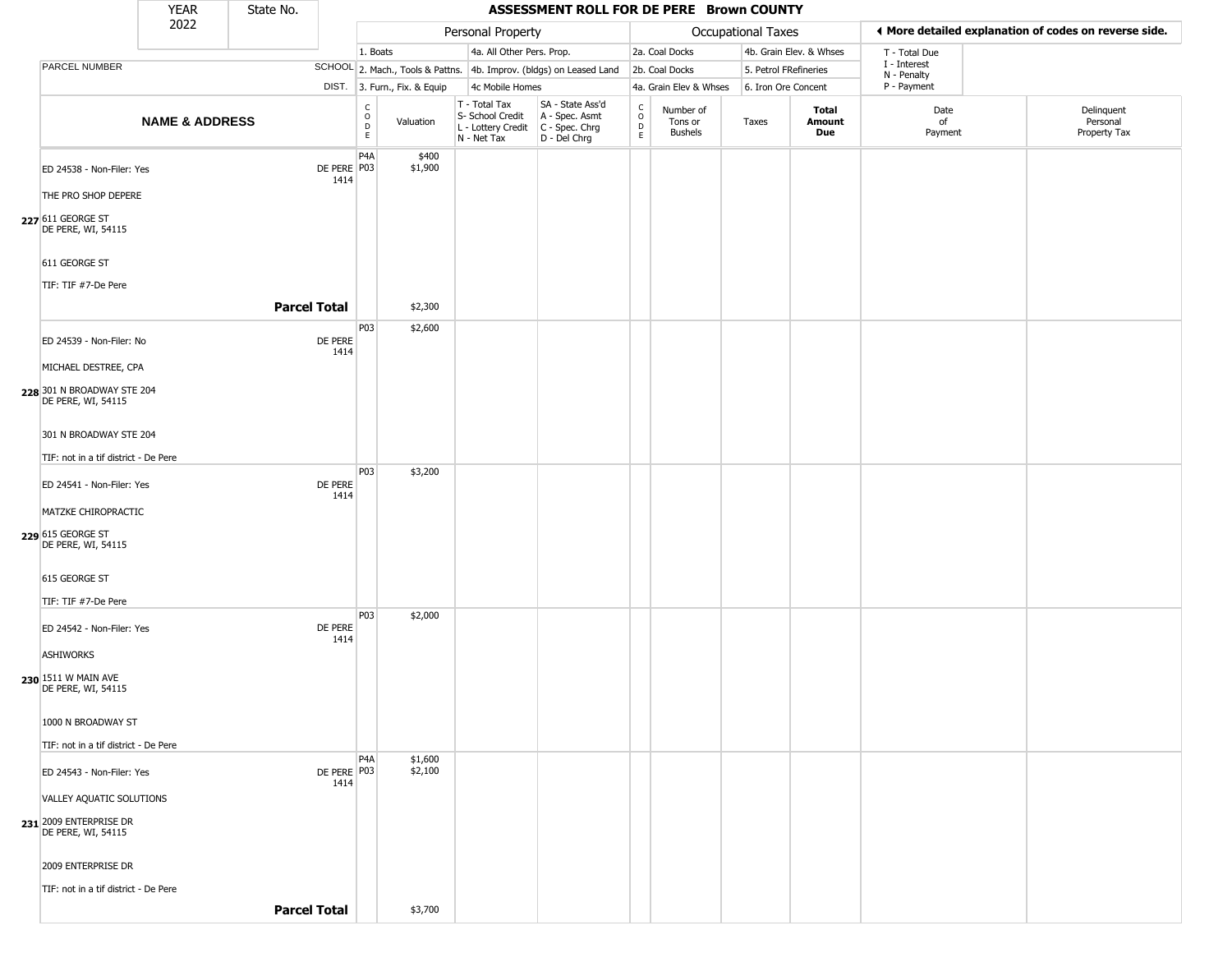|                                                                                                      | <b>YEAR</b>               | State No.           |                       |                         |                              |                                                                        | ASSESSMENT ROLL FOR DE PERE Brown COUNTY                             |                        |                                 |                       |                               |                             |                                                       |
|------------------------------------------------------------------------------------------------------|---------------------------|---------------------|-----------------------|-------------------------|------------------------------|------------------------------------------------------------------------|----------------------------------------------------------------------|------------------------|---------------------------------|-----------------------|-------------------------------|-----------------------------|-------------------------------------------------------|
|                                                                                                      | 2022                      |                     |                       |                         |                              | Personal Property                                                      |                                                                      |                        |                                 | Occupational Taxes    |                               |                             | ♦ More detailed explanation of codes on reverse side. |
|                                                                                                      |                           |                     |                       | 1. Boats                |                              | 4a. All Other Pers. Prop.                                              |                                                                      |                        | 2a. Coal Docks                  |                       | 4b. Grain Elev. & Whses       | T - Total Due               |                                                       |
| <b>PARCEL NUMBER</b>                                                                                 |                           |                     |                       |                         |                              |                                                                        | SCHOOL 2. Mach., Tools & Pattns. 4b. Improv. (bldgs) on Leased Land  |                        | 2b. Coal Docks                  | 5. Petrol FRefineries |                               | I - Interest<br>N - Penalty |                                                       |
|                                                                                                      |                           |                     |                       |                         | DIST. 3. Furn., Fix. & Equip | 4c Mobile Homes                                                        |                                                                      |                        | 4a. Grain Elev & Whses          | 6. Iron Ore Concent   |                               | P - Payment                 |                                                       |
|                                                                                                      | <b>NAME &amp; ADDRESS</b> |                     |                       | C<br>$\circ$<br>D<br>E. | Valuation                    | T - Total Tax<br>S- School Credit<br>L - Lottery Credit<br>N - Net Tax | SA - State Ass'd<br>A - Spec. Asmt<br>C - Spec. Chrg<br>D - Del Chrg | C<br>$\circ$<br>D<br>E | Number of<br>Tons or<br>Bushels | Taxes                 | <b>Total</b><br>Amount<br>Due | Date<br>of<br>Payment       | Delinquent<br>Personal<br>Property Tax                |
| ED 25154 - Non-Filer: No<br>KIAR MEDIA, LLC                                                          |                           |                     | DE PERE<br>1414       | P03                     | \$3,600                      |                                                                        |                                                                      |                        |                                 |                       |                               |                             |                                                       |
| 232 131 N BROADWAY ST STE B<br>DEPERE, WI, 54115                                                     |                           |                     |                       |                         |                              |                                                                        |                                                                      |                        |                                 |                       |                               |                             |                                                       |
| 131 N BROADWAY ST STE B<br>TIF: not in a tif district - De Pere                                      |                           |                     |                       |                         |                              |                                                                        |                                                                      |                        |                                 |                       |                               |                             |                                                       |
|                                                                                                      |                           |                     |                       | P4A                     | \$500                        |                                                                        |                                                                      |                        |                                 |                       |                               |                             |                                                       |
| ED 25155 - Non-Filer: No                                                                             |                           |                     | DE PERE   P03<br>1414 |                         | \$172,700                    |                                                                        |                                                                      |                        |                                 |                       |                               |                             |                                                       |
| WALGREEN CO (001) DBA: WALGREEN CO 15637-S-PPT<br>233 300 WILMOT RD MS #3301<br>DEERFILED, IL, 60015 |                           |                     |                       |                         |                              |                                                                        |                                                                      |                        |                                 |                       |                               |                             |                                                       |
| 150 S WISCONSIN ST                                                                                   |                           |                     |                       |                         |                              |                                                                        |                                                                      |                        |                                 |                       |                               |                             |                                                       |
| TIF: not in a tif district - De Pere                                                                 |                           |                     |                       |                         |                              |                                                                        |                                                                      |                        |                                 |                       |                               |                             |                                                       |
|                                                                                                      |                           | <b>Parcel Total</b> |                       |                         | \$173,200                    |                                                                        |                                                                      |                        |                                 |                       |                               |                             |                                                       |
| ED 25158 - Non-Filer: Yes                                                                            |                           |                     | DE PERE P03<br>1414   | P4A                     | \$100<br>\$2,000             |                                                                        |                                                                      |                        |                                 |                       |                               |                             |                                                       |
| SIT & STAY PET RESORT                                                                                |                           |                     |                       |                         |                              |                                                                        |                                                                      |                        |                                 |                       |                               |                             |                                                       |
| 234 2021 ENTERPIRSE DR<br>DE PERE, WI, 54115                                                         |                           |                     |                       |                         |                              |                                                                        |                                                                      |                        |                                 |                       |                               |                             |                                                       |
| 2021 ENTERPIRSE DR                                                                                   |                           |                     |                       |                         |                              |                                                                        |                                                                      |                        |                                 |                       |                               |                             |                                                       |
| TIF: not in a tif district - De Pere                                                                 |                           |                     |                       |                         |                              |                                                                        |                                                                      |                        |                                 |                       |                               |                             |                                                       |
|                                                                                                      |                           | <b>Parcel Total</b> |                       |                         | \$2,100                      |                                                                        |                                                                      |                        |                                 |                       |                               |                             |                                                       |
| ED 25160 - Non-Filer: Yes                                                                            |                           |                     | DE PERE<br>1414       | P <sub>0</sub> 3        | \$1,700                      |                                                                        |                                                                      |                        |                                 |                       |                               |                             |                                                       |
| HALLMARK MARKETING COMPANY, LLC                                                                      |                           |                     |                       |                         |                              |                                                                        |                                                                      |                        |                                 |                       |                               |                             |                                                       |
| 235 PO BOX 419479<br>KANSAS CITY, MO, 64141-6479                                                     |                           |                     |                       |                         |                              |                                                                        |                                                                      |                        |                                 |                       |                               |                             |                                                       |
| 150 S WISCONSIN ST                                                                                   |                           |                     |                       |                         |                              |                                                                        |                                                                      |                        |                                 |                       |                               |                             |                                                       |
| TIF: not in a tif district - De Pere                                                                 |                           |                     |                       |                         |                              |                                                                        |                                                                      |                        |                                 |                       |                               |                             |                                                       |
| ED 25161 - Non-Filer: No                                                                             |                           |                     | DE PERE<br>1414       | P03                     | \$4,500                      |                                                                        |                                                                      |                        |                                 |                       |                               |                             |                                                       |
| COTTER FUNERAL HOME, INC                                                                             |                           |                     |                       |                         |                              |                                                                        |                                                                      |                        |                                 |                       |                               |                             |                                                       |
| 236 860 N WEBSTER AVE<br>DE PERE, WI, 54115                                                          |                           |                     |                       |                         |                              |                                                                        |                                                                      |                        |                                 |                       |                               |                             |                                                       |
| 115 N ERIE ST                                                                                        |                           |                     |                       |                         |                              |                                                                        |                                                                      |                        |                                 |                       |                               |                             |                                                       |
| TIF: not in a tif district - De Pere                                                                 |                           |                     |                       |                         |                              |                                                                        |                                                                      |                        |                                 |                       |                               |                             |                                                       |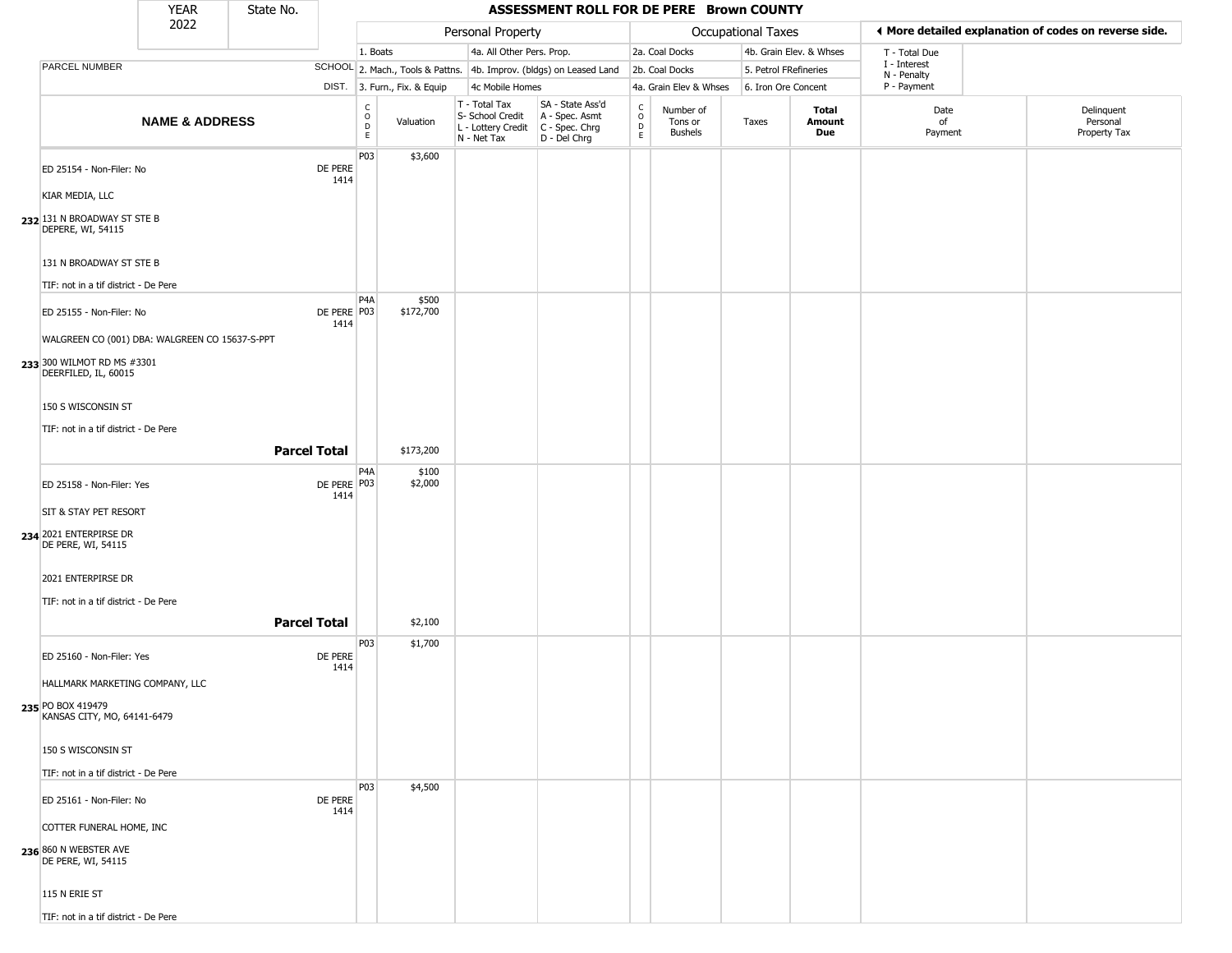|                                                                                                                    | <b>YEAR</b>               | State No.           |                       |                                             |                              |                                                                        | ASSESSMENT ROLL FOR DE PERE Brown COUNTY                             |                                              |                                        |                           |                         |                                                       |                                        |
|--------------------------------------------------------------------------------------------------------------------|---------------------------|---------------------|-----------------------|---------------------------------------------|------------------------------|------------------------------------------------------------------------|----------------------------------------------------------------------|----------------------------------------------|----------------------------------------|---------------------------|-------------------------|-------------------------------------------------------|----------------------------------------|
|                                                                                                                    | 2022                      |                     |                       |                                             |                              | Personal Property                                                      |                                                                      |                                              |                                        | <b>Occupational Taxes</b> |                         | ♦ More detailed explanation of codes on reverse side. |                                        |
|                                                                                                                    |                           |                     |                       | 1. Boats                                    |                              | 4a. All Other Pers. Prop.                                              |                                                                      |                                              | 2a. Coal Docks                         |                           | 4b. Grain Elev. & Whses | T - Total Due                                         |                                        |
| PARCEL NUMBER                                                                                                      |                           |                     |                       |                                             |                              |                                                                        | SCHOOL 2. Mach., Tools & Pattns. 4b. Improv. (bldgs) on Leased Land  |                                              | 2b. Coal Docks                         | 5. Petrol FRefineries     |                         | I - Interest<br>N - Penalty                           |                                        |
|                                                                                                                    |                           |                     |                       |                                             | DIST. 3. Furn., Fix. & Equip | 4c Mobile Homes                                                        |                                                                      |                                              | 4a. Grain Elev & Whses                 | 6. Iron Ore Concent       |                         | P - Payment                                           |                                        |
|                                                                                                                    | <b>NAME &amp; ADDRESS</b> |                     |                       | $\mathsf{C}$<br>$\circ$<br>$\mathsf D$<br>E | Valuation                    | T - Total Tax<br>S- School Credit<br>L - Lottery Credit<br>N - Net Tax | SA - State Ass'd<br>A - Spec. Asmt<br>C - Spec. Chrg<br>D - Del Chrg | $\int_{0}^{c}$<br>$\mathsf D$<br>$\mathsf E$ | Number of<br>Tons or<br><b>Bushels</b> | Taxes                     | Total<br>Amount<br>Due  | Date<br>of<br>Payment                                 | Delinquent<br>Personal<br>Property Tax |
| ED 25162 - Non-Filer: Yes<br>WEL COMPANIES, INC<br>237 1625 S BROADWAY, PO BOX 5610<br>DE PERE, WI, 54115          |                           |                     | DE PERE P03<br>1414   | P <sub>4</sub> A                            | \$200<br>\$1,000             |                                                                        |                                                                      |                                              |                                        |                           |                         |                                                       |                                        |
| 700 HERITAGE RD<br>TIF: not in a tif district - De Pere                                                            |                           | <b>Parcel Total</b> |                       |                                             | \$1,200                      |                                                                        |                                                                      |                                              |                                        |                           |                         |                                                       |                                        |
| ED 25755 - Non-Filer: Yes<br><b>AVALON HEALING CENTER</b><br>238 617 GEORGE ST<br>DE PERE, WI, 54115               |                           |                     | DE PERE<br>1414       | P03                                         | \$7,200                      |                                                                        |                                                                      |                                              |                                        |                           |                         |                                                       |                                        |
| 617 GEORGE ST<br>TIF: TIF #7-De Pere                                                                               |                           |                     |                       | P4A                                         | \$100                        |                                                                        |                                                                      |                                              |                                        |                           |                         |                                                       |                                        |
| ED 25756 - Non-Filer: No<br>ALMOND AND IVY, LLC<br>239 518 GEORGE ST<br>DE PERE, WI, 54115                         |                           |                     | DE PERE<br>1414       |                                             |                              |                                                                        |                                                                      |                                              |                                        |                           |                         |                                                       |                                        |
| 518 GEORGE ST<br>TIF: TIF #7-De Pere                                                                               |                           |                     |                       | P4A                                         | \$200                        |                                                                        |                                                                      |                                              |                                        |                           |                         |                                                       |                                        |
| ED 25757 - Non-Filer: Yes<br>CRISSY GUMTOW, MASSAGE THERAPIST<br>240 421 GEORGE ST STE 210<br>DE PERE, WI, 54115   |                           |                     | DE PERE   P03<br>1414 |                                             | \$900                        |                                                                        |                                                                      |                                              |                                        |                           |                         |                                                       |                                        |
| 421 GEORGE ST STE 210<br>TIF: TIF #7-De Pere                                                                       |                           | <b>Parcel Total</b> |                       |                                             | \$1,100                      |                                                                        |                                                                      |                                              |                                        |                           |                         |                                                       |                                        |
| ED 25759 - Non-Filer: Yes<br>EDIT. SALON<br>241 123 S BROADWAY STE B<br>DE PERE, WI, 54115<br>123 S BROADWAY STE B |                           |                     | DE PERE<br>1414       | P03                                         | \$2,400                      |                                                                        |                                                                      |                                              |                                        |                           |                         |                                                       |                                        |
| TIF: TIF #7-De Pere                                                                                                |                           |                     |                       |                                             |                              |                                                                        |                                                                      |                                              |                                        |                           |                         |                                                       |                                        |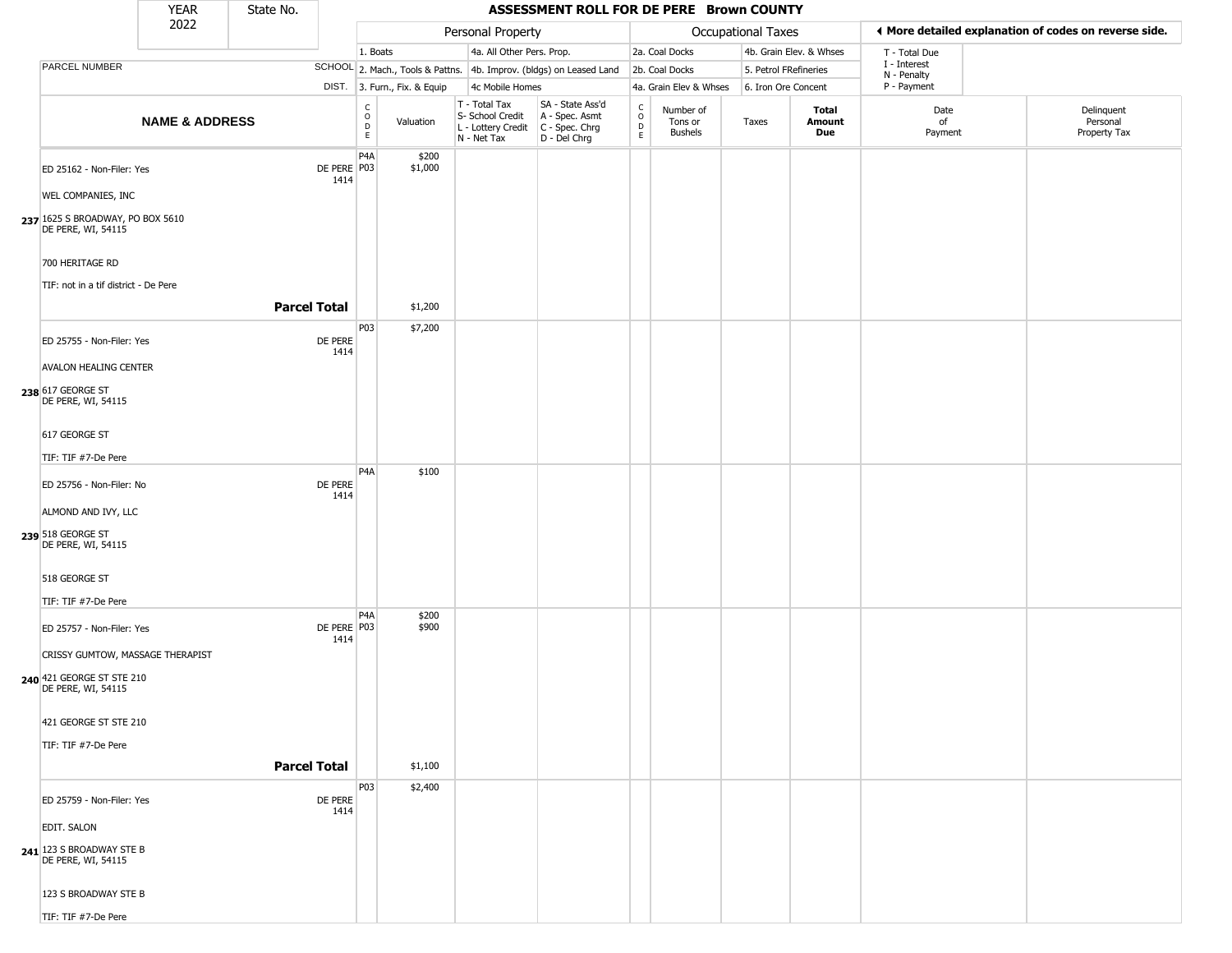|                                                                                                                                                                      | <b>YEAR</b>               | State No.           |                       |                                   |                              |                                                                        | ASSESSMENT ROLL FOR DE PERE Brown COUNTY                               |                        |                                        |                       |                         |                                                       |                                        |
|----------------------------------------------------------------------------------------------------------------------------------------------------------------------|---------------------------|---------------------|-----------------------|-----------------------------------|------------------------------|------------------------------------------------------------------------|------------------------------------------------------------------------|------------------------|----------------------------------------|-----------------------|-------------------------|-------------------------------------------------------|----------------------------------------|
|                                                                                                                                                                      | 2022                      |                     |                       |                                   |                              | Personal Property                                                      |                                                                        |                        |                                        | Occupational Taxes    |                         | ♦ More detailed explanation of codes on reverse side. |                                        |
|                                                                                                                                                                      |                           |                     |                       | 1. Boats                          |                              | 4a. All Other Pers. Prop.                                              |                                                                        |                        | 2a. Coal Docks                         |                       | 4b. Grain Elev. & Whses | T - Total Due                                         |                                        |
| PARCEL NUMBER                                                                                                                                                        |                           |                     |                       |                                   |                              |                                                                        | SCHOOL 2. Mach., Tools & Pattns. 4b. Improv. (bldgs) on Leased Land    |                        | 2b. Coal Docks                         | 5. Petrol FRefineries |                         | I - Interest<br>N - Penalty                           |                                        |
|                                                                                                                                                                      |                           |                     |                       |                                   | DIST. 3. Furn., Fix. & Equip | 4c Mobile Homes                                                        |                                                                        |                        | 4a. Grain Elev & Whses                 | 6. Iron Ore Concent   |                         | P - Payment                                           |                                        |
|                                                                                                                                                                      | <b>NAME &amp; ADDRESS</b> |                     |                       | $\mathsf{C}$<br>$\circ$<br>D<br>E | Valuation                    | T - Total Tax<br>S- School Credit<br>L - Lottery Credit<br>N - Net Tax | SA - State Ass'd<br>A - Spec. Asmt<br>$C - Spec. Chrg$<br>D - Del Chrg | C<br>$\circ$<br>D<br>E | Number of<br>Tons or<br><b>Bushels</b> | Taxes                 | Total<br>Amount<br>Due  | Date<br>of<br>Payment                                 | Delinquent<br>Personal<br>Property Tax |
| ED 25760 - Non-Filer: Yes<br><b>FLOW YOGA STUDIO</b><br>242 421 GEORGE ST STE 102                                                                                    |                           |                     | DE PERE P03<br>1414   | P <sub>4</sub> A                  | \$100<br>\$1,900             |                                                                        |                                                                        |                        |                                        |                       |                         |                                                       |                                        |
| DE PERE, WI, 54115<br>421 GEORGE ST STE 102<br>TIF: TIF #7-De Pere                                                                                                   |                           | <b>Parcel Total</b> |                       |                                   | \$2,000                      |                                                                        |                                                                        |                        |                                        |                       |                         |                                                       |                                        |
| ED 25765 - Non-Filer: Yes<br>RYANNE CUNNINGHAM, MASSAGE THERAPIST<br>243 421 GEORGE ST STE 210<br>DE PERE, WI, 54115<br>421 GEORGE ST STE 210<br>TIF: TIF #7-De Pere |                           |                     | DE PERE   P03<br>1414 | P <sub>4</sub> A                  | \$200<br>\$400               |                                                                        |                                                                        |                        |                                        |                       |                         |                                                       |                                        |
|                                                                                                                                                                      |                           | <b>Parcel Total</b> |                       |                                   | \$600                        |                                                                        |                                                                        |                        |                                        |                       |                         |                                                       |                                        |
| ED 25768 - Non-Filer: Yes<br>YOUPUMP/NORTHERN GAS<br>244 302 N BROADWAY<br>DE PERE, WI, 54115<br>302 N BROADWAY                                                      |                           |                     | DE PERE<br>1414       | P03                               | \$29,000                     |                                                                        |                                                                        |                        |                                        |                       |                         |                                                       |                                        |
| TIF: not in a tif district - De Pere<br>ED 25770 - Non-Filer: Yes<br>SMUCKER FOODSERVICE, INC<br>245 PO BOX 3576<br>CHICAGO, IL, 60654<br>1016 N BROADWAY            |                           |                     | DE PERE<br>1414       | P03                               | \$1,600                      |                                                                        |                                                                        |                        |                                        |                       |                         |                                                       |                                        |
| TIF: not in a tif district - De Pere<br>ED 25771 - Non-Filer: Yes<br>WELLS FARGO VENDOR FINANCIAL SERV, LLC<br>246 PO BOX 36200<br>BILLINGS, MT, 59107<br>VARIOUS    |                           |                     | DE PERE<br>1414       | P03                               | \$3,500                      |                                                                        |                                                                        |                        |                                        |                       |                         |                                                       |                                        |
| TIF: not in a tif district - De Pere                                                                                                                                 |                           |                     |                       |                                   |                              |                                                                        |                                                                        |                        |                                        |                       |                         |                                                       |                                        |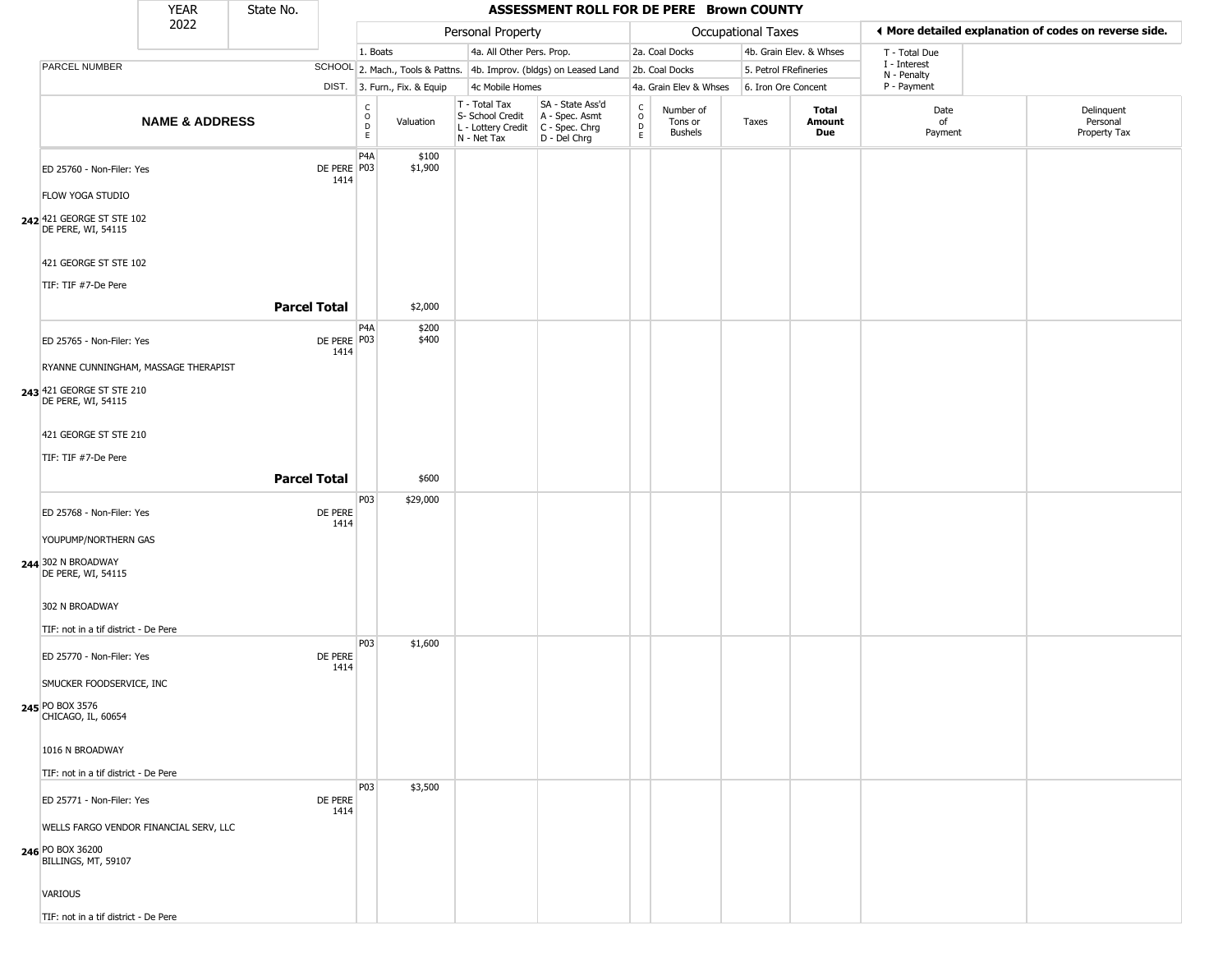|                                                                                                                                     | <b>YEAR</b>               | State No.           |                     |                              |                              |                                                                                         | ASSESSMENT ROLL FOR DE PERE Brown COUNTY                            |                                |                                        |                       |                               |                                                       |                                        |
|-------------------------------------------------------------------------------------------------------------------------------------|---------------------------|---------------------|---------------------|------------------------------|------------------------------|-----------------------------------------------------------------------------------------|---------------------------------------------------------------------|--------------------------------|----------------------------------------|-----------------------|-------------------------------|-------------------------------------------------------|----------------------------------------|
|                                                                                                                                     | 2022                      |                     |                     |                              |                              | Personal Property                                                                       |                                                                     |                                |                                        | Occupational Taxes    |                               | ◀ More detailed explanation of codes on reverse side. |                                        |
|                                                                                                                                     |                           |                     |                     | 1. Boats                     |                              | 4a. All Other Pers. Prop.                                                               |                                                                     |                                | 2a. Coal Docks                         |                       | 4b. Grain Elev. & Whses       | T - Total Due                                         |                                        |
| PARCEL NUMBER                                                                                                                       |                           |                     |                     |                              |                              |                                                                                         | SCHOOL 2. Mach., Tools & Pattns. 4b. Improv. (bldgs) on Leased Land |                                | 2b. Coal Docks                         | 5. Petrol FRefineries |                               | I - Interest                                          |                                        |
|                                                                                                                                     |                           |                     |                     |                              | DIST. 3. Furn., Fix. & Equip | 4c Mobile Homes                                                                         |                                                                     |                                | 4a. Grain Elev & Whses                 | 6. Iron Ore Concent   |                               | N - Penalty<br>P - Payment                            |                                        |
|                                                                                                                                     | <b>NAME &amp; ADDRESS</b> |                     |                     | $_{\rm o}^{\rm c}$<br>D<br>E | Valuation                    | T - Total Tax<br>S- School Credit<br>L - Lottery Credit   C - Spec. Chrg<br>N - Net Tax | SA - State Ass'd<br>A - Spec. Asmt<br>D - Del Chrg                  | $\frac{c}{0}$<br>$\frac{D}{E}$ | Number of<br>Tons or<br><b>Bushels</b> | Taxes                 | <b>Total</b><br>Amount<br>Due | Date<br>of<br>Payment                                 | Delinquent<br>Personal<br>Property Tax |
| ED 25776 - Non-Filer: No<br>CINCINNATI INSURANCE COMPANY<br>247 6200 S GILMORE RD<br>FAIRFIELD, OH, 45014                           |                           |                     | DE PERE P4A<br>1414 | P03                          | \$100<br>\$100               |                                                                                         |                                                                     |                                |                                        |                       |                               |                                                       |                                        |
| 1765 CAMARILLO CT<br>TIF: not in a tif district - De Pere                                                                           |                           |                     |                     |                              |                              |                                                                                         |                                                                     |                                |                                        |                       |                               |                                                       |                                        |
|                                                                                                                                     |                           | <b>Parcel Total</b> |                     |                              | \$200                        |                                                                                         |                                                                     |                                |                                        |                       |                               |                                                       |                                        |
| ED 25779 - Non-Filer: No<br>RUG DOCTOR, LLC                                                                                         |                           |                     | DE PERE<br>1414     | P03                          | \$2,800                      |                                                                                         |                                                                     |                                |                                        |                       |                               |                                                       |                                        |
| 248 2201 W PLANO PARKWAY ST, 100<br>PLANO, TX, 75075<br>VARIOUS                                                                     |                           |                     |                     |                              |                              |                                                                                         |                                                                     |                                |                                        |                       |                               |                                                       |                                        |
| TIF: not in a tif district - De Pere                                                                                                |                           |                     |                     | P <sub>4</sub> A             | \$600                        |                                                                                         |                                                                     |                                |                                        |                       |                               |                                                       |                                        |
| ED 25780 - Non-Filer: No<br>BELLIN MEMORIAL HOSPITAL, INC DBA: BELMARK EC 300.4107<br>249 PO BOX 23400<br>GREEN BAY, WI, 54305-3400 |                           |                     | DE PERE P03<br>1414 |                              | \$700                        |                                                                                         |                                                                     |                                |                                        |                       |                               |                                                       |                                        |
| 600 HERITAGE RD<br>TIF: not in a tif district - De Pere                                                                             |                           | <b>Parcel Total</b> |                     |                              | \$1,300                      |                                                                                         |                                                                     |                                |                                        |                       |                               |                                                       |                                        |
| ED 26512 - Non-Filer: Yes<br>ENHANCED VEHICLE APPLICATIONS, LLC DBA CYNTRX<br>250 1302 S BROADWAY<br>DE PERE, WI, 54115             |                           |                     | DE PERE P03<br>1414 | P4A                          | \$8,300<br>\$48,700          |                                                                                         |                                                                     |                                |                                        |                       |                               |                                                       |                                        |
| 1302 S BROADWAY<br>TIF: not in a tif district - De Pere                                                                             |                           | <b>Parcel Total</b> |                     |                              | \$57,000                     |                                                                                         |                                                                     |                                |                                        |                       |                               |                                                       |                                        |
|                                                                                                                                     |                           |                     |                     | P4A                          | \$100                        |                                                                                         |                                                                     |                                |                                        |                       |                               |                                                       |                                        |
| ED 26514 - Non-Filer: Yes<br>ARTHUR GALLAGHER- RISK MANAGEMENT SERVICES, INC<br>251 131 N BROADWAY, STE A<br>DE PERE, WI, 54115     |                           |                     | DE PERE P03<br>1414 |                              | \$5,200                      |                                                                                         |                                                                     |                                |                                        |                       |                               |                                                       |                                        |
| 131 N BROADWAY, STE A                                                                                                               |                           |                     |                     |                              |                              |                                                                                         |                                                                     |                                |                                        |                       |                               |                                                       |                                        |
| TIF: not in a tif district - De Pere                                                                                                |                           |                     |                     |                              |                              |                                                                                         |                                                                     |                                |                                        |                       |                               |                                                       |                                        |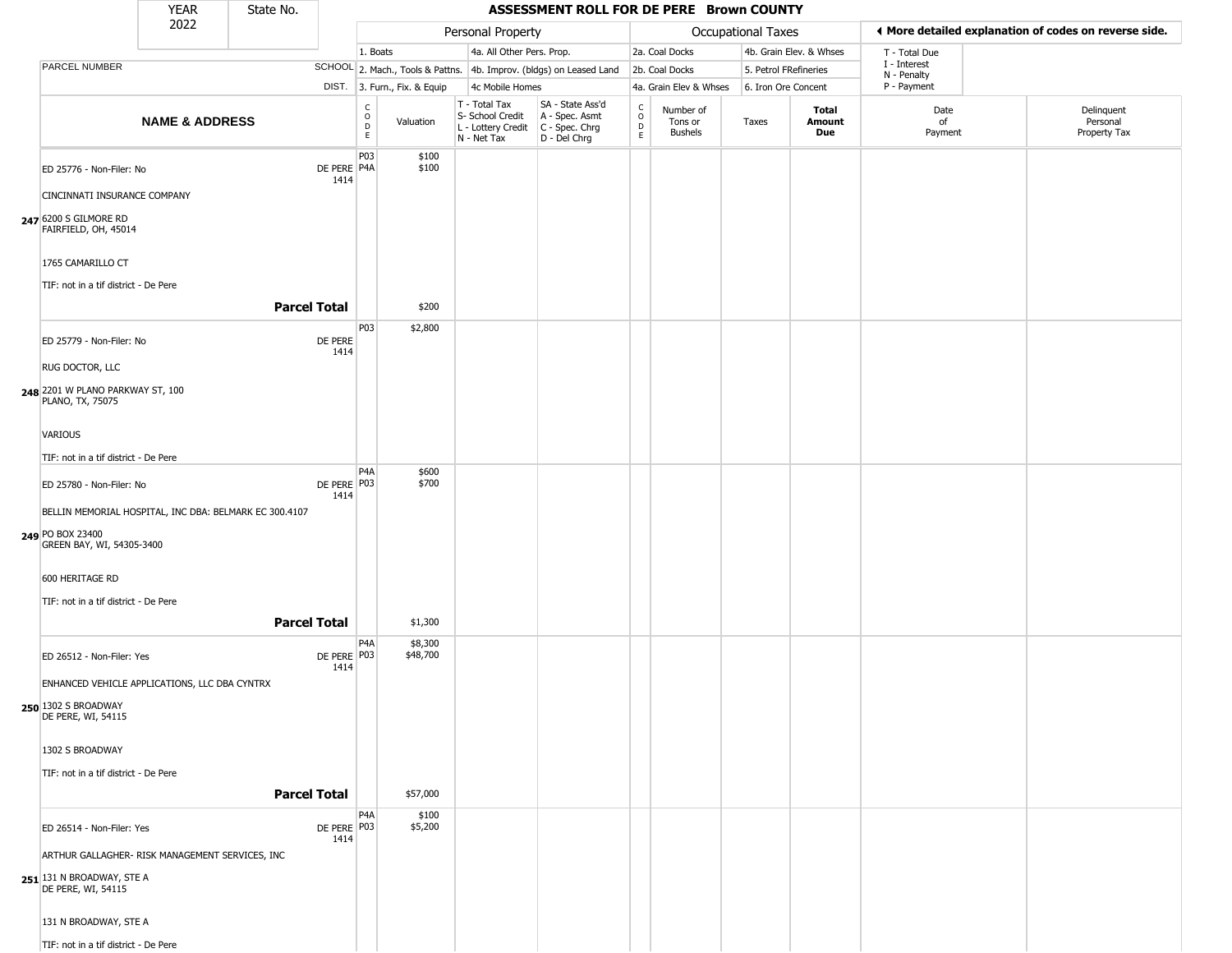|                                                                     | <b>YEAR</b>               | State No.           |                      |                                                |                              |                                                                        | ASSESSMENT ROLL FOR DE PERE Brown COUNTY                             |                                                   |                                 |                       |                               |                             |                                                       |
|---------------------------------------------------------------------|---------------------------|---------------------|----------------------|------------------------------------------------|------------------------------|------------------------------------------------------------------------|----------------------------------------------------------------------|---------------------------------------------------|---------------------------------|-----------------------|-------------------------------|-----------------------------|-------------------------------------------------------|
|                                                                     | 2022                      |                     |                      |                                                |                              | Personal Property                                                      |                                                                      |                                                   |                                 | Occupational Taxes    |                               |                             | ◀ More detailed explanation of codes on reverse side. |
|                                                                     |                           |                     |                      | 1. Boats                                       |                              | 4a. All Other Pers. Prop.                                              |                                                                      |                                                   | 2a. Coal Docks                  |                       | 4b. Grain Elev. & Whses       | T - Total Due               |                                                       |
| PARCEL NUMBER                                                       |                           |                     |                      |                                                |                              |                                                                        | SCHOOL 2. Mach., Tools & Pattns. 4b. Improv. (bldgs) on Leased Land  |                                                   | 2b. Coal Docks                  | 5. Petrol FRefineries |                               | I - Interest<br>N - Penalty |                                                       |
|                                                                     |                           |                     |                      |                                                | DIST. 3. Furn., Fix. & Equip | 4c Mobile Homes                                                        |                                                                      |                                                   | 4a. Grain Elev & Whses          | 6. Iron Ore Concent   |                               | P - Payment                 |                                                       |
|                                                                     | <b>NAME &amp; ADDRESS</b> |                     |                      | $\begin{matrix} 0 \\ 0 \\ D \end{matrix}$<br>E | Valuation                    | T - Total Tax<br>S- School Credit<br>L - Lottery Credit<br>N - Net Tax | SA - State Ass'd<br>A - Spec. Asmt<br>C - Spec. Chrg<br>D - Del Chrg | $\begin{array}{c}\nC \\ O \\ D \\ E\n\end{array}$ | Number of<br>Tons or<br>Bushels | Taxes                 | Total<br>Amount<br><b>Due</b> | Date<br>of<br>Payment       | Delinquent<br>Personal<br>Property Tax                |
|                                                                     |                           | <b>Parcel Total</b> |                      |                                                | \$5,300                      |                                                                        |                                                                      |                                                   |                                 |                       |                               |                             |                                                       |
| ED 26520 - Non-Filer: No<br><b>BRIGHT YOUNG DYSLEXICS</b>           |                           |                     | DE PERE mpt<br>1414  | Exe                                            | \$0                          |                                                                        |                                                                      |                                                   |                                 |                       |                               |                             |                                                       |
| 252 905 GEORGE ST, STE 102<br>DE PERE, WI, 54115                    |                           |                     |                      |                                                |                              |                                                                        |                                                                      |                                                   |                                 |                       |                               |                             |                                                       |
| 905 GEORGE ST, STE 114<br>TIF: not in a tif district - De Pere      |                           |                     |                      |                                                |                              |                                                                        |                                                                      |                                                   |                                 |                       |                               |                             |                                                       |
| ED 26521 - Non-Filer: Yes<br><b>BU-TIFFLE THINGS BOUTIQUE</b>       |                           |                     | WEST DE PERE<br>6328 | P03                                            | \$9,400                      |                                                                        |                                                                      |                                                   |                                 |                       |                               |                             |                                                       |
| 253 910 MAIN AVE, STE B<br>DE PERE, WI, 54115                       |                           |                     |                      |                                                |                              |                                                                        |                                                                      |                                                   |                                 |                       |                               |                             |                                                       |
| 910 MAIN AVE, STE B<br>TIF: TIF #13-De Pere                         |                           |                     |                      |                                                |                              |                                                                        |                                                                      |                                                   |                                 |                       |                               |                             |                                                       |
| ED 26522 - Non-Filer: Yes                                           |                           |                     | DE PERE<br>1414      | P03                                            | \$13,300                     |                                                                        |                                                                      |                                                   |                                 |                       |                               |                             |                                                       |
| <b>CAFE CHANSON</b><br>254 201 JAMES ST<br>DE PERE, WI, 54115       |                           |                     |                      |                                                |                              |                                                                        |                                                                      |                                                   |                                 |                       |                               |                             |                                                       |
| 201 JAMES ST<br>TIF: not in a tif district - De Pere                |                           |                     |                      | P03                                            | \$20,000                     |                                                                        |                                                                      |                                                   |                                 |                       |                               |                             |                                                       |
| ED 26523 - Non-Filer: Yes<br>CHATTERHOUSE 2016<br>255 614 GEORGE ST |                           |                     | DE PERE<br>1414      |                                                |                              |                                                                        |                                                                      |                                                   |                                 |                       |                               |                             |                                                       |
| DE PERE, WI, 54115<br>614 GEORGE ST                                 |                           |                     |                      |                                                |                              |                                                                        |                                                                      |                                                   |                                 |                       |                               |                             |                                                       |
| TIF: TIF #7-De Pere                                                 |                           |                     |                      |                                                |                              |                                                                        |                                                                      |                                                   |                                 |                       |                               |                             |                                                       |
| ED 26524 - Non-Filer: Yes                                           |                           |                     | DE PERE P03<br>1414  | P <sub>4</sub> A                               | \$300<br>\$11,700            |                                                                        |                                                                      |                                                   |                                 |                       |                               |                             |                                                       |
| CORNERSTONE BENEFITS CONSULTING, INC                                |                           |                     |                      |                                                |                              |                                                                        |                                                                      |                                                   |                                 |                       |                               |                             |                                                       |
| 256 416 GEORGE ST<br>DE PERE, WI, 54115                             |                           |                     |                      |                                                |                              |                                                                        |                                                                      |                                                   |                                 |                       |                               |                             |                                                       |
| 1000 N BROADWAY ST                                                  |                           |                     |                      |                                                |                              |                                                                        |                                                                      |                                                   |                                 |                       |                               |                             |                                                       |
| TIF: TIF #7-De Pere                                                 |                           |                     |                      |                                                |                              |                                                                        |                                                                      |                                                   |                                 |                       |                               |                             |                                                       |
|                                                                     |                           | <b>Parcel Total</b> |                      |                                                | \$12,000                     |                                                                        |                                                                      |                                                   |                                 |                       |                               |                             |                                                       |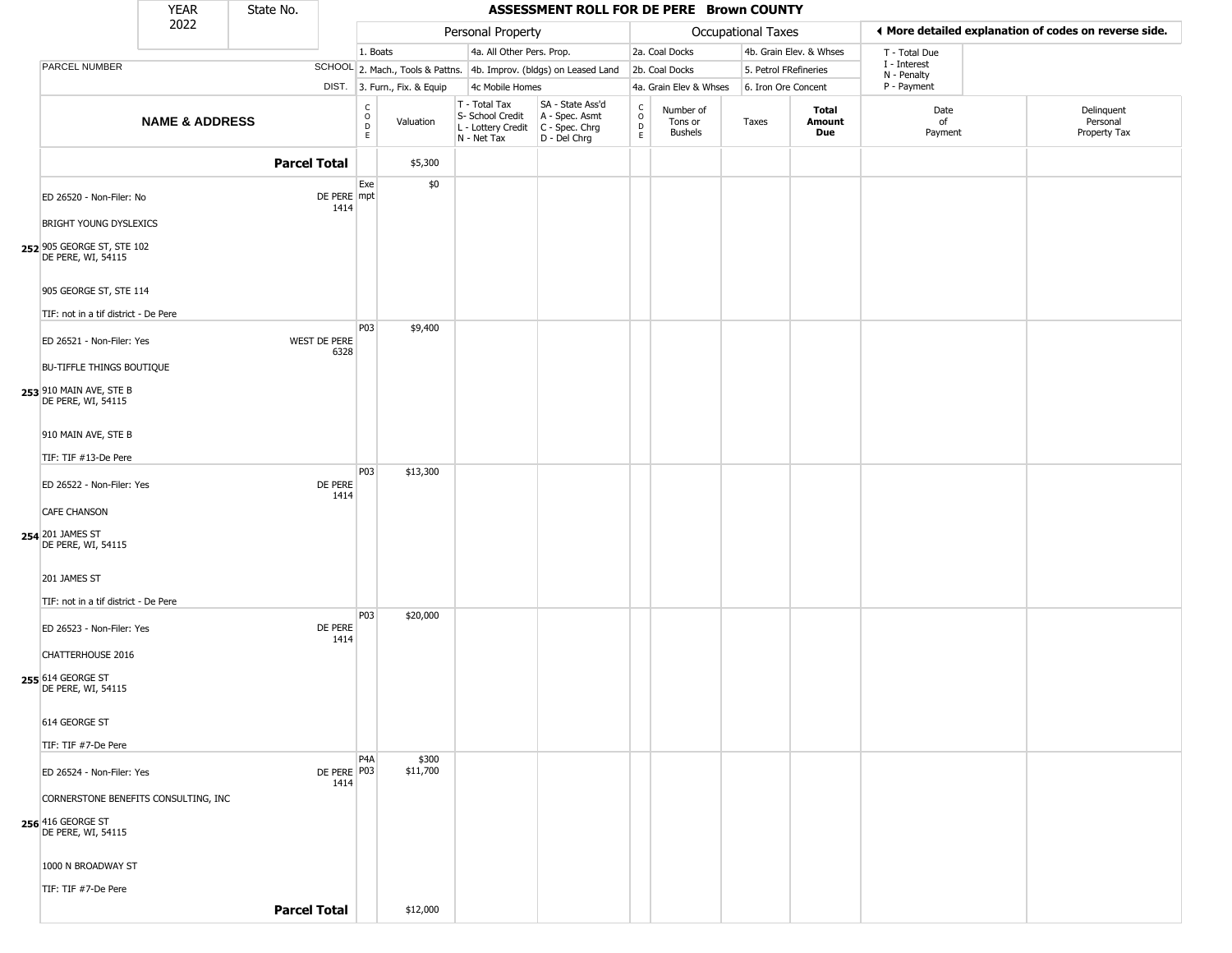|                                                             | <b>YEAR</b>               | State No.           |                       |                                                   |                              |                                                                        | ASSESSMENT ROLL FOR DE PERE Brown COUNTY                               |                                                 |                                        |                       |                         |                             |                                                       |
|-------------------------------------------------------------|---------------------------|---------------------|-----------------------|---------------------------------------------------|------------------------------|------------------------------------------------------------------------|------------------------------------------------------------------------|-------------------------------------------------|----------------------------------------|-----------------------|-------------------------|-----------------------------|-------------------------------------------------------|
|                                                             | 2022                      |                     |                       |                                                   |                              | Personal Property                                                      |                                                                        |                                                 |                                        | Occupational Taxes    |                         |                             | ◀ More detailed explanation of codes on reverse side. |
|                                                             |                           |                     |                       | 1. Boats                                          |                              | 4a. All Other Pers. Prop.                                              |                                                                        |                                                 | 2a. Coal Docks                         |                       | 4b. Grain Elev. & Whses | T - Total Due               |                                                       |
| PARCEL NUMBER                                               |                           |                     |                       |                                                   |                              |                                                                        | SCHOOL 2. Mach., Tools & Pattns. 4b. Improv. (bldgs) on Leased Land    |                                                 | 2b. Coal Docks                         | 5. Petrol FRefineries |                         | I - Interest<br>N - Penalty |                                                       |
|                                                             |                           |                     |                       |                                                   | DIST. 3. Furn., Fix. & Equip | 4c Mobile Homes                                                        |                                                                        |                                                 | 4a. Grain Elev & Whses                 | 6. Iron Ore Concent   |                         | P - Payment                 |                                                       |
|                                                             | <b>NAME &amp; ADDRESS</b> |                     |                       | $\begin{array}{c}\nC \\ O \\ D \\ E\n\end{array}$ | Valuation                    | T - Total Tax<br>S- School Credit<br>L - Lottery Credit<br>N - Net Tax | SA - State Ass'd<br>A - Spec. Asmt<br>$C - Spec. Chrg$<br>D - Del Chrg | $\begin{array}{c} C \\ O \\ D \\ E \end{array}$ | Number of<br>Tons or<br><b>Bushels</b> | Taxes                 | Total<br>Amount<br>Due  | Date<br>of<br>Payment       | Delinquent<br>Personal<br>Property Tax                |
| ED 26525 - Non-Filer: Yes                                   |                           |                     | DE PERE<br>1414       | P03                                               | \$800                        |                                                                        |                                                                        |                                                 |                                        |                       |                         |                             |                                                       |
| DE PERE AUTO BODY<br>257 519 GEORG ST<br>DE PERE, WI, 54115 |                           |                     |                       |                                                   |                              |                                                                        |                                                                        |                                                 |                                        |                       |                         |                             |                                                       |
| 519 GEORG ST- 2ND LOCATION                                  |                           |                     |                       |                                                   |                              |                                                                        |                                                                        |                                                 |                                        |                       |                         |                             |                                                       |
| TIF: not in a tif district - De Pere                        |                           |                     |                       | P03                                               |                              |                                                                        |                                                                        |                                                 |                                        |                       |                         |                             |                                                       |
| ED 26526 - Non-Filer: Yes                                   |                           |                     | DE PERE<br>1414       |                                                   | \$3,200                      |                                                                        |                                                                        |                                                 |                                        |                       |                         |                             |                                                       |
| NEW HORIZON ENTERPRISES, LLC                                |                           |                     |                       |                                                   |                              |                                                                        |                                                                        |                                                 |                                        |                       |                         |                             |                                                       |
| 258 821 GEORGE ST<br>DE PERE, WI, 54115                     |                           |                     |                       |                                                   |                              |                                                                        |                                                                        |                                                 |                                        |                       |                         |                             |                                                       |
| 821 GEORGE ST                                               |                           |                     |                       |                                                   |                              |                                                                        |                                                                        |                                                 |                                        |                       |                         |                             |                                                       |
| TIF: TIF #7-De Pere                                         |                           |                     |                       |                                                   |                              |                                                                        |                                                                        |                                                 |                                        |                       |                         |                             |                                                       |
| ED 26527 - Non-Filer: Yes                                   |                           |                     | DE PERE   P03<br>1414 | P <sub>4</sub> A                                  | \$100<br>\$300               |                                                                        |                                                                        |                                                 |                                        |                       |                         |                             |                                                       |
| DJW CONSULTING, LLC DANIEL J WINSKE                         |                           |                     |                       |                                                   |                              |                                                                        |                                                                        |                                                 |                                        |                       |                         |                             |                                                       |
| 259 416 GEORGE ST, SUITE #106<br>DE PERE, WI, 54115         |                           |                     |                       |                                                   |                              |                                                                        |                                                                        |                                                 |                                        |                       |                         |                             |                                                       |
| 416 GEORGE ST, SUITE #106                                   |                           |                     |                       |                                                   |                              |                                                                        |                                                                        |                                                 |                                        |                       |                         |                             |                                                       |
| TIF: TIF #7-De Pere                                         |                           |                     |                       |                                                   |                              |                                                                        |                                                                        |                                                 |                                        |                       |                         |                             |                                                       |
|                                                             |                           | <b>Parcel Total</b> |                       |                                                   | \$400                        |                                                                        |                                                                        |                                                 |                                        |                       |                         |                             |                                                       |
| ED 26528 - Non-Filer: No                                    |                           |                     | DE PERE<br>1414       | P03                                               | \$200                        |                                                                        |                                                                        |                                                 |                                        |                       |                         |                             |                                                       |
| ELEVATE HAIR STUDIO                                         |                           |                     |                       |                                                   |                              |                                                                        |                                                                        |                                                 |                                        |                       |                         |                             |                                                       |
| 260 421 GEORGE ST, STE 212<br>DE PERE, WI, 54115            |                           |                     |                       |                                                   |                              |                                                                        |                                                                        |                                                 |                                        |                       |                         |                             |                                                       |
| 421 GEORGE ST, STE 212                                      |                           |                     |                       |                                                   |                              |                                                                        |                                                                        |                                                 |                                        |                       |                         |                             |                                                       |
| TIF: not in a tif district - De Pere                        |                           |                     |                       |                                                   |                              |                                                                        |                                                                        |                                                 |                                        |                       |                         |                             |                                                       |
|                                                             |                           |                     |                       | P03                                               | \$5,300                      |                                                                        |                                                                        |                                                 |                                        |                       |                         |                             |                                                       |
| ED 26533 - Non-Filer: Yes                                   |                           |                     | DE PERE<br>1414       |                                                   |                              |                                                                        |                                                                        |                                                 |                                        |                       |                         |                             |                                                       |
| MCWILLIAMS TRAINING, LLC                                    |                           |                     |                       |                                                   |                              |                                                                        |                                                                        |                                                 |                                        |                       |                         |                             |                                                       |
| 261 PO BOX 211<br>DE PERE, WI, 54115                        |                           |                     |                       |                                                   |                              |                                                                        |                                                                        |                                                 |                                        |                       |                         |                             |                                                       |
| 1002 GEORGE ST                                              |                           |                     |                       |                                                   |                              |                                                                        |                                                                        |                                                 |                                        |                       |                         |                             |                                                       |
| TIF: TIF #7-De Pere                                         |                           |                     |                       |                                                   |                              |                                                                        |                                                                        |                                                 |                                        |                       |                         |                             |                                                       |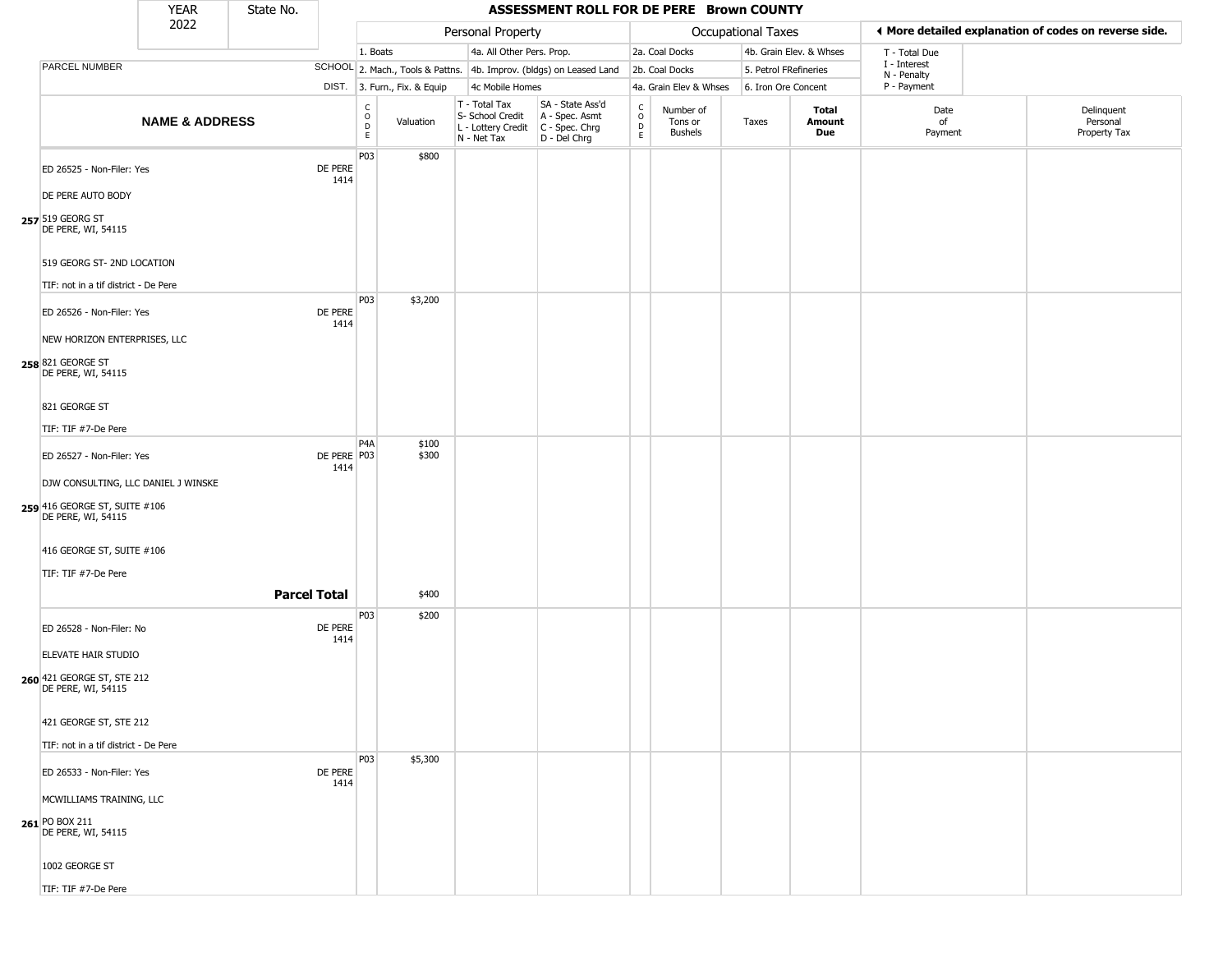|                                                                                                           | <b>YEAR</b>               | State No. |                       |                                                       |                              |                                                                        | ASSESSMENT ROLL FOR DE PERE Brown COUNTY                             |                                                |                                        |                           |                         |                             |                                                       |
|-----------------------------------------------------------------------------------------------------------|---------------------------|-----------|-----------------------|-------------------------------------------------------|------------------------------|------------------------------------------------------------------------|----------------------------------------------------------------------|------------------------------------------------|----------------------------------------|---------------------------|-------------------------|-----------------------------|-------------------------------------------------------|
|                                                                                                           | 2022                      |           |                       |                                                       |                              | Personal Property                                                      |                                                                      |                                                |                                        | <b>Occupational Taxes</b> |                         |                             | ♦ More detailed explanation of codes on reverse side. |
|                                                                                                           |                           |           |                       | 1. Boats                                              |                              | 4a. All Other Pers. Prop.                                              |                                                                      |                                                | 2a. Coal Docks                         |                           | 4b. Grain Elev. & Whses | T - Total Due               |                                                       |
| PARCEL NUMBER                                                                                             |                           |           |                       |                                                       |                              |                                                                        | SCHOOL 2. Mach., Tools & Pattns. 4b. Improv. (bldgs) on Leased Land  |                                                | 2b. Coal Docks                         | 5. Petrol FRefineries     |                         | I - Interest<br>N - Penalty |                                                       |
|                                                                                                           |                           |           |                       |                                                       | DIST. 3. Furn., Fix. & Equip | 4c Mobile Homes                                                        |                                                                      |                                                | 4a. Grain Elev & Whses                 | 6. Iron Ore Concent       |                         | P - Payment                 |                                                       |
|                                                                                                           | <b>NAME &amp; ADDRESS</b> |           |                       | $\mathsf{C}$<br>$\circ$<br>$\mathsf D$<br>$\mathsf E$ | Valuation                    | T - Total Tax<br>S- School Credit<br>L - Lottery Credit<br>N - Net Tax | SA - State Ass'd<br>A - Spec. Asmt<br>C - Spec. Chrg<br>D - Del Chrg | $\begin{matrix} 0 \\ 0 \\ D \end{matrix}$<br>E | Number of<br>Tons or<br><b>Bushels</b> | Taxes                     | Total<br>Amount<br>Due  | Date<br>of<br>Payment       | Delinquent<br>Personal<br>Property Tax                |
| ED 26534 - Non-Filer: Yes<br>MEYER BORGMAN JOHNSON                                                        |                           |           | DE PERE<br>1414       | P03                                                   | \$6,600                      |                                                                        |                                                                      |                                                |                                        |                           |                         |                             |                                                       |
| 262 125 S BROADWAY ST, STE 200<br>DE PERE, WI, 54115<br>125 S BROADWAY ST, STE 200<br>TIF: TIF #7-De Pere |                           |           |                       |                                                       |                              |                                                                        |                                                                      |                                                |                                        |                           |                         |                             |                                                       |
| ED 26535 - Non-Filer: Yes<br>MISSION FINANCIAL<br>263 416 GEORGE ST                                       |                           |           | DE PERE<br>1414       | P03                                                   | \$800                        |                                                                        |                                                                      |                                                |                                        |                           |                         |                             |                                                       |
| DE PERE, WI, 54115<br>416 GEORGE ST<br>TIF: TIF #7-De Pere                                                |                           |           |                       |                                                       |                              |                                                                        |                                                                      |                                                |                                        |                           |                         |                             |                                                       |
| ED 26536 - Non-Filer: Yes<br>POPKEY'S DE PERE TAX                                                         |                           |           | DE PERE P4A<br>1414   | P03                                                   | \$200<br>\$300               |                                                                        |                                                                      |                                                |                                        |                           |                         |                             |                                                       |
| 264 416 GEORGE ST, STE 103<br>DE PERE, WI, 54115<br>416 GEORGE ST, STE 103<br>TIF: TIF #7-De Pere         |                           |           |                       |                                                       |                              |                                                                        |                                                                      |                                                |                                        |                           |                         |                             |                                                       |
|                                                                                                           |                           |           | <b>Parcel Total</b>   |                                                       | \$500                        |                                                                        |                                                                      |                                                |                                        |                           |                         |                             |                                                       |
| ED 26538 - Non-Filer: Yes<br>THE SALTBOX LIGHTING & HOME FURNISHING                                       |                           |           | DE PERE<br>1414       | P03                                                   | \$400                        |                                                                        |                                                                      |                                                |                                        |                           |                         |                             |                                                       |
| 265 126 S BROADWAY ST<br>DE PERE, WI, 54115<br>126 S BROADWAY ST                                          |                           |           |                       |                                                       |                              |                                                                        |                                                                      |                                                |                                        |                           |                         |                             |                                                       |
| TIF: TIF #7-De Pere                                                                                       |                           |           |                       |                                                       |                              |                                                                        |                                                                      |                                                |                                        |                           |                         |                             |                                                       |
| ED 26539 - Non-Filer: No                                                                                  |                           |           | DE PERE   P03<br>1414 | P4A                                                   | \$1,200<br>\$3,300           |                                                                        |                                                                      |                                                |                                        |                           |                         |                             |                                                       |
| CLASSIC RENOVATIONS, INC<br>266 830 COOK ST<br>DE PERE, WI, 54115                                         |                           |           |                       |                                                       |                              |                                                                        |                                                                      |                                                |                                        |                           |                         |                             |                                                       |
| 830 COOK ST                                                                                               |                           |           |                       |                                                       |                              |                                                                        |                                                                      |                                                |                                        |                           |                         |                             |                                                       |
| TIF: not in a tif district - De Pere                                                                      |                           |           | <b>Parcel Total</b>   |                                                       | \$4,500                      |                                                                        |                                                                      |                                                |                                        |                           |                         |                             |                                                       |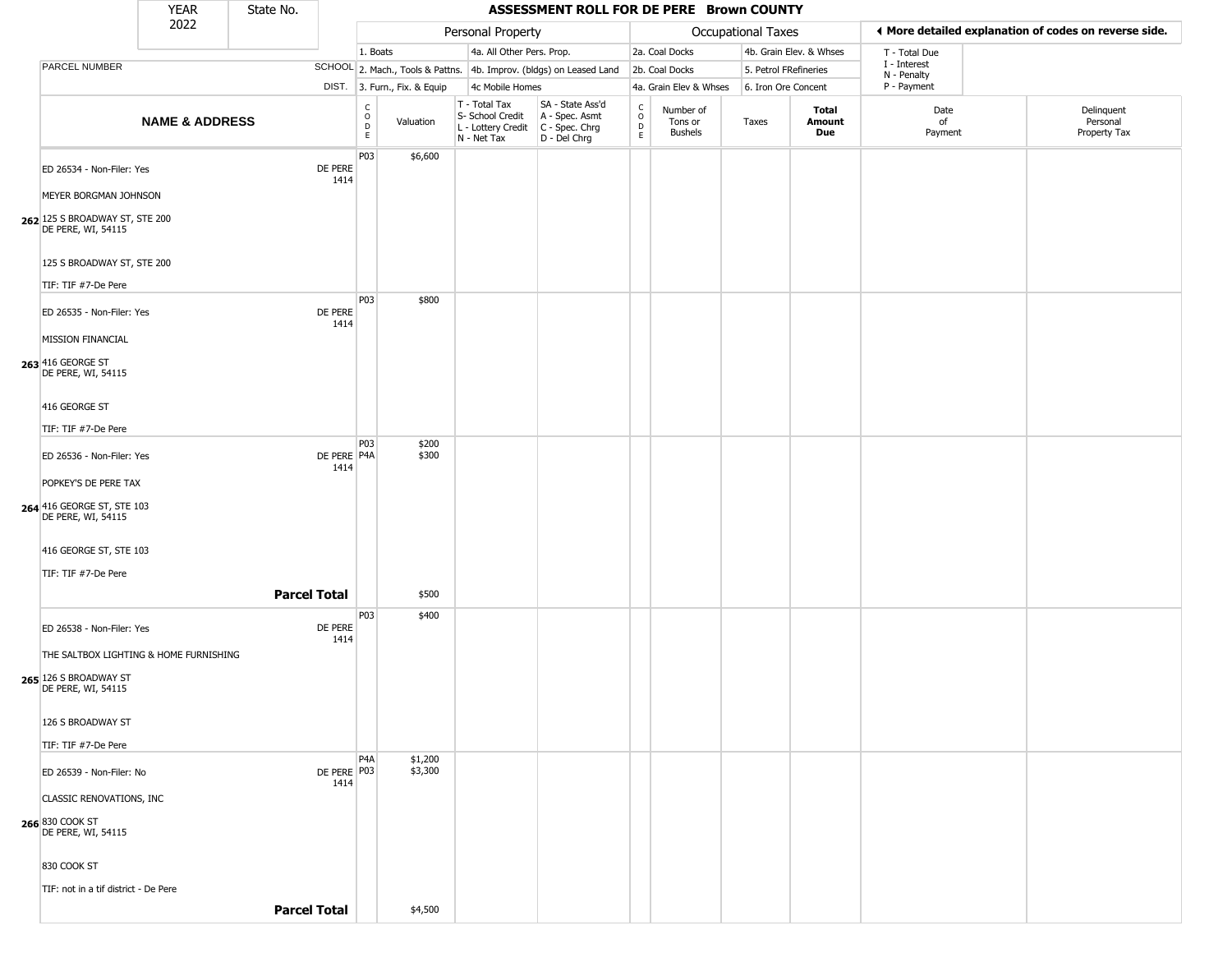|                                                                                              | YEAR                      | State No. |                       |                        |                              |                                                                        | ASSESSMENT ROLL FOR DE PERE Brown COUNTY                             |                                             |                                        |                       |                         |                             |                                                       |
|----------------------------------------------------------------------------------------------|---------------------------|-----------|-----------------------|------------------------|------------------------------|------------------------------------------------------------------------|----------------------------------------------------------------------|---------------------------------------------|----------------------------------------|-----------------------|-------------------------|-----------------------------|-------------------------------------------------------|
|                                                                                              | 2022                      |           |                       |                        |                              | Personal Property                                                      |                                                                      |                                             |                                        | Occupational Taxes    |                         |                             | ◀ More detailed explanation of codes on reverse side. |
|                                                                                              |                           |           |                       | 1. Boats               |                              | 4a. All Other Pers. Prop.                                              |                                                                      |                                             | 2a. Coal Docks                         |                       | 4b. Grain Elev. & Whses | T - Total Due               |                                                       |
| PARCEL NUMBER                                                                                |                           |           |                       |                        |                              |                                                                        | SCHOOL 2. Mach., Tools & Pattns. 4b. Improv. (bldgs) on Leased Land  |                                             | 2b. Coal Docks                         | 5. Petrol FRefineries |                         | I - Interest<br>N - Penalty |                                                       |
|                                                                                              |                           |           |                       |                        | DIST. 3. Furn., Fix. & Equip | 4c Mobile Homes                                                        |                                                                      |                                             | 4a. Grain Elev & Whses                 | 6. Iron Ore Concent   |                         | P - Payment                 |                                                       |
|                                                                                              | <b>NAME &amp; ADDRESS</b> |           |                       | C<br>$\circ$<br>D<br>E | Valuation                    | T - Total Tax<br>S- School Credit<br>L - Lottery Credit<br>N - Net Tax | SA - State Ass'd<br>A - Spec. Asmt<br>C - Spec. Chrg<br>D - Del Chrg | $\frac{c}{0}$<br>$\mathsf D$<br>$\mathsf E$ | Number of<br>Tons or<br><b>Bushels</b> | Taxes                 | Total<br>Amount<br>Due  | Date<br>of<br>Payment       | Delinquent<br>Personal<br>Property Tax                |
| ED 26540 - Non-Filer: No<br><b>GRAYHAWK LEASING, LLC</b>                                     |                           |           | DE PERE<br>1414       | P03                    | \$10,600                     |                                                                        |                                                                      |                                             |                                        |                       |                         |                             |                                                       |
| 267 1412 MAIN STREET<br>DALLAS, TX, 75202<br>VARIOUS<br>TIF: not in a tif district - De Pere |                           |           |                       |                        |                              |                                                                        |                                                                      |                                             |                                        |                       |                         |                             |                                                       |
| ED 26541 - Non-Filer: No<br>THE AMERICAN BOTTLING COMPANY<br>268 PO BOX 1925                 |                           |           | DE PERE<br>1414       | P03                    | \$2,500                      |                                                                        |                                                                      |                                             |                                        |                       |                         |                             |                                                       |
| FRISCO, TX, 75034<br>1881 COMMERCE DR<br>TIF: not in a tif district - De Pere                |                           |           |                       |                        |                              |                                                                        |                                                                      |                                             |                                        |                       |                         |                             |                                                       |
| ED 26543 - Non-Filer: No<br>SELNER TREE AND SHRUB CARE, LLC ARBESSION, INC                   |                           |           | DE PERE P03<br>1414   | P4A                    | \$200<br>\$106,300           |                                                                        |                                                                      |                                             |                                        |                       |                         |                             |                                                       |
| 269 711 MILLENIUM CT<br>DE PERE, WI, 54115<br>711 MILLENIUM CT                               |                           |           |                       |                        |                              |                                                                        |                                                                      |                                             |                                        |                       |                         |                             |                                                       |
| TIF: not in a tif district - De Pere                                                         |                           |           |                       |                        |                              |                                                                        |                                                                      |                                             |                                        |                       |                         |                             |                                                       |
|                                                                                              |                           |           | <b>Parcel Total</b>   |                        | \$106,500                    |                                                                        |                                                                      |                                             |                                        |                       |                         |                             |                                                       |
| ED 27178 - Non-Filer: Yes<br>SOCIAL THINKERS, LLLC                                           |                           |           | DE PERE<br>1414       | P03                    | \$500                        |                                                                        |                                                                      |                                             |                                        |                       |                         |                             |                                                       |
| 270 209 S HURON ST<br>DE PERE, WI, 54115<br>435 N BROADWAY                                   |                           |           |                       |                        |                              |                                                                        |                                                                      |                                             |                                        |                       |                         |                             |                                                       |
| TIF: not in a tif district - De Pere                                                         |                           |           |                       |                        |                              |                                                                        |                                                                      |                                             |                                        |                       |                         |                             |                                                       |
| ED 27179 - Non-Filer: Yes                                                                    |                           |           | DE PERE   P03<br>1414 | P4A                    | \$3,600<br>\$7,400           |                                                                        |                                                                      |                                             |                                        |                       |                         |                             |                                                       |
| THIRD DIMENSION TATTOO AND BODY PIERCING                                                     |                           |           |                       |                        |                              |                                                                        |                                                                      |                                             |                                        |                       |                         |                             |                                                       |
| 271 1109 HONEY CT<br>DE PERE, WI, 54115                                                      |                           |           |                       |                        |                              |                                                                        |                                                                      |                                             |                                        |                       |                         |                             |                                                       |
| 1109 HONEY CT                                                                                |                           |           |                       |                        |                              |                                                                        |                                                                      |                                             |                                        |                       |                         |                             |                                                       |
| TIF: not in a tif district - De Pere                                                         |                           |           |                       |                        |                              |                                                                        |                                                                      |                                             |                                        |                       |                         |                             |                                                       |
|                                                                                              |                           |           | <b>Parcel Total</b>   |                        | \$11,000                     |                                                                        |                                                                      |                                             |                                        |                       |                         |                             |                                                       |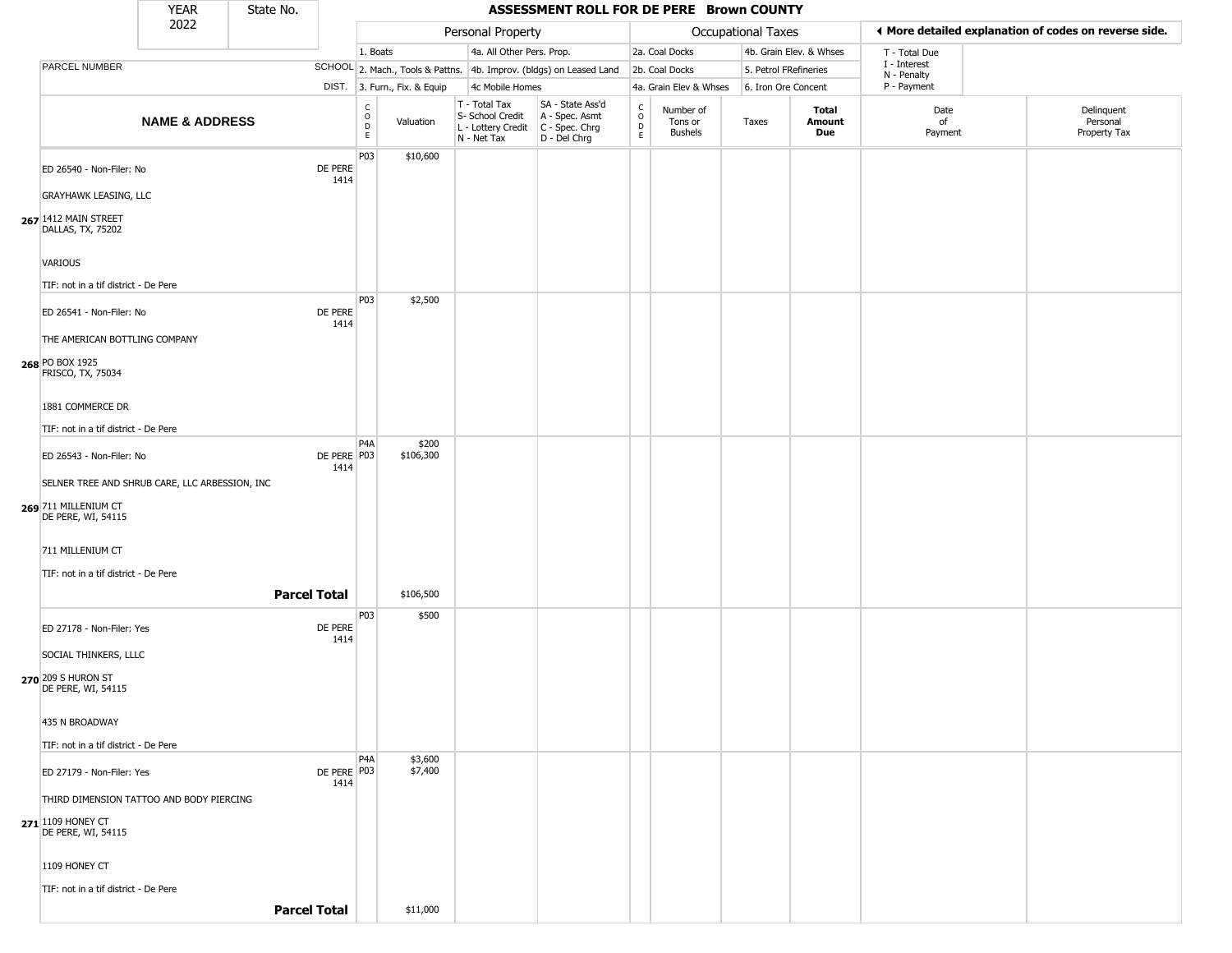|                                                                          | <b>YEAR</b>                        | State No.           |                       |                  |                              |                                                                                         | ASSESSMENT ROLL FOR DE PERE Brown COUNTY                            |                         |                                 |                       |                               |                             |                                                       |
|--------------------------------------------------------------------------|------------------------------------|---------------------|-----------------------|------------------|------------------------------|-----------------------------------------------------------------------------------------|---------------------------------------------------------------------|-------------------------|---------------------------------|-----------------------|-------------------------------|-----------------------------|-------------------------------------------------------|
|                                                                          | 2022                               |                     |                       |                  |                              | Personal Property                                                                       |                                                                     |                         |                                 | Occupational Taxes    |                               |                             | ◀ More detailed explanation of codes on reverse side. |
|                                                                          |                                    |                     |                       | 1. Boats         |                              | 4a. All Other Pers. Prop.                                                               |                                                                     |                         | 2a. Coal Docks                  |                       | 4b. Grain Elev. & Whses       | T - Total Due               |                                                       |
| PARCEL NUMBER                                                            |                                    |                     |                       |                  |                              |                                                                                         | SCHOOL 2. Mach., Tools & Pattns. 4b. Improv. (bldgs) on Leased Land |                         | 2b. Coal Docks                  | 5. Petrol FRefineries |                               | I - Interest<br>N - Penalty |                                                       |
|                                                                          |                                    |                     |                       |                  | DIST. 3. Furn., Fix. & Equip | 4c Mobile Homes                                                                         |                                                                     |                         | 4a. Grain Elev & Whses          | 6. Iron Ore Concent   |                               | P - Payment                 |                                                       |
|                                                                          | <b>NAME &amp; ADDRESS</b>          |                     |                       | C<br>D<br>D<br>E | Valuation                    | T - Total Tax<br>S- School Credit<br>L - Lottery Credit   C - Spec. Chrg<br>N - Net Tax | SA - State Ass'd<br>A - Spec. Asmt<br>D - Del Chrg                  | C<br>$\circ$<br>D<br>E. | Number of<br>Tons or<br>Bushels | Taxes                 | Total<br>Amount<br><b>Due</b> | Date<br>of<br>Payment       | Delinquent<br>Personal<br>Property Tax                |
| ED 27181 - Non-Filer: Yes                                                |                                    |                     | DE PERE P03<br>1414   | P <sub>4</sub> A | \$200<br>\$1,000             |                                                                                         |                                                                     |                         |                                 |                       |                               |                             |                                                       |
| GOD'S PURPOSE APPAREL CHRISTOPHER BELL<br>272 117 N WISCONSIN ST, STE 20 |                                    |                     |                       |                  |                              |                                                                                         |                                                                     |                         |                                 |                       |                               |                             |                                                       |
| DEPERE, WI, 54115                                                        |                                    |                     |                       |                  |                              |                                                                                         |                                                                     |                         |                                 |                       |                               |                             |                                                       |
| 117 N WISCONSIN ST, STE 20                                               |                                    |                     |                       |                  |                              |                                                                                         |                                                                     |                         |                                 |                       |                               |                             |                                                       |
| TIF: not in a tif district - De Pere                                     |                                    | <b>Parcel Total</b> |                       |                  | \$1,200                      |                                                                                         |                                                                     |                         |                                 |                       |                               |                             |                                                       |
|                                                                          |                                    |                     |                       | P03              | \$6,000                      |                                                                                         |                                                                     |                         |                                 |                       |                               |                             |                                                       |
| ED 8794 - Non-Filer: Yes                                                 |                                    |                     | DE PERE   P4A<br>1414 |                  | \$6,200                      |                                                                                         |                                                                     |                         |                                 |                       |                               |                             |                                                       |
| ACTION HEATING LINDA POUPORE<br>273 870 HERITAGE RD                      |                                    |                     |                       |                  |                              |                                                                                         |                                                                     |                         |                                 |                       |                               |                             |                                                       |
| DE PERE,, WI, 54115                                                      |                                    |                     |                       |                  |                              |                                                                                         |                                                                     |                         |                                 |                       |                               |                             |                                                       |
| 870 HERITAGE RD                                                          |                                    |                     |                       |                  |                              |                                                                                         |                                                                     |                         |                                 |                       |                               |                             |                                                       |
| TIF: not in a tif district - De Pere                                     |                                    | <b>Parcel Total</b> |                       |                  | \$12,200                     |                                                                                         |                                                                     |                         |                                 |                       |                               |                             |                                                       |
|                                                                          |                                    |                     |                       | P4A              | \$16,600                     |                                                                                         |                                                                     |                         |                                 |                       |                               |                             |                                                       |
| ED 8797 - Non-Filer: No                                                  |                                    |                     | DE PERE   P03<br>1414 |                  | \$139,400                    |                                                                                         |                                                                     |                         |                                 |                       |                               |                             |                                                       |
| ASSOCIATED BANK, NA                                                      |                                    |                     |                       |                  |                              |                                                                                         |                                                                     |                         |                                 |                       |                               |                             |                                                       |
| 274 433 MAIN ST MS 8227<br><b>GREEN BAY,, WI, 54301</b>                  |                                    |                     |                       |                  |                              |                                                                                         |                                                                     |                         |                                 |                       |                               |                             |                                                       |
| 206 N WISCONSIN                                                          |                                    |                     |                       |                  |                              |                                                                                         |                                                                     |                         |                                 |                       |                               |                             |                                                       |
| TIF: not in a tif district - De Pere                                     |                                    |                     |                       |                  |                              |                                                                                         |                                                                     |                         |                                 |                       |                               |                             |                                                       |
|                                                                          |                                    | <b>Parcel Total</b> |                       |                  | \$156,000                    |                                                                                         |                                                                     |                         |                                 |                       |                               |                             |                                                       |
| ED 8805 - Non-Filer: Yes                                                 |                                    |                     | DE PERE<br>1414       | P03              | \$18,200                     |                                                                                         |                                                                     |                         |                                 |                       |                               |                             |                                                       |
| SAKS HOLDINGS, LLC DBA: BILOTTI'S PIZZA GARDEN                           |                                    |                     |                       |                  |                              |                                                                                         |                                                                     |                         |                                 |                       |                               |                             |                                                       |
| 275 941 LAWTON PLACE<br>DE PERE, WI, 54115                               |                                    |                     |                       |                  |                              |                                                                                         |                                                                     |                         |                                 |                       |                               |                             |                                                       |
| 113 N BROADWAY                                                           |                                    |                     |                       |                  |                              |                                                                                         |                                                                     |                         |                                 |                       |                               |                             |                                                       |
| TIF: not in a tif district - De Pere                                     |                                    |                     |                       |                  |                              |                                                                                         |                                                                     |                         |                                 |                       |                               |                             |                                                       |
| ED 8807 - Non-Filer: Yes                                                 |                                    |                     | DE PERE<br>1414       | <b>P03</b>       | \$57,800                     |                                                                                         |                                                                     |                         |                                 |                       |                               |                             |                                                       |
|                                                                          | UNION HOTEL CORPORATION MCKIM BOYD |                     |                       |                  |                              |                                                                                         |                                                                     |                         |                                 |                       |                               |                             |                                                       |
| 276 200 N BROADWAY<br>DE PERE,, WI, 54115                                |                                    |                     |                       |                  |                              |                                                                                         |                                                                     |                         |                                 |                       |                               |                             |                                                       |
| 200 N BROADWAY                                                           |                                    |                     |                       |                  |                              |                                                                                         |                                                                     |                         |                                 |                       |                               |                             |                                                       |
| TIF: not in a tif district - De Pere                                     |                                    |                     |                       |                  |                              |                                                                                         |                                                                     |                         |                                 |                       |                               |                             |                                                       |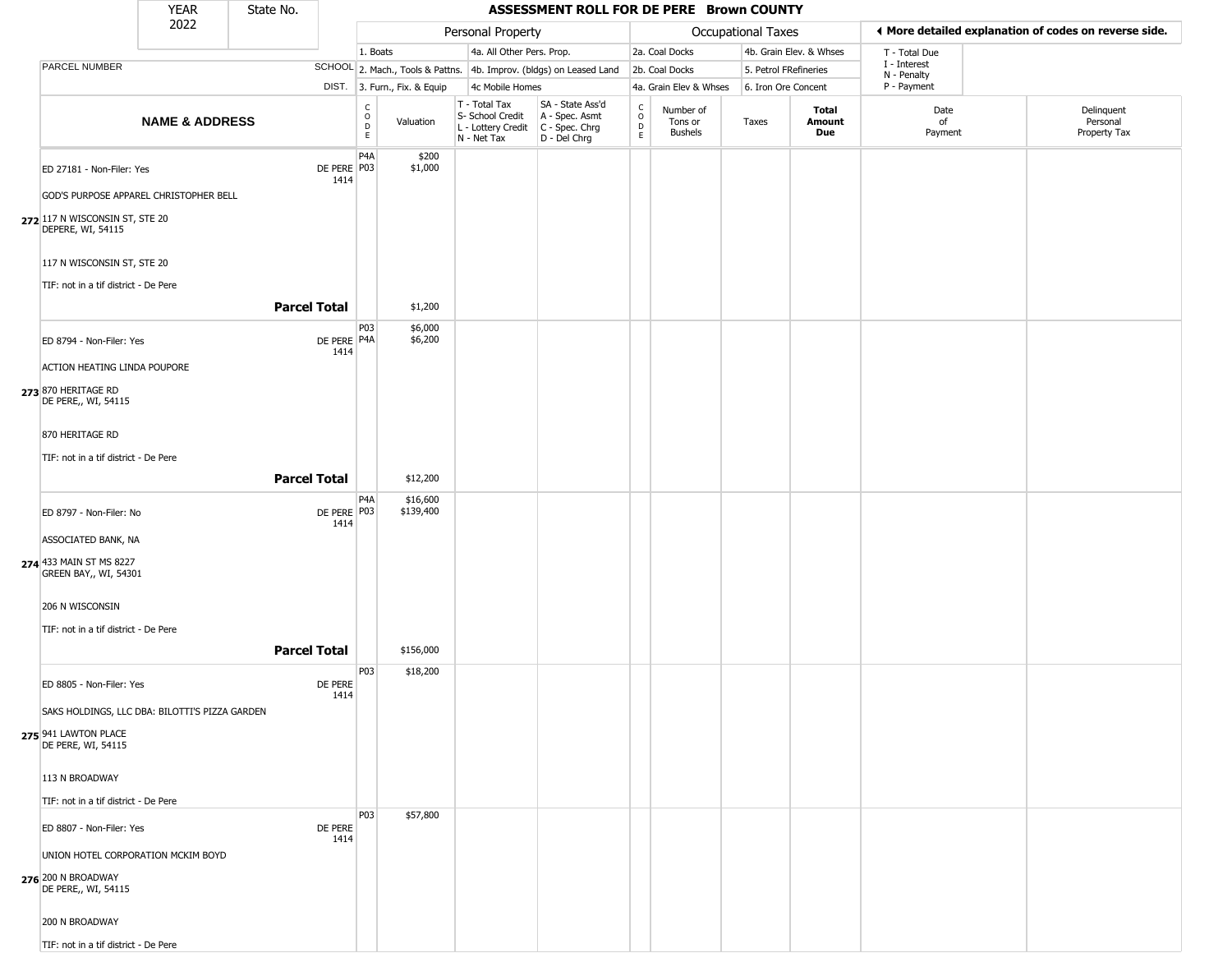|                                                 | <b>YEAR</b>               | State No.           |                                         |                              | ASSESSMENT ROLL FOR DE PERE Brown COUNTY                                                                                                       |                                                  |                                        |                       |                         |                             |                                                       |
|-------------------------------------------------|---------------------------|---------------------|-----------------------------------------|------------------------------|------------------------------------------------------------------------------------------------------------------------------------------------|--------------------------------------------------|----------------------------------------|-----------------------|-------------------------|-----------------------------|-------------------------------------------------------|
|                                                 | 2022                      |                     |                                         |                              | Personal Property                                                                                                                              |                                                  |                                        | Occupational Taxes    |                         |                             | ♦ More detailed explanation of codes on reverse side. |
|                                                 |                           |                     |                                         | 1. Boats                     | 4a. All Other Pers. Prop.                                                                                                                      |                                                  | 2a. Coal Docks                         |                       | 4b. Grain Elev. & Whses | T - Total Due               |                                                       |
| PARCEL NUMBER                                   |                           |                     |                                         |                              | SCHOOL 2. Mach., Tools & Pattns. 4b. Improv. (bldgs) on Leased Land                                                                            |                                                  | 2b. Coal Docks                         | 5. Petrol FRefineries |                         | I - Interest<br>N - Penalty |                                                       |
|                                                 |                           |                     |                                         | DIST. 3. Furn., Fix. & Equip | 4c Mobile Homes                                                                                                                                |                                                  | 4a. Grain Elev & Whses                 | 6. Iron Ore Concent   |                         | P - Payment                 |                                                       |
|                                                 | <b>NAME &amp; ADDRESS</b> |                     | $_{\rm o}^{\rm c}$<br>$\mathsf D$<br>E  | Valuation                    | T - Total Tax<br>SA - State Ass'd<br>S- School Credit<br>A - Spec. Asmt<br>L - Lottery Credit<br>C - Spec. Chrg<br>N - Net Tax<br>D - Del Chrg | $_{\rm o}^{\rm c}$<br>$\mathsf D$<br>$\mathsf E$ | Number of<br>Tons or<br><b>Bushels</b> | Taxes                 | Total<br>Amount<br>Due  | Date<br>of<br>Payment       | Delinquent<br>Personal<br>Property Tax                |
| ED 8808 - Non-Filer: Yes                        |                           |                     | P <sub>4</sub> A<br>DE PERE P03<br>1414 | \$800<br>\$6,000             |                                                                                                                                                |                                                  |                                        |                       |                         |                             |                                                       |
| WM'S JEWELERS INC                               |                           |                     |                                         |                              |                                                                                                                                                |                                                  |                                        |                       |                         |                             |                                                       |
| 277 115 S ERIE ST<br>DE PERE, WI, 54115         |                           |                     |                                         |                              |                                                                                                                                                |                                                  |                                        |                       |                         |                             |                                                       |
| 115 S ERIE ST<br>TIF: TIF #7-De Pere            |                           |                     |                                         |                              |                                                                                                                                                |                                                  |                                        |                       |                         |                             |                                                       |
|                                                 |                           | <b>Parcel Total</b> |                                         | \$6,800                      |                                                                                                                                                |                                                  |                                        |                       |                         |                             |                                                       |
| ED 8816 - Non-Filer: No                         |                           |                     | P03<br>DE PERE P4A                      | \$42,700<br>\$388,000        |                                                                                                                                                |                                                  |                                        |                       |                         |                             |                                                       |
| COTTER FUNERAL HOME INC MICHAEL COTTER          |                           |                     | 1414                                    |                              |                                                                                                                                                |                                                  |                                        |                       |                         |                             |                                                       |
| 278 860 N WEBSTER AVE<br>DE PERE,, WI, 54115    |                           |                     |                                         |                              |                                                                                                                                                |                                                  |                                        |                       |                         |                             |                                                       |
| 860 N WEBSTER AVE                               |                           |                     |                                         |                              |                                                                                                                                                |                                                  |                                        |                       |                         |                             |                                                       |
| TIF: not in a tif district - De Pere            |                           |                     |                                         |                              |                                                                                                                                                |                                                  |                                        |                       |                         |                             |                                                       |
|                                                 |                           | <b>Parcel Total</b> |                                         | \$430,700                    |                                                                                                                                                |                                                  |                                        |                       |                         |                             |                                                       |
| ED 8822 - Non-Filer: Yes                        |                           |                     | P03<br>DE PERE<br>1414                  | \$1,800                      |                                                                                                                                                |                                                  |                                        |                       |                         |                             |                                                       |
| DAME SALON SPA                                  |                           |                     |                                         |                              |                                                                                                                                                |                                                  |                                        |                       |                         |                             |                                                       |
| 279 620 GEORGE ST<br>DE PERE,, WI, 54115        |                           |                     |                                         |                              |                                                                                                                                                |                                                  |                                        |                       |                         |                             |                                                       |
| 620 GEORGE ST                                   |                           |                     |                                         |                              |                                                                                                                                                |                                                  |                                        |                       |                         |                             |                                                       |
| TIF: not in a tif district - De Pere            |                           |                     |                                         |                              |                                                                                                                                                |                                                  |                                        |                       |                         |                             |                                                       |
| ED 8823 - Non-Filer: No                         |                           |                     | P4A<br>DE PERE P03<br>1414              | \$1,400<br>\$2,000           |                                                                                                                                                |                                                  |                                        |                       |                         |                             |                                                       |
| EDWARD D JONES & CO, L.P. DBA: BRANCH TAX 05491 |                           |                     |                                         |                              |                                                                                                                                                |                                                  |                                        |                       |                         |                             |                                                       |
| 280 PO BOX 66528<br>ST LOUIS, MO, 63131-6528    |                           |                     |                                         |                              |                                                                                                                                                |                                                  |                                        |                       |                         |                             |                                                       |
| 435 N BROADWAY, STE C                           |                           |                     |                                         |                              |                                                                                                                                                |                                                  |                                        |                       |                         |                             |                                                       |
| TIF: not in a tif district - De Pere            |                           |                     |                                         |                              |                                                                                                                                                |                                                  |                                        |                       |                         |                             |                                                       |
|                                                 |                           | <b>Parcel Total</b> |                                         | \$3,400                      |                                                                                                                                                |                                                  |                                        |                       |                         |                             |                                                       |
| ED 8825 - Non-Filer: No                         |                           |                     | P03<br>DE PERE P4A<br>1414              | \$100<br>\$100               |                                                                                                                                                |                                                  |                                        |                       |                         |                             |                                                       |
| JF CONSTRUCTION                                 |                           |                     |                                         |                              |                                                                                                                                                |                                                  |                                        |                       |                         |                             |                                                       |
| 281 197 SHELLEY LN<br>DE PERE, WI, 54115        |                           |                     |                                         |                              |                                                                                                                                                |                                                  |                                        |                       |                         |                             |                                                       |
| 197 SHELLEY LN                                  |                           |                     |                                         |                              |                                                                                                                                                |                                                  |                                        |                       |                         |                             |                                                       |
| TIF: not in a tif district - De Pere            |                           |                     |                                         |                              |                                                                                                                                                |                                                  |                                        |                       |                         |                             |                                                       |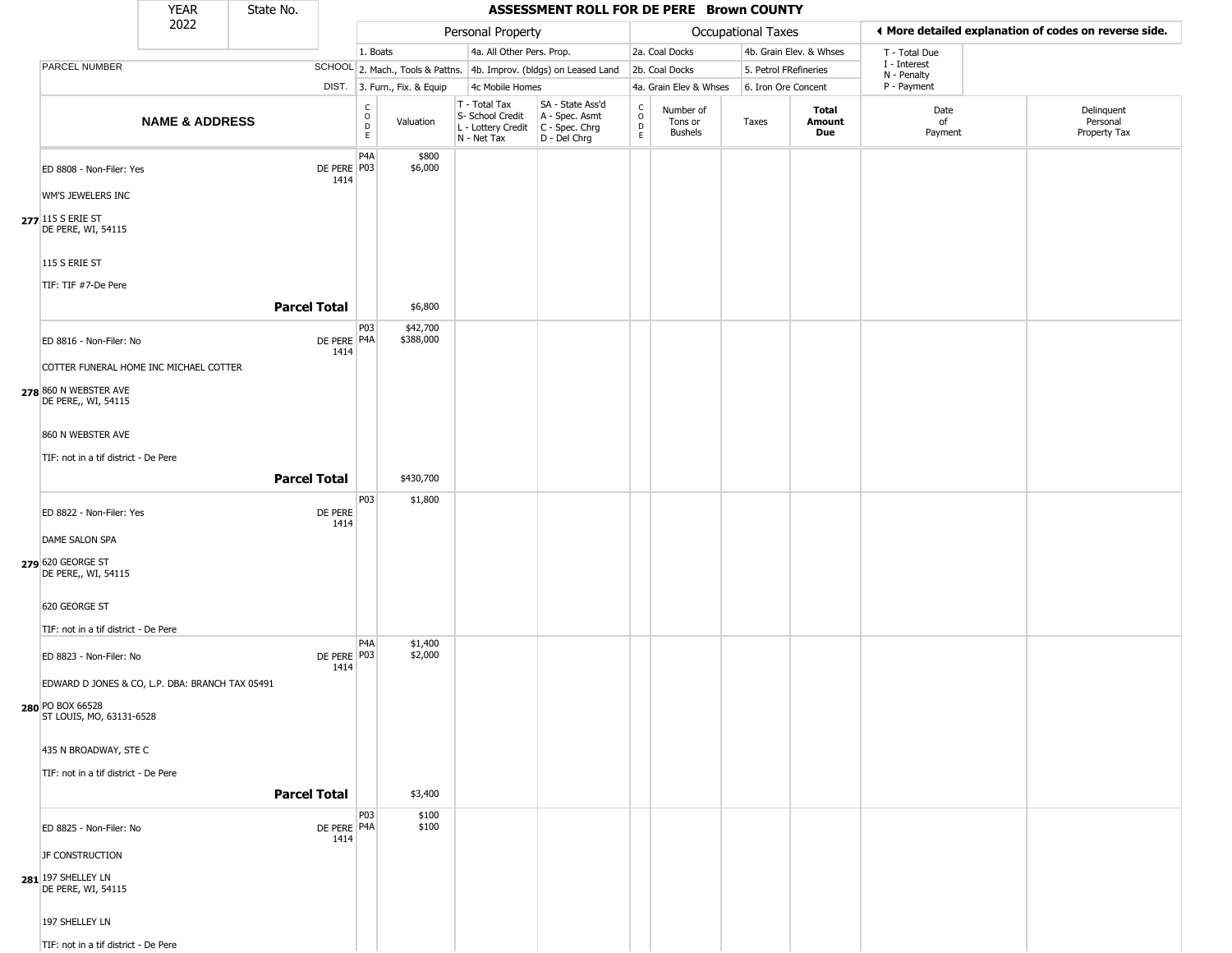|                                                                      | <b>YEAR</b>               | State No.           |                     |                               |                              |                                                                        | ASSESSMENT ROLL FOR DE PERE Brown COUNTY                               |                                |                                 |                       |                               |                            |                                                       |
|----------------------------------------------------------------------|---------------------------|---------------------|---------------------|-------------------------------|------------------------------|------------------------------------------------------------------------|------------------------------------------------------------------------|--------------------------------|---------------------------------|-----------------------|-------------------------------|----------------------------|-------------------------------------------------------|
|                                                                      | 2022                      |                     |                     |                               |                              | Personal Property                                                      |                                                                        |                                |                                 | Occupational Taxes    |                               |                            | ♦ More detailed explanation of codes on reverse side. |
|                                                                      |                           |                     |                     | 1. Boats                      |                              | 4a. All Other Pers. Prop.                                              |                                                                        |                                | 2a. Coal Docks                  |                       | 4b. Grain Elev. & Whses       | T - Total Due              |                                                       |
| PARCEL NUMBER                                                        |                           |                     |                     |                               |                              |                                                                        | SCHOOL 2. Mach., Tools & Pattns. 4b. Improv. (bldgs) on Leased Land    |                                | 2b. Coal Docks                  | 5. Petrol FRefineries |                               | I - Interest               |                                                       |
|                                                                      |                           |                     |                     |                               | DIST. 3. Furn., Fix. & Equip | 4c Mobile Homes                                                        |                                                                        |                                | 4a. Grain Elev & Whses          | 6. Iron Ore Concent   |                               | N - Penalty<br>P - Payment |                                                       |
|                                                                      | <b>NAME &amp; ADDRESS</b> |                     |                     | $_{\rm o}^{\rm c}$<br>D<br>E. | Valuation                    | T - Total Tax<br>S- School Credit<br>L - Lottery Credit<br>N - Net Tax | SA - State Ass'd<br>A - Spec. Asmt<br>$C - Spec. Chrg$<br>D - Del Chrg | $\frac{c}{0}$<br>$\frac{D}{E}$ | Number of<br>Tons or<br>Bushels | Taxes                 | Total<br>Amount<br><b>Due</b> | Date<br>of<br>Payment      | Delinquent<br>Personal<br>Property Tax                |
|                                                                      |                           | <b>Parcel Total</b> |                     |                               | \$200                        |                                                                        |                                                                        |                                |                                 |                       |                               |                            |                                                       |
| ED 8829 - Non-Filer: Yes                                             |                           |                     | DE PERE<br>1414     | P03                           | \$400                        |                                                                        |                                                                        |                                |                                 |                       |                               |                            |                                                       |
| DE PERE AUTO CENTER<br>282 705 GEORGE ST<br>DE PERE,, WI, 54115      |                           |                     |                     |                               |                              |                                                                        |                                                                        |                                |                                 |                       |                               |                            |                                                       |
| 705 AND 519 GEORGE ST<br>TIF: TIF #7-De Pere                         |                           |                     |                     |                               |                              |                                                                        |                                                                        |                                |                                 |                       |                               |                            |                                                       |
| ED 8839 - Non-Filer: No<br>MEDICAL ARTS COMPLEX DENTAL CENTER, S.C   |                           |                     | DE PERE P03<br>1414 | P4A                           | \$500<br>\$48,700            |                                                                        |                                                                        |                                |                                 |                       |                               |                            |                                                       |
| 283 233 S ERIE ST<br>DE PERE,, WI, 54115                             |                           |                     |                     |                               |                              |                                                                        |                                                                        |                                |                                 |                       |                               |                            |                                                       |
| 233 S ERIE<br>TIF: not in a tif district - De Pere                   |                           |                     |                     |                               |                              |                                                                        |                                                                        |                                |                                 |                       |                               |                            |                                                       |
|                                                                      |                           | <b>Parcel Total</b> |                     |                               | \$49,200                     |                                                                        |                                                                        |                                |                                 |                       |                               |                            |                                                       |
| ED 8844 - Non-Filer: No                                              |                           |                     | DE PERE P03<br>1414 | P <sub>4</sub> A              | \$400<br>\$5,600             |                                                                        |                                                                        |                                |                                 |                       |                               |                            |                                                       |
| HOCKERS PLUMBING, INC<br>284 2045 PROFIT PLACE<br>DE PERE, WI, 54115 |                           |                     |                     |                               |                              |                                                                        |                                                                        |                                |                                 |                       |                               |                            |                                                       |
| 2045 PROFIT PLACE<br>TIF: not in a tif district - De Pere            |                           |                     |                     |                               |                              |                                                                        |                                                                        |                                |                                 |                       |                               |                            |                                                       |
|                                                                      |                           | <b>Parcel Total</b> |                     |                               | \$6,000                      |                                                                        |                                                                        |                                |                                 |                       |                               |                            |                                                       |
| ED 8848 - Non-Filer: No<br>INDUSTRIAL PROTECTIVE COATINGS, INC       |                           |                     | DE PERE<br>1414     | P03                           | \$1,600                      |                                                                        |                                                                        |                                |                                 |                       |                               |                            |                                                       |
| 285 1855 ENTERPRISE DR<br>DE PERE,, WI, 54115                        |                           |                     |                     |                               |                              |                                                                        |                                                                        |                                |                                 |                       |                               |                            |                                                       |
| 1855 ENTERPRISE DR<br>TIF: not in a tif district - De Pere           |                           |                     |                     |                               |                              |                                                                        |                                                                        |                                |                                 |                       |                               |                            |                                                       |
| ED 8858 - Non-Filer: No                                              |                           |                     | DE PERE P03<br>1414 | P <sub>4</sub> A              | \$600<br>\$49,400            |                                                                        |                                                                        |                                |                                 |                       |                               |                            |                                                       |
| KAY BEER DISTRIBUTING, INC<br>286 PO BOX 5127<br>DE PERE,, WI, 54115 |                           |                     |                     |                               |                              |                                                                        |                                                                        |                                |                                 |                       |                               |                            |                                                       |
| 1881 COMMERCE DR                                                     |                           |                     |                     |                               |                              |                                                                        |                                                                        |                                |                                 |                       |                               |                            |                                                       |
| TIF: not in a tif district - De Pere                                 |                           |                     |                     |                               |                              |                                                                        |                                                                        |                                |                                 |                       |                               |                            |                                                       |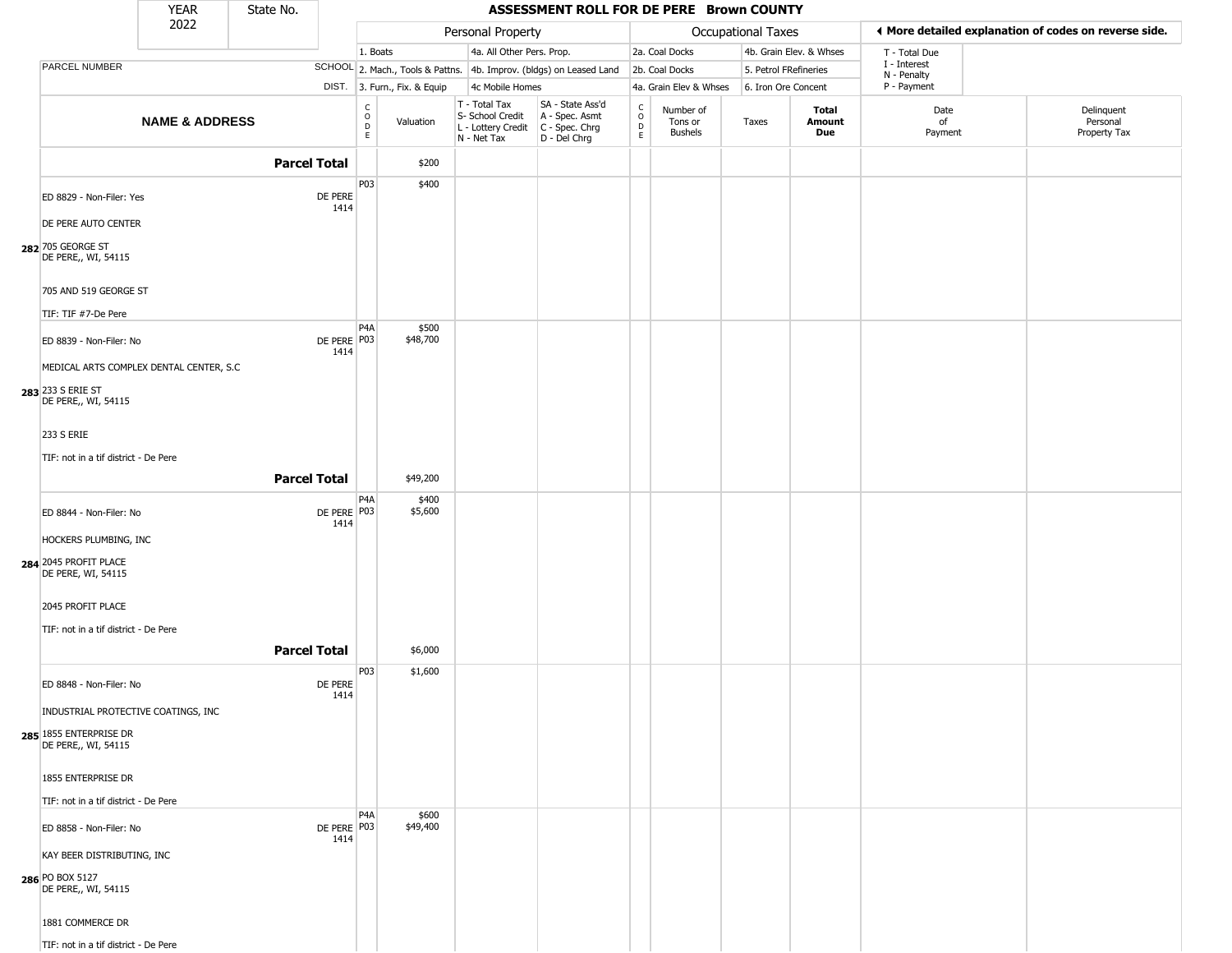|                                                              | <b>YEAR</b>               | State No.           |                       |                         |                              |                                                                        | ASSESSMENT ROLL FOR DE PERE Brown COUNTY                             |                    |                                 |                       |                         |                             |                                                       |
|--------------------------------------------------------------|---------------------------|---------------------|-----------------------|-------------------------|------------------------------|------------------------------------------------------------------------|----------------------------------------------------------------------|--------------------|---------------------------------|-----------------------|-------------------------|-----------------------------|-------------------------------------------------------|
|                                                              | 2022                      |                     |                       |                         |                              | Personal Property                                                      |                                                                      |                    |                                 | Occupational Taxes    |                         |                             | ◀ More detailed explanation of codes on reverse side. |
|                                                              |                           |                     |                       | 1. Boats                |                              | 4a. All Other Pers. Prop.                                              |                                                                      |                    | 2a. Coal Docks                  |                       | 4b. Grain Elev. & Whses | T - Total Due               |                                                       |
| PARCEL NUMBER                                                |                           |                     |                       |                         |                              |                                                                        | SCHOOL 2. Mach., Tools & Pattns. 4b. Improv. (bldgs) on Leased Land  |                    | 2b. Coal Docks                  | 5. Petrol FRefineries |                         | I - Interest<br>N - Penalty |                                                       |
|                                                              |                           |                     |                       |                         | DIST. 3. Furn., Fix. & Equip | 4c Mobile Homes                                                        |                                                                      |                    | 4a. Grain Elev & Whses          | 6. Iron Ore Concent   |                         | P - Payment                 |                                                       |
|                                                              | <b>NAME &amp; ADDRESS</b> |                     |                       | C<br>$\circ$<br>D<br>E. | Valuation                    | T - Total Tax<br>S- School Credit<br>L - Lottery Credit<br>N - Net Tax | SA - State Ass'd<br>A - Spec. Asmt<br>C - Spec. Chrg<br>D - Del Chrg | $\delta$<br>D<br>E | Number of<br>Tons or<br>Bushels | Taxes                 | Total<br>Amount<br>Due  | Date<br>of<br>Payment       | Delinquent<br>Personal<br>Property Tax                |
|                                                              |                           | <b>Parcel Total</b> |                       |                         | \$50,000                     |                                                                        |                                                                      |                    |                                 |                       |                         |                             |                                                       |
| ED 8863 - Non-Filer: Yes<br>DE PERE CINEMA RADUE CINEMAS INC |                           |                     | DE PERE P03<br>1414   | P <sub>4</sub> A        | \$200<br>\$6,300             |                                                                        |                                                                      |                    |                                 |                       |                         |                             |                                                       |
| 287 905 GEORGE ST #191<br>DE PERE, WI, 54115                 |                           |                     |                       |                         |                              |                                                                        |                                                                      |                    |                                 |                       |                         |                             |                                                       |
| 417 GEORGE ST<br>TIF: not in a tif district - De Pere        |                           |                     |                       |                         |                              |                                                                        |                                                                      |                    |                                 |                       |                         |                             |                                                       |
|                                                              |                           | <b>Parcel Total</b> |                       |                         | \$6,500                      |                                                                        |                                                                      |                    |                                 |                       |                         |                             |                                                       |
| ED 8880 - Non-Filer: No                                      |                           |                     | DE PERE P03           | P4A                     | \$600<br>\$900               |                                                                        |                                                                      |                    |                                 |                       |                         |                             |                                                       |
| DE PERE EXHAUST CRAIG NELSON                                 |                           |                     | 1414                  |                         |                              |                                                                        |                                                                      |                    |                                 |                       |                         |                             |                                                       |
| 288 908 GEORGE ST<br>DE PERE,, WI, 54115                     |                           |                     |                       |                         |                              |                                                                        |                                                                      |                    |                                 |                       |                         |                             |                                                       |
| 908 GEORGE ST                                                |                           |                     |                       |                         |                              |                                                                        |                                                                      |                    |                                 |                       |                         |                             |                                                       |
| TIF: TIF #7-De Pere                                          |                           |                     |                       |                         |                              |                                                                        |                                                                      |                    |                                 |                       |                         |                             |                                                       |
|                                                              |                           | <b>Parcel Total</b> |                       |                         | \$1,500                      |                                                                        |                                                                      |                    |                                 |                       |                         |                             |                                                       |
| ED 8890 - Non-Filer: Yes                                     |                           |                     | DE PERE   P03<br>1414 | P <sub>4</sub> A        | \$800<br>\$12,100            |                                                                        |                                                                      |                    |                                 |                       |                         |                             |                                                       |
| ROELS, KEIDATZ, FRONSEE & DANEN, LLP THOMAS KEIDATZ          |                           |                     |                       |                         |                              |                                                                        |                                                                      |                    |                                 |                       |                         |                             |                                                       |
| 289 515 GEORGE ST<br>DE PERE, WI, 54115                      |                           |                     |                       |                         |                              |                                                                        |                                                                      |                    |                                 |                       |                         |                             |                                                       |
| 515 GEORGE ST                                                |                           |                     |                       |                         |                              |                                                                        |                                                                      |                    |                                 |                       |                         |                             |                                                       |
| TIF: not in a tif district - De Pere                         |                           |                     |                       |                         |                              |                                                                        |                                                                      |                    |                                 |                       |                         |                             |                                                       |
|                                                              |                           | <b>Parcel Total</b> |                       |                         | \$12,900                     |                                                                        |                                                                      |                    |                                 |                       |                         |                             |                                                       |
| ED 8895 - Non-Filer: Yes                                     |                           |                     | DE PERE P03<br>1414   | P4A                     | \$800<br>\$31,900            |                                                                        |                                                                      |                    |                                 |                       |                         |                             |                                                       |
| SEROOGY'S HOLIDAY HOUSE, LTD                                 |                           |                     |                       |                         |                              |                                                                        |                                                                      |                    |                                 |                       |                         |                             |                                                       |
| 290 144 N WISCONSIN ST<br>DE PERE,, WI, 54115                |                           |                     |                       |                         |                              |                                                                        |                                                                      |                    |                                 |                       |                         |                             |                                                       |
| 144 N WISCONSIN ST                                           |                           |                     |                       |                         |                              |                                                                        |                                                                      |                    |                                 |                       |                         |                             |                                                       |
| TIF: not in a tif district - De Pere                         |                           |                     |                       |                         |                              |                                                                        |                                                                      |                    |                                 |                       |                         |                             |                                                       |
|                                                              |                           | <b>Parcel Total</b> |                       |                         | \$32,700                     |                                                                        |                                                                      |                    |                                 |                       |                         |                             |                                                       |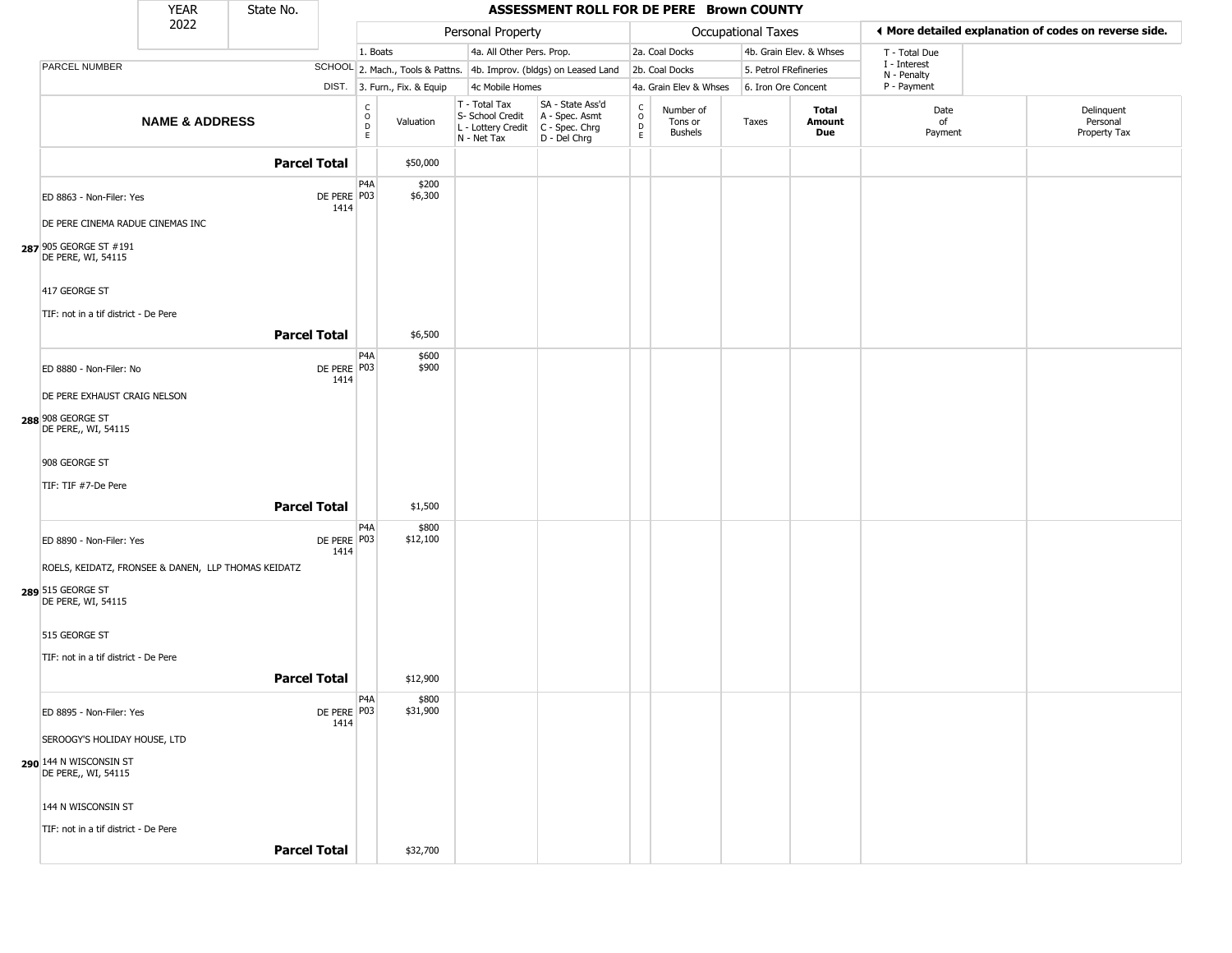|                                                                 | <b>YEAR</b>               | State No. |                     |                                                   |                              |                                                                        | ASSESSMENT ROLL FOR DE PERE Brown COUNTY                             |                                                 |                                        |                       |                               |                             |                                                       |
|-----------------------------------------------------------------|---------------------------|-----------|---------------------|---------------------------------------------------|------------------------------|------------------------------------------------------------------------|----------------------------------------------------------------------|-------------------------------------------------|----------------------------------------|-----------------------|-------------------------------|-----------------------------|-------------------------------------------------------|
|                                                                 | 2022                      |           |                     |                                                   |                              | Personal Property                                                      |                                                                      |                                                 |                                        | Occupational Taxes    |                               |                             | ◀ More detailed explanation of codes on reverse side. |
|                                                                 |                           |           |                     | 1. Boats                                          |                              | 4a. All Other Pers. Prop.                                              |                                                                      |                                                 | 2a. Coal Docks                         |                       | 4b. Grain Elev. & Whses       | T - Total Due               |                                                       |
| PARCEL NUMBER                                                   |                           |           |                     |                                                   |                              |                                                                        | SCHOOL 2. Mach., Tools & Pattns. 4b. Improv. (bldgs) on Leased Land  |                                                 | 2b. Coal Docks                         | 5. Petrol FRefineries |                               | I - Interest<br>N - Penalty |                                                       |
|                                                                 |                           |           |                     |                                                   | DIST. 3. Furn., Fix. & Equip | 4c Mobile Homes                                                        |                                                                      |                                                 | 4a. Grain Elev & Whses                 | 6. Iron Ore Concent   |                               | P - Payment                 |                                                       |
|                                                                 | <b>NAME &amp; ADDRESS</b> |           |                     | $\begin{array}{c}\nC \\ O \\ D \\ E\n\end{array}$ | Valuation                    | T - Total Tax<br>S- School Credit<br>L - Lottery Credit<br>N - Net Tax | SA - State Ass'd<br>A - Spec. Asmt<br>C - Spec. Chrg<br>D - Del Chrg | $\begin{array}{c} C \\ O \\ D \\ E \end{array}$ | Number of<br>Tons or<br><b>Bushels</b> | Taxes                 | Total<br><b>Amount</b><br>Due | Date<br>of<br>Payment       | Delinquent<br>Personal<br>Property Tax                |
| ED 8904 - Non-Filer: No                                         |                           |           | DE PERE<br>1414     | P03                                               | \$5,200                      |                                                                        |                                                                      |                                                 |                                        |                       |                               |                             |                                                       |
| SFI FURNITURE, LLC<br>291 125 S BROADWAY<br>DE PERE,, WI, 54115 |                           |           |                     |                                                   |                              |                                                                        |                                                                      |                                                 |                                        |                       |                               |                             |                                                       |
| 125 S BROADWAY                                                  |                           |           |                     |                                                   |                              |                                                                        |                                                                      |                                                 |                                        |                       |                               |                             |                                                       |
| TIF: TIF #7-De Pere                                             |                           |           |                     |                                                   |                              |                                                                        |                                                                      |                                                 |                                        |                       |                               |                             |                                                       |
| ED 8911 - Non-Filer: No                                         |                           |           | DE PERE<br>1414     | P03                                               | \$500                        |                                                                        |                                                                      |                                                 |                                        |                       |                               |                             |                                                       |
| <b>TURRIFF PLUMBING</b>                                         |                           |           |                     |                                                   |                              |                                                                        |                                                                      |                                                 |                                        |                       |                               |                             |                                                       |
| 292 1110 HONEY CT<br>DE PERE,, WI, 54115                        |                           |           |                     |                                                   |                              |                                                                        |                                                                      |                                                 |                                        |                       |                               |                             |                                                       |
| 1110 HONEY CT                                                   |                           |           |                     |                                                   |                              |                                                                        |                                                                      |                                                 |                                        |                       |                               |                             |                                                       |
| TIF: not in a tif district - De Pere                            |                           |           |                     |                                                   |                              |                                                                        |                                                                      |                                                 |                                        |                       |                               |                             |                                                       |
| ED 8917 - Non-Filer: No                                         |                           |           | DE PERE<br>1414     | P03                                               | \$300                        |                                                                        |                                                                      |                                                 |                                        |                       |                               |                             |                                                       |
| VAN GEMERT MEMORIALS ZABEL MANUMENTS, LLC                       |                           |           |                     |                                                   |                              |                                                                        |                                                                      |                                                 |                                        |                       |                               |                             |                                                       |
| 293 1232 N 8TH ST<br>MANITOWOC, WI, 54220                       |                           |           |                     |                                                   |                              |                                                                        |                                                                      |                                                 |                                        |                       |                               |                             |                                                       |
| 1041 N BROADWAY                                                 |                           |           |                     |                                                   |                              |                                                                        |                                                                      |                                                 |                                        |                       |                               |                             |                                                       |
| TIF: not in a tif district - De Pere                            |                           |           |                     | P4A                                               |                              |                                                                        |                                                                      |                                                 |                                        |                       |                               |                             |                                                       |
| ED 8918 - Non-Filer: No                                         |                           |           | DE PERE P03<br>1414 |                                                   | \$10,300<br>\$63,500         |                                                                        |                                                                      |                                                 |                                        |                       |                               |                             |                                                       |
| DR CYRIL VAN SISTINE JR                                         |                           |           |                     |                                                   |                              |                                                                        |                                                                      |                                                 |                                        |                       |                               |                             |                                                       |
| 294 1001 N BROADWAY<br>DE PERE,, WI, 54115                      |                           |           |                     |                                                   |                              |                                                                        |                                                                      |                                                 |                                        |                       |                               |                             |                                                       |
| 1001 N BROADWAY                                                 |                           |           |                     |                                                   |                              |                                                                        |                                                                      |                                                 |                                        |                       |                               |                             |                                                       |
| TIF: not in a tif district - De Pere                            |                           |           |                     |                                                   |                              |                                                                        |                                                                      |                                                 |                                        |                       |                               |                             |                                                       |
|                                                                 |                           |           | <b>Parcel Total</b> |                                                   | \$73,800                     |                                                                        |                                                                      |                                                 |                                        |                       |                               |                             |                                                       |
|                                                                 |                           |           |                     | P03                                               | \$100                        |                                                                        |                                                                      |                                                 |                                        |                       |                               |                             |                                                       |
| ED 8919 - Non-Filer: Yes                                        |                           |           | DE PERE<br>1414     |                                                   |                              |                                                                        |                                                                      |                                                 |                                        |                       |                               |                             |                                                       |
| DON VAN STRATEN TRUCKING                                        |                           |           |                     |                                                   |                              |                                                                        |                                                                      |                                                 |                                        |                       |                               |                             |                                                       |
| 295 PO BOX 163<br>DE PERE,, WI, 54115                           |                           |           |                     |                                                   |                              |                                                                        |                                                                      |                                                 |                                        |                       |                               |                             |                                                       |
| 850 PROSPER ST                                                  |                           |           |                     |                                                   |                              |                                                                        |                                                                      |                                                 |                                        |                       |                               |                             |                                                       |
| TIF: TIF #10-De Pere                                            |                           |           |                     |                                                   |                              |                                                                        |                                                                      |                                                 |                                        |                       |                               |                             |                                                       |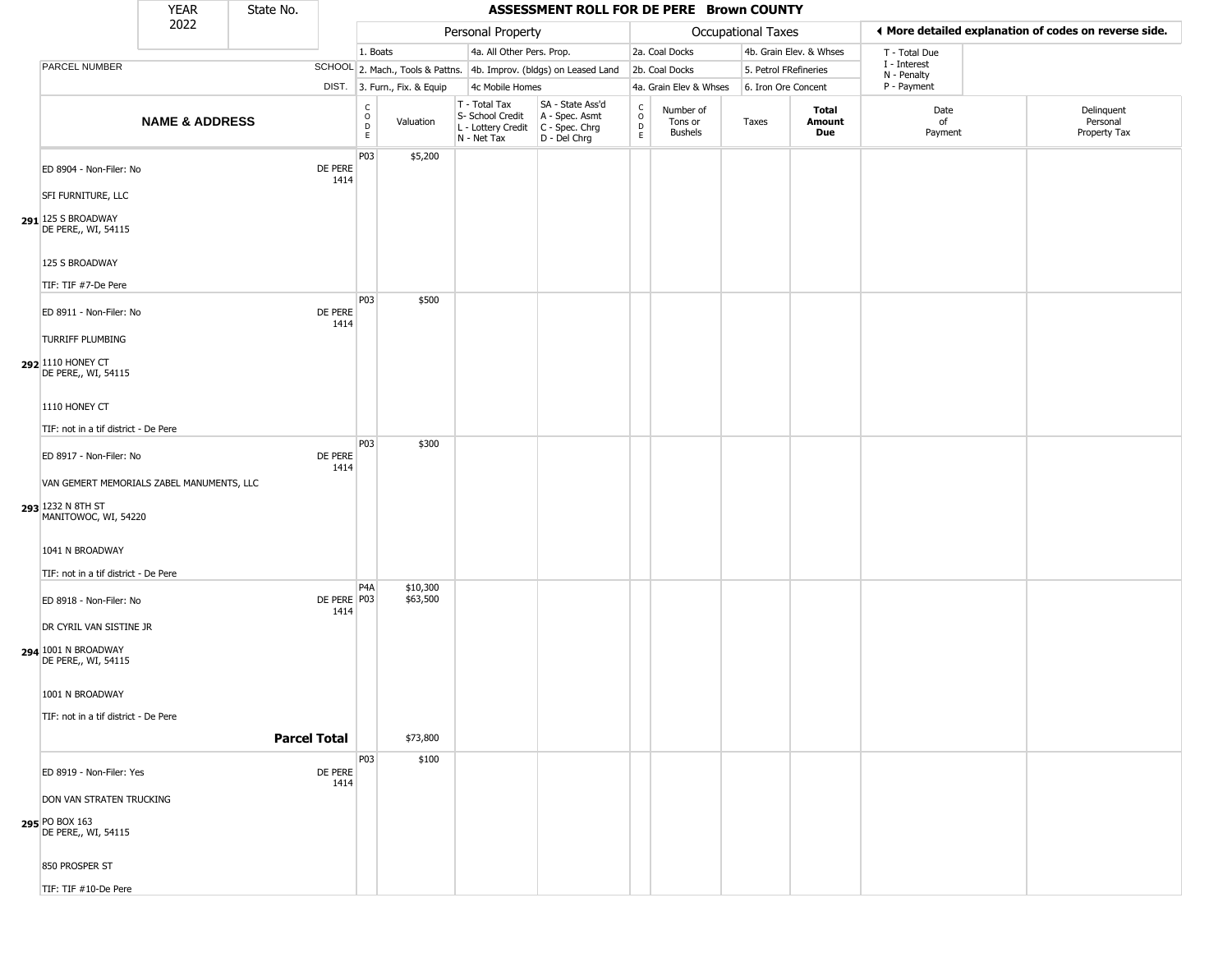|                                                                                                             | <b>YEAR</b>               | State No.           |                     |                              |                              |                                                                        | ASSESSMENT ROLL FOR DE PERE Brown COUNTY                             |                              |                                        |                           |                         |                             |                                                       |
|-------------------------------------------------------------------------------------------------------------|---------------------------|---------------------|---------------------|------------------------------|------------------------------|------------------------------------------------------------------------|----------------------------------------------------------------------|------------------------------|----------------------------------------|---------------------------|-------------------------|-----------------------------|-------------------------------------------------------|
|                                                                                                             | 2022                      |                     |                     |                              |                              | Personal Property                                                      |                                                                      |                              |                                        | <b>Occupational Taxes</b> |                         |                             | ♦ More detailed explanation of codes on reverse side. |
|                                                                                                             |                           |                     |                     | 1. Boats                     |                              | 4a. All Other Pers. Prop.                                              |                                                                      |                              | 2a. Coal Docks                         |                           | 4b. Grain Elev. & Whses | T - Total Due               |                                                       |
| PARCEL NUMBER                                                                                               |                           |                     |                     |                              |                              |                                                                        | SCHOOL 2. Mach., Tools & Pattns. 4b. Improv. (bldgs) on Leased Land  |                              | 2b. Coal Docks                         | 5. Petrol FRefineries     |                         | I - Interest<br>N - Penalty |                                                       |
|                                                                                                             |                           |                     |                     |                              | DIST. 3. Furn., Fix. & Equip | 4c Mobile Homes                                                        |                                                                      |                              | 4a. Grain Elev & Whses                 | 6. Iron Ore Concent       |                         | P - Payment                 |                                                       |
|                                                                                                             | <b>NAME &amp; ADDRESS</b> |                     |                     | $_{\rm o}^{\rm c}$<br>D<br>E | Valuation                    | T - Total Tax<br>S- School Credit<br>L - Lottery Credit<br>N - Net Tax | SA - State Ass'd<br>A - Spec. Asmt<br>C - Spec. Chrg<br>D - Del Chrg | $_{\rm o}^{\rm c}$<br>D<br>E | Number of<br>Tons or<br><b>Bushels</b> | Taxes                     | Total<br>Amount<br>Due  | Date<br>of<br>Payment       | Delinquent<br>Personal<br>Property Tax                |
| ED 8924 - Non-Filer: No<br>DE PERE HARDWARE INC KELLY SCHATTL<br>296 1045 N BROADWAY<br>DE PERE,, WI, 54115 |                           |                     | DE PERE P03<br>1414 | P <sub>4</sub> A             | \$100<br>\$18,100            |                                                                        |                                                                      |                              |                                        |                           |                         |                             |                                                       |
| 1045 N BROADWAY<br>TIF: not in a tif district - De Pere                                                     |                           |                     |                     |                              |                              |                                                                        |                                                                      |                              |                                        |                           |                         |                             |                                                       |
|                                                                                                             |                           | <b>Parcel Total</b> |                     |                              | \$18,200                     |                                                                        |                                                                      |                              |                                        |                           |                         |                             |                                                       |
| ED 8929 - Non-Filer: No                                                                                     |                           |                     | DE PERE P03<br>1414 | P4A                          | \$3,500<br>\$233,900         |                                                                        |                                                                      |                              |                                        |                           |                         |                             |                                                       |
| MULTIPLAN, INC                                                                                              |                           |                     |                     |                              |                              |                                                                        |                                                                      |                              |                                        |                           |                         |                             |                                                       |
| 297 535 E DIEHL RD SUITE 100<br>NAPERVILLE,, IL, 60563                                                      |                           |                     |                     |                              |                              |                                                                        |                                                                      |                              |                                        |                           |                         |                             |                                                       |
| 301 N BROADWAY, SUITE #301                                                                                  |                           |                     |                     |                              |                              |                                                                        |                                                                      |                              |                                        |                           |                         |                             |                                                       |
| TIF: not in a tif district - De Pere                                                                        |                           |                     |                     |                              |                              |                                                                        |                                                                      |                              |                                        |                           |                         |                             |                                                       |
|                                                                                                             |                           | <b>Parcel Total</b> |                     |                              | \$237,400                    |                                                                        |                                                                      |                              |                                        |                           |                         |                             |                                                       |
|                                                                                                             |                           |                     |                     |                              |                              |                                                                        |                                                                      |                              |                                        |                           |                         |                             |                                                       |
| ED 8931 - Non-Filer: Yes                                                                                    |                           |                     | DE PERE<br>1414     | P03                          | \$400                        |                                                                        |                                                                      |                              |                                        |                           |                         |                             |                                                       |
| DE PERE CHIROPRACTIC CENTER SC JACESON HAUSER<br>298 820 GEORGE ST<br>DE PERE,, WI, 54115                   |                           |                     |                     |                              |                              |                                                                        |                                                                      |                              |                                        |                           |                         |                             |                                                       |
| 820 GEORGE ST                                                                                               |                           |                     |                     |                              |                              |                                                                        |                                                                      |                              |                                        |                           |                         |                             |                                                       |
| TIF: TIF #7-De Pere                                                                                         |                           |                     |                     |                              |                              |                                                                        |                                                                      |                              |                                        |                           |                         |                             |                                                       |
| ED 8934 - Non-Filer: No                                                                                     |                           |                     | DE PERE P03<br>1414 | P <sub>4</sub> A             | \$1,500<br>\$8,900           |                                                                        |                                                                      |                              |                                        |                           |                         |                             |                                                       |
| <b>ZOELLER</b>                                                                                              |                           |                     |                     |                              |                              |                                                                        |                                                                      |                              |                                        |                           |                         |                             |                                                       |
| 299 115 S BROADWAY<br>DE PERE,, WI, 54115                                                                   |                           |                     |                     |                              |                              |                                                                        |                                                                      |                              |                                        |                           |                         |                             |                                                       |
| 115 S BROADWAY                                                                                              |                           |                     |                     |                              |                              |                                                                        |                                                                      |                              |                                        |                           |                         |                             |                                                       |
| TIF: TIF #7-De Pere                                                                                         |                           |                     |                     |                              |                              |                                                                        |                                                                      |                              |                                        |                           |                         |                             |                                                       |
|                                                                                                             |                           | <b>Parcel Total</b> |                     |                              | \$10,400                     |                                                                        |                                                                      |                              |                                        |                           |                         |                             |                                                       |
|                                                                                                             |                           |                     |                     | P <sub>4</sub> A             | \$800                        |                                                                        |                                                                      |                              |                                        |                           |                         |                             |                                                       |
| ED 9891 - Non-Filer: Yes                                                                                    |                           |                     | DE PERE P03<br>1414 |                              | \$2,900                      |                                                                        |                                                                      |                              |                                        |                           |                         |                             |                                                       |
| PUDDLE DUCK LINDA BOHUN                                                                                     |                           |                     |                     |                              |                              |                                                                        |                                                                      |                              |                                        |                           |                         |                             |                                                       |
| 300 124 N BROADWAY STE 116<br>DE PERE,, WI, 54115                                                           |                           |                     |                     |                              |                              |                                                                        |                                                                      |                              |                                        |                           |                         |                             |                                                       |
| 124 N BROADWAY                                                                                              |                           |                     |                     |                              |                              |                                                                        |                                                                      |                              |                                        |                           |                         |                             |                                                       |
| TIF: not in a tif district - De Pere                                                                        |                           |                     |                     |                              |                              |                                                                        |                                                                      |                              |                                        |                           |                         |                             |                                                       |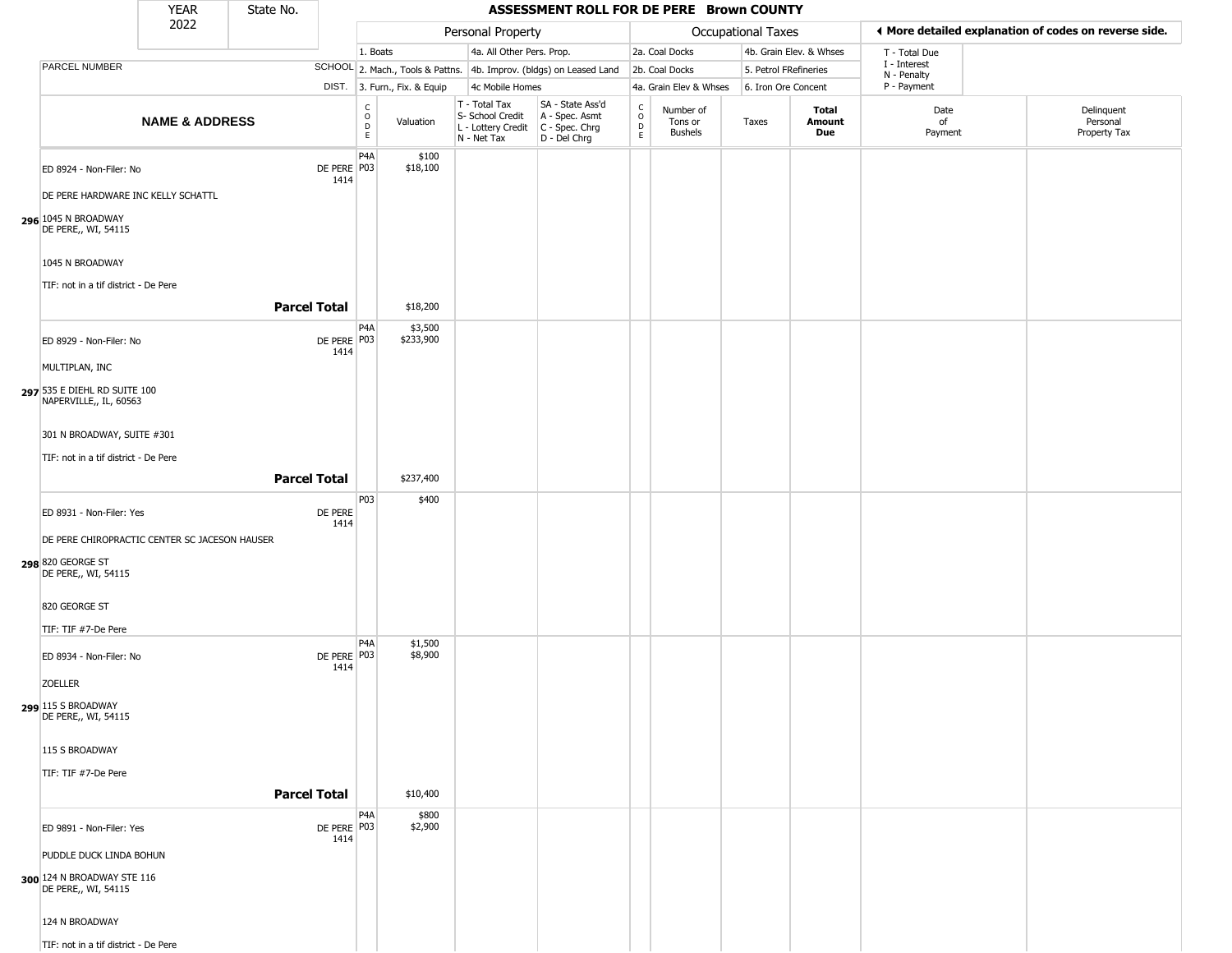|                                                     | <b>YEAR</b>               | State No.           |                             |                                       |                              |                                                                        | ASSESSMENT ROLL FOR DE PERE Brown COUNTY                             |                                              |                                        |                       |                         |                             |                                                       |
|-----------------------------------------------------|---------------------------|---------------------|-----------------------------|---------------------------------------|------------------------------|------------------------------------------------------------------------|----------------------------------------------------------------------|----------------------------------------------|----------------------------------------|-----------------------|-------------------------|-----------------------------|-------------------------------------------------------|
|                                                     | 2022                      |                     |                             |                                       |                              | Personal Property                                                      |                                                                      |                                              |                                        | Occupational Taxes    |                         |                             | ◀ More detailed explanation of codes on reverse side. |
|                                                     |                           |                     |                             | 1. Boats                              |                              | 4a. All Other Pers. Prop.                                              |                                                                      |                                              | 2a. Coal Docks                         |                       | 4b. Grain Elev. & Whses | T - Total Due               |                                                       |
| PARCEL NUMBER                                       |                           |                     |                             |                                       |                              |                                                                        | SCHOOL 2. Mach., Tools & Pattns. 4b. Improv. (bldgs) on Leased Land  |                                              | 2b. Coal Docks                         | 5. Petrol FRefineries |                         | I - Interest<br>N - Penalty |                                                       |
|                                                     |                           |                     |                             |                                       | DIST. 3. Furn., Fix. & Equip | 4c Mobile Homes                                                        |                                                                      |                                              | 4a. Grain Elev & Whses                 | 6. Iron Ore Concent   |                         | P - Payment                 |                                                       |
|                                                     | <b>NAME &amp; ADDRESS</b> |                     |                             | C<br>$\mathsf{o}$<br>$\mathsf D$<br>E | Valuation                    | T - Total Tax<br>S- School Credit<br>L - Lottery Credit<br>N - Net Tax | SA - State Ass'd<br>A - Spec. Asmt<br>C - Spec. Chrg<br>D - Del Chrg | $\int_{0}^{c}$<br>$\mathsf D$<br>$\mathsf E$ | Number of<br>Tons or<br><b>Bushels</b> | Taxes                 | Total<br>Amount<br>Due  | Date<br>of<br>Payment       | Delinquent<br>Personal<br>Property Tax                |
|                                                     |                           | <b>Parcel Total</b> |                             |                                       | \$3,700                      |                                                                        |                                                                      |                                              |                                        |                       |                         |                             |                                                       |
| WD 10634 - Non-Filer: Yes                           |                           |                     | WEST DE PERE P03<br>6328    | P4A                                   | \$700<br>\$5,800             |                                                                        |                                                                      |                                              |                                        |                       |                         |                             |                                                       |
| TUNDRA CHIROPRACTIC KALLIE MADISON                  |                           |                     |                             |                                       |                              |                                                                        |                                                                      |                                              |                                        |                       |                         |                             |                                                       |
| 301 2150 S COURTLAND DR<br>GREEN BAY, WI, 54313     |                           |                     |                             |                                       |                              |                                                                        |                                                                      |                                              |                                        |                       |                         |                             |                                                       |
| 1251 SCHEURING RD STE A                             |                           |                     |                             |                                       |                              |                                                                        |                                                                      |                                              |                                        |                       |                         |                             |                                                       |
| TIF: TIF #9-De Pere                                 |                           |                     |                             |                                       |                              |                                                                        |                                                                      |                                              |                                        |                       |                         |                             |                                                       |
|                                                     |                           | <b>Parcel Total</b> |                             |                                       | \$6,500                      |                                                                        |                                                                      |                                              |                                        |                       |                         |                             |                                                       |
|                                                     |                           |                     |                             | P <sub>4</sub> A                      | \$200                        |                                                                        |                                                                      |                                              |                                        |                       |                         |                             |                                                       |
| WD 11335 - Non-Filer: No                            |                           |                     | WEST DE PERE P03<br>6328    |                                       | \$33,800                     |                                                                        |                                                                      |                                              |                                        |                       |                         |                             |                                                       |
| INSURANCE SERVICE CENTER - DE PERE, LLC             |                           |                     |                             |                                       |                              |                                                                        |                                                                      |                                              |                                        |                       |                         |                             |                                                       |
| 302 436 MAIN AVE<br>DE PERE, WI, 54115              |                           |                     |                             |                                       |                              |                                                                        |                                                                      |                                              |                                        |                       |                         |                             |                                                       |
| 436 MAIN AVE                                        |                           |                     |                             |                                       |                              |                                                                        |                                                                      |                                              |                                        |                       |                         |                             |                                                       |
| TIF: TIF #9-De Pere                                 |                           |                     |                             |                                       |                              |                                                                        |                                                                      |                                              |                                        |                       |                         |                             |                                                       |
|                                                     |                           | <b>Parcel Total</b> |                             |                                       | \$34,000                     |                                                                        |                                                                      |                                              |                                        |                       |                         |                             |                                                       |
| WD 11337 - Non-Filer: No                            |                           |                     | WEST DE PERE P03<br>6328    | P4A                                   | \$1,000<br>\$6,700           |                                                                        |                                                                      |                                              |                                        |                       |                         |                             |                                                       |
| TRUE NORTH ENERGY                                   |                           |                     |                             |                                       |                              |                                                                        |                                                                      |                                              |                                        |                       |                         |                             |                                                       |
| 303 10346 BRECKSVILLE RD<br>BRECKSVILLE, OH, 44141  |                           |                     |                             |                                       |                              |                                                                        |                                                                      |                                              |                                        |                       |                         |                             |                                                       |
| 841 MAIN AVE                                        |                           |                     |                             |                                       |                              |                                                                        |                                                                      |                                              |                                        |                       |                         |                             |                                                       |
| TIF: not in a tif district - De Pere                |                           |                     |                             |                                       |                              |                                                                        |                                                                      |                                              |                                        |                       |                         |                             |                                                       |
|                                                     |                           | <b>Parcel Total</b> |                             |                                       | \$7,700                      |                                                                        |                                                                      |                                              |                                        |                       |                         |                             |                                                       |
|                                                     |                           |                     |                             |                                       |                              |                                                                        |                                                                      |                                              |                                        |                       |                         |                             |                                                       |
| WD 11340 - Non-Filer: No                            |                           |                     | <b>WEST DE PERE</b><br>6328 | P03                                   | \$100                        |                                                                        |                                                                      |                                              |                                        |                       |                         |                             |                                                       |
| STATE FARM MUTUAL AUTO INS CO C/O CORP TAX          |                           |                     |                             |                                       |                              |                                                                        |                                                                      |                                              |                                        |                       |                         |                             |                                                       |
| 304 ONE STATE FARM PLAZA<br>BLOOMINGTON,, IL, 61710 |                           |                     |                             |                                       |                              |                                                                        |                                                                      |                                              |                                        |                       |                         |                             |                                                       |
| 327 MAIN AVE                                        |                           |                     |                             |                                       |                              |                                                                        |                                                                      |                                              |                                        |                       |                         |                             |                                                       |
| TIF: TIF #9-De Pere                                 |                           |                     |                             |                                       |                              |                                                                        |                                                                      |                                              |                                        |                       |                         |                             |                                                       |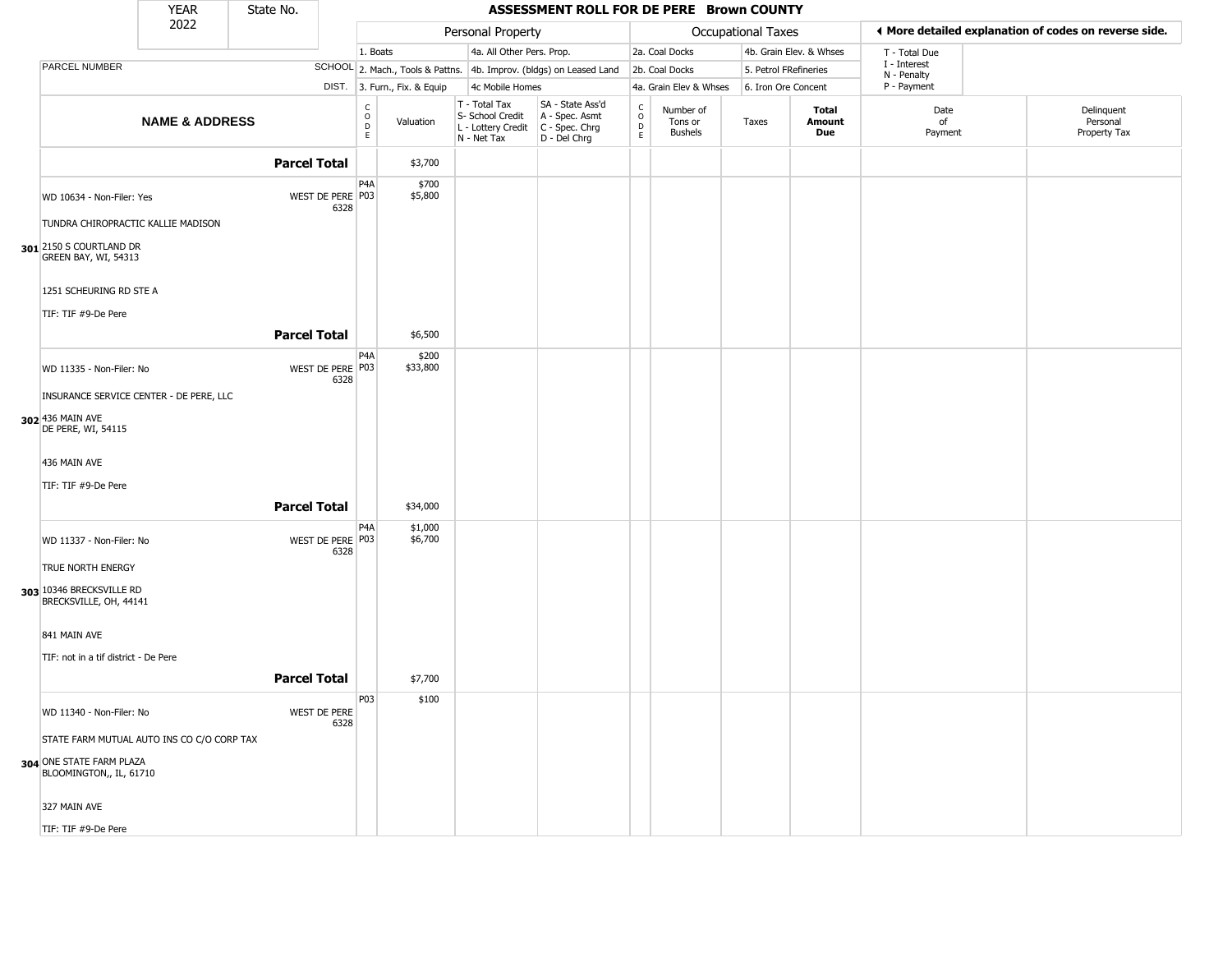|                                                                                                                                   | <b>YEAR</b>               | State No.           |                            |                        |                              |                                                                        | ASSESSMENT ROLL FOR DE PERE Brown COUNTY                             |                         |                                        |                       |                         |                             |                                                       |  |
|-----------------------------------------------------------------------------------------------------------------------------------|---------------------------|---------------------|----------------------------|------------------------|------------------------------|------------------------------------------------------------------------|----------------------------------------------------------------------|-------------------------|----------------------------------------|-----------------------|-------------------------|-----------------------------|-------------------------------------------------------|--|
|                                                                                                                                   | 2022                      |                     |                            |                        |                              | Personal Property                                                      |                                                                      |                         |                                        | Occupational Taxes    |                         |                             | ◀ More detailed explanation of codes on reverse side. |  |
|                                                                                                                                   |                           |                     |                            | 1. Boats               |                              | 4a. All Other Pers. Prop.                                              |                                                                      |                         | 2a. Coal Docks                         |                       | 4b. Grain Elev. & Whses | T - Total Due               |                                                       |  |
| PARCEL NUMBER                                                                                                                     |                           |                     |                            |                        |                              |                                                                        | SCHOOL 2. Mach., Tools & Pattns. 4b. Improv. (bldgs) on Leased Land  |                         | 2b. Coal Docks                         | 5. Petrol FRefineries |                         | I - Interest<br>N - Penalty |                                                       |  |
|                                                                                                                                   |                           |                     |                            |                        | DIST. 3. Furn., Fix. & Equip | 4c Mobile Homes                                                        |                                                                      |                         | 4a. Grain Elev & Whses                 | 6. Iron Ore Concent   |                         | P - Payment                 |                                                       |  |
|                                                                                                                                   | <b>NAME &amp; ADDRESS</b> |                     |                            | C<br>$\circ$<br>D<br>E | Valuation                    | T - Total Tax<br>S- School Credit<br>L - Lottery Credit<br>N - Net Tax | SA - State Ass'd<br>A - Spec. Asmt<br>C - Spec. Chrg<br>D - Del Chrg | C<br>$\circ$<br>D<br>E. | Number of<br>Tons or<br><b>Bushels</b> | Taxes                 | Total<br>Amount<br>Due  | Date<br>of<br>Payment       | Delinquent<br>Personal<br>Property Tax                |  |
| WD 11343 - Non-Filer: No<br>CREATIVE SIGNS COMPANY OF BROWN COUNTY, INC TODD THOMAS<br>305 505 LAWRENCE DR<br>DE PERE,, WI, 54115 |                           |                     | WEST DE PERE e<br>6328 Ass | Stat<br>ess<br>ed      | \$0                          |                                                                        |                                                                      |                         |                                        |                       |                         |                             |                                                       |  |
| 505 LAWRENCE DR<br>TIF: not in a tif district - De Pere                                                                           |                           |                     |                            |                        |                              |                                                                        |                                                                      |                         |                                        |                       |                         |                             |                                                       |  |
| WD 11597 - Non-Filer: No<br>MOTOR PARTS AND EQUIPMENT CORPORTATION DBA NAPA AUTO PARTS                                            |                           |                     | WEST DE PERE<br>6328       | P <sub>4</sub> A       | \$500                        |                                                                        |                                                                      |                         |                                        |                       |                         |                             |                                                       |  |
| 306 1670 NORTHROCK COURT<br>ROCKFORD, IL, 61103                                                                                   |                           |                     |                            |                        |                              |                                                                        |                                                                      |                         |                                        |                       |                         |                             |                                                       |  |
| 928 OAK ST                                                                                                                        |                           |                     |                            |                        |                              |                                                                        |                                                                      |                         |                                        |                       |                         |                             |                                                       |  |
| TIF: TIF #13-De Pere                                                                                                              |                           |                     |                            |                        |                              |                                                                        |                                                                      |                         |                                        |                       |                         |                             |                                                       |  |
| WD 11609 - Non-Filer: No                                                                                                          |                           |                     | WEST DE PERE P4A<br>6328   | P03                    | \$300<br>\$300               |                                                                        |                                                                      |                         |                                        |                       |                         |                             |                                                       |  |
| GREEN BAY HIGHWAY PRODUCTS, LLC JOHN DOUGHERTY                                                                                    |                           |                     |                            |                        |                              |                                                                        |                                                                      |                         |                                        |                       |                         |                             |                                                       |  |
| 307 1501 PAULSON RD<br>GREEN BAY, WI, 54313                                                                                       |                           |                     |                            |                        |                              |                                                                        |                                                                      |                         |                                        |                       |                         |                             |                                                       |  |
| 1501 PAULSON RD                                                                                                                   |                           |                     |                            |                        |                              |                                                                        |                                                                      |                         |                                        |                       |                         |                             |                                                       |  |
| TIF: not in a tif district-De Pere                                                                                                |                           |                     |                            |                        |                              |                                                                        |                                                                      |                         |                                        |                       |                         |                             |                                                       |  |
|                                                                                                                                   |                           | <b>Parcel Total</b> |                            |                        | \$600                        |                                                                        |                                                                      |                         |                                        |                       |                         |                             |                                                       |  |
| WD 11610 - Non-Filer: Yes<br>WILLIAM C HEIN ETAL                                                                                  |                           |                     | WEST DE PERE<br>6328       | P03                    | \$34,100                     |                                                                        |                                                                      |                         |                                        |                       |                         |                             |                                                       |  |
| 308 PO BOX 5194<br>DE PERE,, WI, 54115                                                                                            |                           |                     |                            |                        |                              |                                                                        |                                                                      |                         |                                        |                       |                         |                             |                                                       |  |
| 1195 SCHEURING RD                                                                                                                 |                           |                     |                            |                        |                              |                                                                        |                                                                      |                         |                                        |                       |                         |                             |                                                       |  |
| TIF: not in a tif district-De Pere                                                                                                |                           |                     |                            |                        |                              |                                                                        |                                                                      |                         |                                        |                       |                         |                             |                                                       |  |
| WD 12487 - Non-Filer: No                                                                                                          |                           |                     | WEST DE PERE P03<br>6328   | P <sub>4</sub> A       | \$500<br>\$16,600            |                                                                        |                                                                      |                         |                                        |                       |                         |                             |                                                       |  |
| TAKE 5, LLC #30587 OIL CHANGE                                                                                                     |                           |                     |                            |                        |                              |                                                                        |                                                                      |                         |                                        |                       |                         |                             |                                                       |  |
| <b>309</b> PO BOX 54257<br>LEXINGTON, KY, 40555                                                                                   |                           |                     |                            |                        |                              |                                                                        |                                                                      |                         |                                        |                       |                         |                             |                                                       |  |
| 111 S NINTH ST                                                                                                                    |                           |                     |                            |                        |                              |                                                                        |                                                                      |                         |                                        |                       |                         |                             |                                                       |  |
| TIF: not in a tif district - De Pere                                                                                              |                           |                     |                            |                        |                              |                                                                        |                                                                      |                         |                                        |                       |                         |                             |                                                       |  |
|                                                                                                                                   |                           | <b>Parcel Total</b> |                            |                        | \$17,100                     |                                                                        |                                                                      |                         |                                        |                       |                         |                             |                                                       |  |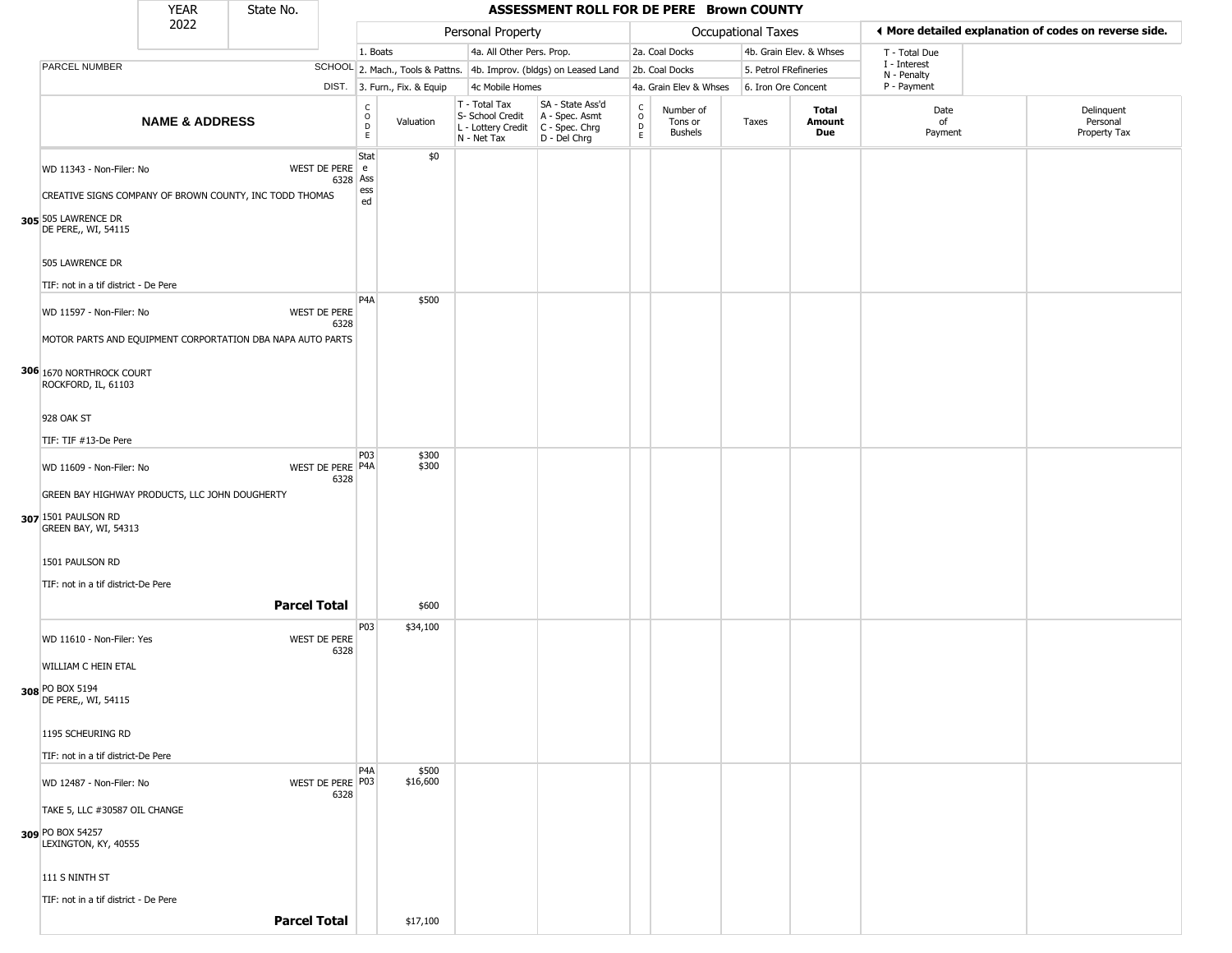|                                                                                                            | <b>YEAR</b>               | State No.           |                          |                                                 |                              |                                                                        | ASSESSMENT ROLL FOR DE PERE Brown COUNTY                             |                                             |                                        |                       |                         |                             |                                                       |
|------------------------------------------------------------------------------------------------------------|---------------------------|---------------------|--------------------------|-------------------------------------------------|------------------------------|------------------------------------------------------------------------|----------------------------------------------------------------------|---------------------------------------------|----------------------------------------|-----------------------|-------------------------|-----------------------------|-------------------------------------------------------|
|                                                                                                            | 2022                      |                     |                          |                                                 |                              | Personal Property                                                      |                                                                      |                                             |                                        | Occupational Taxes    |                         |                             | ♦ More detailed explanation of codes on reverse side. |
|                                                                                                            |                           |                     |                          | 1. Boats                                        |                              | 4a. All Other Pers. Prop.                                              |                                                                      |                                             | 2a. Coal Docks                         |                       | 4b. Grain Elev. & Whses | T - Total Due               |                                                       |
| PARCEL NUMBER                                                                                              |                           |                     |                          |                                                 |                              |                                                                        | SCHOOL 2. Mach., Tools & Pattns. 4b. Improv. (bldgs) on Leased Land  |                                             | 2b. Coal Docks                         | 5. Petrol FRefineries |                         | I - Interest<br>N - Penalty |                                                       |
|                                                                                                            |                           |                     |                          |                                                 | DIST. 3. Furn., Fix. & Equip | 4c Mobile Homes                                                        |                                                                      |                                             | 4a. Grain Elev & Whses                 | 6. Iron Ore Concent   |                         | P - Payment                 |                                                       |
|                                                                                                            | <b>NAME &amp; ADDRESS</b> |                     |                          | $\mathsf{C}$<br>$\mathsf O$<br>$\mathsf D$<br>E | Valuation                    | T - Total Tax<br>S- School Credit<br>L - Lottery Credit<br>N - Net Tax | SA - State Ass'd<br>A - Spec. Asmt<br>C - Spec. Chrg<br>D - Del Chrg | $\mathsf{C}$<br>$\circ$<br>$\mathsf D$<br>E | Number of<br>Tons or<br><b>Bushels</b> | Taxes                 | Total<br>Amount<br>Due  | Date<br>of<br>Payment       | Delinquent<br>Personal<br>Property Tax                |
| WD 12591 - Non-Filer: No<br>TRUDELL TRAILERS OF GREEN BAY, INC<br>310 PO BOX 11007<br>GREEN BAY, WI, 54307 |                           |                     | WEST DE PERE P03<br>6328 | P4A                                             | \$10,000<br>\$33,300         |                                                                        |                                                                      |                                             |                                        |                       |                         |                             |                                                       |
| 2049 CREAMERY RD<br>TIF: not in a tif district - De Pere                                                   |                           |                     |                          |                                                 |                              |                                                                        |                                                                      |                                             |                                        |                       |                         |                             |                                                       |
|                                                                                                            |                           | <b>Parcel Total</b> |                          |                                                 | \$43,300                     |                                                                        |                                                                      |                                             |                                        |                       |                         |                             |                                                       |
| WD 12611 - Non-Filer: No                                                                                   |                           |                     | WEST DE PERE<br>6328     | P <sub>03</sub>                                 | \$214,200                    |                                                                        |                                                                      |                                             |                                        |                       |                         |                             |                                                       |
| GREATAMERICA FINANCIAL SERVICES CORP<br>311 625 1ST STREET SE, STE 800<br>CEDAR RAPIDS, IA, 52401          |                           |                     |                          |                                                 |                              |                                                                        |                                                                      |                                             |                                        |                       |                         |                             |                                                       |
| <b>VARIOUS</b>                                                                                             |                           |                     |                          |                                                 |                              |                                                                        |                                                                      |                                             |                                        |                       |                         |                             |                                                       |
| TIF: not in a tif district - De Pere                                                                       |                           |                     |                          | P <sub>4</sub> A                                | \$8,400                      |                                                                        |                                                                      |                                             |                                        |                       |                         |                             |                                                       |
| WD 13289 - Non-Filer: Yes<br><b>SULLANE GROUP INC</b>                                                      |                           |                     | WEST DE PERE P03<br>6328 |                                                 | \$9,000                      |                                                                        |                                                                      |                                             |                                        |                       |                         |                             |                                                       |
| 312 207 KESTREL WAY<br>HARTLAND, WI, 53029                                                                 |                           |                     |                          |                                                 |                              |                                                                        |                                                                      |                                             |                                        |                       |                         |                             |                                                       |
| 999 MAIN AVE                                                                                               |                           |                     |                          |                                                 |                              |                                                                        |                                                                      |                                             |                                        |                       |                         |                             |                                                       |
| TIF: not in a tif district - De Pere                                                                       |                           | <b>Parcel Total</b> |                          |                                                 | \$17,400                     |                                                                        |                                                                      |                                             |                                        |                       |                         |                             |                                                       |
| WD 13311 - Non-Filer: No                                                                                   |                           |                     | WEST DE PERE<br>6328     | P <sub>03</sub>                                 | \$144,100                    |                                                                        |                                                                      |                                             |                                        |                       |                         |                             |                                                       |
| THE RENNAISANCE TIM RENNES                                                                                 |                           |                     |                          |                                                 |                              |                                                                        |                                                                      |                                             |                                        |                       |                         |                             |                                                       |
| 313 261 FRENCH ST<br>PESHTIGO,, WI, 54157                                                                  |                           |                     |                          |                                                 |                              |                                                                        |                                                                      |                                             |                                        |                       |                         |                             |                                                       |
| 250 S NINTH ST<br>TIF: TIF #13-De Pere                                                                     |                           |                     |                          |                                                 |                              |                                                                        |                                                                      |                                             |                                        |                       |                         |                             |                                                       |
| WD 13317 - Non-Filer: No                                                                                   |                           |                     | WEST DE PERE P4A<br>6328 | P03                                             | \$1,400<br>\$2,400           |                                                                        |                                                                      |                                             |                                        |                       |                         |                             |                                                       |
| EDWARD D JONES & CO, L.P. DBA: BRANCH TAX 12952                                                            |                           |                     |                          |                                                 |                              |                                                                        |                                                                      |                                             |                                        |                       |                         |                             |                                                       |
| 314 PO BOX 66528<br>ST LOUIS,, MO, 63131-6528                                                              |                           |                     |                          |                                                 |                              |                                                                        |                                                                      |                                             |                                        |                       |                         |                             |                                                       |
| 1740 E MATTHEW DR STE A                                                                                    |                           |                     |                          |                                                 |                              |                                                                        |                                                                      |                                             |                                        |                       |                         |                             |                                                       |
| TIF: TIF #5-De Pere                                                                                        |                           |                     |                          |                                                 |                              |                                                                        |                                                                      |                                             |                                        |                       |                         |                             |                                                       |
|                                                                                                            |                           | <b>Parcel Total</b> |                          |                                                 | \$3,800                      |                                                                        |                                                                      |                                             |                                        |                       |                         |                             |                                                       |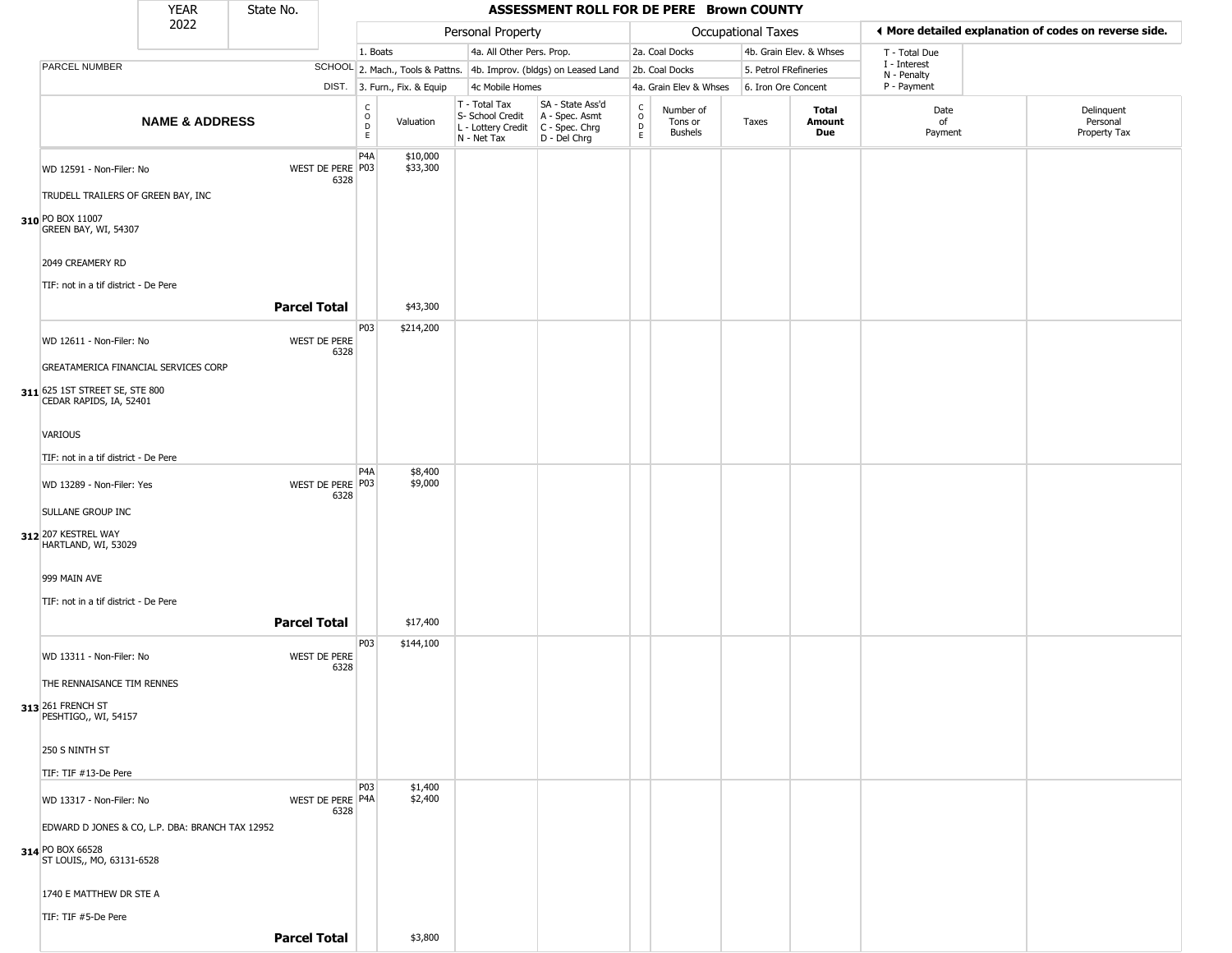|                                                                                                         | <b>YEAR</b>               | State No.                                                     |                          |                                                |                              |                                                                        | ASSESSMENT ROLL FOR DE PERE Brown COUNTY                             |                                                |                                        |                       |                         |                             |                                                       |
|---------------------------------------------------------------------------------------------------------|---------------------------|---------------------------------------------------------------|--------------------------|------------------------------------------------|------------------------------|------------------------------------------------------------------------|----------------------------------------------------------------------|------------------------------------------------|----------------------------------------|-----------------------|-------------------------|-----------------------------|-------------------------------------------------------|
|                                                                                                         | 2022                      |                                                               |                          |                                                |                              | Personal Property                                                      |                                                                      |                                                |                                        | Occupational Taxes    |                         |                             | ♦ More detailed explanation of codes on reverse side. |
|                                                                                                         |                           |                                                               |                          | 1. Boats                                       |                              | 4a. All Other Pers. Prop.                                              |                                                                      |                                                | 2a. Coal Docks                         |                       | 4b. Grain Elev. & Whses | T - Total Due               |                                                       |
| PARCEL NUMBER                                                                                           |                           |                                                               |                          |                                                |                              |                                                                        | SCHOOL 2. Mach., Tools & Pattns. 4b. Improv. (bldgs) on Leased Land  |                                                | 2b. Coal Docks                         | 5. Petrol FRefineries |                         | I - Interest<br>N - Penalty |                                                       |
|                                                                                                         |                           |                                                               |                          |                                                | DIST. 3. Furn., Fix. & Equip | 4c Mobile Homes                                                        |                                                                      |                                                | 4a. Grain Elev & Whses                 | 6. Iron Ore Concent   |                         | P - Payment                 |                                                       |
|                                                                                                         | <b>NAME &amp; ADDRESS</b> |                                                               |                          | $\mathsf C$<br>$\mathsf O$<br>D<br>$\mathsf E$ | Valuation                    | T - Total Tax<br>S- School Credit<br>L - Lottery Credit<br>N - Net Tax | SA - State Ass'd<br>A - Spec. Asmt<br>C - Spec. Chrg<br>D - Del Chrg | $\begin{matrix} 0 \\ 0 \\ D \end{matrix}$<br>E | Number of<br>Tons or<br><b>Bushels</b> | Taxes                 | Total<br>Amount<br>Due  | Date<br>of<br>Payment       | Delinquent<br>Personal<br>Property Tax                |
| WD 13656 - Non-Filer: No<br>SIDEKICKS BAR DENISE GAJESKI<br>315 930 MAIN AVE<br>DE PERE,, WI, 54115     |                           |                                                               | WEST DE PERE P03<br>6328 | P4A                                            | \$14,700<br>\$65,100         |                                                                        |                                                                      |                                                |                                        |                       |                         |                             |                                                       |
| 930 MAIN AVE                                                                                            |                           |                                                               |                          |                                                |                              |                                                                        |                                                                      |                                                |                                        |                       |                         |                             |                                                       |
| TIF: TIF #13-De Pere                                                                                    |                           | <b>Parcel Total</b>                                           |                          |                                                | \$79,800                     |                                                                        |                                                                      |                                                |                                        |                       |                         |                             |                                                       |
| WD 14677 - Non-Filer: No                                                                                |                           | BELLIN MEMORIAL HOSPITAL, INC DBA: BH DEPERE WEST FP 300 4030 | WEST DE PERE P03<br>6328 | P <sub>4</sub> A                               | \$8,500<br>\$129,600         |                                                                        |                                                                      |                                                |                                        |                       |                         |                             |                                                       |
| 316 744 S WEBSTER AVE<br>GREEN BAY,, WI, 54305-3400                                                     |                           |                                                               |                          |                                                |                              |                                                                        |                                                                      |                                                |                                        |                       |                         |                             |                                                       |
| 1800 LAWRENCE DR<br>TIF: not in a tif district - De Pere                                                |                           |                                                               |                          |                                                |                              |                                                                        |                                                                      |                                                |                                        |                       |                         |                             |                                                       |
|                                                                                                         |                           | <b>Parcel Total</b>                                           |                          |                                                | \$138,100                    |                                                                        |                                                                      |                                                |                                        |                       |                         |                             |                                                       |
| WD 14717 - Non-Filer: Yes<br>1600 LAWRENCE DRIVE PROPERTIES, LLC                                        |                           |                                                               | WEST DE PERE<br>6328     | P03                                            | \$79,700                     |                                                                        |                                                                      |                                                |                                        |                       |                         |                             |                                                       |
| 317 1600 LAWRENCE DR<br>DE PERE,, WI, 54115                                                             |                           |                                                               |                          |                                                |                              |                                                                        |                                                                      |                                                |                                        |                       |                         |                             |                                                       |
| 1600 LAWRENCE DR<br>TIF: not in a tif district - De Pere                                                |                           |                                                               |                          |                                                |                              |                                                                        |                                                                      |                                                |                                        |                       |                         |                             |                                                       |
| WD 14718 - Non-Filer: No<br>KWIK TRIP, INC #1060                                                        |                           |                                                               | WEST DE PERE P03<br>6328 | P4A                                            | \$63,600<br>\$167,300        |                                                                        |                                                                      |                                                |                                        |                       |                         |                             |                                                       |
| 318 1626 OAK ST<br>LA CROSSE, WI, 54602                                                                 |                           |                                                               |                          |                                                |                              |                                                                        |                                                                      |                                                |                                        |                       |                         |                             |                                                       |
| 1610 LAWRENCE DR                                                                                        |                           |                                                               |                          |                                                |                              |                                                                        |                                                                      |                                                |                                        |                       |                         |                             |                                                       |
| TIF: not in a tif district - De Pere                                                                    |                           | <b>Parcel Total</b>                                           |                          |                                                | \$230,900                    |                                                                        |                                                                      |                                                |                                        |                       |                         |                             |                                                       |
| WD 14721 - Non-Filer: No                                                                                |                           |                                                               | WEST DE PERE P03<br>6328 | P4A                                            | \$100<br>\$42,800            |                                                                        |                                                                      |                                                |                                        |                       |                         |                             |                                                       |
| JOHNSON BANK-76000 ATTN: JOHNSON FINANCIAL GROUP, INC<br>319 555 MAIN ST, STE 460<br>RACINE,, WI, 53403 |                           |                                                               |                          |                                                |                              |                                                                        |                                                                      |                                                |                                        |                       |                         |                             |                                                       |
| 840 MAIN AVE                                                                                            |                           |                                                               |                          |                                                |                              |                                                                        |                                                                      |                                                |                                        |                       |                         |                             |                                                       |
| TIF: not in a tif district - De Pere                                                                    |                           |                                                               |                          |                                                |                              |                                                                        |                                                                      |                                                |                                        |                       |                         |                             |                                                       |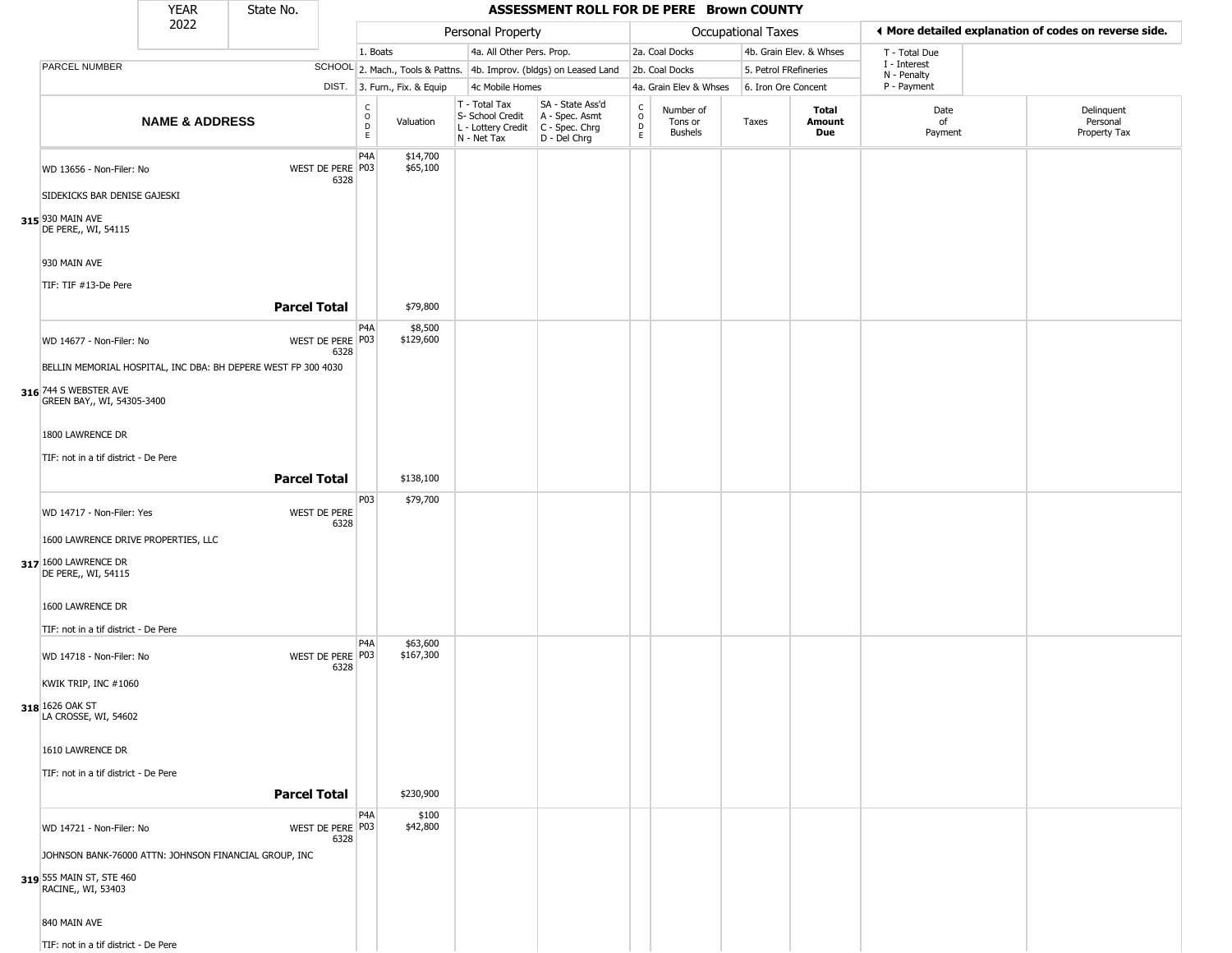|                                                     | <b>YEAR</b>               | State No.           |                          |                               |                              |                                                                        | ASSESSMENT ROLL FOR DE PERE Brown COUNTY                               |                                |                                        |                       |                               |                             |                                                       |
|-----------------------------------------------------|---------------------------|---------------------|--------------------------|-------------------------------|------------------------------|------------------------------------------------------------------------|------------------------------------------------------------------------|--------------------------------|----------------------------------------|-----------------------|-------------------------------|-----------------------------|-------------------------------------------------------|
|                                                     | 2022                      |                     |                          |                               |                              | Personal Property                                                      |                                                                        |                                |                                        | Occupational Taxes    |                               |                             | ♦ More detailed explanation of codes on reverse side. |
|                                                     |                           |                     |                          | 1. Boats                      |                              | 4a. All Other Pers. Prop.                                              |                                                                        |                                | 2a. Coal Docks                         |                       | 4b. Grain Elev. & Whses       | T - Total Due               |                                                       |
| PARCEL NUMBER                                       |                           |                     |                          |                               |                              |                                                                        | SCHOOL 2. Mach., Tools & Pattns. 4b. Improv. (bldgs) on Leased Land    |                                | 2b. Coal Docks                         | 5. Petrol FRefineries |                               | I - Interest<br>N - Penalty |                                                       |
|                                                     |                           |                     |                          |                               | DIST. 3. Furn., Fix. & Equip | 4c Mobile Homes                                                        |                                                                        |                                | 4a. Grain Elev & Whses                 | 6. Iron Ore Concent   |                               | P - Payment                 |                                                       |
|                                                     | <b>NAME &amp; ADDRESS</b> |                     |                          | $_{\rm o}^{\rm c}$<br>D<br>E. | Valuation                    | T - Total Tax<br>S- School Credit<br>L - Lottery Credit<br>N - Net Tax | SA - State Ass'd<br>A - Spec. Asmt<br>$C - Spec. Chrg$<br>D - Del Chrg | $\frac{c}{0}$<br>$\frac{D}{E}$ | Number of<br>Tons or<br><b>Bushels</b> | Taxes                 | Total<br>Amount<br><b>Due</b> | Date<br>of<br>Payment       | Delinquent<br>Personal<br>Property Tax                |
|                                                     |                           | <b>Parcel Total</b> |                          |                               | \$42,900                     |                                                                        |                                                                        |                                |                                        |                       |                               |                             |                                                       |
|                                                     |                           |                     |                          | P4A                           | \$5,500                      |                                                                        |                                                                        |                                |                                        |                       |                               |                             |                                                       |
| WD 14722 - Non-Filer: Yes                           |                           |                     | WEST DE PERE P03         |                               | \$65,000                     |                                                                        |                                                                        |                                |                                        |                       |                               |                             |                                                       |
|                                                     |                           |                     | 6328                     |                               |                              |                                                                        |                                                                        |                                |                                        |                       |                               |                             |                                                       |
| LUNA COFFEE                                         |                           |                     |                          |                               |                              |                                                                        |                                                                        |                                |                                        |                       |                               |                             |                                                       |
| 320 330 MAIN AVE<br>DE PERE,, WI, 54115             |                           |                     |                          |                               |                              |                                                                        |                                                                        |                                |                                        |                       |                               |                             |                                                       |
| 330 MAIN AVE                                        |                           |                     |                          |                               |                              |                                                                        |                                                                        |                                |                                        |                       |                               |                             |                                                       |
| TIF: TIF #9-De Pere                                 |                           |                     |                          |                               |                              |                                                                        |                                                                        |                                |                                        |                       |                               |                             |                                                       |
|                                                     |                           | <b>Parcel Total</b> |                          |                               | \$70,500                     |                                                                        |                                                                        |                                |                                        |                       |                               |                             |                                                       |
|                                                     |                           |                     |                          | P <sub>4</sub> A              | \$8,200                      |                                                                        |                                                                        |                                |                                        |                       |                               |                             |                                                       |
| WD 14734 - Non-Filer: No                            |                           |                     | WEST DE PERE<br>6328     |                               |                              |                                                                        |                                                                        |                                |                                        |                       |                               |                             |                                                       |
| THE COCA-COLA COMPANY FOUNTAIN PROPERTY TAX-NAT 8   |                           |                     |                          |                               |                              |                                                                        |                                                                        |                                |                                        |                       |                               |                             |                                                       |
| 321 PO BOX 1734<br>ATLANTA, GA, 30301               |                           |                     |                          |                               |                              |                                                                        |                                                                        |                                |                                        |                       |                               |                             |                                                       |
| VARIOUS                                             |                           |                     |                          |                               |                              |                                                                        |                                                                        |                                |                                        |                       |                               |                             |                                                       |
| TIF: not in a tif district - De Pere                |                           |                     |                          |                               |                              |                                                                        |                                                                        |                                |                                        |                       |                               |                             |                                                       |
| WD 14744 - Non-Filer: No                            |                           |                     | WEST DE PERE<br>6328     | P03                           | \$18,700                     |                                                                        |                                                                        |                                |                                        |                       |                               |                             |                                                       |
| THE MAIL HAUS, INC GORDON RUNNOE                    |                           |                     |                          |                               |                              |                                                                        |                                                                        |                                |                                        |                       |                               |                             |                                                       |
| 322 1745 SUBURBAN DR<br>DE PERE,, WI, 54115         |                           |                     |                          |                               |                              |                                                                        |                                                                        |                                |                                        |                       |                               |                             |                                                       |
| 1745 SUBURBAN DR                                    |                           |                     |                          |                               |                              |                                                                        |                                                                        |                                |                                        |                       |                               |                             |                                                       |
| TIF: not in a tif district - De Pere                |                           |                     |                          |                               |                              |                                                                        |                                                                        |                                |                                        |                       |                               |                             |                                                       |
| WD 15388 - Non-Filer: No                            |                           |                     | WEST DE PERE<br>6328     | P03                           | \$57,800                     |                                                                        |                                                                        |                                |                                        |                       |                               |                             |                                                       |
| KRESS INN ST NORBERT COLLEGE                        |                           |                     |                          |                               |                              |                                                                        |                                                                        |                                |                                        |                       |                               |                             |                                                       |
| 323 300 GRANT ST<br>DE PERE,, WI, 54115             |                           |                     |                          |                               |                              |                                                                        |                                                                        |                                |                                        |                       |                               |                             |                                                       |
| 300 GRANT ST                                        |                           |                     |                          |                               |                              |                                                                        |                                                                        |                                |                                        |                       |                               |                             |                                                       |
| TIF: TIF #5-De Pere                                 |                           |                     |                          |                               |                              |                                                                        |                                                                        |                                |                                        |                       |                               |                             |                                                       |
| WD 15389 - Non-Filer: No                            |                           |                     | WEST DE PERE P03<br>6328 | P <sub>4</sub> A              | \$23,100<br>\$157,700        |                                                                        |                                                                        |                                |                                        |                       |                               |                             |                                                       |
| FESTIVAL FOODS SUPPORT CENTER                       |                           |                     |                          |                               |                              |                                                                        |                                                                        |                                |                                        |                       |                               |                             |                                                       |
| 324 3800 EMERALD DRIVE EAST<br>ONALASKA,, WI, 54650 |                           |                     |                          |                               |                              |                                                                        |                                                                        |                                |                                        |                       |                               |                             |                                                       |
| 1001 MAIN AVE                                       |                           |                     |                          |                               |                              |                                                                        |                                                                        |                                |                                        |                       |                               |                             |                                                       |
| TIF: TIF #13-De Pere                                |                           |                     |                          |                               |                              |                                                                        |                                                                        |                                |                                        |                       |                               |                             |                                                       |
|                                                     |                           | <b>Parcel Total</b> |                          |                               | \$180,800                    |                                                                        |                                                                        |                                |                                        |                       |                               |                             |                                                       |
|                                                     |                           |                     |                          |                               |                              |                                                                        |                                                                        |                                |                                        |                       |                               |                             |                                                       |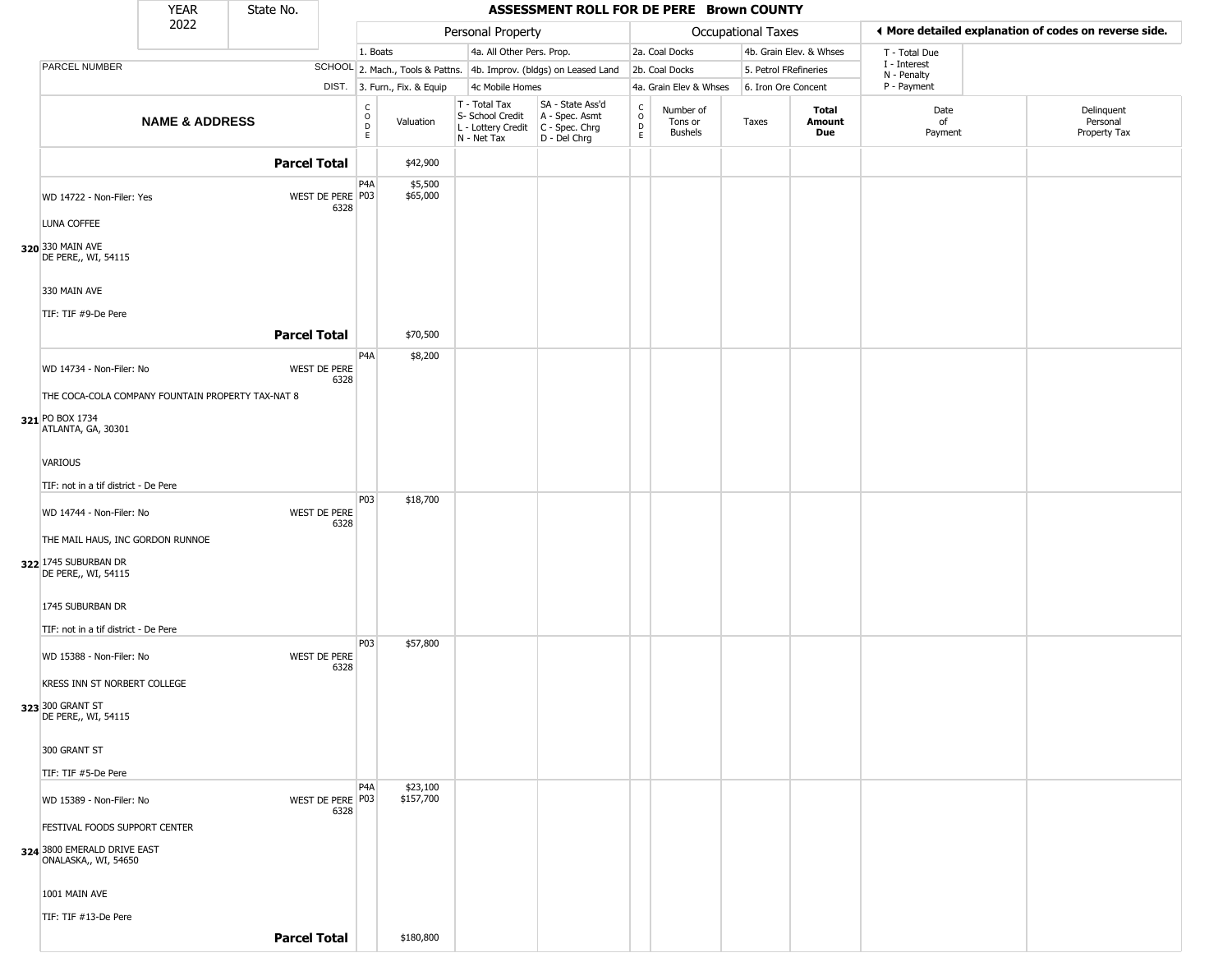|                                                                                                                                              | <b>YEAR</b>               | State No.           |                             |                                                  |                              |                                                                        | ASSESSMENT ROLL FOR DE PERE Brown COUNTY                               |                                         |                                        |                           |                         |                            |                                                       |
|----------------------------------------------------------------------------------------------------------------------------------------------|---------------------------|---------------------|-----------------------------|--------------------------------------------------|------------------------------|------------------------------------------------------------------------|------------------------------------------------------------------------|-----------------------------------------|----------------------------------------|---------------------------|-------------------------|----------------------------|-------------------------------------------------------|
|                                                                                                                                              | 2022                      |                     |                             |                                                  |                              | Personal Property                                                      |                                                                        |                                         |                                        | <b>Occupational Taxes</b> |                         |                            | ♦ More detailed explanation of codes on reverse side. |
|                                                                                                                                              |                           |                     |                             | 1. Boats                                         |                              | 4a. All Other Pers. Prop.                                              |                                                                        |                                         | 2a. Coal Docks                         |                           | 4b. Grain Elev. & Whses | T - Total Due              |                                                       |
| PARCEL NUMBER                                                                                                                                |                           |                     |                             |                                                  |                              |                                                                        | SCHOOL 2. Mach., Tools & Pattns. 4b. Improv. (bldgs) on Leased Land    |                                         | 2b. Coal Docks                         | 5. Petrol FRefineries     |                         | I - Interest               |                                                       |
|                                                                                                                                              |                           |                     |                             |                                                  | DIST. 3. Furn., Fix. & Equip | 4c Mobile Homes                                                        |                                                                        |                                         | 4a. Grain Elev & Whses                 | 6. Iron Ore Concent       |                         | N - Penalty<br>P - Payment |                                                       |
|                                                                                                                                              | <b>NAME &amp; ADDRESS</b> |                     |                             | $_{\rm o}^{\rm c}$<br>$\mathsf D$<br>$\mathsf E$ | Valuation                    | T - Total Tax<br>S- School Credit<br>L - Lottery Credit<br>N - Net Tax | SA - State Ass'd<br>A - Spec. Asmt<br>$C - Spec. Chrg$<br>D - Del Chrg | $_{\rm o}^{\rm c}$<br>$\mathsf{D}$<br>E | Number of<br>Tons or<br><b>Bushels</b> | Taxes                     | Total<br>Amount<br>Due  | Date<br>of<br>Payment      | Delinquent<br>Personal<br>Property Tax                |
| WD 15391 - Non-Filer: No<br><b>WISCONSIN LIFT TRUCK</b><br>325 3125 INTERTECH DR<br>BROOKFIELD,, WI, 53045                                   |                           |                     | WEST DE PERE<br>6328        | P03                                              | \$4,400                      |                                                                        |                                                                        |                                         |                                        |                           |                         |                            |                                                       |
| 1776 MATTHEW DR                                                                                                                              |                           |                     |                             |                                                  |                              |                                                                        |                                                                        |                                         |                                        |                           |                         |                            |                                                       |
| TIF: not in a tif district - De Pere<br>WD 15392 - Non-Filer: Yes<br>ENGEBOS HEATING & COOLING INC<br>326 1717 W MATTHEW DR                  |                           |                     | <b>WEST DE PERE</b><br>6328 | P03                                              | \$17,200                     |                                                                        |                                                                        |                                         |                                        |                           |                         |                            |                                                       |
| DE PERE,, WI, 54115<br>1717 W MATTHEW DR<br>TIF: not in a tif district - De Pere                                                             |                           |                     |                             | P4A                                              | \$4,900                      |                                                                        |                                                                        |                                         |                                        |                           |                         |                            |                                                       |
| WD 15393 - Non-Filer: No<br>VALLEY KING OF WISCONSIN, LLC DBA BURGER KING #13936<br>327 2582 MONROE RD<br>DE PERE, WI, 54115<br>1007 MAIN ST |                           |                     | WEST DE PERE P03<br>6328    |                                                  | \$89,300                     |                                                                        |                                                                        |                                         |                                        |                           |                         |                            |                                                       |
| TIF: TIF #13-De Pere                                                                                                                         |                           | <b>Parcel Total</b> |                             |                                                  | \$94,200                     |                                                                        |                                                                        |                                         |                                        |                           |                         |                            |                                                       |
| WD 15395 - Non-Filer: No<br>DEJA VU PIZZA LLC DBA PAPA JOHNS STORE #1655                                                                     |                           |                     | WEST DE PERE P4A<br>6328    | P03                                              | \$5,700<br>\$23,800          |                                                                        |                                                                        |                                         |                                        |                           |                         |                            |                                                       |
| 328 3016 8TH ST NW<br>MINOT, ND, 58703<br>807 MAIN AVE STE 809<br>TIF: not in a tif district - De Pere                                       |                           |                     |                             |                                                  |                              |                                                                        |                                                                        |                                         |                                        |                           |                         |                            |                                                       |
|                                                                                                                                              |                           | <b>Parcel Total</b> |                             |                                                  | \$29,500                     |                                                                        |                                                                        |                                         |                                        |                           |                         |                            |                                                       |
| WD 15398 - Non-Filer: No<br>LEICHT TRANSFER & STORAGE, CO<br>329 1401 STATE ST<br>GREEN BAY,, WI, 54306                                      |                           |                     | WEST DE PERE P03<br>6328    | P4A                                              | \$2,900<br>\$11,800          |                                                                        |                                                                        |                                         |                                        |                           |                         |                            |                                                       |
| 1997 VENTURE/ 2121 AMERICAN BLVD<br>TIF: not in a tif district-De Pere                                                                       |                           | <b>Parcel Total</b> |                             |                                                  | \$14,700                     |                                                                        |                                                                        |                                         |                                        |                           |                         |                            |                                                       |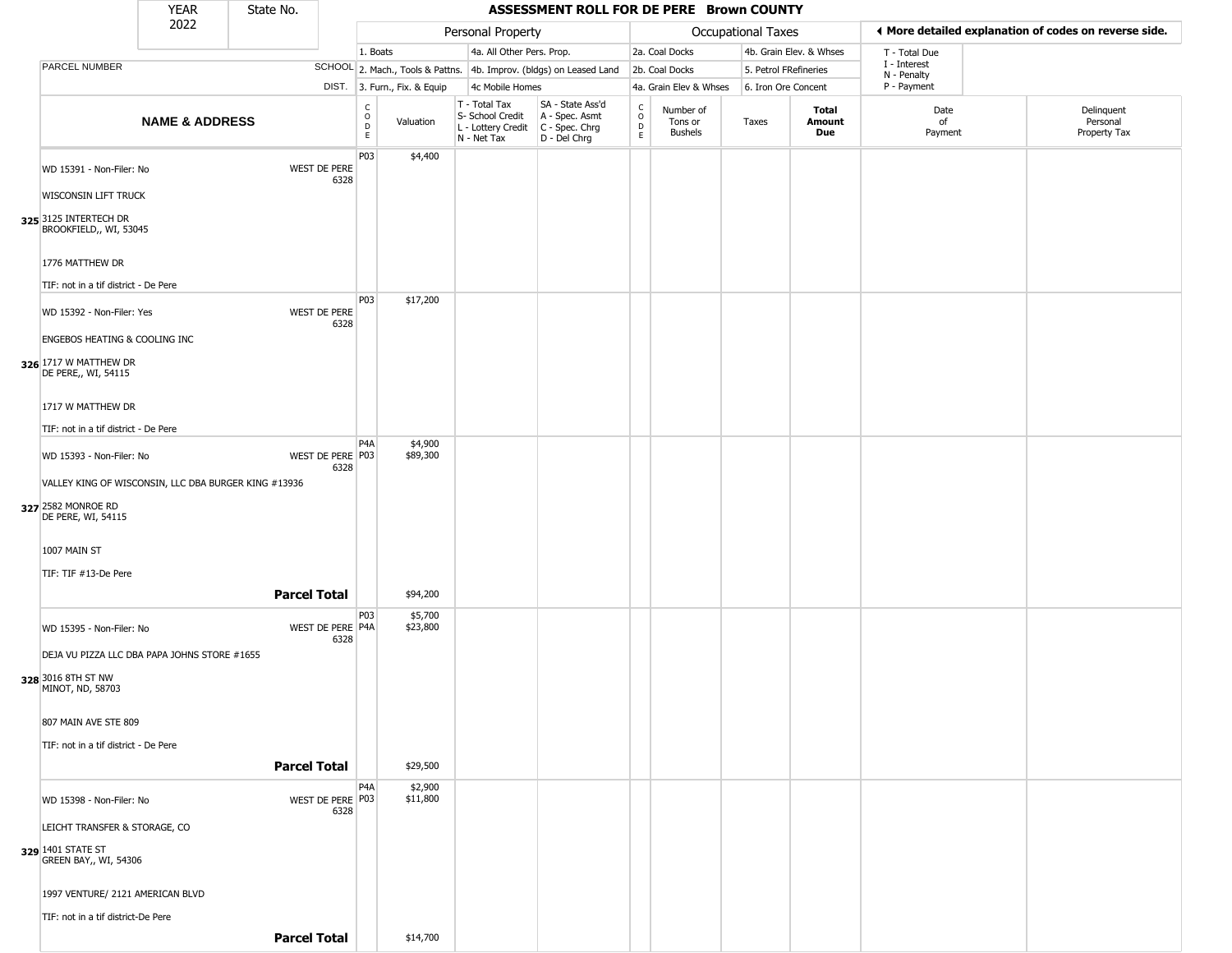|                                                                                                            | <b>YEAR</b>               | State No.           |                          |                                  |                              |                                                                        | ASSESSMENT ROLL FOR DE PERE Brown COUNTY                             |                                                   |                                 |                       |                         |                             |                                                       |
|------------------------------------------------------------------------------------------------------------|---------------------------|---------------------|--------------------------|----------------------------------|------------------------------|------------------------------------------------------------------------|----------------------------------------------------------------------|---------------------------------------------------|---------------------------------|-----------------------|-------------------------|-----------------------------|-------------------------------------------------------|
|                                                                                                            | 2022                      |                     |                          |                                  |                              | Personal Property                                                      |                                                                      |                                                   |                                 | Occupational Taxes    |                         |                             | ♦ More detailed explanation of codes on reverse side. |
|                                                                                                            |                           |                     |                          | 1. Boats                         |                              | 4a. All Other Pers. Prop.                                              |                                                                      |                                                   | 2a. Coal Docks                  |                       | 4b. Grain Elev. & Whses | T - Total Due               |                                                       |
| PARCEL NUMBER                                                                                              |                           |                     |                          |                                  |                              |                                                                        | SCHOOL 2. Mach., Tools & Pattns. 4b. Improv. (bldgs) on Leased Land  |                                                   | 2b. Coal Docks                  | 5. Petrol FRefineries |                         | I - Interest<br>N - Penalty |                                                       |
|                                                                                                            |                           |                     |                          |                                  | DIST. 3. Furn., Fix. & Equip | 4c Mobile Homes                                                        |                                                                      |                                                   | 4a. Grain Elev & Whses          | 6. Iron Ore Concent   |                         | P - Payment                 |                                                       |
|                                                                                                            | <b>NAME &amp; ADDRESS</b> |                     |                          | C<br>$\circ$<br>$\mathsf D$<br>E | Valuation                    | T - Total Tax<br>S- School Credit<br>L - Lottery Credit<br>N - Net Tax | SA - State Ass'd<br>A - Spec. Asmt<br>C - Spec. Chrg<br>D - Del Chrg | $\begin{array}{c}\nC \\ O \\ D \\ E\n\end{array}$ | Number of<br>Tons or<br>Bushels | Taxes                 | Total<br>Amount<br>Due  | Date<br>of<br>Payment       | Delinquent<br>Personal<br>Property Tax                |
| WD 15400 - Non-Filer: Yes<br>THE DAY SPA, INC KATHLEEN SCHMALTZ                                            |                           |                     | WEST DE PERE P03<br>6328 | P <sub>4</sub> A                 | \$300<br>\$59,900            |                                                                        |                                                                      |                                                   |                                 |                       |                         |                             |                                                       |
| 330 600 N TENTH ST<br>DE PERE,, WI, 54115                                                                  |                           |                     |                          |                                  |                              |                                                                        |                                                                      |                                                   |                                 |                       |                         |                             |                                                       |
| 600 N TENTH ST<br>TIF: not in a tif district - De Pere                                                     |                           |                     |                          |                                  |                              |                                                                        |                                                                      |                                                   |                                 |                       |                         |                             |                                                       |
|                                                                                                            |                           | <b>Parcel Total</b> |                          |                                  | \$60,200                     |                                                                        |                                                                      |                                                   |                                 |                       |                         |                             |                                                       |
| WD 15401 - Non-Filer: No                                                                                   |                           |                     | WEST DE PERE P03<br>6328 | P4A                              | \$8,700<br>\$17,800          |                                                                        |                                                                      |                                                   |                                 |                       |                         |                             |                                                       |
| FOLLETT HIGHER EDUCATION GROUP C/O MARVIN F POER & COMPANY<br>331 PO BOX 802206<br>DALLAS,, TX, 75380-2206 |                           |                     |                          |                                  |                              |                                                                        |                                                                      |                                                   |                                 |                       |                         |                             |                                                       |
| 301 THIRD ST, ST NORBERT COLLEGE                                                                           |                           |                     |                          |                                  |                              |                                                                        |                                                                      |                                                   |                                 |                       |                         |                             |                                                       |
| TIF: not in a tif district - De Pere                                                                       |                           | <b>Parcel Total</b> |                          |                                  | \$26,500                     |                                                                        |                                                                      |                                                   |                                 |                       |                         |                             |                                                       |
|                                                                                                            |                           |                     |                          | P4A                              | \$4,100                      |                                                                        |                                                                      |                                                   |                                 |                       |                         |                             |                                                       |
| WD 15420 - Non-Filer: No                                                                                   |                           |                     | WEST DE PERE<br>6328     |                                  |                              |                                                                        |                                                                      |                                                   |                                 |                       |                         |                             |                                                       |
| LINK MEDIA<br>332 200 MANSELL CT EAST BLDG, STE 360<br>ROSWELL, GA, 30076                                  |                           |                     |                          |                                  |                              |                                                                        |                                                                      |                                                   |                                 |                       |                         |                             |                                                       |
| VARIOUS<br>TIF: not in a tif district - De Pere                                                            |                           |                     |                          |                                  |                              |                                                                        |                                                                      |                                                   |                                 |                       |                         |                             |                                                       |
| WD 15421 - Non-Filer: Yes                                                                                  |                           |                     | WEST DE PERE P03<br>6328 | P <sub>4</sub> A                 | \$6,500<br>\$23,900          |                                                                        |                                                                      |                                                   |                                 |                       |                         |                             |                                                       |
| INSPIRE GROUP, LLC DBA ERBERT AND GERBERT GERALD LEWIN<br>333 673 HICKORY WAY<br>ONEIDA, WI, 54155         |                           |                     |                          |                                  |                              |                                                                        |                                                                      |                                                   |                                 |                       |                         |                             |                                                       |
| 400 REID ST                                                                                                |                           |                     |                          |                                  |                              |                                                                        |                                                                      |                                                   |                                 |                       |                         |                             |                                                       |
| TIF: TIF #9-De Pere                                                                                        |                           | <b>Parcel Total</b> |                          |                                  | \$30,400                     |                                                                        |                                                                      |                                                   |                                 |                       |                         |                             |                                                       |
| WD 15422 - Non-Filer: No                                                                                   |                           |                     | WEST DE PERE P03         | P <sub>4</sub> A                 | \$9,800<br>\$107,400         |                                                                        |                                                                      |                                                   |                                 |                       |                         |                             |                                                       |
| DRM INC- ARBY'S #7164                                                                                      |                           |                     | 6328                     |                                  |                              |                                                                        |                                                                      |                                                   |                                 |                       |                         |                             |                                                       |
| 334 5324 N 134 AVE<br>OMAHA,, NE, 68164                                                                    |                           |                     |                          |                                  |                              |                                                                        |                                                                      |                                                   |                                 |                       |                         |                             |                                                       |
| 1620 LAWRENCE DR                                                                                           |                           |                     |                          |                                  |                              |                                                                        |                                                                      |                                                   |                                 |                       |                         |                             |                                                       |

TIF: not in a tif district - De Pere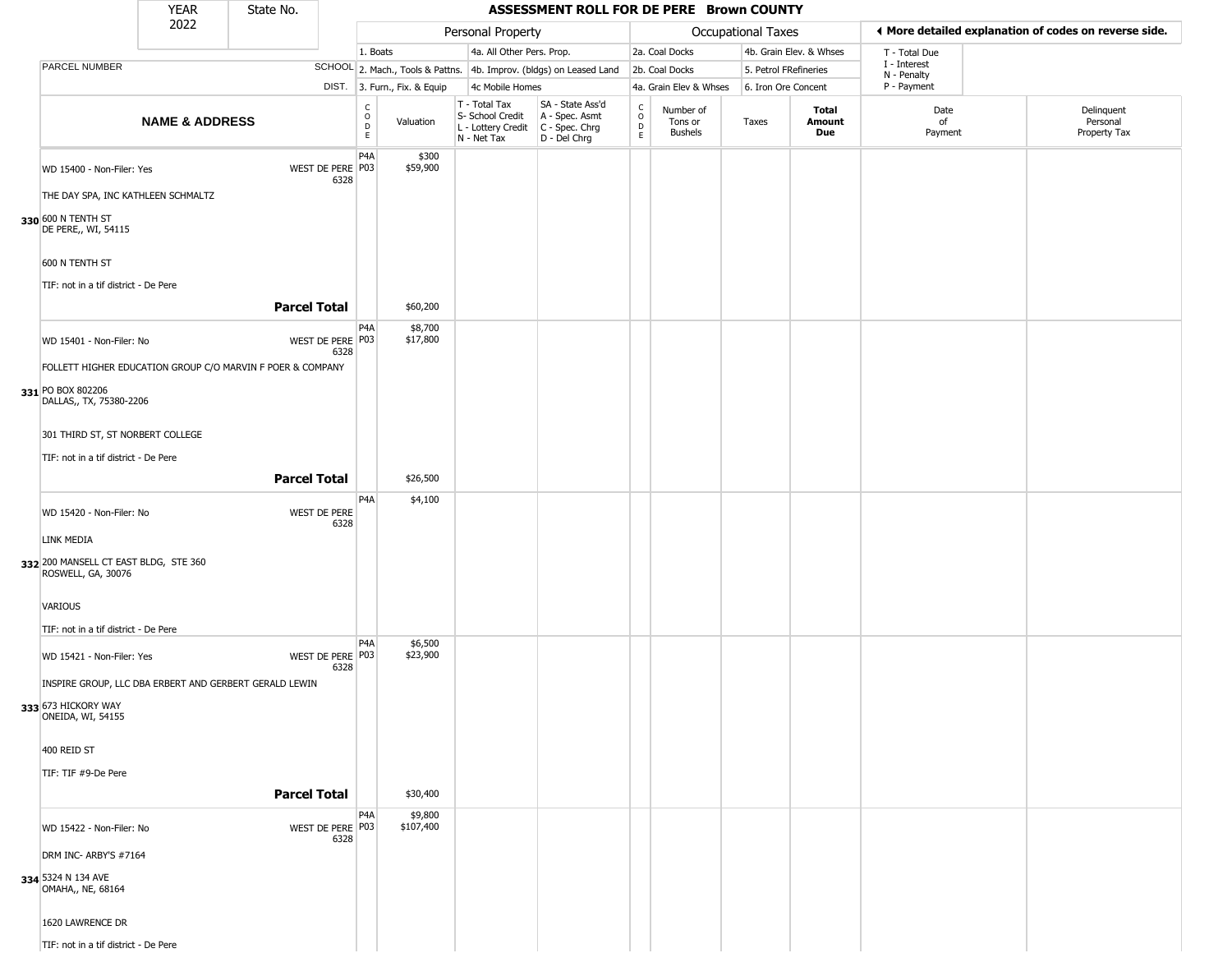|                                                                                           | YEAR                                 | State No.           |                          |                              |                              |                                                                                       | ASSESSMENT ROLL FOR DE PERE Brown COUNTY                            |                                 |                                        |                           |                                      |                             |                                                       |
|-------------------------------------------------------------------------------------------|--------------------------------------|---------------------|--------------------------|------------------------------|------------------------------|---------------------------------------------------------------------------------------|---------------------------------------------------------------------|---------------------------------|----------------------------------------|---------------------------|--------------------------------------|-----------------------------|-------------------------------------------------------|
|                                                                                           | 2022                                 |                     |                          |                              |                              | Personal Property                                                                     |                                                                     |                                 |                                        | <b>Occupational Taxes</b> |                                      |                             | ♦ More detailed explanation of codes on reverse side. |
|                                                                                           |                                      |                     |                          | 1. Boats                     |                              | 4a. All Other Pers. Prop.                                                             |                                                                     |                                 | 2a. Coal Docks                         |                           | 4b. Grain Elev. & Whses              | T - Total Due               |                                                       |
| PARCEL NUMBER                                                                             |                                      |                     |                          |                              |                              |                                                                                       | SCHOOL 2. Mach., Tools & Pattns. 4b. Improv. (bldgs) on Leased Land |                                 | 2b. Coal Docks                         | 5. Petrol FRefineries     |                                      | I - Interest<br>N - Penalty |                                                       |
|                                                                                           |                                      |                     |                          |                              | DIST. 3. Furn., Fix. & Equip | 4c Mobile Homes                                                                       |                                                                     |                                 | 4a. Grain Elev & Whses                 | 6. Iron Ore Concent       |                                      | P - Payment                 |                                                       |
|                                                                                           | <b>NAME &amp; ADDRESS</b>            |                     |                          | $_{\rm o}^{\rm c}$<br>D<br>E | Valuation                    | T - Total Tax<br>S- School Credit<br>L - Lottery Credit C - Spec. Chrg<br>N - Net Tax | SA - State Ass'd<br>A - Spec. Asmt<br>D - Del Chrg                  | $\rm _o^c$<br>$\mathsf{D}$<br>E | Number of<br>Tons or<br><b>Bushels</b> | Taxes                     | <b>Total</b><br><b>Amount</b><br>Due | Date<br>of<br>Payment       | Delinquent<br>Personal<br>Property Tax                |
|                                                                                           |                                      | <b>Parcel Total</b> |                          |                              | \$117,200                    |                                                                                       |                                                                     |                                 |                                        |                           |                                      |                             |                                                       |
| WD 15434 - Non-Filer: No                                                                  |                                      |                     | WEST DE PERE P03<br>6328 | P4A                          | \$22,500<br>\$188,800        |                                                                                       |                                                                     |                                 |                                        |                           |                                      |                             |                                                       |
| ASSOCIATED BANK, NA<br>335 433 MAIN ST MS 8227<br>GREEN BAY,, WI, 54304                   |                                      |                     |                          |                              |                              |                                                                                       |                                                                     |                                 |                                        |                           |                                      |                             |                                                       |
| 749 MAIN ST                                                                               |                                      |                     |                          |                              |                              |                                                                                       |                                                                     |                                 |                                        |                           |                                      |                             |                                                       |
| TIF: not in a tif district - De Pere                                                      |                                      | <b>Parcel Total</b> |                          |                              | \$211,300                    |                                                                                       |                                                                     |                                 |                                        |                           |                                      |                             |                                                       |
|                                                                                           |                                      |                     |                          | P <sub>4</sub> A             | \$1,100                      |                                                                                       |                                                                     |                                 |                                        |                           |                                      |                             |                                                       |
| WD 15575 - Non-Filer: No                                                                  |                                      |                     | WEST DE PERE<br>6328     |                              |                              |                                                                                       |                                                                     |                                 |                                        |                           |                                      |                             |                                                       |
| AMERIGAS PROPANE LP                                                                       |                                      |                     |                          |                              |                              |                                                                                       |                                                                     |                                 |                                        |                           |                                      |                             |                                                       |
| 336 PO BOX 1240<br>MANCHESTER, NH, 03105                                                  |                                      |                     |                          |                              |                              |                                                                                       |                                                                     |                                 |                                        |                           |                                      |                             |                                                       |
| <b>VARIOUS</b>                                                                            |                                      |                     |                          |                              |                              |                                                                                       |                                                                     |                                 |                                        |                           |                                      |                             |                                                       |
| TIF: not in a tif district - De Pere                                                      |                                      |                     |                          |                              |                              |                                                                                       |                                                                     |                                 |                                        |                           |                                      |                             |                                                       |
| WD 16206 - Non-Filer: No                                                                  |                                      |                     | WEST DE PERE<br>6328     | P03                          | \$1,000                      |                                                                                       |                                                                     |                                 |                                        |                           |                                      |                             |                                                       |
| UPS SUPPLY CHAIN SOLUTIONS, INC<br>337 55 GLENLAKE PARKWAY NE<br>SANDY SPRINGS, GA, 30328 |                                      |                     |                          |                              |                              |                                                                                       |                                                                     |                                 |                                        |                           |                                      |                             |                                                       |
| 2001 LAWRENCE DR                                                                          |                                      |                     |                          |                              |                              |                                                                                       |                                                                     |                                 |                                        |                           |                                      |                             |                                                       |
| TIF: not in a tif district - De Pere                                                      |                                      |                     |                          | P4A                          |                              |                                                                                       |                                                                     |                                 |                                        |                           |                                      |                             |                                                       |
| WD 16210 - Non-Filer: Yes                                                                 |                                      |                     | WEST DE PERE P03<br>6328 |                              | \$1,000<br>\$1,200           |                                                                                       |                                                                     |                                 |                                        |                           |                                      |                             |                                                       |
|                                                                                           | NORTHWOODS BD RESTAURANT GROUP       |                     |                          |                              |                              |                                                                                       |                                                                     |                                 |                                        |                           |                                      |                             |                                                       |
| 338 979 DAFFODIL DR<br>DE PERE, WI, 54115                                                 |                                      |                     |                          |                              |                              |                                                                                       |                                                                     |                                 |                                        |                           |                                      |                             |                                                       |
| 920 MAIN AVE                                                                              |                                      |                     |                          |                              |                              |                                                                                       |                                                                     |                                 |                                        |                           |                                      |                             |                                                       |
| TIF: TIF #13-De Pere                                                                      |                                      |                     |                          |                              |                              |                                                                                       |                                                                     |                                 |                                        |                           |                                      |                             |                                                       |
|                                                                                           |                                      | <b>Parcel Total</b> |                          |                              | \$2,200                      |                                                                                       |                                                                     |                                 |                                        |                           |                                      |                             |                                                       |
| WD 16216 - Non-Filer: Yes                                                                 |                                      |                     | WEST DE PERE<br>6328     | P03                          | \$400                        |                                                                                       |                                                                     |                                 |                                        |                           |                                      |                             |                                                       |
|                                                                                           | G & G REBUILDERS, INC ROBERT GARRITY |                     |                          |                              |                              |                                                                                       |                                                                     |                                 |                                        |                           |                                      |                             |                                                       |
| 339 2535 LAWRENCE DR<br>DE PERE,, WI, 54115                                               |                                      |                     |                          |                              |                              |                                                                                       |                                                                     |                                 |                                        |                           |                                      |                             |                                                       |
| 2535 LAWRENCE DR                                                                          |                                      |                     |                          |                              |                              |                                                                                       |                                                                     |                                 |                                        |                           |                                      |                             |                                                       |
| TIF: not in a tif district - De Pere                                                      |                                      |                     |                          |                              |                              |                                                                                       |                                                                     |                                 |                                        |                           |                                      |                             |                                                       |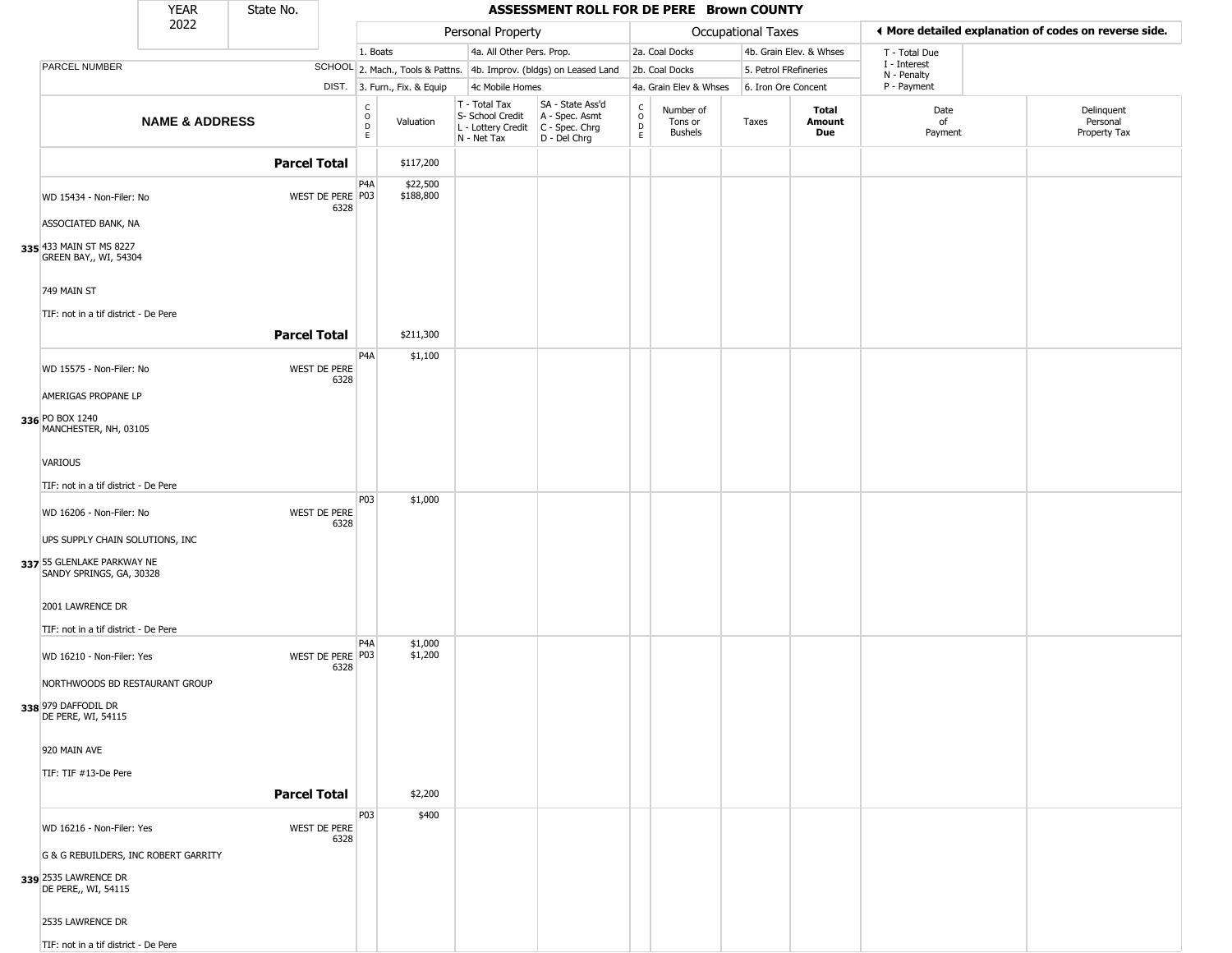|                                                    | <b>YEAR</b>               | State No. |                             |                  |                              |                                                                        | ASSESSMENT ROLL FOR DE PERE Brown COUNTY                             |                                   |                                        |                       |                         |                             |                                                       |
|----------------------------------------------------|---------------------------|-----------|-----------------------------|------------------|------------------------------|------------------------------------------------------------------------|----------------------------------------------------------------------|-----------------------------------|----------------------------------------|-----------------------|-------------------------|-----------------------------|-------------------------------------------------------|
|                                                    | 2022                      |           |                             |                  |                              | Personal Property                                                      |                                                                      |                                   |                                        | Occupational Taxes    |                         |                             | ◀ More detailed explanation of codes on reverse side. |
|                                                    |                           |           |                             | 1. Boats         |                              | 4a. All Other Pers. Prop.                                              |                                                                      |                                   | 2a. Coal Docks                         |                       | 4b. Grain Elev. & Whses | T - Total Due               |                                                       |
| PARCEL NUMBER                                      |                           |           |                             |                  |                              |                                                                        | SCHOOL 2. Mach., Tools & Pattns. 4b. Improv. (bldgs) on Leased Land  |                                   | 2b. Coal Docks                         | 5. Petrol FRefineries |                         | I - Interest<br>N - Penalty |                                                       |
|                                                    |                           |           |                             |                  | DIST. 3. Furn., Fix. & Equip | 4c Mobile Homes                                                        |                                                                      |                                   | 4a. Grain Elev & Whses                 | 6. Iron Ore Concent   |                         | P - Payment                 |                                                       |
|                                                    | <b>NAME &amp; ADDRESS</b> |           |                             | C<br>0<br>D<br>E | Valuation                    | T - Total Tax<br>S- School Credit<br>L - Lottery Credit<br>N - Net Tax | SA - State Ass'd<br>A - Spec. Asmt<br>C - Spec. Chrg<br>D - Del Chrg | $\frac{c}{0}$<br>$\mathsf D$<br>E | Number of<br>Tons or<br><b>Bushels</b> | Taxes                 | Total<br>Amount<br>Due  | Date<br>of<br>Payment       | Delinquent<br>Personal<br>Property Tax                |
| WD 16282 - Non-Filer: Yes                          |                           |           | <b>WEST DE PERE</b><br>6328 | P03              | \$5,200                      |                                                                        |                                                                      |                                   |                                        |                       |                         |                             |                                                       |
| <b>WEALTH PLAN</b>                                 |                           |           |                             |                  |                              |                                                                        |                                                                      |                                   |                                        |                       |                         |                             |                                                       |
| 340 116 THIRD ST<br>DE PERE,, WI, 54115            |                           |           |                             |                  |                              |                                                                        |                                                                      |                                   |                                        |                       |                         |                             |                                                       |
| 116 THIRD ST                                       |                           |           |                             |                  |                              |                                                                        |                                                                      |                                   |                                        |                       |                         |                             |                                                       |
| TIF: TIF #9-De Pere                                |                           |           |                             |                  |                              |                                                                        |                                                                      |                                   |                                        |                       |                         |                             |                                                       |
| WD 17207 - Non-Filer: Yes                          |                           |           | WEST DE PERE P03<br>6328    | P4A              | \$1,200<br>\$41,000          |                                                                        |                                                                      |                                   |                                        |                       |                         |                             |                                                       |
| EL MAYA MEXICAN RESTAURANT, INC                    |                           |           |                             |                  |                              |                                                                        |                                                                      |                                   |                                        |                       |                         |                             |                                                       |
| 341 1049 MAIN AVE<br>DE PERE, WI, 54140            |                           |           |                             |                  |                              |                                                                        |                                                                      |                                   |                                        |                       |                         |                             |                                                       |
| 1049 MAIN AVE                                      |                           |           |                             |                  |                              |                                                                        |                                                                      |                                   |                                        |                       |                         |                             |                                                       |
| TIF: not in a tif district - De Pere               |                           |           |                             |                  |                              |                                                                        |                                                                      |                                   |                                        |                       |                         |                             |                                                       |
|                                                    |                           |           | <b>Parcel Total</b>         |                  | \$42,200                     |                                                                        |                                                                      |                                   |                                        |                       |                         |                             |                                                       |
| WD 17212 - Non-Filer: No                           |                           |           | WEST DE PERE<br>6328        | P03              | \$3,900                      |                                                                        |                                                                      |                                   |                                        |                       |                         |                             |                                                       |
| NATIONAL ENTERTAINMENT NETWORK, LLC                |                           |           |                             |                  |                              |                                                                        |                                                                      |                                   |                                        |                       |                         |                             |                                                       |
| 342 246 S TAYLOR AVE #200<br>LOUISVILLE, CO, 80027 |                           |           |                             |                  |                              |                                                                        |                                                                      |                                   |                                        |                       |                         |                             |                                                       |
| <b>VARIOUS</b>                                     |                           |           |                             |                  |                              |                                                                        |                                                                      |                                   |                                        |                       |                         |                             |                                                       |
| TIF: not in a tif district - De Pere               |                           |           |                             |                  |                              |                                                                        |                                                                      |                                   |                                        |                       |                         |                             |                                                       |
| WD 17214 - Non-Filer: No                           |                           |           | WEST DE PERE<br>6328        | P03              | \$19,000                     |                                                                        |                                                                      |                                   |                                        |                       |                         |                             |                                                       |
| WELLS FARGO VENDOR FINANCIAL SERV, LLC             |                           |           |                             |                  |                              |                                                                        |                                                                      |                                   |                                        |                       |                         |                             |                                                       |
| 343 PO BOX 36200<br>BILLINGS, MT, 59107            |                           |           |                             |                  |                              |                                                                        |                                                                      |                                   |                                        |                       |                         |                             |                                                       |
| <b>VARIOUS</b>                                     |                           |           |                             |                  |                              |                                                                        |                                                                      |                                   |                                        |                       |                         |                             |                                                       |
| TIF: not in a tif district - De Pere               |                           |           |                             |                  |                              |                                                                        |                                                                      |                                   |                                        |                       |                         |                             |                                                       |
| WD 17217 - Non-Filer: No                           |                           |           | WEST DE PERE P03<br>6328    | P <sub>4</sub> A | \$141,600<br>\$1,431,400     |                                                                        |                                                                      |                                   |                                        |                       |                         |                             |                                                       |
| WAL-MART STORES EAST, LP PROPERTY TAX DEPT MS 0555 |                           |           |                             |                  |                              |                                                                        |                                                                      |                                   |                                        |                       |                         |                             |                                                       |
| 344 PO BOX 8050<br>BENTONVILLE,, AR, 72716         |                           |           |                             |                  |                              |                                                                        |                                                                      |                                   |                                        |                       |                         |                             |                                                       |
| 1415 LAWRENCE                                      |                           |           |                             |                  |                              |                                                                        |                                                                      |                                   |                                        |                       |                         |                             |                                                       |
| TIF: not in a tif district - De Pere               |                           |           |                             |                  |                              |                                                                        |                                                                      |                                   |                                        |                       |                         |                             |                                                       |
|                                                    |                           |           | <b>Parcel Total</b>         |                  | \$1,573,000                  |                                                                        |                                                                      |                                   |                                        |                       |                         |                             |                                                       |
|                                                    |                           |           |                             |                  |                              |                                                                        |                                                                      |                                   |                                        |                       |                         |                             |                                                       |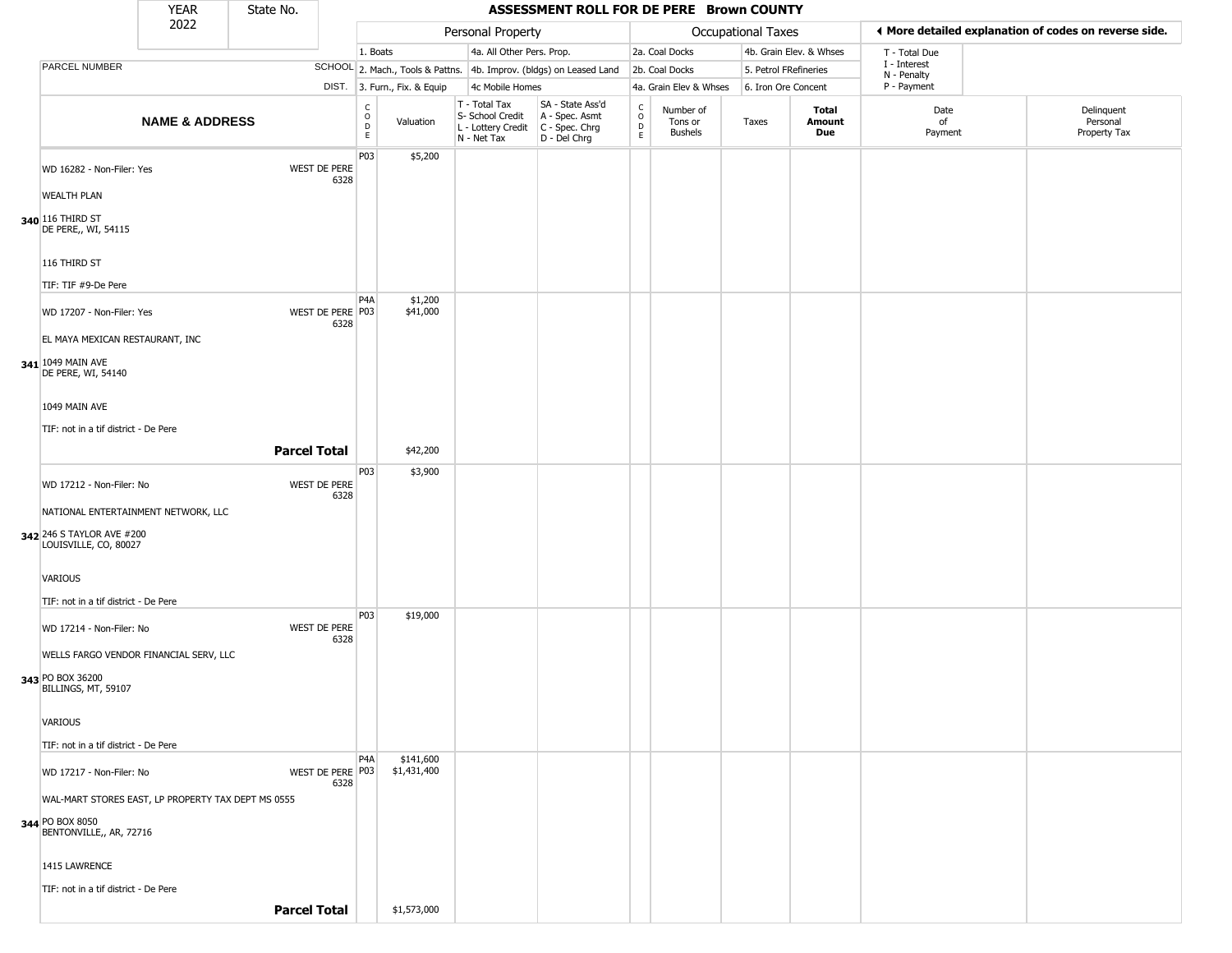|                                                          | <b>YEAR</b>                              | State No.           |                          |                                                 |                              |                                                                                           | ASSESSMENT ROLL FOR DE PERE Brown COUNTY                            |                                            |                                        |                       |                         |                            |                                                       |
|----------------------------------------------------------|------------------------------------------|---------------------|--------------------------|-------------------------------------------------|------------------------------|-------------------------------------------------------------------------------------------|---------------------------------------------------------------------|--------------------------------------------|----------------------------------------|-----------------------|-------------------------|----------------------------|-------------------------------------------------------|
|                                                          | 2022                                     |                     |                          |                                                 |                              | Personal Property                                                                         |                                                                     |                                            |                                        | Occupational Taxes    |                         |                            | ♦ More detailed explanation of codes on reverse side. |
|                                                          |                                          |                     |                          | 1. Boats                                        |                              | 4a. All Other Pers. Prop.                                                                 |                                                                     |                                            | 2a. Coal Docks                         |                       | 4b. Grain Elev. & Whses | T - Total Due              |                                                       |
| PARCEL NUMBER                                            |                                          |                     |                          |                                                 |                              |                                                                                           | SCHOOL 2. Mach., Tools & Pattns. 4b. Improv. (bldgs) on Leased Land |                                            | 2b. Coal Docks                         | 5. Petrol FRefineries |                         | I - Interest               |                                                       |
|                                                          |                                          |                     |                          |                                                 | DIST. 3. Furn., Fix. & Equip | 4c Mobile Homes                                                                           |                                                                     |                                            | 4a. Grain Elev & Whses                 | 6. Iron Ore Concent   |                         | N - Penalty<br>P - Payment |                                                       |
|                                                          | <b>NAME &amp; ADDRESS</b>                |                     |                          | $\begin{array}{c} C \\ O \\ D \\ E \end{array}$ | Valuation                    | T - Total Tax<br>S- School Credit<br>$L$ - Lottery Credit $C$ - Spec. Chrg<br>N - Net Tax | SA - State Ass'd<br>A - Spec. Asmt<br>D - Del Chrg                  | C<br>$\circ$<br>$\mathsf D$<br>$\mathsf E$ | Number of<br>Tons or<br><b>Bushels</b> | Taxes                 | Total<br>Amount<br>Due  | Date<br>of<br>Payment      | Delinquent<br>Personal<br>Property Tax                |
| WD 17218 - Non-Filer: Yes                                | CANDE HOFFMAN HOLDINGS, LLC ERIC HOFFMAN |                     | WEST DE PERE P03<br>6328 | P <sub>4</sub> A                                | \$100<br>\$4,400             |                                                                                           |                                                                     |                                            |                                        |                       |                         |                            |                                                       |
| 345 812 W MONTEREY LN<br>MEQUON, WI, 53092               |                                          |                     |                          |                                                 |                              |                                                                                           |                                                                     |                                            |                                        |                       |                         |                            |                                                       |
| 1415 LAWRENCE DR<br>TIF: not in a tif district - De Pere |                                          |                     |                          |                                                 |                              |                                                                                           |                                                                     |                                            |                                        |                       |                         |                            |                                                       |
|                                                          |                                          | <b>Parcel Total</b> |                          |                                                 | \$4,500                      |                                                                                           |                                                                     |                                            |                                        |                       |                         |                            |                                                       |
| WD 17224 - Non-Filer: Yes                                |                                          |                     | WEST DE PERE<br>6328     | P03                                             | \$1,100                      |                                                                                           |                                                                     |                                            |                                        |                       |                         |                            |                                                       |
|                                                          | BRIAN VAN DE HEY INSURANCE SERVICE, INC  |                     |                          |                                                 |                              |                                                                                           |                                                                     |                                            |                                        |                       |                         |                            |                                                       |
| 346 753 REID ST<br>DE PERE,, WI, 54115                   |                                          |                     |                          |                                                 |                              |                                                                                           |                                                                     |                                            |                                        |                       |                         |                            |                                                       |
| 753 REID ST                                              |                                          |                     |                          |                                                 |                              |                                                                                           |                                                                     |                                            |                                        |                       |                         |                            |                                                       |
| TIF: not in a tif district - De Pere                     |                                          |                     |                          |                                                 |                              |                                                                                           |                                                                     |                                            |                                        |                       |                         |                            |                                                       |
|                                                          |                                          |                     |                          | P4A                                             | \$300                        |                                                                                           |                                                                     |                                            |                                        |                       |                         |                            |                                                       |
| WD 17225 - Non-Filer: Yes                                |                                          |                     | WEST DE PERE P03<br>6328 |                                                 | \$1,000                      |                                                                                           |                                                                     |                                            |                                        |                       |                         |                            |                                                       |
| DARY'S LAST TANGLE SALON                                 |                                          |                     |                          |                                                 |                              |                                                                                           |                                                                     |                                            |                                        |                       |                         |                            |                                                       |
| 347 747 REID ST<br>DE PERE,, WI, 54115                   |                                          |                     |                          |                                                 |                              |                                                                                           |                                                                     |                                            |                                        |                       |                         |                            |                                                       |
| 747 REID ST                                              |                                          |                     |                          |                                                 |                              |                                                                                           |                                                                     |                                            |                                        |                       |                         |                            |                                                       |
| TIF: not in a tif district - De Pere                     |                                          |                     |                          |                                                 |                              |                                                                                           |                                                                     |                                            |                                        |                       |                         |                            |                                                       |
|                                                          |                                          | <b>Parcel Total</b> |                          |                                                 | \$1,300                      |                                                                                           |                                                                     |                                            |                                        |                       |                         |                            |                                                       |
| WD 18124 - Non-Filer: No                                 |                                          |                     | WEST DE PERE<br>6328     | P03                                             | \$1,500                      |                                                                                           |                                                                     |                                            |                                        |                       |                         |                            |                                                       |
| <b>XEROX CORPORATION</b>                                 |                                          |                     |                          |                                                 |                              |                                                                                           |                                                                     |                                            |                                        |                       |                         |                            |                                                       |
| 348 PO BOX 9601<br>WEBSTER, NY, 14580                    |                                          |                     |                          |                                                 |                              |                                                                                           |                                                                     |                                            |                                        |                       |                         |                            |                                                       |
| 1100 EMPLOYER BLVD                                       |                                          |                     |                          |                                                 |                              |                                                                                           |                                                                     |                                            |                                        |                       |                         |                            |                                                       |
| TIF: TIF #9-De Pere                                      |                                          |                     |                          |                                                 |                              |                                                                                           |                                                                     |                                            |                                        |                       |                         |                            |                                                       |
| WD 18126 - Non-Filer: No                                 |                                          |                     | WEST DE PERE P03<br>6328 | P <sub>4</sub> A                                | \$900<br>\$54,900            |                                                                                           |                                                                     |                                            |                                        |                       |                         |                            |                                                       |
| NICOLET NATIONAL BANK                                    |                                          |                     |                          |                                                 |                              |                                                                                           |                                                                     |                                            |                                        |                       |                         |                            |                                                       |
| 349 111 N WASHINGTON ST<br>GREEN BAY, WI, 54301          |                                          |                     |                          |                                                 |                              |                                                                                           |                                                                     |                                            |                                        |                       |                         |                            |                                                       |
| 1450 SCHEURING RD                                        |                                          |                     |                          |                                                 |                              |                                                                                           |                                                                     |                                            |                                        |                       |                         |                            |                                                       |
| TIF: not in a tif district - De Pere                     |                                          |                     |                          |                                                 |                              |                                                                                           |                                                                     |                                            |                                        |                       |                         |                            |                                                       |
|                                                          |                                          | <b>Parcel Total</b> |                          |                                                 | \$55,800                     |                                                                                           |                                                                     |                                            |                                        |                       |                         |                            |                                                       |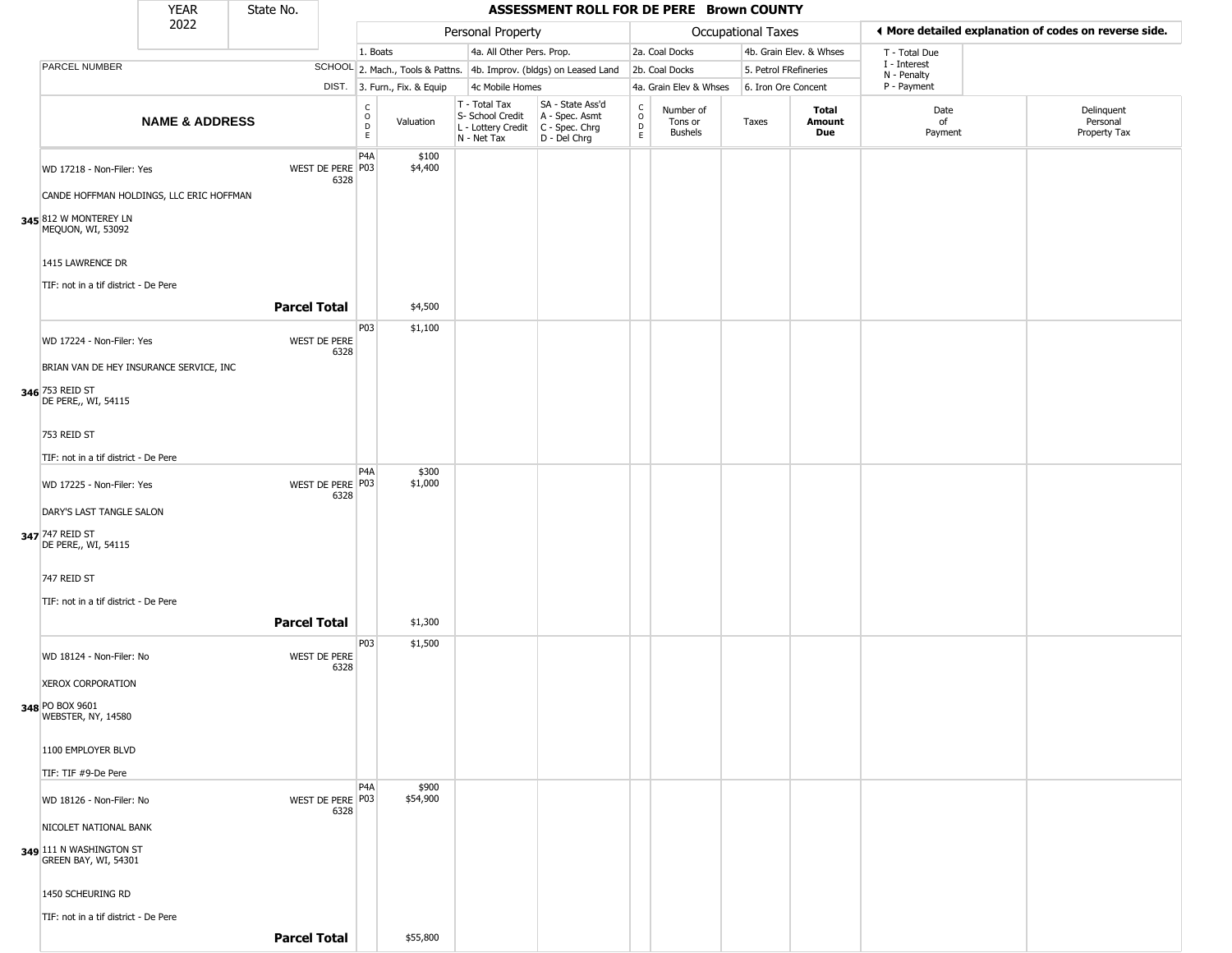|                                                                                                                                      | <b>YEAR</b>               | State No. |                          |                         |                              |                                                                                         | ASSESSMENT ROLL FOR DE PERE Brown COUNTY                            |                                            |                                        |                       |                         |                             |                                                       |
|--------------------------------------------------------------------------------------------------------------------------------------|---------------------------|-----------|--------------------------|-------------------------|------------------------------|-----------------------------------------------------------------------------------------|---------------------------------------------------------------------|--------------------------------------------|----------------------------------------|-----------------------|-------------------------|-----------------------------|-------------------------------------------------------|
|                                                                                                                                      | 2022                      |           |                          |                         |                              | Personal Property                                                                       |                                                                     |                                            |                                        | Occupational Taxes    |                         |                             | ♦ More detailed explanation of codes on reverse side. |
|                                                                                                                                      |                           |           |                          | 1. Boats                |                              | 4a. All Other Pers. Prop.                                                               |                                                                     |                                            | 2a. Coal Docks                         |                       | 4b. Grain Elev. & Whses | T - Total Due               |                                                       |
| PARCEL NUMBER                                                                                                                        |                           |           |                          |                         |                              |                                                                                         | SCHOOL 2. Mach., Tools & Pattns. 4b. Improv. (bldgs) on Leased Land |                                            | 2b. Coal Docks                         | 5. Petrol FRefineries |                         | I - Interest<br>N - Penalty |                                                       |
|                                                                                                                                      |                           |           |                          |                         | DIST. 3. Furn., Fix. & Equip | 4c Mobile Homes                                                                         |                                                                     |                                            | 4a. Grain Elev & Whses                 | 6. Iron Ore Concent   |                         | P - Payment                 |                                                       |
|                                                                                                                                      | <b>NAME &amp; ADDRESS</b> |           |                          | C<br>$\circ$<br>D<br>E. | Valuation                    | T - Total Tax<br>S- School Credit<br>L - Lottery Credit   C - Spec. Chrg<br>N - Net Tax | SA - State Ass'd<br>A - Spec. Asmt<br>D - Del Chrg                  | $\begin{array}{c} C \\ 0 \\ E \end{array}$ | Number of<br>Tons or<br><b>Bushels</b> | Taxes                 | Total<br>Amount<br>Due  | Date<br>of<br>Payment       | Delinquent<br>Personal<br>Property Tax                |
| WD 18130 - Non-Filer: No<br>DAIRY QUEEN TERRI FOTE<br>350 PO BOX 54467                                                               |                           |           | WEST DE PERE P03<br>6328 | P <sub>4</sub> A        | \$1,000<br>\$289,300         |                                                                                         |                                                                     |                                            |                                        |                       |                         |                             |                                                       |
| LEXINGTON, KY, 40555<br>1500 SCHEURING RD<br>TIF: not in a tif district - De Pere                                                    |                           |           | <b>Parcel Total</b>      |                         | \$290,300                    |                                                                                         |                                                                     |                                            |                                        |                       |                         |                             |                                                       |
|                                                                                                                                      |                           |           |                          | P4A                     | \$900                        |                                                                                         |                                                                     |                                            |                                        |                       |                         |                             |                                                       |
| WD 18131 - Non-Filer: No<br>PH HOSPITALITY GROUP, LLC DBA: PIZZA HUT #14671<br>351 2120 PEWAUKEE RD SUITE 101<br>WAUKESHA, WI, 53188 |                           |           | WEST DE PERE P03<br>6328 |                         | \$24,700                     |                                                                                         |                                                                     |                                            |                                        |                       |                         |                             |                                                       |
| 400 REID ST UNIT M                                                                                                                   |                           |           |                          |                         |                              |                                                                                         |                                                                     |                                            |                                        |                       |                         |                             |                                                       |
| TIF: TIF #5-De Pere                                                                                                                  |                           |           |                          |                         |                              |                                                                                         |                                                                     |                                            |                                        |                       |                         |                             |                                                       |
|                                                                                                                                      |                           |           | <b>Parcel Total</b>      |                         | \$25,600                     |                                                                                         |                                                                     |                                            |                                        |                       |                         |                             |                                                       |
| WD 18132 - Non-Filer: Yes<br>COUNTRY WORLD PRODUCTIONS, INC<br>352 2071 A LAWRENCE DR                                                |                           |           | WEST DE PERE P03<br>6328 | P <sub>4</sub> A        | \$100<br>\$1,400             |                                                                                         |                                                                     |                                            |                                        |                       |                         |                             |                                                       |
| DE PERE,, WI, 54115<br>2071 A LAWRENCE DR SUITE 5<br>TIF: not in a tif district - De Pere                                            |                           |           | <b>Parcel Total</b>      |                         | \$1,500                      |                                                                                         |                                                                     |                                            |                                        |                       |                         |                             |                                                       |
| WD 18135 - Non-Filer: No<br>WELLS FARGO FINANCIAL LEASING, INC                                                                       |                           |           | WEST DE PERE<br>6328     | P <sub>0</sub> 3        | \$16,000                     |                                                                                         |                                                                     |                                            |                                        |                       |                         |                             |                                                       |
| 353 PO BOX 36200<br>BILLINGS, MT, 59107                                                                                              |                           |           |                          |                         |                              |                                                                                         |                                                                     |                                            |                                        |                       |                         |                             |                                                       |
| VARIOUS                                                                                                                              |                           |           |                          |                         |                              |                                                                                         |                                                                     |                                            |                                        |                       |                         |                             |                                                       |
| TIF: not in a tif district - De Pere                                                                                                 |                           |           |                          |                         |                              |                                                                                         |                                                                     |                                            |                                        |                       |                         |                             |                                                       |
| WD 18140 - Non-Filer: No<br>PITNEY BOWES, INC<br>354 5310 CYPRESS CENTER DR #110<br>TAMPA, FL, 33609                                 |                           |           | WEST DE PERE<br>6328     | P03                     | \$400                        |                                                                                         |                                                                     |                                            |                                        |                       |                         |                             |                                                       |
| VARIOUS<br>TIF: not in a tif district - De Pere                                                                                      |                           |           |                          |                         |                              |                                                                                         |                                                                     |                                            |                                        |                       |                         |                             |                                                       |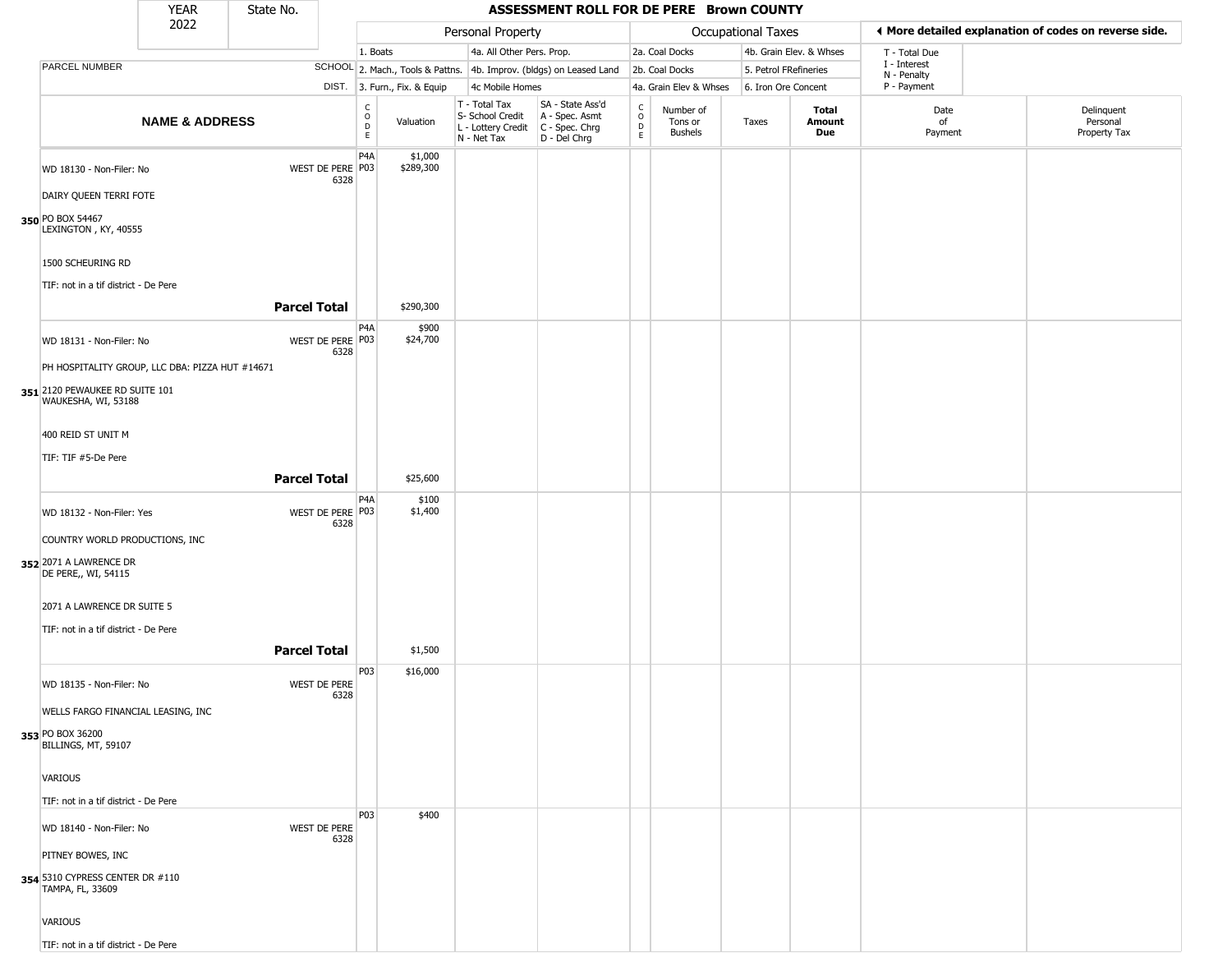|                                                                                                        | <b>YEAR</b>               | State No.           |                             |                                  |                              |                                                                        | ASSESSMENT ROLL FOR DE PERE Brown COUNTY                             |                                   |                                        |                       |                         |                             |                                                       |
|--------------------------------------------------------------------------------------------------------|---------------------------|---------------------|-----------------------------|----------------------------------|------------------------------|------------------------------------------------------------------------|----------------------------------------------------------------------|-----------------------------------|----------------------------------------|-----------------------|-------------------------|-----------------------------|-------------------------------------------------------|
|                                                                                                        | 2022                      |                     |                             |                                  |                              | Personal Property                                                      |                                                                      |                                   |                                        | Occupational Taxes    |                         |                             | ◀ More detailed explanation of codes on reverse side. |
|                                                                                                        |                           |                     |                             | 1. Boats                         |                              | 4a. All Other Pers. Prop.                                              |                                                                      |                                   | 2a. Coal Docks                         |                       | 4b. Grain Elev. & Whses | T - Total Due               |                                                       |
| <b>PARCEL NUMBER</b>                                                                                   |                           |                     |                             |                                  |                              |                                                                        | SCHOOL 2. Mach., Tools & Pattns. 4b. Improv. (bldgs) on Leased Land  |                                   | 2b. Coal Docks                         | 5. Petrol FRefineries |                         | I - Interest<br>N - Penalty |                                                       |
|                                                                                                        |                           |                     |                             |                                  | DIST. 3. Furn., Fix. & Equip | 4c Mobile Homes                                                        |                                                                      |                                   | 4a. Grain Elev & Whses                 | 6. Iron Ore Concent   |                         | P - Payment                 |                                                       |
|                                                                                                        | <b>NAME &amp; ADDRESS</b> |                     |                             | C<br>$\circ$<br>$\mathsf D$<br>E | Valuation                    | T - Total Tax<br>S- School Credit<br>L - Lottery Credit<br>N - Net Tax | SA - State Ass'd<br>A - Spec. Asmt<br>C - Spec. Chrg<br>D - Del Chrg | $\mathsf{C}$<br>$\circ$<br>D<br>E | Number of<br>Tons or<br><b>Bushels</b> | Taxes                 | Total<br>Amount<br>Due  | Date<br>of<br>Payment       | Delinquent<br>Personal<br>Property Tax                |
| WD 18144 - Non-Filer: No<br><b>DISH NETWORK, LLC</b><br>355 PO BOX 6623<br>ENGLEWOOD, CO, 80155        |                           |                     | <b>WEST DE PERE</b><br>6328 | P03                              | \$9,800                      |                                                                        |                                                                      |                                   |                                        |                       |                         |                             |                                                       |
| VARIOUS<br>TIF: not in a tif district - De Pere                                                        |                           |                     |                             |                                  |                              |                                                                        |                                                                      |                                   |                                        |                       |                         |                             |                                                       |
| WD 18146 - Non-Filer: No<br>QUADIENT LEASING USA INC FKA MAILFINACE, INC<br>356 478 WHEELTERS FARMS RD |                           |                     | <b>WEST DE PERE</b><br>6328 | P03                              | \$20,100                     |                                                                        |                                                                      |                                   |                                        |                       |                         |                             |                                                       |
| MILFORD, CT, 06461<br>VARIOUS<br>TIF: not in a tif district - De Pere                                  |                           |                     |                             |                                  |                              |                                                                        |                                                                      |                                   |                                        |                       |                         |                             |                                                       |
| WD 18723 - Non-Filer: No<br>A & W RESTAURANT GB A DUB, INC<br>357 1501 MAIN AVE<br>DE PERE,, WI, 54115 |                           |                     | WEST DE PERE P03<br>6328    | P4A                              | \$400<br>\$3,800             |                                                                        |                                                                      |                                   |                                        |                       |                         |                             |                                                       |
| 1501 MAIN AVE<br>TIF: not in a tif district - De Pere                                                  |                           | <b>Parcel Total</b> |                             |                                  | \$4,200                      |                                                                        |                                                                      |                                   |                                        |                       |                         |                             |                                                       |
|                                                                                                        |                           |                     |                             | P03                              | \$7,800                      |                                                                        |                                                                      |                                   |                                        |                       |                         |                             |                                                       |
| WD 18724 - Non-Filer: No<br>ADT, LLC<br>358 PO BOX 54767<br>LEXINGTON, KY, 40555                       |                           |                     | WEST DE PERE<br>6328        |                                  |                              |                                                                        |                                                                      |                                   |                                        |                       |                         |                             |                                                       |
| <b>VARIOUS</b>                                                                                         |                           |                     |                             |                                  |                              |                                                                        |                                                                      |                                   |                                        |                       |                         |                             |                                                       |
| TIF: not in a tif district - De Pere                                                                   |                           |                     |                             |                                  |                              |                                                                        |                                                                      |                                   |                                        |                       |                         |                             |                                                       |
| WD 18737 - Non-Filer: No<br><b>RELYCO INC</b>                                                          |                           |                     | WEST DE PERE P03<br>6328    | P4A                              | \$200<br>\$2,000             |                                                                        |                                                                      |                                   |                                        |                       |                         |                             |                                                       |
| 359 PO BOX 5246<br>DE PERE,, WI, 54115                                                                 |                           |                     |                             |                                  |                              |                                                                        |                                                                      |                                   |                                        |                       |                         |                             |                                                       |
| 1195 SCHEURING RD                                                                                      |                           |                     |                             |                                  |                              |                                                                        |                                                                      |                                   |                                        |                       |                         |                             |                                                       |
| TIF: not in a tif district - De Pere                                                                   |                           |                     | <b>Parcel Total</b>         |                                  | \$2,200                      |                                                                        |                                                                      |                                   |                                        |                       |                         |                             |                                                       |
|                                                                                                        |                           |                     |                             |                                  |                              |                                                                        |                                                                      |                                   |                                        |                       |                         |                             |                                                       |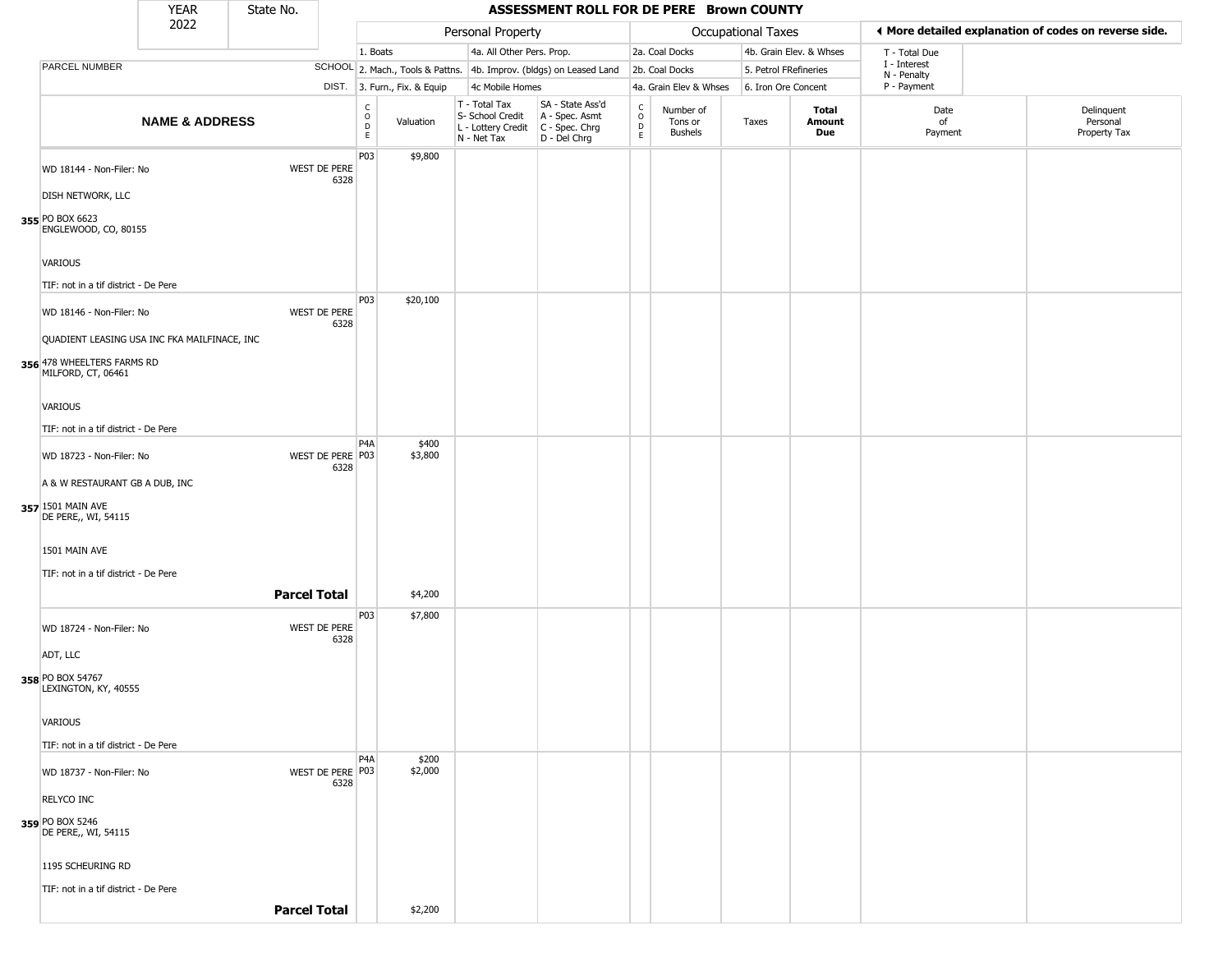|                                                                                                                                                                                                         | <b>YEAR</b>               | State No. |                          |                        |                              |                                                                        | ASSESSMENT ROLL FOR DE PERE Brown COUNTY                             |                                                 |                                        |                       |                         |                             |                                                       |
|---------------------------------------------------------------------------------------------------------------------------------------------------------------------------------------------------------|---------------------------|-----------|--------------------------|------------------------|------------------------------|------------------------------------------------------------------------|----------------------------------------------------------------------|-------------------------------------------------|----------------------------------------|-----------------------|-------------------------|-----------------------------|-------------------------------------------------------|
|                                                                                                                                                                                                         | 2022                      |           |                          |                        |                              | Personal Property                                                      |                                                                      |                                                 |                                        | Occupational Taxes    |                         |                             | ♦ More detailed explanation of codes on reverse side. |
|                                                                                                                                                                                                         |                           |           |                          | 1. Boats               |                              | 4a. All Other Pers. Prop.                                              |                                                                      |                                                 | 2a. Coal Docks                         |                       | 4b. Grain Elev. & Whses | T - Total Due               |                                                       |
| PARCEL NUMBER                                                                                                                                                                                           |                           |           |                          |                        |                              |                                                                        | SCHOOL 2. Mach., Tools & Pattns. 4b. Improv. (bldgs) on Leased Land  |                                                 | 2b. Coal Docks                         | 5. Petrol FRefineries |                         | I - Interest<br>N - Penalty |                                                       |
|                                                                                                                                                                                                         |                           |           |                          |                        | DIST. 3. Furn., Fix. & Equip | 4c Mobile Homes                                                        |                                                                      |                                                 | 4a. Grain Elev & Whses                 | 6. Iron Ore Concent   |                         | P - Payment                 |                                                       |
|                                                                                                                                                                                                         | <b>NAME &amp; ADDRESS</b> |           |                          | C<br>$\circ$<br>D<br>E | Valuation                    | T - Total Tax<br>S- School Credit<br>L - Lottery Credit<br>N - Net Tax | SA - State Ass'd<br>A - Spec. Asmt<br>C - Spec. Chrg<br>D - Del Chrg | $\begin{array}{c} C \\ O \\ D \\ E \end{array}$ | Number of<br>Tons or<br><b>Bushels</b> | Taxes                 | Total<br>Amount<br>Due  | Date<br>of<br>Payment       | Delinquent<br>Personal<br>Property Tax                |
| WD 19688 - Non-Filer: No<br><b>BIS AUTOMATION INC</b><br>360 PO BOX 5010<br>DE PERE,, WI, 54115-5010<br>1725 SUBURBAN DR                                                                                |                           |           | WEST DE PERE P03<br>6328 | P <sub>4</sub> A       | \$1,800<br>\$3,900           |                                                                        |                                                                      |                                                 |                                        |                       |                         |                             |                                                       |
| TIF: not in a tif district - De Pere                                                                                                                                                                    |                           |           | <b>Parcel Total</b>      |                        | \$5,700                      |                                                                        |                                                                      |                                                 |                                        |                       |                         |                             |                                                       |
| WD 19694 - Non-Filer: No<br>WALGREEN CO (001) DBA: WALGREEN CO 10235-S-PPT<br>361 300 WILMOT RD MS #3301<br>DEERFIELD, IL, 60015<br>901 MAIN ST<br>TIF: not in a tif district - De Pere                 |                           |           | WEST DE PERE P03<br>6328 | P4A                    | \$500<br>\$116,700           |                                                                        |                                                                      |                                                 |                                        |                       |                         |                             |                                                       |
|                                                                                                                                                                                                         |                           |           | <b>Parcel Total</b>      |                        | \$117,200                    |                                                                        |                                                                      |                                                 |                                        |                       |                         |                             |                                                       |
| WD 19700 - Non-Filer: No<br>CONSTELLATION ENERGY SERVICES, INC<br>362 PO BOX 340014<br>NASHVILLE, TN, 37203<br>1716 LAWRENCE<br>TIF: not in a tif district - De Pere                                    |                           |           | WEST DE PERE<br>6328     | P03                    | \$252,500                    |                                                                        |                                                                      |                                                 |                                        |                       |                         |                             |                                                       |
| WD 19704 - Non-Filer: No<br>NUCO2 SUPPLY, LLC<br>363 10 RIVERVIEW DRIVE<br>DANBURY, CT, 06810<br><b>VARIOUS</b>                                                                                         |                           |           | WEST DE PERE<br>6328     | P03                    | \$13,600                     |                                                                        |                                                                      |                                                 |                                        |                       |                         |                             |                                                       |
| TIF: not in a tif district - De Pere<br>WD 19705 - Non-Filer: Yes<br>THE HILLMAN GROUP INC<br>364 10590 HAMILTON AVE<br>CINCINNATI, OH, 45231<br><b>VARIOUS</b><br>TIF: not in a tif district - De Pere |                           |           | WEST DE PERE<br>6328     | P03                    | \$6,400                      |                                                                        |                                                                      |                                                 |                                        |                       |                         |                             |                                                       |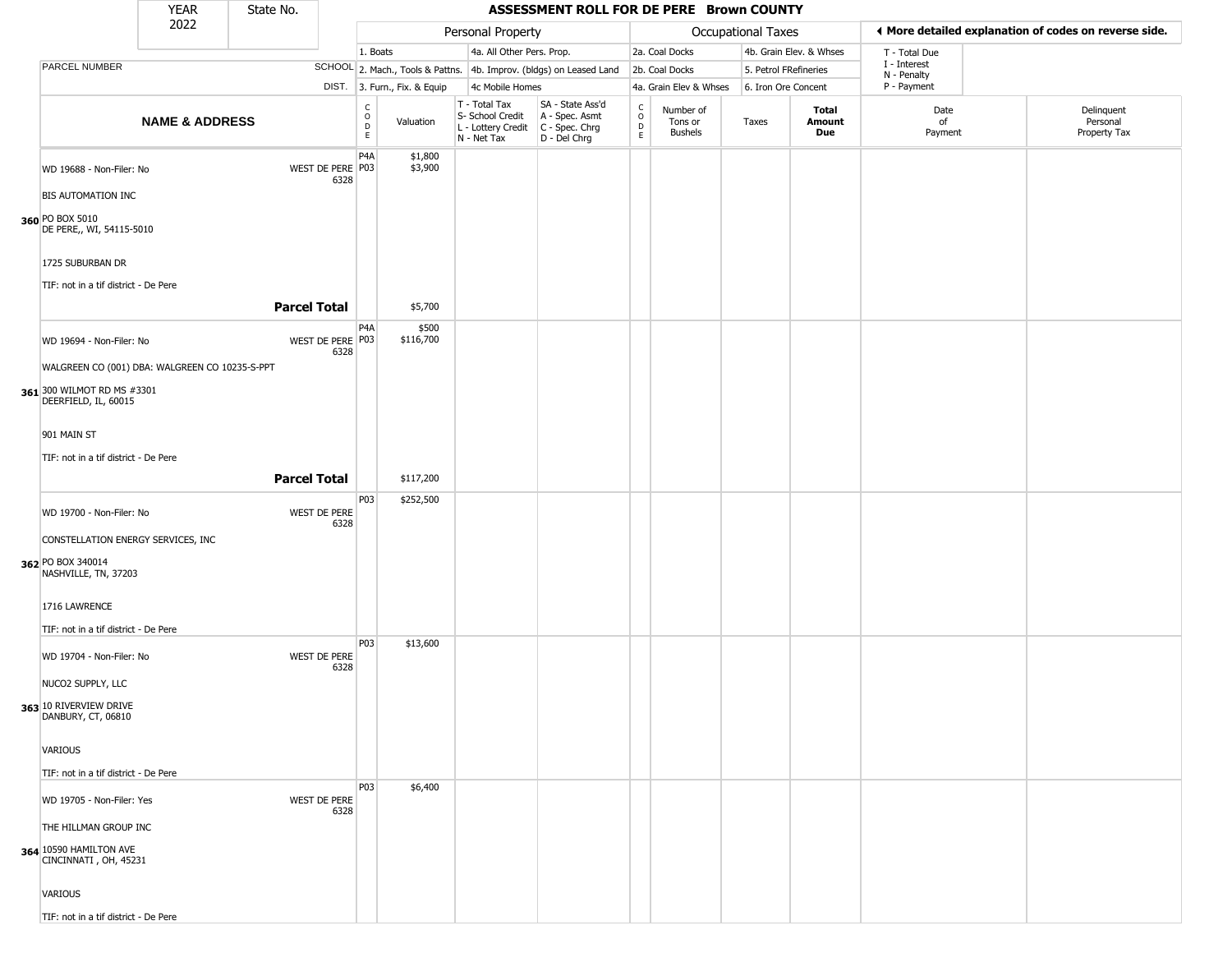|                                                                                                        | <b>YEAR</b>               | State No.           |                          |                                                          |                              |                                                                        | ASSESSMENT ROLL FOR DE PERE Brown COUNTY                               |                                 |                                        |                    |                         |                             |                                                       |
|--------------------------------------------------------------------------------------------------------|---------------------------|---------------------|--------------------------|----------------------------------------------------------|------------------------------|------------------------------------------------------------------------|------------------------------------------------------------------------|---------------------------------|----------------------------------------|--------------------|-------------------------|-----------------------------|-------------------------------------------------------|
|                                                                                                        | 2022                      |                     |                          |                                                          |                              | Personal Property                                                      |                                                                        |                                 |                                        | Occupational Taxes |                         |                             | I More detailed explanation of codes on reverse side. |
|                                                                                                        |                           |                     |                          | 1. Boats                                                 |                              | 4a. All Other Pers. Prop.                                              |                                                                        |                                 | 2a. Coal Docks                         |                    | 4b. Grain Elev. & Whses | T - Total Due               |                                                       |
| PARCEL NUMBER                                                                                          |                           |                     |                          |                                                          |                              |                                                                        | SCHOOL 2. Mach., Tools & Pattns. 4b. Improv. (bldgs) on Leased Land    |                                 | 2b. Coal Docks                         |                    | 5. Petrol FRefineries   | I - Interest<br>N - Penalty |                                                       |
|                                                                                                        |                           |                     |                          |                                                          | DIST. 3. Furn., Fix. & Equip | 4c Mobile Homes                                                        |                                                                        |                                 | 4a. Grain Elev & Whses                 |                    | 6. Iron Ore Concent     | P - Payment                 |                                                       |
|                                                                                                        | <b>NAME &amp; ADDRESS</b> |                     |                          | $\begin{smallmatrix} C \\ O \\ D \end{smallmatrix}$<br>E | Valuation                    | T - Total Tax<br>S- School Credit<br>L - Lottery Credit<br>N - Net Tax | SA - State Ass'd<br>A - Spec. Asmt<br>$C - Spec. Chrg$<br>D - Del Chrg | $\rm ^c_o$<br>$\mathsf{D}$<br>E | Number of<br>Tons or<br><b>Bushels</b> | Taxes              | Total<br>Amount<br>Due  | Date<br>of<br>Payment       | Delinquent<br>Personal<br>Property Tax                |
| WD 20492 - Non-Filer: No<br>TRANSPORT REFRIGERATION DOUGLAS MYERS                                      |                           |                     | WEST DE PERE P4A<br>6328 | P03                                                      | \$2,600<br>\$32,200          |                                                                        |                                                                        |                                 |                                        |                    |                         |                             |                                                       |
| 365 PO BOX 6023<br>DE PERE,, WI, 54115<br>301 LAWRENCE DR                                              |                           |                     |                          |                                                          |                              |                                                                        |                                                                        |                                 |                                        |                    |                         |                             |                                                       |
| TIF: TIF #13-De Pere                                                                                   |                           |                     | <b>Parcel Total</b>      |                                                          | \$34,800                     |                                                                        |                                                                        |                                 |                                        |                    |                         |                             |                                                       |
| WD 20493 - Non-Filer: No                                                                               |                           |                     | WEST DE PERE P03<br>6328 | P <sub>4</sub> A                                         | \$3,900<br>\$17,200          |                                                                        |                                                                        |                                 |                                        |                    |                         |                             |                                                       |
| AUTOZONE PARTS, INC AUTOZONE STORE # 103959<br>366 11000 RICHMOND AVE, SUITE 350<br>HOUSTON, TX, 77042 |                           |                     |                          |                                                          |                              |                                                                        |                                                                        |                                 |                                        |                    |                         |                             |                                                       |
| 915 MAIN AVE                                                                                           |                           |                     |                          |                                                          |                              |                                                                        |                                                                        |                                 |                                        |                    |                         |                             |                                                       |
| TIF: not in a tif district - De Pere                                                                   |                           |                     |                          |                                                          |                              |                                                                        |                                                                        |                                 |                                        |                    |                         |                             |                                                       |
|                                                                                                        |                           |                     | <b>Parcel Total</b>      |                                                          | \$21,100                     |                                                                        |                                                                        |                                 |                                        |                    |                         |                             |                                                       |
| WD 20496 - Non-Filer: No                                                                               |                           |                     | WEST DE PERE P03<br>6328 | P4A                                                      | \$7,400<br>\$114,100         |                                                                        |                                                                        |                                 |                                        |                    |                         |                             |                                                       |
| STARBUCKS CORPORATION DBA: STARBUCKS COFFEE #13679<br>367 PO BOX 34442<br>SEATTLE, WA, 98124-1442      |                           |                     |                          |                                                          |                              |                                                                        |                                                                        |                                 |                                        |                    |                         |                             |                                                       |
| 1006 MAIN AVE<br>TIF: TIF #13-De Pere                                                                  |                           |                     |                          |                                                          |                              |                                                                        |                                                                        |                                 |                                        |                    |                         |                             |                                                       |
|                                                                                                        |                           | <b>Parcel Total</b> |                          |                                                          | \$121,500                    |                                                                        |                                                                        |                                 |                                        |                    |                         |                             |                                                       |
| WD 20499 - Non-Filer: Yes                                                                              |                           |                     | WEST DE PERE<br>6328     | P03                                                      | \$48,500                     |                                                                        |                                                                        |                                 |                                        |                    |                         |                             |                                                       |
| MASSACHUSETTS MUTUAL LIFE INSURANCE CO. CROWE, LLP<br>368 PO BOX 7<br>SOUTH BEND, IN, 46624            |                           |                     |                          |                                                          |                              |                                                                        |                                                                        |                                 |                                        |                    |                         |                             |                                                       |
| 1710 LAWRENCE DR                                                                                       |                           |                     |                          |                                                          |                              |                                                                        |                                                                        |                                 |                                        |                    |                         |                             |                                                       |
| TIF: not in a tif district - De Pere                                                                   |                           |                     |                          | P <sub>4</sub> A                                         | \$100                        |                                                                        |                                                                        |                                 |                                        |                    |                         |                             |                                                       |
| WD 20511 - Non-Filer: No                                                                               |                           |                     | WEST DE PERE P03<br>6328 |                                                          | \$75,500                     |                                                                        |                                                                        |                                 |                                        |                    |                         |                             |                                                       |
| FOREFRONT DERMATOLOGY FOREFRONT MANANAGEMENT LLC                                                       |                           |                     |                          |                                                          |                              |                                                                        |                                                                        |                                 |                                        |                    |                         |                             |                                                       |
| 369 801 YORK ST<br>MANITOWOC,, WI, 54220                                                               |                           |                     |                          |                                                          |                              |                                                                        |                                                                        |                                 |                                        |                    |                         |                             |                                                       |
| 1400 SCHEURING RD                                                                                      |                           |                     |                          |                                                          |                              |                                                                        |                                                                        |                                 |                                        |                    |                         |                             |                                                       |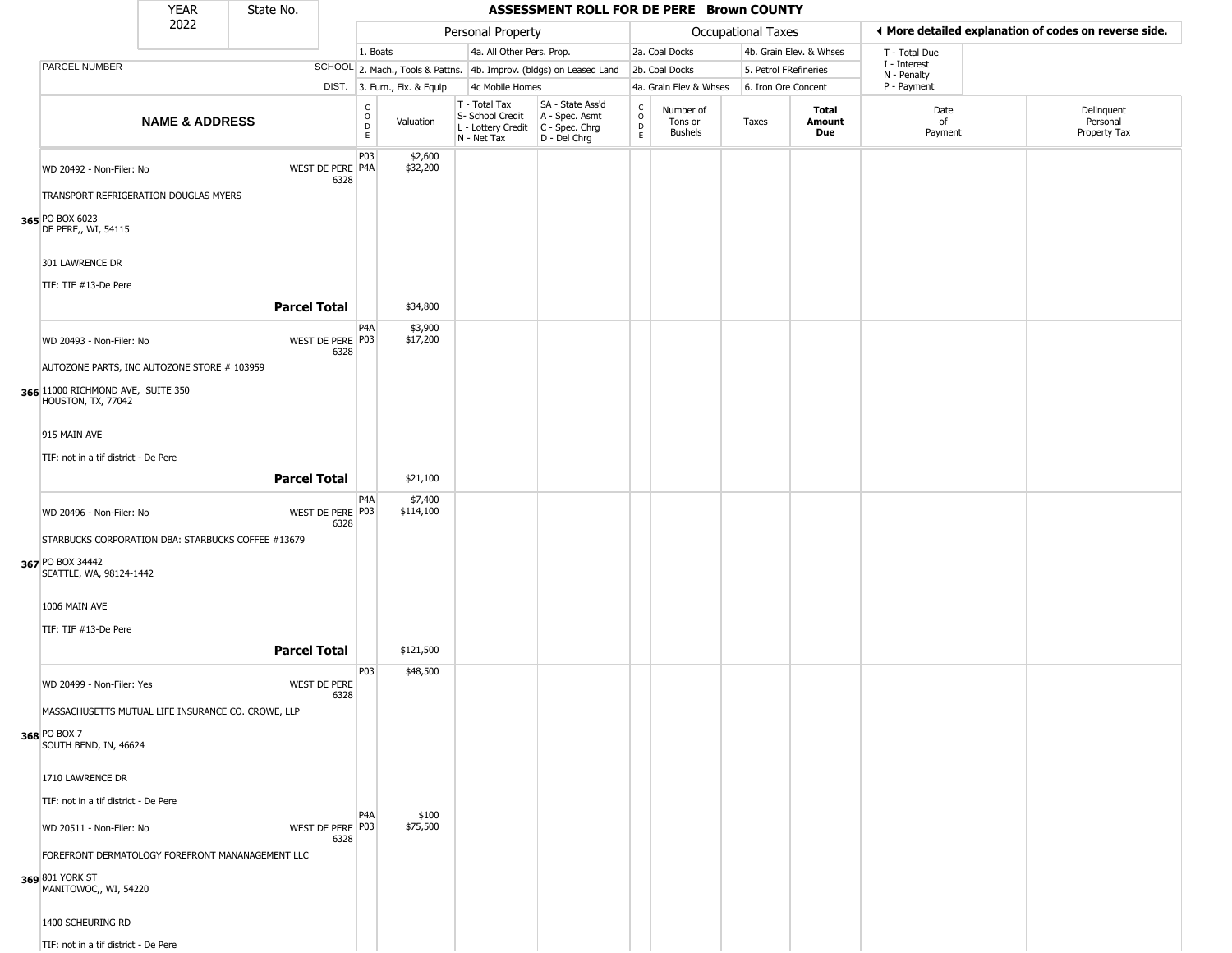|                                                                            | <b>YEAR</b>               | State No.           |                          |                        |                              |                                                                                         | ASSESSMENT ROLL FOR DE PERE Brown COUNTY                            |                                                          |                                        |                       |                         |                             |                                                       |
|----------------------------------------------------------------------------|---------------------------|---------------------|--------------------------|------------------------|------------------------------|-----------------------------------------------------------------------------------------|---------------------------------------------------------------------|----------------------------------------------------------|----------------------------------------|-----------------------|-------------------------|-----------------------------|-------------------------------------------------------|
|                                                                            | 2022                      |                     |                          |                        |                              | Personal Property                                                                       |                                                                     |                                                          |                                        | Occupational Taxes    |                         |                             | ♦ More detailed explanation of codes on reverse side. |
|                                                                            |                           |                     |                          | 1. Boats               |                              | 4a. All Other Pers. Prop.                                                               |                                                                     |                                                          | 2a. Coal Docks                         |                       | 4b. Grain Elev. & Whses | T - Total Due               |                                                       |
| <b>PARCEL NUMBER</b>                                                       |                           |                     |                          |                        |                              |                                                                                         | SCHOOL 2. Mach., Tools & Pattns. 4b. Improv. (bldgs) on Leased Land |                                                          | 2b. Coal Docks                         | 5. Petrol FRefineries |                         | I - Interest<br>N - Penalty |                                                       |
|                                                                            |                           |                     |                          |                        | DIST. 3. Furn., Fix. & Equip | 4c Mobile Homes                                                                         |                                                                     |                                                          | 4a. Grain Elev & Whses                 | 6. Iron Ore Concent   |                         | P - Payment                 |                                                       |
|                                                                            | <b>NAME &amp; ADDRESS</b> |                     |                          | c<br>$\circ$<br>D<br>E | Valuation                    | T - Total Tax<br>S- School Credit<br>L - Lottery Credit   C - Spec. Chrg<br>N - Net Tax | SA - State Ass'd<br>A - Spec. Asmt<br>D - Del Chrg                  | $\begin{smallmatrix} C \\ O \\ D \end{smallmatrix}$<br>E | Number of<br>Tons or<br><b>Bushels</b> | Taxes                 | Total<br>Amount<br>Due  | Date<br>of<br>Payment       | Delinquent<br>Personal<br>Property Tax                |
|                                                                            |                           | <b>Parcel Total</b> |                          |                        | \$75,600                     |                                                                                         |                                                                     |                                                          |                                        |                       |                         |                             |                                                       |
| WD 20513 - Non-Filer: No<br>TAMARACK MATERIALS, INC DBA: BADGERLAND SUPPLY |                           |                     | WEST DE PERE<br>6328     | P03                    | \$31,400                     |                                                                                         |                                                                     |                                                          |                                        |                       |                         |                             |                                                       |
| 370 9300 JAMES AVENUE SOUTH<br>BLOOMINGTON, MN, 55431                      |                           |                     |                          |                        |                              |                                                                                         |                                                                     |                                                          |                                        |                       |                         |                             |                                                       |
| 1414 BUILDERS CT                                                           |                           |                     |                          |                        |                              |                                                                                         |                                                                     |                                                          |                                        |                       |                         |                             |                                                       |
| TIF: not in a tif district - De Pere                                       |                           |                     |                          | P03                    | \$7,400                      |                                                                                         |                                                                     |                                                          |                                        |                       |                         |                             |                                                       |
| WD 20514 - Non-Filer: No                                                   |                           |                     | WEST DE PERE<br>6328     |                        |                              |                                                                                         |                                                                     |                                                          |                                        |                       |                         |                             |                                                       |
| PITNEY BOWES GLOBAL FINANCIAL SVCS LLC                                     |                           |                     |                          |                        |                              |                                                                                         |                                                                     |                                                          |                                        |                       |                         |                             |                                                       |
| 371 5310 CYPRESS CENTER DR #110<br>TAMPA,, FL, 33609                       |                           |                     |                          |                        |                              |                                                                                         |                                                                     |                                                          |                                        |                       |                         |                             |                                                       |
| <b>VARIOUS</b>                                                             |                           |                     |                          |                        |                              |                                                                                         |                                                                     |                                                          |                                        |                       |                         |                             |                                                       |
| TIF: not in a tif district - De Pere                                       |                           |                     |                          | P03                    |                              |                                                                                         |                                                                     |                                                          |                                        |                       |                         |                             |                                                       |
| WD 21318 - Non-Filer: Yes                                                  |                           |                     | WEST DE PERE<br>6328     |                        | \$2,000                      |                                                                                         |                                                                     |                                                          |                                        |                       |                         |                             |                                                       |
| ELIZABETH VANDEYACHT THE LANDING BAR AND GRILL, LLC                        |                           |                     |                          |                        |                              |                                                                                         |                                                                     |                                                          |                                        |                       |                         |                             |                                                       |
| 372 1605 FORT HOWARD AVE STE C<br>DE PERE, WI, 54115                       |                           |                     |                          |                        |                              |                                                                                         |                                                                     |                                                          |                                        |                       |                         |                             |                                                       |
| 1605 FORT HOWARD AVE                                                       |                           |                     |                          |                        |                              |                                                                                         |                                                                     |                                                          |                                        |                       |                         |                             |                                                       |
| TIF: not in a tif district - De Pere                                       |                           |                     |                          |                        |                              |                                                                                         |                                                                     |                                                          |                                        |                       |                         |                             |                                                       |
| WD 21319 - Non-Filer: Yes                                                  |                           |                     | WEST DE PERE P03<br>6328 | P <sub>4</sub> A       | \$12,300<br>\$62,000         |                                                                                         |                                                                     |                                                          |                                        |                       |                         |                             |                                                       |
| DE PERE SUPERSTORE, LLC ATTN: MATT OLSON                                   |                           |                     |                          |                        |                              |                                                                                         |                                                                     |                                                          |                                        |                       |                         |                             |                                                       |
| 373 695 BORVAN ST<br>GREEN BAY, WI, 54304                                  |                           |                     |                          |                        |                              |                                                                                         |                                                                     |                                                          |                                        |                       |                         |                             |                                                       |
| 1501 MAIN AVE                                                              |                           |                     |                          |                        |                              |                                                                                         |                                                                     |                                                          |                                        |                       |                         |                             |                                                       |
| TIF: not in a tif district - De Pere                                       |                           |                     |                          |                        |                              |                                                                                         |                                                                     |                                                          |                                        |                       |                         |                             |                                                       |
|                                                                            |                           | <b>Parcel Total</b> |                          |                        | \$74,300                     |                                                                                         |                                                                     |                                                          |                                        |                       |                         |                             |                                                       |
| WD 21320 - Non-Filer: Yes                                                  |                           |                     | WEST DE PERE P03<br>6328 | P <sub>4</sub> A       | \$300<br>\$2,800             |                                                                                         |                                                                     |                                                          |                                        |                       |                         |                             |                                                       |
| <b>GYRO KABOBS</b>                                                         |                           |                     |                          |                        |                              |                                                                                         |                                                                     |                                                          |                                        |                       |                         |                             |                                                       |
| 374 337 MAIN<br>DE PERE,, WI, 54115                                        |                           |                     |                          |                        |                              |                                                                                         |                                                                     |                                                          |                                        |                       |                         |                             |                                                       |
| 337 MAIN                                                                   |                           |                     |                          |                        |                              |                                                                                         |                                                                     |                                                          |                                        |                       |                         |                             |                                                       |
| TIF: not in a tif district - De Pere                                       |                           |                     |                          |                        |                              |                                                                                         |                                                                     |                                                          |                                        |                       |                         |                             |                                                       |
|                                                                            |                           | <b>Parcel Total</b> |                          |                        | \$3,100                      |                                                                                         |                                                                     |                                                          |                                        |                       |                         |                             |                                                       |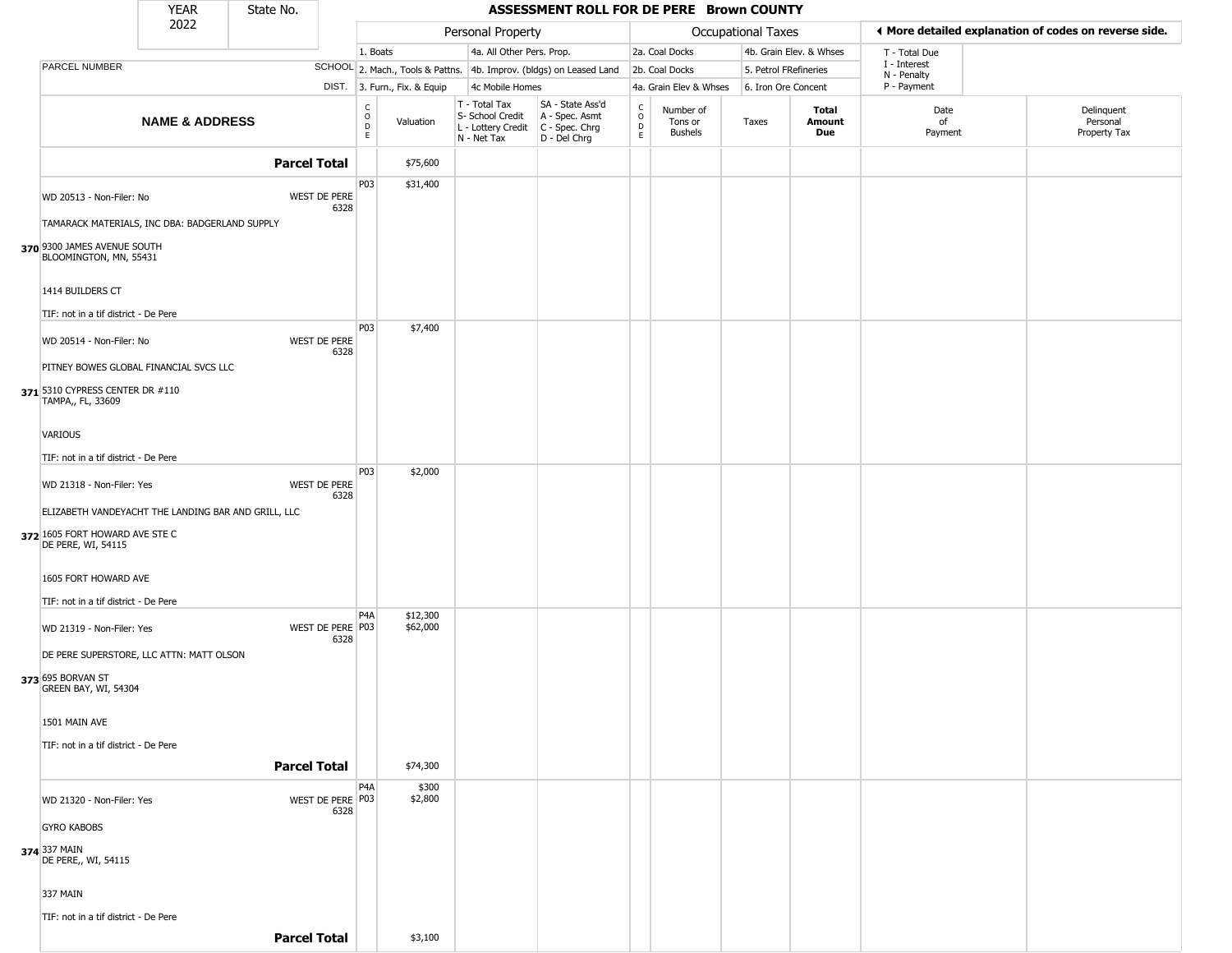|                                                                                            | YEAR                      | State No.           |                             |                                             |                              |                                                                        | ASSESSMENT ROLL FOR DE PERE Brown COUNTY                               |                                      |                                        |                           |                         |                             |                                                       |
|--------------------------------------------------------------------------------------------|---------------------------|---------------------|-----------------------------|---------------------------------------------|------------------------------|------------------------------------------------------------------------|------------------------------------------------------------------------|--------------------------------------|----------------------------------------|---------------------------|-------------------------|-----------------------------|-------------------------------------------------------|
|                                                                                            | 2022                      |                     |                             |                                             |                              | Personal Property                                                      |                                                                        |                                      |                                        | <b>Occupational Taxes</b> |                         |                             | I More detailed explanation of codes on reverse side. |
|                                                                                            |                           |                     |                             | 1. Boats                                    |                              | 4a. All Other Pers. Prop.                                              |                                                                        |                                      | 2a. Coal Docks                         |                           | 4b. Grain Elev. & Whses | T - Total Due               |                                                       |
| PARCEL NUMBER                                                                              |                           |                     |                             |                                             |                              |                                                                        | SCHOOL 2. Mach., Tools & Pattns. 4b. Improv. (bldgs) on Leased Land    |                                      | 2b. Coal Docks                         |                           | 5. Petrol FRefineries   | I - Interest<br>N - Penalty |                                                       |
|                                                                                            |                           |                     |                             |                                             | DIST. 3. Furn., Fix. & Equip | 4c Mobile Homes                                                        |                                                                        |                                      | 4a. Grain Elev & Whses                 |                           | 6. Iron Ore Concent     | P - Payment                 |                                                       |
|                                                                                            | <b>NAME &amp; ADDRESS</b> |                     |                             | $\mathsf{C}$<br>$\circ$<br>D<br>$\mathsf E$ | Valuation                    | T - Total Tax<br>S- School Credit<br>L - Lottery Credit<br>N - Net Tax | SA - State Ass'd<br>A - Spec. Asmt<br>$C - Spec. Chrg$<br>D - Del Chrg | $\rm\frac{C}{O}$<br>D<br>$\mathsf E$ | Number of<br>Tons or<br><b>Bushels</b> | Taxes                     | Total<br>Amount<br>Due  | Date<br>of<br>Payment       | Delinquent<br>Personal<br>Property Tax                |
| WD 21324 - Non-Filer: Yes                                                                  |                           |                     | <b>WEST DE PERE</b><br>6328 | P03                                         | \$9,400                      |                                                                        |                                                                        |                                      |                                        |                           |                         |                             |                                                       |
| DU CONVENIENCE BISHNU ADHIKARI                                                             |                           |                     |                             |                                             |                              |                                                                        |                                                                        |                                      |                                        |                           |                         |                             |                                                       |
| 375 1605 FORT HOWARD AVE<br>DE PERE, WI, 54115                                             |                           |                     |                             |                                             |                              |                                                                        |                                                                        |                                      |                                        |                           |                         |                             |                                                       |
| 1605 FORT HOWARD AVE                                                                       |                           |                     |                             |                                             |                              |                                                                        |                                                                        |                                      |                                        |                           |                         |                             |                                                       |
| TIF: not in a tif district - De Pere                                                       |                           |                     |                             | P <sub>4</sub> A                            | \$2,600                      |                                                                        |                                                                        |                                      |                                        |                           |                         |                             |                                                       |
| WD 21325 - Non-Filer: No                                                                   |                           |                     | WEST DE PERE P03<br>6328    |                                             | \$6,600                      |                                                                        |                                                                        |                                      |                                        |                           |                         |                             |                                                       |
| FEDEX OFFICE AND PRINT SERVICES, INC 1909 C/O ALTUS GROUP US,<br><b>INC</b>                |                           |                     |                             |                                             |                              |                                                                        |                                                                        |                                      |                                        |                           |                         |                             |                                                       |
| 376 PO BOX 71850<br>PHOENIX, AZ, 85050                                                     |                           |                     |                             |                                             |                              |                                                                        |                                                                        |                                      |                                        |                           |                         |                             |                                                       |
| 1000 MAIN AVE                                                                              |                           |                     |                             |                                             |                              |                                                                        |                                                                        |                                      |                                        |                           |                         |                             |                                                       |
| TIF: TIF #13-De Pere                                                                       |                           | <b>Parcel Total</b> |                             |                                             | \$9,200                      |                                                                        |                                                                        |                                      |                                        |                           |                         |                             |                                                       |
| WD 21327 - Non-Filer: No                                                                   |                           |                     | WEST DE PERE P4A<br>6328    | P03                                         | \$9,900<br>\$26,000          |                                                                        |                                                                        |                                      |                                        |                           |                         |                             |                                                       |
| AKA WIRELESS, INC C/O MARVIN F. POER AND COMPANY<br>377 PO BOX 802206<br>DALLAS, TX, 75380 |                           |                     |                             |                                             |                              |                                                                        |                                                                        |                                      |                                        |                           |                         |                             |                                                       |
| 1301 LAWRENCE DR UNIT B<br>TIF: not in a tif district - De Pere                            |                           |                     |                             |                                             |                              |                                                                        |                                                                        |                                      |                                        |                           |                         |                             |                                                       |
|                                                                                            |                           | <b>Parcel Total</b> |                             |                                             | \$35,900                     |                                                                        |                                                                        |                                      |                                        |                           |                         |                             |                                                       |
| WD 21329 - Non-Filer: Yes                                                                  |                           |                     | WEST DE PERE P03<br>6328    | P <sub>4</sub> A                            | \$200<br>\$15,300            |                                                                        |                                                                        |                                      |                                        |                           |                         |                             |                                                       |
| NEXT LEVEL FITNESS                                                                         |                           |                     |                             |                                             |                              |                                                                        |                                                                        |                                      |                                        |                           |                         |                             |                                                       |
| 378 1301 LAWRENCE DR UNIT D<br>DE PERE, WI, 54115                                          |                           |                     |                             |                                             |                              |                                                                        |                                                                        |                                      |                                        |                           |                         |                             |                                                       |
| 1301 LAWRENCE DR UNIT D                                                                    |                           |                     |                             |                                             |                              |                                                                        |                                                                        |                                      |                                        |                           |                         |                             |                                                       |
| TIF: not in a tif district - De Pere                                                       |                           | <b>Parcel Total</b> |                             |                                             | \$15,500                     |                                                                        |                                                                        |                                      |                                        |                           |                         |                             |                                                       |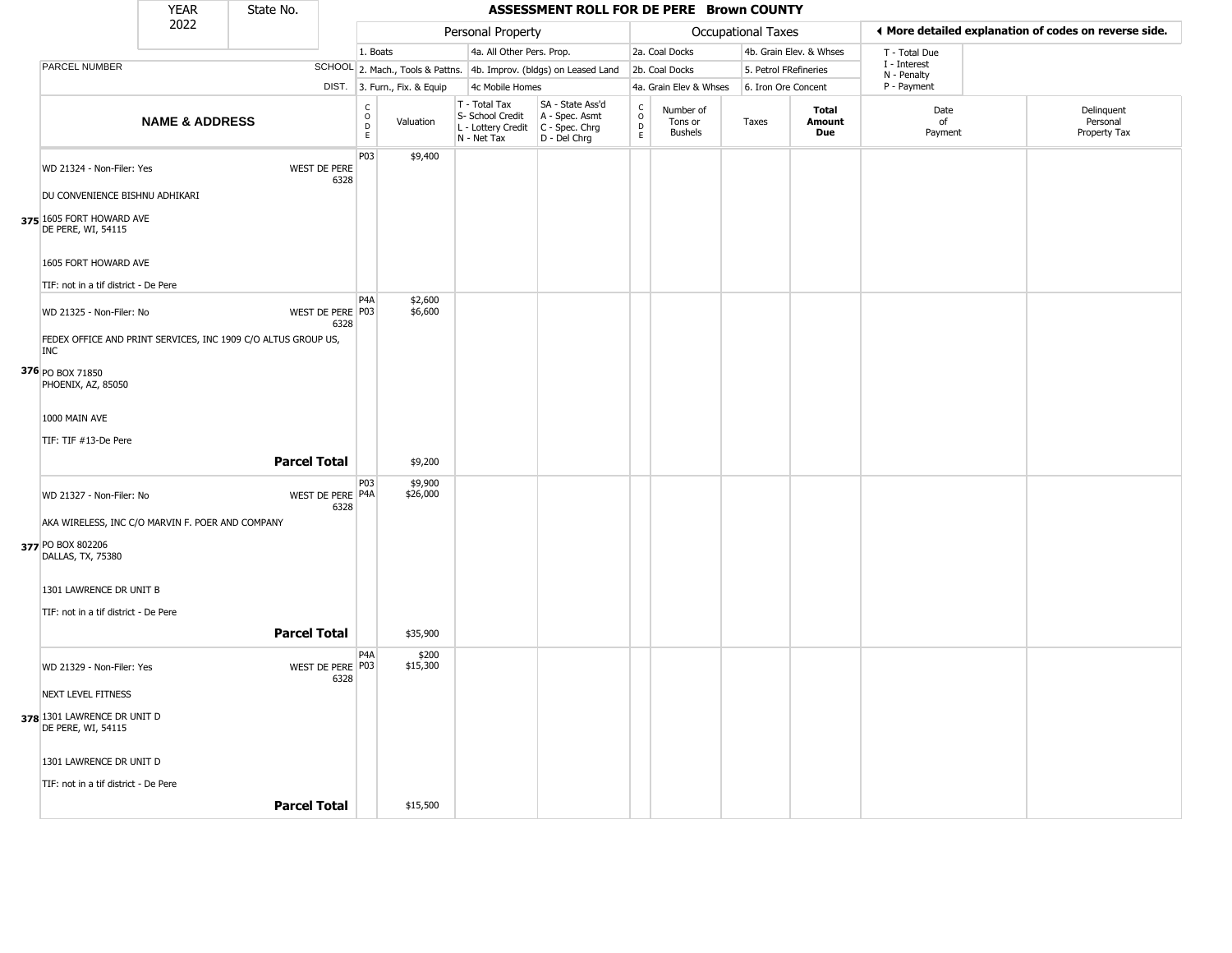|                                                                                                                                                                 | <b>YEAR</b>               | State No.           |                          |                        |                              |                                                                        | ASSESSMENT ROLL FOR DE PERE Brown COUNTY                             |                             |                                        |                       |                         |                             |                                                       |
|-----------------------------------------------------------------------------------------------------------------------------------------------------------------|---------------------------|---------------------|--------------------------|------------------------|------------------------------|------------------------------------------------------------------------|----------------------------------------------------------------------|-----------------------------|----------------------------------------|-----------------------|-------------------------|-----------------------------|-------------------------------------------------------|
|                                                                                                                                                                 | 2022                      |                     |                          |                        |                              | Personal Property                                                      |                                                                      |                             |                                        | Occupational Taxes    |                         |                             | ♦ More detailed explanation of codes on reverse side. |
|                                                                                                                                                                 |                           |                     |                          | 1. Boats               |                              | 4a. All Other Pers. Prop.                                              |                                                                      |                             | 2a. Coal Docks                         |                       | 4b. Grain Elev. & Whses | T - Total Due               |                                                       |
| PARCEL NUMBER                                                                                                                                                   |                           |                     |                          |                        |                              |                                                                        | SCHOOL 2. Mach., Tools & Pattns. 4b. Improv. (bldgs) on Leased Land  |                             | 2b. Coal Docks                         | 5. Petrol FRefineries |                         | I - Interest<br>N - Penalty |                                                       |
|                                                                                                                                                                 |                           |                     |                          |                        | DIST. 3. Furn., Fix. & Equip | 4c Mobile Homes                                                        |                                                                      |                             | 4a. Grain Elev & Whses                 | 6. Iron Ore Concent   |                         | P - Payment                 |                                                       |
|                                                                                                                                                                 | <b>NAME &amp; ADDRESS</b> |                     |                          | C<br>$\circ$<br>D<br>E | Valuation                    | T - Total Tax<br>S- School Credit<br>L - Lottery Credit<br>N - Net Tax | SA - State Ass'd<br>A - Spec. Asmt<br>C - Spec. Chrg<br>D - Del Chrg | $\rm_{o}^{\rm c}$<br>D<br>E | Number of<br>Tons or<br><b>Bushels</b> | Taxes                 | Total<br>Amount<br>Due  | Date<br>of<br>Payment       | Delinquent<br>Personal<br>Property Tax                |
| WD 21333 - Non-Filer: No<br>TOM HOFFMAN TRUCKING<br>379 PO BOX 5434<br>DE PERE,, WI, 54115                                                                      |                           |                     | WEST DE PERE P03<br>6328 | P <sub>4</sub> A       | \$100<br>\$1,200             |                                                                        |                                                                      |                             |                                        |                       |                         |                             |                                                       |
| 720 GLORY RD<br>TIF: not in a tif district - De Pere                                                                                                            |                           | <b>Parcel Total</b> |                          |                        | \$1,300                      |                                                                        |                                                                      |                             |                                        |                       |                         |                             |                                                       |
| WD 21334 - Non-Filer: Yes<br>MR GINGER, INC DBA MR. GINGER<br>380 1017 MAIN AVE<br>DE PERE,, WI, 54115<br>1017 MAIN AVE<br>TIF: not in a tif district - De Pere |                           |                     | WEST DE PERE P03<br>6328 | P4A                    | \$1,200<br>\$14,500          |                                                                        |                                                                      |                             |                                        |                       |                         |                             |                                                       |
|                                                                                                                                                                 |                           | <b>Parcel Total</b> |                          |                        | \$15,700                     |                                                                        |                                                                      |                             |                                        |                       |                         |                             |                                                       |
| WD 21335 - Non-Filer: No<br>REDBOX AUTOMATED RETAIL, LLC<br>381 PO BOX 72210<br>PHOENIX, AZ, 85050                                                              |                           |                     | WEST DE PERE<br>6328     | P4A                    | \$700                        |                                                                        |                                                                      |                             |                                        |                       |                         |                             |                                                       |
| 901 MAIN AVE<br>TIF: not in a tif district - De Pere                                                                                                            |                           |                     |                          |                        |                              |                                                                        |                                                                      |                             |                                        |                       |                         |                             |                                                       |
| WD 21336 - Non-Filer: No<br>REDBOX AUTOMATED RETAIL, LLC<br>382 PO BOX 72210<br>PHOENIX, AZ, 85050                                                              |                           |                     | WEST DE PERE<br>6328     | P <sub>4</sub> A       | \$300                        |                                                                        |                                                                      |                             |                                        |                       |                         |                             |                                                       |
| 1415 LAWRENCE DR<br>TIF: not in a tif district - De Pere                                                                                                        |                           |                     |                          |                        |                              |                                                                        |                                                                      |                             |                                        |                       |                         |                             |                                                       |
| WD 21337 - Non-Filer: No<br>REDBOX AUTOMATED RETAIL, LLC<br>383 PO BOX 72210<br>PHOENIX, AZ, 85050<br>1001 MAIN AVE                                             |                           |                     | WEST DE PERE<br>6328     | P <sub>4</sub> A       | \$300                        |                                                                        |                                                                      |                             |                                        |                       |                         |                             |                                                       |
| TIF: TIF #13-De Pere                                                                                                                                            |                           |                     |                          |                        |                              |                                                                        |                                                                      |                             |                                        |                       |                         |                             |                                                       |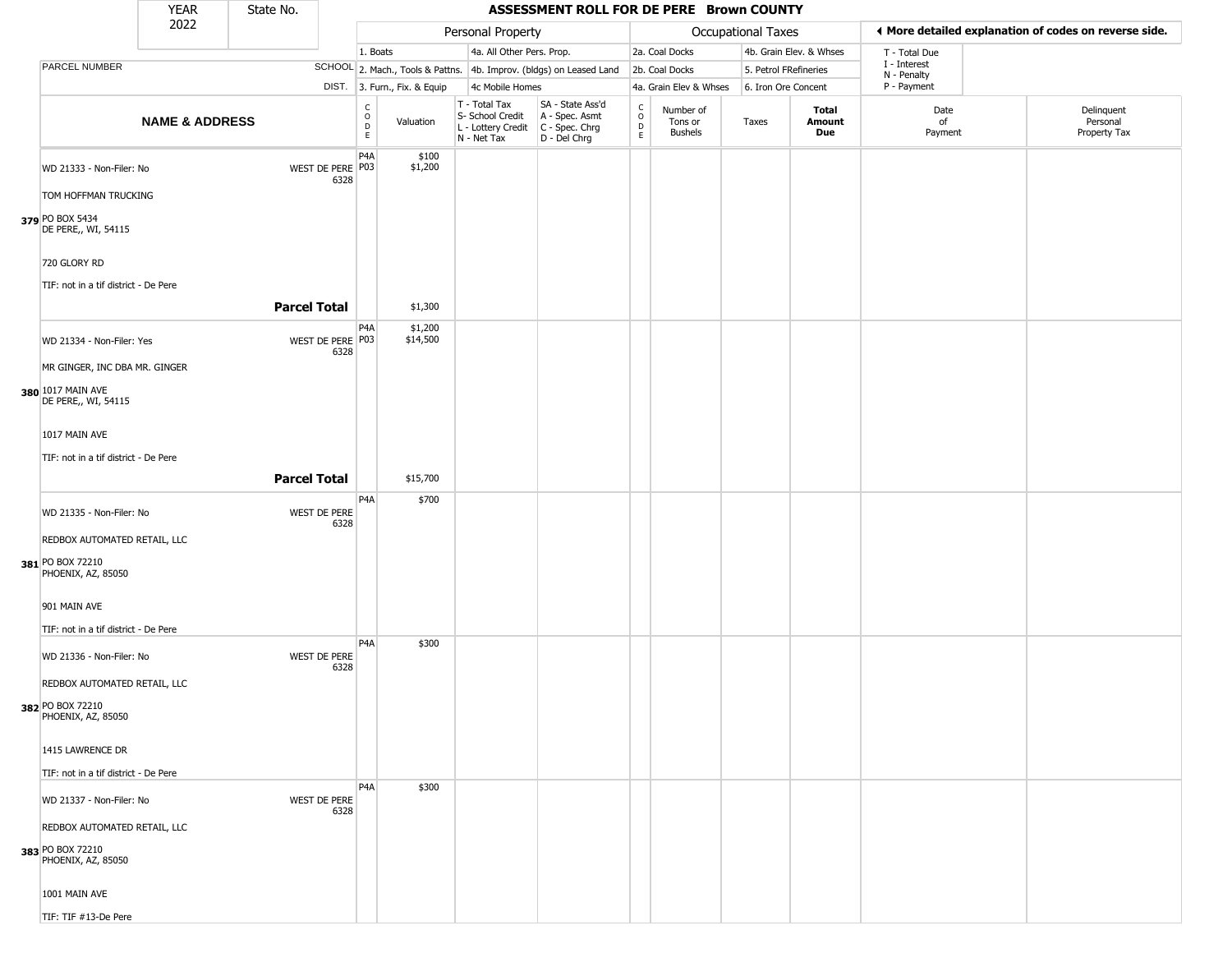|                                                                                                  | <b>YEAR</b>               | State No.           |                          |                          |                              |                                                                        | ASSESSMENT ROLL FOR DE PERE Brown COUNTY                             |                      |                                        |                       |                         |                             |                                                       |
|--------------------------------------------------------------------------------------------------|---------------------------|---------------------|--------------------------|--------------------------|------------------------------|------------------------------------------------------------------------|----------------------------------------------------------------------|----------------------|----------------------------------------|-----------------------|-------------------------|-----------------------------|-------------------------------------------------------|
|                                                                                                  | 2022                      |                     |                          |                          |                              | Personal Property                                                      |                                                                      |                      |                                        | Occupational Taxes    |                         |                             | I More detailed explanation of codes on reverse side. |
|                                                                                                  |                           |                     |                          | 1. Boats                 |                              | 4a. All Other Pers. Prop.                                              |                                                                      |                      | 2a. Coal Docks                         |                       | 4b. Grain Elev. & Whses | T - Total Due               |                                                       |
| PARCEL NUMBER                                                                                    |                           |                     |                          |                          |                              |                                                                        | SCHOOL 2. Mach., Tools & Pattns. 4b. Improv. (bldgs) on Leased Land  |                      | 2b. Coal Docks                         | 5. Petrol FRefineries |                         | I - Interest<br>N - Penalty |                                                       |
|                                                                                                  |                           |                     |                          |                          | DIST. 3. Furn., Fix. & Equip | 4c Mobile Homes                                                        |                                                                      |                      | 4a. Grain Elev & Whses                 | 6. Iron Ore Concent   |                         | P - Payment                 |                                                       |
|                                                                                                  | <b>NAME &amp; ADDRESS</b> |                     |                          | $\int_{0}^{c}$<br>D<br>E | Valuation                    | T - Total Tax<br>S- School Credit<br>L - Lottery Credit<br>N - Net Tax | SA - State Ass'd<br>A - Spec. Asmt<br>C - Spec. Chrg<br>D - Del Chrg | $\rm ^c_o$<br>D<br>E | Number of<br>Tons or<br><b>Bushels</b> | Taxes                 | Total<br>Amount<br>Due  | Date<br>of<br>Payment       | Delinquent<br>Personal<br>Property Tax                |
| WD 21343 - Non-Filer: No<br><b>GRAYBAR ELECTRIC CO, INC</b><br>384 6115 CAMP BOWIE BLVD, STE 152 |                           |                     | WEST DE PERE<br>6328     | P03                      | \$71,600                     |                                                                        |                                                                      |                      |                                        |                       |                         |                             |                                                       |
| FORT WORTH, TX, 76116<br>1869 AMERICAN BLVD<br>TIF: not in a tif district - De Pere              |                           |                     |                          | P <sub>4</sub> A         | \$400                        |                                                                        |                                                                      |                      |                                        |                       |                         |                             |                                                       |
| WD 21962 - Non-Filer: Yes<br><b>SUNSEEKERS</b><br>385 910 MAIN ST                                |                           |                     | WEST DE PERE P03<br>6328 |                          | \$1,700                      |                                                                        |                                                                      |                      |                                        |                       |                         |                             |                                                       |
| DE PERE,, WI, 54115<br>910 MAIN ST<br>TIF: TIF #13-De Pere                                       |                           | <b>Parcel Total</b> |                          |                          | \$2,100                      |                                                                        |                                                                      |                      |                                        |                       |                         |                             |                                                       |
|                                                                                                  |                           |                     |                          |                          |                              |                                                                        |                                                                      |                      |                                        |                       |                         |                             |                                                       |
| WD 21963 - Non-Filer: No<br>TOTAL ENERGY SYSTEMS, LLC<br>386 200 S WASHINGTON ST, SUITE 305      |                           |                     | WEST DE PERE P03<br>6328 | P <sub>4</sub> A         | \$8,900<br>\$43,300          |                                                                        |                                                                      |                      |                                        |                       |                         |                             |                                                       |
| GREEN BAY,, WI, 54301<br>2211 & 2233 AMERICAN BLVD                                               |                           |                     |                          |                          |                              |                                                                        |                                                                      |                      |                                        |                       |                         |                             |                                                       |
| TIF: not in a tif district-De Pere                                                               |                           |                     |                          |                          |                              |                                                                        |                                                                      |                      |                                        |                       |                         |                             |                                                       |
|                                                                                                  |                           | <b>Parcel Total</b> |                          |                          | \$52,200                     |                                                                        |                                                                      |                      |                                        |                       |                         |                             |                                                       |
| WD 21965 - Non-Filer: No                                                                         |                           |                     | WEST DE PERE<br>6328     | P03                      | \$6,800                      |                                                                        |                                                                      |                      |                                        |                       |                         |                             |                                                       |
| SMUCKER FOODSERVICE, INC<br>387 PO BOX 3576<br>CHICHAGO, IL, 60654                               |                           |                     |                          |                          |                              |                                                                        |                                                                      |                      |                                        |                       |                         |                             |                                                       |
| VARIOUS                                                                                          |                           |                     |                          |                          |                              |                                                                        |                                                                      |                      |                                        |                       |                         |                             |                                                       |
| TIF: not in a tif district - De Pere                                                             |                           |                     |                          | P <sub>4</sub> A         | \$400                        |                                                                        |                                                                      |                      |                                        |                       |                         |                             |                                                       |
| WD 21968 - Non-Filer: No<br>COMMUNITY FIRST CREDIT UNION                                         |                           |                     | WEST DE PERE P03<br>6328 |                          | \$37,100                     |                                                                        |                                                                      |                      |                                        |                       |                         |                             |                                                       |
| 388 PO BOX 1487<br>APPLETON,, WI, 54912-1487                                                     |                           |                     |                          |                          |                              |                                                                        |                                                                      |                      |                                        |                       |                         |                             |                                                       |
| 1700 LAWRENCE DR                                                                                 |                           |                     |                          |                          |                              |                                                                        |                                                                      |                      |                                        |                       |                         |                             |                                                       |
| TIF: not in a tif district - De Pere                                                             |                           |                     |                          |                          |                              |                                                                        |                                                                      |                      |                                        |                       |                         |                             |                                                       |
|                                                                                                  |                           | <b>Parcel Total</b> |                          |                          | \$37,500                     |                                                                        |                                                                      |                      |                                        |                       |                         |                             |                                                       |

ш.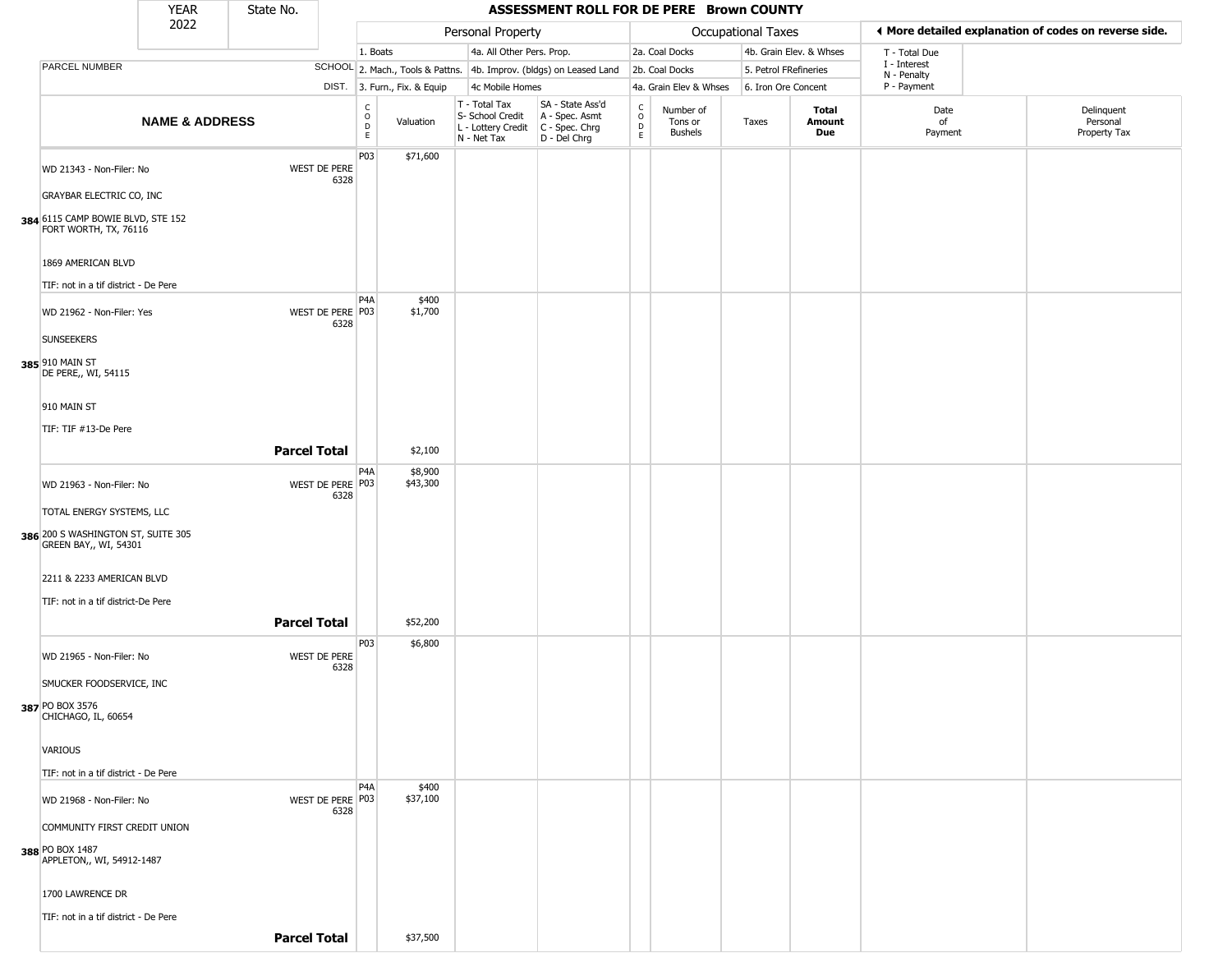|                                                                                                                                                                                 | <b>YEAR</b>               | State No.           |                                                                     |                                                                     |                                                                        | ASSESSMENT ROLL FOR DE PERE Brown COUNTY                             |                                                          |                                        |                           |                         |                            |                                                       |
|---------------------------------------------------------------------------------------------------------------------------------------------------------------------------------|---------------------------|---------------------|---------------------------------------------------------------------|---------------------------------------------------------------------|------------------------------------------------------------------------|----------------------------------------------------------------------|----------------------------------------------------------|----------------------------------------|---------------------------|-------------------------|----------------------------|-------------------------------------------------------|
|                                                                                                                                                                                 | 2022                      |                     |                                                                     |                                                                     | Personal Property                                                      |                                                                      |                                                          |                                        | <b>Occupational Taxes</b> |                         |                            | ♦ More detailed explanation of codes on reverse side. |
|                                                                                                                                                                                 |                           |                     |                                                                     | 1. Boats                                                            | 4a. All Other Pers. Prop.                                              |                                                                      |                                                          | 2a. Coal Docks                         |                           | 4b. Grain Elev. & Whses | T - Total Due              |                                                       |
| PARCEL NUMBER                                                                                                                                                                   |                           |                     |                                                                     | SCHOOL 2. Mach., Tools & Pattns. 4b. Improv. (bldgs) on Leased Land |                                                                        |                                                                      |                                                          | 2b. Coal Docks                         | 5. Petrol FRefineries     |                         | I - Interest               |                                                       |
|                                                                                                                                                                                 |                           |                     |                                                                     | DIST. 3. Furn., Fix. & Equip                                        | 4c Mobile Homes                                                        |                                                                      |                                                          | 4a. Grain Elev & Whses                 | 6. Iron Ore Concent       |                         | N - Penalty<br>P - Payment |                                                       |
|                                                                                                                                                                                 | <b>NAME &amp; ADDRESS</b> |                     | C<br>$\circ$<br>D<br>E.                                             | Valuation                                                           | T - Total Tax<br>S- School Credit<br>L - Lottery Credit<br>N - Net Tax | SA - State Ass'd<br>A - Spec. Asmt<br>C - Spec. Chrg<br>D - Del Chrg | $\begin{smallmatrix} C \\ O \\ D \end{smallmatrix}$<br>E | Number of<br>Tons or<br><b>Bushels</b> | Taxes                     | Total<br>Amount<br>Due  | Date<br>of<br>Payment      | Delinquent<br>Personal<br>Property Tax                |
| WD 21969 - Non-Filer: No<br>KRUEGER WHOLESALE FLORIST, INC<br>389 10706 TESCH LN<br>ROTHSCHILD, WI, 54474<br>1001 MAIN AVE<br>TIF: TIF #13-De Pere<br>WD 21970 - Non-Filer: Yes |                           |                     | P03<br>WEST DE PERE<br>6328<br>P <sub>4</sub> A<br>WEST DE PERE P03 | \$2,600<br>\$700<br>\$8,500                                         |                                                                        |                                                                      |                                                          |                                        |                           |                         |                            |                                                       |
| ALCHRIS, LLC DBA: DRIFT INN<br>390 1535 N ASHLAND AVE<br>DE PERE,, WI, 54115<br>1535 ASHLAND<br>TIF: not in a tif district - De Pere                                            |                           | <b>Parcel Total</b> | 6328                                                                | \$9,200                                                             |                                                                        |                                                                      |                                                          |                                        |                           |                         |                            |                                                       |
|                                                                                                                                                                                 |                           |                     | P03                                                                 | \$1,400                                                             |                                                                        |                                                                      |                                                          |                                        |                           |                         |                            |                                                       |
| WD 23154 - Non-Filer: No<br>SHRAYOM, LLC GREAT CLIPS<br>391 1041 MAIN AVE #711<br>DE PERE, WI, 54115                                                                            |                           |                     | WEST DE PERE P4A<br>6328                                            | \$3,900                                                             |                                                                        |                                                                      |                                                          |                                        |                           |                         |                            |                                                       |
| 1301 LAWRENCE DR                                                                                                                                                                |                           |                     |                                                                     |                                                                     |                                                                        |                                                                      |                                                          |                                        |                           |                         |                            |                                                       |
|                                                                                                                                                                                 |                           |                     |                                                                     |                                                                     |                                                                        |                                                                      |                                                          |                                        |                           |                         |                            |                                                       |
| TIF: not in a tif district - De Pere                                                                                                                                            |                           | <b>Parcel Total</b> |                                                                     | \$5,300                                                             |                                                                        |                                                                      |                                                          |                                        |                           |                         |                            |                                                       |
| WD 23161 - Non-Filer: Yes<br>ANDRE LAW OFFICES, LLC<br>392 1255 SCHEURING RD, STE A                                                                                             |                           |                     | P <sub>4</sub> A<br>WEST DE PERE P03<br>6328                        | \$100<br>\$600                                                      |                                                                        |                                                                      |                                                          |                                        |                           |                         |                            |                                                       |
| DE PERE,, WI, 54115<br>1255 SCHEURING RD, STE A<br>TIF: not in a tif district - De Pere                                                                                         |                           |                     |                                                                     |                                                                     |                                                                        |                                                                      |                                                          |                                        |                           |                         |                            |                                                       |
|                                                                                                                                                                                 |                           | <b>Parcel Total</b> |                                                                     | \$700                                                               |                                                                        |                                                                      |                                                          |                                        |                           |                         |                            |                                                       |
| WD 23162 - Non-Filer: No<br>GARDA CL GREAT LAKES, INC C/O RYAN, LLC<br>393 PO BOX 4900 DEPT 730<br>SCOTTSDALE, AZ, 85261-4900<br>2001 LAWRENCE DR                               |                           |                     | P <sub>4</sub> A<br>WEST DE PERE P03<br>6328                        | \$500<br>\$16,800                                                   |                                                                        |                                                                      |                                                          |                                        |                           |                         |                            |                                                       |
| TIF: not in a tif district - De Pere                                                                                                                                            |                           |                     |                                                                     |                                                                     |                                                                        |                                                                      |                                                          |                                        |                           |                         |                            |                                                       |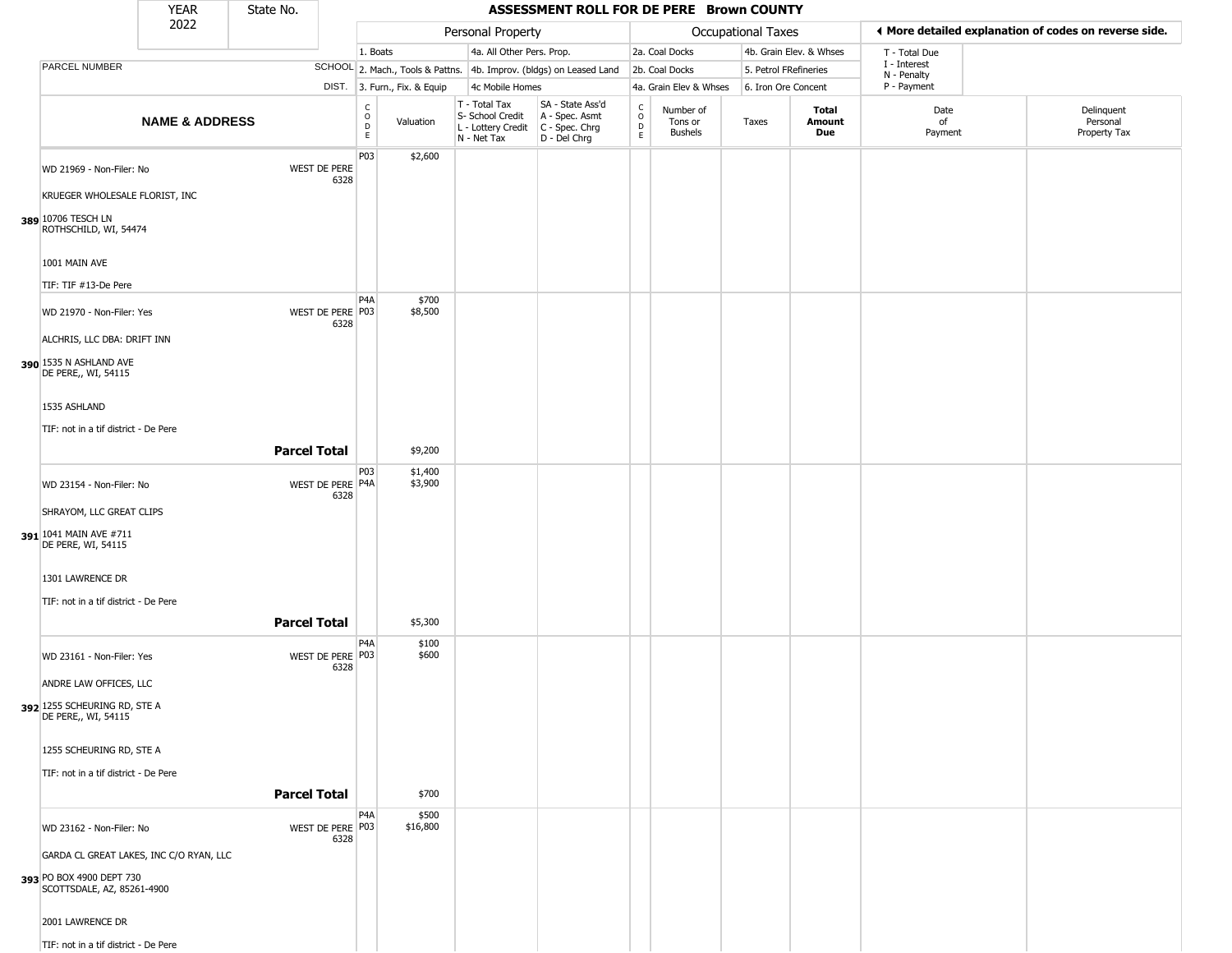|                                                                                                      | YEAR                      | State No.           |                          |                              |                              |                                                                                         | ASSESSMENT ROLL FOR DE PERE Brown COUNTY                            |                      |                                        |                           |                               |                             |                                                       |
|------------------------------------------------------------------------------------------------------|---------------------------|---------------------|--------------------------|------------------------------|------------------------------|-----------------------------------------------------------------------------------------|---------------------------------------------------------------------|----------------------|----------------------------------------|---------------------------|-------------------------------|-----------------------------|-------------------------------------------------------|
|                                                                                                      | 2022                      |                     |                          |                              |                              | Personal Property                                                                       |                                                                     |                      |                                        | <b>Occupational Taxes</b> |                               |                             | ♦ More detailed explanation of codes on reverse side. |
|                                                                                                      |                           |                     |                          | 1. Boats                     |                              | 4a. All Other Pers. Prop.                                                               |                                                                     |                      | 2a. Coal Docks                         |                           | 4b. Grain Elev. & Whses       | T - Total Due               |                                                       |
| PARCEL NUMBER                                                                                        |                           |                     |                          |                              |                              |                                                                                         | SCHOOL 2. Mach., Tools & Pattns. 4b. Improv. (bldgs) on Leased Land |                      | 2b. Coal Docks                         | 5. Petrol FRefineries     |                               | I - Interest<br>N - Penalty |                                                       |
|                                                                                                      |                           |                     |                          |                              | DIST. 3. Furn., Fix. & Equip | 4c Mobile Homes                                                                         |                                                                     |                      | 4a. Grain Elev & Whses                 | 6. Iron Ore Concent       |                               | P - Payment                 |                                                       |
|                                                                                                      | <b>NAME &amp; ADDRESS</b> |                     |                          | $_{\rm o}^{\rm c}$<br>D<br>E | Valuation                    | T - Total Tax<br>S- School Credit<br>L - Lottery Credit   C - Spec. Chrg<br>N - Net Tax | SA - State Ass'd<br>A - Spec. Asmt<br>D - Del Chrg                  | $\rm _o^c$<br>D<br>E | Number of<br>Tons or<br><b>Bushels</b> | Taxes                     | <b>Total</b><br>Amount<br>Due | Date<br>of<br>Payment       | Delinquent<br>Personal<br>Property Tax                |
|                                                                                                      |                           | <b>Parcel Total</b> |                          |                              | \$17,300                     |                                                                                         |                                                                     |                      |                                        |                           |                               |                             |                                                       |
| WD 23163 - Non-Filer: No<br>FESTIVAL FOODS SUPPORT CENTER                                            |                           |                     | WEST DE PERE P03<br>6328 | P4A                          | \$6,200<br>\$753,900         |                                                                                         |                                                                     |                      |                                        |                           |                               |                             |                                                       |
| 394 3800 EMERALD DRIVE EAST<br>ONALASKA,, WI, 54650                                                  |                           |                     |                          |                              |                              |                                                                                         |                                                                     |                      |                                        |                           |                               |                             |                                                       |
| 1724 LAWRENCE DR                                                                                     |                           |                     |                          |                              |                              |                                                                                         |                                                                     |                      |                                        |                           |                               |                             |                                                       |
| TIF: not in a tif district - De Pere                                                                 |                           | <b>Parcel Total</b> |                          |                              | \$760,100                    |                                                                                         |                                                                     |                      |                                        |                           |                               |                             |                                                       |
| WD 23168 - Non-Filer: No                                                                             |                           |                     | WEST DE PERE             | P03                          | \$76,800                     |                                                                                         |                                                                     |                      |                                        |                           |                               |                             |                                                       |
| US BANK NATIONAL ASSOCIATION                                                                         |                           |                     | 6328                     |                              |                              |                                                                                         |                                                                     |                      |                                        |                           |                               |                             |                                                       |
| 395 1310 MADRID ST STE 100<br>MARSHALL,, MN, 56258                                                   |                           |                     |                          |                              |                              |                                                                                         |                                                                     |                      |                                        |                           |                               |                             |                                                       |
| <b>VARIOUS</b>                                                                                       |                           |                     |                          |                              |                              |                                                                                         |                                                                     |                      |                                        |                           |                               |                             |                                                       |
| TIF: not in a tif district - De Pere                                                                 |                           |                     |                          |                              |                              |                                                                                         |                                                                     |                      |                                        |                           |                               |                             |                                                       |
| WD 23171 - Non-Filer: Yes                                                                            |                           |                     | WEST DE PERE<br>6328     | P03                          | \$23,800                     |                                                                                         |                                                                     |                      |                                        |                           |                               |                             |                                                       |
| SIGNATURE PIZZA, LLC DBA PAPA MURPHY'S<br>396 1220 HICKORY HILLS PARKWAY WEST<br>HUBERTUS, WI, 53033 |                           |                     |                          |                              |                              |                                                                                         |                                                                     |                      |                                        |                           |                               |                             |                                                       |
| 1025 S MAIN ST                                                                                       |                           |                     |                          |                              |                              |                                                                                         |                                                                     |                      |                                        |                           |                               |                             |                                                       |
| TIF: not in a tif district - De Pere                                                                 |                           |                     |                          |                              |                              |                                                                                         |                                                                     |                      |                                        |                           |                               |                             |                                                       |
| WD 23174 - Non-Filer: No                                                                             |                           |                     | WEST DE PERE P03<br>6328 | P4A                          | \$6,800<br>\$11,000          |                                                                                         |                                                                     |                      |                                        |                           |                               |                             |                                                       |
| JIMMY JOHN'S GOURMET SANDWICHES                                                                      |                           |                     |                          |                              |                              |                                                                                         |                                                                     |                      |                                        |                           |                               |                             |                                                       |
| 397 2127 S ONEIDA ST<br>GREEN BAY,, WI, 54304                                                        |                           |                     |                          |                              |                              |                                                                                         |                                                                     |                      |                                        |                           |                               |                             |                                                       |
| 1035 MAIN AVE                                                                                        |                           |                     |                          |                              |                              |                                                                                         |                                                                     |                      |                                        |                           |                               |                             |                                                       |
| TIF: not in a tif district - De Pere                                                                 |                           |                     |                          |                              |                              |                                                                                         |                                                                     |                      |                                        |                           |                               |                             |                                                       |
|                                                                                                      |                           | <b>Parcel Total</b> |                          |                              | \$17,800                     |                                                                                         |                                                                     |                      |                                        |                           |                               |                             |                                                       |
| WD 23175 - Non-Filer: Yes                                                                            |                           |                     | WEST DE PERE P03<br>6328 | P4A                          | \$100<br>\$14,600            |                                                                                         |                                                                     |                      |                                        |                           |                               |                             |                                                       |
| <b>GREEN ROOM THEATRE, LLC</b>                                                                       |                           |                     |                          |                              |                              |                                                                                         |                                                                     |                      |                                        |                           |                               |                             |                                                       |
| 398 365 MAIN AVE, STE D<br>DE PERE,, WI, 54115                                                       |                           |                     |                          |                              |                              |                                                                                         |                                                                     |                      |                                        |                           |                               |                             |                                                       |
| 365 MAIN AVE, STE D                                                                                  |                           |                     |                          |                              |                              |                                                                                         |                                                                     |                      |                                        |                           |                               |                             |                                                       |
| TIF: TIF #9-De Pere                                                                                  |                           |                     |                          |                              |                              |                                                                                         |                                                                     |                      |                                        |                           |                               |                             |                                                       |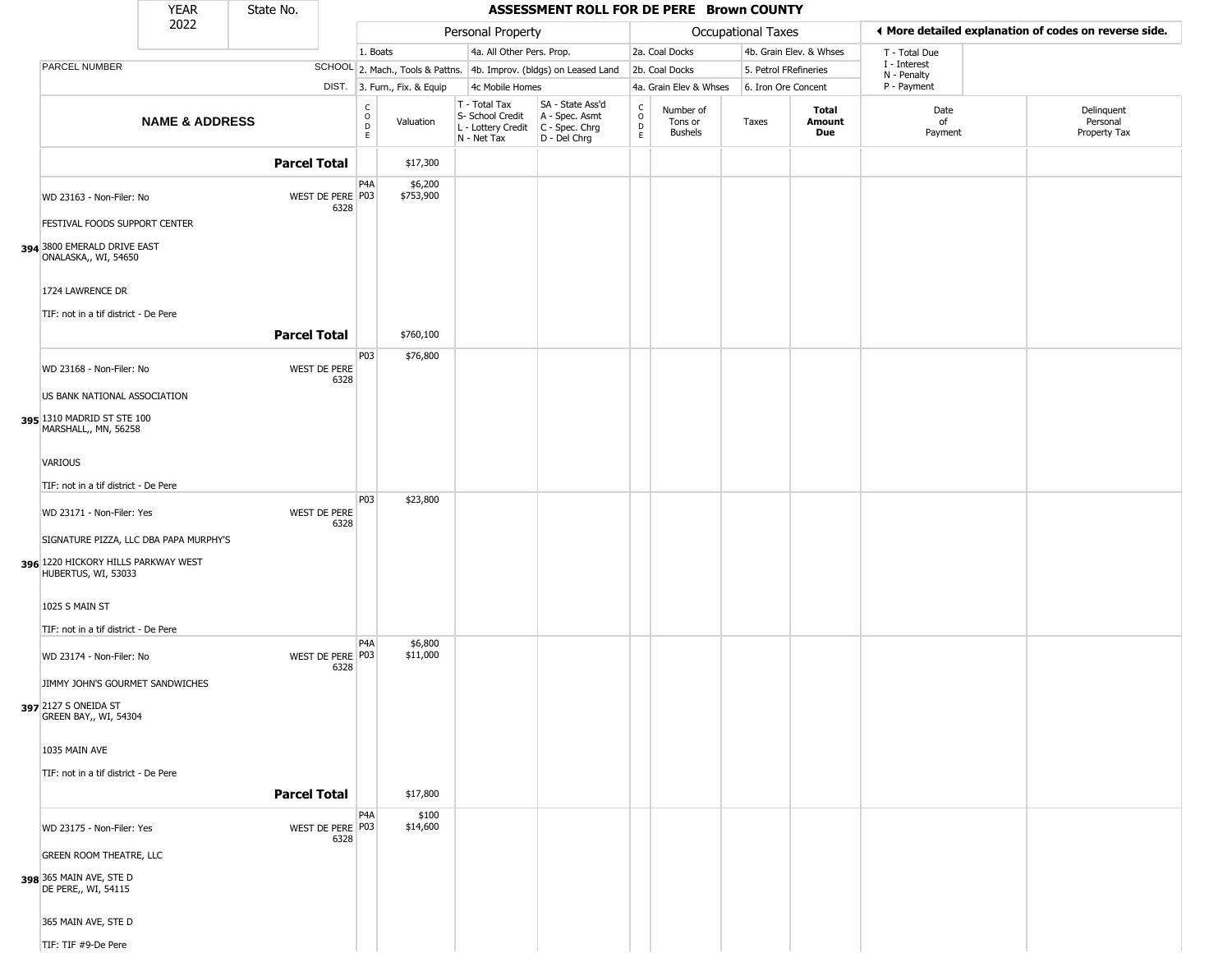|                                                                        | <b>YEAR</b>               | State No.           |                          |                                                                       |                                                                        | ASSESSMENT ROLL FOR DE PERE Brown COUNTY                             |                                       |                                        |                       |                         |                             |                                                       |
|------------------------------------------------------------------------|---------------------------|---------------------|--------------------------|-----------------------------------------------------------------------|------------------------------------------------------------------------|----------------------------------------------------------------------|---------------------------------------|----------------------------------------|-----------------------|-------------------------|-----------------------------|-------------------------------------------------------|
|                                                                        | 2022                      |                     |                          |                                                                       | Personal Property                                                      |                                                                      |                                       |                                        | Occupational Taxes    |                         |                             | ♦ More detailed explanation of codes on reverse side. |
|                                                                        |                           |                     |                          | 1. Boats                                                              | 4a. All Other Pers. Prop.                                              |                                                                      |                                       | 2a. Coal Docks                         |                       | 4b. Grain Elev. & Whses | T - Total Due               |                                                       |
| PARCEL NUMBER                                                          |                           |                     |                          |                                                                       |                                                                        | SCHOOL 2. Mach., Tools & Pattns. 4b. Improv. (bldgs) on Leased Land  |                                       | 2b. Coal Docks                         | 5. Petrol FRefineries |                         | I - Interest<br>N - Penalty |                                                       |
|                                                                        |                           |                     |                          | DIST. 3. Furn., Fix. & Equip                                          | 4c Mobile Homes                                                        |                                                                      |                                       | 4a. Grain Elev & Whses                 | 6. Iron Ore Concent   |                         | P - Payment                 |                                                       |
|                                                                        | <b>NAME &amp; ADDRESS</b> |                     |                          | $\begin{smallmatrix} C \\ O \\ D \end{smallmatrix}$<br>Valuation<br>E | T - Total Tax<br>S- School Credit<br>L - Lottery Credit<br>N - Net Tax | SA - State Ass'd<br>A - Spec. Asmt<br>C - Spec. Chrg<br>D - Del Chrg | $\rm_{o}^{\rm c}$<br>$\mathsf D$<br>E | Number of<br>Tons or<br><b>Bushels</b> | Taxes                 | Total<br>Amount<br>Due  | Date<br>of<br>Payment       | Delinquent<br>Personal<br>Property Tax                |
|                                                                        |                           | <b>Parcel Total</b> |                          | \$14,700                                                              |                                                                        |                                                                      |                                       |                                        |                       |                         |                             |                                                       |
| WD 23176 - Non-Filer: No<br>MENARD, INC #3281                          |                           |                     | WEST DE PERE P03<br>6328 | P <sub>4</sub> A<br>\$67,600<br>\$870,100                             |                                                                        |                                                                      |                                       |                                        |                       |                         |                             |                                                       |
| 399 5101 MENARD DR<br>EAU CLAIRE,, WI, 54703                           |                           |                     |                          |                                                                       |                                                                        |                                                                      |                                       |                                        |                       |                         |                             |                                                       |
|                                                                        |                           |                     |                          |                                                                       |                                                                        |                                                                      |                                       |                                        |                       |                         |                             |                                                       |
| 1313 LAWRENCE DR<br>TIF: not in a tif district - De Pere               |                           |                     |                          |                                                                       |                                                                        |                                                                      |                                       |                                        |                       |                         |                             |                                                       |
|                                                                        |                           | <b>Parcel Total</b> |                          | \$937,700                                                             |                                                                        |                                                                      |                                       |                                        |                       |                         |                             |                                                       |
| WD 23177 - Non-Filer: No                                               |                           |                     | WEST DE PERE P03<br>6328 | P <sub>4</sub> A<br>\$300<br>\$50,200                                 |                                                                        |                                                                      |                                       |                                        |                       |                         |                             |                                                       |
| SFG VISION INC DBA STRATEGIC FINANCIAL GROUP                           |                           |                     |                          |                                                                       |                                                                        |                                                                      |                                       |                                        |                       |                         |                             |                                                       |
| 400 380 MAIN AVE STE 2<br>DE PERE,, WI, 54115                          |                           |                     |                          |                                                                       |                                                                        |                                                                      |                                       |                                        |                       |                         |                             |                                                       |
| 380 MAIN AVE                                                           |                           |                     |                          |                                                                       |                                                                        |                                                                      |                                       |                                        |                       |                         |                             |                                                       |
| TIF: TIF #9-De Pere                                                    |                           | <b>Parcel Total</b> |                          | \$50,500                                                              |                                                                        |                                                                      |                                       |                                        |                       |                         |                             |                                                       |
| WD 23883 - Non-Filer: Yes                                              |                           |                     | WEST DE PERE<br>6328     | P03<br>\$29,000                                                       |                                                                        |                                                                      |                                       |                                        |                       |                         |                             |                                                       |
| BACK IN ACTION CHIROPRACTIC<br>401 500 MAIN AVE<br>DE PERE,, WI, 54115 |                           |                     |                          |                                                                       |                                                                        |                                                                      |                                       |                                        |                       |                         |                             |                                                       |
| 500 MAIN AVE                                                           |                           |                     |                          |                                                                       |                                                                        |                                                                      |                                       |                                        |                       |                         |                             |                                                       |
| TIF: TIF #9-De Pere                                                    |                           |                     |                          |                                                                       |                                                                        |                                                                      |                                       |                                        |                       |                         |                             |                                                       |
| WD 23885 - Non-Filer: Yes                                              |                           |                     | WEST DE PERE P03<br>6328 | P <sub>4</sub> A<br>\$2,600<br>\$8,300                                |                                                                        |                                                                      |                                       |                                        |                       |                         |                             |                                                       |
| <b>GAME TRADE</b>                                                      |                           |                     |                          |                                                                       |                                                                        |                                                                      |                                       |                                        |                       |                         |                             |                                                       |
| 402 400 REID ST STE C<br>DE PERE,, WI, 54115                           |                           |                     |                          |                                                                       |                                                                        |                                                                      |                                       |                                        |                       |                         |                             |                                                       |
| 400 REID ST STE C                                                      |                           |                     |                          |                                                                       |                                                                        |                                                                      |                                       |                                        |                       |                         |                             |                                                       |
| TIF: TIF #5-De Pere                                                    |                           | <b>Parcel Total</b> |                          | \$10,900                                                              |                                                                        |                                                                      |                                       |                                        |                       |                         |                             |                                                       |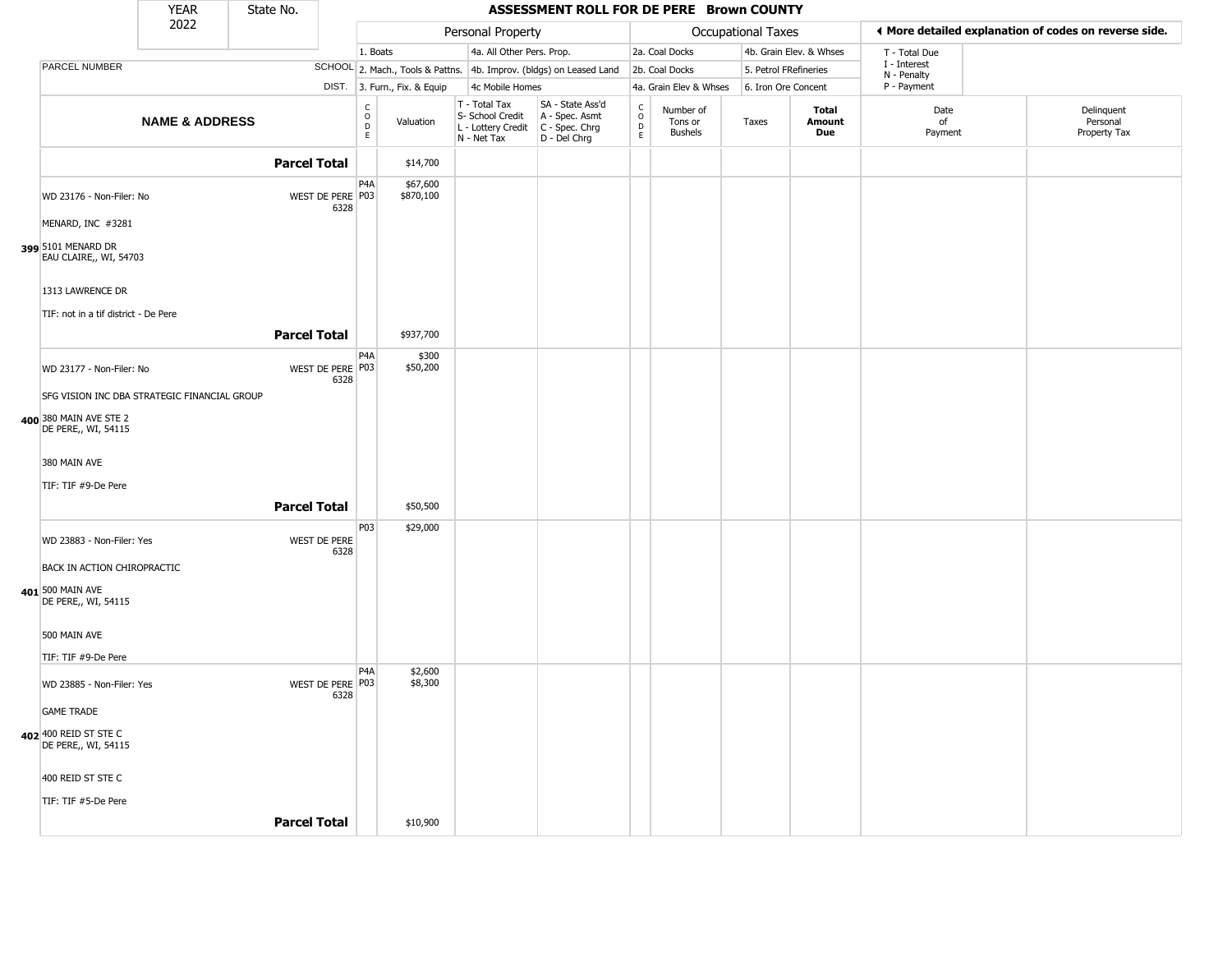|                                                        | <b>YEAR</b>               | State No.           |                          |                              |                              |                                                                                         | ASSESSMENT ROLL FOR DE PERE Brown COUNTY                            |                                         |                                        |                       |                               |                             |                                                       |
|--------------------------------------------------------|---------------------------|---------------------|--------------------------|------------------------------|------------------------------|-----------------------------------------------------------------------------------------|---------------------------------------------------------------------|-----------------------------------------|----------------------------------------|-----------------------|-------------------------------|-----------------------------|-------------------------------------------------------|
|                                                        | 2022                      |                     |                          |                              |                              | Personal Property                                                                       |                                                                     |                                         |                                        | Occupational Taxes    |                               |                             | ♦ More detailed explanation of codes on reverse side. |
|                                                        |                           |                     |                          | 1. Boats                     |                              | 4a. All Other Pers. Prop.                                                               |                                                                     |                                         | 2a. Coal Docks                         |                       | 4b. Grain Elev. & Whses       | T - Total Due               |                                                       |
| <b>PARCEL NUMBER</b>                                   |                           |                     |                          |                              |                              |                                                                                         | SCHOOL 2. Mach., Tools & Pattns. 4b. Improv. (bldgs) on Leased Land |                                         | 2b. Coal Docks                         | 5. Petrol FRefineries |                               | I - Interest<br>N - Penalty |                                                       |
|                                                        |                           |                     |                          |                              | DIST. 3. Furn., Fix. & Equip | 4c Mobile Homes                                                                         |                                                                     |                                         | 4a. Grain Elev & Whses                 | 6. Iron Ore Concent   |                               | P - Payment                 |                                                       |
|                                                        | <b>NAME &amp; ADDRESS</b> |                     |                          | $_{\rm o}^{\rm c}$<br>D<br>E | Valuation                    | T - Total Tax<br>S- School Credit<br>L - Lottery Credit   C - Spec. Chrg<br>N - Net Tax | SA - State Ass'd<br>A - Spec. Asmt<br>D - Del Chrg                  | $_{\rm o}^{\rm c}$<br>$\mathsf{D}$<br>E | Number of<br>Tons or<br><b>Bushels</b> | Taxes                 | <b>Total</b><br>Amount<br>Due | Date<br>of<br>Payment       | Delinquent<br>Personal<br>Property Tax                |
| WD 23886 - Non-Filer: Yes<br><b>BEST VERSION MEDIA</b> |                           |                     | WEST DE PERE P03<br>6328 | P <sub>4</sub> A             | \$100<br>\$34,500            |                                                                                         |                                                                     |                                         |                                        |                       |                               |                             |                                                       |
| 403 PO BOX 505<br>BROOKFIELD, WI, 53008                |                           |                     |                          |                              |                              |                                                                                         |                                                                     |                                         |                                        |                       |                               |                             |                                                       |
| 444 REID ST STE 101<br>TIF: TIF #5-De Pere             |                           |                     |                          |                              |                              |                                                                                         |                                                                     |                                         |                                        |                       |                               |                             |                                                       |
|                                                        | <b>Parcel Total</b>       |                     |                          |                              | \$34,600                     |                                                                                         |                                                                     |                                         |                                        |                       |                               |                             |                                                       |
| WD 23889 - Non-Filer: Yes                              |                           |                     | WEST DE PERE<br>6328     | P03                          | \$1,300                      |                                                                                         |                                                                     |                                         |                                        |                       |                               |                             |                                                       |
| TOTAL COMPUTING SOLUTIONS                              |                           |                     |                          |                              |                              |                                                                                         |                                                                     |                                         |                                        |                       |                               |                             |                                                       |
| 404 400 REID ST<br>DE PERE,, WI, 54115                 |                           |                     |                          |                              |                              |                                                                                         |                                                                     |                                         |                                        |                       |                               |                             |                                                       |
| 400 REID ST                                            |                           |                     |                          |                              |                              |                                                                                         |                                                                     |                                         |                                        |                       |                               |                             |                                                       |
| TIF: TIF #5-De Pere                                    |                           |                     |                          | P <sub>4</sub> A             | \$200                        |                                                                                         |                                                                     |                                         |                                        |                       |                               |                             |                                                       |
| WD 23890 - Non-Filer: Yes                              |                           |                     | WEST DE PERE P03<br>6328 |                              | \$2,000                      |                                                                                         |                                                                     |                                         |                                        |                       |                               |                             |                                                       |
| C RENIER ARCHITECTS                                    |                           |                     |                          |                              |                              |                                                                                         |                                                                     |                                         |                                        |                       |                               |                             |                                                       |
| 405 348 MAIN AVE<br>DE PERE,, WI, 54115                |                           |                     |                          |                              |                              |                                                                                         |                                                                     |                                         |                                        |                       |                               |                             |                                                       |
| 348 MAIN AVE                                           |                           |                     |                          |                              |                              |                                                                                         |                                                                     |                                         |                                        |                       |                               |                             |                                                       |
| TIF: TIF #9-De Pere                                    |                           |                     |                          |                              |                              |                                                                                         |                                                                     |                                         |                                        |                       |                               |                             |                                                       |
|                                                        |                           | <b>Parcel Total</b> |                          |                              | \$2,200                      |                                                                                         |                                                                     |                                         |                                        |                       |                               |                             |                                                       |
| WD 23892 - Non-Filer: Yes                              |                           |                     | WEST DE PERE<br>6328     | P03                          | \$300                        |                                                                                         |                                                                     |                                         |                                        |                       |                               |                             |                                                       |
| CHILDBLOOM GUITAR PROGRAM                              |                           |                     |                          |                              |                              |                                                                                         |                                                                     |                                         |                                        |                       |                               |                             |                                                       |
| 406 641 WARSAW ST<br>MENASHA, WI, 54952                |                           |                     |                          |                              |                              |                                                                                         |                                                                     |                                         |                                        |                       |                               |                             |                                                       |
| 327 MAIN AVE, STE I                                    |                           |                     |                          |                              |                              |                                                                                         |                                                                     |                                         |                                        |                       |                               |                             |                                                       |
| TIF: TIF #9-De Pere                                    |                           |                     |                          | P <sub>4</sub> A             | \$2,200                      |                                                                                         |                                                                     |                                         |                                        |                       |                               |                             |                                                       |
| WD 23894 - Non-Filer: Yes                              |                           |                     | WEST DE PERE P03<br>6328 |                              | \$20,900                     |                                                                                         |                                                                     |                                         |                                        |                       |                               |                             |                                                       |
| <b>CREDO</b>                                           |                           |                     |                          |                              |                              |                                                                                         |                                                                     |                                         |                                        |                       |                               |                             |                                                       |
| 407 301 MAIN AVE<br>DE PERE,, WI, 54115                |                           |                     |                          |                              |                              |                                                                                         |                                                                     |                                         |                                        |                       |                               |                             |                                                       |
| 301 MAIN AVE                                           |                           |                     |                          |                              |                              |                                                                                         |                                                                     |                                         |                                        |                       |                               |                             |                                                       |
| TIF: TIF #9-De Pere                                    |                           |                     |                          |                              |                              |                                                                                         |                                                                     |                                         |                                        |                       |                               |                             |                                                       |
|                                                        |                           | <b>Parcel Total</b> |                          |                              | \$23,100                     |                                                                                         |                                                                     |                                         |                                        |                       |                               |                             |                                                       |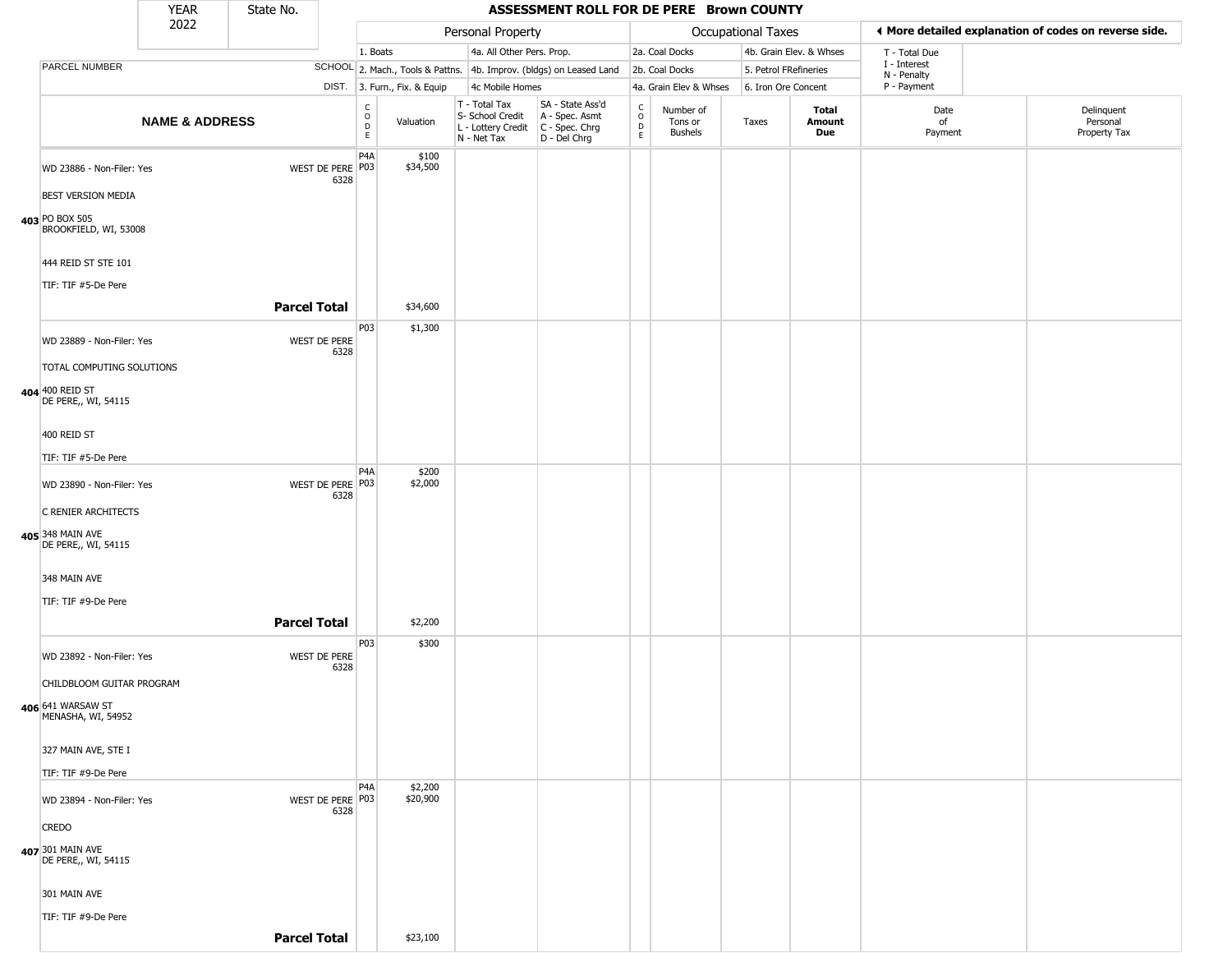|                                                                        | <b>YEAR</b>               | State No.           |                          |                                            |                              |                                                                        | ASSESSMENT ROLL FOR DE PERE Brown COUNTY                             |                                                 |                                        |                       |                         |                             |                                                       |
|------------------------------------------------------------------------|---------------------------|---------------------|--------------------------|--------------------------------------------|------------------------------|------------------------------------------------------------------------|----------------------------------------------------------------------|-------------------------------------------------|----------------------------------------|-----------------------|-------------------------|-----------------------------|-------------------------------------------------------|
|                                                                        | 2022                      |                     |                          |                                            |                              | Personal Property                                                      |                                                                      |                                                 |                                        | Occupational Taxes    |                         |                             | ♦ More detailed explanation of codes on reverse side. |
|                                                                        |                           |                     |                          | 1. Boats                                   |                              | 4a. All Other Pers. Prop.                                              |                                                                      |                                                 | 2a. Coal Docks                         |                       | 4b. Grain Elev. & Whses | T - Total Due               |                                                       |
| PARCEL NUMBER                                                          |                           |                     |                          |                                            |                              |                                                                        | SCHOOL 2. Mach., Tools & Pattns. 4b. Improv. (bldgs) on Leased Land  |                                                 | 2b. Coal Docks                         | 5. Petrol FRefineries |                         | I - Interest<br>N - Penalty |                                                       |
|                                                                        |                           |                     |                          |                                            | DIST. 3. Furn., Fix. & Equip | 4c Mobile Homes                                                        |                                                                      |                                                 | 4a. Grain Elev & Whses                 | 6. Iron Ore Concent   |                         | P - Payment                 |                                                       |
|                                                                        | <b>NAME &amp; ADDRESS</b> |                     |                          | $\begin{array}{c} C \\ O \\ E \end{array}$ | Valuation                    | T - Total Tax<br>S- School Credit<br>L - Lottery Credit<br>N - Net Tax | SA - State Ass'd<br>A - Spec. Asmt<br>C - Spec. Chrg<br>D - Del Chrg | $\begin{array}{c} C \\ O \\ D \\ E \end{array}$ | Number of<br>Tons or<br><b>Bushels</b> | Taxes                 | Total<br>Amount<br>Due  | Date<br>of<br>Payment       | Delinquent<br>Personal<br>Property Tax                |
| WD 23897 - Non-Filer: Yes<br>LANDMARK REAL ESTATE AND DEVELOPMENT      |                           |                     | WEST DE PERE<br>6328     | P03                                        | \$22,400                     |                                                                        |                                                                      |                                                 |                                        |                       |                         |                             |                                                       |
| 408 320 MAIN AVE STE 300<br>DE PERE,, WI, 54115                        |                           |                     |                          |                                            |                              |                                                                        |                                                                      |                                                 |                                        |                       |                         |                             |                                                       |
| 320 MAIN AVE STE 300<br>TIF: TIF #9-De Pere                            |                           |                     |                          |                                            |                              |                                                                        |                                                                      |                                                 |                                        |                       |                         |                             |                                                       |
| WD 23898 - Non-Filer: No                                               |                           |                     | WEST DE PERE P03<br>6328 | P4A                                        | \$500<br>\$17,200            |                                                                        |                                                                      |                                                 |                                        |                       |                         |                             |                                                       |
| LANDSCAPE ARTISANS, INC<br>409 371 MAIN AVE<br>DE PERE,, WI, 54115     |                           |                     |                          |                                            |                              |                                                                        |                                                                      |                                                 |                                        |                       |                         |                             |                                                       |
| 371 MAIN AVE<br>TIF: TIF #9-De Pere                                    |                           |                     |                          |                                            |                              |                                                                        |                                                                      |                                                 |                                        |                       |                         |                             |                                                       |
|                                                                        |                           | <b>Parcel Total</b> |                          |                                            | \$17,700                     |                                                                        |                                                                      |                                                 |                                        |                       |                         |                             |                                                       |
| WD 23901 - Non-Filer: No                                               |                           |                     | WEST DE PERE<br>6328     | P03                                        | \$1,400                      |                                                                        |                                                                      |                                                 |                                        |                       |                         |                             |                                                       |
| NPS INSURANCE AND RETIREMENT SOLUTIONS, LLC ROBERT JANDRAIN            |                           |                     |                          |                                            |                              |                                                                        |                                                                      |                                                 |                                        |                       |                         |                             |                                                       |
| 410 1740 E MATTHEW DR, STE C<br>DE PERE, WI, 54115                     |                           |                     |                          |                                            |                              |                                                                        |                                                                      |                                                 |                                        |                       |                         |                             |                                                       |
| 1740 E MATTHEW DR, STE C                                               |                           |                     |                          |                                            |                              |                                                                        |                                                                      |                                                 |                                        |                       |                         |                             |                                                       |
| TIF: TIF #9-De Pere                                                    |                           |                     |                          |                                            |                              |                                                                        |                                                                      |                                                 |                                        |                       |                         |                             |                                                       |
| WD 23904 - Non-Filer: No<br>HETHER VANDE VOORT SKIN WELLNESS STUDIO    |                           |                     | WEST DE PERE P03<br>6328 | P <sub>4</sub> A                           | \$100<br>\$3,100             |                                                                        |                                                                      |                                                 |                                        |                       |                         |                             |                                                       |
| 411 321 MAIN AVE STE A<br>DE PERE,, WI, 54115                          |                           |                     |                          |                                            |                              |                                                                        |                                                                      |                                                 |                                        |                       |                         |                             |                                                       |
| 321 MAIN AVE STE A                                                     |                           |                     |                          |                                            |                              |                                                                        |                                                                      |                                                 |                                        |                       |                         |                             |                                                       |
| TIF: TIF #9-De Pere                                                    |                           | <b>Parcel Total</b> |                          |                                            |                              |                                                                        |                                                                      |                                                 |                                        |                       |                         |                             |                                                       |
|                                                                        |                           |                     |                          |                                            | \$3,200                      |                                                                        |                                                                      |                                                 |                                        |                       |                         |                             |                                                       |
| WD 23906 - Non-Filer: Yes                                              |                           |                     | WEST DE PERE<br>6328     | P03                                        | \$8,100                      |                                                                        |                                                                      |                                                 |                                        |                       |                         |                             |                                                       |
| SWEET WILLOWN WELLNESS<br>412 327 MAIN AVE STE B<br>DE PERE, WI, 54115 |                           |                     |                          |                                            |                              |                                                                        |                                                                      |                                                 |                                        |                       |                         |                             |                                                       |
| 327 MAIN AVE STE B                                                     |                           |                     |                          |                                            |                              |                                                                        |                                                                      |                                                 |                                        |                       |                         |                             |                                                       |
| TIF: TIF #9-De Pere                                                    |                           |                     |                          |                                            |                              |                                                                        |                                                                      |                                                 |                                        |                       |                         |                             |                                                       |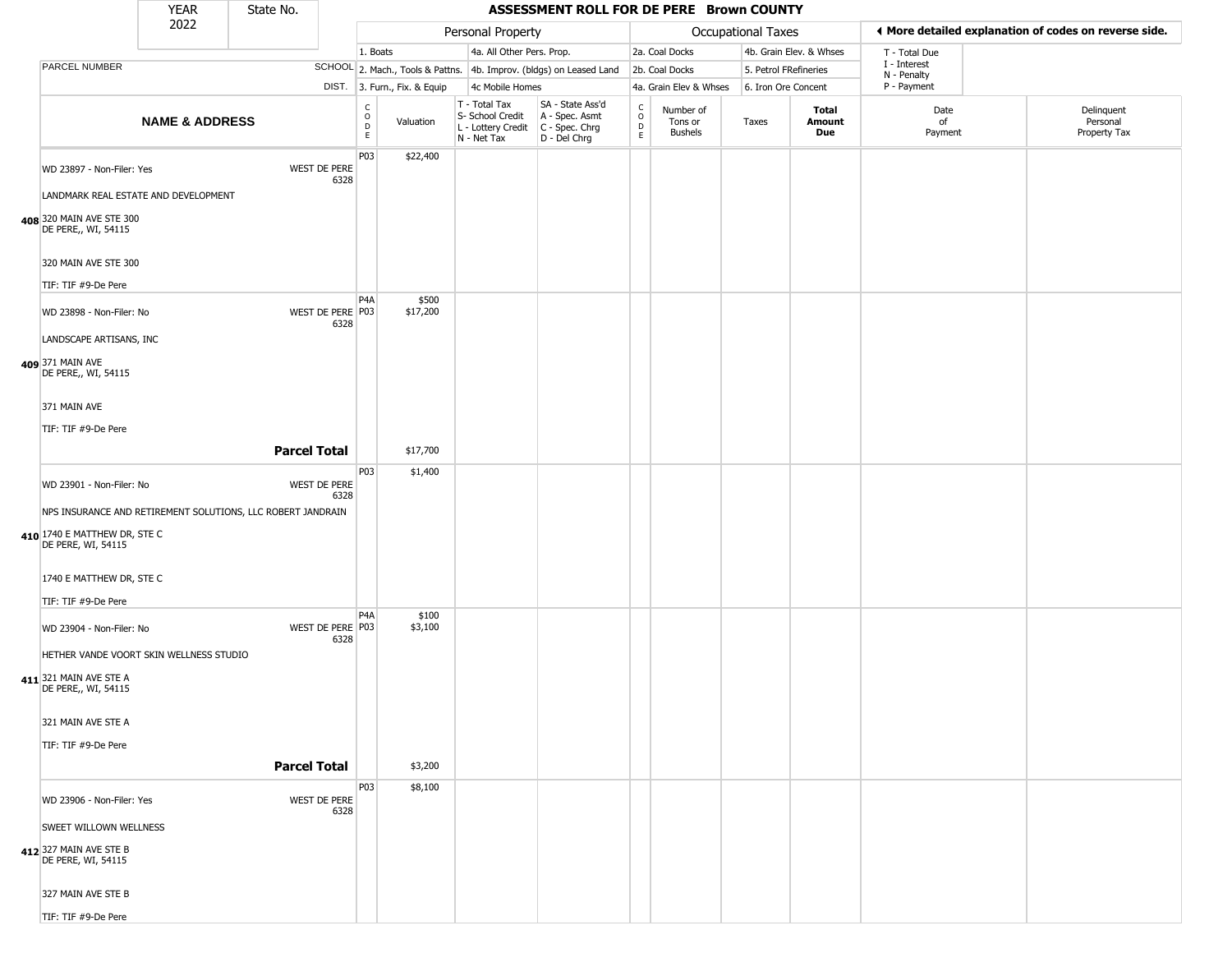|                                                                                               | <b>YEAR</b>               | State No.           |                                              |                              |                                                                        | ASSESSMENT ROLL FOR DE PERE Brown COUNTY                               |                                |                                        |                           |                         |                             |                                                       |
|-----------------------------------------------------------------------------------------------|---------------------------|---------------------|----------------------------------------------|------------------------------|------------------------------------------------------------------------|------------------------------------------------------------------------|--------------------------------|----------------------------------------|---------------------------|-------------------------|-----------------------------|-------------------------------------------------------|
|                                                                                               | 2022                      |                     |                                              |                              | Personal Property                                                      |                                                                        |                                |                                        | <b>Occupational Taxes</b> |                         |                             | ♦ More detailed explanation of codes on reverse side. |
|                                                                                               |                           |                     |                                              | 1. Boats                     | 4a. All Other Pers. Prop.                                              |                                                                        |                                | 2a. Coal Docks                         |                           | 4b. Grain Elev. & Whses | T - Total Due               |                                                       |
| PARCEL NUMBER                                                                                 |                           |                     |                                              |                              |                                                                        | SCHOOL 2. Mach., Tools & Pattns. 4b. Improv. (bldgs) on Leased Land    |                                | 2b. Coal Docks                         |                           | 5. Petrol FRefineries   | I - Interest<br>N - Penalty |                                                       |
|                                                                                               |                           |                     |                                              | DIST. 3. Furn., Fix. & Equip | 4c Mobile Homes                                                        |                                                                        |                                | 4a. Grain Elev & Whses                 | 6. Iron Ore Concent       |                         | P - Payment                 |                                                       |
|                                                                                               | <b>NAME &amp; ADDRESS</b> |                     | C<br>$\circ$<br>D<br>E                       | Valuation                    | T - Total Tax<br>S- School Credit<br>L - Lottery Credit<br>N - Net Tax | SA - State Ass'd<br>A - Spec. Asmt<br>$C - Spec. Chrg$<br>D - Del Chrg | $\rm ^c_o$<br>$\mathsf D$<br>E | Number of<br>Tons or<br><b>Bushels</b> | Taxes                     | Total<br>Amount<br>Due  | Date<br>of<br>Payment       | Delinquent<br>Personal<br>Property Tax                |
| WD 23908 - Non-Filer: Yes<br>BIG APPLE BAGELS JEN4 ENTERPRISES, INC                           |                           |                     | P03<br>WEST DE PERE<br>6328                  | \$7,900                      |                                                                        |                                                                        |                                |                                        |                           |                         |                             |                                                       |
| 413 2321 S ONEIDA ST<br>GREEN BAY, WI, 54304<br>400 REID ST STE B                             |                           |                     |                                              |                              |                                                                        |                                                                        |                                |                                        |                           |                         |                             |                                                       |
| TIF: TIF #5-De Pere                                                                           |                           |                     |                                              |                              |                                                                        |                                                                        |                                |                                        |                           |                         |                             |                                                       |
| WD 23915 - Non-Filer: No<br>TRUE NORTH ENERGY LLC                                             |                           |                     | P <sub>4</sub> A<br>WEST DE PERE P03<br>6328 | \$1,000<br>\$4,700           |                                                                        |                                                                        |                                |                                        |                           |                         |                             |                                                       |
| 414 10346 BRECKSVILLE RD<br>BRECKSVILLE, OH, 44141                                            |                           |                     |                                              |                              |                                                                        |                                                                        |                                |                                        |                           |                         |                             |                                                       |
| 1511 LAWERENCE DR<br>TIF: not in a tif district - De Pere                                     |                           |                     |                                              |                              |                                                                        |                                                                        |                                |                                        |                           |                         |                             |                                                       |
|                                                                                               |                           | <b>Parcel Total</b> |                                              | \$5,700                      |                                                                        |                                                                        |                                |                                        |                           |                         |                             |                                                       |
| WD 23917 - Non-Filer: No                                                                      |                           |                     | P <sub>4</sub> A<br>WEST DE PERE P03<br>6328 | \$36,200<br>\$68,900         |                                                                        |                                                                        |                                |                                        |                           |                         |                             |                                                       |
| WISCONSIN CVS PHARMACY, LLC C/O ALTUS GROUP US, INC<br>415 PO BOX 71130<br>PHOENIX, AZ, 85050 |                           |                     |                                              |                              |                                                                        |                                                                        |                                |                                        |                           |                         |                             |                                                       |
| 800 MAIN AVE<br>TIF: not in a tif district - De Pere                                          |                           |                     |                                              |                              |                                                                        |                                                                        |                                |                                        |                           |                         |                             |                                                       |
|                                                                                               |                           | <b>Parcel Total</b> |                                              | \$105,100                    |                                                                        |                                                                        |                                |                                        |                           |                         |                             |                                                       |
| WD 23919 - Non-Filer: Yes<br>OLSON PRO CONSULTING, LLC                                        |                           |                     | P03<br>WEST DE PERE<br>6328                  | \$900                        |                                                                        |                                                                        |                                |                                        |                           |                         |                             |                                                       |
| 416 255 N 19TH STREET #205<br>DE PERE, WI, 54115                                              |                           |                     |                                              |                              |                                                                        |                                                                        |                                |                                        |                           |                         |                             |                                                       |
| 255 N TENTH ST STE 205<br>TIF: TIF #13-De Pere                                                |                           |                     |                                              |                              |                                                                        |                                                                        |                                |                                        |                           |                         |                             |                                                       |
| WD 23922 - Non-Filer: Yes<br>NICOLET RESTAURANT OF DE PERE, LLC                               |                           |                     | P <sub>4</sub> A<br>WEST DE PERE P03<br>6328 | \$300<br>\$8,800             |                                                                        |                                                                        |                                |                                        |                           |                         |                             |                                                       |
| 417 PO BOX 5937<br>DE PERE, WI, 54115                                                         |                           |                     |                                              |                              |                                                                        |                                                                        |                                |                                        |                           |                         |                             |                                                       |
| 525 REID ST                                                                                   |                           |                     |                                              |                              |                                                                        |                                                                        |                                |                                        |                           |                         |                             |                                                       |
| TIF: TIF #5-De Pere                                                                           |                           |                     |                                              |                              |                                                                        |                                                                        |                                |                                        |                           |                         |                             |                                                       |

**Parcel Total** \$9,100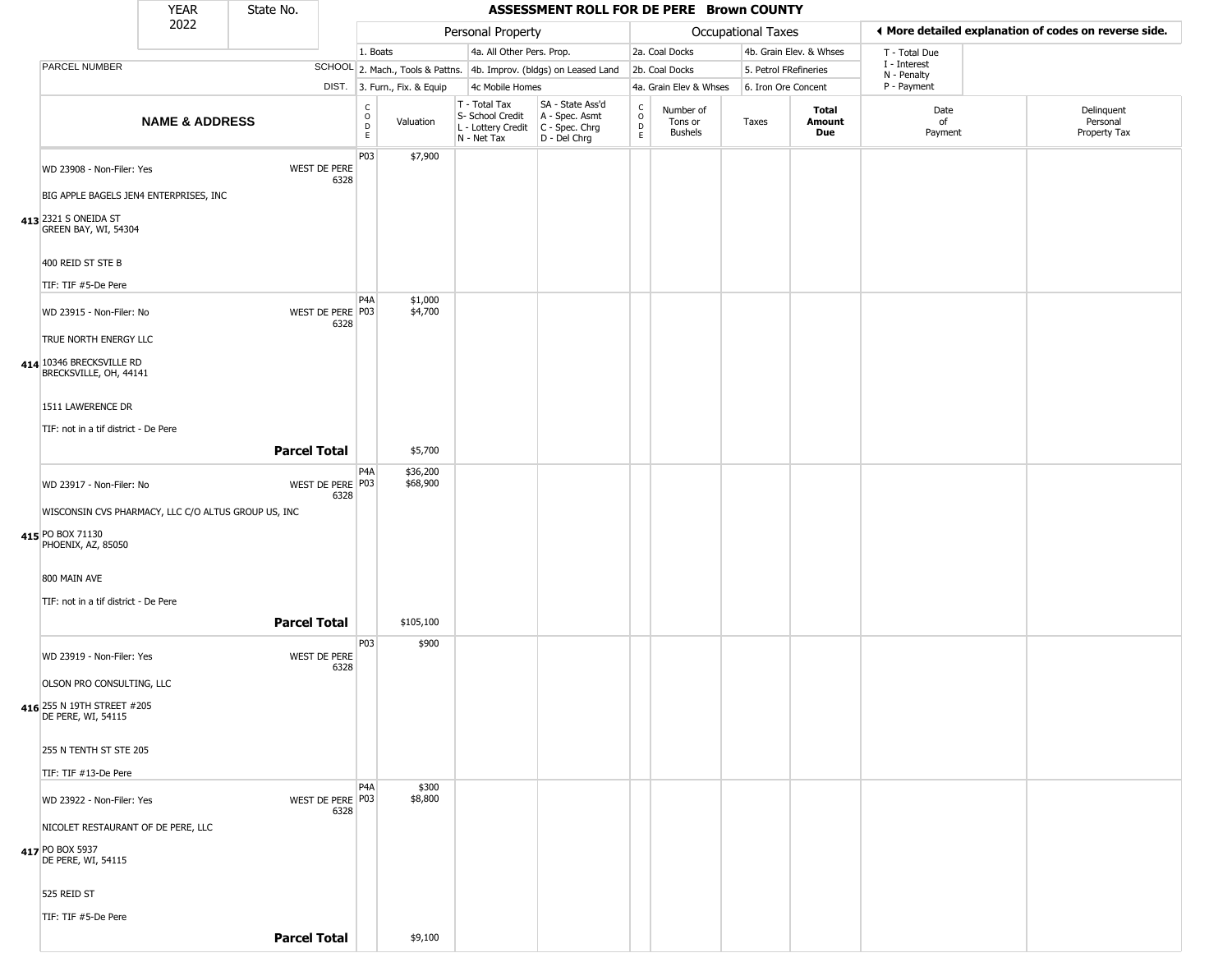|                                                                   | <b>YEAR</b>               | State No.           |                            |                                                 |                              |                                                                                         | ASSESSMENT ROLL FOR DE PERE Brown COUNTY                            |                                          |                                        |                       |                         |                            |                                                       |  |
|-------------------------------------------------------------------|---------------------------|---------------------|----------------------------|-------------------------------------------------|------------------------------|-----------------------------------------------------------------------------------------|---------------------------------------------------------------------|------------------------------------------|----------------------------------------|-----------------------|-------------------------|----------------------------|-------------------------------------------------------|--|
|                                                                   | 2022                      |                     |                            |                                                 |                              | Personal Property                                                                       |                                                                     |                                          |                                        | Occupational Taxes    |                         |                            | ♦ More detailed explanation of codes on reverse side. |  |
|                                                                   |                           |                     |                            | 1. Boats                                        |                              | 4a. All Other Pers. Prop.                                                               |                                                                     |                                          | 2a. Coal Docks                         |                       | 4b. Grain Elev. & Whses | T - Total Due              |                                                       |  |
| PARCEL NUMBER                                                     |                           |                     |                            |                                                 |                              |                                                                                         | SCHOOL 2. Mach., Tools & Pattns. 4b. Improv. (bldgs) on Leased Land |                                          | 2b. Coal Docks                         | 5. Petrol FRefineries |                         | I - Interest               |                                                       |  |
|                                                                   |                           |                     |                            |                                                 | DIST. 3. Furn., Fix. & Equip | 4c Mobile Homes                                                                         |                                                                     |                                          | 4a. Grain Elev & Whses                 | 6. Iron Ore Concent   |                         | N - Penalty<br>P - Payment |                                                       |  |
|                                                                   | <b>NAME &amp; ADDRESS</b> |                     |                            | $\begin{array}{c} C \\ O \\ D \\ E \end{array}$ | Valuation                    | T - Total Tax<br>S- School Credit<br>L - Lottery Credit   C - Spec. Chrg<br>N - Net Tax | SA - State Ass'd<br>A - Spec. Asmt<br>D - Del Chrg                  | $\rm _o^c$<br>$\mathsf D$<br>$\mathsf E$ | Number of<br>Tons or<br><b>Bushels</b> | Taxes                 | Total<br>Amount<br>Due  | Date<br>of<br>Payment      | Delinquent<br>Personal<br>Property Tax                |  |
| WD 23923 - Non-Filer: No                                          |                           |                     | WEST DE PERE P03<br>6328   | P <sub>4</sub> A                                | \$800<br>\$3,700             |                                                                                         |                                                                     |                                          |                                        |                       |                         |                            |                                                       |  |
| PREMIER STAFFING, INC DBA CADRE                                   |                           |                     |                            |                                                 |                              |                                                                                         |                                                                     |                                          |                                        |                       |                         |                            |                                                       |  |
| 418 5665 W GRANDE MARKET DR<br>APPLETON, WI, 54913                |                           |                     |                            |                                                 |                              |                                                                                         |                                                                     |                                          |                                        |                       |                         |                            |                                                       |  |
| 1251 SCHEURING RD SUITE C<br>TIF: not in a tif district - De Pere |                           |                     |                            |                                                 |                              |                                                                                         |                                                                     |                                          |                                        |                       |                         |                            |                                                       |  |
|                                                                   |                           | <b>Parcel Total</b> |                            |                                                 | \$4,500                      |                                                                                         |                                                                     |                                          |                                        |                       |                         |                            |                                                       |  |
| WD 23929 - Non-Filer: No                                          |                           |                     | WEST DE PERE P03<br>6328   | P4A                                             | \$500<br>\$700               |                                                                                         |                                                                     |                                          |                                        |                       |                         |                            |                                                       |  |
| DAIRYLAND LABORATORIES, INC                                       |                           |                     |                            |                                                 |                              |                                                                                         |                                                                     |                                          |                                        |                       |                         |                            |                                                       |  |
| 419 PO BOX 7058<br>DE PERE, WI, 54115                             |                           |                     |                            |                                                 |                              |                                                                                         |                                                                     |                                          |                                        |                       |                         |                            |                                                       |  |
| 1111 LAWRENCE DR                                                  |                           |                     |                            |                                                 |                              |                                                                                         |                                                                     |                                          |                                        |                       |                         |                            |                                                       |  |
| TIF: not in a tif district - De Pere                              |                           |                     |                            |                                                 |                              |                                                                                         |                                                                     |                                          |                                        |                       |                         |                            |                                                       |  |
|                                                                   |                           | <b>Parcel Total</b> |                            |                                                 | \$1,200                      |                                                                                         |                                                                     |                                          |                                        |                       |                         |                            |                                                       |  |
| WD 23930 - Non-Filer: No                                          |                           |                     | WEST DE PERE P03<br>6328   | P4A                                             | \$1,100<br>\$20,500          |                                                                                         |                                                                     |                                          |                                        |                       |                         |                            |                                                       |  |
| O'CONNOR CONNECTIVE, LLC                                          |                           |                     |                            |                                                 |                              |                                                                                         |                                                                     |                                          |                                        |                       |                         |                            |                                                       |  |
| 420 355 MAIN AVE<br>DE PERE, WI, 54115                            |                           |                     |                            |                                                 |                              |                                                                                         |                                                                     |                                          |                                        |                       |                         |                            |                                                       |  |
| 355 MAIN AVE                                                      |                           |                     |                            |                                                 |                              |                                                                                         |                                                                     |                                          |                                        |                       |                         |                            |                                                       |  |
| TIF: not in a tif district - De Pere                              |                           |                     |                            |                                                 |                              |                                                                                         |                                                                     |                                          |                                        |                       |                         |                            |                                                       |  |
|                                                                   |                           | <b>Parcel Total</b> |                            |                                                 | \$21,600                     |                                                                                         |                                                                     |                                          |                                        |                       |                         |                            |                                                       |  |
| WD 24545 - Non-Filer: No                                          |                           |                     | WEST DE PERE<br>6328       | P03                                             | \$900                        |                                                                                         |                                                                     |                                          |                                        |                       |                         |                            |                                                       |  |
| M&B HOLDING ENTERPRISES, LLC                                      |                           |                     |                            |                                                 |                              |                                                                                         |                                                                     |                                          |                                        |                       |                         |                            |                                                       |  |
| 421 319 CROOKS STREET<br>GREEN BAY, WI, 54301                     |                           |                     |                            |                                                 |                              |                                                                                         |                                                                     |                                          |                                        |                       |                         |                            |                                                       |  |
| 825 MAIN AVE                                                      |                           |                     |                            |                                                 |                              |                                                                                         |                                                                     |                                          |                                        |                       |                         |                            |                                                       |  |
| TIF: not in a tif district - De Pere                              |                           |                     |                            |                                                 |                              |                                                                                         |                                                                     |                                          |                                        |                       |                         |                            |                                                       |  |
| WD 24546 - Non-Filer: No                                          |                           |                     | WEST DE PERE   P03<br>6328 | P <sub>4</sub> A                                | \$5,800<br>\$350,800         |                                                                                         |                                                                     |                                          |                                        |                       |                         |                            |                                                       |  |
| FOTH AND VAN DYKE, LLC                                            |                           |                     |                            |                                                 |                              |                                                                                         |                                                                     |                                          |                                        |                       |                         |                            |                                                       |  |
| 422 PO BOX 5095<br>DE PERE, WI, 54115-5126                        |                           |                     |                            |                                                 |                              |                                                                                         |                                                                     |                                          |                                        |                       |                         |                            |                                                       |  |
| 2121 INNOVATION CT                                                |                           |                     |                            |                                                 |                              |                                                                                         |                                                                     |                                          |                                        |                       |                         |                            |                                                       |  |
| TIF: TIF #8-De Pere                                               |                           |                     |                            |                                                 |                              |                                                                                         |                                                                     |                                          |                                        |                       |                         |                            |                                                       |  |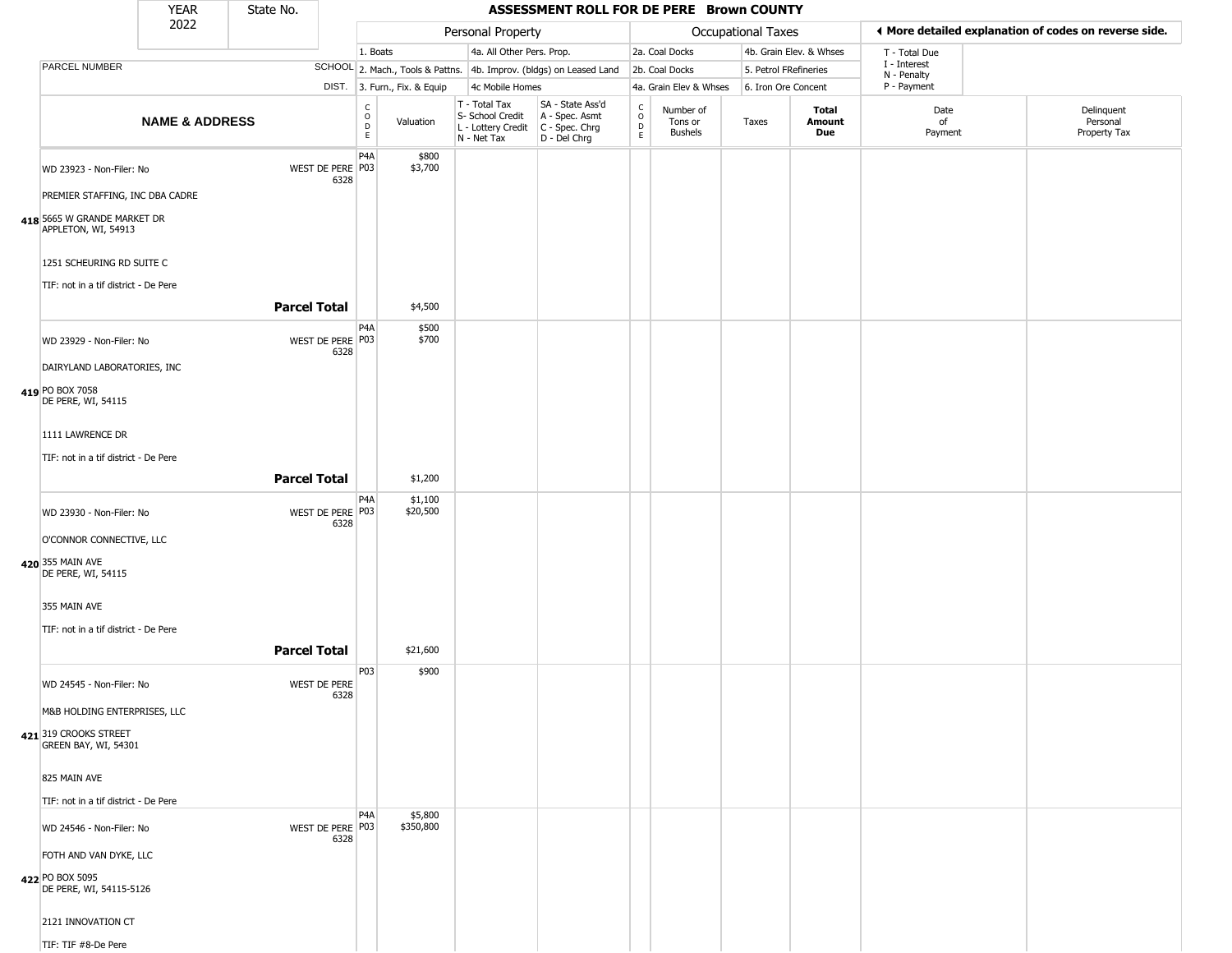|                                               | <b>YEAR</b>               | State No.           |                          |                                    |                              |                                                                        | ASSESSMENT ROLL FOR DE PERE Brown COUNTY                             |                                              |                                        |                       |                               |                             |                                                       |
|-----------------------------------------------|---------------------------|---------------------|--------------------------|------------------------------------|------------------------------|------------------------------------------------------------------------|----------------------------------------------------------------------|----------------------------------------------|----------------------------------------|-----------------------|-------------------------------|-----------------------------|-------------------------------------------------------|
|                                               | 2022                      |                     |                          |                                    |                              | Personal Property                                                      |                                                                      |                                              |                                        | Occupational Taxes    |                               |                             | ♦ More detailed explanation of codes on reverse side. |
|                                               |                           |                     |                          | 1. Boats                           |                              | 4a. All Other Pers. Prop.                                              |                                                                      |                                              | 2a. Coal Docks                         |                       | 4b. Grain Elev. & Whses       | T - Total Due               |                                                       |
| PARCEL NUMBER                                 |                           |                     |                          |                                    |                              |                                                                        | SCHOOL 2. Mach., Tools & Pattns. 4b. Improv. (bldgs) on Leased Land  |                                              | 2b. Coal Docks                         | 5. Petrol FRefineries |                               | I - Interest<br>N - Penalty |                                                       |
|                                               |                           |                     |                          |                                    | DIST. 3. Furn., Fix. & Equip | 4c Mobile Homes                                                        |                                                                      |                                              | 4a. Grain Elev & Whses                 | 6. Iron Ore Concent   |                               | P - Payment                 |                                                       |
|                                               | <b>NAME &amp; ADDRESS</b> |                     |                          | $\mathsf{C}$<br>$\circ$<br>D<br>E. | Valuation                    | T - Total Tax<br>S- School Credit<br>L - Lottery Credit<br>N - Net Tax | SA - State Ass'd<br>A - Spec. Asmt<br>C - Spec. Chrg<br>D - Del Chrg | $\begin{array}{c}\nC \\ D \\ E\n\end{array}$ | Number of<br>Tons or<br><b>Bushels</b> | Taxes                 | Total<br>Amount<br><b>Due</b> | Date<br>of<br>Payment       | Delinquent<br>Personal<br>Property Tax                |
|                                               |                           | <b>Parcel Total</b> |                          |                                    | \$356,600                    |                                                                        |                                                                      |                                              |                                        |                       |                               |                             |                                                       |
| WD 24547 - Non-Filer: Yes                     |                           |                     | WEST DE PERE P03<br>6328 | P <sub>4</sub> A                   | \$1,100<br>\$278,000         |                                                                        |                                                                      |                                              |                                        |                       |                               |                             |                                                       |
| FOTH INFRASTRUCTURE & ENVIRONMENT, LLC        |                           |                     |                          |                                    |                              |                                                                        |                                                                      |                                              |                                        |                       |                               |                             |                                                       |
| 423 PO BOX 5095<br>DE PERE, WI, 54115-5126    |                           |                     |                          |                                    |                              |                                                                        |                                                                      |                                              |                                        |                       |                               |                             |                                                       |
| 2121 INNOVATION CT                            |                           |                     |                          |                                    |                              |                                                                        |                                                                      |                                              |                                        |                       |                               |                             |                                                       |
| TIF: TIF #8-De Pere                           |                           |                     |                          |                                    |                              |                                                                        |                                                                      |                                              |                                        |                       |                               |                             |                                                       |
|                                               |                           | <b>Parcel Total</b> |                          |                                    | \$279,100                    |                                                                        |                                                                      |                                              |                                        |                       |                               |                             |                                                       |
| WD 24548 - Non-Filer: No                      |                           |                     | WEST DE PERE P03<br>6328 | P4A                                | \$5,500<br>\$244,100         |                                                                        |                                                                      |                                              |                                        |                       |                               |                             |                                                       |
| FOTH PRODUCTION SOLUTIONS, LLC                |                           |                     |                          |                                    |                              |                                                                        |                                                                      |                                              |                                        |                       |                               |                             |                                                       |
| 424 PO BOX 5095                               |                           |                     |                          |                                    |                              |                                                                        |                                                                      |                                              |                                        |                       |                               |                             |                                                       |
| DE PERE, WI, 54115-5125                       |                           |                     |                          |                                    |                              |                                                                        |                                                                      |                                              |                                        |                       |                               |                             |                                                       |
| 2121 INNOVATION CT                            |                           |                     |                          |                                    |                              |                                                                        |                                                                      |                                              |                                        |                       |                               |                             |                                                       |
| TIF: TIF #8-De Pere                           |                           |                     |                          |                                    |                              |                                                                        |                                                                      |                                              |                                        |                       |                               |                             |                                                       |
|                                               |                           | <b>Parcel Total</b> |                          |                                    | \$249,600                    |                                                                        |                                                                      |                                              |                                        |                       |                               |                             |                                                       |
| WD 24554 - Non-Filer: No                      |                           |                     | WEST DE PERE P03         | P <sub>4</sub> A                   | \$300<br>\$23,000            |                                                                        |                                                                      |                                              |                                        |                       |                               |                             |                                                       |
| NON-TYPICAL, INC                              |                           |                     | 6328                     |                                    |                              |                                                                        |                                                                      |                                              |                                        |                       |                               |                             |                                                       |
| 425 PO BOX 10447                              |                           |                     |                          |                                    |                              |                                                                        |                                                                      |                                              |                                        |                       |                               |                             |                                                       |
| GREEN BAY, WI, 54307-0447                     |                           |                     |                          |                                    |                              |                                                                        |                                                                      |                                              |                                        |                       |                               |                             |                                                       |
| 2256 AMERICAN BLVD                            |                           |                     |                          |                                    |                              |                                                                        |                                                                      |                                              |                                        |                       |                               |                             |                                                       |
| TIF: not in a tif district-De Pere            |                           |                     |                          |                                    |                              |                                                                        |                                                                      |                                              |                                        |                       |                               |                             |                                                       |
|                                               |                           | <b>Parcel Total</b> |                          |                                    | \$23,300                     |                                                                        |                                                                      |                                              |                                        |                       |                               |                             |                                                       |
| WD 24555 - Non-Filer: No                      |                           |                     | WEST DE PERE P03         | P4A                                | \$1,200<br>\$10,300          |                                                                        |                                                                      |                                              |                                        |                       |                               |                             |                                                       |
| SUNBLET RENTALS, INC 367A                     |                           |                     | 6328                     |                                    |                              |                                                                        |                                                                      |                                              |                                        |                       |                               |                             |                                                       |
|                                               |                           |                     |                          |                                    |                              |                                                                        |                                                                      |                                              |                                        |                       |                               |                             |                                                       |
| 426 2341 DEERFIELD DR<br>FORT MILL, SC, 29715 |                           |                     |                          |                                    |                              |                                                                        |                                                                      |                                              |                                        |                       |                               |                             |                                                       |
| 2046 CREAMERY RD                              |                           |                     |                          |                                    |                              |                                                                        |                                                                      |                                              |                                        |                       |                               |                             |                                                       |
| TIF: not in a tif district - De Pere          |                           |                     |                          |                                    |                              |                                                                        |                                                                      |                                              |                                        |                       |                               |                             |                                                       |
|                                               |                           | <b>Parcel Total</b> |                          |                                    | \$11,500                     |                                                                        |                                                                      |                                              |                                        |                       |                               |                             |                                                       |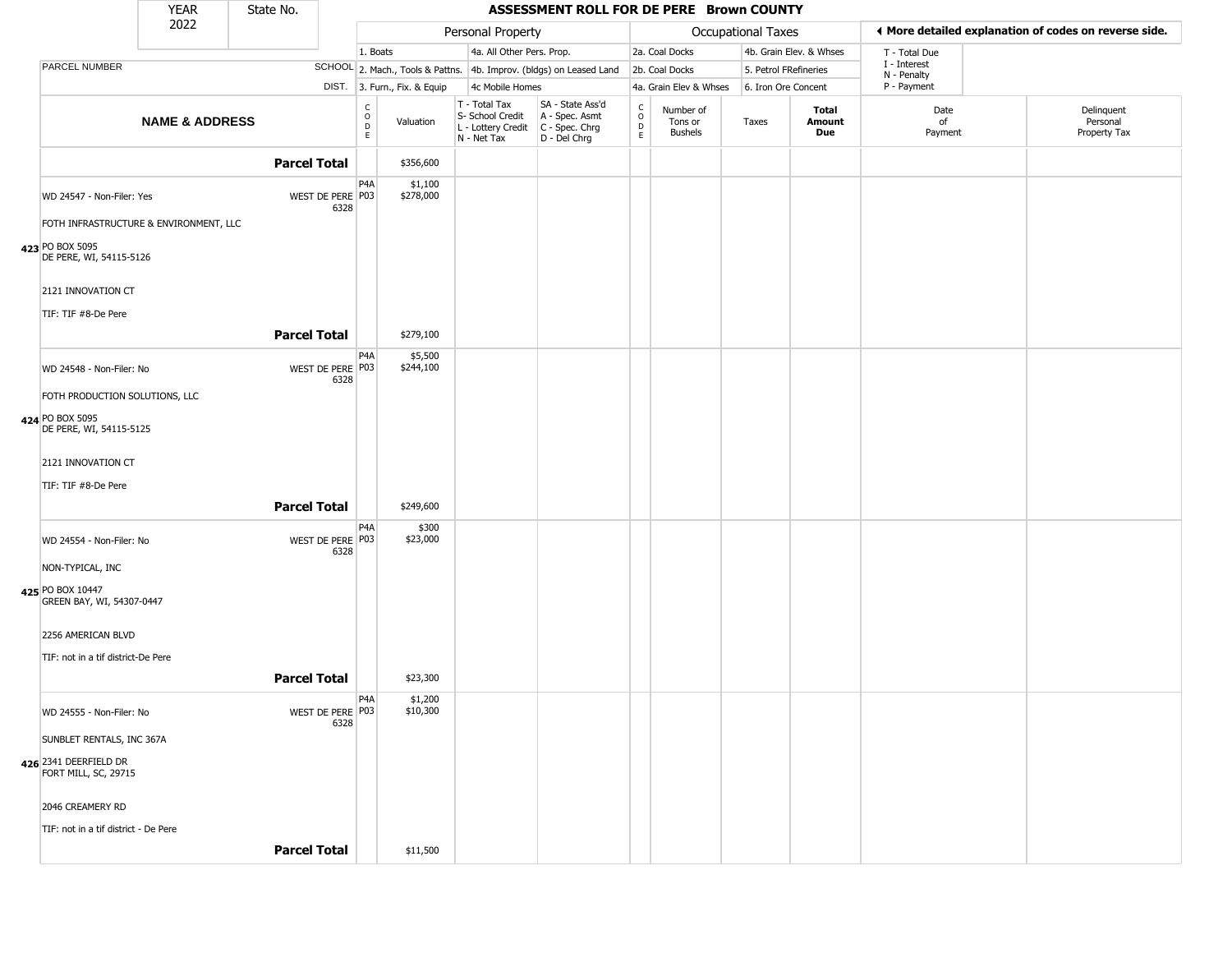|                                                                      | <b>YEAR</b>               | State No.           |                          |                                   |                              |                                                                                         | ASSESSMENT ROLL FOR DE PERE Brown COUNTY                            |                   |                                        |                    |                         |                             |                                                       |
|----------------------------------------------------------------------|---------------------------|---------------------|--------------------------|-----------------------------------|------------------------------|-----------------------------------------------------------------------------------------|---------------------------------------------------------------------|-------------------|----------------------------------------|--------------------|-------------------------|-----------------------------|-------------------------------------------------------|
|                                                                      | 2022                      |                     |                          |                                   |                              | Personal Property                                                                       |                                                                     |                   |                                        | Occupational Taxes |                         |                             | ♦ More detailed explanation of codes on reverse side. |
|                                                                      |                           |                     |                          | 1. Boats                          |                              | 4a. All Other Pers. Prop.                                                               |                                                                     |                   | 2a. Coal Docks                         |                    | 4b. Grain Elev. & Whses | T - Total Due               |                                                       |
| PARCEL NUMBER                                                        |                           |                     |                          |                                   |                              |                                                                                         | SCHOOL 2. Mach., Tools & Pattns. 4b. Improv. (bldgs) on Leased Land |                   | 2b. Coal Docks                         |                    | 5. Petrol FRefineries   | I - Interest<br>N - Penalty |                                                       |
|                                                                      |                           |                     |                          |                                   | DIST. 3. Furn., Fix. & Equip | 4c Mobile Homes                                                                         |                                                                     |                   | 4a. Grain Elev & Whses                 |                    | 6. Iron Ore Concent     | P - Payment                 |                                                       |
|                                                                      | <b>NAME &amp; ADDRESS</b> |                     |                          | $\mathsf{C}$<br>$\circ$<br>D<br>E | Valuation                    | T - Total Tax<br>S- School Credit<br>L - Lottery Credit   C - Spec. Chrg<br>N - Net Tax | SA - State Ass'd<br>A - Spec. Asmt<br>D - Del Chrg                  | C<br>0<br>D<br>E. | Number of<br>Tons or<br><b>Bushels</b> | Taxes              | Total<br>Amount<br>Due  | Date<br>of<br>Payment       | Delinquent<br>Personal<br>Property Tax                |
| WD 24558 - Non-Filer: No                                             |                           |                     | WEST DE PERE P03<br>6328 | P <sub>4</sub> A                  | \$300<br>\$2,400             |                                                                                         |                                                                     |                   |                                        |                    |                         |                             |                                                       |
| THE BARBERSHOP                                                       |                           |                     |                          |                                   |                              |                                                                                         |                                                                     |                   |                                        |                    |                         |                             |                                                       |
| 427 1751 N. MARGARET ST<br>Appleton, WI, 54913                       |                           |                     |                          |                                   |                              |                                                                                         |                                                                     |                   |                                        |                    |                         |                             |                                                       |
| 1511 LAWRENCE DR<br>TIF: not in a tif district - De Pere             |                           |                     |                          |                                   |                              |                                                                                         |                                                                     |                   |                                        |                    |                         |                             |                                                       |
|                                                                      |                           | <b>Parcel Total</b> |                          |                                   | \$2,700                      |                                                                                         |                                                                     |                   |                                        |                    |                         |                             |                                                       |
| WD 24562 - Non-Filer: No                                             |                           |                     | WEST DE PERE P03<br>6328 | P4A                               | \$500<br>\$20,800            |                                                                                         |                                                                     |                   |                                        |                    |                         |                             |                                                       |
| DOLLAR TREE STORES, INC                                              |                           |                     |                          |                                   |                              |                                                                                         |                                                                     |                   |                                        |                    |                         |                             |                                                       |
| 428 PO BOX 460389, DEPT 120<br>HOUSTON, TX, 77056                    |                           |                     |                          |                                   |                              |                                                                                         |                                                                     |                   |                                        |                    |                         |                             |                                                       |
| 1601 LAWRENCE DR #108                                                |                           |                     |                          |                                   |                              |                                                                                         |                                                                     |                   |                                        |                    |                         |                             |                                                       |
| TIF: not in a tif district - De Pere                                 |                           |                     |                          |                                   |                              |                                                                                         |                                                                     |                   |                                        |                    |                         |                             |                                                       |
|                                                                      |                           | <b>Parcel Total</b> |                          |                                   | \$21,300                     |                                                                                         |                                                                     |                   |                                        |                    |                         |                             |                                                       |
| WD 24563 - Non-Filer: Yes                                            |                           |                     | WEST DE PERE P03<br>6328 | P <sub>4</sub> A                  | \$100<br>\$900               |                                                                                         |                                                                     |                   |                                        |                    |                         |                             |                                                       |
| STANTEC CONSULTING SERVICES, INC                                     |                           |                     |                          |                                   |                              |                                                                                         |                                                                     |                   |                                        |                    |                         |                             |                                                       |
| 429 1687 114TH AVE SE SUITE 100<br>BELLEVUE, WA, 98004               |                           |                     |                          |                                   |                              |                                                                                         |                                                                     |                   |                                        |                    |                         |                             |                                                       |
| 1165 SCHEURING RD                                                    |                           |                     |                          |                                   |                              |                                                                                         |                                                                     |                   |                                        |                    |                         |                             |                                                       |
| TIF: not in a tif district - De Pere                                 |                           |                     |                          |                                   |                              |                                                                                         |                                                                     |                   |                                        |                    |                         |                             |                                                       |
|                                                                      |                           | <b>Parcel Total</b> |                          |                                   | \$1,000                      |                                                                                         |                                                                     |                   |                                        |                    |                         |                             |                                                       |
| WD 24565 - Non-Filer: No                                             |                           |                     | WEST DE PERE P03<br>6328 | P4A                               | \$0<br>\$900                 |                                                                                         |                                                                     |                   |                                        |                    |                         |                             |                                                       |
| BELLIN MEMORIAL HOSPITAL, INC DBA: WEST DE PERE SCHOOLS, 300<br>4035 |                           |                     |                          |                                   |                              |                                                                                         |                                                                     |                   |                                        |                    |                         |                             |                                                       |
| 430 PO BOX 23400<br>GREEN BAY, WI, 54305-3400                        |                           |                     |                          |                                   |                              |                                                                                         |                                                                     |                   |                                        |                    |                         |                             |                                                       |
| 400 REID ST                                                          |                           |                     |                          |                                   |                              |                                                                                         |                                                                     |                   |                                        |                    |                         |                             |                                                       |
| TIF: TIF #5-De Pere                                                  |                           |                     |                          |                                   |                              |                                                                                         |                                                                     |                   |                                        |                    |                         |                             |                                                       |
|                                                                      |                           | <b>Parcel Total</b> |                          |                                   | \$900                        |                                                                                         |                                                                     |                   |                                        |                    |                         |                             |                                                       |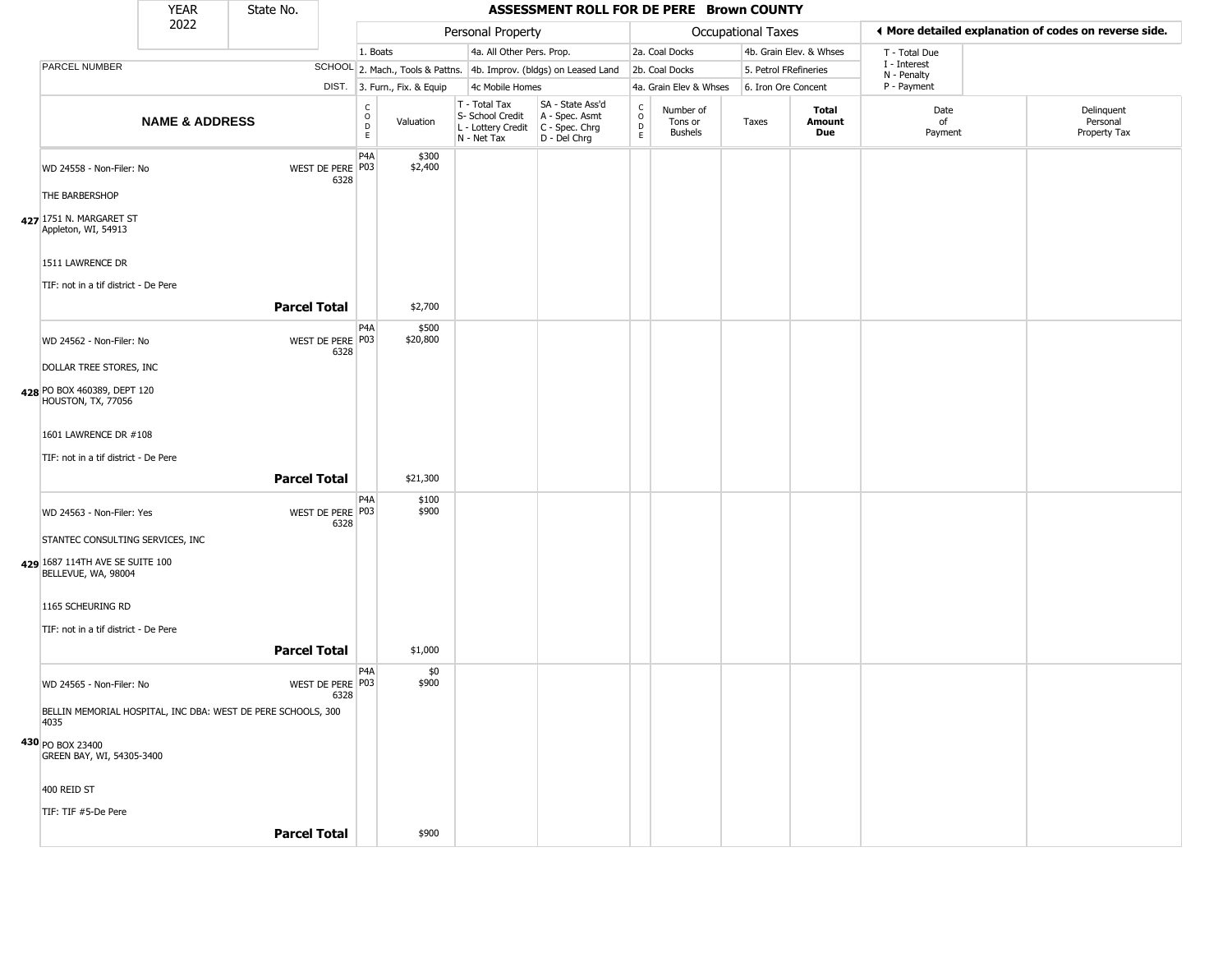|                                                                  | <b>YEAR</b>               | State No.           |                          |                                                 |                              |                                                                                         | ASSESSMENT ROLL FOR DE PERE Brown COUNTY                            |                                            |                                 |                       |                         |                             |                                                       |
|------------------------------------------------------------------|---------------------------|---------------------|--------------------------|-------------------------------------------------|------------------------------|-----------------------------------------------------------------------------------------|---------------------------------------------------------------------|--------------------------------------------|---------------------------------|-----------------------|-------------------------|-----------------------------|-------------------------------------------------------|
|                                                                  | 2022                      |                     |                          |                                                 |                              | Personal Property                                                                       |                                                                     |                                            |                                 | Occupational Taxes    |                         |                             | ♦ More detailed explanation of codes on reverse side. |
|                                                                  |                           |                     |                          | 1. Boats                                        |                              | 4a. All Other Pers. Prop.                                                               |                                                                     |                                            | 2a. Coal Docks                  |                       | 4b. Grain Elev. & Whses | T - Total Due               |                                                       |
| PARCEL NUMBER                                                    |                           |                     |                          |                                                 |                              |                                                                                         | SCHOOL 2. Mach., Tools & Pattns. 4b. Improv. (bldgs) on Leased Land |                                            | 2b. Coal Docks                  | 5. Petrol FRefineries |                         | I - Interest<br>N - Penalty |                                                       |
|                                                                  |                           |                     |                          |                                                 | DIST. 3. Furn., Fix. & Equip | 4c Mobile Homes                                                                         |                                                                     |                                            | 4a. Grain Elev & Whses          | 6. Iron Ore Concent   |                         | P - Payment                 |                                                       |
|                                                                  | <b>NAME &amp; ADDRESS</b> |                     |                          | $\begin{array}{c} C \\ O \\ D \\ E \end{array}$ | Valuation                    | T - Total Tax<br>S- School Credit<br>L - Lottery Credit   C - Spec. Chrg<br>N - Net Tax | SA - State Ass'd<br>A - Spec. Asmt<br>D - Del Chrg                  | $\begin{array}{c} C \\ O \\ E \end{array}$ | Number of<br>Tons or<br>Bushels | Taxes                 | Total<br>Amount<br>Due  | Date<br>of<br>Payment       | Delinquent<br>Personal<br>Property Tax                |
| WD 24566 - Non-Filer: No<br>DMNM, LLC TAILWAGGERS DOGGY DAY CARE |                           |                     | WEST DE PERE P4A<br>6328 | P03                                             | \$100<br>\$8,800             |                                                                                         |                                                                     |                                            |                                 |                       |                         |                             |                                                       |
| 431 2140 AMERICAN BLVD<br>DE PERE, WI, 54115                     |                           |                     |                          |                                                 |                              |                                                                                         |                                                                     |                                            |                                 |                       |                         |                             |                                                       |
| 1225 LAWRENCE DR                                                 |                           |                     |                          |                                                 |                              |                                                                                         |                                                                     |                                            |                                 |                       |                         |                             |                                                       |
| TIF: not in a tif district - De Pere                             |                           | <b>Parcel Total</b> |                          |                                                 | \$8,900                      |                                                                                         |                                                                     |                                            |                                 |                       |                         |                             |                                                       |
| WD 24567 - Non-Filer: Yes                                        |                           |                     | WEST DE PERE P03         | P <sub>4</sub> A                                | \$6,600<br>\$32,100          |                                                                                         |                                                                     |                                            |                                 |                       |                         |                             |                                                       |
| BRIGHT BEGINNINGS CHILD CARE                                     |                           |                     | 6328                     |                                                 |                              |                                                                                         |                                                                     |                                            |                                 |                       |                         |                             |                                                       |
| 432 2150 AMERICAN BLVD<br>DE PERE, WI, 54115                     |                           |                     |                          |                                                 |                              |                                                                                         |                                                                     |                                            |                                 |                       |                         |                             |                                                       |
| 2150 AMERICAN BLVD                                               |                           |                     |                          |                                                 |                              |                                                                                         |                                                                     |                                            |                                 |                       |                         |                             |                                                       |
| TIF: not in a tif district-De Pere                               |                           | <b>Parcel Total</b> |                          |                                                 | \$38,700                     |                                                                                         |                                                                     |                                            |                                 |                       |                         |                             |                                                       |
| WD 24568 - Non-Filer: No                                         |                           |                     | WEST DE PERE P4A         | P03                                             | \$5,100<br>\$22,100          |                                                                                         |                                                                     |                                            |                                 |                       |                         |                             |                                                       |
| MILLWOOD, INC                                                    |                           |                     | 6328                     |                                                 |                              |                                                                                         |                                                                     |                                            |                                 |                       |                         |                             |                                                       |
| 433 3708 INTERNATIONAL BLVD<br>VIENNA, OH, 44473                 |                           |                     |                          |                                                 |                              |                                                                                         |                                                                     |                                            |                                 |                       |                         |                             |                                                       |
| 2191 AMERICAN BLVD                                               |                           |                     |                          |                                                 |                              |                                                                                         |                                                                     |                                            |                                 |                       |                         |                             |                                                       |
| TIF: not in a tif district-De Pere                               |                           | <b>Parcel Total</b> |                          |                                                 | \$27,200                     |                                                                                         |                                                                     |                                            |                                 |                       |                         |                             |                                                       |
| WD 25163 - Non-Filer: Yes                                        |                           |                     | WEST DE PERE P03         | P4A                                             | \$4,800<br>\$8,600           |                                                                                         |                                                                     |                                            |                                 |                       |                         |                             |                                                       |
| <b>HERB COUSSONS</b>                                             |                           |                     | 6328                     |                                                 |                              |                                                                                         |                                                                     |                                            |                                 |                       |                         |                             |                                                       |
| 434 801 MAIN AVE<br>DE PERE, WI, 54115                           |                           |                     |                          |                                                 |                              |                                                                                         |                                                                     |                                            |                                 |                       |                         |                             |                                                       |
| 801 MAIN AVE                                                     |                           |                     |                          |                                                 |                              |                                                                                         |                                                                     |                                            |                                 |                       |                         |                             |                                                       |
| TIF: TIF #9-De Pere                                              |                           |                     |                          |                                                 |                              |                                                                                         |                                                                     |                                            |                                 |                       |                         |                             |                                                       |
|                                                                  |                           | <b>Parcel Total</b> |                          |                                                 | \$13,400                     |                                                                                         |                                                                     |                                            |                                 |                       |                         |                             |                                                       |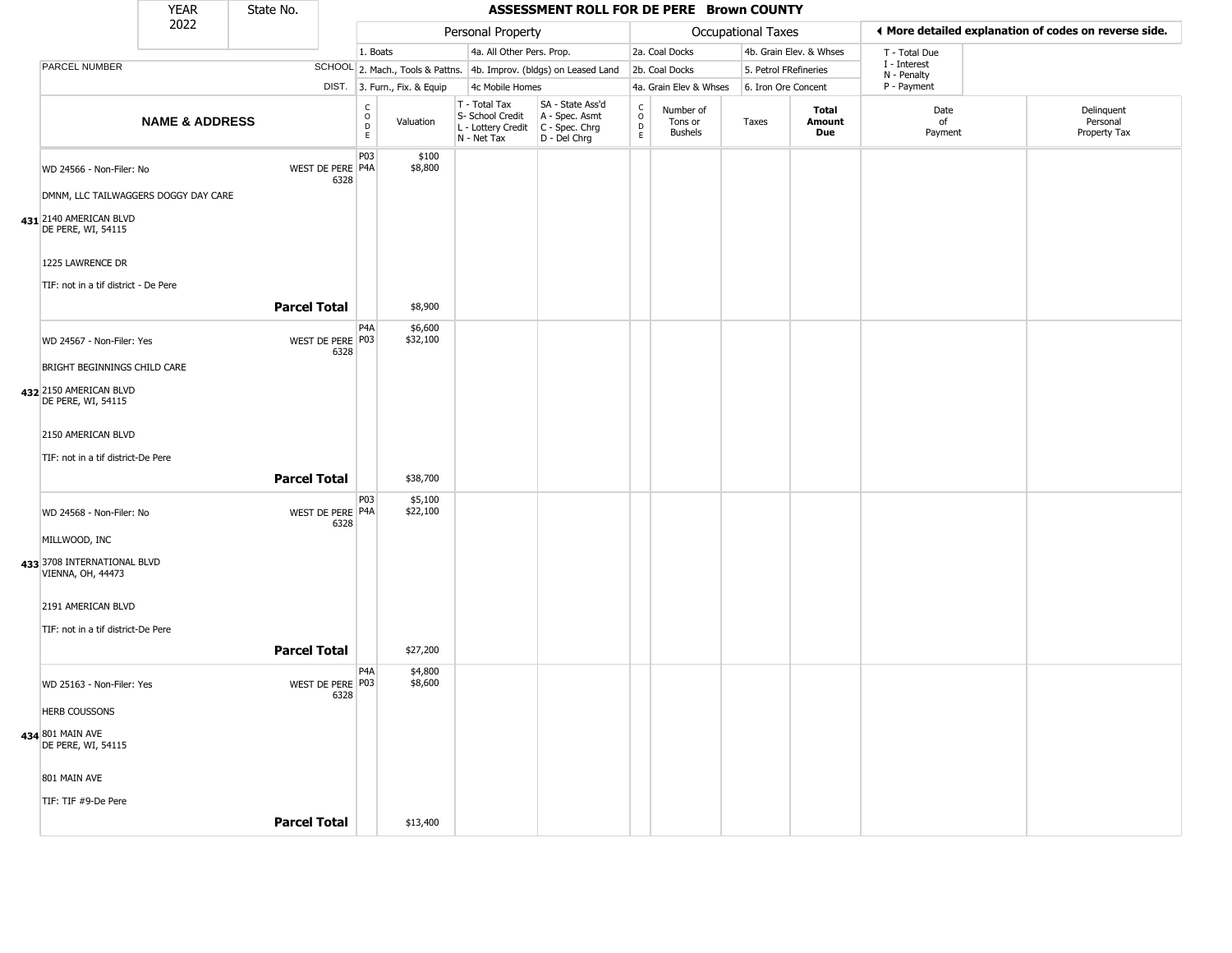|                                                | <b>YEAR</b>               | State No. |                          |                                                  |                              |                                                                        | ASSESSMENT ROLL FOR DE PERE Brown COUNTY                               |                                                 |                                        |                           |                         |                             |                                                       |
|------------------------------------------------|---------------------------|-----------|--------------------------|--------------------------------------------------|------------------------------|------------------------------------------------------------------------|------------------------------------------------------------------------|-------------------------------------------------|----------------------------------------|---------------------------|-------------------------|-----------------------------|-------------------------------------------------------|
|                                                | 2022                      |           |                          |                                                  |                              | Personal Property                                                      |                                                                        |                                                 |                                        | <b>Occupational Taxes</b> |                         |                             | I More detailed explanation of codes on reverse side. |
|                                                |                           |           |                          | 1. Boats                                         |                              | 4a. All Other Pers. Prop.                                              |                                                                        |                                                 | 2a. Coal Docks                         |                           | 4b. Grain Elev. & Whses | T - Total Due               |                                                       |
| PARCEL NUMBER                                  |                           |           |                          |                                                  |                              |                                                                        | SCHOOL 2. Mach., Tools & Pattns. 4b. Improv. (bldgs) on Leased Land    |                                                 | 2b. Coal Docks                         |                           | 5. Petrol FRefineries   | I - Interest<br>N - Penalty |                                                       |
|                                                |                           |           |                          |                                                  | DIST. 3. Furn., Fix. & Equip | 4c Mobile Homes                                                        |                                                                        |                                                 | 4a. Grain Elev & Whses                 |                           | 6. Iron Ore Concent     | P - Payment                 |                                                       |
|                                                | <b>NAME &amp; ADDRESS</b> |           |                          | $_{\rm o}^{\rm c}$<br>$\mathsf D$<br>$\mathsf E$ | Valuation                    | T - Total Tax<br>S- School Credit<br>L - Lottery Credit<br>N - Net Tax | SA - State Ass'd<br>A - Spec. Asmt<br>$C - Spec. Chrg$<br>D - Del Chrg | $\begin{array}{c} C \\ O \\ D \\ E \end{array}$ | Number of<br>Tons or<br><b>Bushels</b> | Taxes                     | Total<br>Amount<br>Due  | Date<br>of<br>Payment       | Delinquent<br>Personal<br>Property Tax                |
| WD 25165 - Non-Filer: Yes<br>MAYTAG LAUNDROMAT |                           |           | WEST DE PERE P03<br>6328 | P4A                                              | \$300<br>\$3,600             |                                                                        |                                                                        |                                                 |                                        |                           |                         |                             |                                                       |
|                                                |                           |           |                          |                                                  |                              |                                                                        |                                                                        |                                                 |                                        |                           |                         |                             |                                                       |
| 435 950 MAIN AVE STE B<br>DE PERE, WI, 54115   |                           |           |                          |                                                  |                              |                                                                        |                                                                        |                                                 |                                        |                           |                         |                             |                                                       |
| 950 MAIN AVE STE B                             |                           |           |                          |                                                  |                              |                                                                        |                                                                        |                                                 |                                        |                           |                         |                             |                                                       |
| TIF: TIF #13-De Pere                           |                           |           | <b>Parcel Total</b>      |                                                  | \$3,900                      |                                                                        |                                                                        |                                                 |                                        |                           |                         |                             |                                                       |
| WD 25166 - Non-Filer: No                       |                           |           | WEST DE PERE             | P03                                              | \$5,000                      |                                                                        |                                                                        |                                                 |                                        |                           |                         |                             |                                                       |
| TMART OPERERATION 1, LLC DUNKIN DONUTS         |                           |           | 6328                     |                                                  |                              |                                                                        |                                                                        |                                                 |                                        |                           |                         |                             |                                                       |
| 436 PO BOX 120<br>WISCONSIN DELLS, WI, 53965   |                           |           |                          |                                                  |                              |                                                                        |                                                                        |                                                 |                                        |                           |                         |                             |                                                       |
| 950 MAIN AVE                                   |                           |           |                          |                                                  |                              |                                                                        |                                                                        |                                                 |                                        |                           |                         |                             |                                                       |
| TIF: TIF #13-De Pere                           |                           |           |                          |                                                  |                              |                                                                        |                                                                        |                                                 |                                        |                           |                         |                             |                                                       |
| WD 25167 - Non-Filer: No                       |                           |           | WEST DE PERE P03<br>6328 | P4A                                              | \$6,100<br>\$21,000          |                                                                        |                                                                        |                                                 |                                        |                           |                         |                             |                                                       |
| CAPITAL CREDIT UNION                           |                           |           |                          |                                                  |                              |                                                                        |                                                                        |                                                 |                                        |                           |                         |                             |                                                       |
| 437 PO BOX 2526<br>GREEN BAY, WI, 54306        |                           |           |                          |                                                  |                              |                                                                        |                                                                        |                                                 |                                        |                           |                         |                             |                                                       |
| 108 S FIFTH ST                                 |                           |           |                          |                                                  |                              |                                                                        |                                                                        |                                                 |                                        |                           |                         |                             |                                                       |
| TIF: TIF #9-De Pere                            |                           |           |                          |                                                  |                              |                                                                        |                                                                        |                                                 |                                        |                           |                         |                             |                                                       |
|                                                |                           |           | <b>Parcel Total</b>      |                                                  | \$27,100                     |                                                                        |                                                                        |                                                 |                                        |                           |                         |                             |                                                       |
| WD 25168 - Non-Filer: Yes                      |                           |           | WEST DE PERE<br>6328     | P03                                              | \$15,700                     |                                                                        |                                                                        |                                                 |                                        |                           |                         |                             |                                                       |
| RESOURCE ONE REALTY                            |                           |           |                          |                                                  |                              |                                                                        |                                                                        |                                                 |                                        |                           |                         |                             |                                                       |
| 438 1740 E MATTHEW DR<br>DE PERE, WI, 54115    |                           |           |                          |                                                  |                              |                                                                        |                                                                        |                                                 |                                        |                           |                         |                             |                                                       |
| 1740 E MATTHEW DR                              |                           |           |                          |                                                  |                              |                                                                        |                                                                        |                                                 |                                        |                           |                         |                             |                                                       |
| TIF: not in a tif district - De Pere           |                           |           |                          |                                                  |                              |                                                                        |                                                                        |                                                 |                                        |                           |                         |                             |                                                       |
| WD 25169 - Non-Filer: Yes                      |                           |           | WEST DE PERE<br>6328     | P03                                              | \$86,900                     |                                                                        |                                                                        |                                                 |                                        |                           |                         |                             |                                                       |
| WASEDA FARM, LLC                               |                           |           |                          |                                                  |                              |                                                                        |                                                                        |                                                 |                                        |                           |                         |                             |                                                       |
| 439 PO BOX 22074<br>GREEN BAY, WI, 54305-2074  |                           |           |                          |                                                  |                              |                                                                        |                                                                        |                                                 |                                        |                           |                         |                             |                                                       |
| 330 REID ST                                    |                           |           |                          |                                                  |                              |                                                                        |                                                                        |                                                 |                                        |                           |                         |                             |                                                       |
| TIF: TIF #9-De Pere                            |                           |           |                          |                                                  |                              |                                                                        |                                                                        |                                                 |                                        |                           |                         |                             |                                                       |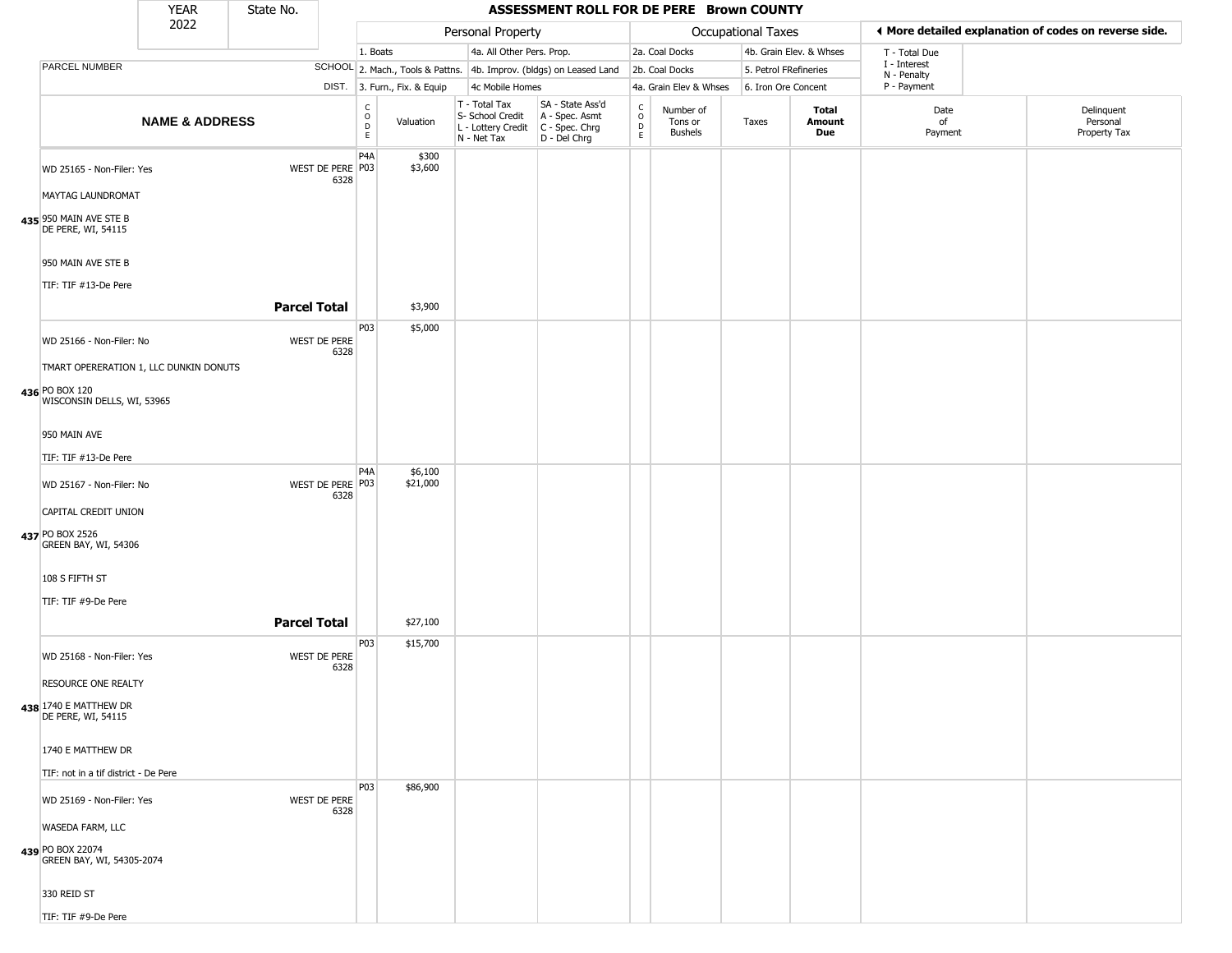|                                                                                   | <b>YEAR</b>               | State No.           |                                                          |                              |                                                  | ASSESSMENT ROLL FOR DE PERE Brown COUNTY                                                  |                                          |                                        |                       |                               |                             |                                                       |
|-----------------------------------------------------------------------------------|---------------------------|---------------------|----------------------------------------------------------|------------------------------|--------------------------------------------------|-------------------------------------------------------------------------------------------|------------------------------------------|----------------------------------------|-----------------------|-------------------------------|-----------------------------|-------------------------------------------------------|
|                                                                                   | 2022                      |                     |                                                          |                              | Personal Property                                |                                                                                           |                                          |                                        | Occupational Taxes    |                               |                             | ♦ More detailed explanation of codes on reverse side. |
|                                                                                   |                           |                     | 1. Boats                                                 |                              | 4a. All Other Pers. Prop.                        |                                                                                           |                                          | 2a. Coal Docks                         |                       | 4b. Grain Elev. & Whses       | T - Total Due               |                                                       |
| PARCEL NUMBER                                                                     |                           |                     |                                                          |                              |                                                  | SCHOOL 2. Mach., Tools & Pattns. 4b. Improv. (bldgs) on Leased Land                       |                                          | 2b. Coal Docks                         | 5. Petrol FRefineries |                               | I - Interest<br>N - Penalty |                                                       |
|                                                                                   |                           |                     |                                                          | DIST. 3. Furn., Fix. & Equip | 4c Mobile Homes                                  |                                                                                           |                                          | 4a. Grain Elev & Whses                 | 6. Iron Ore Concent   |                               | P - Payment                 |                                                       |
|                                                                                   | <b>NAME &amp; ADDRESS</b> |                     | $\begin{matrix} 0 \\ 0 \\ D \end{matrix}$<br>$\mathsf E$ | Valuation                    | T - Total Tax<br>S- School Credit<br>N - Net Tax | SA - State Ass'd<br>A - Spec. Asmt<br>L - Lottery Credit   C - Spec. Chrg<br>D - Del Chrg | $\rm _o^C$<br>$\mathsf D$<br>$\mathsf E$ | Number of<br>Tons or<br><b>Bushels</b> | Taxes                 | <b>Total</b><br>Amount<br>Due | Date<br>of<br>Payment       | Delinquent<br>Personal<br>Property Tax                |
| WD 25171 - Non-Filer: No                                                          |                           |                     | P <sub>4</sub> A<br>WEST DE PERE P03<br>6328             | \$200<br>\$2,900             |                                                  |                                                                                           |                                          |                                        |                       |                               |                             |                                                       |
| HOME INTERIORS, INC HOME INTERIORS CARPET STORE                                   |                           |                     |                                                          |                              |                                                  |                                                                                           |                                          |                                        |                       |                               |                             |                                                       |
| 440 500 LEONARD ST<br>DEPERE, WI, 54115                                           |                           |                     |                                                          |                              |                                                  |                                                                                           |                                          |                                        |                       |                               |                             |                                                       |
| 500 LEONARD ST<br>TIF: not in a tif district - De Pere                            |                           |                     |                                                          |                              |                                                  |                                                                                           |                                          |                                        |                       |                               |                             |                                                       |
|                                                                                   |                           | <b>Parcel Total</b> |                                                          | \$3,100                      |                                                  |                                                                                           |                                          |                                        |                       |                               |                             |                                                       |
| WD 25178 - Non-Filer: No                                                          |                           |                     | P <sub>03</sub><br>WEST DE PERE<br>6328                  | \$400                        |                                                  |                                                                                           |                                          |                                        |                       |                               |                             |                                                       |
| CONOPCO, INC                                                                      |                           |                     |                                                          |                              |                                                  |                                                                                           |                                          |                                        |                       |                               |                             |                                                       |
| 441 PO BOX 4747<br>OAK BROOK, IL, 60522                                           |                           |                     |                                                          |                              |                                                  |                                                                                           |                                          |                                        |                       |                               |                             |                                                       |
| 1001 MAIN ST                                                                      |                           |                     |                                                          |                              |                                                  |                                                                                           |                                          |                                        |                       |                               |                             |                                                       |
| TIF: TIF #13-De Pere                                                              |                           |                     |                                                          |                              |                                                  |                                                                                           |                                          |                                        |                       |                               |                             |                                                       |
| WD 25182 - Non-Filer: No                                                          |                           |                     | P <sub>4</sub> A<br>WEST DE PERE P03<br>6328             | \$2,200<br>\$16,500          |                                                  |                                                                                           |                                          |                                        |                       |                               |                             |                                                       |
| KOCKEN CHRIOPRACTIC, LLC                                                          |                           |                     |                                                          |                              |                                                  |                                                                                           |                                          |                                        |                       |                               |                             |                                                       |
| 442 920 MAIN AVE STE B<br>DE PERE, WI, 54115                                      |                           |                     |                                                          |                              |                                                  |                                                                                           |                                          |                                        |                       |                               |                             |                                                       |
| 920 MAIN AVE STE B                                                                |                           |                     |                                                          |                              |                                                  |                                                                                           |                                          |                                        |                       |                               |                             |                                                       |
| TIF: TIF #13-De Pere                                                              |                           | <b>Parcel Total</b> |                                                          | \$18,700                     |                                                  |                                                                                           |                                          |                                        |                       |                               |                             |                                                       |
| WD 25183 - Non-Filer: No                                                          |                           |                     | P03<br>WEST DE PERE P4A<br>6328                          | \$5,000<br>\$7,000           |                                                  |                                                                                           |                                          |                                        |                       |                               |                             |                                                       |
| SMOOTH MONEY OF DE PERE, LLC DBA: TOPPERS PIZZA                                   |                           |                     |                                                          |                              |                                                  |                                                                                           |                                          |                                        |                       |                               |                             |                                                       |
| 443 1047 NORTHCREEK DRIVE<br>NEENAH, WI, 54956                                    |                           |                     |                                                          |                              |                                                  |                                                                                           |                                          |                                        |                       |                               |                             |                                                       |
| 486 MAIN AVE                                                                      |                           |                     |                                                          |                              |                                                  |                                                                                           |                                          |                                        |                       |                               |                             |                                                       |
| TIF: TIF #9-De Pere                                                               |                           | <b>Parcel Total</b> |                                                          | \$12,000                     |                                                  |                                                                                           |                                          |                                        |                       |                               |                             |                                                       |
|                                                                                   |                           |                     | P <sub>4</sub> A                                         | \$400<br>\$1,200             |                                                  |                                                                                           |                                          |                                        |                       |                               |                             |                                                       |
| WD 25184 - Non-Filer: No<br>SALON MANAGEMENT ENTERPRISES CORP DBA NEWSTYLE SALONS |                           |                     | WEST DE PERE P03<br>6328                                 |                              |                                                  |                                                                                           |                                          |                                        |                       |                               |                             |                                                       |
| 444 2319 E GLENHURST LANE<br>APPLETON, WI, 54913                                  |                           |                     |                                                          |                              |                                                  |                                                                                           |                                          |                                        |                       |                               |                             |                                                       |
| 1601 LAWRENCE DR                                                                  |                           |                     |                                                          |                              |                                                  |                                                                                           |                                          |                                        |                       |                               |                             |                                                       |
| TIF: not in a tif district - De Pere                                              |                           |                     |                                                          |                              |                                                  |                                                                                           |                                          |                                        |                       |                               |                             |                                                       |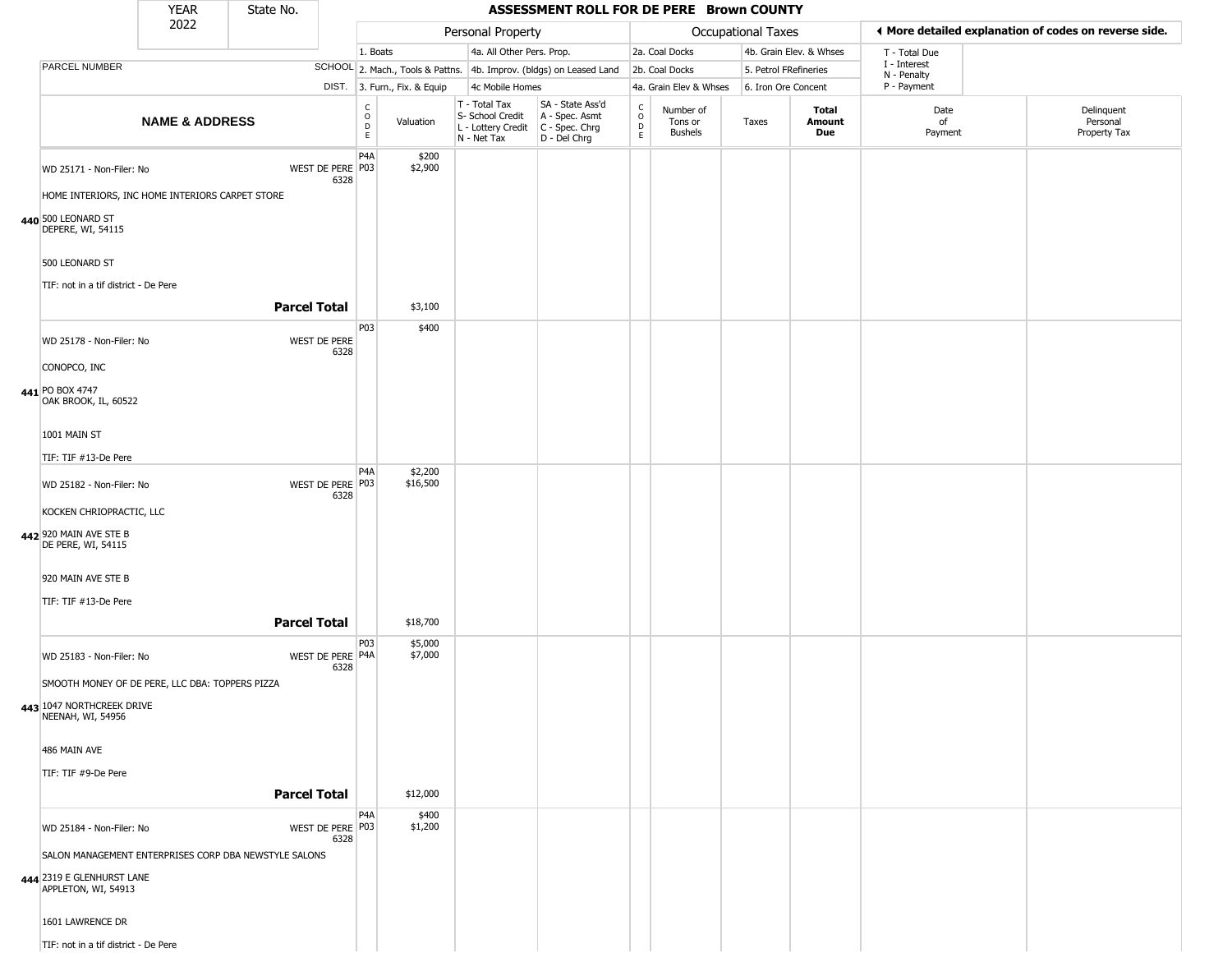|                                                                                       | <b>YEAR</b>               | State No.           |                          |                                              |                              |                                                                                         | ASSESSMENT ROLL FOR DE PERE Brown COUNTY                            |                                                |                                 |                       |                         |                             |                                                       |
|---------------------------------------------------------------------------------------|---------------------------|---------------------|--------------------------|----------------------------------------------|------------------------------|-----------------------------------------------------------------------------------------|---------------------------------------------------------------------|------------------------------------------------|---------------------------------|-----------------------|-------------------------|-----------------------------|-------------------------------------------------------|
|                                                                                       | 2022                      |                     |                          |                                              |                              | Personal Property                                                                       |                                                                     |                                                |                                 | Occupational Taxes    |                         |                             | ◀ More detailed explanation of codes on reverse side. |
|                                                                                       |                           |                     |                          | 1. Boats                                     |                              | 4a. All Other Pers. Prop.                                                               |                                                                     |                                                | 2a. Coal Docks                  |                       | 4b. Grain Elev. & Whses | T - Total Due               |                                                       |
| PARCEL NUMBER                                                                         |                           |                     |                          |                                              |                              |                                                                                         | SCHOOL 2. Mach., Tools & Pattns. 4b. Improv. (bldgs) on Leased Land |                                                | 2b. Coal Docks                  | 5. Petrol FRefineries |                         | I - Interest<br>N - Penalty |                                                       |
|                                                                                       |                           |                     |                          |                                              | DIST. 3. Furn., Fix. & Equip | 4c Mobile Homes                                                                         |                                                                     |                                                | 4a. Grain Elev & Whses          | 6. Iron Ore Concent   |                         | P - Payment                 |                                                       |
|                                                                                       | <b>NAME &amp; ADDRESS</b> |                     |                          | $\begin{array}{c}\nC \\ O \\ D\n\end{array}$ | Valuation                    | T - Total Tax<br>S- School Credit<br>L - Lottery Credit   C - Spec. Chrg<br>N - Net Tax | SA - State Ass'd<br>A - Spec. Asmt<br>D - Del Chrg                  | $\frac{C}{O}$<br>$\overline{D}$<br>$\mathsf E$ | Number of<br>Tons or<br>Bushels | Taxes                 | Total<br>Amount<br>Due  | Date<br>of<br>Payment       | Delinquent<br>Personal<br>Property Tax                |
|                                                                                       |                           | <b>Parcel Total</b> |                          |                                              | \$1,600                      |                                                                                         |                                                                     |                                                |                                 |                       |                         |                             |                                                       |
| WD 25185 - Non-Filer: No<br>IT CONNEXX, INC                                           |                           |                     | WEST DE PERE<br>6328     | P03                                          | \$11,200                     |                                                                                         |                                                                     |                                                |                                 |                       |                         |                             |                                                       |
| 445 313 MAIN AVE<br>DE PERE, WI, 54115                                                |                           |                     |                          |                                              |                              |                                                                                         |                                                                     |                                                |                                 |                       |                         |                             |                                                       |
| 313 MAIN AVE<br>TIF: TIF #9-De Pere                                                   |                           |                     |                          |                                              |                              |                                                                                         |                                                                     |                                                |                                 |                       |                         |                             |                                                       |
| WD 25186 - Non-Filer: No                                                              |                           |                     | WEST DE PERE<br>6328     | P03                                          | \$51,500                     |                                                                                         |                                                                     |                                                |                                 |                       |                         |                             |                                                       |
| UNISON CREDIT UNION<br>446 PO BOX 260<br>KAUKAUNA, WI, 54130                          |                           |                     |                          |                                              |                              |                                                                                         |                                                                     |                                                |                                 |                       |                         |                             |                                                       |
| 900 MAIN AVE                                                                          |                           |                     |                          |                                              |                              |                                                                                         |                                                                     |                                                |                                 |                       |                         |                             |                                                       |
| TIF: TIF #13-De Pere                                                                  |                           |                     |                          | P <sub>4</sub> A                             | \$2,100                      |                                                                                         |                                                                     |                                                |                                 |                       |                         |                             |                                                       |
| WD 25188 - Non-Filer: Yes                                                             |                           |                     | WEST DE PERE P03<br>6328 |                                              | \$18,300                     |                                                                                         |                                                                     |                                                |                                 |                       |                         |                             |                                                       |
| THE BRICK HOUSE<br>447 500 GRANT ST<br>DE PERE, WI, 54115                             |                           |                     |                          |                                              |                              |                                                                                         |                                                                     |                                                |                                 |                       |                         |                             |                                                       |
| 500 GRANT ST                                                                          |                           |                     |                          |                                              |                              |                                                                                         |                                                                     |                                                |                                 |                       |                         |                             |                                                       |
| TIF: TIF #5-De Pere                                                                   |                           | <b>Parcel Total</b> |                          |                                              | \$20,400                     |                                                                                         |                                                                     |                                                |                                 |                       |                         |                             |                                                       |
| WD 25783 - Non-Filer: No                                                              |                           |                     | WEST DE PERE P03<br>6328 | P <sub>4</sub> A                             | \$600<br>\$41,800            |                                                                                         |                                                                     |                                                |                                 |                       |                         |                             |                                                       |
| COMMUNICATIONS ENGINEERING COMPANY<br><b>448</b> 405 BOYSON RD<br>HIAWATHA, IA, 52233 |                           |                     |                          |                                              |                              |                                                                                         |                                                                     |                                                |                                 |                       |                         |                             |                                                       |
| 2200 AMERICAN BLVD                                                                    |                           |                     |                          |                                              |                              |                                                                                         |                                                                     |                                                |                                 |                       |                         |                             |                                                       |
| TIF: not in a tif district-De Pere                                                    |                           | <b>Parcel Total</b> |                          |                                              | \$42,400                     |                                                                                         |                                                                     |                                                |                                 |                       |                         |                             |                                                       |
| WD 25784 - Non-Filer: Yes                                                             |                           |                     | WEST DE PERE P03<br>6328 | P4A                                          | \$100<br>\$600               |                                                                                         |                                                                     |                                                |                                 |                       |                         |                             |                                                       |
| 345 MAIN PERSONAL TRAINING FOR WOMEN<br>449 345 MAIN AVE<br>DE PERE, WI, 54115        |                           |                     |                          |                                              |                              |                                                                                         |                                                                     |                                                |                                 |                       |                         |                             |                                                       |
| 345 MAIN AVE                                                                          |                           |                     |                          |                                              |                              |                                                                                         |                                                                     |                                                |                                 |                       |                         |                             |                                                       |
| TIF: TIF #9-De Pere                                                                   |                           |                     |                          |                                              |                              |                                                                                         |                                                                     |                                                |                                 |                       |                         |                             |                                                       |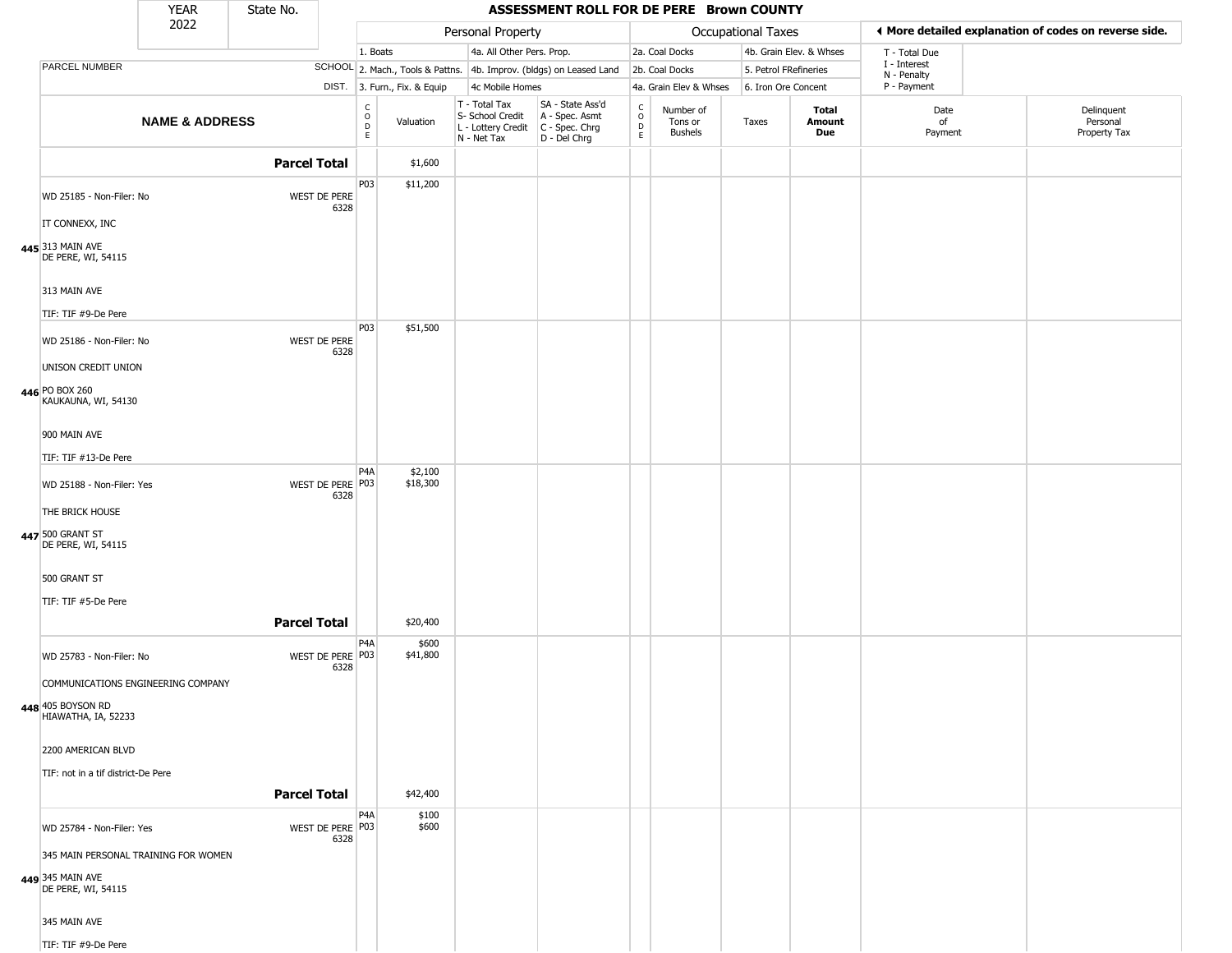|                                                              | <b>YEAR</b>               | State No.           |                          |                     |                              |                                                                                         | ASSESSMENT ROLL FOR DE PERE Brown COUNTY                            |                                                 |                                 |                       |                         |                             |                                                       |  |
|--------------------------------------------------------------|---------------------------|---------------------|--------------------------|---------------------|------------------------------|-----------------------------------------------------------------------------------------|---------------------------------------------------------------------|-------------------------------------------------|---------------------------------|-----------------------|-------------------------|-----------------------------|-------------------------------------------------------|--|
|                                                              | 2022                      |                     |                          |                     |                              | Personal Property                                                                       |                                                                     |                                                 |                                 | Occupational Taxes    |                         |                             | ♦ More detailed explanation of codes on reverse side. |  |
|                                                              |                           |                     |                          | 1. Boats            |                              | 4a. All Other Pers. Prop.                                                               |                                                                     |                                                 | 2a. Coal Docks                  |                       | 4b. Grain Elev. & Whses | T - Total Due               |                                                       |  |
| PARCEL NUMBER                                                |                           |                     |                          |                     |                              |                                                                                         | SCHOOL 2. Mach., Tools & Pattns. 4b. Improv. (bldgs) on Leased Land |                                                 | 2b. Coal Docks                  | 5. Petrol FRefineries |                         | I - Interest<br>N - Penalty |                                                       |  |
|                                                              |                           |                     |                          |                     | DIST. 3. Furn., Fix. & Equip | 4c Mobile Homes                                                                         |                                                                     |                                                 | 4a. Grain Elev & Whses          | 6. Iron Ore Concent   |                         | P - Payment                 |                                                       |  |
|                                                              | <b>NAME &amp; ADDRESS</b> |                     |                          | $\overline{0}$<br>E | Valuation                    | T - Total Tax<br>S- School Credit<br>L - Lottery Credit   C - Spec. Chrg<br>N - Net Tax | SA - State Ass'd<br>A - Spec. Asmt<br>D - Del Chrg                  | $\begin{array}{c} C \\ O \\ D \\ E \end{array}$ | Number of<br>Tons or<br>Bushels | Taxes                 | Total<br>Amount<br>Due  | Date<br>of<br>Payment       | Delinquent<br>Personal<br>Property Tax                |  |
|                                                              |                           | <b>Parcel Total</b> |                          |                     | \$700                        |                                                                                         |                                                                     |                                                 |                                 |                       |                         |                             |                                                       |  |
| WD 25787 - Non-Filer: Yes                                    |                           |                     | WEST DE PERE<br>6328     | P03                 | \$5,800                      |                                                                                         |                                                                     |                                                 |                                 |                       |                         |                             |                                                       |  |
| JENSTAR YOGA & DANCE                                         |                           |                     |                          |                     |                              |                                                                                         |                                                                     |                                                 |                                 |                       |                         |                             |                                                       |  |
| 450 365 MAIN AVE, STE A<br>DE PERE, WI, 54115                |                           |                     |                          |                     |                              |                                                                                         |                                                                     |                                                 |                                 |                       |                         |                             |                                                       |  |
| 365 MAIN AVE, STE A                                          |                           |                     |                          |                     |                              |                                                                                         |                                                                     |                                                 |                                 |                       |                         |                             |                                                       |  |
| TIF: TIF #9-De Pere                                          |                           |                     |                          | P03                 | \$21,100                     |                                                                                         |                                                                     |                                                 |                                 |                       |                         |                             |                                                       |  |
| WD 25788 - Non-Filer: Yes                                    |                           |                     | WEST DE PERE<br>6328     |                     |                              |                                                                                         |                                                                     |                                                 |                                 |                       |                         |                             |                                                       |  |
| LONG BRANCH SALOON<br>451 334 MAIN AVE<br>DE PERE, WI, 54115 |                           |                     |                          |                     |                              |                                                                                         |                                                                     |                                                 |                                 |                       |                         |                             |                                                       |  |
| 334 MAIN AVE                                                 |                           |                     |                          |                     |                              |                                                                                         |                                                                     |                                                 |                                 |                       |                         |                             |                                                       |  |
| TIF: TIF #9-De Pere                                          |                           |                     |                          |                     |                              |                                                                                         |                                                                     |                                                 |                                 |                       |                         |                             |                                                       |  |
| WD 25793 - Non-Filer: Yes                                    |                           |                     | WEST DE PERE<br>6328     | P03                 | \$7,400                      |                                                                                         |                                                                     |                                                 |                                 |                       |                         |                             |                                                       |  |
| STUDIO ROUGE PHOTOGRAPHY                                     |                           |                     |                          |                     |                              |                                                                                         |                                                                     |                                                 |                                 |                       |                         |                             |                                                       |  |
| 452 920 HELENA ST<br>DE PERE, WI, 54115                      |                           |                     |                          |                     |                              |                                                                                         |                                                                     |                                                 |                                 |                       |                         |                             |                                                       |  |
| 407 MAIN AVE                                                 |                           |                     |                          |                     |                              |                                                                                         |                                                                     |                                                 |                                 |                       |                         |                             |                                                       |  |
| TIF: TIF #9-De Pere                                          |                           |                     |                          |                     |                              |                                                                                         |                                                                     |                                                 |                                 |                       |                         |                             |                                                       |  |
| WD 25794 - Non-Filer: Yes                                    |                           |                     | WEST DE PERE<br>6328     | P03                 | \$51,400                     |                                                                                         |                                                                     |                                                 |                                 |                       |                         |                             |                                                       |  |
| THE CUPCAKE COUTURE                                          |                           |                     |                          |                     |                              |                                                                                         |                                                                     |                                                 |                                 |                       |                         |                             |                                                       |  |
| 453 310 MAIN AVE<br>DE PERE, WI, 54115                       |                           |                     |                          |                     |                              |                                                                                         |                                                                     |                                                 |                                 |                       |                         |                             |                                                       |  |
| 310 MAIN AVE                                                 |                           |                     |                          |                     |                              |                                                                                         |                                                                     |                                                 |                                 |                       |                         |                             |                                                       |  |
| TIF: TIF #9-De Pere                                          |                           |                     |                          |                     |                              |                                                                                         |                                                                     |                                                 |                                 |                       |                         |                             |                                                       |  |
| WD 25796 - Non-Filer: Yes                                    |                           |                     | WEST DE PERE P03<br>6328 | P <sub>4</sub> A    | \$100<br>\$1,600             |                                                                                         |                                                                     |                                                 |                                 |                       |                         |                             |                                                       |  |
| <b>WS ENTERPRISES</b>                                        |                           |                     |                          |                     |                              |                                                                                         |                                                                     |                                                 |                                 |                       |                         |                             |                                                       |  |
| 454 PO BOX 5991<br>DEPERE, WI, 54115                         |                           |                     |                          |                     |                              |                                                                                         |                                                                     |                                                 |                                 |                       |                         |                             |                                                       |  |
| 809 MAIN AVE                                                 |                           |                     |                          |                     |                              |                                                                                         |                                                                     |                                                 |                                 |                       |                         |                             |                                                       |  |
| TIF: not in a tif district - De Pere                         |                           |                     |                          |                     |                              |                                                                                         |                                                                     |                                                 |                                 |                       |                         |                             |                                                       |  |
|                                                              |                           | <b>Parcel Total</b> |                          |                     | \$1,700                      |                                                                                         |                                                                     |                                                 |                                 |                       |                         |                             |                                                       |  |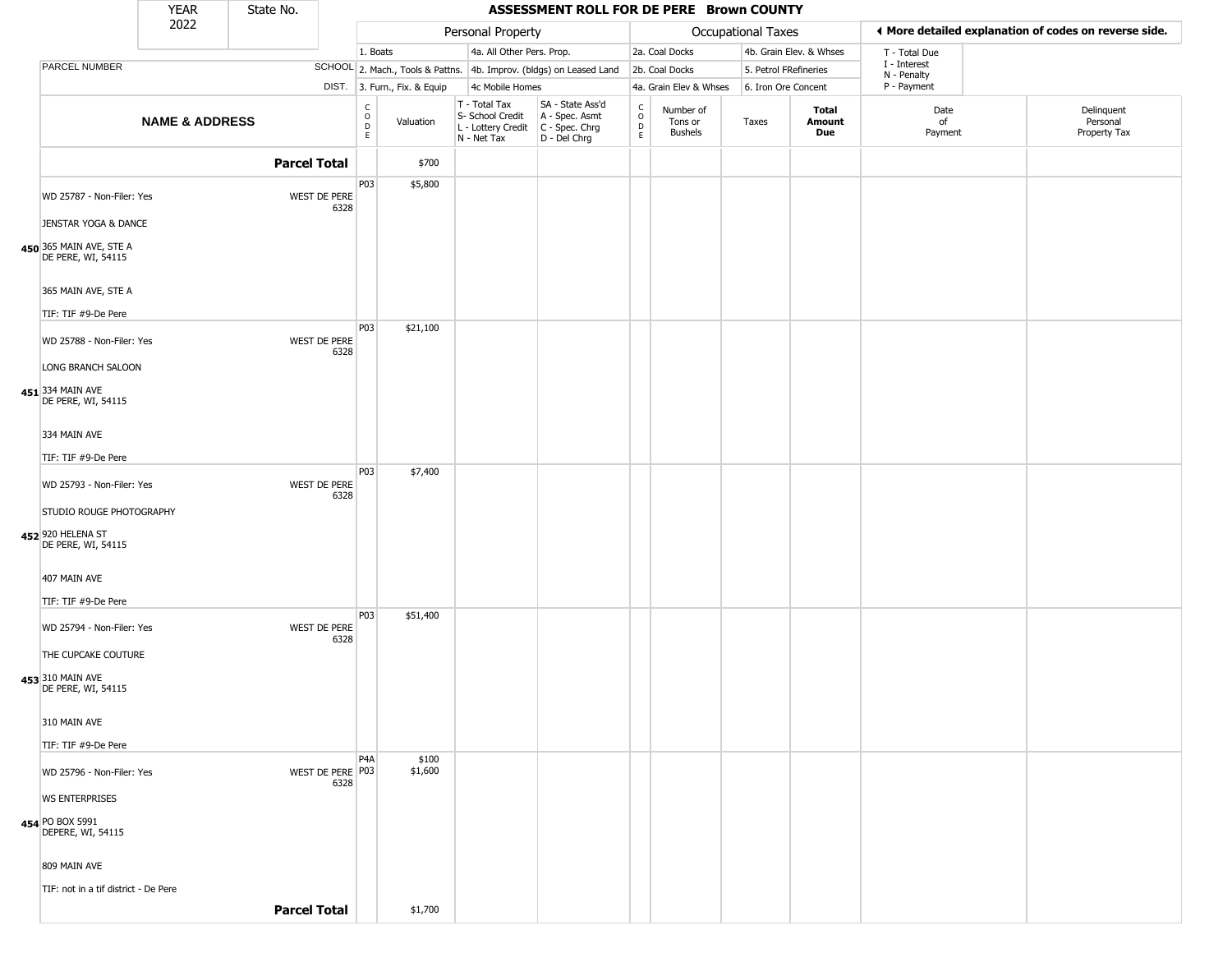|                                                                                                     | <b>YEAR</b>               | State No.           |                             |                                                |                              |                                                                        | ASSESSMENT ROLL FOR DE PERE Brown COUNTY                               |                                      |                                        |                           |                         |                             |                                                       |
|-----------------------------------------------------------------------------------------------------|---------------------------|---------------------|-----------------------------|------------------------------------------------|------------------------------|------------------------------------------------------------------------|------------------------------------------------------------------------|--------------------------------------|----------------------------------------|---------------------------|-------------------------|-----------------------------|-------------------------------------------------------|
|                                                                                                     | 2022                      |                     |                             |                                                |                              | Personal Property                                                      |                                                                        |                                      |                                        | <b>Occupational Taxes</b> |                         |                             | I More detailed explanation of codes on reverse side. |
|                                                                                                     |                           |                     |                             | 1. Boats                                       |                              | 4a. All Other Pers. Prop.                                              |                                                                        |                                      | 2a. Coal Docks                         |                           | 4b. Grain Elev. & Whses | T - Total Due               |                                                       |
| PARCEL NUMBER                                                                                       |                           |                     |                             |                                                |                              |                                                                        | SCHOOL 2. Mach., Tools & Pattns. 4b. Improv. (bldgs) on Leased Land    |                                      | 2b. Coal Docks                         | 5. Petrol FRefineries     |                         | I - Interest<br>N - Penalty |                                                       |
|                                                                                                     |                           |                     |                             |                                                | DIST. 3. Furn., Fix. & Equip | 4c Mobile Homes                                                        |                                                                        |                                      | 4a. Grain Elev & Whses                 | 6. Iron Ore Concent       |                         | P - Payment                 |                                                       |
|                                                                                                     | <b>NAME &amp; ADDRESS</b> |                     |                             | C<br>$\mathsf O$<br>$\mathsf D$<br>$\mathsf E$ | Valuation                    | T - Total Tax<br>S- School Credit<br>L - Lottery Credit<br>N - Net Tax | SA - State Ass'd<br>A - Spec. Asmt<br>$C - Spec. Chrg$<br>D - Del Chrg | C<br>$\mathsf O$<br>D<br>$\mathsf E$ | Number of<br>Tons or<br><b>Bushels</b> | Taxes                     | Total<br>Amount<br>Due  | Date<br>of<br>Payment       | Delinquent<br>Personal<br>Property Tax                |
| WD 25797 - Non-Filer: No<br>SPECTRUM MID-AMERICA, LLC C/O CHARTER COMMUNICATIONS TAX<br><b>DEPT</b> |                           |                     | WEST DE PERE<br>6328        | P03                                            | \$4,400                      |                                                                        |                                                                        |                                      |                                        |                           |                         |                             |                                                       |
| 455 PO BOX 7467<br>CHARLOTTE, NC, 28241                                                             |                           |                     |                             |                                                |                              |                                                                        |                                                                        |                                      |                                        |                           |                         |                             |                                                       |
| <b>VARIOUS</b>                                                                                      |                           |                     |                             |                                                |                              |                                                                        |                                                                        |                                      |                                        |                           |                         |                             |                                                       |
| TIF: not in a tif district - De Pere                                                                |                           |                     |                             | P03                                            | \$14,600                     |                                                                        |                                                                        |                                      |                                        |                           |                         |                             |                                                       |
| WD 25798 - Non-Filer: Yes<br><b>CERTAPRO PAINTERS</b>                                               |                           |                     | <b>WEST DE PERE</b><br>6328 |                                                |                              |                                                                        |                                                                        |                                      |                                        |                           |                         |                             |                                                       |
| 456 785 SCHEURING RD, STE C<br>DE PERE, WI, 54115                                                   |                           |                     |                             |                                                |                              |                                                                        |                                                                        |                                      |                                        |                           |                         |                             |                                                       |
| 785 SCHEURING RD, STE C                                                                             |                           |                     |                             |                                                |                              |                                                                        |                                                                        |                                      |                                        |                           |                         |                             |                                                       |
| TIF: not in a tif district - De Pere                                                                |                           |                     |                             |                                                |                              |                                                                        |                                                                        |                                      |                                        |                           |                         |                             |                                                       |
| WD 25799 - Non-Filer: No                                                                            |                           |                     | WEST DE PERE P03<br>6328    | P4A                                            | \$100<br>\$4,500             |                                                                        |                                                                        |                                      |                                        |                           |                         |                             |                                                       |
| KK SEW & VAC INC                                                                                    |                           |                     |                             |                                                |                              |                                                                        |                                                                        |                                      |                                        |                           |                         |                             |                                                       |
| 457 815 MAIN AVE<br>DE PERE, WI, 54115                                                              |                           |                     |                             |                                                |                              |                                                                        |                                                                        |                                      |                                        |                           |                         |                             |                                                       |
| 815 MAIN AVE                                                                                        |                           |                     |                             |                                                |                              |                                                                        |                                                                        |                                      |                                        |                           |                         |                             |                                                       |
| TIF: not in a tif district - De Pere                                                                |                           |                     |                             |                                                |                              |                                                                        |                                                                        |                                      |                                        |                           |                         |                             |                                                       |
|                                                                                                     |                           | <b>Parcel Total</b> |                             |                                                | \$4,600                      |                                                                        |                                                                        |                                      |                                        |                           |                         |                             |                                                       |
| WD 25801 - Non-Filer: Yes                                                                           |                           |                     | <b>WEST DE PERE</b><br>6328 | P03                                            | \$14,500                     |                                                                        |                                                                        |                                      |                                        |                           |                         |                             |                                                       |
| HEAVEN NAILS & SPA                                                                                  |                           |                     |                             |                                                |                              |                                                                        |                                                                        |                                      |                                        |                           |                         |                             |                                                       |
| 458 950 MAIN AVE, STE C<br>DE PERE, WI, 54115                                                       |                           |                     |                             |                                                |                              |                                                                        |                                                                        |                                      |                                        |                           |                         |                             |                                                       |
| 950 MAIN AVE, STE C                                                                                 |                           |                     |                             |                                                |                              |                                                                        |                                                                        |                                      |                                        |                           |                         |                             |                                                       |
| TIF: TIF #13-De Pere                                                                                |                           |                     |                             | P4A                                            | \$100                        |                                                                        |                                                                        |                                      |                                        |                           |                         |                             |                                                       |
| WD 25802 - Non-Filer: No                                                                            |                           |                     | WEST DE PERE P03<br>6328    |                                                | \$3,300                      |                                                                        |                                                                        |                                      |                                        |                           |                         |                             |                                                       |
| ALLSTATE INSURANCE MATT PRILL AGENCY, LLC                                                           |                           |                     |                             |                                                |                              |                                                                        |                                                                        |                                      |                                        |                           |                         |                             |                                                       |
| 459 400 REID ST, STE I<br>DE PERE, WI, 54115                                                        |                           |                     |                             |                                                |                              |                                                                        |                                                                        |                                      |                                        |                           |                         |                             |                                                       |
| 400 REID ST, STE I                                                                                  |                           |                     |                             |                                                |                              |                                                                        |                                                                        |                                      |                                        |                           |                         |                             |                                                       |
| TIF: TIF #5-De Pere                                                                                 |                           |                     |                             |                                                |                              |                                                                        |                                                                        |                                      |                                        |                           |                         |                             |                                                       |
|                                                                                                     |                           | <b>Parcel Total</b> |                             |                                                | \$3,400                      |                                                                        |                                                                        |                                      |                                        |                           |                         |                             |                                                       |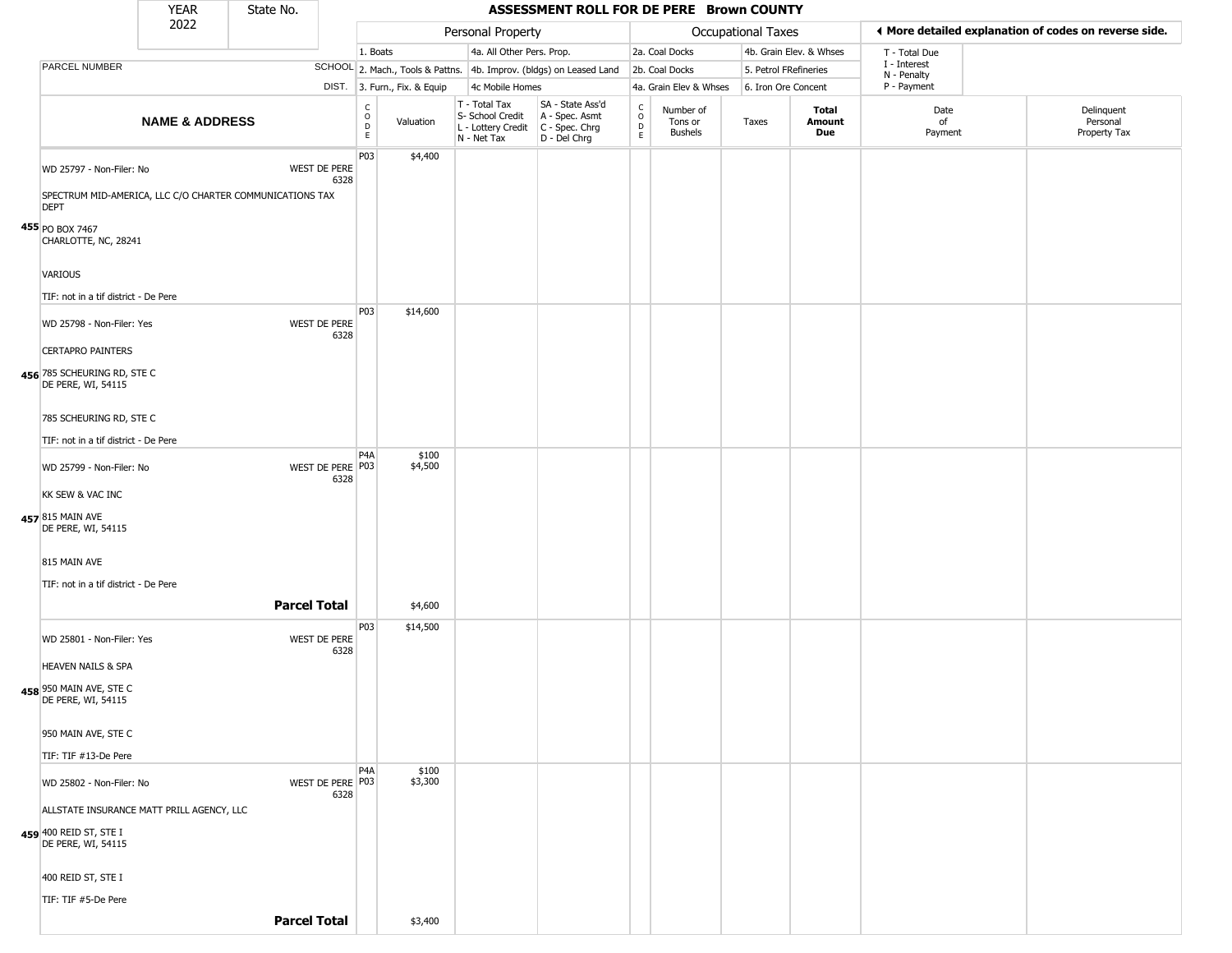|                                                           | <b>YEAR</b>               | State No.           |                          |                                                |                              |                                                                        | ASSESSMENT ROLL FOR DE PERE Brown COUNTY                               |                                                   |                                        |                       |                         |                                                       |                                        |
|-----------------------------------------------------------|---------------------------|---------------------|--------------------------|------------------------------------------------|------------------------------|------------------------------------------------------------------------|------------------------------------------------------------------------|---------------------------------------------------|----------------------------------------|-----------------------|-------------------------|-------------------------------------------------------|----------------------------------------|
|                                                           | 2022                      |                     |                          |                                                |                              | Personal Property                                                      |                                                                        |                                                   |                                        | Occupational Taxes    |                         | ◀ More detailed explanation of codes on reverse side. |                                        |
|                                                           |                           |                     |                          | 1. Boats                                       |                              | 4a. All Other Pers. Prop.                                              |                                                                        |                                                   | 2a. Coal Docks                         |                       | 4b. Grain Elev. & Whses | T - Total Due                                         |                                        |
| PARCEL NUMBER                                             |                           |                     |                          |                                                |                              |                                                                        | SCHOOL 2. Mach., Tools & Pattns. 4b. Improv. (bldgs) on Leased Land    |                                                   | 2b. Coal Docks                         | 5. Petrol FRefineries |                         | I - Interest<br>N - Penalty                           |                                        |
|                                                           |                           |                     |                          |                                                | DIST. 3. Furn., Fix. & Equip | 4c Mobile Homes                                                        |                                                                        |                                                   | 4a. Grain Elev & Whses                 | 6. Iron Ore Concent   |                         | P - Payment                                           |                                        |
|                                                           | <b>NAME &amp; ADDRESS</b> |                     |                          | $\begin{matrix} 0 \\ 0 \\ D \end{matrix}$<br>E | Valuation                    | T - Total Tax<br>S- School Credit<br>L - Lottery Credit<br>N - Net Tax | SA - State Ass'd<br>A - Spec. Asmt<br>$C - Spec. Chrg$<br>D - Del Chrg | $\begin{array}{c}\nC \\ O \\ D \\ E\n\end{array}$ | Number of<br>Tons or<br><b>Bushels</b> | Taxes                 | Total<br>Amount<br>Due  | Date<br>of<br>Payment                                 | Delinquent<br>Personal<br>Property Tax |
| WD 25806 - Non-Filer: No<br>SCHREIBER FOODS, INC          |                           |                     | WEST DE PERE P03<br>6328 | P <sub>4</sub> A                               | \$1,700<br>\$40,000          |                                                                        |                                                                        |                                                   |                                        |                       |                         |                                                       |                                        |
| 460 PO BOX 19010<br>GREEN BAY, WI, 54307                  |                           |                     |                          |                                                |                              |                                                                        |                                                                        |                                                   |                                        |                       |                         |                                                       |                                        |
| 1775 E MATTHEW DR<br>TIF: not in a tif district - De Pere |                           |                     |                          |                                                |                              |                                                                        |                                                                        |                                                   |                                        |                       |                         |                                                       |                                        |
|                                                           |                           | <b>Parcel Total</b> |                          |                                                | \$41,700                     |                                                                        |                                                                        |                                                   |                                        |                       |                         |                                                       |                                        |
| WD 25818 - Non-Filer: Yes                                 |                           |                     | WEST DE PERE P03<br>6328 | P <sub>4</sub> A                               | \$100<br>\$22,800            |                                                                        |                                                                        |                                                   |                                        |                       |                         |                                                       |                                        |
| CMA / FLODYNE / HYDRADYNE, INC                            |                           |                     |                          |                                                |                              |                                                                        |                                                                        |                                                   |                                        |                       |                         |                                                       |                                        |
| 461 2001 LAWRENCE DR, SUITE 100A<br>DE PERE, WI, 54115    |                           |                     |                          |                                                |                              |                                                                        |                                                                        |                                                   |                                        |                       |                         |                                                       |                                        |
| 2001 LAWRENCE DR, SUITE 100A                              |                           |                     |                          |                                                |                              |                                                                        |                                                                        |                                                   |                                        |                       |                         |                                                       |                                        |
| TIF: not in a tif district-De Pere                        |                           |                     |                          |                                                |                              |                                                                        |                                                                        |                                                   |                                        |                       |                         |                                                       |                                        |
|                                                           |                           | <b>Parcel Total</b> |                          |                                                | \$22,900                     |                                                                        |                                                                        |                                                   |                                        |                       |                         |                                                       |                                        |
| WD 26551 - Non-Filer: Yes                                 |                           |                     | WEST DE PERE<br>6328     | P03                                            | \$19,400                     |                                                                        |                                                                        |                                                   |                                        |                       |                         |                                                       |                                        |
| JULIE'S CAFE & CATERING                                   |                           |                     |                          |                                                |                              |                                                                        |                                                                        |                                                   |                                        |                       |                         |                                                       |                                        |
| 462 500 GRANT ST<br>DE PERE, WI, 54115                    |                           |                     |                          |                                                |                              |                                                                        |                                                                        |                                                   |                                        |                       |                         |                                                       |                                        |
| 500 GRANT ST                                              |                           |                     |                          |                                                |                              |                                                                        |                                                                        |                                                   |                                        |                       |                         |                                                       |                                        |
| TIF: TIF #5-De Pere                                       |                           |                     |                          |                                                |                              |                                                                        |                                                                        |                                                   |                                        |                       |                         |                                                       |                                        |
| WD 26556 - Non-Filer: Yes                                 |                           |                     | WEST DE PERE P03<br>6328 | P4A                                            | \$3,100<br>\$20,500          |                                                                        |                                                                        |                                                   |                                        |                       |                         |                                                       |                                        |
| <b>CREATIVE NAILS &amp; SPA</b>                           |                           |                     |                          |                                                |                              |                                                                        |                                                                        |                                                   |                                        |                       |                         |                                                       |                                        |
| 463 1002 MAIN AVE<br>DE PERE, WI, 54115                   |                           |                     |                          |                                                |                              |                                                                        |                                                                        |                                                   |                                        |                       |                         |                                                       |                                        |
| 1002 MAIN AVE                                             |                           |                     |                          |                                                |                              |                                                                        |                                                                        |                                                   |                                        |                       |                         |                                                       |                                        |
| TIF: TIF #13-De Pere                                      |                           | <b>Parcel Total</b> |                          |                                                | \$23,600                     |                                                                        |                                                                        |                                                   |                                        |                       |                         |                                                       |                                        |
|                                                           |                           |                     |                          | P03                                            | \$3,700                      |                                                                        |                                                                        |                                                   |                                        |                       |                         |                                                       |                                        |
| WD 26557 - Non-Filer: Yes                                 |                           |                     | WEST DE PERE<br>6328     |                                                |                              |                                                                        |                                                                        |                                                   |                                        |                       |                         |                                                       |                                        |
| <b>GRAYHAWK LEASING, LLC</b>                              |                           |                     |                          |                                                |                              |                                                                        |                                                                        |                                                   |                                        |                       |                         |                                                       |                                        |
| 464 1412 MAIN STREET<br>DALLAS, TX, 75202                 |                           |                     |                          |                                                |                              |                                                                        |                                                                        |                                                   |                                        |                       |                         |                                                       |                                        |
| <b>VARIOUS</b>                                            |                           |                     |                          |                                                |                              |                                                                        |                                                                        |                                                   |                                        |                       |                         |                                                       |                                        |
| TIF: not in a tif district - De Pere                      |                           |                     |                          |                                                |                              |                                                                        |                                                                        |                                                   |                                        |                       |                         |                                                       |                                        |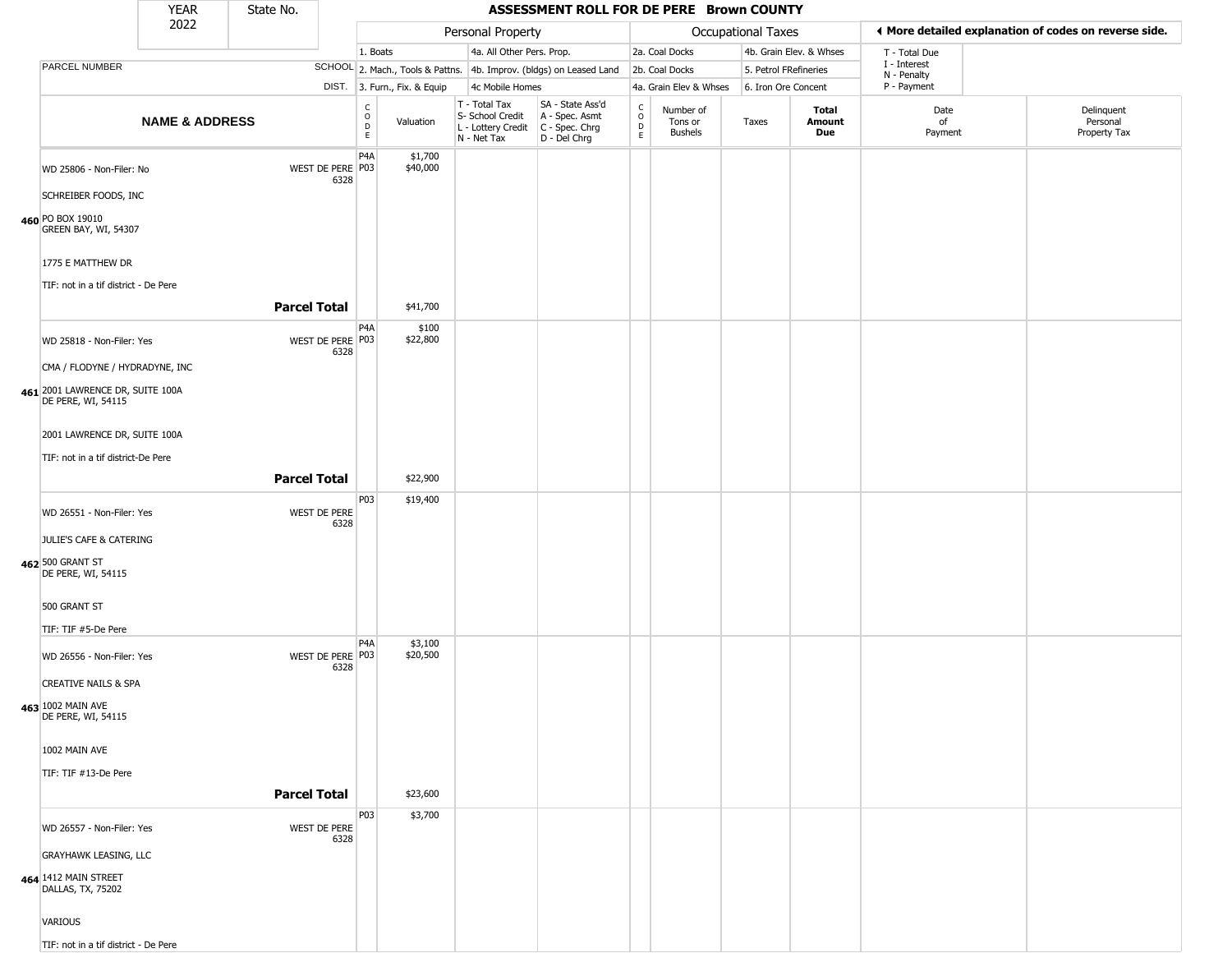|                                                           | <b>YEAR</b>                                | State No.           |      |                                                 |                              |                                                  | ASSESSMENT ROLL FOR DE PERE Brown COUNTY                                                  |                                  |                                        |                       |                         |                             |                                                       |
|-----------------------------------------------------------|--------------------------------------------|---------------------|------|-------------------------------------------------|------------------------------|--------------------------------------------------|-------------------------------------------------------------------------------------------|----------------------------------|----------------------------------------|-----------------------|-------------------------|-----------------------------|-------------------------------------------------------|
|                                                           | 2022                                       |                     |      |                                                 |                              | Personal Property                                |                                                                                           |                                  |                                        | Occupational Taxes    |                         |                             | ♦ More detailed explanation of codes on reverse side. |
|                                                           |                                            |                     |      | 1. Boats                                        |                              | 4a. All Other Pers. Prop.                        |                                                                                           |                                  | 2a. Coal Docks                         |                       | 4b. Grain Elev. & Whses | T - Total Due               |                                                       |
| PARCEL NUMBER                                             |                                            |                     |      |                                                 |                              |                                                  | SCHOOL 2. Mach., Tools & Pattns. 4b. Improv. (bldgs) on Leased Land                       |                                  | 2b. Coal Docks                         | 5. Petrol FRefineries |                         | I - Interest<br>N - Penalty |                                                       |
|                                                           |                                            |                     |      |                                                 | DIST. 3. Furn., Fix. & Equip | 4c Mobile Homes                                  |                                                                                           |                                  | 4a. Grain Elev & Whses                 | 6. Iron Ore Concent   |                         | P - Payment                 |                                                       |
|                                                           | <b>NAME &amp; ADDRESS</b>                  |                     |      | $\rm_{o}^{\rm c}$<br>$\mathsf D$<br>$\mathsf E$ | Valuation                    | T - Total Tax<br>S- School Credit<br>N - Net Tax | SA - State Ass'd<br>A - Spec. Asmt<br>L - Lottery Credit   C - Spec. Chrg<br>D - Del Chrg | C<br>$\circ$<br>$\mathsf D$<br>E | Number of<br>Tons or<br><b>Bushels</b> | Taxes                 | Total<br>Amount<br>Due  | Date<br>of<br>Payment       | Delinquent<br>Personal<br>Property Tax                |
| WD 26558 - Non-Filer: No                                  |                                            | WEST DE PERE        | 6328 | P03                                             | \$13,000                     |                                                  |                                                                                           |                                  |                                        |                       |                         |                             |                                                       |
| CANON FINANCIAL SERVICES, INC                             |                                            |                     |      |                                                 |                              |                                                  |                                                                                           |                                  |                                        |                       |                         |                             |                                                       |
| 65 158 GAITHER DR, PO BOX 5008<br>MOUNT LAUREL, NJ, 08054 |                                            |                     |      |                                                 |                              |                                                  |                                                                                           |                                  |                                        |                       |                         |                             |                                                       |
| VARIOUS                                                   |                                            |                     |      |                                                 |                              |                                                  |                                                                                           |                                  |                                        |                       |                         |                             |                                                       |
| TIF: not in a tif district - De Pere                      |                                            |                     |      |                                                 |                              |                                                  |                                                                                           |                                  |                                        |                       |                         |                             |                                                       |
| WD 26564 - Non-Filer: Yes                                 |                                            | WEST DE PERE        | 6328 | <b>P03</b>                                      | \$11,300                     |                                                  |                                                                                           |                                  |                                        |                       |                         |                             |                                                       |
|                                                           | DEN DIVA IV INC EXPRESSIONS PHOTO STUDIO   |                     |      |                                                 |                              |                                                  |                                                                                           |                                  |                                        |                       |                         |                             |                                                       |
| 66 375 MAIN ST<br>DE PERE, WI, 54115                      |                                            |                     |      |                                                 |                              |                                                  |                                                                                           |                                  |                                        |                       |                         |                             |                                                       |
| 375 MAIN ST                                               |                                            |                     |      |                                                 |                              |                                                  |                                                                                           |                                  |                                        |                       |                         |                             |                                                       |
| TIF: TIF #9-De Pere                                       |                                            |                     |      |                                                 |                              |                                                  |                                                                                           |                                  |                                        |                       |                         |                             |                                                       |
| WD 26565 - Non-Filer: Yes                                 |                                            | WEST DE PERE        | 6328 | P03                                             | \$2,300                      |                                                  |                                                                                           |                                  |                                        |                       |                         |                             |                                                       |
|                                                           | FINANCIAL AUTHENTICITY, LLC PAUL MILLER    |                     |      |                                                 |                              |                                                  |                                                                                           |                                  |                                        |                       |                         |                             |                                                       |
| 67 320 MAIN AVE STE 302<br>DE PERE,, WI, 54115            |                                            |                     |      |                                                 |                              |                                                  |                                                                                           |                                  |                                        |                       |                         |                             |                                                       |
| 320 MAIN AVE STE 302                                      |                                            |                     |      |                                                 |                              |                                                  |                                                                                           |                                  |                                        |                       |                         |                             |                                                       |
| TIF: TIF #9-De Pere                                       |                                            |                     |      |                                                 |                              |                                                  |                                                                                           |                                  |                                        |                       |                         |                             |                                                       |
| WD 26566 - Non-Filer: No                                  |                                            | WEST DE PERE        | 6328 | P03                                             | \$21,000                     |                                                  |                                                                                           |                                  |                                        |                       |                         |                             |                                                       |
|                                                           | GREAT LAKES COCA-COLA DISTIBUTION, LLC     |                     |      |                                                 |                              |                                                  |                                                                                           |                                  |                                        |                       |                         |                             |                                                       |
| 68 6250 N RIVER RD, STE 9000<br>ROSEMONT, IL, 60018       |                                            |                     |      |                                                 |                              |                                                  |                                                                                           |                                  |                                        |                       |                         |                             |                                                       |
| VARIOUS                                                   |                                            |                     |      |                                                 |                              |                                                  |                                                                                           |                                  |                                        |                       |                         |                             |                                                       |
| TIF: not in a tif district - De Pere                      |                                            |                     |      |                                                 |                              |                                                  |                                                                                           |                                  |                                        |                       |                         |                             |                                                       |
| WD 26569 - Non-Filer: Yes                                 |                                            | WEST DE PERE P03    | 6328 | P <sub>4</sub> A                                | \$1,000<br>\$4,700           |                                                  |                                                                                           |                                  |                                        |                       |                         |                             |                                                       |
|                                                           | NORTHWEST COUSELING & GUIDANCE CLINIC, INC |                     |      |                                                 |                              |                                                  |                                                                                           |                                  |                                        |                       |                         |                             |                                                       |
| 69 PO BOX 309<br>SIREN, WI, 54872                         |                                            |                     |      |                                                 |                              |                                                  |                                                                                           |                                  |                                        |                       |                         |                             |                                                       |
| 300 S SIXTH ST                                            |                                            |                     |      |                                                 |                              |                                                  |                                                                                           |                                  |                                        |                       |                         |                             |                                                       |
| TIF: not in a tif district - De Pere                      |                                            |                     |      |                                                 |                              |                                                  |                                                                                           |                                  |                                        |                       |                         |                             |                                                       |
|                                                           |                                            | <b>Parcel Total</b> |      |                                                 | \$5,700                      |                                                  |                                                                                           |                                  |                                        |                       |                         |                             |                                                       |

**465**

**466**

**467**

**468**

**469**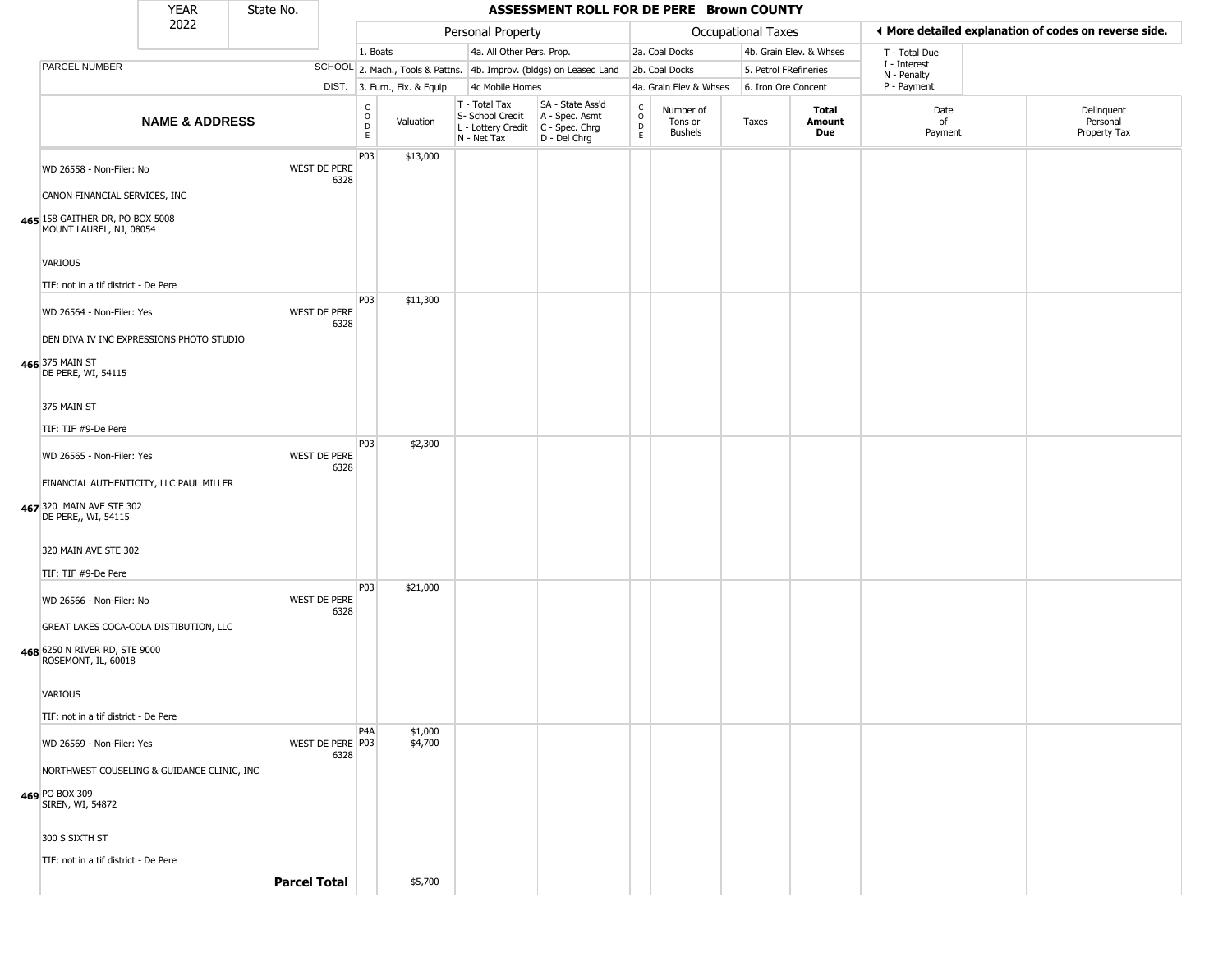|                                                    | <b>YEAR</b>               | State No.           |                            |                                              |                              |                                                                        | ASSESSMENT ROLL FOR DE PERE Brown COUNTY                             |                                             |                                        |                       |                         |                             |                                                       |
|----------------------------------------------------|---------------------------|---------------------|----------------------------|----------------------------------------------|------------------------------|------------------------------------------------------------------------|----------------------------------------------------------------------|---------------------------------------------|----------------------------------------|-----------------------|-------------------------|-----------------------------|-------------------------------------------------------|
|                                                    | 2022                      |                     |                            |                                              |                              | Personal Property                                                      |                                                                      |                                             |                                        | Occupational Taxes    |                         |                             | ◀ More detailed explanation of codes on reverse side. |
|                                                    |                           |                     |                            | 1. Boats                                     |                              | 4a. All Other Pers. Prop.                                              |                                                                      |                                             | 2a. Coal Docks                         |                       | 4b. Grain Elev. & Whses | T - Total Due               |                                                       |
| PARCEL NUMBER                                      |                           |                     |                            |                                              |                              |                                                                        | SCHOOL 2. Mach., Tools & Pattns. 4b. Improv. (bldgs) on Leased Land  |                                             | 2b. Coal Docks                         | 5. Petrol FRefineries |                         | I - Interest<br>N - Penalty |                                                       |
|                                                    |                           |                     |                            |                                              | DIST. 3. Furn., Fix. & Equip | 4c Mobile Homes                                                        |                                                                      |                                             | 4a. Grain Elev & Whses                 | 6. Iron Ore Concent   |                         | P - Payment                 |                                                       |
|                                                    | <b>NAME &amp; ADDRESS</b> |                     |                            | $\begin{array}{c}\nC \\ O \\ E\n\end{array}$ | Valuation                    | T - Total Tax<br>S- School Credit<br>L - Lottery Credit<br>N - Net Tax | SA - State Ass'd<br>A - Spec. Asmt<br>C - Spec. Chrg<br>D - Del Chrg | $\rm _o^C$<br>$\overline{D}$<br>$\mathsf E$ | Number of<br>Tons or<br><b>Bushels</b> | Taxes                 | Total<br>Amount<br>Due  | Date<br>of<br>Payment       | Delinquent<br>Personal<br>Property Tax                |
| WD 26570 - Non-Filer: Yes                          |                           |                     | WEST DE PERE<br>6328       | P03                                          | \$4,100                      |                                                                        |                                                                      |                                             |                                        |                       |                         |                             |                                                       |
| LEAF CAPITAL FUNDING, LLC                          |                           |                     |                            |                                              |                              |                                                                        |                                                                      |                                             |                                        |                       |                         |                             |                                                       |
| 470 2005 MARKET ST FL 14<br>PILADELPHIA, PA, 19103 |                           |                     |                            |                                              |                              |                                                                        |                                                                      |                                             |                                        |                       |                         |                             |                                                       |
| 380 MAIN AVE #2                                    |                           |                     |                            |                                              |                              |                                                                        |                                                                      |                                             |                                        |                       |                         |                             |                                                       |
| TIF: TIF #9-De Pere                                |                           |                     |                            | P03                                          | \$2,300                      |                                                                        |                                                                      |                                             |                                        |                       |                         |                             |                                                       |
| WD 26571 - Non-Filer: No                           |                           |                     | WEST DE PERE P4A<br>6328   |                                              | \$4,000                      |                                                                        |                                                                      |                                             |                                        |                       |                         |                             |                                                       |
| TRUDELL INDUSTRIAL FINISHING, INC                  |                           |                     |                            |                                              |                              |                                                                        |                                                                      |                                             |                                        |                       |                         |                             |                                                       |
| 471 PO BOX 11007<br>GREEN BAY, WI, 54307           |                           |                     |                            |                                              |                              |                                                                        |                                                                      |                                             |                                        |                       |                         |                             |                                                       |
| 2049 CREAMERY RD                                   |                           |                     |                            |                                              |                              |                                                                        |                                                                      |                                             |                                        |                       |                         |                             |                                                       |
| TIF: not in a tif district - De Pere               |                           |                     |                            |                                              |                              |                                                                        |                                                                      |                                             |                                        |                       |                         |                             |                                                       |
|                                                    |                           | <b>Parcel Total</b> |                            |                                              | \$6,300                      |                                                                        |                                                                      |                                             |                                        |                       |                         |                             |                                                       |
| WD 26579 - Non-Filer: No                           |                           |                     | WEST DE PERE P03<br>6328   | P <sub>4</sub> A                             | \$1,200<br>\$2,300           |                                                                        |                                                                      |                                             |                                        |                       |                         |                             |                                                       |
| ALLSTATE INSURANCE COMPANY                         |                           |                     |                            |                                              |                              |                                                                        |                                                                      |                                             |                                        |                       |                         |                             |                                                       |
| 472 PO BOX 37945<br>CHARLOTTE, NC, 28237           |                           |                     |                            |                                              |                              |                                                                        |                                                                      |                                             |                                        |                       |                         |                             |                                                       |
| 400 REID ST                                        |                           |                     |                            |                                              |                              |                                                                        |                                                                      |                                             |                                        |                       |                         |                             |                                                       |
| TIF: TIF #5-De Pere                                |                           |                     |                            |                                              |                              |                                                                        |                                                                      |                                             |                                        |                       |                         |                             |                                                       |
|                                                    |                           | <b>Parcel Total</b> |                            |                                              | \$3,500                      |                                                                        |                                                                      |                                             |                                        |                       |                         |                             |                                                       |
| WD 2759 - Non-Filer: No                            |                           |                     | WEST DE PERE e<br>6328 Ass | Stat                                         | \$0                          |                                                                        |                                                                      |                                             |                                        |                       |                         |                             |                                                       |
| THE MAIL HAUS, INC                                 |                           |                     |                            | ess<br>ed                                    |                              |                                                                        |                                                                      |                                             |                                        |                       |                         |                             |                                                       |
| 473 1745 SUBURBAN DR<br>DE PERE, WI, 54115         |                           |                     |                            |                                              |                              |                                                                        |                                                                      |                                             |                                        |                       |                         |                             |                                                       |
| 1745 SUBURBAN DR                                   |                           |                     |                            |                                              |                              |                                                                        |                                                                      |                                             |                                        |                       |                         |                             |                                                       |
| TIF: not in a tif district - De Pere               |                           |                     |                            |                                              |                              |                                                                        |                                                                      |                                             |                                        |                       |                         |                             |                                                       |
| WD 36725 - Non-Filer: No                           |                           |                     | WEST DE PERE e             | Stat                                         | \$0                          |                                                                        |                                                                      |                                             |                                        |                       |                         |                             |                                                       |
| METAL STROM, INC                                   |                           |                     | 6328 Ass                   | ess                                          |                              |                                                                        |                                                                      |                                             |                                        |                       |                         |                             |                                                       |
| 474 2260 AMERICAN BLVD<br>DE PERE, WI, 54115       |                           |                     |                            | ed                                           |                              |                                                                        |                                                                      |                                             |                                        |                       |                         |                             |                                                       |
| 2260 AMERICAN BLVD                                 |                           |                     |                            |                                              |                              |                                                                        |                                                                      |                                             |                                        |                       |                         |                             |                                                       |
| TIF: not in a tif district-De Pere                 |                           |                     |                            |                                              |                              |                                                                        |                                                                      |                                             |                                        |                       |                         |                             |                                                       |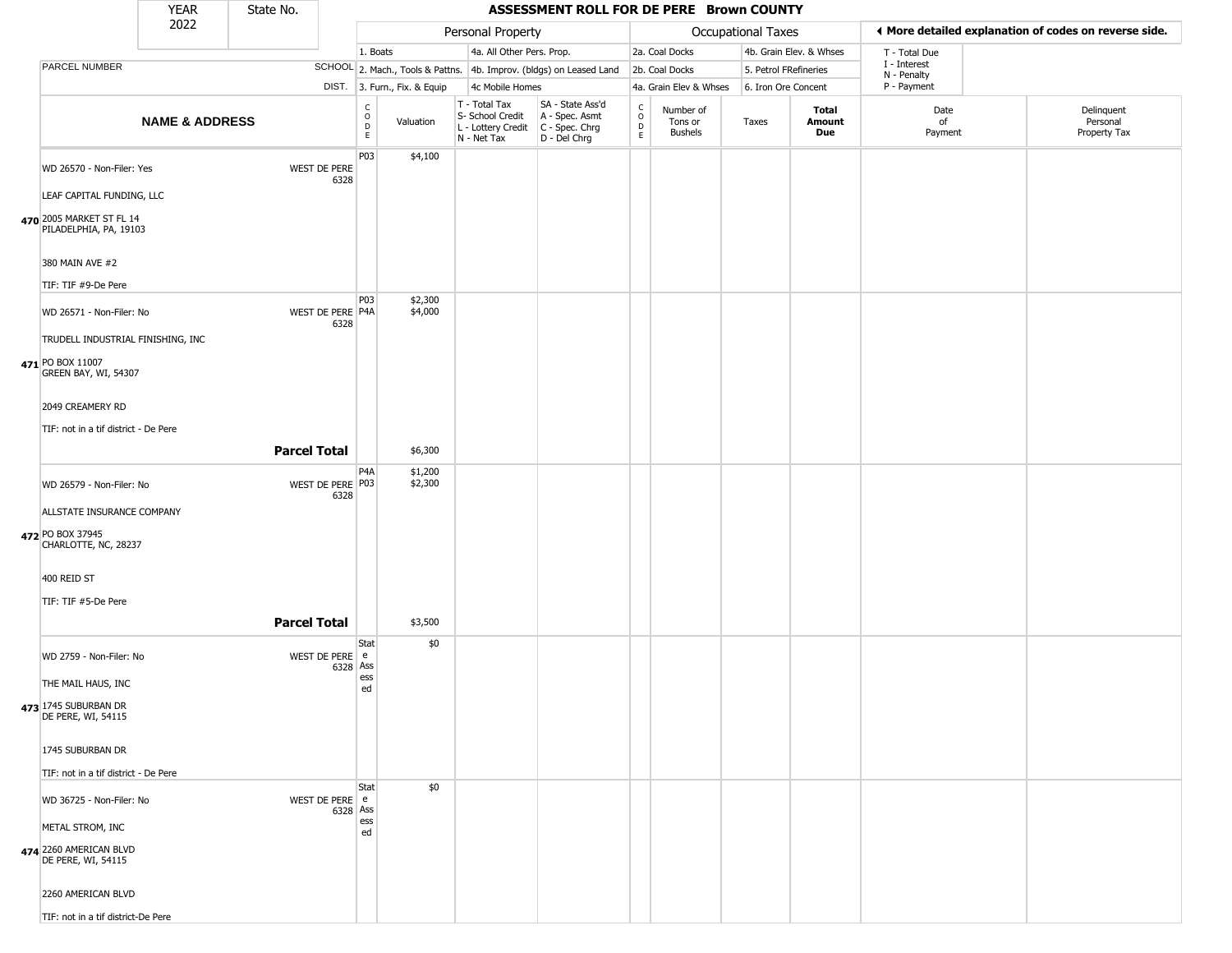|                                                              | YEAR                      | State No.           |                            |                                   |                              |                                                  | ASSESSMENT ROLL FOR DE PERE Brown COUNTY                                                |                                |                                        |                       |                               |                             |                                                       |
|--------------------------------------------------------------|---------------------------|---------------------|----------------------------|-----------------------------------|------------------------------|--------------------------------------------------|-----------------------------------------------------------------------------------------|--------------------------------|----------------------------------------|-----------------------|-------------------------------|-----------------------------|-------------------------------------------------------|
|                                                              | 2022                      |                     |                            |                                   |                              | Personal Property                                |                                                                                         |                                |                                        | Occupational Taxes    |                               |                             | ♦ More detailed explanation of codes on reverse side. |
|                                                              |                           |                     |                            | 1. Boats                          |                              | 4a. All Other Pers. Prop.                        |                                                                                         |                                | 2a. Coal Docks                         |                       | 4b. Grain Elev. & Whses       | T - Total Due               |                                                       |
| <b>PARCEL NUMBER</b>                                         |                           |                     |                            |                                   |                              |                                                  | SCHOOL 2. Mach., Tools & Pattns. 4b. Improv. (bldgs) on Leased Land                     |                                | 2b. Coal Docks                         | 5. Petrol FRefineries |                               | I - Interest<br>N - Penalty |                                                       |
|                                                              |                           |                     |                            |                                   | DIST. 3. Furn., Fix. & Equip | 4c Mobile Homes                                  |                                                                                         |                                | 4a. Grain Elev & Whses                 | 6. Iron Ore Concent   |                               | P - Payment                 |                                                       |
|                                                              | <b>NAME &amp; ADDRESS</b> |                     |                            | $\mathsf{C}$<br>$\circ$<br>D<br>E | Valuation                    | T - Total Tax<br>S- School Credit<br>N - Net Tax | SA - State Ass'd<br>A - Spec. Asmt<br>L - Lottery Credit C - Spec. Chrg<br>D - Del Chrg | $\rm _o^C$<br>$\mathsf D$<br>E | Number of<br>Tons or<br><b>Bushels</b> | Taxes                 | <b>Total</b><br>Amount<br>Due | Date<br>of<br>Payment       | Delinquent<br>Personal<br>Property Tax                |
| WD 50933 - Non-Filer: No<br>QUALITY SERVICE & MACHINING, LLC |                           |                     | WEST DE PERE e<br>6328 Ass | Stat<br>ess                       | \$0                          |                                                  |                                                                                         |                                |                                        |                       |                               |                             |                                                       |
| 475 2260 AMERICAN BLVD<br>DE PERE, WI, 54115                 |                           |                     |                            | ed                                |                              |                                                  |                                                                                         |                                |                                        |                       |                               |                             |                                                       |
| 2260 AMERICAN BLVD                                           |                           |                     |                            |                                   |                              |                                                  |                                                                                         |                                |                                        |                       |                               |                             |                                                       |
| TIF: not in a tif district - De Pere                         |                           |                     |                            |                                   |                              |                                                  |                                                                                         |                                |                                        |                       |                               |                             |                                                       |
| WD 8939 - Non-Filer: Yes                                     |                           |                     | WEST DE PERE P03<br>6328   | P4A                               | \$400<br>\$3,300             |                                                  |                                                                                         |                                |                                        |                       |                               |                             |                                                       |
| AMBROSIUS SALES<br>476 840 NINTH ST<br>DE PERE,, WI, 54115   |                           |                     |                            |                                   |                              |                                                  |                                                                                         |                                |                                        |                       |                               |                             |                                                       |
| 840 NINTH ST                                                 |                           |                     |                            |                                   |                              |                                                  |                                                                                         |                                |                                        |                       |                               |                             |                                                       |
| TIF: not in a tif district - De Pere                         |                           | <b>Parcel Total</b> |                            |                                   | \$3,700                      |                                                  |                                                                                         |                                |                                        |                       |                               |                             |                                                       |
| WD 8942 - Non-Filer: No                                      |                           |                     | WEST DE PERE P4A           | P03                               | \$8,300<br>\$9,300           |                                                  |                                                                                         |                                |                                        |                       |                               |                             |                                                       |
| ARING EQUIPMENT COMPANY, INC RE: WD 8942                     |                           |                     | 6328                       |                                   |                              |                                                  |                                                                                         |                                |                                        |                       |                               |                             |                                                       |
| 477 13001 W SILVER SPRING DR<br>BUTLER,, WI, 53007           |                           |                     |                            |                                   |                              |                                                  |                                                                                         |                                |                                        |                       |                               |                             |                                                       |
| 1800 N ASHLAND AVE                                           |                           |                     |                            |                                   |                              |                                                  |                                                                                         |                                |                                        |                       |                               |                             |                                                       |
| TIF: not in a tif district - De Pere                         |                           | <b>Parcel Total</b> |                            |                                   | \$17,600                     |                                                  |                                                                                         |                                |                                        |                       |                               |                             |                                                       |
| WD 8943 - Non-Filer: No                                      |                           |                     | WEST DE PERE P03<br>6328   | P4A                               | \$2,100<br>\$54,300          |                                                  |                                                                                         |                                |                                        |                       |                               |                             |                                                       |
| FINANCIAL PLANNING AND INFORMATION SERVICES                  |                           |                     |                            |                                   |                              |                                                  |                                                                                         |                                |                                        |                       |                               |                             |                                                       |
| 478 115 4TH ST<br>DE PERE, WI, 54115                         |                           |                     |                            |                                   |                              |                                                  |                                                                                         |                                |                                        |                       |                               |                             |                                                       |
| 115 4TH ST                                                   |                           |                     |                            |                                   |                              |                                                  |                                                                                         |                                |                                        |                       |                               |                             |                                                       |
| TIF: TIF #9-De Pere                                          |                           | <b>Parcel Total</b> |                            |                                   | \$56,400                     |                                                  |                                                                                         |                                |                                        |                       |                               |                             |                                                       |
| WD 8950 - Non-Filer: Yes                                     |                           |                     | WEST DE PERE<br>6328       | P03                               | \$51,500                     |                                                  |                                                                                         |                                |                                        |                       |                               |                             |                                                       |
| ANIMAL HOSPITAL- DEPERE JOHN BARNSTORFF                      |                           |                     |                            |                                   |                              |                                                  |                                                                                         |                                |                                        |                       |                               |                             |                                                       |
| 479 703 N NINTH ST<br>DE PERE,, WI, 54115                    |                           |                     |                            |                                   |                              |                                                  |                                                                                         |                                |                                        |                       |                               |                             |                                                       |
| 703 N NINTH ST                                               |                           |                     |                            |                                   |                              |                                                  |                                                                                         |                                |                                        |                       |                               |                             |                                                       |
| TIF: TIF #13-De Pere                                         |                           |                     |                            |                                   |                              |                                                  |                                                                                         |                                |                                        |                       |                               |                             |                                                       |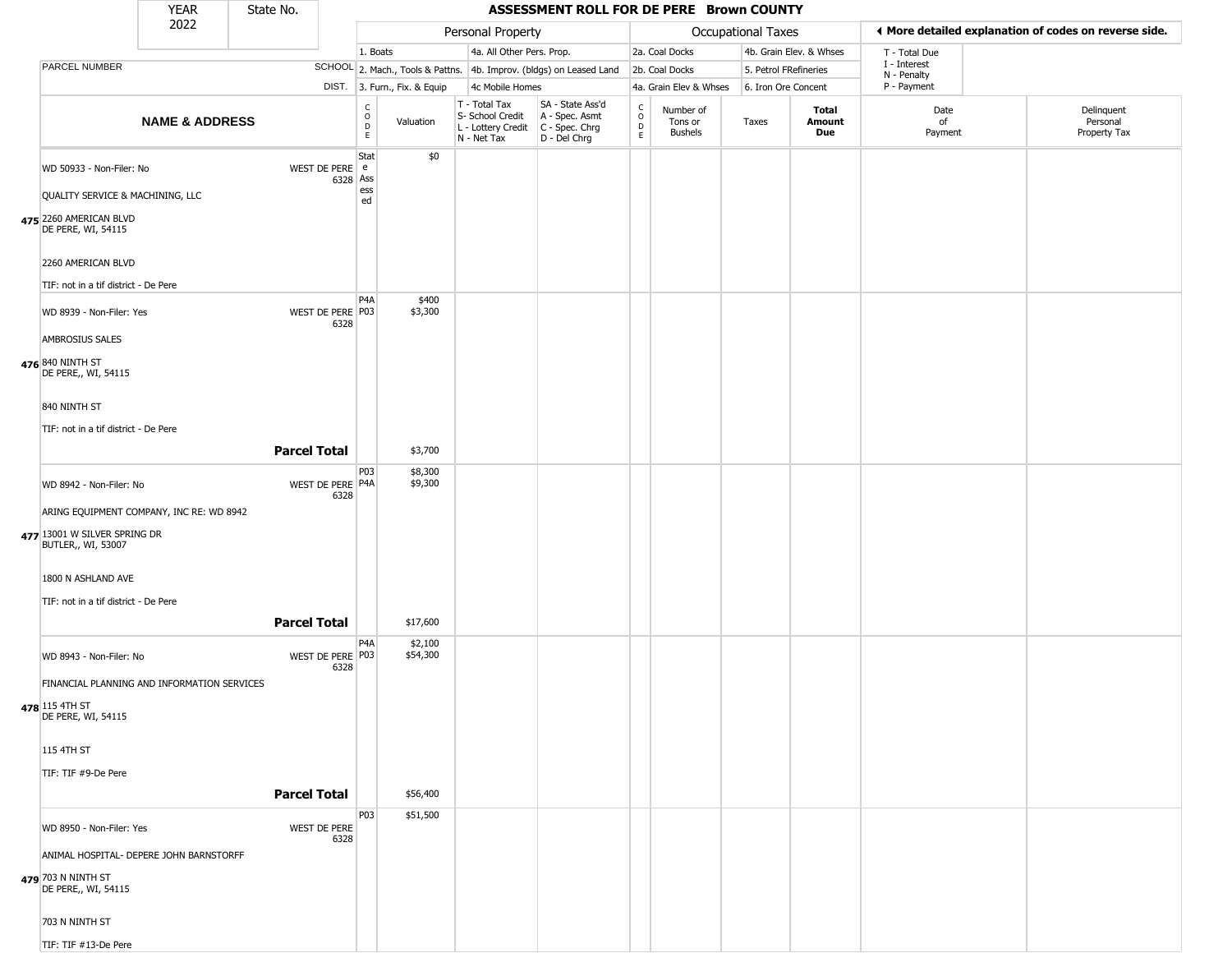|                                                                   | <b>YEAR</b>               | State No.           |                          |                                                          |                              |                                                                        | ASSESSMENT ROLL FOR DE PERE Brown COUNTY                             |                                                   |                                        |                       |                         |                             |                                                       |
|-------------------------------------------------------------------|---------------------------|---------------------|--------------------------|----------------------------------------------------------|------------------------------|------------------------------------------------------------------------|----------------------------------------------------------------------|---------------------------------------------------|----------------------------------------|-----------------------|-------------------------|-----------------------------|-------------------------------------------------------|
|                                                                   | 2022                      |                     |                          |                                                          |                              | Personal Property                                                      |                                                                      |                                                   |                                        | Occupational Taxes    |                         |                             | ♦ More detailed explanation of codes on reverse side. |
|                                                                   |                           |                     |                          | 1. Boats                                                 |                              | 4a. All Other Pers. Prop.                                              |                                                                      |                                                   | 2a. Coal Docks                         |                       | 4b. Grain Elev. & Whses | T - Total Due               |                                                       |
| PARCEL NUMBER                                                     |                           |                     |                          |                                                          |                              |                                                                        | SCHOOL 2. Mach., Tools & Pattns. 4b. Improv. (bldgs) on Leased Land  |                                                   | 2b. Coal Docks                         | 5. Petrol FRefineries |                         | I - Interest<br>N - Penalty |                                                       |
|                                                                   |                           |                     |                          |                                                          | DIST. 3. Furn., Fix. & Equip | 4c Mobile Homes                                                        |                                                                      |                                                   | 4a. Grain Elev & Whses                 | 6. Iron Ore Concent   |                         | P - Payment                 |                                                       |
|                                                                   | <b>NAME &amp; ADDRESS</b> |                     |                          | $\begin{matrix} 0 \\ 0 \\ D \end{matrix}$<br>$\mathsf E$ | Valuation                    | T - Total Tax<br>S- School Credit<br>L - Lottery Credit<br>N - Net Tax | SA - State Ass'd<br>A - Spec. Asmt<br>C - Spec. Chrg<br>D - Del Chrg | $\begin{array}{c}\nC \\ O \\ D \\ E\n\end{array}$ | Number of<br>Tons or<br><b>Bushels</b> | Taxes                 | Total<br>Amount<br>Due  | Date<br>of<br>Payment       | Delinquent<br>Personal<br>Property Tax                |
| WD 8959 - Non-Filer: Yes<br>BROOKS TRACTOR INC LEWIS BROOKS       |                           |                     | WEST DE PERE P03<br>6328 | P <sub>4</sub> A                                         | \$500<br>\$12,000            |                                                                        |                                                                      |                                                   |                                        |                       |                         |                             |                                                       |
| 480 PO BOX 9<br>SUN PRAIRIE, WI, 53590                            |                           |                     |                          |                                                          |                              |                                                                        |                                                                      |                                                   |                                        |                       |                         |                             |                                                       |
| 1031 LAWRENCE DR<br>TIF: not in a tif district - De Pere          |                           |                     |                          |                                                          |                              |                                                                        |                                                                      |                                                   |                                        |                       |                         |                             |                                                       |
|                                                                   |                           | <b>Parcel Total</b> |                          | P4A                                                      | \$12,500<br>\$17,500         |                                                                        |                                                                      |                                                   |                                        |                       |                         |                             |                                                       |
| WD 8960 - Non-Filer: No<br>KWIK TRIP, INC KWIK TRIP EXPRESS # 127 |                           |                     | WEST DE PERE P03<br>6328 |                                                          | \$70,100                     |                                                                        |                                                                      |                                                   |                                        |                       |                         |                             |                                                       |
| 481 1626 OAK ST, PO BOX 2107<br>LACROSSE, WI, 54602               |                           |                     |                          |                                                          |                              |                                                                        |                                                                      |                                                   |                                        |                       |                         |                             |                                                       |
| 746 MAIN AVE                                                      |                           |                     |                          |                                                          |                              |                                                                        |                                                                      |                                                   |                                        |                       |                         |                             |                                                       |
| TIF: not in a tif district - De Pere                              |                           |                     |                          |                                                          |                              |                                                                        |                                                                      |                                                   |                                        |                       |                         |                             |                                                       |
|                                                                   |                           | <b>Parcel Total</b> |                          |                                                          | \$87,600                     |                                                                        |                                                                      |                                                   |                                        |                       |                         |                             |                                                       |
|                                                                   |                           |                     |                          | P4A                                                      | \$200                        |                                                                        |                                                                      |                                                   |                                        |                       |                         |                             |                                                       |
| WD 8962 - Non-Filer: Yes                                          |                           |                     | WEST DE PERE<br>6328     |                                                          |                              |                                                                        |                                                                      |                                                   |                                        |                       |                         |                             |                                                       |
| BROTHERS II INC DBA: ROYAL CLEANERS                               |                           |                     |                          |                                                          |                              |                                                                        |                                                                      |                                                   |                                        |                       |                         |                             |                                                       |
| 482 PO BOX 22395<br>GREEN BAY,, WI, 54305                         |                           |                     |                          |                                                          |                              |                                                                        |                                                                      |                                                   |                                        |                       |                         |                             |                                                       |
| 509 MAIN ST                                                       |                           |                     |                          |                                                          |                              |                                                                        |                                                                      |                                                   |                                        |                       |                         |                             |                                                       |
| TIF: TIF #5-De Pere                                               |                           |                     |                          | P <sub>4</sub> A                                         | \$2,200                      |                                                                        |                                                                      |                                                   |                                        |                       |                         |                             |                                                       |
| WD 8969 - Non-Filer: Yes                                          |                           |                     | WEST DE PERE P03<br>6328 |                                                          | \$2,700                      |                                                                        |                                                                      |                                                   |                                        |                       |                         |                             |                                                       |
| THE ABBEY BAR HC GEMINI, INC<br>483 303 REID ST                   |                           |                     |                          |                                                          |                              |                                                                        |                                                                      |                                                   |                                        |                       |                         |                             |                                                       |
| DE PERE,, WI, 54115                                               |                           |                     |                          |                                                          |                              |                                                                        |                                                                      |                                                   |                                        |                       |                         |                             |                                                       |
| 303 REID ST                                                       |                           |                     |                          |                                                          |                              |                                                                        |                                                                      |                                                   |                                        |                       |                         |                             |                                                       |
| TIF: TIF #5-De Pere                                               |                           |                     |                          |                                                          |                              |                                                                        |                                                                      |                                                   |                                        |                       |                         |                             |                                                       |
|                                                                   |                           | <b>Parcel Total</b> |                          |                                                          | \$4,900                      |                                                                        |                                                                      |                                                   |                                        |                       |                         |                             |                                                       |
| WD 8973 - Non-Filer: No                                           |                           |                     | WEST DE PERE P4A<br>6328 | P03                                                      | \$9,400<br>\$39,400          |                                                                        |                                                                      |                                                   |                                        |                       |                         |                             |                                                       |
| <b>CUMMINS, INC</b>                                               |                           |                     |                          |                                                          |                              |                                                                        |                                                                      |                                                   |                                        |                       |                         |                             |                                                       |
| 484 PO BOX 3005<br>COLUMBUS, IN, 47201                            |                           |                     |                          |                                                          |                              |                                                                        |                                                                      |                                                   |                                        |                       |                         |                             |                                                       |
| 939 LAWRENCE DR                                                   |                           |                     |                          |                                                          |                              |                                                                        |                                                                      |                                                   |                                        |                       |                         |                             |                                                       |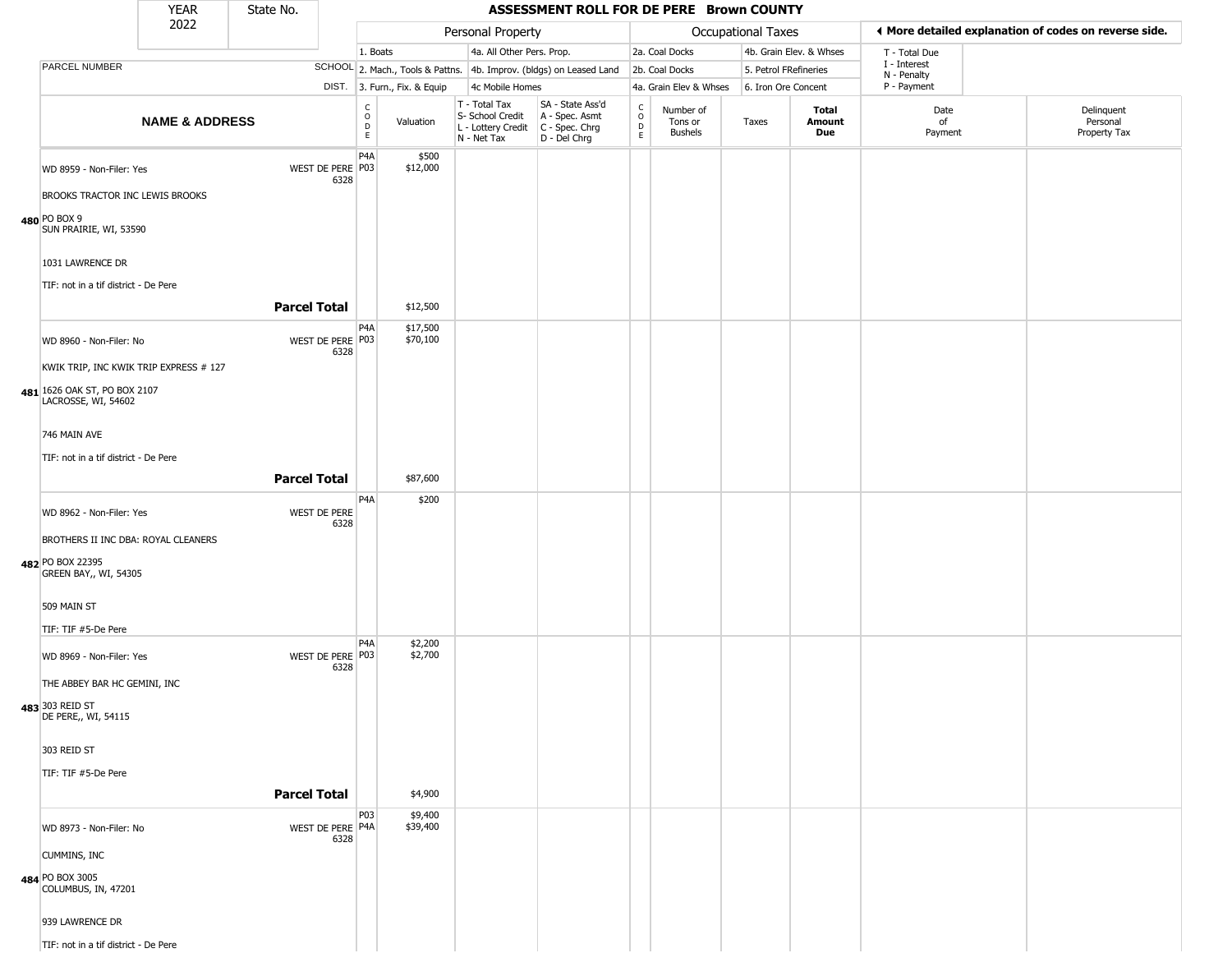|                                             | <b>YEAR</b>               | State No.           |                          |                                    |                              |                                                                        | ASSESSMENT ROLL FOR DE PERE Brown COUNTY                               |                                            |                                        |                    |                         |                             |                                                       |
|---------------------------------------------|---------------------------|---------------------|--------------------------|------------------------------------|------------------------------|------------------------------------------------------------------------|------------------------------------------------------------------------|--------------------------------------------|----------------------------------------|--------------------|-------------------------|-----------------------------|-------------------------------------------------------|
|                                             | 2022                      |                     |                          |                                    |                              | Personal Property                                                      |                                                                        |                                            |                                        | Occupational Taxes |                         |                             | ♦ More detailed explanation of codes on reverse side. |
|                                             |                           |                     |                          | 1. Boats                           |                              | 4a. All Other Pers. Prop.                                              |                                                                        |                                            | 2a. Coal Docks                         |                    | 4b. Grain Elev. & Whses | T - Total Due               |                                                       |
| PARCEL NUMBER                               |                           |                     |                          |                                    |                              |                                                                        | SCHOOL 2. Mach., Tools & Pattns. 4b. Improv. (bldgs) on Leased Land    |                                            | 2b. Coal Docks                         |                    | 5. Petrol FRefineries   | I - Interest<br>N - Penalty |                                                       |
|                                             |                           |                     |                          |                                    | DIST. 3. Furn., Fix. & Equip | 4c Mobile Homes                                                        |                                                                        |                                            | 4a. Grain Elev & Whses                 |                    | 6. Iron Ore Concent     | P - Payment                 |                                                       |
|                                             | <b>NAME &amp; ADDRESS</b> |                     |                          | $\mathsf{C}$<br>$\circ$<br>D<br>E. | Valuation                    | T - Total Tax<br>S- School Credit<br>L - Lottery Credit<br>N - Net Tax | SA - State Ass'd<br>A - Spec. Asmt<br>$C - Spec. Chrg$<br>D - Del Chrg | $\begin{array}{c} C \\ 0 \\ E \end{array}$ | Number of<br>Tons or<br><b>Bushels</b> | Taxes              | Total<br>Amount<br>Due  | Date<br>of<br>Payment       | Delinquent<br>Personal<br>Property Tax                |
|                                             |                           | <b>Parcel Total</b> |                          |                                    | \$48,800                     |                                                                        |                                                                        |                                            |                                        |                    |                         |                             |                                                       |
| WD 8974 - Non-Filer: No                     |                           |                     | WEST DE PERE P03<br>6328 | P <sub>4</sub> A                   | \$30,700<br>\$33,900         |                                                                        |                                                                        |                                            |                                        |                    |                         |                             |                                                       |
| <b>CUMMINS, INC</b>                         |                           |                     |                          |                                    |                              |                                                                        |                                                                        |                                            |                                        |                    |                         |                             |                                                       |
| 485 PO BOX 3005<br>COLIMBUS, IN, 47201      |                           |                     |                          |                                    |                              |                                                                        |                                                                        |                                            |                                        |                    |                         |                             |                                                       |
| 875 LAWRENCE DR                             |                           |                     |                          |                                    |                              |                                                                        |                                                                        |                                            |                                        |                    |                         |                             |                                                       |
| TIF: not in a tif district - De Pere        |                           |                     |                          |                                    |                              |                                                                        |                                                                        |                                            |                                        |                    |                         |                             |                                                       |
|                                             |                           | <b>Parcel Total</b> |                          |                                    | \$64,600                     |                                                                        |                                                                        |                                            |                                        |                    |                         |                             |                                                       |
| WD 8975 - Non-Filer: Yes                    |                           |                     | WEST DE PERE P03<br>6328 | P4A                                | \$8,600<br>\$30,000          |                                                                        |                                                                        |                                            |                                        |                    |                         |                             |                                                       |
| POOL WORKS                                  |                           |                     |                          |                                    |                              |                                                                        |                                                                        |                                            |                                        |                    |                         |                             |                                                       |
| 486 765 LAWRENCE DR<br>DE PERE,, WI, 54115  |                           |                     |                          |                                    |                              |                                                                        |                                                                        |                                            |                                        |                    |                         |                             |                                                       |
| 765 LAWRENCE DR                             |                           |                     |                          |                                    |                              |                                                                        |                                                                        |                                            |                                        |                    |                         |                             |                                                       |
| TIF: not in a tif district - De Pere        |                           |                     |                          |                                    |                              |                                                                        |                                                                        |                                            |                                        |                    |                         |                             |                                                       |
|                                             |                           | <b>Parcel Total</b> |                          |                                    | \$38,600                     |                                                                        |                                                                        |                                            |                                        |                    |                         |                             |                                                       |
| WD 8979 - Non-Filer: Yes                    |                           |                     | WEST DE PERE P03<br>6328 | P <sub>4</sub> A                   | \$200<br>\$33,100            |                                                                        |                                                                        |                                            |                                        |                    |                         |                             |                                                       |
| WINE CELLAR II, INC DALE DOMBROSKI          |                           |                     |                          |                                    |                              |                                                                        |                                                                        |                                            |                                        |                    |                         |                             |                                                       |
| 487 813 MAIN AVE<br>DE PERE,, WI, 54115     |                           |                     |                          |                                    |                              |                                                                        |                                                                        |                                            |                                        |                    |                         |                             |                                                       |
| 813 MAIN AVE                                |                           |                     |                          |                                    |                              |                                                                        |                                                                        |                                            |                                        |                    |                         |                             |                                                       |
| TIF: not in a tif district - De Pere        |                           |                     |                          |                                    |                              |                                                                        |                                                                        |                                            |                                        |                    |                         |                             |                                                       |
|                                             |                           | <b>Parcel Total</b> |                          |                                    | \$33,300                     |                                                                        |                                                                        |                                            |                                        |                    |                         |                             |                                                       |
| WD 8985 - Non-Filer: No                     |                           |                     | WEST DE PERE<br>6328     | P03                                | \$100                        |                                                                        |                                                                        |                                            |                                        |                    |                         |                             |                                                       |
| FEAKER & SONS, INC                          |                           |                     |                          |                                    |                              |                                                                        |                                                                        |                                            |                                        |                    |                         |                             |                                                       |
| 488 PO BOX 5817<br>DE PERE,, WI, 54115-5817 |                           |                     |                          |                                    |                              |                                                                        |                                                                        |                                            |                                        |                    |                         |                             |                                                       |
| 1669 FORT HOWARD AVE                        |                           |                     |                          |                                    |                              |                                                                        |                                                                        |                                            |                                        |                    |                         |                             |                                                       |
| TIF: not in a tif district - De Pere        |                           |                     |                          |                                    |                              |                                                                        |                                                                        |                                            |                                        |                    |                         |                             |                                                       |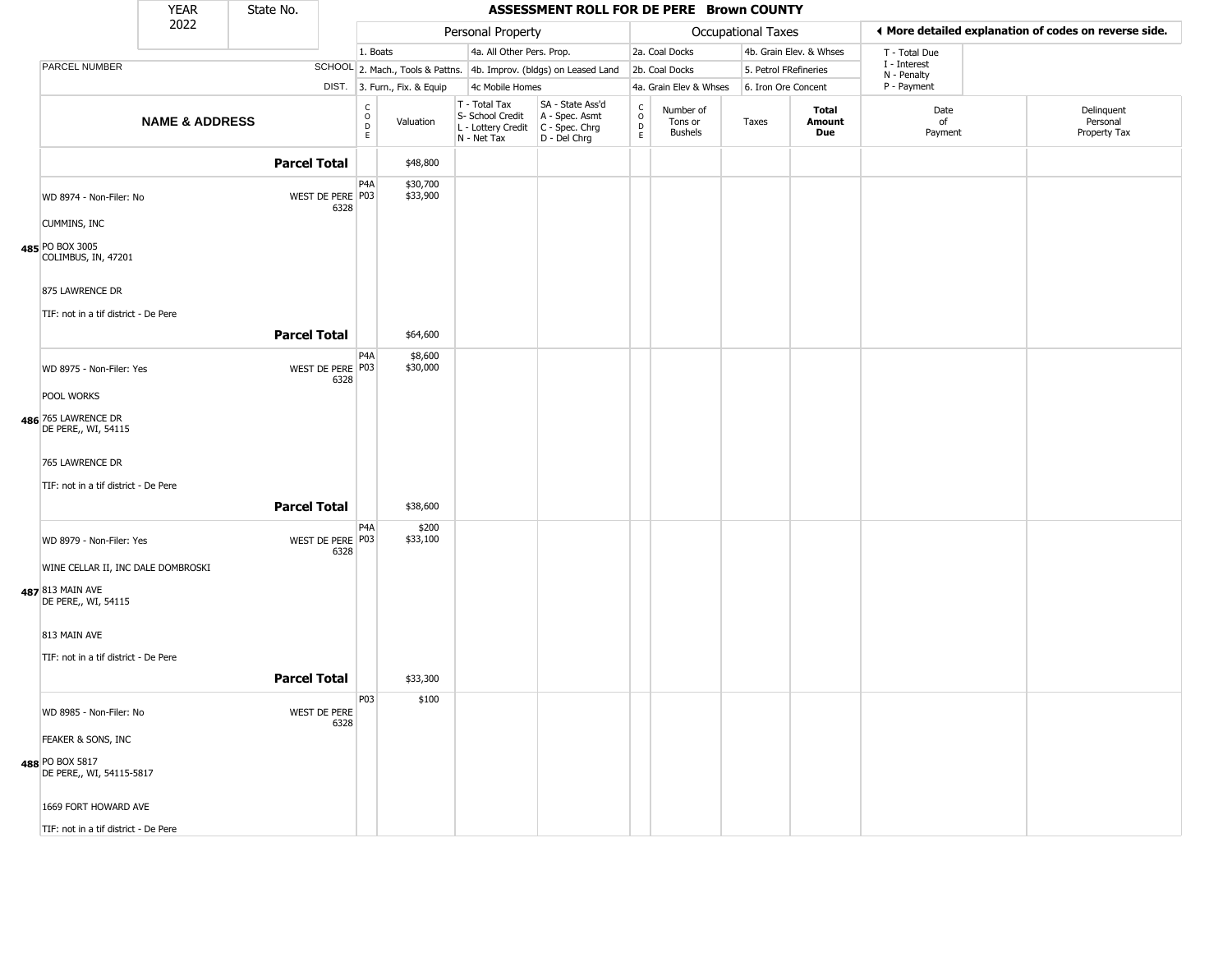|                                                                                                               | <b>YEAR</b>               | State No.           |                          |                              |                                                                                         | ASSESSMENT ROLL FOR DE PERE Brown COUNTY                            |                        |                                        |                       |                         |                             |                                                       |
|---------------------------------------------------------------------------------------------------------------|---------------------------|---------------------|--------------------------|------------------------------|-----------------------------------------------------------------------------------------|---------------------------------------------------------------------|------------------------|----------------------------------------|-----------------------|-------------------------|-----------------------------|-------------------------------------------------------|
|                                                                                                               | 2022                      |                     |                          |                              | Personal Property                                                                       |                                                                     |                        |                                        | Occupational Taxes    |                         |                             | ♦ More detailed explanation of codes on reverse side. |
|                                                                                                               |                           |                     | 1. Boats                 |                              | 4a. All Other Pers. Prop.                                                               |                                                                     |                        | 2a. Coal Docks                         |                       | 4b. Grain Elev. & Whses | T - Total Due               |                                                       |
| PARCEL NUMBER                                                                                                 |                           |                     |                          |                              |                                                                                         | SCHOOL 2. Mach., Tools & Pattns. 4b. Improv. (bldgs) on Leased Land |                        | 2b. Coal Docks                         | 5. Petrol FRefineries |                         | I - Interest<br>N - Penalty |                                                       |
|                                                                                                               |                           |                     |                          | DIST. 3. Furn., Fix. & Equip | 4c Mobile Homes                                                                         |                                                                     |                        | 4a. Grain Elev & Whses                 | 6. Iron Ore Concent   |                         | P - Payment                 |                                                       |
|                                                                                                               | <b>NAME &amp; ADDRESS</b> |                     | C<br>$\circ$<br>D<br>E   | Valuation                    | T - Total Tax<br>S- School Credit<br>L - Lottery Credit   C - Spec. Chrg<br>N - Net Tax | SA - State Ass'd<br>A - Spec. Asmt<br>D - Del Chrg                  | C<br>$\circ$<br>D<br>E | Number of<br>Tons or<br><b>Bushels</b> | Taxes                 | Total<br>Amount<br>Due  | Date<br>of<br>Payment       | Delinquent<br>Personal<br>Property Tax                |
| WD 8988 - Non-Filer: No<br>DE PERE SMILES SC                                                                  |                           | WEST DE PERE P03    | P <sub>4</sub> A<br>6328 | \$600<br>\$210,500           |                                                                                         |                                                                     |                        |                                        |                       |                         |                             |                                                       |
| 489 277 N 9TH ST<br>DE PERE,, WI, 54115                                                                       |                           |                     |                          |                              |                                                                                         |                                                                     |                        |                                        |                       |                         |                             |                                                       |
| 277 N 9TH ST<br>TIF: TIF #13-De Pere                                                                          |                           |                     |                          |                              |                                                                                         |                                                                     |                        |                                        |                       |                         |                             |                                                       |
|                                                                                                               |                           | <b>Parcel Total</b> |                          | \$211,100                    |                                                                                         |                                                                     |                        |                                        |                       |                         |                             |                                                       |
| WD 8990 - Non-Filer: No                                                                                       |                           | WEST DE PERE P03    | P4A<br>6328              | \$13,500<br>\$31,000         |                                                                                         |                                                                     |                        |                                        |                       |                         |                             |                                                       |
| GENERAL PARTS DISTRIBUTION, LLC 103371 RYAN, LLC                                                              |                           |                     |                          |                              |                                                                                         |                                                                     |                        |                                        |                       |                         |                             |                                                       |
| 490 PO BOX 56607<br>ATLANTA, GA, 30343                                                                        |                           |                     |                          |                              |                                                                                         |                                                                     |                        |                                        |                       |                         |                             |                                                       |
| 444 MAIN AVE                                                                                                  |                           |                     |                          |                              |                                                                                         |                                                                     |                        |                                        |                       |                         |                             |                                                       |
| TIF: TIF #9-De Pere                                                                                           |                           |                     |                          |                              |                                                                                         |                                                                     |                        |                                        |                       |                         |                             |                                                       |
|                                                                                                               |                           | <b>Parcel Total</b> |                          | \$44,500                     |                                                                                         |                                                                     |                        |                                        |                       |                         |                             |                                                       |
| WD 8994 - Non-Filer: Yes                                                                                      |                           | WEST DE PERE P03    | P4A<br>6328              | \$6,700<br>\$8,100           |                                                                                         |                                                                     |                        |                                        |                       |                         |                             |                                                       |
| HEIN CONSTRUCTION CO INC PETER HEIN<br>491 PO BOX 5194<br>DE PERE,, WI, 54115                                 |                           |                     |                          |                              |                                                                                         |                                                                     |                        |                                        |                       |                         |                             |                                                       |
| VARIOUS                                                                                                       |                           |                     |                          |                              |                                                                                         |                                                                     |                        |                                        |                       |                         |                             |                                                       |
| TIF: not in a tif district - De Pere                                                                          |                           |                     |                          |                              |                                                                                         |                                                                     |                        |                                        |                       |                         |                             |                                                       |
|                                                                                                               |                           | <b>Parcel Total</b> |                          | \$14,800                     |                                                                                         |                                                                     |                        |                                        |                       |                         |                             |                                                       |
| WD 8996 - Non-Filer: No                                                                                       |                           | WEST DE PERE        | P03<br>6328              | \$2,300                      |                                                                                         |                                                                     |                        |                                        |                       |                         |                             |                                                       |
| HOFFMAN INVESTMENTS, INC/ OLD #7                                                                              |                           |                     |                          |                              |                                                                                         |                                                                     |                        |                                        |                       |                         |                             |                                                       |
| 492 1140 ALDRIN ST<br>DE PERE,, WI, 54115                                                                     |                           |                     |                          |                              |                                                                                         |                                                                     |                        |                                        |                       |                         |                             |                                                       |
| 1140 ALDRIN ST                                                                                                |                           |                     |                          |                              |                                                                                         |                                                                     |                        |                                        |                       |                         |                             |                                                       |
| TIF: TIF #13-De Pere                                                                                          |                           |                     |                          |                              |                                                                                         |                                                                     |                        |                                        |                       |                         |                             |                                                       |
| WD 8999 - Non-Filer: No                                                                                       |                           | WEST DE PERE P4A    | P03<br>6328              | \$20,000<br>\$25,900         |                                                                                         |                                                                     |                        |                                        |                       |                         |                             |                                                       |
| PETERBILT OF WISCONSIN C/O JX ENTERPRISES INC<br>493 925 WALNUT RIDGE DRIVE, SUITE 150<br>HARTLAND, WI, 53029 |                           |                     |                          |                              |                                                                                         |                                                                     |                        |                                        |                       |                         |                             |                                                       |
| 201 LAWRENCE DR                                                                                               |                           |                     |                          |                              |                                                                                         |                                                                     |                        |                                        |                       |                         |                             |                                                       |
| TIF: TIF #13-De Pere                                                                                          |                           |                     |                          |                              |                                                                                         |                                                                     |                        |                                        |                       |                         |                             |                                                       |

TIF: TIF #13-De Pere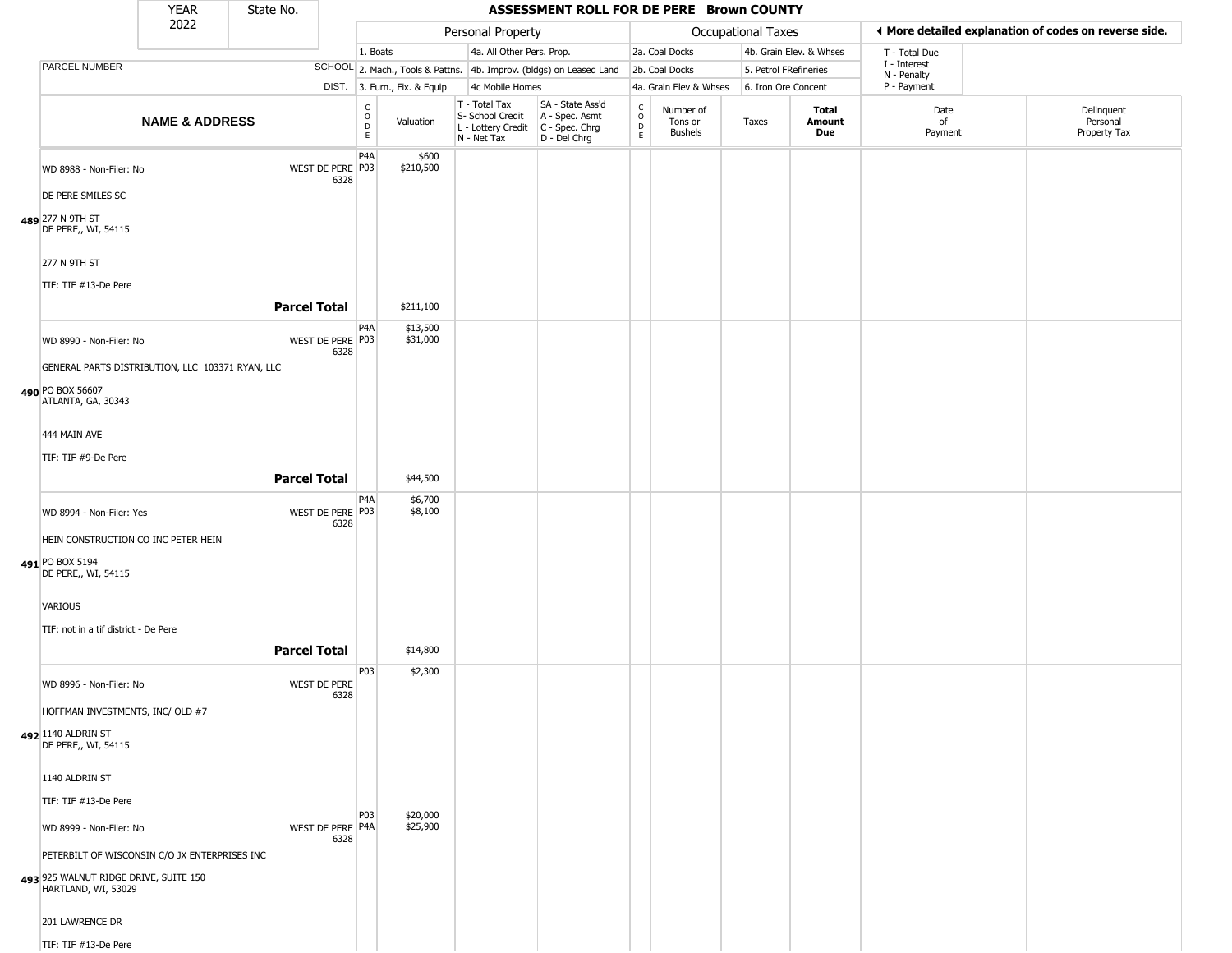|                                                                                     | <b>YEAR</b>               | State No.           |                                           |                              |                                                                        | ASSESSMENT ROLL FOR DE PERE Brown COUNTY                             |                                   |                                 |                       |                         |                             |                                                       |
|-------------------------------------------------------------------------------------|---------------------------|---------------------|-------------------------------------------|------------------------------|------------------------------------------------------------------------|----------------------------------------------------------------------|-----------------------------------|---------------------------------|-----------------------|-------------------------|-----------------------------|-------------------------------------------------------|
|                                                                                     | 2022                      |                     |                                           |                              | Personal Property                                                      |                                                                      |                                   |                                 | Occupational Taxes    |                         |                             | ♦ More detailed explanation of codes on reverse side. |
|                                                                                     |                           |                     |                                           | 1. Boats                     | 4a. All Other Pers. Prop.                                              |                                                                      |                                   | 2a. Coal Docks                  |                       | 4b. Grain Elev. & Whses | T - Total Due               |                                                       |
| PARCEL NUMBER                                                                       |                           |                     |                                           |                              |                                                                        | SCHOOL 2. Mach., Tools & Pattns. 4b. Improv. (bldgs) on Leased Land  |                                   | 2b. Coal Docks                  | 5. Petrol FRefineries |                         | I - Interest<br>N - Penalty |                                                       |
|                                                                                     |                           |                     |                                           | DIST. 3. Furn., Fix. & Equip | 4c Mobile Homes                                                        |                                                                      |                                   | 4a. Grain Elev & Whses          | 6. Iron Ore Concent   |                         | P - Payment                 |                                                       |
|                                                                                     | <b>NAME &amp; ADDRESS</b> |                     | $_{\rm o}^{\rm c}$<br>$\overline{D}$<br>E | Valuation                    | T - Total Tax<br>S- School Credit<br>L - Lottery Credit<br>N - Net Tax | SA - State Ass'd<br>A - Spec. Asmt<br>C - Spec. Chrg<br>D - Del Chrg | $\frac{C}{O}$<br>D<br>$\mathsf E$ | Number of<br>Tons or<br>Bushels | Taxes                 | Total<br>Amount<br>Due  | Date<br>of<br>Payment       | Delinquent<br>Personal<br>Property Tax                |
|                                                                                     |                           | <b>Parcel Total</b> |                                           | \$45,900                     |                                                                        |                                                                      |                                   |                                 |                       |                         |                             |                                                       |
| WD 9006 - Non-Filer: Yes<br><b>BABA LOUIS</b>                                       |                           |                     | P03<br>WEST DE PERE<br>6328               | \$1,300                      |                                                                        |                                                                      |                                   |                                 |                       |                         |                             |                                                       |
| 494 419 MAIN AVE<br>DE PERE,, WI, 54115                                             |                           |                     |                                           |                              |                                                                        |                                                                      |                                   |                                 |                       |                         |                             |                                                       |
| 419 MAIN AVE<br>TIF: TIF #9-De Pere                                                 |                           |                     |                                           |                              |                                                                        |                                                                      |                                   |                                 |                       |                         |                             |                                                       |
| WD 9008 - Non-Filer: No                                                             |                           |                     | P4A<br>WEST DE PERE P03<br>6328           | \$200<br>\$5,100             |                                                                        |                                                                      |                                   |                                 |                       |                         |                             |                                                       |
| LAMERS BUS LINES INC KEVIN LAMERS<br>495 2407 S POINT RD<br>GREEN BAY,, WI, 54313   |                           |                     |                                           |                              |                                                                        |                                                                      |                                   |                                 |                       |                         |                             |                                                       |
| 430 S 9TH ST                                                                        |                           |                     |                                           |                              |                                                                        |                                                                      |                                   |                                 |                       |                         |                             |                                                       |
| TIF: TIF #13-De Pere                                                                |                           | <b>Parcel Total</b> |                                           | \$5,300                      |                                                                        |                                                                      |                                   |                                 |                       |                         |                             |                                                       |
| WD 9016 - Non-Filer: Yes<br>PUB 338 BULLSEYE 708, LLC                               |                           |                     | P03<br>WEST DE PERE<br>6328               | \$6,300                      |                                                                        |                                                                      |                                   |                                 |                       |                         |                             |                                                       |
| 496 2011 DOLLARD RD<br>DE PERE, WI, 54115                                           |                           |                     |                                           |                              |                                                                        |                                                                      |                                   |                                 |                       |                         |                             |                                                       |
| 338 MAIN AVE<br>TIF: TIF #5-De Pere                                                 |                           |                     | P4A                                       | \$900                        |                                                                        |                                                                      |                                   |                                 |                       |                         |                             |                                                       |
| WD 9018 - Non-Filer: Yes<br>MATYAS LAW OFFICE DAVID MATYAS                          |                           |                     | WEST DE PERE P03<br>6328                  | \$4,200                      |                                                                        |                                                                      |                                   |                                 |                       |                         |                             |                                                       |
| 497 366 MAIN AVE<br>DE PERE,, WI, 54115                                             |                           |                     |                                           |                              |                                                                        |                                                                      |                                   |                                 |                       |                         |                             |                                                       |
| 366 MAIN AVE<br>TIF: TIF #9-De Pere                                                 |                           |                     |                                           |                              |                                                                        |                                                                      |                                   |                                 |                       |                         |                             |                                                       |
|                                                                                     |                           | <b>Parcel Total</b> |                                           | \$5,100                      |                                                                        |                                                                      |                                   |                                 |                       |                         |                             |                                                       |
| WD 9024 - Non-Filer: No                                                             |                           |                     | P4A<br>WEST DE PERE P03<br>6328           | \$100<br>\$600               |                                                                        |                                                                      |                                   |                                 |                       |                         |                             |                                                       |
| REPLAY BAR DBA: REPLAY SPORTS BAR<br>498 1731 FORT HOWARD AVE<br>DE PERE, WI, 54115 |                           |                     |                                           |                              |                                                                        |                                                                      |                                   |                                 |                       |                         |                             |                                                       |
| 1731 FORT HOWARD AVE                                                                |                           |                     |                                           |                              |                                                                        |                                                                      |                                   |                                 |                       |                         |                             |                                                       |
| TIF: not in a tif district - De Pere                                                |                           |                     |                                           |                              |                                                                        |                                                                      |                                   |                                 |                       |                         |                             |                                                       |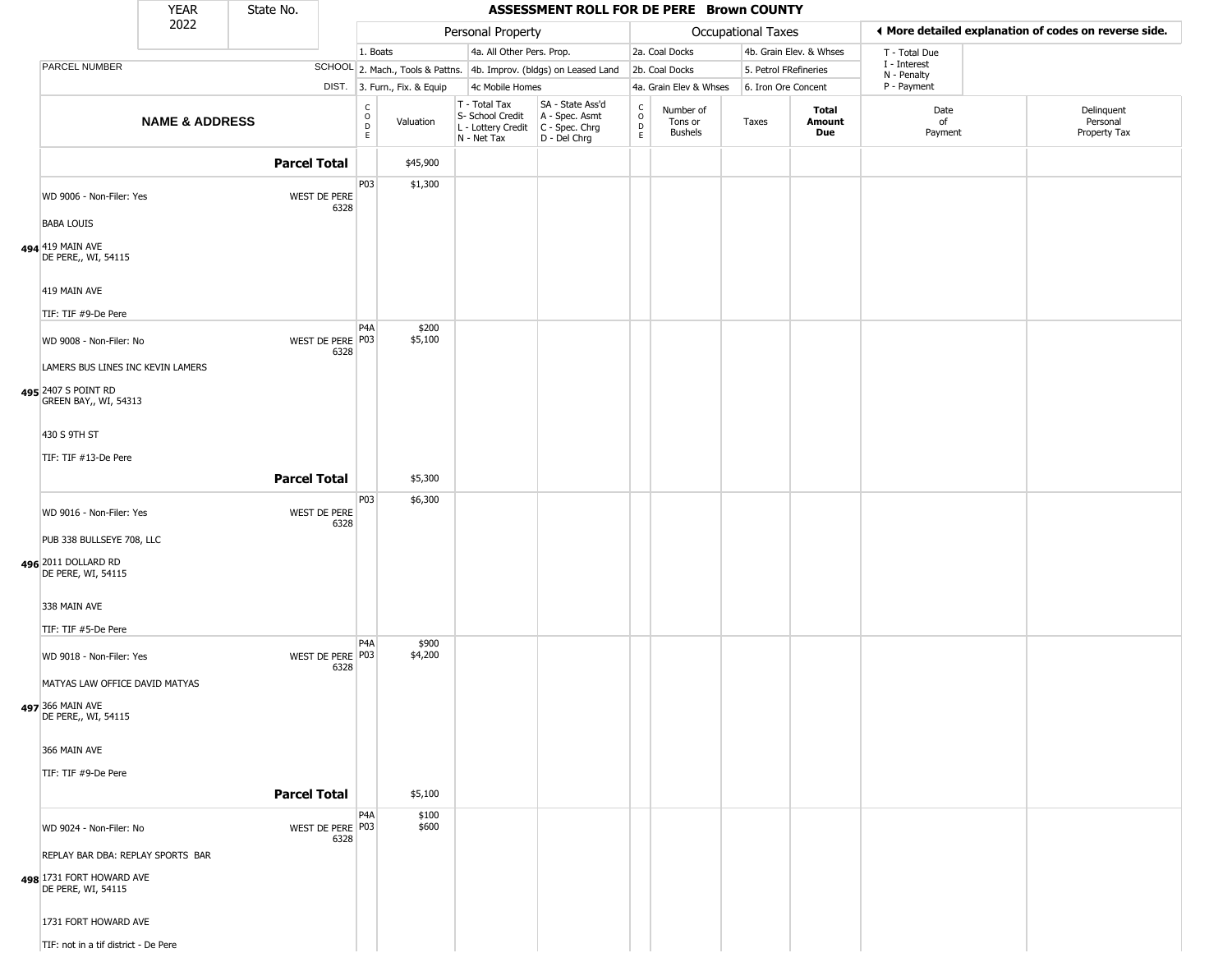|                                                     | <b>YEAR</b>               | State No.           |                          |                                                                       |                                                                        | ASSESSMENT ROLL FOR DE PERE Brown COUNTY                             |                                         |                                        |                    |                         |                             |                                                       |
|-----------------------------------------------------|---------------------------|---------------------|--------------------------|-----------------------------------------------------------------------|------------------------------------------------------------------------|----------------------------------------------------------------------|-----------------------------------------|----------------------------------------|--------------------|-------------------------|-----------------------------|-------------------------------------------------------|
|                                                     | 2022                      |                     |                          |                                                                       | Personal Property                                                      |                                                                      |                                         |                                        | Occupational Taxes |                         |                             | ◀ More detailed explanation of codes on reverse side. |
|                                                     |                           |                     |                          | 1. Boats                                                              | 4a. All Other Pers. Prop.                                              |                                                                      |                                         | 2a. Coal Docks                         |                    | 4b. Grain Elev. & Whses | T - Total Due               |                                                       |
| PARCEL NUMBER                                       |                           |                     |                          |                                                                       |                                                                        | SCHOOL 2. Mach., Tools & Pattns. 4b. Improv. (bldgs) on Leased Land  |                                         | 2b. Coal Docks                         |                    | 5. Petrol FRefineries   | I - Interest<br>N - Penalty |                                                       |
|                                                     |                           |                     |                          | DIST. 3. Furn., Fix. & Equip                                          | 4c Mobile Homes                                                        |                                                                      |                                         | 4a. Grain Elev & Whses                 |                    | 6. Iron Ore Concent     | P - Payment                 |                                                       |
|                                                     | <b>NAME &amp; ADDRESS</b> |                     |                          | $\begin{smallmatrix} C \\ O \\ D \end{smallmatrix}$<br>Valuation<br>E | T - Total Tax<br>S- School Credit<br>L - Lottery Credit<br>N - Net Tax | SA - State Ass'd<br>A - Spec. Asmt<br>C - Spec. Chrg<br>D - Del Chrg | $\rm ^c$<br>$\mathsf{D}$<br>$\mathsf E$ | Number of<br>Tons or<br><b>Bushels</b> | Taxes              | Total<br>Amount<br>Due  | Date<br>of<br>Payment       | Delinquent<br>Personal<br>Property Tax                |
|                                                     |                           | <b>Parcel Total</b> |                          | \$700                                                                 |                                                                        |                                                                      |                                         |                                        |                    |                         |                             |                                                       |
| WD 9025 - Non-Filer: No                             |                           |                     | WEST DE PERE P03<br>6328 | P4A<br>\$3,900<br>\$28,600                                            |                                                                        |                                                                      |                                         |                                        |                    |                         |                             |                                                       |
| FOX WORLD TRAVEL, INC                               |                           |                     |                          |                                                                       |                                                                        |                                                                      |                                         |                                        |                    |                         |                             |                                                       |
| 499 PO BOX 2386<br>OSHKOSH,, WI, 54903              |                           |                     |                          |                                                                       |                                                                        |                                                                      |                                         |                                        |                    |                         |                             |                                                       |
| 1301 LAWRENCE DR, STE A                             |                           |                     |                          |                                                                       |                                                                        |                                                                      |                                         |                                        |                    |                         |                             |                                                       |
| TIF: not in a tif district - De Pere                |                           |                     |                          |                                                                       |                                                                        |                                                                      |                                         |                                        |                    |                         |                             |                                                       |
|                                                     |                           | <b>Parcel Total</b> |                          | \$32,500                                                              |                                                                        |                                                                      |                                         |                                        |                    |                         |                             |                                                       |
| WD 9026 - Non-Filer: No                             |                           |                     | WEST DE PERE P03<br>6328 | P4A<br>\$500<br>\$1,700                                               |                                                                        |                                                                      |                                         |                                        |                    |                         |                             |                                                       |
| NICKYS, INC JOHN NICK                               |                           |                     |                          |                                                                       |                                                                        |                                                                      |                                         |                                        |                    |                         |                             |                                                       |
| 500 5029 EDGEWATER BEACH RD<br>GREEN BAY, WI, 54311 |                           |                     |                          |                                                                       |                                                                        |                                                                      |                                         |                                        |                    |                         |                             |                                                       |
| 331 MAIN AVE                                        |                           |                     |                          |                                                                       |                                                                        |                                                                      |                                         |                                        |                    |                         |                             |                                                       |
| TIF: TIF #9-De Pere                                 |                           |                     |                          |                                                                       |                                                                        |                                                                      |                                         |                                        |                    |                         |                             |                                                       |
|                                                     |                           | <b>Parcel Total</b> |                          | \$2,200                                                               |                                                                        |                                                                      |                                         |                                        |                    |                         |                             |                                                       |
| WD 9035 - Non-Filer: No                             |                           |                     | WEST DE PERE P4A<br>6328 | P03<br>\$400<br>\$500                                                 |                                                                        |                                                                      |                                         |                                        |                    |                         |                             |                                                       |
| COUNTRY VISIONS COOP                                |                           |                     |                          |                                                                       |                                                                        |                                                                      |                                         |                                        |                    |                         |                             |                                                       |
| 501 1010 W RYAN ST<br>BRILLION, WI, 54110           |                           |                     |                          |                                                                       |                                                                        |                                                                      |                                         |                                        |                    |                         |                             |                                                       |
| 1221 GRANT ST                                       |                           |                     |                          |                                                                       |                                                                        |                                                                      |                                         |                                        |                    |                         |                             |                                                       |
| TIF: not in a tif district - De Pere                |                           |                     |                          |                                                                       |                                                                        |                                                                      |                                         |                                        |                    |                         |                             |                                                       |
|                                                     |                           | <b>Parcel Total</b> |                          | \$900                                                                 |                                                                        |                                                                      |                                         |                                        |                    |                         |                             |                                                       |
|                                                     |                           |                     |                          | P03<br>\$569,400                                                      |                                                                        |                                                                      |                                         |                                        |                    |                         |                             |                                                       |
| WD 9038 - Non-Filer: No                             |                           |                     | WEST DE PERE<br>6328     |                                                                       |                                                                        |                                                                      |                                         |                                        |                    |                         |                             |                                                       |
| RENNES HEALTH & REHAB CENTER TIM RENNES             |                           |                     |                          |                                                                       |                                                                        |                                                                      |                                         |                                        |                    |                         |                             |                                                       |
| 502 261 FRENCH ST<br>PESHTIGO, WI, 54157            |                           |                     |                          |                                                                       |                                                                        |                                                                      |                                         |                                        |                    |                         |                             |                                                       |
| 200 S NINTH ST                                      |                           |                     |                          |                                                                       |                                                                        |                                                                      |                                         |                                        |                    |                         |                             |                                                       |
| TIF: TIF #13-De Pere                                |                           |                     |                          |                                                                       |                                                                        |                                                                      |                                         |                                        |                    |                         |                             |                                                       |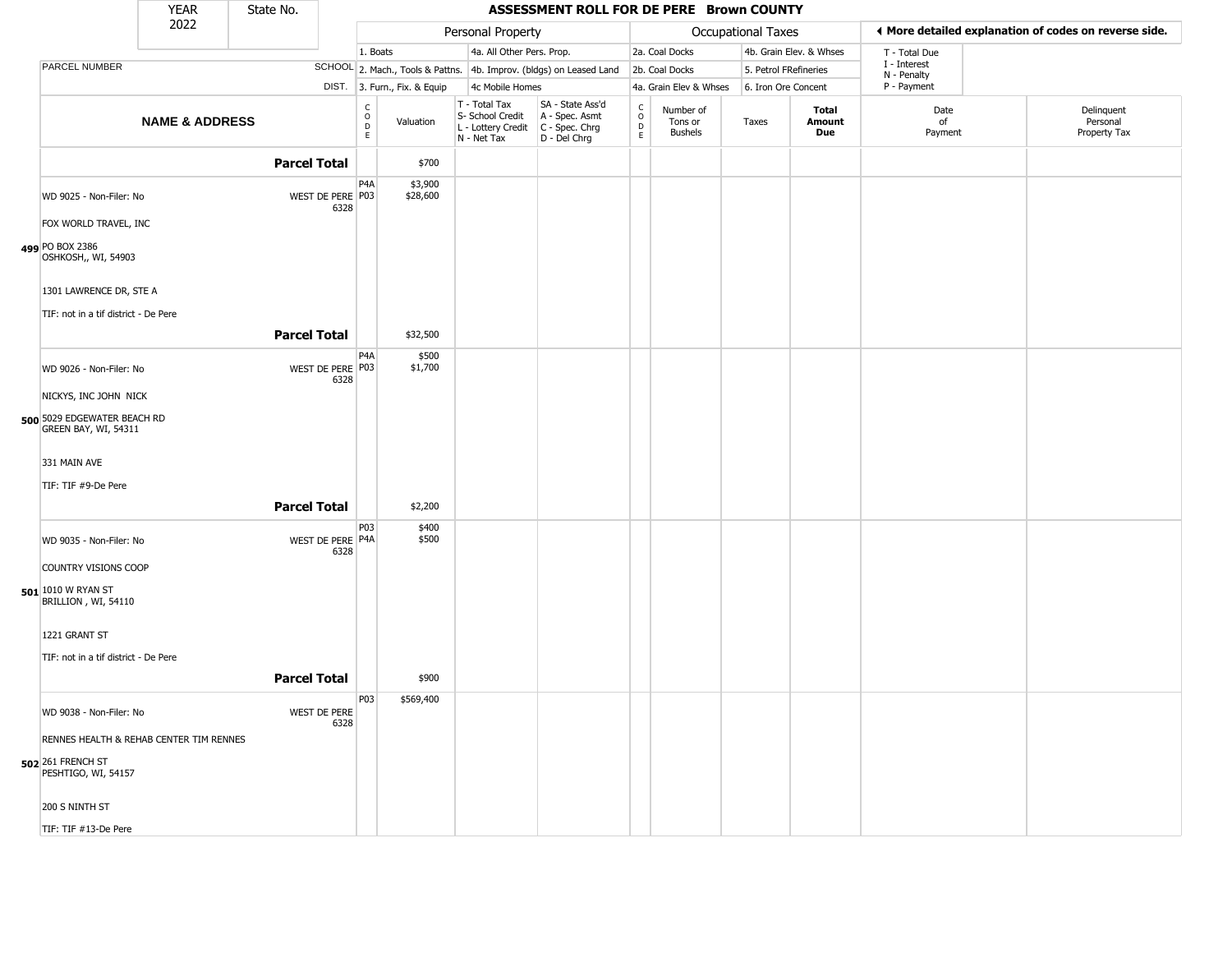|                                                                                                           | <b>YEAR</b>               | State No. |                          |                                             |                              |                                                                        | ASSESSMENT ROLL FOR DE PERE Brown COUNTY                             |                                        |                                        |                       |                         |                             |                                                       |
|-----------------------------------------------------------------------------------------------------------|---------------------------|-----------|--------------------------|---------------------------------------------|------------------------------|------------------------------------------------------------------------|----------------------------------------------------------------------|----------------------------------------|----------------------------------------|-----------------------|-------------------------|-----------------------------|-------------------------------------------------------|
|                                                                                                           | 2022                      |           |                          |                                             |                              | Personal Property                                                      |                                                                      |                                        |                                        | Occupational Taxes    |                         |                             | I More detailed explanation of codes on reverse side. |
|                                                                                                           |                           |           |                          | 1. Boats                                    |                              | 4a. All Other Pers. Prop.                                              |                                                                      |                                        | 2a. Coal Docks                         |                       | 4b. Grain Elev. & Whses | T - Total Due               |                                                       |
| PARCEL NUMBER                                                                                             |                           |           |                          |                                             |                              |                                                                        | SCHOOL 2. Mach., Tools & Pattns. 4b. Improv. (bldgs) on Leased Land  |                                        | 2b. Coal Docks                         | 5. Petrol FRefineries |                         | I - Interest<br>N - Penalty |                                                       |
|                                                                                                           |                           |           |                          |                                             | DIST. 3. Furn., Fix. & Equip | 4c Mobile Homes                                                        |                                                                      |                                        | 4a. Grain Elev & Whses                 | 6. Iron Ore Concent   |                         | P - Payment                 |                                                       |
|                                                                                                           | <b>NAME &amp; ADDRESS</b> |           |                          | $\mathsf{C}$<br>$\circ$<br>$\mathsf D$<br>E | Valuation                    | T - Total Tax<br>S- School Credit<br>L - Lottery Credit<br>N - Net Tax | SA - State Ass'd<br>A - Spec. Asmt<br>C - Spec. Chrg<br>D - Del Chrg | $\mathsf{C}$<br>$\mathsf{O}$<br>D<br>E | Number of<br>Tons or<br><b>Bushels</b> | Taxes                 | Total<br>Amount<br>Due  | Date<br>of<br>Payment       | Delinquent<br>Personal<br>Property Tax                |
| WD 9040 - Non-Filer: Yes<br>ROFFERS CAR WASH GERARD ROFFERS<br>503 1888 OLDEN GLEN<br>DE PERE,, WI, 54115 |                           |           | WEST DE PERE<br>6328     | P <sub>4</sub> A                            | \$1,200                      |                                                                        |                                                                      |                                        |                                        |                       |                         |                             |                                                       |
| VARIOUS<br>TIF: not in a tif district - De Pere                                                           |                           |           |                          |                                             |                              |                                                                        |                                                                      |                                        |                                        |                       |                         |                             |                                                       |
| WD 9042 - Non-Filer: No<br>SALON WEST, LLC FORMERLY CLASSIC DIMENSIONS<br>504 103 FORT HOWARD AVE         |                           |           | WEST DE PERE<br>6328     | P03                                         | \$9,400                      |                                                                        |                                                                      |                                        |                                        |                       |                         |                             |                                                       |
| DE PERE, WI, 54115<br>103 FORT HOWARD AVE<br>TIF: not in a tif district - De Pere                         |                           |           |                          |                                             |                              |                                                                        |                                                                      |                                        |                                        |                       |                         |                             |                                                       |
| WD 9043 - Non-Filer: No<br>MCDONALD'S KILIAN MANAGEMENT<br><b>505 1722 CLEARENCE CT</b>                   |                           |           | WEST DE PERE P03<br>6328 | P <sub>4</sub> A                            | \$37,200<br>\$300,800        |                                                                        |                                                                      |                                        |                                        |                       |                         |                             |                                                       |
| WEST BEND, WI, 53095<br>1022 MAIN ST<br>TIF: TIF #13-De Pere                                              |                           |           |                          |                                             |                              |                                                                        |                                                                      |                                        |                                        |                       |                         |                             |                                                       |
|                                                                                                           |                           |           | <b>Parcel Total</b>      |                                             | \$338,000                    |                                                                        |                                                                      |                                        |                                        |                       |                         |                             |                                                       |
| WD 9044 - Non-Filer: No<br>RYAN FUNERAL HOME SCOTT BAETEN<br>506 PO BOX 5336                              |                           |           | WEST DE PERE P03<br>6328 | P <sub>4</sub> A                            | \$400<br>\$67,800            |                                                                        |                                                                      |                                        |                                        |                       |                         |                             |                                                       |
| DE PERE, WI, 54115<br>305 N 10TH ST<br>TIF: TIF #13-De Pere                                               |                           |           |                          |                                             |                              |                                                                        |                                                                      |                                        |                                        |                       |                         |                             |                                                       |
|                                                                                                           |                           |           | <b>Parcel Total</b>      |                                             | \$68,200                     |                                                                        |                                                                      |                                        |                                        |                       |                         |                             |                                                       |
| WD 9051 - Non-Filer: Yes<br><b>REID STREET STATION</b><br>507 401 REID ST<br>DE PERE,, WI, 54115          |                           |           | WEST DE PERE<br>6328     | P03                                         | \$15,600                     |                                                                        |                                                                      |                                        |                                        |                       |                         |                             |                                                       |
| 401 REID ST<br>TIF: TIF #5-De Pere                                                                        |                           |           |                          |                                             |                              |                                                                        |                                                                      |                                        |                                        |                       |                         |                             |                                                       |

TIF: TIF #5-De Pere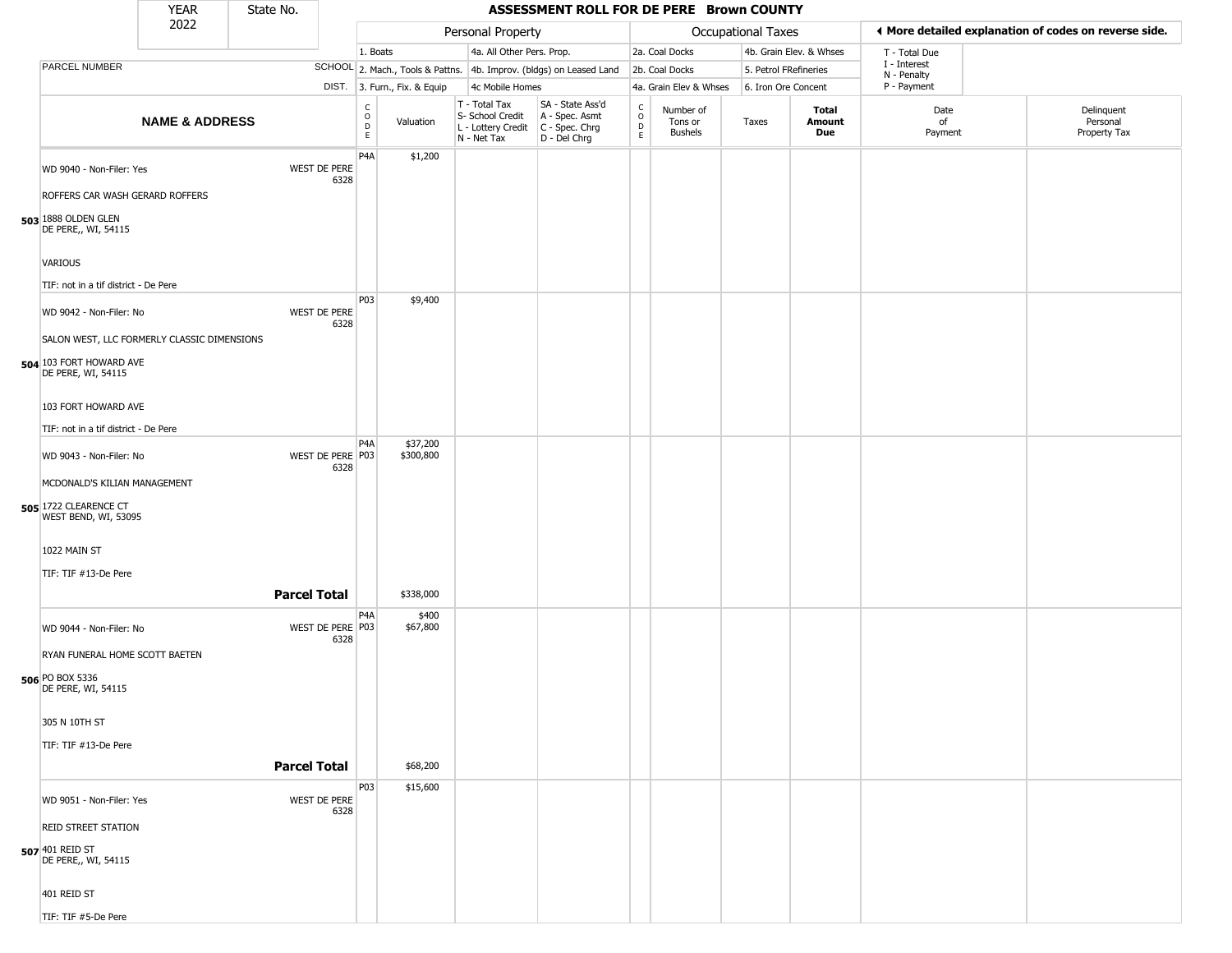|                                                         | <b>YEAR</b>               | State No.           |                                              |                              |                                                                                         | ASSESSMENT ROLL FOR DE PERE Brown COUNTY                            |                  |                                        |                       |                         |                             |                                                       |
|---------------------------------------------------------|---------------------------|---------------------|----------------------------------------------|------------------------------|-----------------------------------------------------------------------------------------|---------------------------------------------------------------------|------------------|----------------------------------------|-----------------------|-------------------------|-----------------------------|-------------------------------------------------------|
|                                                         | 2022                      |                     |                                              |                              | Personal Property                                                                       |                                                                     |                  |                                        | Occupational Taxes    |                         |                             | ♦ More detailed explanation of codes on reverse side. |
|                                                         |                           |                     |                                              | 1. Boats                     | 4a. All Other Pers. Prop.                                                               |                                                                     |                  | 2a. Coal Docks                         |                       | 4b. Grain Elev. & Whses | T - Total Due               |                                                       |
| PARCEL NUMBER                                           |                           |                     |                                              |                              |                                                                                         | SCHOOL 2. Mach., Tools & Pattns. 4b. Improv. (bldgs) on Leased Land |                  | 2b. Coal Docks                         | 5. Petrol FRefineries |                         | I - Interest<br>N - Penalty |                                                       |
|                                                         |                           |                     |                                              | DIST. 3. Furn., Fix. & Equip | 4c Mobile Homes                                                                         |                                                                     |                  | 4a. Grain Elev & Whses                 | 6. Iron Ore Concent   |                         | P - Payment                 |                                                       |
|                                                         | <b>NAME &amp; ADDRESS</b> |                     | C<br>D<br>E<br>E                             | Valuation                    | T - Total Tax<br>S- School Credit<br>L - Lottery Credit   C - Spec. Chrg<br>N - Net Tax | SA - State Ass'd<br>A - Spec. Asmt<br>D - Del Chrg                  | C<br>D<br>D<br>E | Number of<br>Tons or<br><b>Bushels</b> | Taxes                 | Total<br>Amount<br>Due  | Date<br>of<br>Payment       | Delinquent<br>Personal<br>Property Tax                |
| WD 9053 - Non-Filer: Yes                                |                           |                     | P03<br>WEST DE PERE<br>6328                  | \$13,300                     |                                                                                         |                                                                     |                  |                                        |                       |                         |                             |                                                       |
| <b>STELLA</b><br>508 401 MAIN AVE<br>DE PERE, WI, 54115 |                           |                     |                                              |                              |                                                                                         |                                                                     |                  |                                        |                       |                         |                             |                                                       |
| 401 MAIN AVE                                            |                           |                     |                                              |                              |                                                                                         |                                                                     |                  |                                        |                       |                         |                             |                                                       |
| TIF: TIF #9-De Pere                                     |                           |                     |                                              |                              |                                                                                         |                                                                     |                  |                                        |                       |                         |                             |                                                       |
| WD 9056 - Non-Filer: No                                 |                           |                     | P03<br>WEST DE PERE<br>6328                  | \$4,800                      |                                                                                         |                                                                     |                  |                                        |                       |                         |                             |                                                       |
| VAN DEN HEUVEL ELECTRIC, INC SUSAN PFEIFFER             |                           |                     |                                              |                              |                                                                                         |                                                                     |                  |                                        |                       |                         |                             |                                                       |
| 509 PO BOX 5787<br>DE PERE,, WI, 54115                  |                           |                     |                                              |                              |                                                                                         |                                                                     |                  |                                        |                       |                         |                             |                                                       |
| 940 OAK ST                                              |                           |                     |                                              |                              |                                                                                         |                                                                     |                  |                                        |                       |                         |                             |                                                       |
| TIF: TIF #13-De Pere                                    |                           |                     |                                              |                              |                                                                                         |                                                                     |                  |                                        |                       |                         |                             |                                                       |
| WD 9057 - Non-Filer: Yes                                |                           |                     | P03<br>WEST DE PERE<br>6328                  | \$3,200                      |                                                                                         |                                                                     |                  |                                        |                       |                         |                             |                                                       |
| VAN'S HEATING & AC                                      |                           |                     |                                              |                              |                                                                                         |                                                                     |                  |                                        |                       |                         |                             |                                                       |
| 510 525 BUTLER ST<br>DE PERE,, WI, 54115                |                           |                     |                                              |                              |                                                                                         |                                                                     |                  |                                        |                       |                         |                             |                                                       |
| 525 BUTLER ST                                           |                           |                     |                                              |                              |                                                                                         |                                                                     |                  |                                        |                       |                         |                             |                                                       |
| TIF: not in a tif district - De Pere                    |                           |                     |                                              |                              |                                                                                         |                                                                     |                  |                                        |                       |                         |                             |                                                       |
| WD 9060 - Non-Filer: Yes                                |                           |                     | P <sub>4</sub> A<br>WEST DE PERE P03<br>6328 | \$200<br>\$900               |                                                                                         |                                                                     |                  |                                        |                       |                         |                             |                                                       |
| DE PERE Y-MART, LLC ROBERT GREEN                        |                           |                     |                                              |                              |                                                                                         |                                                                     |                  |                                        |                       |                         |                             |                                                       |
| 511 1017 FOURTH ST<br>DE PERE,, WI, 54115               |                           |                     |                                              |                              |                                                                                         |                                                                     |                  |                                        |                       |                         |                             |                                                       |
| 1017 FOURTH ST                                          |                           |                     |                                              |                              |                                                                                         |                                                                     |                  |                                        |                       |                         |                             |                                                       |
| TIF: not in a tif district - De Pere                    |                           |                     |                                              |                              |                                                                                         |                                                                     |                  |                                        |                       |                         |                             |                                                       |
|                                                         |                           | <b>Parcel Total</b> |                                              | \$1,100                      |                                                                                         |                                                                     |                  |                                        |                       |                         |                             |                                                       |
|                                                         |                           |                     | P03                                          | \$500                        |                                                                                         |                                                                     |                  |                                        |                       |                         |                             |                                                       |
| WD 9063 - Non-Filer: No                                 |                           |                     | WEST DE PERE<br>6328                         |                              |                                                                                         |                                                                     |                  |                                        |                       |                         |                             |                                                       |
| PAUL H. WILLEMS SC                                      |                           |                     |                                              |                              |                                                                                         |                                                                     |                  |                                        |                       |                         |                             |                                                       |
| 512 342 MAIN AVE<br>DE PERE,, WI, 54115                 |                           |                     |                                              |                              |                                                                                         |                                                                     |                  |                                        |                       |                         |                             |                                                       |
| 342 MAIN AVE                                            |                           |                     |                                              |                              |                                                                                         |                                                                     |                  |                                        |                       |                         |                             |                                                       |
| TIF: TIF #9-De Pere                                     |                           |                     |                                              |                              |                                                                                         |                                                                     |                  |                                        |                       |                         |                             |                                                       |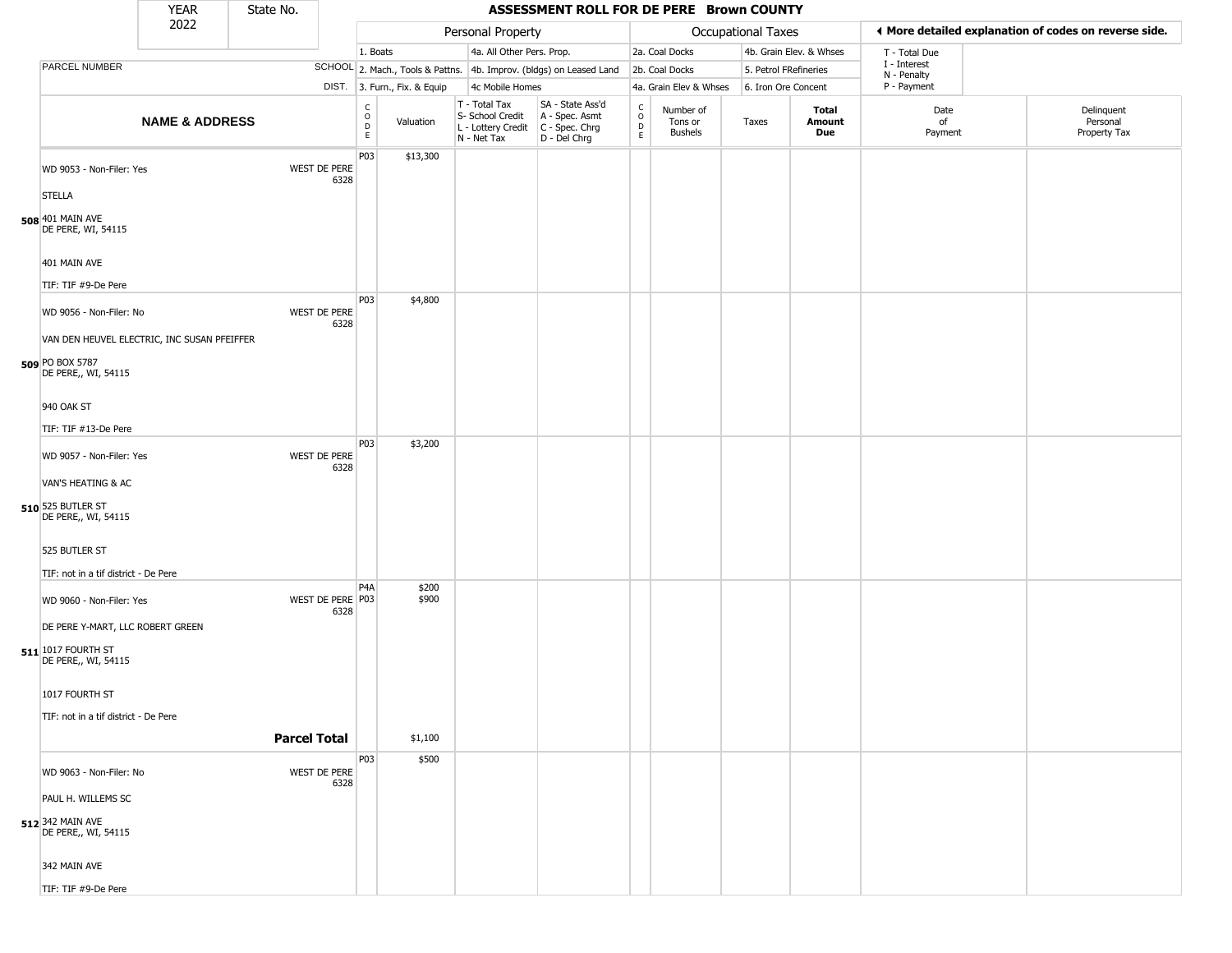|                                                                                     | <b>YEAR</b>               | State No.           |                             |                                    |                              |                                                                        | ASSESSMENT ROLL FOR DE PERE Brown COUNTY                             |                                              |                                        |                       |                         |                            |                                                       |
|-------------------------------------------------------------------------------------|---------------------------|---------------------|-----------------------------|------------------------------------|------------------------------|------------------------------------------------------------------------|----------------------------------------------------------------------|----------------------------------------------|----------------------------------------|-----------------------|-------------------------|----------------------------|-------------------------------------------------------|
|                                                                                     | 2022                      |                     |                             |                                    |                              | Personal Property                                                      |                                                                      |                                              |                                        | Occupational Taxes    |                         |                            | ◀ More detailed explanation of codes on reverse side. |
|                                                                                     |                           |                     |                             | 1. Boats                           |                              | 4a. All Other Pers. Prop.                                              |                                                                      |                                              | 2a. Coal Docks                         |                       | 4b. Grain Elev. & Whses | T - Total Due              |                                                       |
| PARCEL NUMBER                                                                       |                           |                     |                             |                                    |                              |                                                                        | SCHOOL 2. Mach., Tools & Pattns. 4b. Improv. (bldgs) on Leased Land  |                                              | 2b. Coal Docks                         | 5. Petrol FRefineries |                         | I - Interest               |                                                       |
|                                                                                     |                           |                     |                             |                                    | DIST. 3. Furn., Fix. & Equip | 4c Mobile Homes                                                        |                                                                      |                                              | 4a. Grain Elev & Whses                 | 6. Iron Ore Concent   |                         | N - Penalty<br>P - Payment |                                                       |
|                                                                                     | <b>NAME &amp; ADDRESS</b> |                     |                             | $\int_{0}^{c}$<br>D<br>$\mathsf E$ | Valuation                    | T - Total Tax<br>S- School Credit<br>L - Lottery Credit<br>N - Net Tax | SA - State Ass'd<br>A - Spec. Asmt<br>C - Spec. Chrg<br>D - Del Chrg | $\mathsf{C}$<br>$\circ$<br>$\mathsf{D}$<br>E | Number of<br>Tons or<br><b>Bushels</b> | Taxes                 | Total<br>Amount<br>Due  | Date<br>of<br>Payment      | Delinquent<br>Personal<br>Property Tax                |
| WD 9064 - Non-Filer: No<br>DE PERE GREENHOUSE & FLORAL LLC                          |                           |                     | WEST DE PERE P4A<br>6328    | P03                                | \$3,300<br>\$5,100           |                                                                        |                                                                      |                                              |                                        |                       |                         |                            |                                                       |
| 513 1190 GRANT ST<br>DE PERE,, WI, 54115                                            |                           |                     |                             |                                    |                              |                                                                        |                                                                      |                                              |                                        |                       |                         |                            |                                                       |
| 1190 GRANT ST<br>TIF: TIF #13-De Pere                                               |                           |                     |                             |                                    |                              |                                                                        |                                                                      |                                              |                                        |                       |                         |                            |                                                       |
|                                                                                     |                           | <b>Parcel Total</b> |                             |                                    | \$8,400                      |                                                                        |                                                                      |                                              |                                        |                       |                         |                            |                                                       |
| WD 9068 - Non-Filer: No                                                             |                           |                     | WEST DE PERE P03<br>6328    | P <sub>4</sub> A                   | \$85,400<br>\$2,557,900      |                                                                        |                                                                      |                                              |                                        |                       |                         |                            |                                                       |
| HUMANA INSURANCE COMPANY (01002-004)<br>514 PO BOX 80615<br>INDIANAPOLIS, IN, 46280 |                           |                     |                             |                                    |                              |                                                                        |                                                                      |                                              |                                        |                       |                         |                            |                                                       |
| 1100 EMPLOYERS BLVD                                                                 |                           |                     |                             |                                    |                              |                                                                        |                                                                      |                                              |                                        |                       |                         |                            |                                                       |
| TIF: TIF #8-De Pere                                                                 |                           |                     |                             |                                    |                              |                                                                        |                                                                      |                                              |                                        |                       |                         |                            |                                                       |
|                                                                                     |                           | <b>Parcel Total</b> |                             | P4A                                | \$2,643,300<br>\$100         |                                                                        |                                                                      |                                              |                                        |                       |                         |                            |                                                       |
| WD 9070 - Non-Filer: No<br>JUNTUNEN DENTAL, LLC                                     |                           |                     | WEST DE PERE P03<br>6328    |                                    | \$13,100                     |                                                                        |                                                                      |                                              |                                        |                       |                         |                            |                                                       |
| 515 115 S EIGTH ST<br>DE PERE,, WI, 54115                                           |                           |                     |                             |                                    |                              |                                                                        |                                                                      |                                              |                                        |                       |                         |                            |                                                       |
| 115 S EIGTH ST                                                                      |                           |                     |                             |                                    |                              |                                                                        |                                                                      |                                              |                                        |                       |                         |                            |                                                       |
| TIF: not in a tif district - De Pere                                                |                           | <b>Parcel Total</b> |                             |                                    | \$13,200                     |                                                                        |                                                                      |                                              |                                        |                       |                         |                            |                                                       |
|                                                                                     |                           |                     |                             | P03                                |                              |                                                                        |                                                                      |                                              |                                        |                       |                         |                            |                                                       |
| WD 9910 - Non-Filer: No                                                             |                           |                     | <b>WEST DE PERE</b><br>6328 |                                    | \$107,000                    |                                                                        |                                                                      |                                              |                                        |                       |                         |                            |                                                       |
| GATEWAY INDUSTRIAL POWER INC DBA GATEWAY TRUCK &<br><b>REFRIDGERATION</b>           |                           |                     |                             |                                    |                              |                                                                        |                                                                      |                                              |                                        |                       |                         |                            |                                                       |
| 516 921 FOURNIE LANE<br>DEPERE, WI, 54115                                           |                           |                     |                             |                                    |                              |                                                                        |                                                                      |                                              |                                        |                       |                         |                            |                                                       |
| 625 LAWRENCE DR                                                                     |                           |                     |                             |                                    |                              |                                                                        |                                                                      |                                              |                                        |                       |                         |                            |                                                       |
| TIF: not in a tif district - De Pere                                                |                           |                     |                             |                                    |                              |                                                                        |                                                                      |                                              |                                        |                       |                         |                            |                                                       |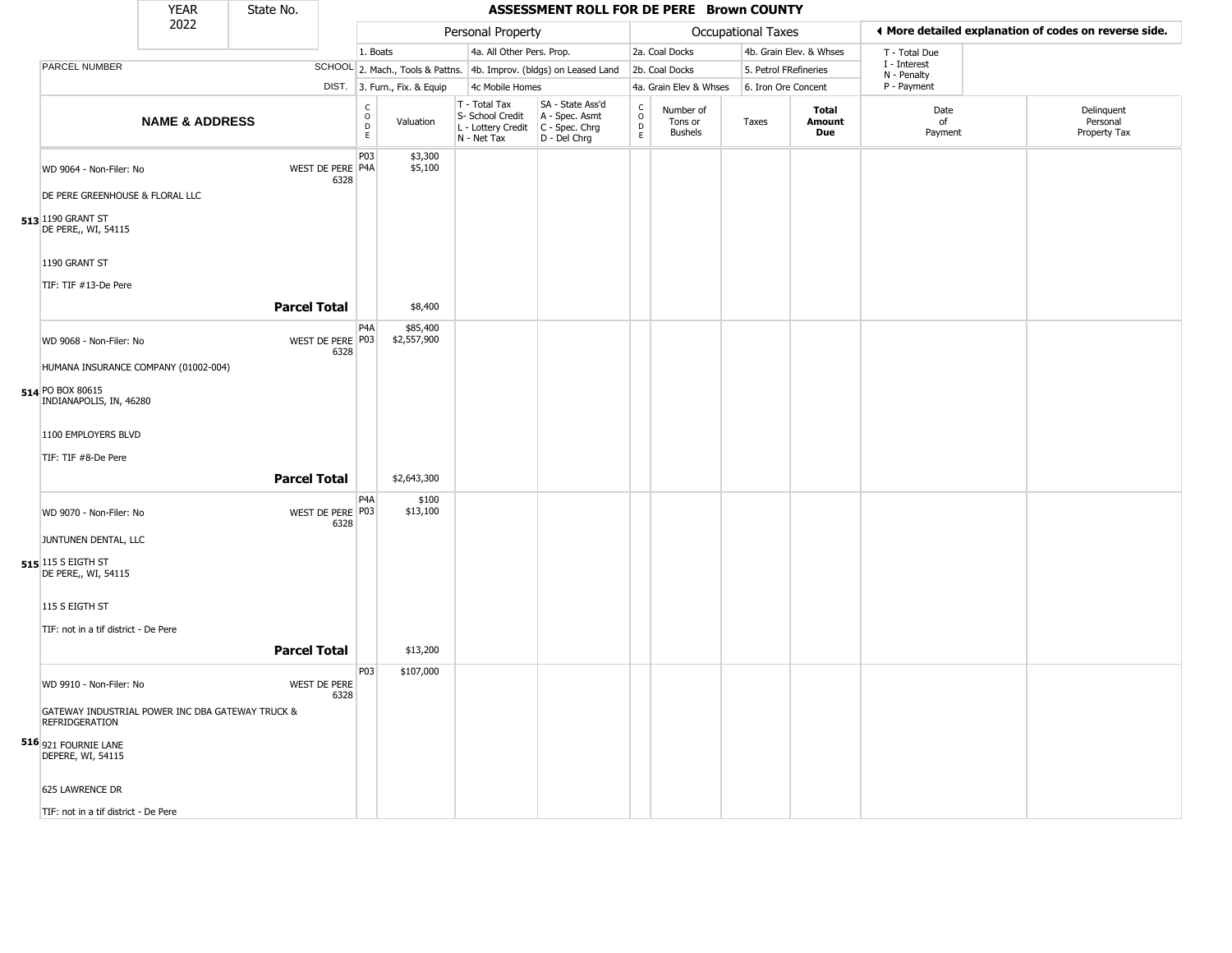|                                                                                     | <b>YEAR</b>               | State No.           |                          |                                                 |                              |                                                                        | ASSESSMENT ROLL FOR DE PERE Brown COUNTY                             |                                              |                                 |                       |                         |                             |                                                       |
|-------------------------------------------------------------------------------------|---------------------------|---------------------|--------------------------|-------------------------------------------------|------------------------------|------------------------------------------------------------------------|----------------------------------------------------------------------|----------------------------------------------|---------------------------------|-----------------------|-------------------------|-----------------------------|-------------------------------------------------------|
|                                                                                     | 2022                      |                     |                          |                                                 |                              | Personal Property                                                      |                                                                      |                                              |                                 | Occupational Taxes    |                         |                             | ♦ More detailed explanation of codes on reverse side. |
|                                                                                     |                           |                     |                          | 1. Boats                                        |                              | 4a. All Other Pers. Prop.                                              |                                                                      |                                              | 2a. Coal Docks                  |                       | 4b. Grain Elev. & Whses | T - Total Due               |                                                       |
| PARCEL NUMBER                                                                       |                           |                     |                          |                                                 |                              |                                                                        | SCHOOL 2. Mach., Tools & Pattns. 4b. Improv. (bldgs) on Leased Land  |                                              | 2b. Coal Docks                  | 5. Petrol FRefineries |                         | I - Interest<br>N - Penalty |                                                       |
|                                                                                     |                           |                     |                          |                                                 | DIST. 3. Furn., Fix. & Equip | 4c Mobile Homes                                                        |                                                                      |                                              | 4a. Grain Elev & Whses          | 6. Iron Ore Concent   |                         | P - Payment                 |                                                       |
|                                                                                     | <b>NAME &amp; ADDRESS</b> |                     |                          | $\begin{array}{c} C \\ O \\ D \\ E \end{array}$ | Valuation                    | T - Total Tax<br>S- School Credit<br>L - Lottery Credit<br>N - Net Tax | SA - State Ass'd<br>A - Spec. Asmt<br>C - Spec. Chrg<br>D - Del Chrg | $\begin{array}{c}\nC \\ D \\ E\n\end{array}$ | Number of<br>Tons or<br>Bushels | Taxes                 | Total<br>Amount<br>Due  | Date<br>of<br>Payment       | Delinquent<br>Personal<br>Property Tax                |
| WD 9912 - Non-Filer: No                                                             |                           |                     | WEST DE PERE<br>6328     | P03                                             | \$600                        |                                                                        |                                                                      |                                              |                                 |                       |                         |                             |                                                       |
| QUADIENT INC FKA NEOPOST USA, INC                                                   |                           |                     |                          |                                                 |                              |                                                                        |                                                                      |                                              |                                 |                       |                         |                             |                                                       |
| 517 478 WHEELERS FARMS RD<br>MILFORD, CT, 06461                                     |                           |                     |                          |                                                 |                              |                                                                        |                                                                      |                                              |                                 |                       |                         |                             |                                                       |
| <b>VARIOUS</b>                                                                      |                           |                     |                          |                                                 |                              |                                                                        |                                                                      |                                              |                                 |                       |                         |                             |                                                       |
| TIF: not in a tif district - De Pere                                                |                           |                     |                          |                                                 |                              |                                                                        |                                                                      |                                              |                                 |                       |                         |                             |                                                       |
| WD 9915 - Non-Filer: No                                                             |                           |                     | WEST DE PERE<br>6328     | P <sub>0</sub> 3                                | \$13,000                     |                                                                        |                                                                      |                                              |                                 |                       |                         |                             |                                                       |
| HALLMARK MARKETING COMPANY, LLC<br>518 PO BOX 419479<br>KANSAS CITY, MO, 64141-6479 |                           |                     |                          |                                                 |                              |                                                                        |                                                                      |                                              |                                 |                       |                         |                             |                                                       |
| <b>VARIOUS</b>                                                                      |                           |                     |                          |                                                 |                              |                                                                        |                                                                      |                                              |                                 |                       |                         |                             |                                                       |
| TIF: not in a tif district - De Pere                                                |                           |                     |                          |                                                 |                              |                                                                        |                                                                      |                                              |                                 |                       |                         |                             |                                                       |
| WD 9917 - Non-Filer: Yes                                                            |                           |                     | WEST DE PERE<br>6328     | P <sub>0</sub> 3                                | \$17,300                     |                                                                        |                                                                      |                                              |                                 |                       |                         |                             |                                                       |
| <b>MARTIN PHOTOGRAPHY</b>                                                           |                           |                     |                          |                                                 |                              |                                                                        |                                                                      |                                              |                                 |                       |                         |                             |                                                       |
| 519 417 MAIN ST<br>DE PERE,, WI, 54115                                              |                           |                     |                          |                                                 |                              |                                                                        |                                                                      |                                              |                                 |                       |                         |                             |                                                       |
| 417 MAIN ST                                                                         |                           |                     |                          |                                                 |                              |                                                                        |                                                                      |                                              |                                 |                       |                         |                             |                                                       |
| TIF: TIF #9-De Pere                                                                 |                           |                     |                          |                                                 |                              |                                                                        |                                                                      |                                              |                                 |                       |                         |                             |                                                       |
| WD 9918 - Non-Filer: Yes                                                            |                           |                     | WEST DE PERE P03<br>6328 | P4A                                             | \$100<br>\$1,300             |                                                                        |                                                                      |                                              |                                 |                       |                         |                             |                                                       |
| <b>PASQUALES</b>                                                                    |                           |                     |                          |                                                 |                              |                                                                        |                                                                      |                                              |                                 |                       |                         |                             |                                                       |
| 520 305 MAIN AVE<br>DE PERE,, WI, 54115                                             |                           |                     |                          |                                                 |                              |                                                                        |                                                                      |                                              |                                 |                       |                         |                             |                                                       |
| 305 MAIN AVE                                                                        |                           |                     |                          |                                                 |                              |                                                                        |                                                                      |                                              |                                 |                       |                         |                             |                                                       |
| TIF: TIF #9-De Pere                                                                 |                           |                     |                          |                                                 |                              |                                                                        |                                                                      |                                              |                                 |                       |                         |                             |                                                       |
|                                                                                     |                           | <b>Parcel Total</b> |                          |                                                 | \$1,400                      |                                                                        |                                                                      |                                              |                                 |                       |                         |                             |                                                       |
|                                                                                     |                           |                     |                          | P <sub>4</sub> A                                | \$300                        |                                                                        |                                                                      |                                              |                                 |                       |                         |                             |                                                       |
| WD 9919 - Non-Filer: No<br>POMP'S TIRE SERVICE INC JOEL HANSON                      |                           |                     | WEST DE PERE P03<br>6328 |                                                 | \$4,700                      |                                                                        |                                                                      |                                              |                                 |                       |                         |                             |                                                       |
| 521 PO BOX 1630                                                                     |                           |                     |                          |                                                 |                              |                                                                        |                                                                      |                                              |                                 |                       |                         |                             |                                                       |
| GREEN BAY,, WI, 54305-1630                                                          |                           |                     |                          |                                                 |                              |                                                                        |                                                                      |                                              |                                 |                       |                         |                             |                                                       |
| 699 LAWRENCE DR                                                                     |                           |                     |                          |                                                 |                              |                                                                        |                                                                      |                                              |                                 |                       |                         |                             |                                                       |
| TIF: not in a tif district - De Pere                                                |                           |                     |                          |                                                 |                              |                                                                        |                                                                      |                                              |                                 |                       |                         |                             |                                                       |
|                                                                                     |                           | <b>Parcel Total</b> |                          |                                                 | \$5,000                      |                                                                        |                                                                      |                                              |                                 |                       |                         |                             |                                                       |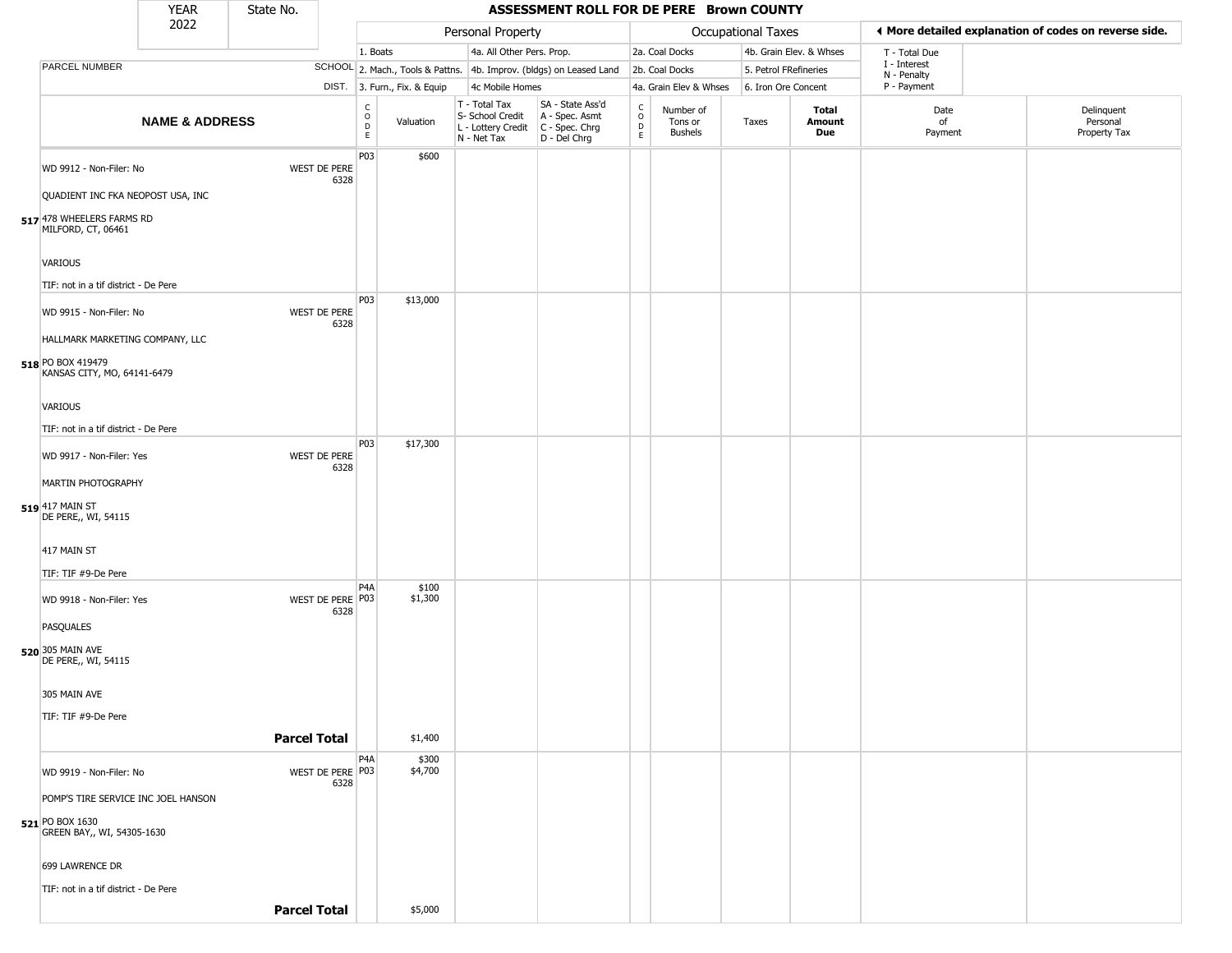|                                                                                 | <b>YEAR</b>               | State No.           |                          |                  |                              |                                                                        | ASSESSMENT ROLL FOR DE PERE Brown COUNTY                               |                                   |                                        |                           |                         |                             |                                                       |
|---------------------------------------------------------------------------------|---------------------------|---------------------|--------------------------|------------------|------------------------------|------------------------------------------------------------------------|------------------------------------------------------------------------|-----------------------------------|----------------------------------------|---------------------------|-------------------------|-----------------------------|-------------------------------------------------------|
|                                                                                 | 2022                      |                     |                          |                  |                              | Personal Property                                                      |                                                                        |                                   |                                        | <b>Occupational Taxes</b> |                         |                             | ◀ More detailed explanation of codes on reverse side. |
|                                                                                 |                           |                     |                          | 1. Boats         |                              | 4a. All Other Pers. Prop.                                              |                                                                        |                                   | 2a. Coal Docks                         |                           | 4b. Grain Elev. & Whses | T - Total Due               |                                                       |
| PARCEL NUMBER                                                                   |                           |                     |                          |                  |                              |                                                                        | SCHOOL 2. Mach., Tools & Pattns. 4b. Improv. (bldgs) on Leased Land    |                                   | 2b. Coal Docks                         | 5. Petrol FRefineries     |                         | I - Interest<br>N - Penalty |                                                       |
|                                                                                 |                           |                     |                          |                  | DIST. 3. Furn., Fix. & Equip | 4c Mobile Homes                                                        |                                                                        |                                   | 4a. Grain Elev & Whses                 | 6. Iron Ore Concent       |                         | P - Payment                 |                                                       |
|                                                                                 | <b>NAME &amp; ADDRESS</b> |                     |                          |                  | Valuation                    | T - Total Tax<br>S- School Credit<br>L - Lottery Credit<br>N - Net Tax | SA - State Ass'd<br>A - Spec. Asmt<br>$C - Spec. Chrg$<br>D - Del Chrq | $\mathsf{C}$<br>$\circ$<br>D<br>E | Number of<br>Tons or<br><b>Bushels</b> | Taxes                     | Total<br>Amount<br>Due  | Date<br>of<br>Payment       | Delinquent<br>Personal<br>Property Tax                |
| WD 9937 - Non-Filer: Yes<br>LANDSCAPE ASSOCIATES OF DE PERE, INC GERALD ANDREWS |                           |                     | WEST DE PERE P03<br>6328 | P <sub>4</sub> A | \$100<br>\$1,900             |                                                                        |                                                                        |                                   |                                        |                           |                         |                             |                                                       |
| 522 2385 LAWRENCE DR<br>DE PERE,, WI, 54115                                     |                           |                     |                          |                  |                              |                                                                        |                                                                        |                                   |                                        |                           |                         |                             |                                                       |
| 2385 LAWRENCE DR<br>TIF: not in a tif district - De Pere                        |                           |                     |                          |                  |                              |                                                                        |                                                                        |                                   |                                        |                           |                         |                             |                                                       |
|                                                                                 |                           | <b>Parcel Total</b> |                          |                  | \$2,000                      |                                                                        |                                                                        |                                   |                                        |                           |                         |                             |                                                       |
| NO. OF PARCELS 522                                                              |                           | <b>TOTALS</b>       |                          |                  | 28,673,500.00                |                                                                        |                                                                        |                                   |                                        |                           |                         |                             |                                                       |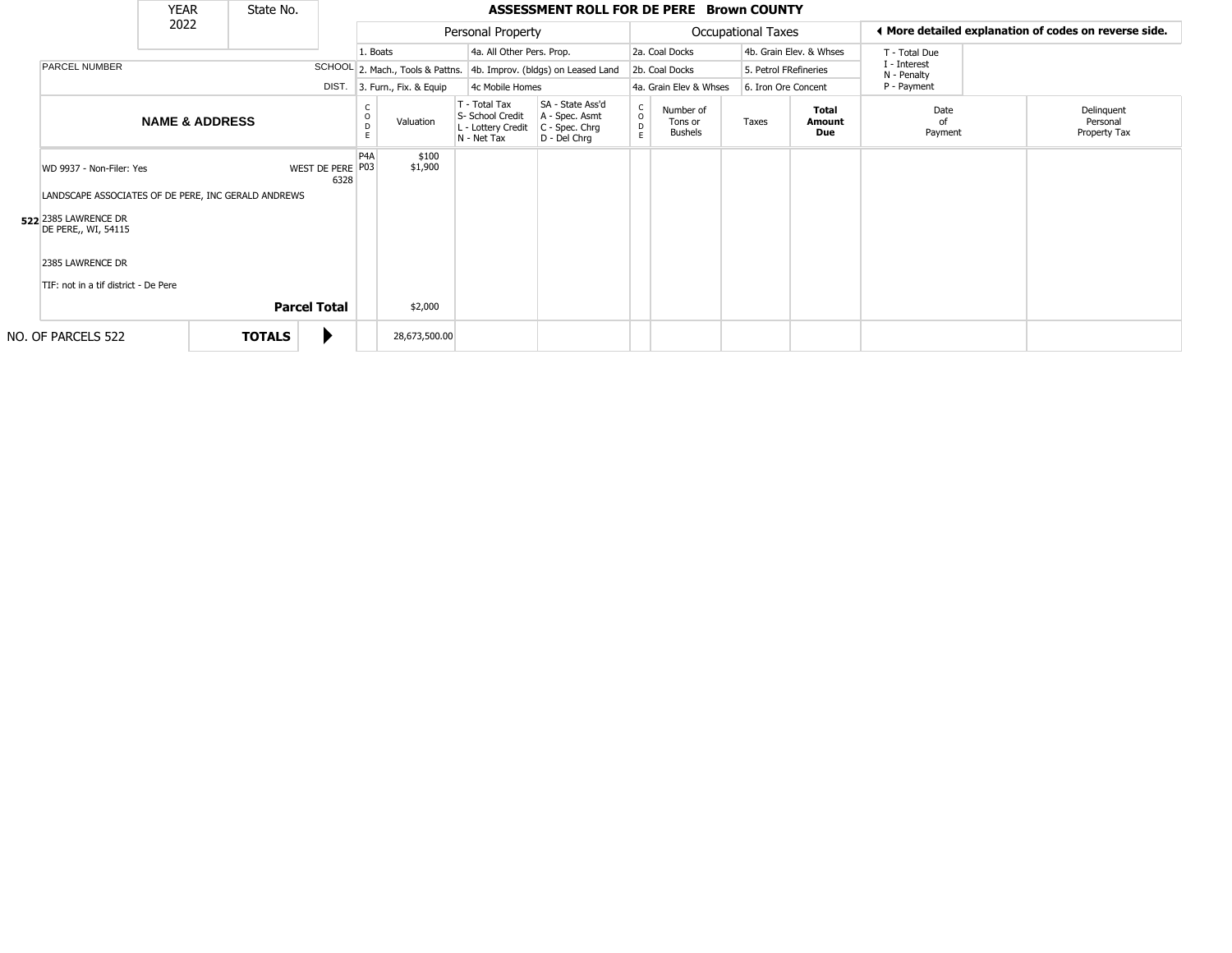| Class                 | <b>Total PP Records   Total Valuation</b> |              |
|-----------------------|-------------------------------------------|--------------|
| <b>Exempt</b>         | 2                                         | \$0          |
| No Value              | 1                                         | \$0          |
| P <sub>0</sub> 3      | 464                                       | \$25,713,000 |
| P4A                   | 265                                       | \$2,960,500  |
| <b>State Assessed</b> | 31                                        | \$0          |
| Total:                | 522                                       | \$28673500   |

## **Municipality Totals by Class Municipality Totals - By County and Class**

| County       | <b>Class</b>          | <b>Total PP Records   Total Valuation</b> |              |
|--------------|-----------------------|-------------------------------------------|--------------|
| <b>Brown</b> | <b>Exempt</b>         | 2                                         | \$0          |
|              | <b>No Value</b>       | 1                                         | \$0          |
|              | P <sub>0</sub> 3      | 464                                       | \$25,713,000 |
|              | P <sub>4</sub> A      | 265                                       | \$2,960,500  |
|              | <b>State Assessed</b> | 31                                        | \$0          |
|              | Total:                | 522                                       | \$28,673,500 |
| Total:       |                       | 522                                       | \$28,673,500 |

## **Municipality Totals - By County, TIF, Class**

| County       | <b>TIF District</b> | <b>Class</b>          | <b>Total PP Records   Total Valuation</b> |              |
|--------------|---------------------|-----------------------|-------------------------------------------|--------------|
| <b>Brown</b> |                     | <b>Exempt</b>         | $\overline{2}$                            | \$0          |
|              |                     | <b>No Value</b>       | 1                                         | \$0          |
|              |                     | <b>P03</b>            | 464                                       | \$25,713,000 |
|              |                     | <b>P4A</b>            | 265                                       | \$2,960,500  |
|              |                     | <b>State Assessed</b> | 31                                        | \$0          |
|              |                     | Total:                | 522                                       | \$28,673,500 |
|              | Total:              |                       | 522                                       | \$28,673,500 |
| Total:       |                     |                       | 522                                       | \$28,673,500 |

## **Municipality Totals - By County, School District, Class**

| County       | <b>School District1</b> | <b>Class</b>          | <b>Total PP Records   Total Valuation</b> |              |
|--------------|-------------------------|-----------------------|-------------------------------------------|--------------|
| <b>Brown</b> | <b>DE PERE</b>          | Exempt                | 1                                         | \$0          |
|              |                         | <b>No Value</b>       | 1                                         | \$0          |
|              |                         | <b>P03</b>            | 181                                       | \$4,376,700  |
|              |                         | P <sub>4</sub> A      | 91                                        | \$1,204,500  |
|              |                         | <b>State Assessed</b> | 11                                        | \$0          |
|              |                         | Total:                | 201                                       | \$5,581,200  |
|              | <b>WEST DE PERE</b>     | Exempt                | 1                                         | \$0          |
|              |                         | <b>P03</b>            | 283                                       | \$21,336,300 |
|              |                         | P <sub>4</sub> A      | 174                                       | \$1,756,000  |